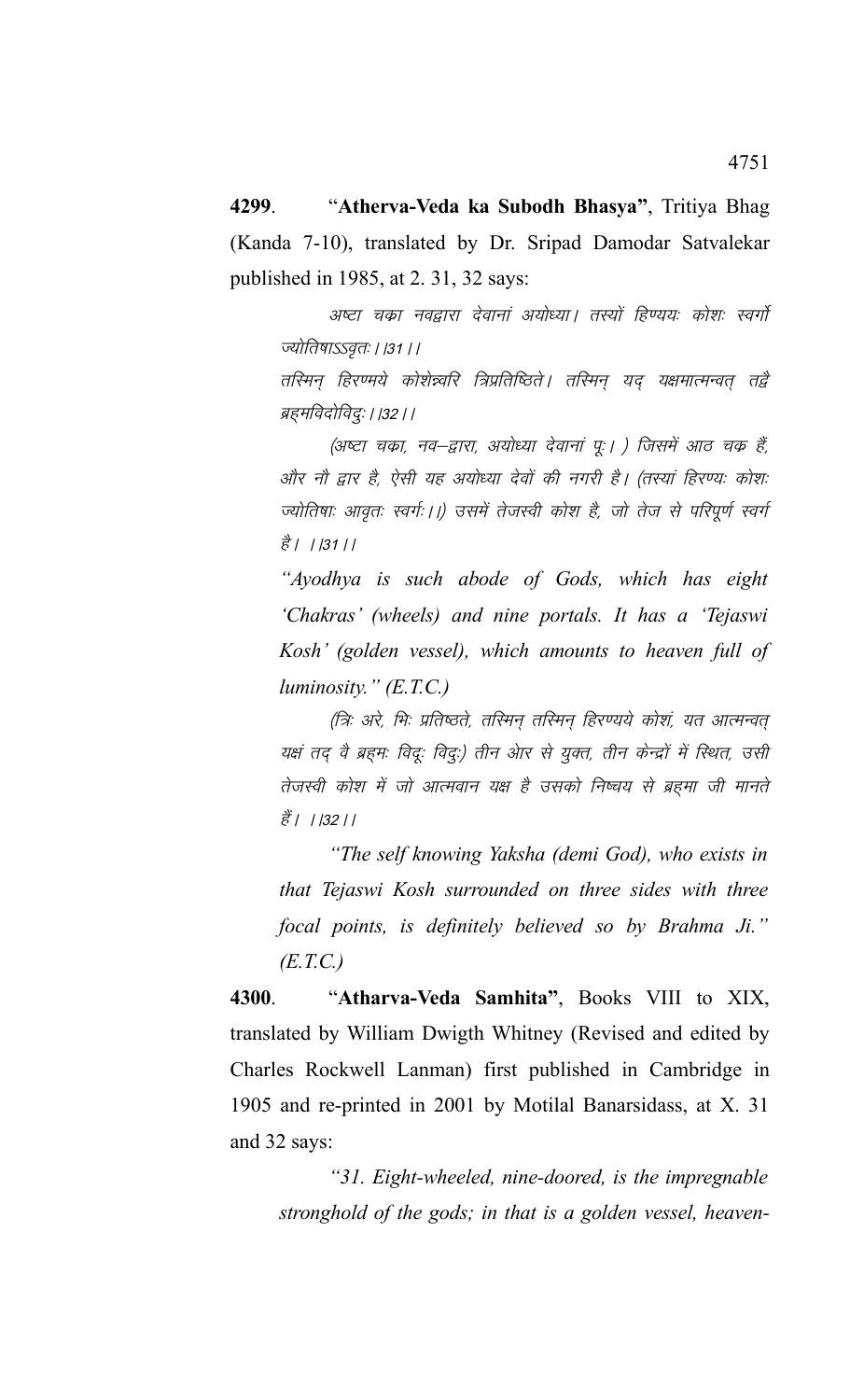*going (svarga), covered with light.*

*32. In that golden vessel, three-spoked, having three supports—what sou-possessing monster (yaksa) there is in it, that verily the knowers of the brahman know."*

**4301**. "**Skanda-Purana"**, translated and annotated by Dr. G.V. Tagare, Part-VII, first published in Delhi in 1995 by Motilal Banarasidas at page 142 verses 25, 26-28, 29, 30-31. It says:

*"25. Orh, obeisance to that holy lord Vyass of unmeasured splendour, with whose favour I know this glory of Ayodhya.*

*26-28. May all sages with their disciples hear with attention. I shall recount the splendid glory of the city of Ayodhya. It was heard by Skanda from Narada. Then it was narrated to Agastya. Formerly it was recounted to Krsna Dvaipayana by Agastya.* 

*O ascetics, it was obtained from Krsna Dvaipayana by me. With great respect I shall recount it to you all who are desirous of hearing.* 

*29. I bow down to the immutable Rama, the Supreme Brahman whose eyes resemble lotus, who is as dark-blue as a flower of flax (in complexion) and who killed Ravana.*

*30. Great and holy is the city of Ayodhya which is inaccessible to perpetrators of evil deeds. Who would not like to visit Ayodhya wherein Lord Hari himself resided?*

*31. This divine and extremely splendid city is on the banks of the river Saray. It is on a par with Amaravati (the capital of Indra) and is resorted to by many ascetics."*

**4302**. Page 216 to 219 Chapter-IX verse 54-58, Chapter X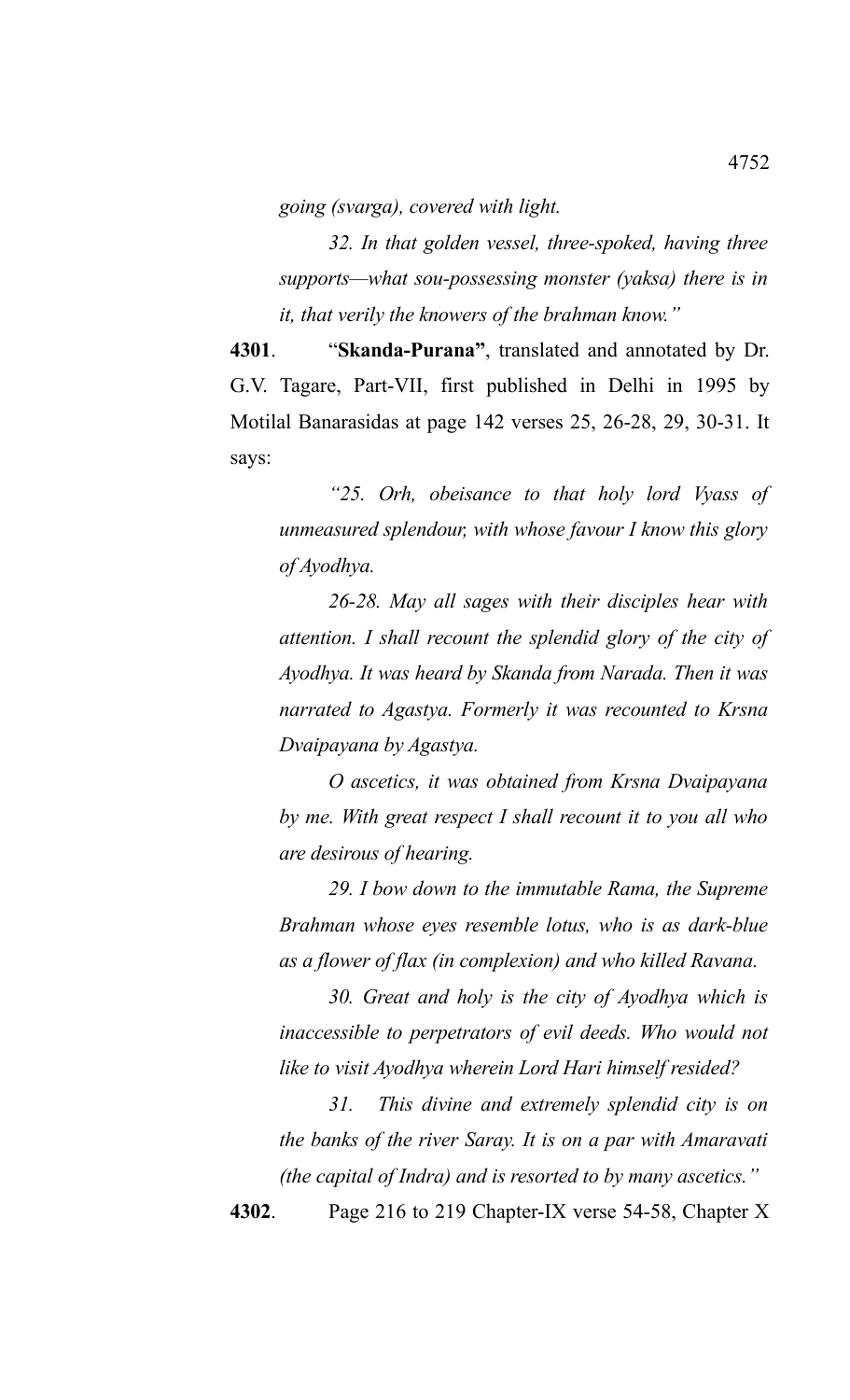verses, 1-2, 3-6, 7, 8-12, 13-16a, 16b-17, 18-19, 20, 21, 22, 23- 25, 28, 32, 33, 35 and 36 of **Skanda-Purana (supra)** says as under:

*"54-58. Gold and cooked rice should be given in accordance with the injunctions to Brahmanas. This must be performed with great faith by piously disposed men. To the west of it is the excellent Jatakunda where Rama and others dropped and removed their matted hairs. Thus Jatakunda is well-known as the most excellent of all excellent Tirthas. By taking the holy bath here and by making charitable gifts, one attains all desires. In the previous (?eastern) Kundas Bharata should be worshipped along with Sri. In the Jatakunda Rama and Laksmana should be worshipped along with Sita. The annual festival shall be on the fourteenth day in the dark half of Caitra.* 

*Thus in accordance with the great injunctions one shall worship Rama and Sita (first), then in Bharatakunda one shall worship Laksmana. The couple should take the holy plunge in the Amrtakunda duly. Thereby the devotee dwells in the world of Visnu as an embodiment of meritorious deeds."*

*"1-2. The devotee should worship Ajita (Visnu) by abstaining from food or taking in only milk. Siddhi (spiritual achievement) comes within his hands (power).* 

*The great festival should be celebrated with vocal and instrumental music. An intelligent devotee who does like this and performs the rites in this manner, shall attain all desires."*

*"3-6. To the north of this is the auspicious Tirtha of*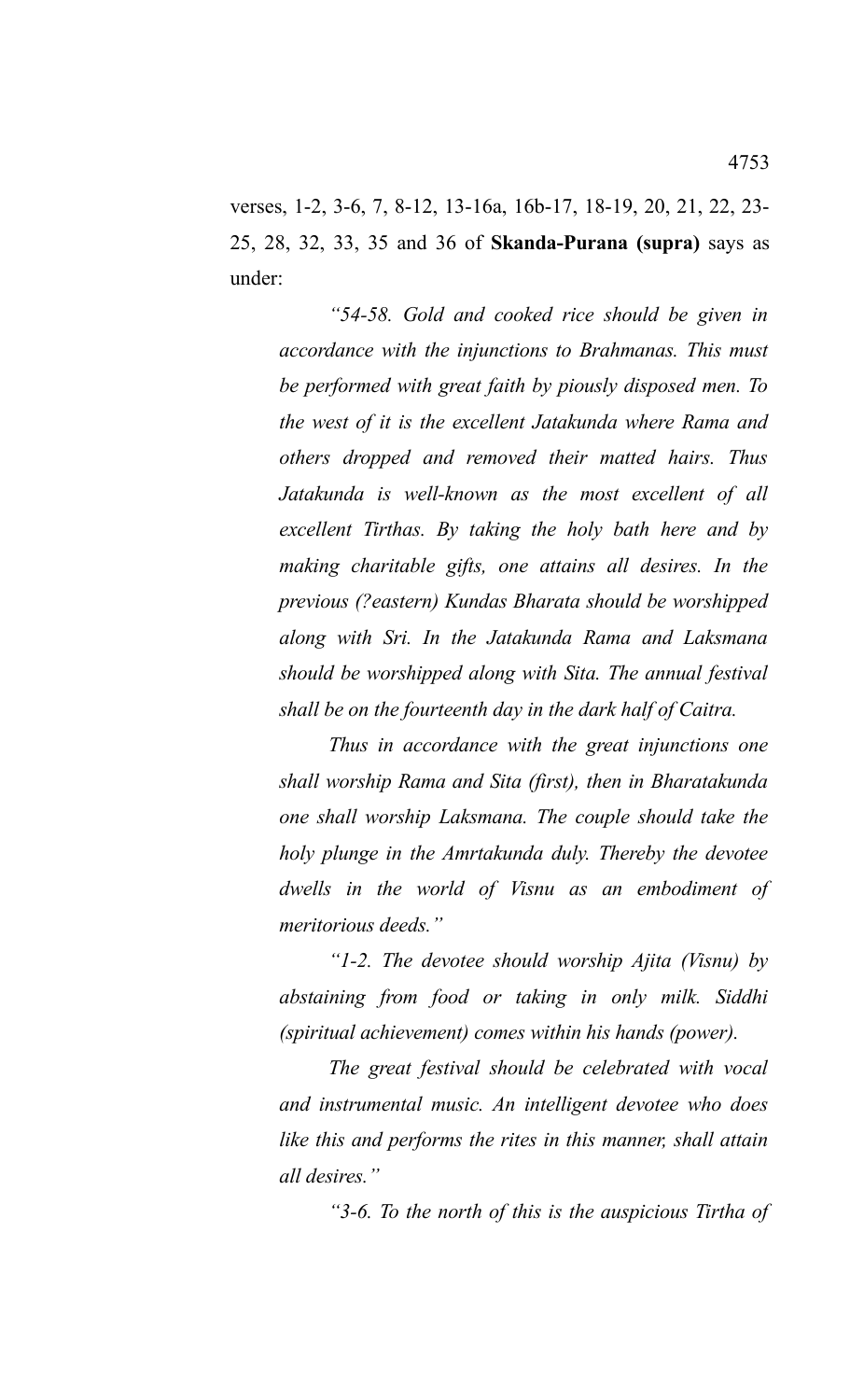*Vira, the great elephant in rut. O sage regularly performing holy rites.* 

*After taking the holy bath, the devotee should stay there in front of it determinedly. He attains the complete Siddhi on realising which he does not bemoan or regret.* 

*Vira (Hero, the elephant deity here) is the defender of Ayodhya and bestower of all desired objects. The annual festival shall be celebrated on the Pancami (fifth) day during Navaratris (Festival on nine days in Asvina). The deity should be worshipped carefully by means of scents, incense, flowers etc. and food offerings in accordance with the injunctions. The deity shall be the bestower of all desired objects. Whatever he may desire, he shall attain."*

*"7. The south of this is the demoness names Surasa. O Brahmana, she is a perpetual devotee of Visnu. She is a bestower of Siddhis."*

*"8-12. By devoutly worshipping her one shall realise all desires. She was brought from her abode in Lanka by Rama of Magnificent activities. She was installed in Ayodhya for the sake of its defence. People must observe vows and restraints, worship her duly and visit her with great respect. The festival for the sake of realising all desired objects, bestows auspiciousness. It should be celebrated with great effort by means of vocal and instrumental music.*

*The annual festival shall be celebrated on Tritiya (third day) during the Navaratris. It is conducive to the attainment of happiness and progeny. It bestows great objects. It shall be made pleasant by means of songs,*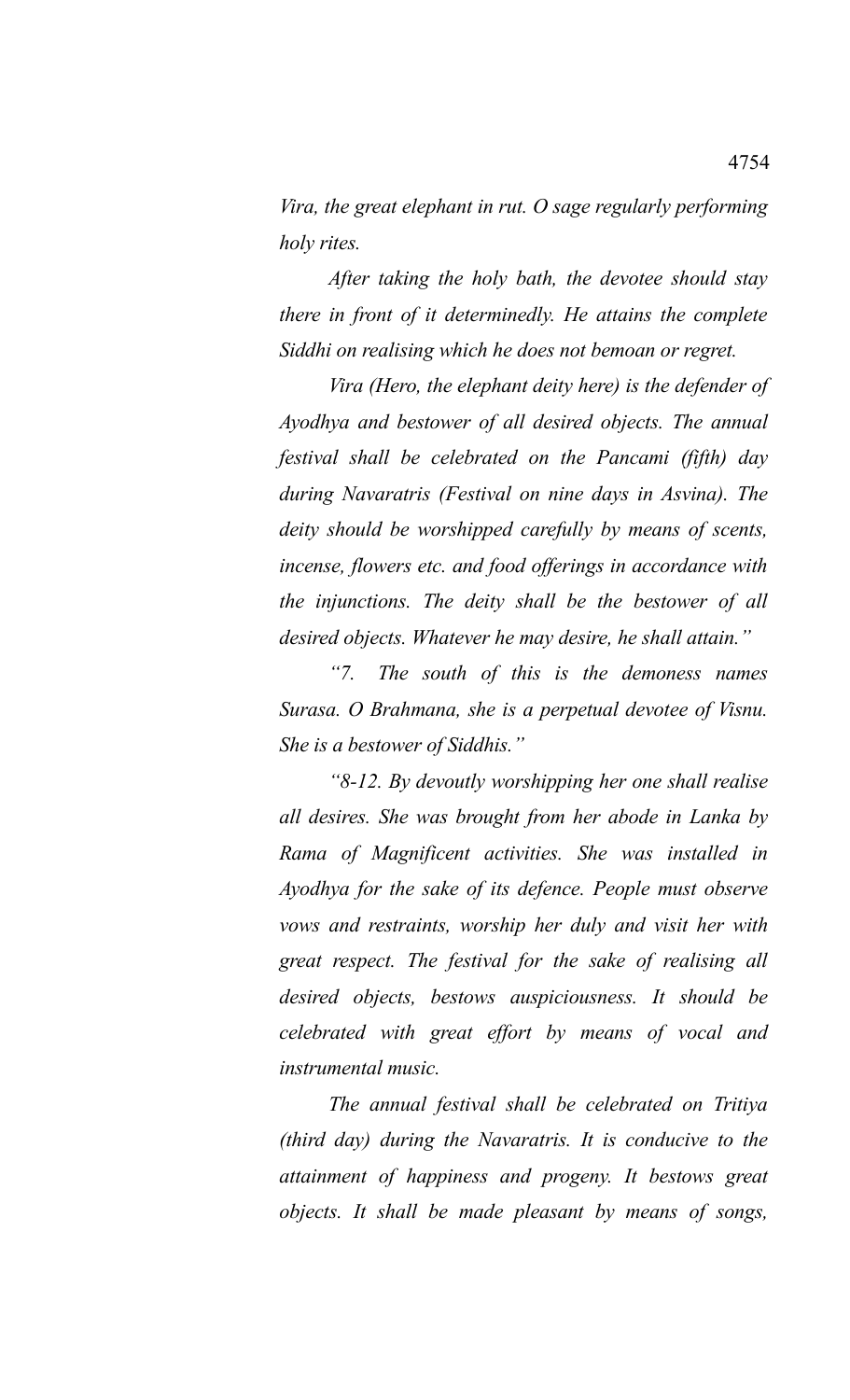*musical instruments and dances. If everything is done thus, one shall be well-protected always. There is no doubt about this."*

*"13-16a. In the western direction to this is installed a very great warrior of excellent heroism called Pindaraka. He is to be worshipped with great effort by means of scents, flowers, raw ricegrains etc. As a result of this worship Siddhis shall be within the reach of men. The worship of that deity should be performed by men in accordance with the injunction of worship. The devotee shall take his holy bath in the waters of Sarayu and then worship Pindaraka who deludes sinners and bestows good intellect on men of good deeds always.* 

*The (annual) festival should be celebrated during Navaratris with great luxury."*

*"16b-17. To the west of it, the devotee should worship Vighnesvara by seeking whom not even the least obstacle remains (in the affairs) of men. Hence Vighnesvara, the bestower of all desired benefits, should be worshipped."*

*"18-19. To the north-east of that spot is the place of the birth of Rama. This holy spot of the birth is, it is said, the means of achieving salvation etc. It is said that the place of birth is situated to the east of Vighnesvara, to the north of Vasistha and to the west of Laumasa."*

*"20. Only by visiting it a man can get rid of staying (frequently) in a womb (i.e. rebirth). There is no necessity for making charitable gifts, performing a penance or sacrifices or undertaking pilgrimages to holy spots."*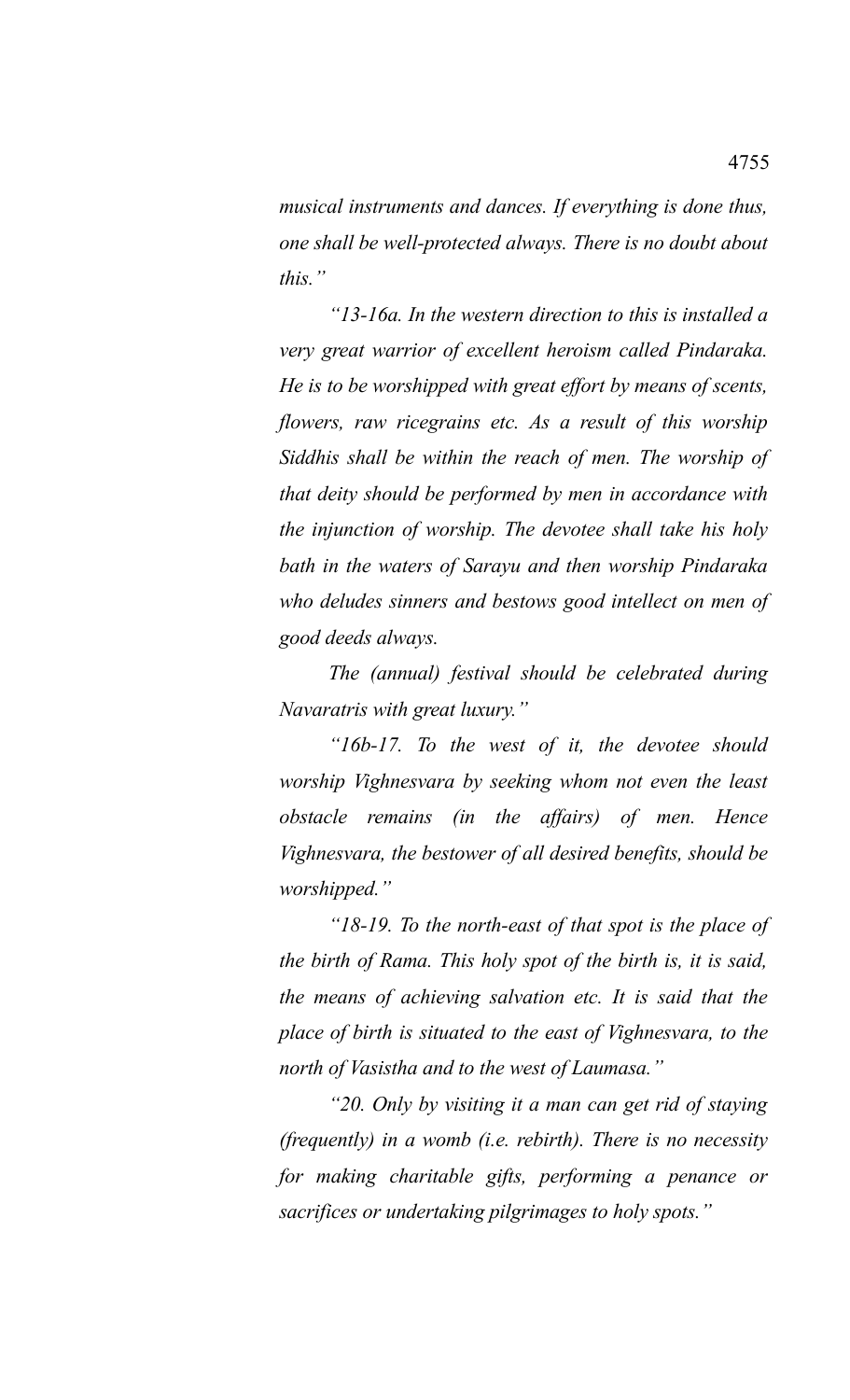*"21. On the Navami day the man should observe the holy vow. By the power of the holy bath and charitable gifts, he is liberated from the bondage of births."*

*"22. By visiting the place of birth one attains that benefit which is obtained by one who gives thousands of tawny-coloured cows everyday."*

*"23-25. By seeing the place of birth one attains the merit of ascetics performing penance in hermitage, of thousands of Rajasuya sacrifices and Agnihotra sacrifices performed every year. By seeing a man observing the holy rite particularly in the place of birth he obtains the merit of the holy men endowed with devotion to mother and father as well as preceptors."*

*"28. By (visiting) the city of the Son of Dasarath (i.e. Rama) in Kali Yuga, it is said, one gets that merit which is obtained by persons who perform Gayasraddha and then visit Purusottama (Jagannathapuri)."*

*"32. By visiting the city of Dasarath's Son in Kaliyuga (even) for half a moment one obtains the merit of taking a holy plunge in Ganga for sixty thousand years."*

*"33. If living beings contemplate on Rama for a moment or half a moment, it becomes the destroyer of ignorance which is the cause of the worldly existence."*

*"35. Sarayu is Brahman itself in the form of water. It always bestows salvation. There is no question of experiencing the effects of Karma here. The man assumes the form of Rama."*

*"36. Beasts, birds, and animals and all those living beings of inferior species, become liberated and they go to*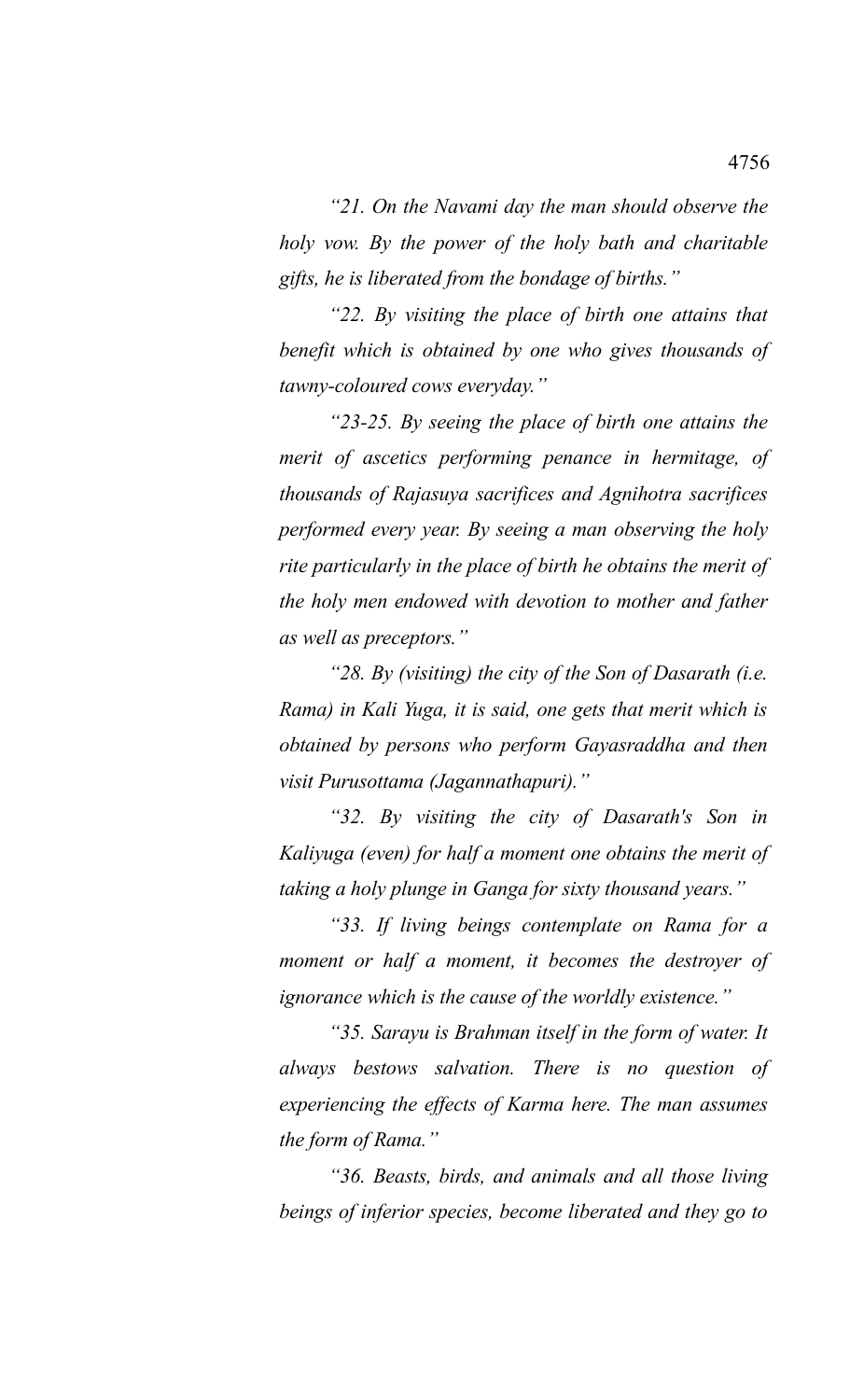*heaven in accordance with the words of Srirama."*

**4303**. "**Shri Narsinghpuranam**", Samvat 2056, published by Geeta Press Gorakhpur, Chapter 62 verse 4, 5 and 6 says:

> अर्चनं सम्प्रवक्ष्यामि विष्णोमिततेजसः। यत्कृत्वा मुनयः वर्से परं निर्वाणमाप्नुयुः । । ४ । । अग्नौ क्रियावतां देवो मनीषिणाम् । प्रतिमास्वल्पबुद्धीनां योगिनां हृदये हरिः । ।5 । । अतोऽग्रौ इदये सूर्यो स्थण्डिले प्रतिमासू च । एतेषु च हरेः सम्यगर्चनं मुनिभिः स्मृतम । । । 6। ।

श्रीमार्कण्डेय जी ने कहा— अच्छा, मै। अमिततेजस्वी भगवान् विष्णु के पूजन की विधि बता रहा हूँ, जिसके अनुसार पूजन करके सभी मुनिगण परम निर्वाण (मोक्ष) पद को प्राप्त हुए हैं। अग्नि में हवन करने वाले के लिये भगवान् वास अग्नि में है। ज्ञानियों और योगियों के लिये अपने –अपने हृदय में ही भगवान की स्थिति है तथा जो थोड़ी बुद्धिवाले हैं, उनके लिये प्रतिमा में भगवान का निवास है। इसलिये अग्नि, सूर्य, हृ*दय, स्थ*ण्डिल (वेदी) और प्रतिमा–इन सभी आधारों में भगवान का विधिपूर्वक पूजन मुनियों द्वारा बताया गया है। भगवान सर्वमय है, अतः स्थण्डिल और प्रतिमाओं में भी भगवत्पूजन  $\vec{\sigma}$  $\vec{\sigma}$   $\vec{\sigma}$  //" (Hindi Translation)

*"Sri Markandey Ji said- Well, I am telling the method of worshipping extremely luminous Lord Vishnu by virtue of which all the sages have attained 'Param Nirvan' (liberation). For those offering 'Hawan' in fire, 'Bhagwan' (God) is present in fire. For the wise and the Yogis, God exists only in their respective hearts, and for those having a little intellect, God exists in statues. That's why, the sages have prescribed for due worship of God in fire, the Sun, heart, altar and idol. The God is omnipresent. So the worship of God is good in altars and idols as well." (E.T.C.)*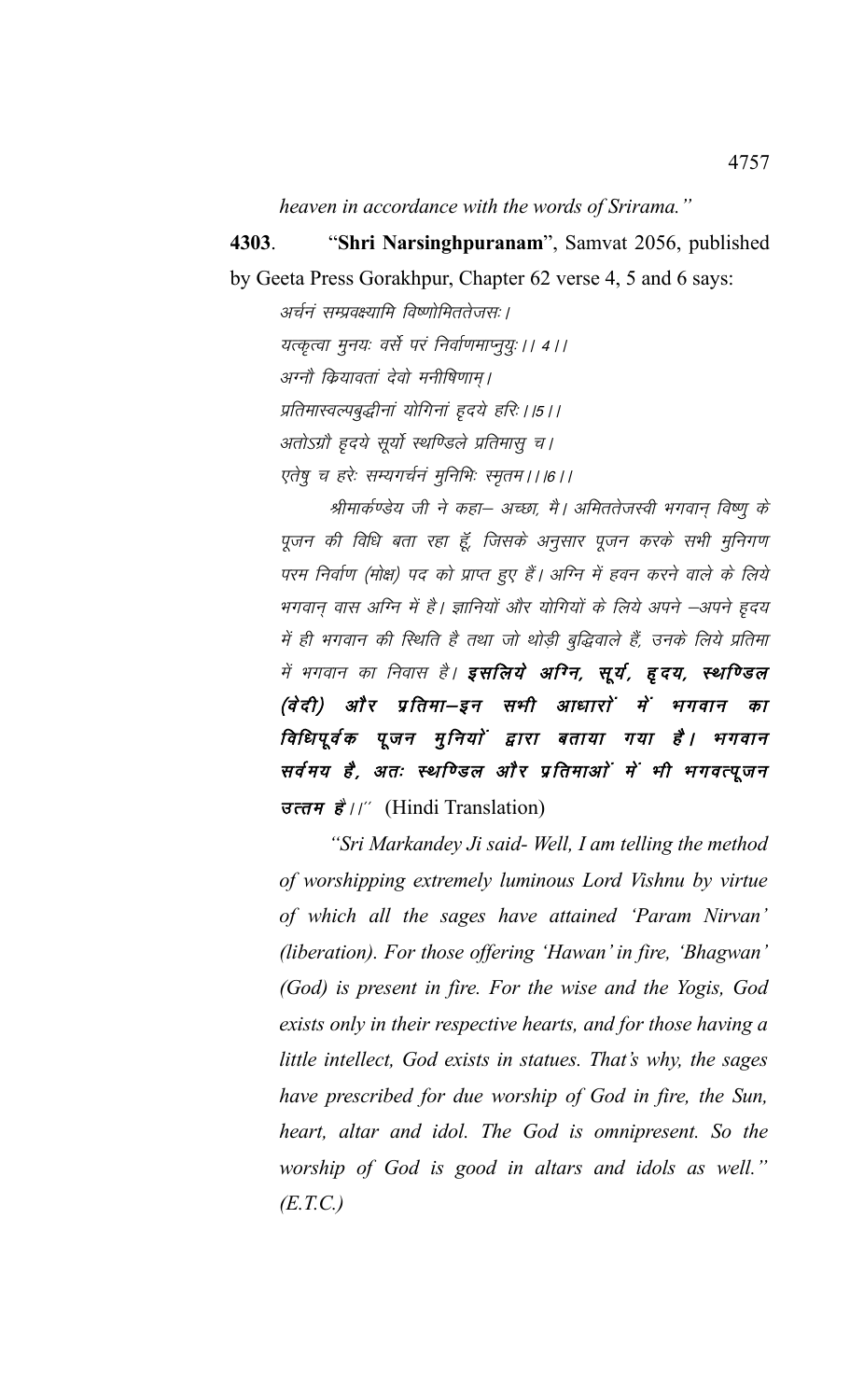**4304**. "**Sri Ramacaritamanasa"** published by Geeta Press Gorakhpur, first edition 1968, 11<sup>th</sup> edition 1999-"Balkanda" Chaupai 1-4, Doha 34, page 33 and "Uttara-Kanda" Chaupai 1- 4, page 679 says:

''चौ0— एहि बिधि सब संसय करि दूरी। सिर धरि गुर पद पंकज धूरी।। पुनि सबही बिनवउँ कर चोरी। करत कथा जेहि लाग न खोरी।।1।। सादर सिवहि नाइ अब माथा। बरनउँ बिसद राम गुन गाथा।। संबत सोरह से एकतीसा। करउँ कथा हरि पद धरि गाथा।।2।। नौमी भौम बार मधुमासा | अवधपुरी यह चरित प्रकासा | | जेहि दिन राम जनम श्रति गावहिं। तीरथ सकल तहाँ चलि आवहिं।।३।। असुर नाग खग नर मुनि देवा। आई करहिं रघुनायक सेवा।। जन्म महोत्सव रचहिं सूजाना | करहि राम कल कीरति गाना | |4 | |

*"Putting away all doubts in this way and placing on my head the dust from the lotus feet of my preceptor. I supplicate all with joined palms once more, so that no blame may attach to the telling of the story. Reverently bowing my head to Lord Siva, I now proceed to recount the fair virtues of Sri Rama. Placing my head on the feet of Sri Hari I commence this story in the Samvat year 1631 (1574 A.D.). On Tuesday, the ninth of the lunar month of Caitra, this story shed its lustre at Ayodhya. On this day of Sri Rama's birth the presiding spirits of all holy places flock there-so declare the vedas—and demons, Nagas, birds, human beings, sages and gods come and pay their homage to the Lord of Raghus. Wise men celebrate the great birthday festival and sing the sweet glory of Sri Rama"*

दो0- मज्जहिं सज्जन बृंद बहु पावन सरजू नीर। जपहिं राम धरि ध्यान डर सुंदर स्याम सरीर। 134। 1 *"Numerous groups of pious men take dip in the holy*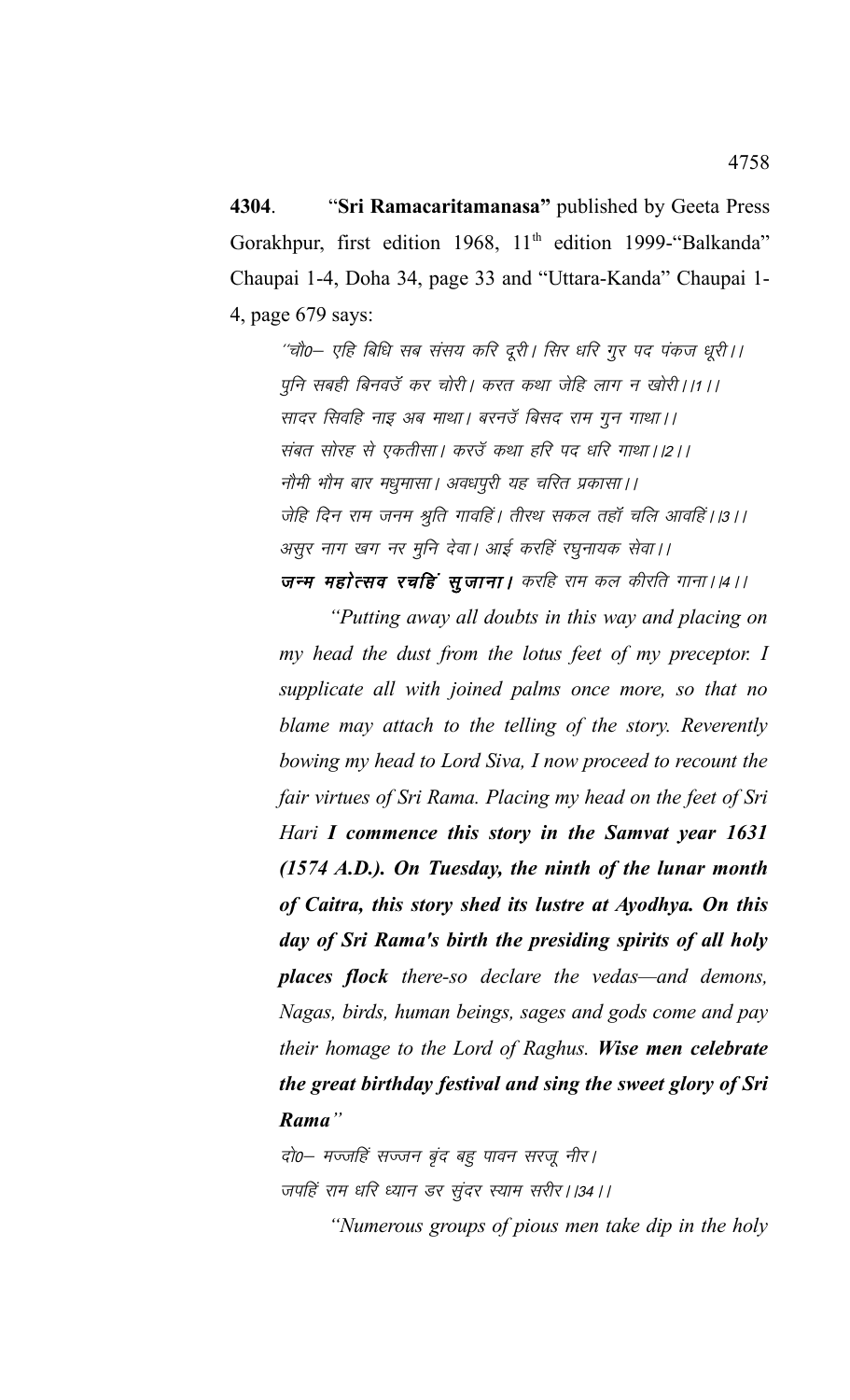*water of the Sarayu river and, visualizing in their heart the beautiful swarthy form of Sri Rama, mutter His name. (34)"*

चौ0 इहाँ भानुकुल कमल दिवाकर। कपिन्ह देखावत नगर मनोहर।। सून् कपीस अंगद लंकेसा। पावन पूरी रूचिर यह देसा।। 1।। जद्यपि सब बैकूंठ बखाना। वेद पुराने विदित जगू जाना।। अवधपुरी सम प्रिय नहिं सोऊ। यह प्रसंग जानइ कोउ कोऊ।।2।। जन्म भूमि मम पूरी सूहावनि | उत्तर दिसि बह सरजू पावनि | | जा मज्जन ते बिनहिं प्रयासा । मम समीप नर पावहिं बासा । ।3 । । अति प्रिय मोहि इहाँ के बासी। मम धामदा पूरी सूख रासी।। हरषे सब कपि सूनि प्रभु बानी। धन्य अवध जो राम बखानी।।4।।

*"At the other end Sri Rama, who brought delight to the solar race as the sun to the lotus, was busy showing the charming city to the monkeys. "Listen, Sugriva (lord of the monkeys), Angada and Vibhisana (Lord of Lanka), holy is this city and beautiful this land. Although all have extolled Vaikuntha (My divine Abode), which is familiar to the Vedas and the Puranas and known throughout the world, it is not so dear to Me as the city of Ayodhya: only some rare soul knows this secret. This beautiful city is My birthplace; to the north of it flows the holy Sarayu, by bathing in which men secure a home near Me without any difficulty. The dwellers here are very dear to me; the city is not only full of bliss itself but bestows a residence in My divine Abode. "the monkeys were all delighted to hear these words of the Lord and said, Blessed indeed is Ayodhay, that has evoked praise from Sri Rama Himself!"*

**4305**. "**History of Dharmashastra**", translated by **Pandurang Vaman Kane**, Part-IV Third Edition 1991 published by Bhandarkar Oriental Research Institute Poona, Chapter XI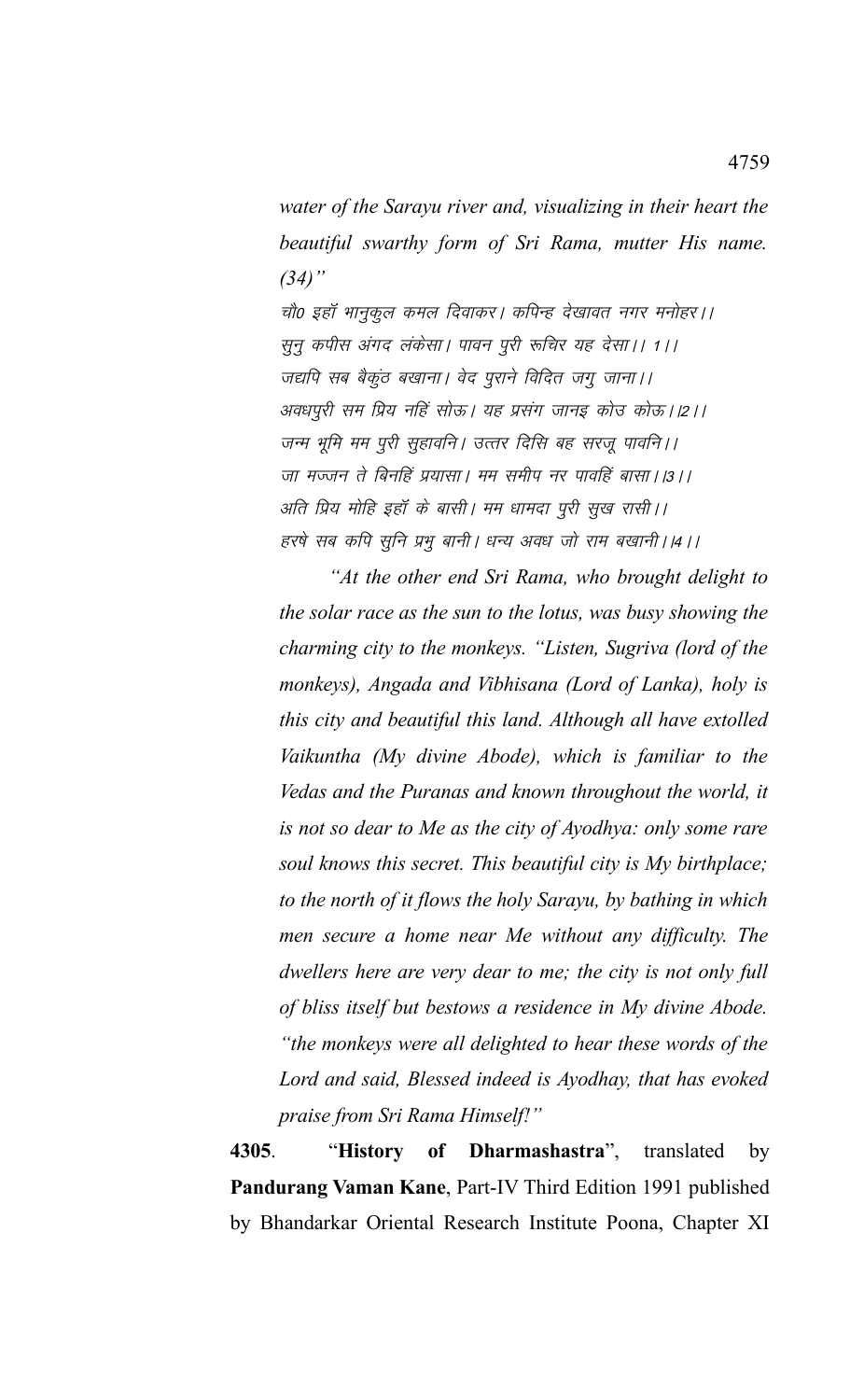"Tirthayatra" says:

*"All religions have laid great emphasis on the sacredness of certain localities and have either enjoined or recommended with great insistence pilgrimages to them. Among the five incumbent practical religious duties of a Moslem, pilgrimage at least once in his life to Mecca and Medina, the birth place and burial place of the prophet Mohammad, is one. The four places of pilgrimage for Buddhists have been the place of the birth of Buddha (Lumbini or Rummindei), the place where he attained perfect enlightenment (Bodh Gaya), the place where he set in motion the wheel of dharma by delivering his first sermon (at Sarnath near Benares) and the place where he passed away into the state of nirvana (Kusinara). Vide Mahaparinibbanasutta (S.B.E. Vol. XI, p. 90). For Christians Jerusalem has been the holiest place and no religious community except the Christians undertook in historic times several great military pilgrimages. The crusades were launched to free the Holy Land of Christians from the domination of Moslems. In spite of what Gibbon says somewhat cynically about those who joined the crusades, it must be admitted that there were thousands among the crusaders who risked their lives and fortunes in the pursuit of an ideal." (page 552)*

*". . . . Benares and Ramesvara were held sacred by all Hindus, whether they hailed from the north of India or from the peninsula." (page 553)*

*"The word tirtha occurs frequently in the Rgveda and other Vedic samhitas. In several passages of the Rgveda*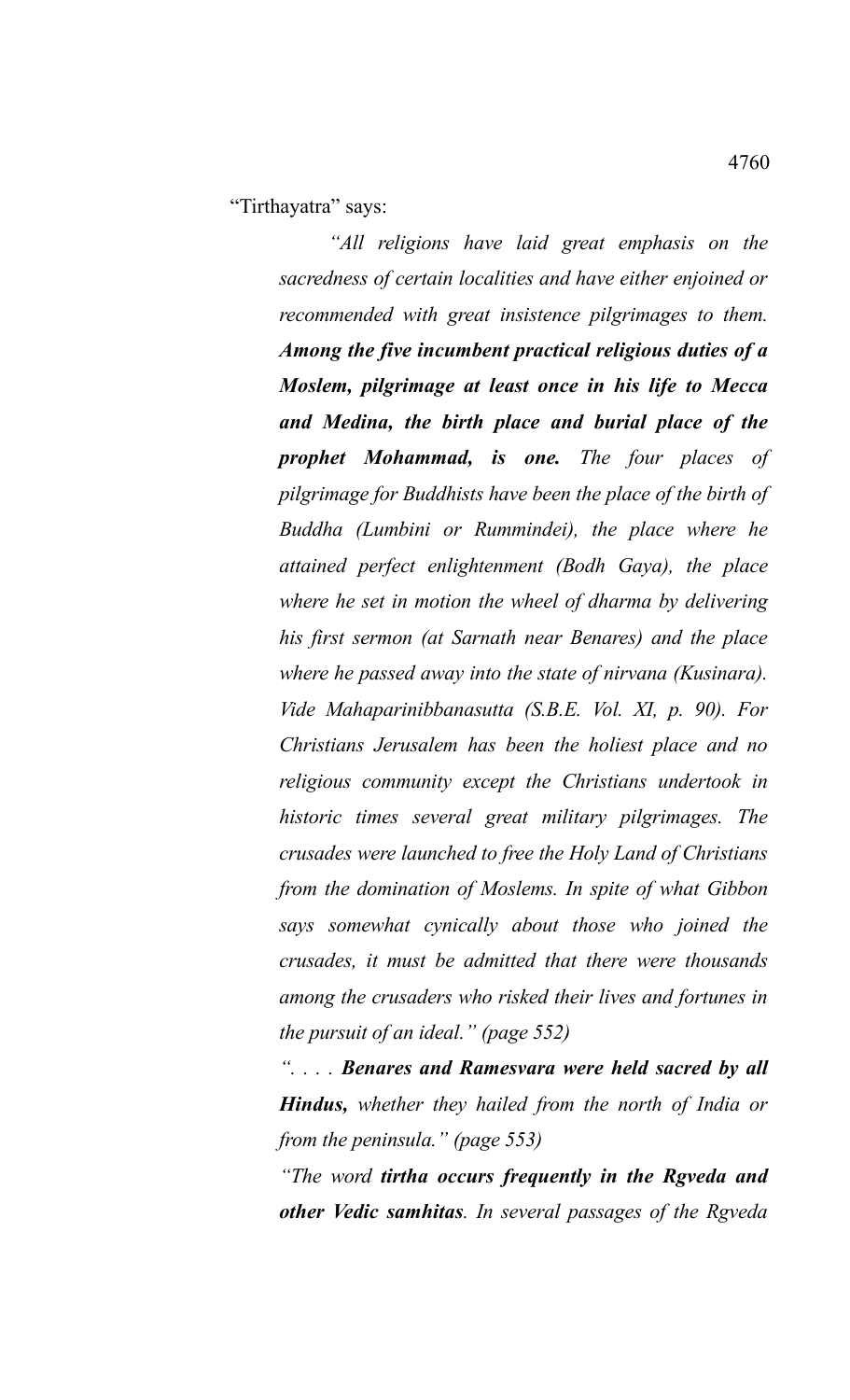*tirtha appears to mean a road or a way (e.g. In Rg. I, 169, 6 'tirthe naryah paumsyani tasthuh', Rg. I. 173. 11 'tirthe naccha tatrsanam-oko', Rg. IV. 29. 3 'karan-na Indrah sutirthabhayam ca'). In some places tirtha may be taken to mean a ford in a river, as in Rg. VII. 47. 11 'sutirthamarvato yathanu no nesatha sugam &c.', Rg. I. 46. 8 'aritram vam divas-prthu tirthe sindhunam rathah'. In Rg. X. 31. 3 'tirthe na dasmamupa yantyumah', tirtha probably means 'a holy place'." ( page 554)*

*". . . . .so some localities on the earth are held to be very holy. Tirthas are held to be holy (on three grounds, viz.) on account of some wonderful natural characteristic of the locality or on account of the peculiar strikingness (or grandeur) of some watery place or on account of the fact that some (holy) sages resorted to them (for bathing, austerities &c.). Tirtha, therefore, means a locality or spot or expanse of water which gives rise to the accumulation of righteousness (merit) owning to its own peculiar nature without any adventitious circumstance (such as the presence of Salagrama near it)." (pages 554-555)*

*"In the Rigveda waters, rivers in general and certain named rivers are referred to with great reverence as holy and are deified. In Rg. VII. 49 the refrain of all four verses is 'may the divine waters protect me' (ta apo devir-iha mamavantu). In Rg. VII. 49. 1 waters are spoken of as purifying (punanah). Rg. VII 47, X. 9, X. 30 are hymns addressed to waters as divinities. They are said to purify a man not only physically but are also invoked to rid a man of all sins and lapses from the right path." (page 555)*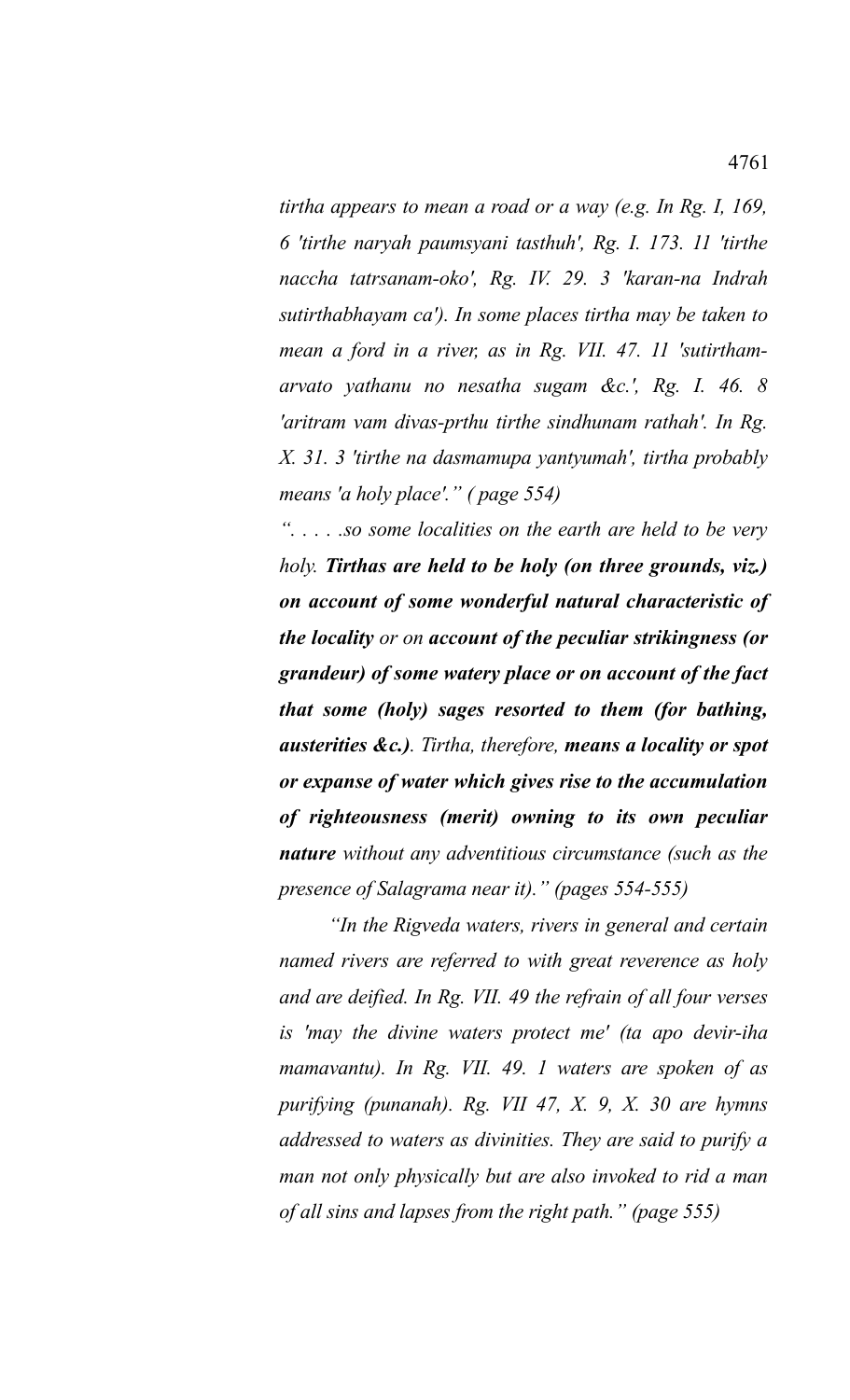*". . . . therefore visiting holy places is superior to sacrifices." (page 562)*

**4306**. The above book in Chapter XIV "Gaya" says:

*"Four of the most important and holy tirthas have been dealt with at some length so far. It is not possible in the space allotted to the section on tirthas to pursue the same procedure as regards other famous tirthas. It is proposed to devote a few pages to each of half a dozen or more tirthas and then to give a somewhat comprehensive list of tirthas with a few reference in the case of each. But before proceeding further reference must be made to certain popular groupings of tirthas. There is a group of seven cities that are deemed to be very holy and the bestows of moksa. They are Ayodhya, Mathura, Maya (i.e. Haridvara), Kasi, Kanchi, Avantika (i.e. Ujjayini), Dvaraka. In some works it is Kanti and not Kanci that is mentioned. Badarinatha, Jagannatha Puri, Ramsevara and Dvaraka—these four are styled Dhama. There are said to be twelve Jyotirlingas of Siva, according to the Sivapurana viz. Somanatha in Saurastra, Mallikarjuna on Srisaila hill (in Karnul District and about 50 miles from the Krishna station on the G.I.P. Railway), Mahakala (in Ujjayini), Paramesvara in Omkara-Ksetra (an island in the Narmada), Kedara in the Himalayas, Bhimasankara (north-west of Poona at the source of the Bhima river) in Dakini, Visvesvara in Banares, Tryambakesvara on the banks of the Gautami, i.e. Godavari (near Nasik), Vaidyanatha in Citabhumi, Nagesa in Darukavana, Ramesvara in Setubandha and Ghasnesa in Sivalaya (i.e.*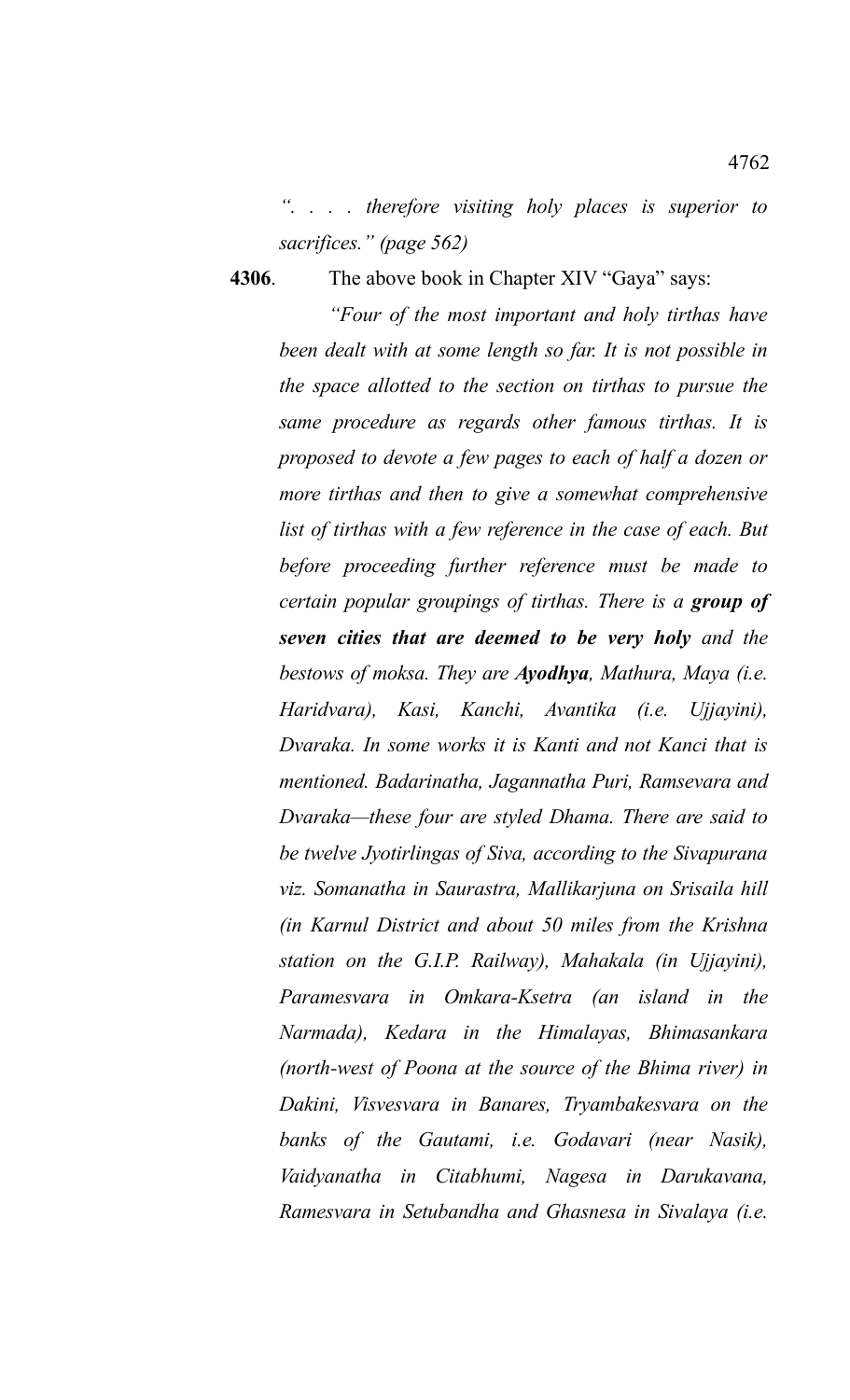*the modern shrine at the village of Elura, 7 miles from Devagiri or Daulatabad). The Sivapurana (Kotirudra samhita) chap. 1 names the twelve Jyotirlingas and chapters 14-33 narrate the legends connected with the twelve lingas. The Skandapurana I (Kedarakhanda) chap. 7 verses 30-35 enumerate several lingas including most of the twelve Jyotirlingas. The Barhaspatyasutra (edited by Dr. F.W. Thomas) mentions eight great tirthas each of Visnu, Siva and Sakti, that yield all siddhis." (pages 677- 678)*

''1535. अयोध्या मथुरा माया काशी कांची अवन्तिका। एतः पुण्यतमाः प्रोक्तः पुरीणमुत्तमोत्तमाः । । ब्राहमाण्ड IV40 91 काशी कान्ती च मायाख्या त्वयोध्या द्वारवत्यपि । मथुरावन्तिका चैता सत्प पुर्योत्र मोक्षदाः । । स्कन्द, काषीखण्ड, 6, 68 , काञ्च्यवन्ती द्वारावती काष्ययोध्या च पश्रमी । मायापुरी च मथुरा पूर्यः सत्प विमुक्तिदाः । काषीखण्ड 23, 7 : अयोध्या . . . वन्तिका । पुरी द्वारवती श्रेया सप्तैता मोक्षदायिकाः । । गरुणपुराण (प्रेतखण्ड)38. 5–6 In the स्कन्द, नागरखण्ड 47.4 कान्ती occurs as capital of Rudrasena and in *Brahmanda III 13 94&97 Kantipuri is described as possessing a place for Vyasa's contemplation a Kumaradhara and puskarii. If the reading*  $\overline{\phi}$  *and is to be accepted there name of Khatmsndu and capital of Napal' while A.G. identifies it with Kotval 20 miles north of Gwalior.(page 678 Footnote)*

**4307**. The above book at page 736 under the heading "List of tirthas" says:

*"Ayodhya--(in Fyzabad District in U.P.) on the Ghagra. One of the seven holy cities (vide p. 678n above). It is also a place of pilgrimage of Jains, as some of their saints were born there. Atharva-veda X. 2. 31 and Tai, A.*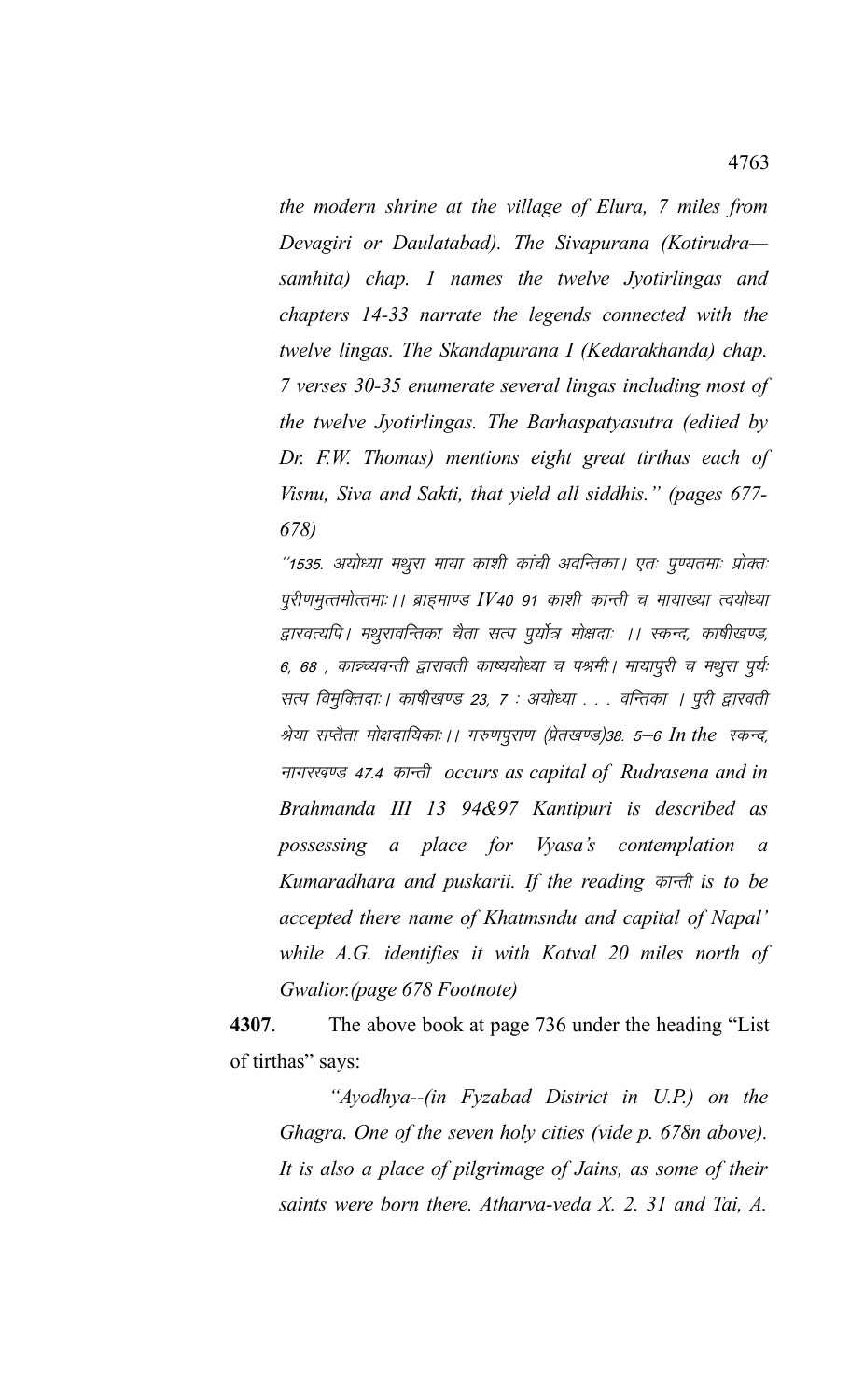*27. 2 (astacakra navadvara devanam pur-Ayodhya) tasyam hiranyayah kosah svargo loko Jyotisavrtah II), V. 60. 24-25 and 70. 2 (capital of king Rtuparna and of Rama), Br. IV. 40. 91. Ag. 109. 24 (Ayodya papanasan). According to Ram, I. 5. 5-7 the country of Kosala had Sarayu flowing through it; Ayodhya, 12 yojanas long and three broad, was kosala capital founded by Manu. Kosala was one of the 16 mahajanapadas of India in ancient times (vide Anguttara Nikaya, vol. IV. p. 252). Later on, Kosala was divided into two, viz. Uttara Kosala and Daksina Kosala divided by the Sarju or Ghagra river. The Raghuvamsa holds Ayodhya to be capital of Uttarakosala (VI. 71 and IX. 1). Vide also Va. 88. 20 ff. For a long line of kings of Ayodhya from Iksvaku and P. VI. 208. 46-47 (for Daksina Kosala and Uttara Kosala). Saketa is generally identified with Ayodhya. Vide T.P. p. 496 (gives its boundaries from SK) and under Saketa. Dr. B.C. Law contributes a well documented and learned paper on 'Ayodhya' to J. of the Ganganath Jha R. Society, vol. I, pp. 423-443."*

**4308**. Sri Mishra submits that Ayodhya and its relation with Lord Rama as his place of birth is well recognised and mentioned in ancient Hindu Literature. The existence of "Vedi" at the disputed place is mentioned by Father Joseph Tieffenthaler in his work, translated in French titled as **"Description Historique Et Geographique Del'inde" first published in 1787 by Jean Bernoulli**.

**4309**. He points out that **"Sanskrit Hindi Kosh"** written by Waman Shivram Apte, first published in 1966 (reprinted in 1993) at page 1139 shows that "Vedi" in Sanskrit is known as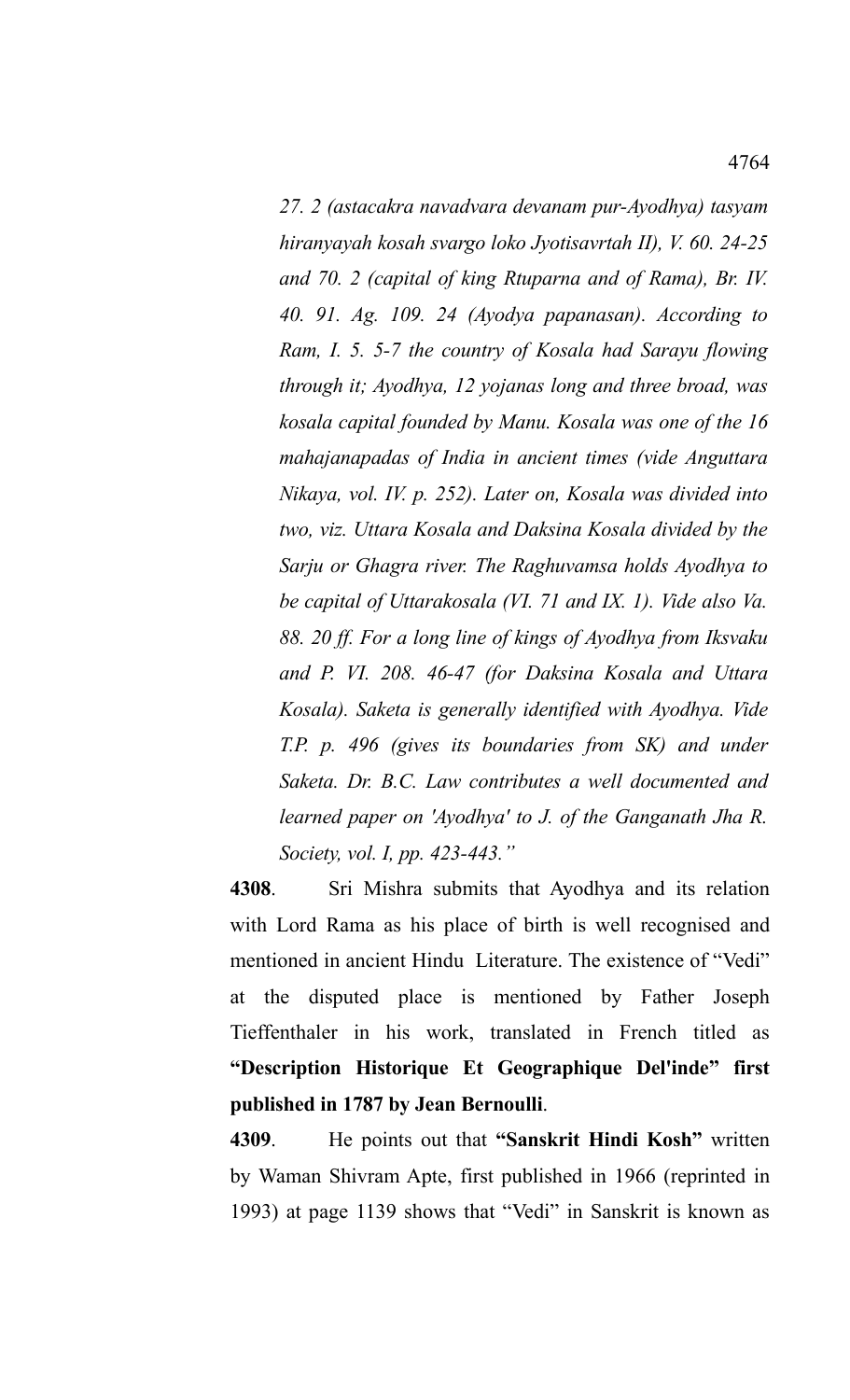"*sthandilam"* and he also placed reliance on **"Sanskrit English Dictionary"** by Sir Monier Williams (first published in 1899) (reprinted in 1997) (by Motilal Banarasidass) which defines "*sthandila*" as "an open unoccupied piece of ground, bare ground, an open field, a piece of open ground (levelled, squared, and prepared for a sacrifice)".

**4310**. Referring to **"Narsingh-Puranam"** published by Geeta Press, Gorakhpur 1999 (Samvat 2056), Adhyaya 62 at page 263 he submits that "*sthandil"* and "idols" are also worshipped as God by Hindus. He placed the Verse No. 6 which reads in Sanskrit as under:

"अतोअग्रो हृदये सूर्ये स्थण्डिले प्रतिमासु च। एतेषु च हरे. सम्यगर्चनं मुनिभिः स्मृतम् । । इसलिए अग्नि, सूर्य, इृदय, स्थण्डिल (वेदी) और प्रतिभा–इन सभी आधारों में भगवान का विधिपूर्वक पूजन मुनियों द्वारा बताया गया है। भगवान सर्वमय हैं, अतः स्थण्डिल और प्रतिमाओं में भी भगवत्वपूजन उत्तम

 $\frac{a}{b}$ <sup>"</sup>

*"The saints have ordained for due worship of God in all these bases-fire, the Sun, heart, altar and idol. God is omnipresent; so, it is also a good thing to worship God as represented in altars and idols." (E.T.C.)*

**4311.** Before proceeding further let us have some other history books relied on by learned counsel of the parties.

**4312**. Sri R.L. Verma, in order to show that Lord Rama was born at the site in dispute placed before us firstly the **Kalhana's Rajatarangini-A Chronicle of the Kings of Kasmir** (Book No. 63) translated with an introduction, commentary and appendices by M.A. Stein. The book was first published in 1900 AD in London and reprinted in Delhi in 1961. We had before us the reprint of 1989 cited from the aforesaid book para 125, 3rd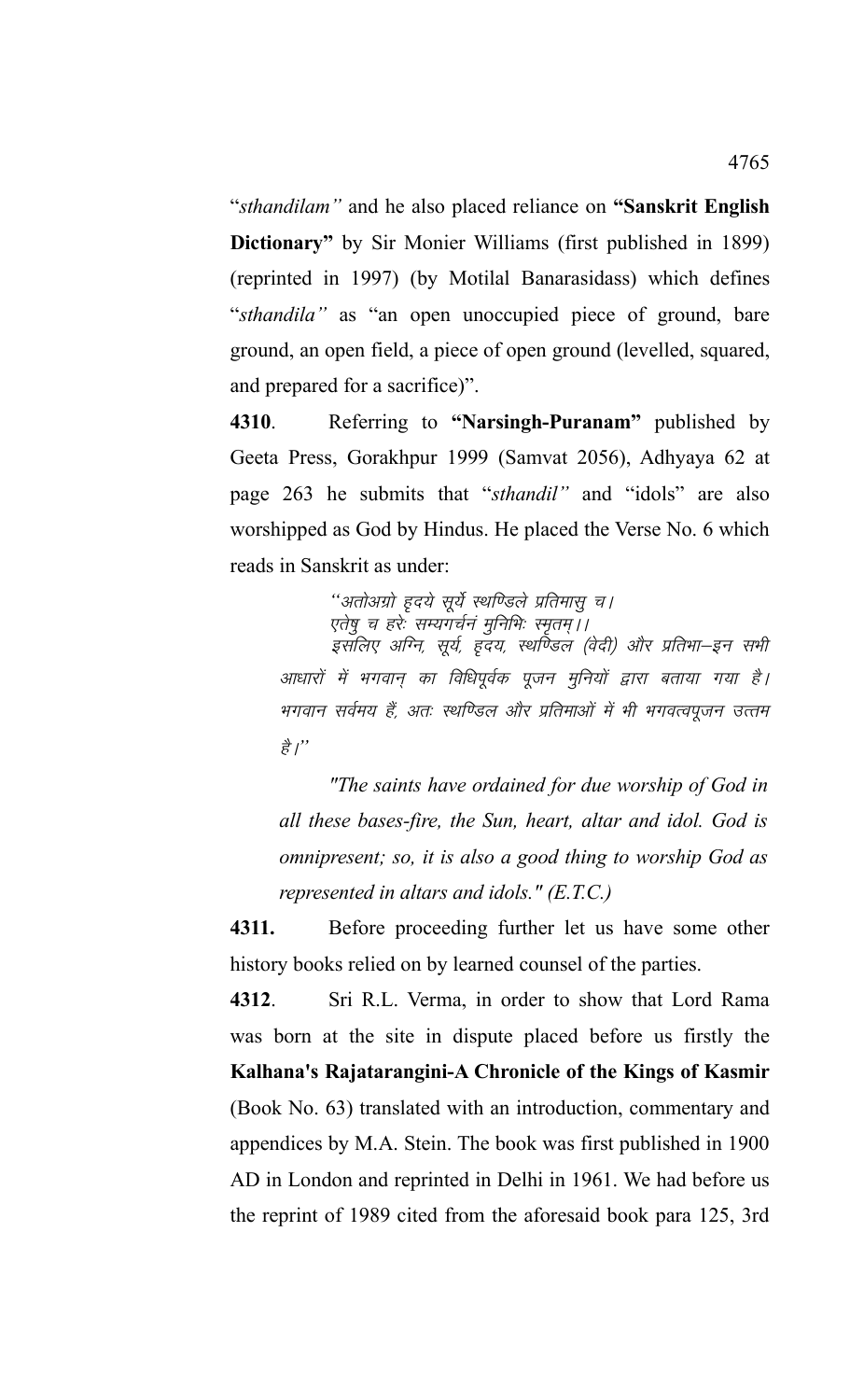book, page 83 which reads as under:

*"125. At that period there lived at Ujjayini as the sole sovereign of the world the glorious Vikramaditya who (also) bore the second name of Harsa."*

**4313**. From the note given in respect to para 125 at the bottom he said that Vikramaditya referred to therein was the same within whose period Kalidasa lived and composed his legendary works. He said that the Vikramaditya referred to in Kalhana's Chronicle was the same king who reconstructed Ayodhya and got 360 temples constructed thereat. However, despite our deepest thought and study of the above work we fail to understand as to how reference to the above book gives any clue about the birthplace of Lord Rama or whether there existed temple at the disputed site before construction of the disputed structure in 1528 AD. Despite repeated query, Sri Verma could not throw any light on the question and simply said that his attempt is to clarify the fact that the Vikramaditya referred to in Kalhana's Rajatarangini, 3rd Book, para 125 was the same Vikramaditya who was mentioned by Hiuen-tsiang as successor of Siladitya who ruled about 580 AD in Malwa. Meaning thereby king Vikramaditya ruled at Ujjayini in the first half of the 6th Century and Kalidasa was his contemporary.

**4314**. Next he cited English translation of the **Raghuvamsa of Kalidasa** by **M.R. Kale**-reprinted in Delhi in 1972, 1991 and 1997 by Motilal Banarasi Dass Publishers Pvt. Ltd. Delhi (Book No. 48). He placed Chapter 'Introduction' at page 19 which contains story of King Dasratha and Lord Rama and reads as under:

*"CANTO IX. After his father, Dasaratha rules over*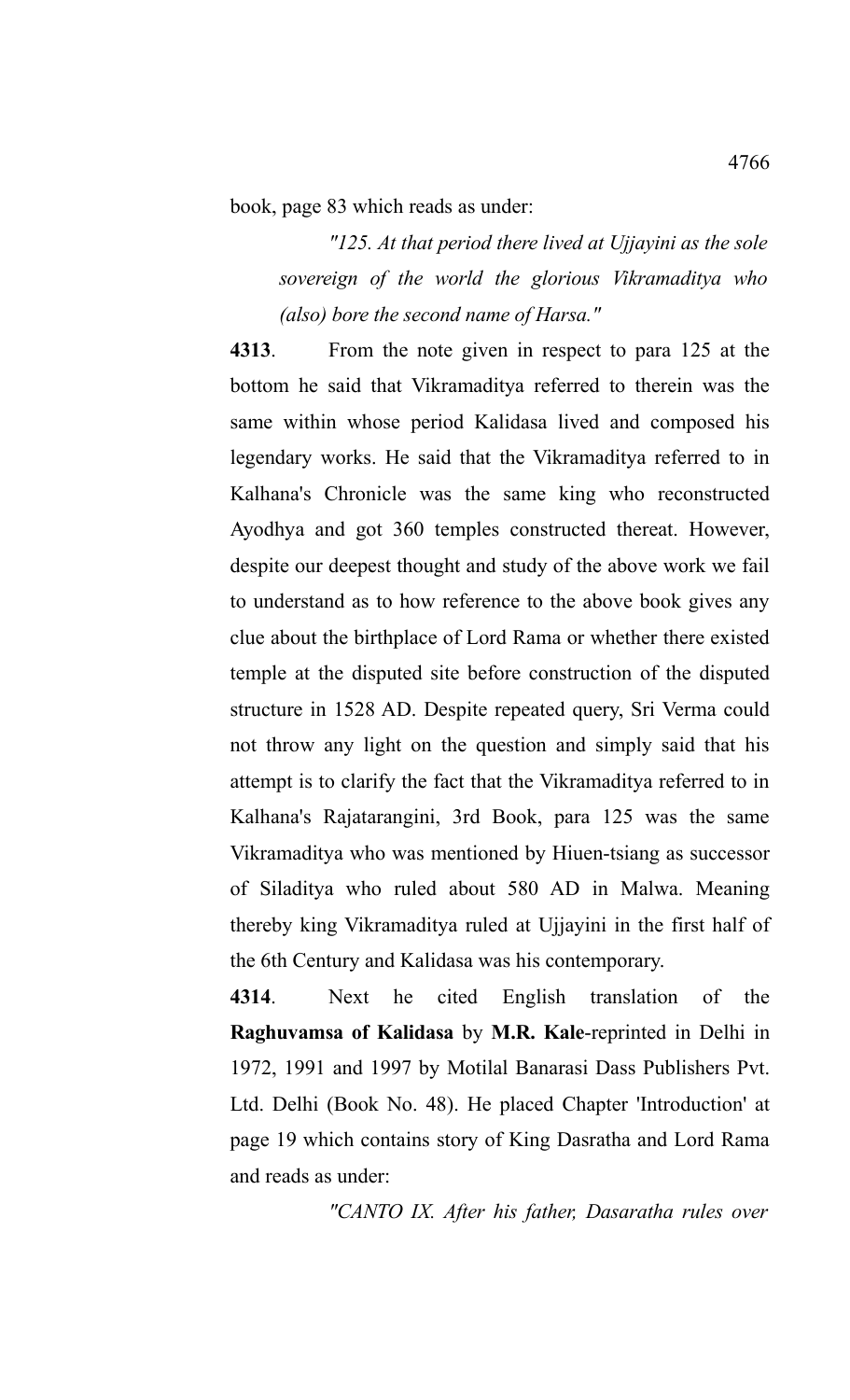*Ayodhya as nobly as his predecessors. His greatness was such that even Indra himself on occasions asked his assistance in his own wars. Once, having enjoyed all the pleasures of the spring season with its attendant festivities, he plans a long hunting trip. He spends several days in that engrossing and delightful sport. One morning he starts after a deer, alone and without followers. In his pursuit he comes to the river Tamasa, where he hears the noise of a pot being filled with water. He mistakes it for the trumpet of a wild elephant, and discharges an arrow in that direction, aiming at the sound only, as he could not see the mark. As a matter of fact a young ascetic-boy was filling his jar there; and the arrow hit him fatally. His parents, who were blind, were at hand. The King, who was horrified at what he had unwillingly done, related to them what had happened. As the boy died, his sorrow-stricken father cursed the King as the author of his bereavement, with the words: "You, too, like me, shall die, in your old age, grieving for your son." The king had no son then; so he received the curse as a sort of qualified blessing, since it meant that at any rate a son was bound to be born to him before he died. The aged couple burned themselves on the funeral pyre of their son, and Dasaratha returned to his city, full of grief not unmixed with a little anticipatory joy at the prospect of a son.* 

*CANTO X. Some ten thousand years pass, but still Dasaratha remains without the expected son. At last, holy sages proceed to perform on his behalf a special kind of sacrifice intended to bring about the birth of a son. Now at*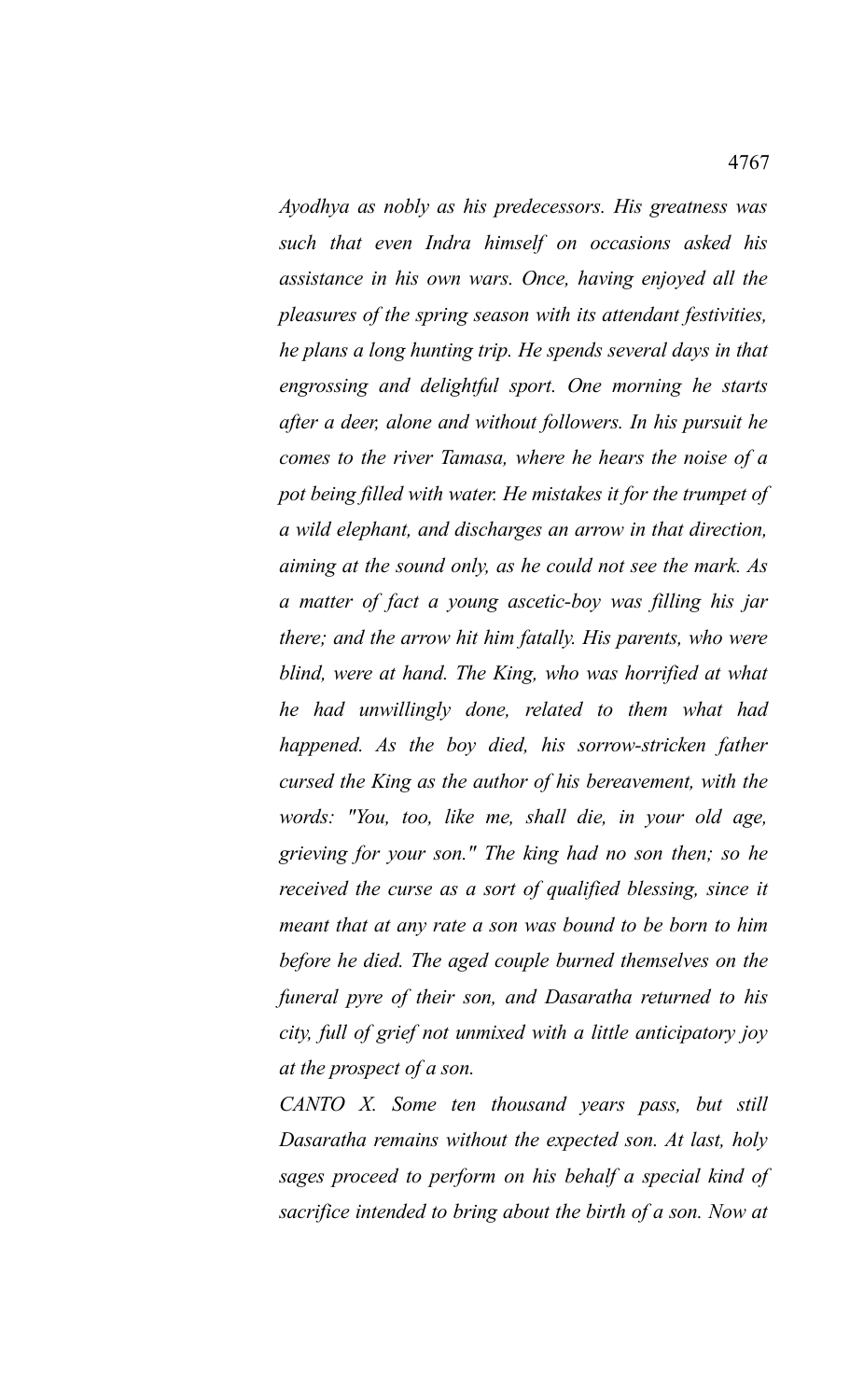*about this time it so happens that the gods, who were continually harassed and persecuted by the dreaded and powerful demon Ravana, carry their tale of grievances to their lord Vishnu, who tells them how, by virtue of a boon given by Brahma, Ravana was immune from death at the hands of all except human beings, whom he despised and hence had left out of the boon. Vishnu, therefore, promises that he would be born as a man, as a son of King Dasaratha of Ayodhya, and that at his hands Ravana would meet death.-Now, out of the fire of that sacrifice which was being performed for Dasaratha, there arises a being who gives consecrated food (charu) to the King, who gives it to his three wives. Into this food Vishnu had entered spiritually, and thus Dasaratha's wives, who conceive afterwards, all bear sons who are partial incarnations (avataras) of Vishnu. Rama was the eldest of them, born of Kausalya. Of Kaikeyi was born Bharata, and of Sumitra were born the twins, Lakshmana and Satrughna.*

*CANTO XII. King Dasaratha, who had grown old ad was nearing his end, declares his intention to set Rama on the throne, when Kaikeyi contrives, by means of two boons which her husband had promised her, to have Rama exiled for fourteen years and to have her son Bharata installed King. Rama quite willingly undertakes to go to the forest, and the old King, grieving at being separated from his beloved son, dies heart-broken, thus fulfilling the old man's curse-(Canto IX). Bharata declines to accept the sovereignty earned by intrigue, and after vainly trying to persuade Rama to come back, himself remains a sort of*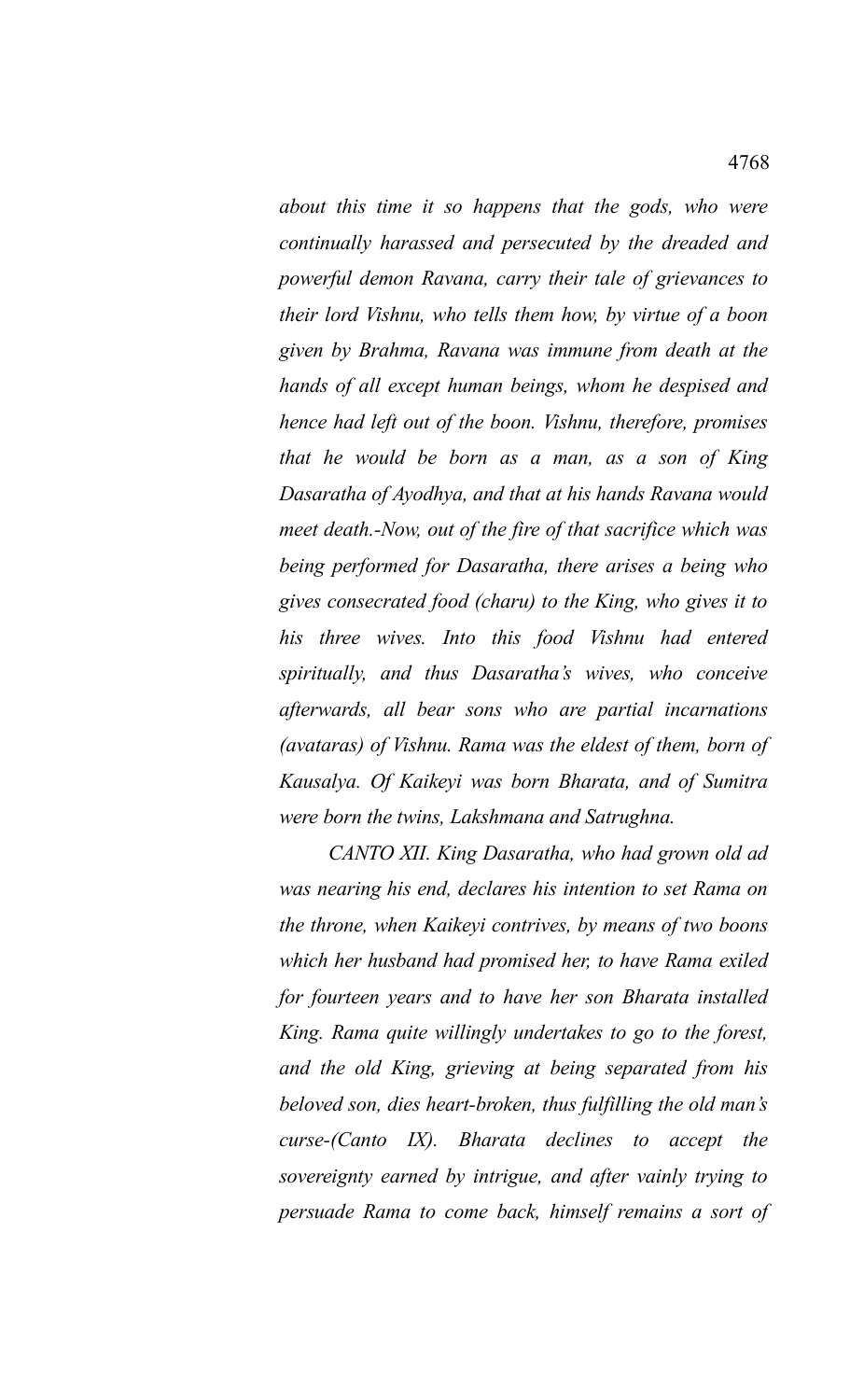*exile at Nandigrama, and from that place he rules the kingdom as Rama's representative. In his journey to the forest Rama is accompanied by Sita and Lakshmana. He there kills Viradha, Dushana, Khara, and other demons, the news of whose death is carried to Ravana in Lanka by his sister Surpanakha, whom Lakshmana had disfigured. Ravana comes and carries off Sita in Rama's absence. Rama makes friends with Sugriva, the monkey-Chief, and through his retainer Maruti discovers the whereabouts of Sita. Building a bridge over the sea, Rama with Sugriva's army crosses into Lanka, and is engaged in a series of battles with the hosts of Ravana, whose death he finally accomplishes. Rama recovers Sita, gives Ravana's kingdom to his brother Vibhishana, and starts back for Ayodhya in the well-known aerial car, Pushpaka, along with Sugriva and Vibhishana and their armies.* 

*CANTO XIII. The journey of Rama from Lanka to Ayodhya by air is here described. Rama points out to sita the various objects and places of interest on the way, including, in order, Janasthana, the mountain Malyavat, the lake Pampa, the Godavari, Panchavati, the dwellingplaces of the sages Agastya Satakarni and Sarabhanga, the mountain Chitrakuta, the stream Mandakini, the rivers Ganga and Yamuna, and lastly the Sarayu. After they had seen the Sarayu they observe Bharata advancing with an army to welcome the home-coming king. Rama gets down from the Pushpaka, and the meeting of the brothers is touchingly described. Then Rama again gets into the car and arrives at last in a garden outside Ayodhya, his capital.*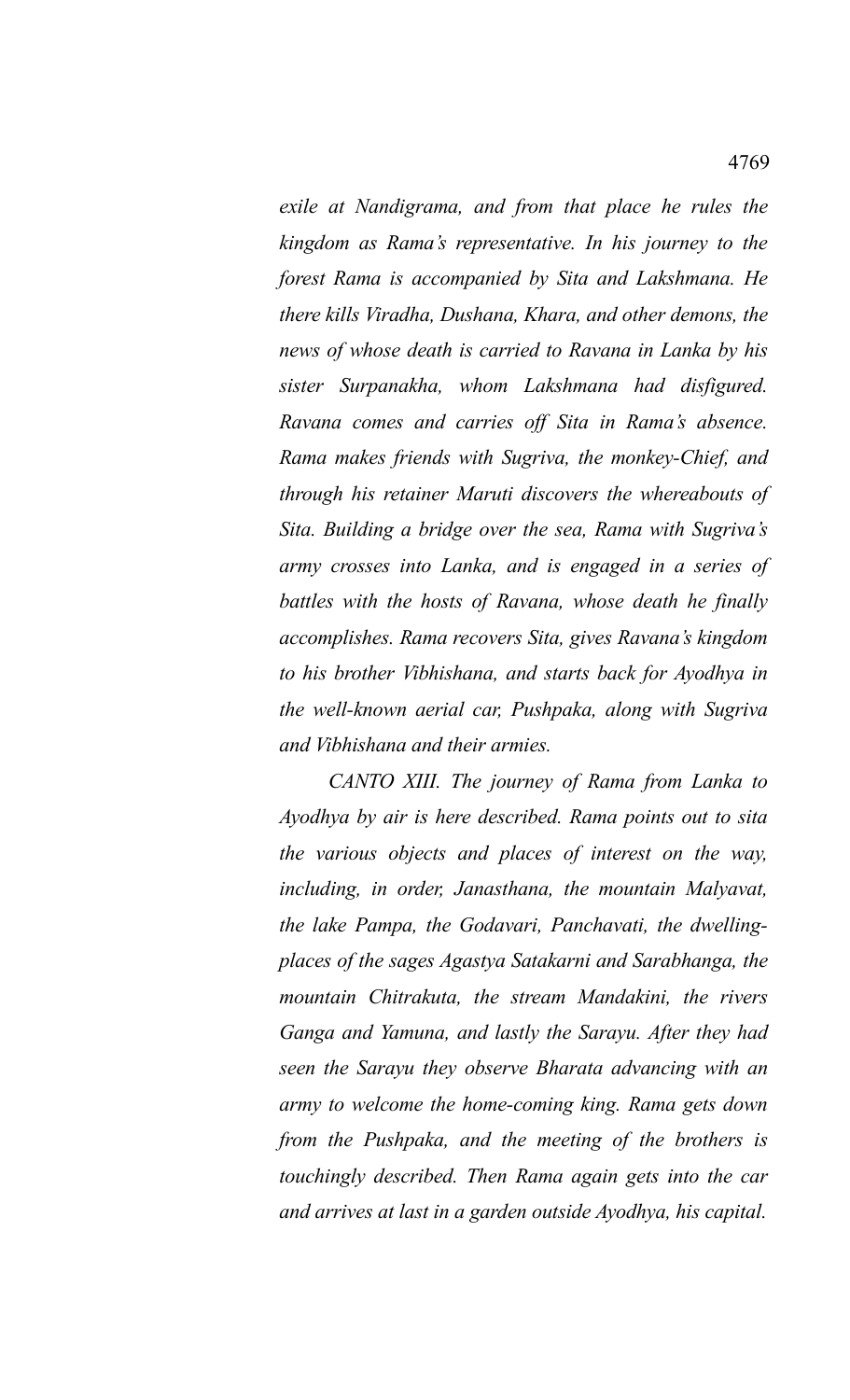*CANTO XIV. There in the garden Rama and Lakshmana see their mothers who greet them with joy. Rama is then formally crowned King of Ayodhya with due pomp and ceremony. He then gives the armies of Sugriva and Vibhishana leave to depart, and restores Pushpaka to its original rightful owner, Kubera. In course of time Sita shows signs of pregnancy. She expresses a desire again to visit the once-familiar regions along the banks of the Gangas. While Rama promises her that, a scandal reaches his ear about his unquestioning acceptance of Sita after her residence in a stranger's house for a long time. A strong sense of duty towards his subjects both as the dispenser of law and justice ad the up-holder of social order compels him to abandon Sita as a concession to this scandal, although he knew her to be pure and innocent. He, therefore, orders Lakshmana to take Sita away and leave her on the banks of the Ganges near the hermitage of Valmiki who, he thinks, would find her and take due care of her. Lakshmana very reluctantly performs this task; and when Sita knows why she is abandoned, she cries loud and long, though she would not blame Rama so much as she blamed herself. Valmiki takes her to his hermitage where afterwards in due time she gives birth to twins. Rama continues to discharge his kingly duties as usual, but without marrying again."*

**4315**. Our very sincere reading of the above passages leads us nowhere to find any support or help for adjudication of the issues as quoted above with regard to the site of birth of Lord Rama. He also placed before us page 130 Sl. 31 of Canto V of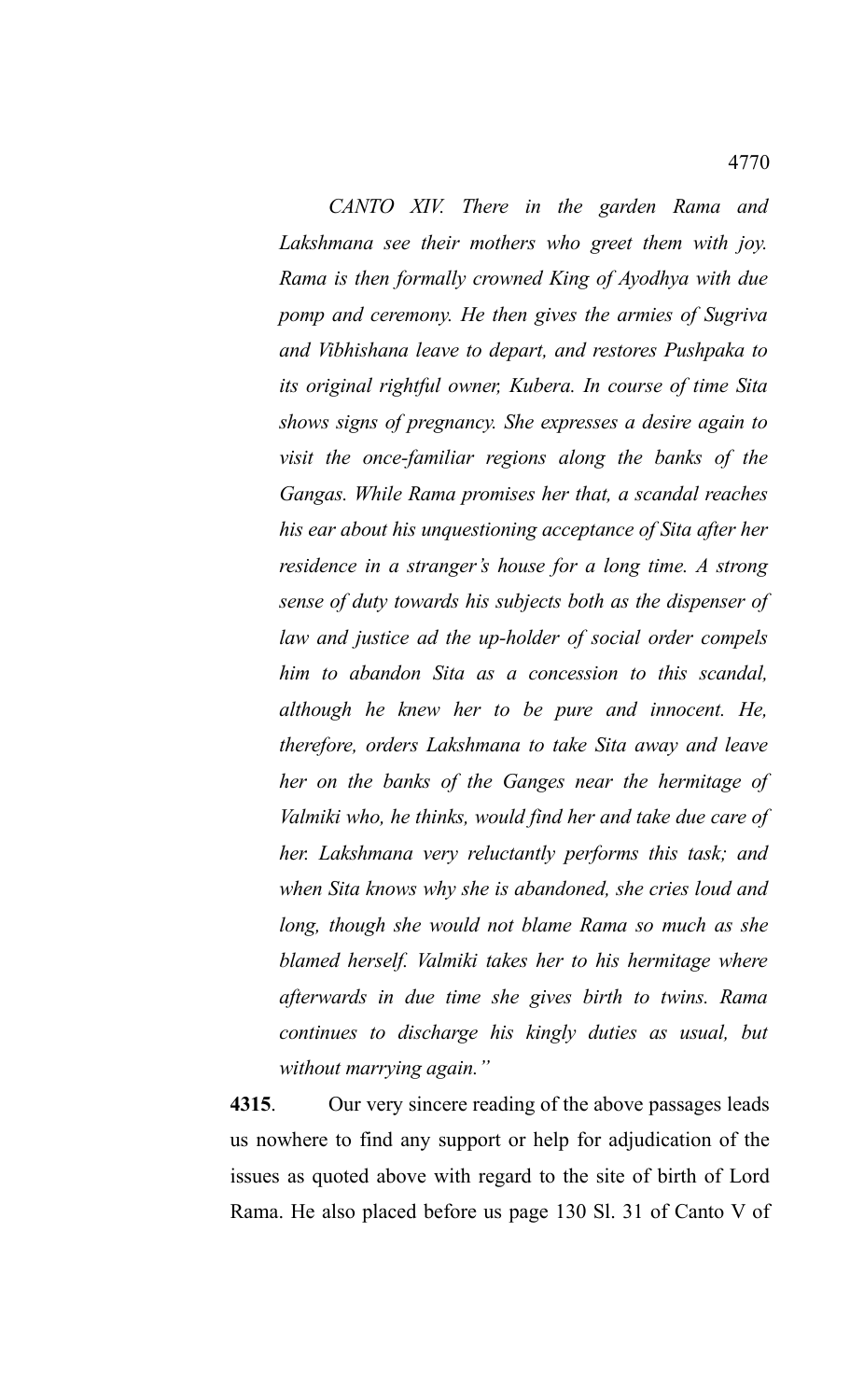the above book to show that the name of Ayodhya is mentioned in **Kalidasa's Raghuvamsa**. But even that does not help us to march even a single step either in support or otherwise on the aforesaid issues. When we made query from the learned counsel he simply says that the Kalidasa, whose existence relate back to the 6th Century (first half of 6th Century), has referred to Ayodhya, King Dasarath and Lord Rama which he wanted to show to the Court.

**4316**. With due respect to the learned counsel, we find that the learned counsel for the Muslim parties have already made their statement under Order X Rule 2 C.P.C. on 22.04.2009 that neither they dispute that Lord Rama existed nor that he was born in Ayodhya nor that the present Ayodhya is the same as is believed to be the birthplace of Lord Rama for the purpose of present case. We do not find any reason as to why the aforesaid literary work of legendary Sanskrit Poet of 6th Century has been relied by Sri Verma though it throws no light on the issues which are up for adjudication. We may also refer here that in the Sanskrit verse of Raghuvamsa the word "Ayodhya" as such has not been used but it is the word "Saket" as is evident from the following:

## "जनस्य **साकेत**निवासिनस्तौ द्वावप्यभूतामभिनन्धसत्त्वौ । गुरुप्रदेयाधिकनिःस्पृहोअर्थी नृपोअर्थिकामादधिकप्रदश्च ।।"

**4317**. Since the great scholar has dealt with the story of Solar Kings i.e., the Kings of the Race of Raghu which rule with their capital at Ayodhya, the word "Saket" has been read as Ayodhya in the aforesaid work and translation of Sri Kalidasa. We also noticed from the very introduction part of the author where he has discussed the matter to ascertain the date of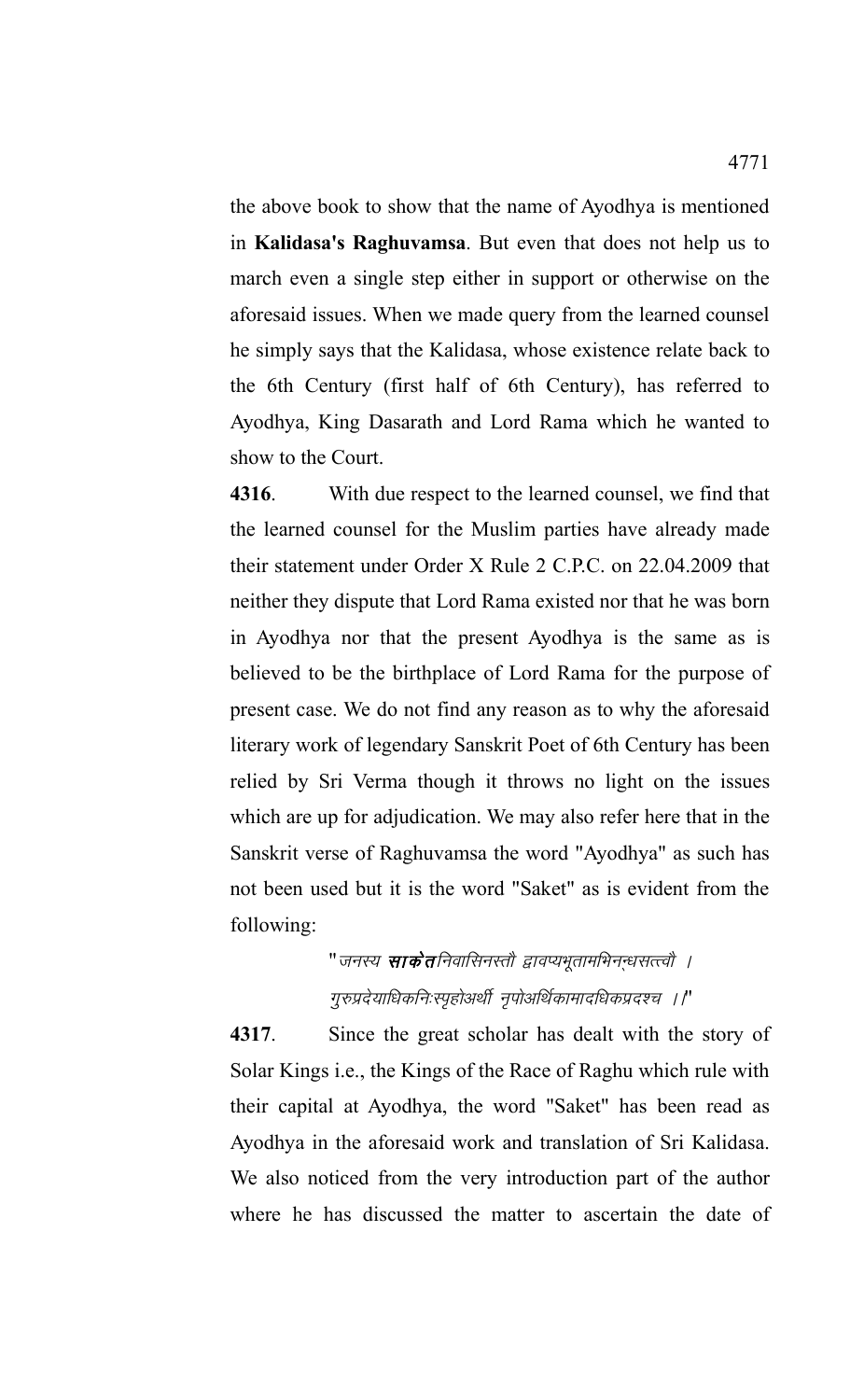Kalidasa and he himself is found that it is a vexed question which is yet to be finally settled. According to the author Sri M.R. Kale the period of Kalidasa swing between 1st Century B.C. to 7th Century B.C. but has expressed his views in favour of the existence of Kalidasa in the first half of the first century B.C. for which besides other he has given the following reasons:

*"Now, Kalidasa was an original poet borrowing his subjects from Valmiki and other ancient authors; Asvaghosha was more a philosopher than a poet, and may, with greater probability, be supposed to have borrowed his ideas from Kalidasa, The date of Asvaghosha is given as 78 A.D.; and if we suppose him to have borrowed from Kalidasa, the latter will have to be placed earlier than 78 A.D. And in this view Dr. Peterson also concurs when he says 'Kalidasa stands near the beginning of the Christian era, if, indeed, he does not overtop it."*

**4318**. For the purpose of the dispute in the case in hand, however, it is not necessary for us to go into all these aspects for the reason that whether Kalidasa existed in the first century B.C. or in 7th Century B.C. It would make no difference since it has not been disputed by the other side that the existence of Lord Rama as per belief of Hindus is much more older. The reference of Lord Rama in **Kalidasa's Raghuvamsa (supra)** has also not been disputed by the other side. However, since the said literary work gives no indication to adjudicate the issue regarding the exact place of birth of Lord Rama in Ayodhya city as also about the existence of a Hindu temple and in particular temple of Lord Rama in 16th Century at the disputed site, we find reference to the said book and reliance thereon is futile and misconceived.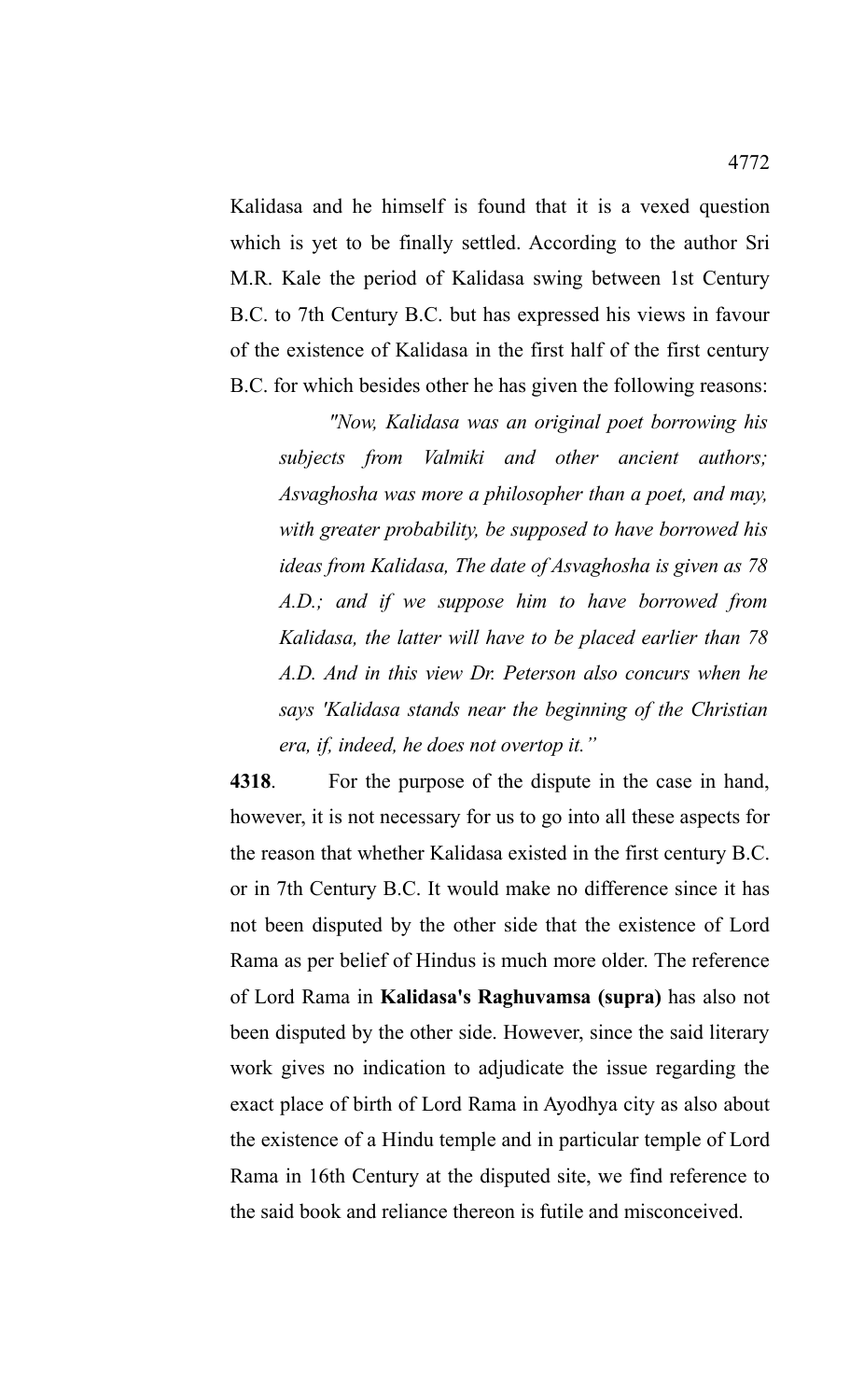**4319**. The next reference book is (Book No. 22) "**SI-YU-KI**", **Buddhist Records of the Western World** (hereinafter referred to as "Si-Yu-Ki"), translated from Chinese of Hiuen Tsiang (A.D. 629) by Samuel Beal in two volumes (bound in one), first published in 1884 and reprinted in 1995 published by Low Price Publications (A Division of D.K. Publishers Distributors (P) Ltd., Delhi. Sri Verma placed before us **Book 10** page 206 under the title "Kong-U-To" (Konyodha) which reads as under:

## *"KONG-U-T'O (KONYODHA?)*

*This kingdom is about 1000 li in circuit; the capital is 20 li round. It borders on a bay (angle of the sea). The ranges of mountains are high and precipitous. The ground is low and moist. It is regularly cultivated and productive. The temperature is hot, the disposition of the people brave and impulsive. The men are tall of stature and black complexioned and dirty. They have some degree of politeness and are tolerably honest. With respect to their written characters, they are the same as those of Mid-India, but their language and mode of pronunciation are quite different. They greatly respect the teaching of heretics and do not believe in the law of Buddha. There are some hundred Deva temples, and there are perhaps 10,000 unbelievers of different sects.* 

*Within the limits of this country there are several tens of small towns which border on the mountains and are built contiguous to the sea. The cities themselves are strong and high; the soldiers are brave and daring; they rule by force the neighbouring provinces, so that no one can resist them. This country, bordering on the sea, abounds in may rare*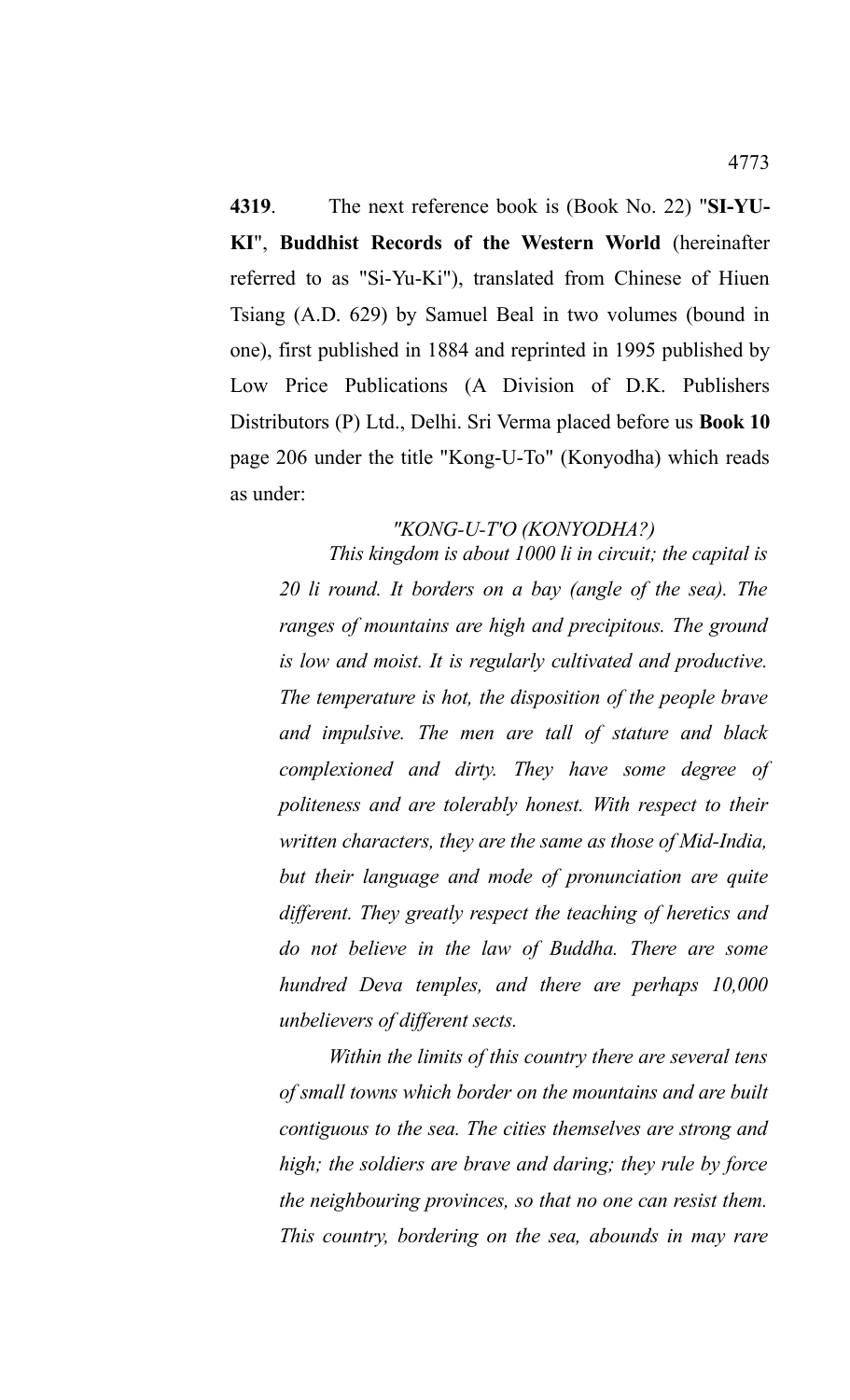*and valuable articles. They use cowrie shells and pearls in commercial transactions. The great greenish-blue elephant comes from this country. They harness it to their conveyances and make very long journeys.* 

*From this going south-west, we enter a vast desert, jungle, and forests, the trees of which mounts to heaven and hide the sun. Going 1400 or 1500 li, we come to the country of Kie-ling-kia (Kalinga)."*

**4320**. He submitted that in 629 AD when the Hiuen Tsiang visited India, he has noticed in his Travellers Account existence of 100 of Deva Temples thereat. However, from the very narration of the passages relied by him it appears to us that it did not refer to Ayodhya but to a city bordering on the sea near Kalinga. Meaning thereby a place somewhere in the State of Orissa in presenti. From the foot note in the aforesaid book this appears to be a view expressed by Cunningham according to him this place must be Ganjam. The said foot note being of some use is reproduced as under:

*"Cunningham supposes this place to be Ganjam. The origin of the name Ganjam is not known. When Hiuen Tsiang returned to Magadha he found that Harshavardhana had just returned from a successful expedition against the king of Ganjam. Cunningham thinks that Ganjam was then annexed to the province of Orissa (Robert Sewell, Lists, Vol. i, p.2). Mr. Fergusson remarks that "Khordhagar in the neighbourhood of Bhuvaneswar is just 170 miles south-west from Midnapur, and it is impossible to mistake the Chilka Lake as the great bay and the two seas of the text. Perhaps Hiuen Tsiang stopped here*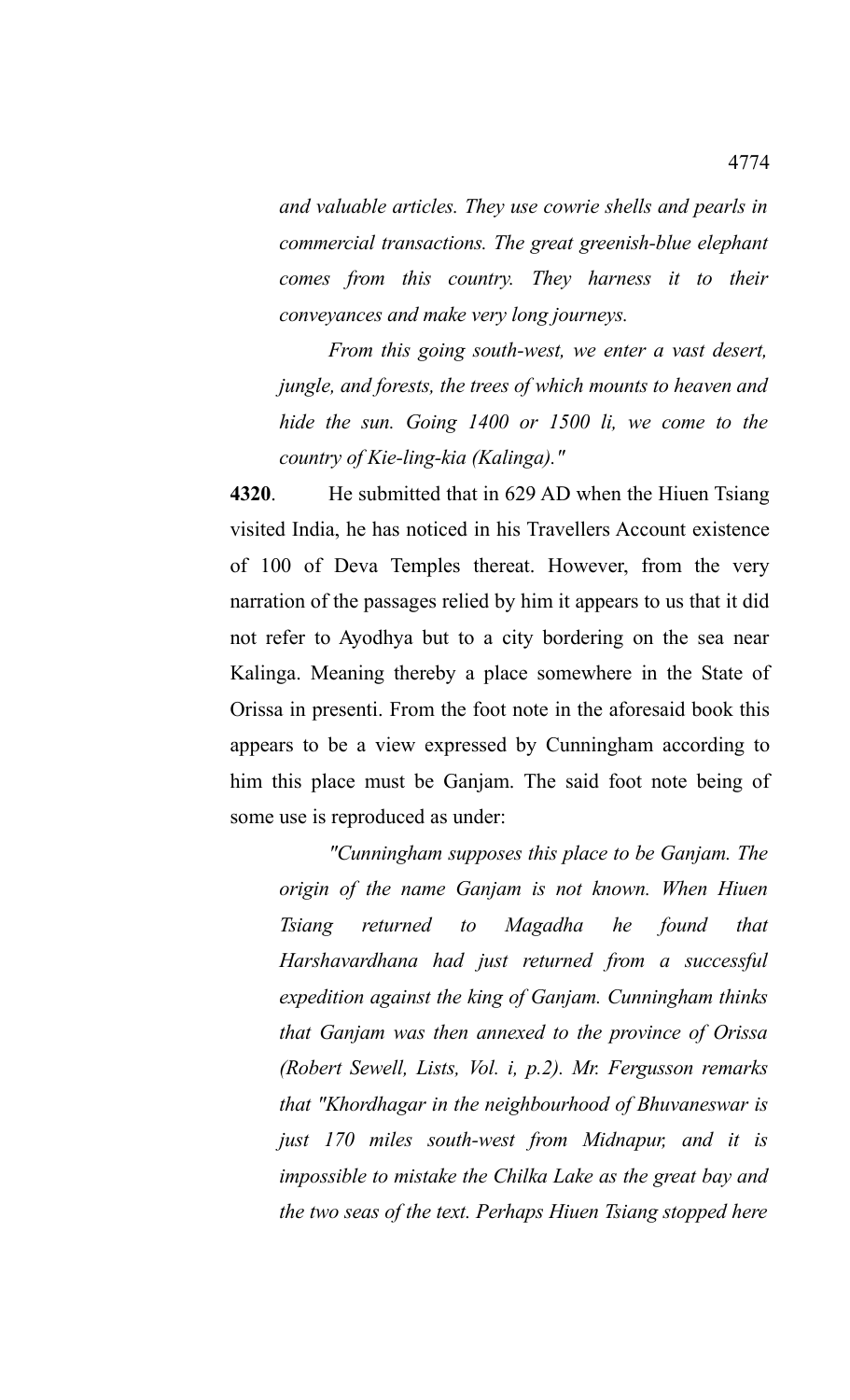*to visit the caves in the Khandagiri and Udayagiri hills."*

**4321**. When confronted with the said foot note as also relied on passages mentioning that the country is bordering on the sea and contiguous to the sea meaning thereby it cannot be referable to Ayodhya since there is no sea up to such a distance of Ayodhya he could not dispute the same.

**4322**. However, we find that in above translation "**Si-Yu-Ki (supra)**, Book-V page 225 deals with 'O-YU-T'O (Ayodhya) but in the entire report there is no mention about Lord Rama or his place of birth. The only two lines with respect to the temples of other religion are as under:

*"There are ten Deva temples; heretics of different schools are found in them, but few in number."*

**4323**. The rest of the report is only in respect to Buddha legend and the religious places of Buddhist. It, however, cannot be disputed that according to the said report there used to be a large number of Buddhist religious places at Ayodhya, when Hiuen Tsiang visited. He appears to be not a general traveller or historian but from the introductory chapter of the above book where the detail of Hiuen Tsiang is given, we find that Hiuen Tsiang was born in the year 603 AD at Ch'in Liu in the province of Ho-nan in China. One of his brother was a Monk belonging to the Shing-tu temple and Hiuen Tsiang was ordained in the community of Monk at the age of 13 years. After having fully ordained as Bhikshu or priest, he began to travel through the provinces in search of the best instructor, he could get and so came at length to Chang'an. Here he was strained up by the recollection of Fa-hian and Chi-yen and resolved to go to western region to question the sages on points that troubled his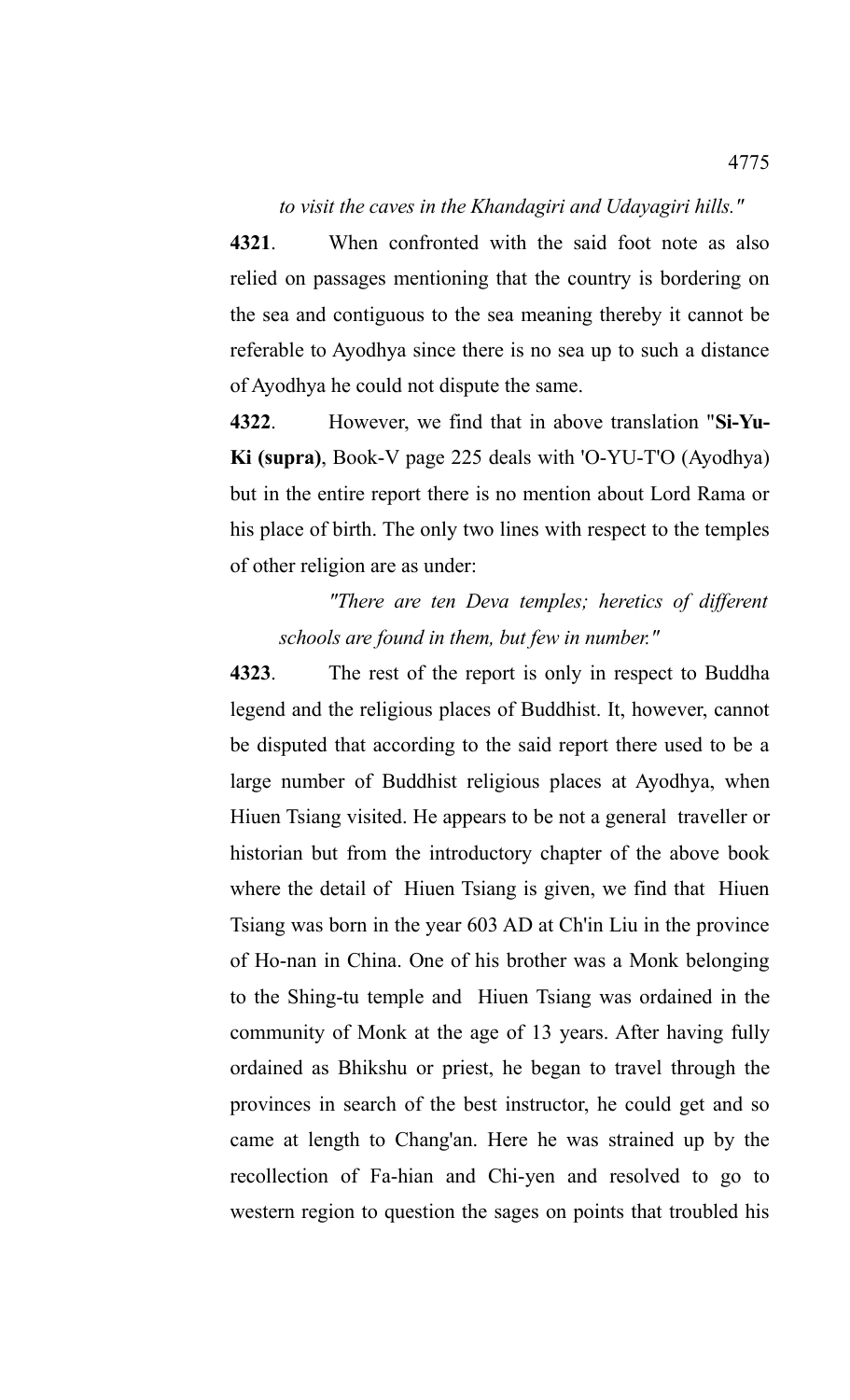mind. His travelogue, therefore, contains mostly the details of Buddhist religion i.e. religious places of importance etc. and throw virtually no light on the other local conditions etc. particularly in reference to Ayodhya though in respect to some other places there are some details about the people, their social and political conditions etc. We need not go further in these aspects of the matter since the issue before us is limited i.e. about the disputed site at Ayodhya and we are not expected to travel in the history, geography etc. of other places of different period since neither it is germane to the issues nor we should travel beyond what is necessary for the proper adjudication of the case.

**4324**. Sri Verma also placed reliance on page 85, Book-III of Hiuen Tsiang "**Life of Hiuen-Tsiang" by Shaman Hwui Li**, first published in 1911 at London, reprinted in 2001 by Low Price Publications, Delhi (Book No. 20). He placed reliance and read the following passages from pages 85 to 90 which reads as under:

*"From Ayodhya to Hiranyaparvata. From this, going 600 li or so to the south-east and crossing the Ganges, on the south of the river we come to the kingdom of 'O-yu-to (Ayodhya). There are near about one hundred temples with several thousand priests, who study both the Small and the Great Vehicle.* 

*In the capital city is an old Sangharama. Here the Bodhisattva Vasubandhu composed his treatises on the Great and Little Vehicle, and preached for the good of the community.*

*North-west of the city four or five li, and by the side of the river Gages, is a great Sangharama, in which is a*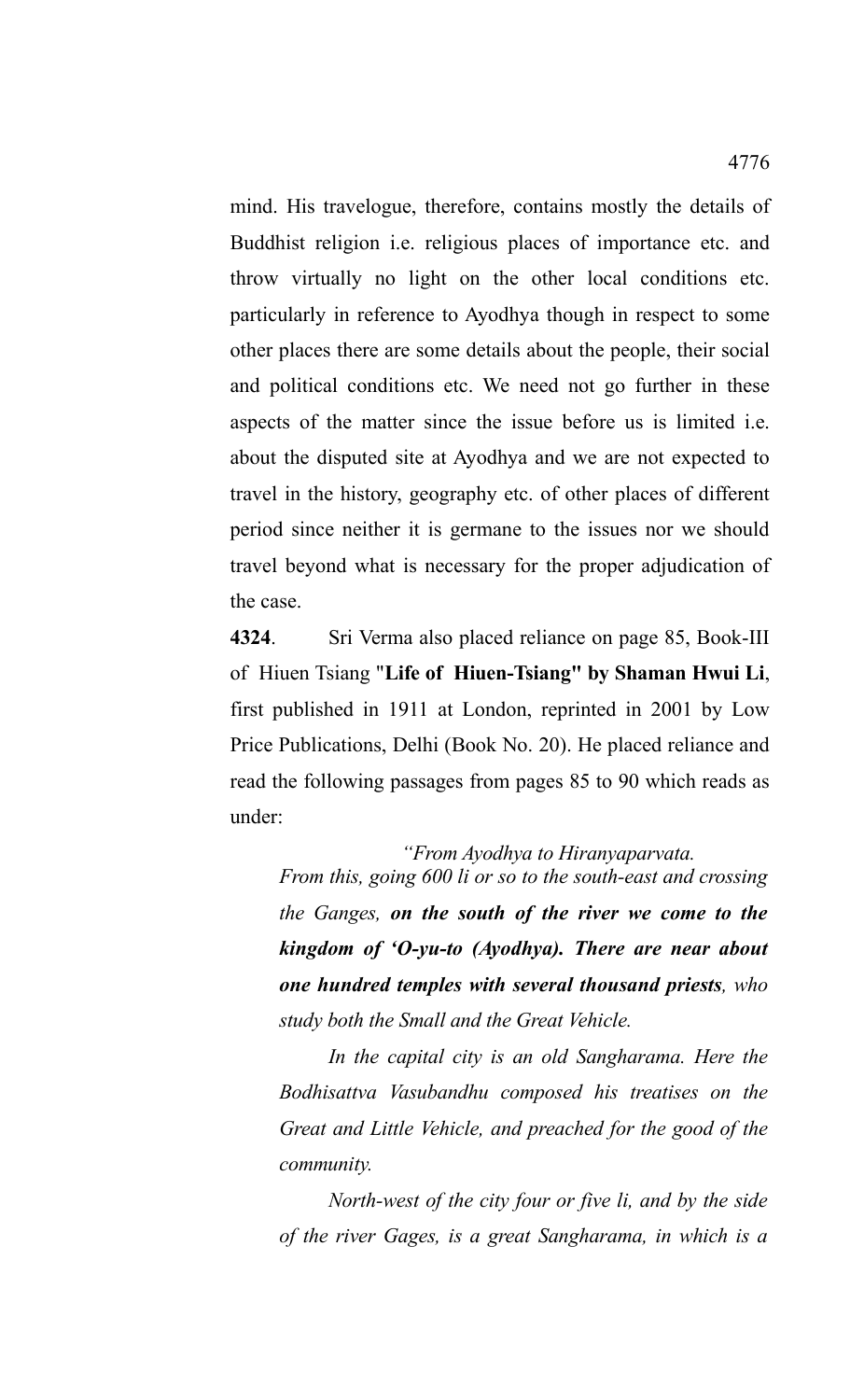*Stupa about 200 feet high. This was built by Asoka raja on the spot where Buddha in old days delivered the Law for three months.* 

*By the side of this Stupa is a spot where the four Buddhas of the past age walked for exercise.* 

*To the south-west of the city five or six li, is an old Sangharama; this is the place where Asangha Bodhisattva explained the Law. The Bodhisattva, during the night, ascended to the Tusita heaven, and received from Maitreya Bodhisattva the Yoga-sastra, the Alamkara-Mahayanasastra, and the Madhyanta-vibhangha-sastra. The next day he descended from the heaven, and declared the Law for the sake of the community.* 

*Asangha, who is also called Wu-cho, was a man of Gandhara. He was born in the middle of the thousand years following the Nirvana of Buddha, and became a disciple in the school of the Mahisasakas. Afterwards he joined the school of the Great Vehicle. His brother, Vasubandhu, became a disciple in the school of the Sarvastivadins, but afterwards joined the Great Vehicle. Both these brothers were, in point of endowments, vessels full of wisdom and holiness. Asangha possessed vast ability in composition, and wrote many sastras, in explanation of, and comment on, the Great Vehicle. He was the principal composer of sastras in India. For example, he wrote the Mahayana-samparigraha-sastra, the Prakaranaryavachasastra-karika, the Abhidharma sastra, the Vidyamatrasastra, the Kosha-sastra, and others.* 

*The Master of the Law left the kingdom of Ayodhya,*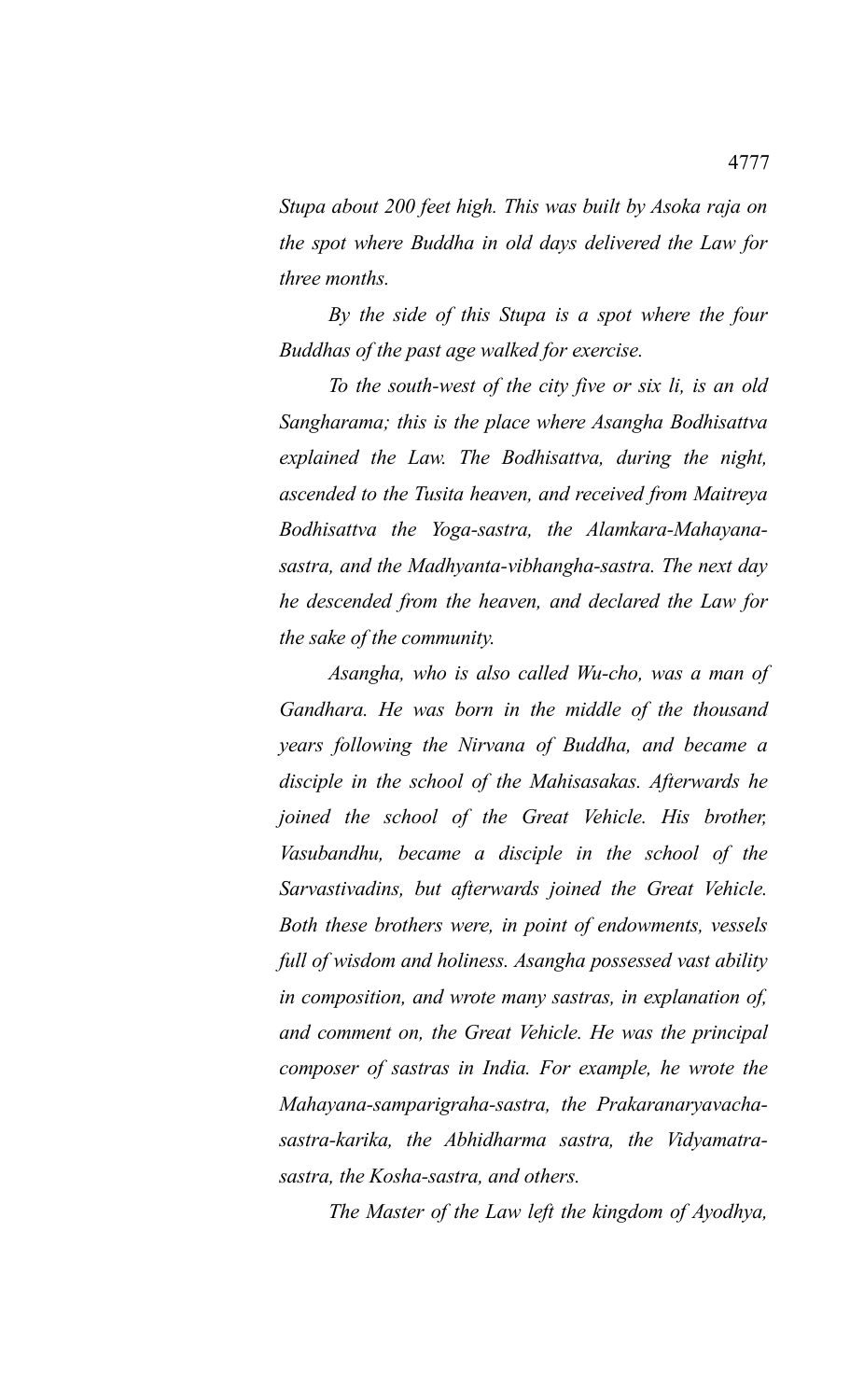*having paid reverence to the sacred traces, and following the course of the river Ganges, proceeded eastward, being on board a vessel with about eighty other fellowpassengers. He wished to reach the kingdom of 'O-ye-mukhi (Hayamukha). After going about a hundred li, both banks of the river were shrouded by the thick foliage of an Asoka forest, and amid these trees on either bank were concealed some ten pirate boats. Then these boats, propelled by oars, all at once burst forth into the midstream. Some of those in the ship, terrified at the sight, cast themselves into the river, whilst the pirates, taking the ship in tow, brought it to the bank. They then ordered the men to take off their clothes, and searched them in quest of jewels and precious stones.* 

*Now these pirates pay worship to Durga, a spirit of heaven, and every year during the autumn, they look out for a man of good form and comely features, whom they kill, and offer his flesh and blood in sacrifice to their divinity, to procure good fortune. Seeing that the Master of the Law was suitable for their purpose, both in respect of his distinguished bearing and his bodily strength and appearance, they exchanged joyful glances, and said, "We were letting the season for sacrificing to our god pass by, because we could not find a suitable person for it, but now this Sraman is of noble form and pleasing features—let us kill him as a sacrifice, and we shall gain certain good fortune."*

*The Master of Law replied, "If this poor and defiled body of mine is indeed suitable for the purpose of the*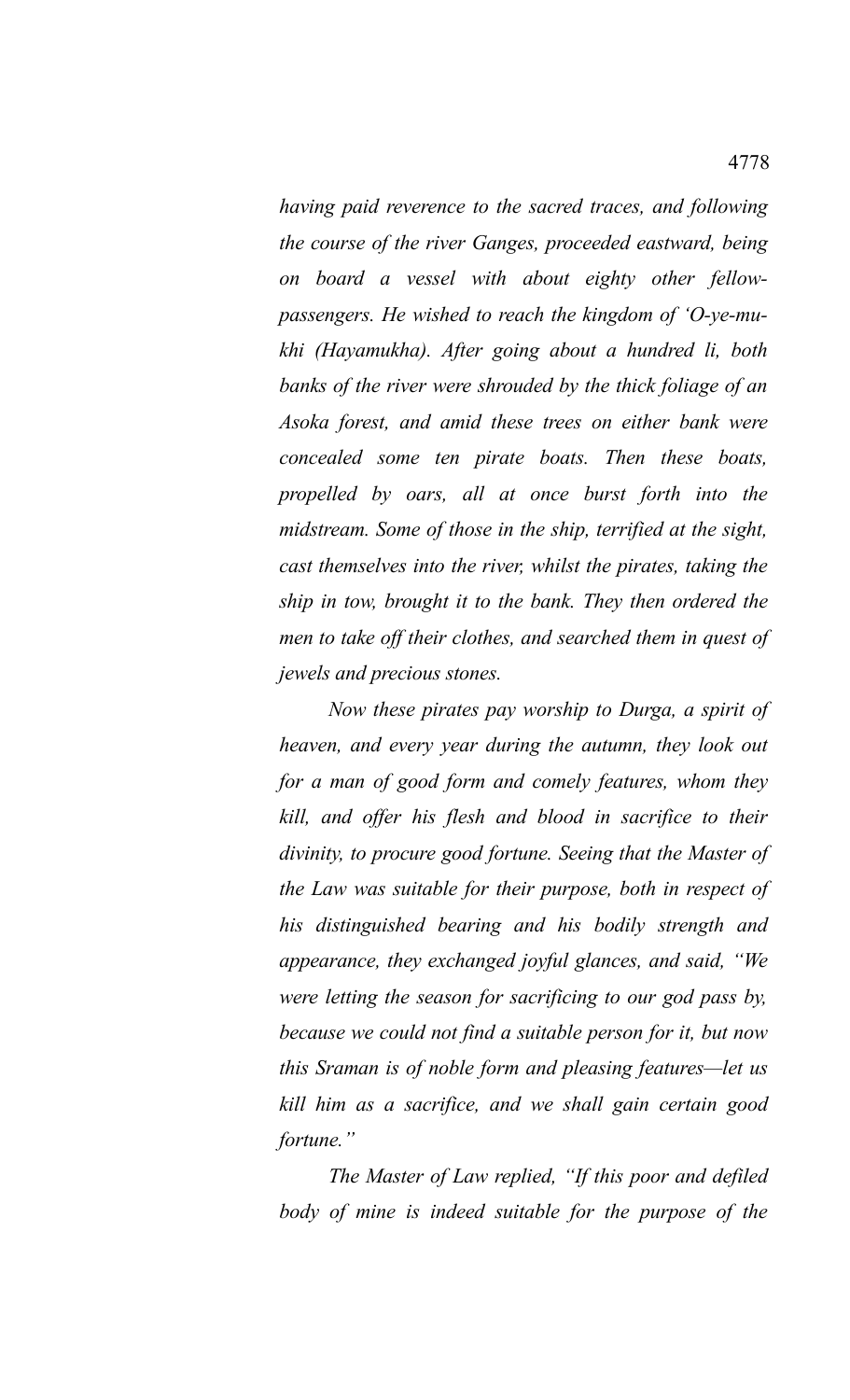*sacrifice you propose, I, in truth, dare not grudge (the offering), but as my intention in coming from a distance was to pay reverence to the image of Bodhi and the Gridhrakuta Mountain, and to inquire as to the character of the Sacred Books and the Law (or, the Law of the Sacred Books), and as this purpose has not yet been accomplished, if you, my noble benefactors (danapatis) kill this body of mine, I fear it will bring you misfortune (instead of good fortune)."*

*Moreover, his fellow-passengers all, with one voice, asked them to spare him, and some even prayed to be allowed to die in his stead; but the pirates would not consent.* 

*Then the captain of the gang dispatched some men with water to arrange the ground, and to erect in the midst of the flowering grove an altar besmeared with mud. He then commanded two of the company to take their drawn knives ad to bind the Master of the Law upon the altar. And now, when they were about to use their knives for the purpose of sacrificing him, the master of the Law showed no sign of fear in his face, insomuch that all the pirates were moved to astonishment.*

*When he saw there was no escape, however, he spoke to the pirates and begged them to allow him a little time and not to crowd round him painfully—but "let me", he said, "with a joyous mind, take my departure."* 

*Then the Master of the Law, with an individual mind bent on the courts of Tusita heaven, thought on the Bodhisattva Maitreya, and earnestly prayed to be born in*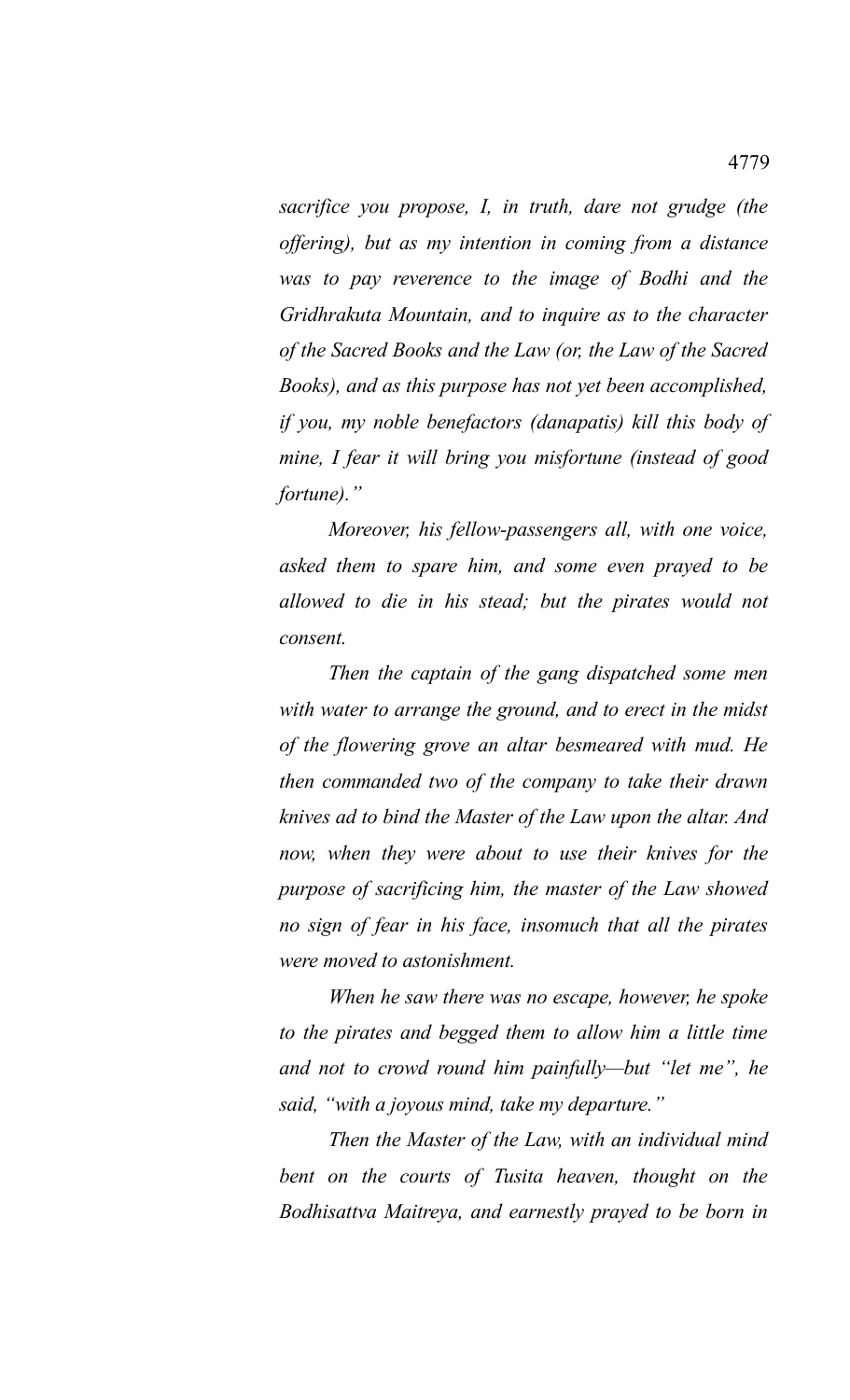*that place, that he might pay reverence and his religious offerings (to the Bodhisattva), and receive from him the Yogachariya-bhumi-sastra, and listen to the sound of the excellent Law. Then having perfected himself throughout in wisdom, "let me return (he prayed) and be born here below, that I may instruct and convert these men, and cause them to practise themselves in doing good and to give up their evil deeds, and thus by diffusing, far and wide, the benefits of religion, to give rest to all the world."*

*Then the Mater of Law, paying worship to the Buddhas of the ten regions, collected his mind into perfect composure, and sitting still, fixed his thoughts on Maitreya without any interruption. Thus he seemed in his innermost thoughts as if he rose up above Mount Sumeru and successively ascending one, two, three heavens, he gazed upon the courts of Tusita, the place of Maitreya, with its excellently precious adornments (galleries) and the multitude of devas surrounding him on every side. At this time his body and soul were ravished with joy, he knew nothing of the altar on which he was, he had no recollection of the robbers. And now, whilst hims fellow passengers gave way to cries and tears, suddenly a black tempest (typhoon) arose from the four quarters of heaven, smiting down the trees; clouds of sand flew on every side, and the lashing waves of the river tossed the boats to and fro. The robbers and their company, greatly terrified, asked the companions of the Master, "Whence comes this Sraman?--what is his name and title? and so on. They, answering, said: "He comes from the country of China--he*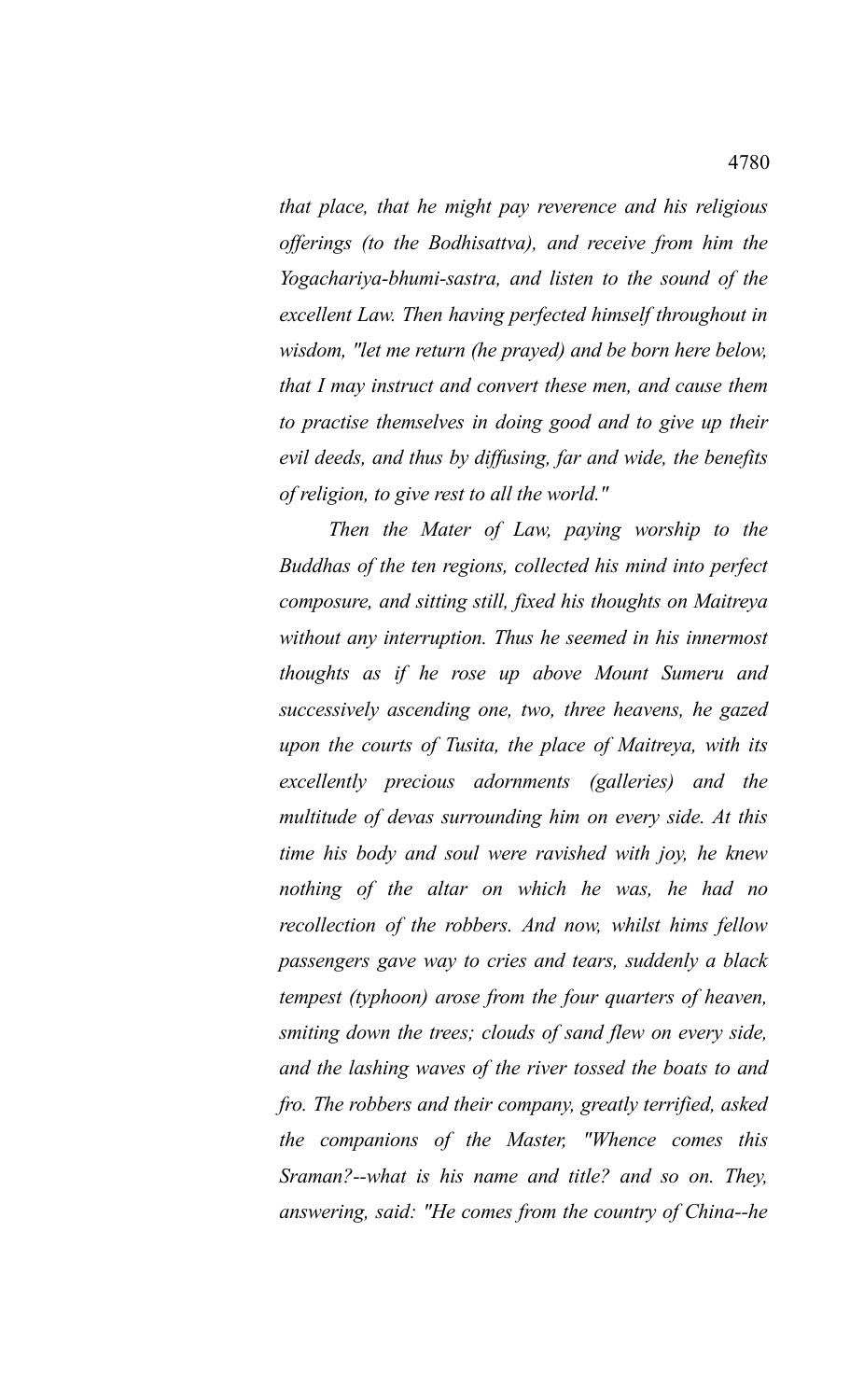*is the renowned person who is in search of the Law; if you, my masters, kill him, your guilt will be immeasurable; look now and see the winds and waves--these are but indications of the anger of the spirits of heaven: haste then to repent!"*

*The pirates then, filled with fear, urged each other to repentance and confession of their fault; then with bowed heads they made profound obeisance (or, they embraced the religion of Buddha). And now one of the robbers accidentally touching the Master of the Law with his hand (or, touching the hand of the Master of the Law), he opened his eyes and said to the robber, "Has the hour come?" The robber answered: "We dare not hurt the Master! we pray you accept our repentance!" the Master then accepted their reverence and confession of faults, and then preached to them about the future punishment in Avichi of those who gave themselves up to murder, robbery, and impious sacrifices, and other evil deeds. "How would you then risk the woes of the long-during asankheya of ages for the sake of this body of yours, which is but in point of time as the lightning flash of the dew of the morning?"*

*The robbers then bowed their heads and confessed their faults, saying: "We indeed, individually, were perverted by a foolish tone of mind, and led to do what we ought not to do, and to sacrifice (pay religious rites) to what we ought not to sacrifice. If we had not met with the Master--whose religious merit has moved even the mysterious powers of heaven--how should we ever have been led to repentance? And now we ask to give up from the present day these evil ways of ours, and we pray the*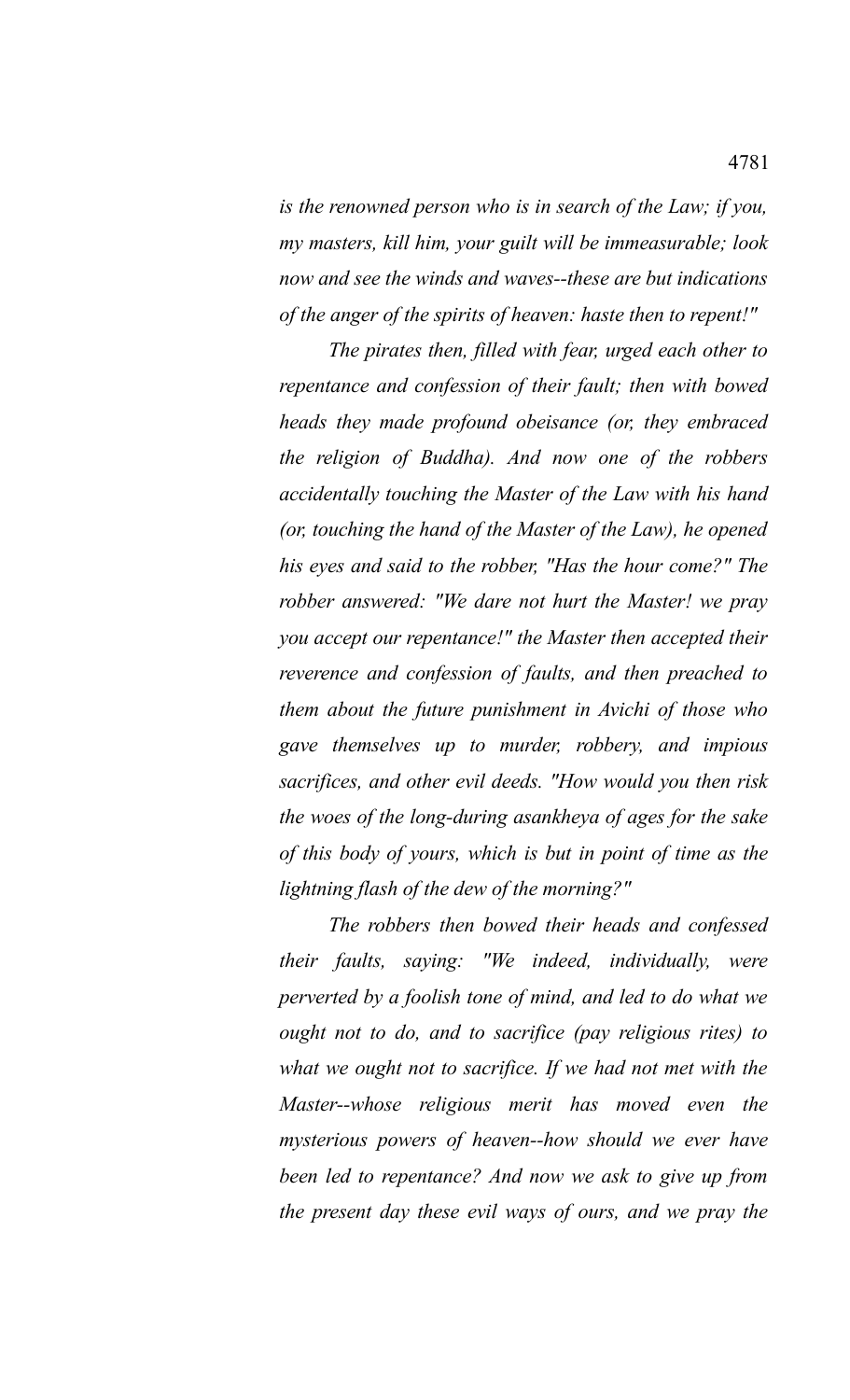*Master to be witness to our sincerity!"*

*On this they each encouraged one another to deeds of amendment, and collecting their various instruments of robbery together, they cast them into the river, and whatever clothes or private property they had taken, they restored these to their rightful owners, and then they took on themselves the five obligations of a laybeliever.* 

*Then the winds and the floods subsided, and the pirates were all overcome with joy, and bowed their heads in adoration. His fellow voyagers, moreover, were filled with surprise and admiration more than ever, whilst those present and absent who heard of the event would not help exclaiming with wonder at the occurrence: "If it were not for the power of his high resolve in seeking for the Law, this could not have come to pass!"*

*From this, going east about 300 li, after crossing the Ganges to the north side, we come to 'O-ye-muh-khi (Hayamukha).* 

*From this, going south-east 700 li or so, after crossing to the sought side of the Ganges, on the north of the River Jumna, we come to the country of Prayaga."*

**4325**. However, having gone through the entire passages and the aforesaid work, we find that in no way it helps us in deciding the issues up for consideration namely as to whether Lord Rama was born at the disputed site and whether there existed any temple at the time when the mosque was constructed i.e. in 1528 AD at the disputed site. The entire passage from the book read by Sri Verma nowhere mentions at all either about birthplace of Lord Rama or his temple in Ayodhya. In fact it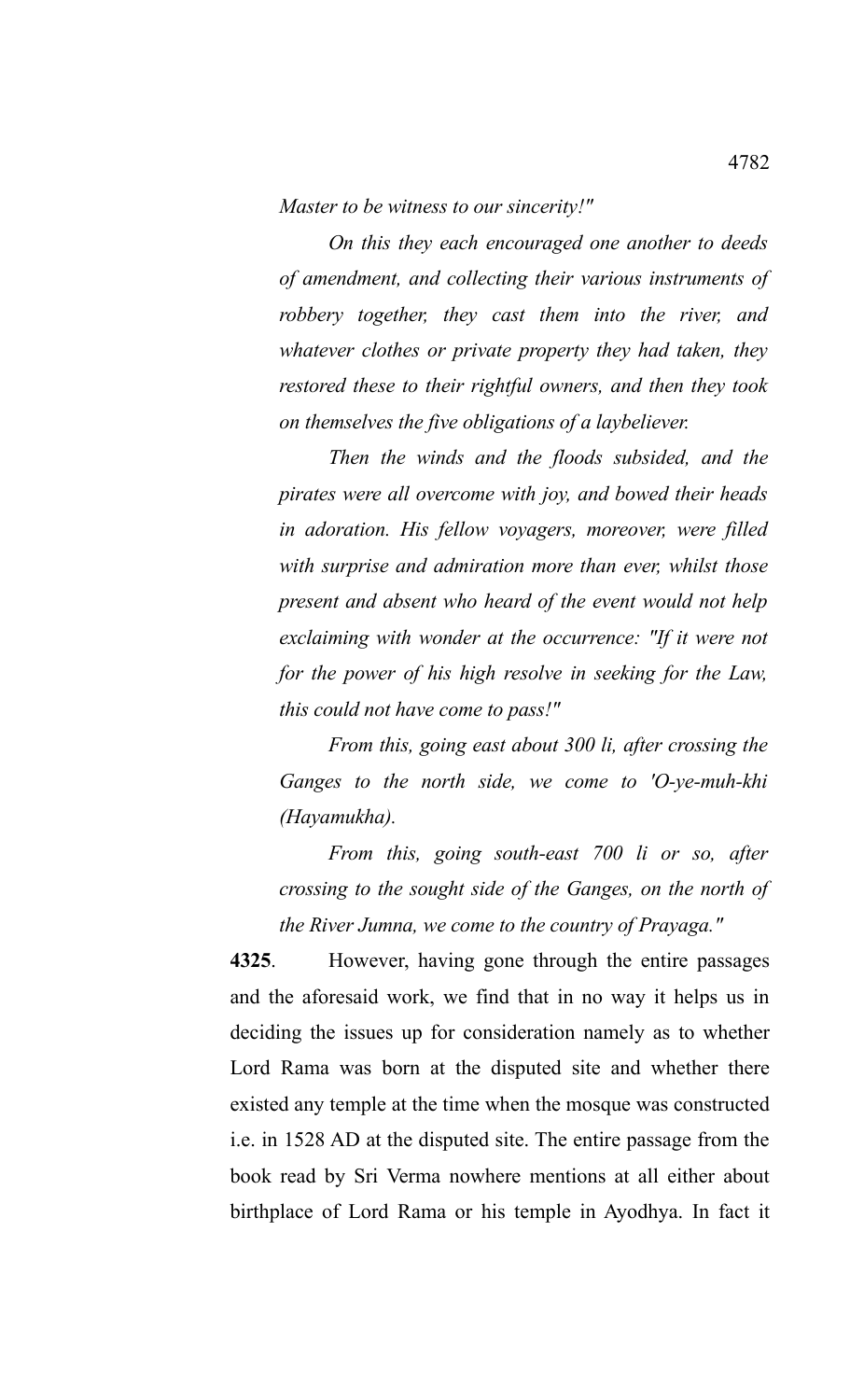could not discern any reason as to why Sri Verma placed before us and read for days together the above books without showing as to how they are helpful and gives us some material to find out the solution and answer to the issues which are up for consideration.

**4326**. Existence of temple at the site in dispute, its destruction and construction of mosque has also been mentioned in the book published by Archaeological Survey of India "**The Monumental Antiquities And Inscriptions In The North-Western Provinces And Oudh"** by A. Fuhrer (supra) (Book No.94) (See **Ex.9 Suit-5 Register 20 Pages 67-73**). The matter pertaining to Ayodhya has been dealt with from paged 295 to 300 of the aforesaid book. We find it appropriate to reproduce the contents thereof as under:

*"1. AJUDHYA, famous place of pilgrimage, in pargana Haveli Audh of tahsil Faizabad, on the right bank of the river Ghaghra, lat. 26º-47' N., long. 82º-15' E., two miles east of head-quarters, is the ancient city of Ayodhya, described in the Ramayana as situated on the bank of the Sarayu, or Sarju river. It is said to have been 12 yojanas, or nearly 100 miles in circumference, for which we should probably read 12 kos, or 24 miles,-an extent which the old city with all its gardens might once possibly have covered. The distance from the Guptar Ghat on the west to the Ram Ghat on the east is just six miles in a direct line; and if we suppose that the city with its suburbs and gardens formerly occupied the whole intervening space to a depth of two miles, its circuit would have agreed exactly with the smaller measurement of 12 kos. At the present day the*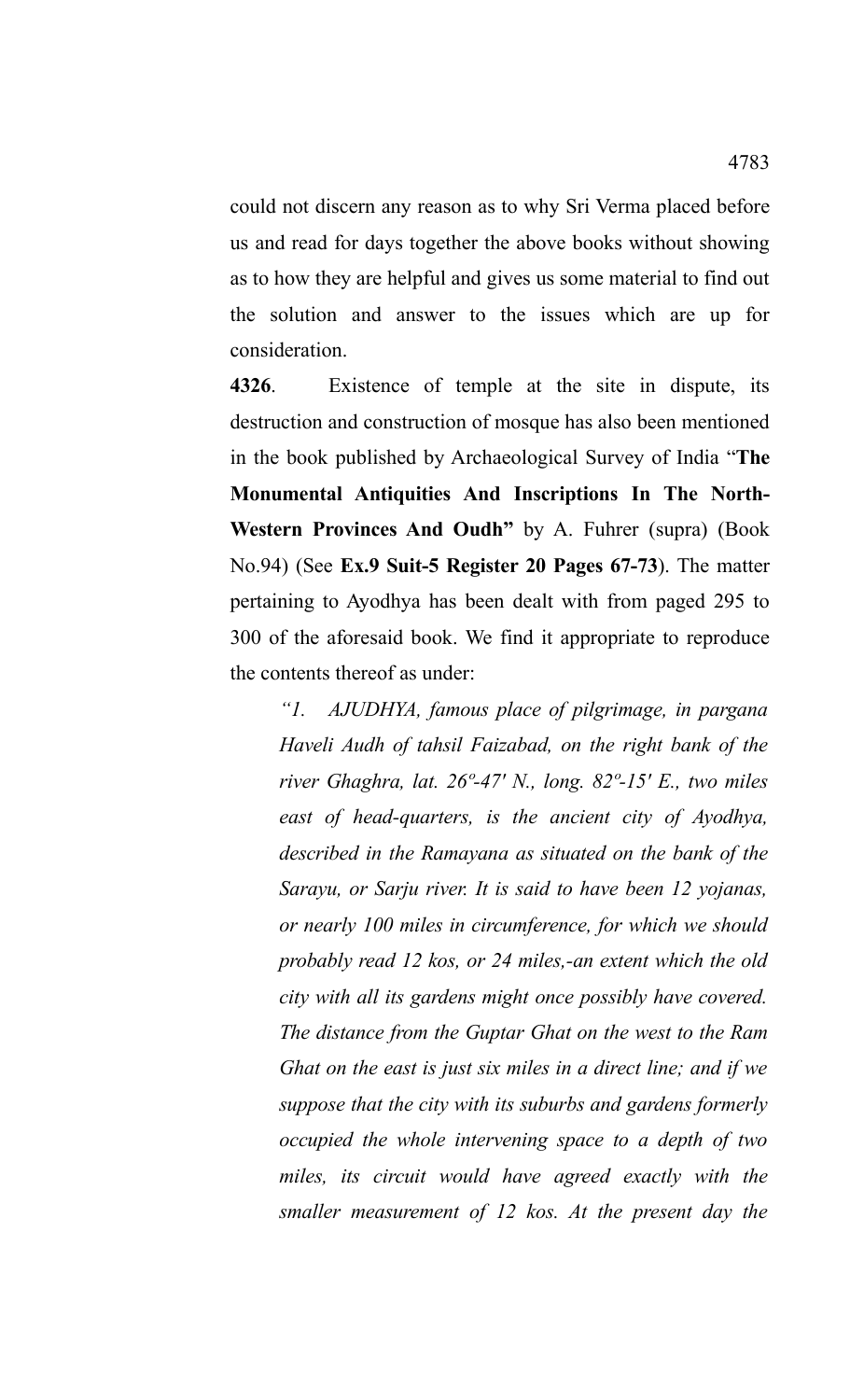*people point to Ram Ghat and Guptar Ghat as the eastern and western boundaries of the old city, and the southern boundary they extend to Bharatkund near Bhadarsa, a distance of six kos. But as these limits include all places of pilgrimage, it would seem that the people consider them to have been formerly inside the city, which was certainly not the case. In the Ain-i-Akbari the old city is said to have measured 148 kos in length by 36 kos in breadth, or in other words, it covered the whole province of Audh to the south of the Ghaghra river. The origin of the larger number is obvious. The 12 yojanas of the Ramayana, which are equal to 48 kos, being considered too small for the great city of Ramachandra, the Brahmanas simply added 100 kos to make the size tally with their own extravagant notions. The present city of Ayodhya, which is confined to the northeast corner of the old site, is just two miles in length by about three-quarters of a mile in breadth; but not one-half of this extent is occupied by buildings, and the whole place wears a look of decay. There are no high mounds of ruins covered with broken statues and sculptured pillars, such as mark the sites of other ancient cities, but only a low irregular mass of rubbish heaps, from which all the bricks have been excavated for the houses of the neighbouring town of Faizabad. This Musalman city, which is two miles and a half in length by one mile in breadth, is built chiefly of materials extracted from the ruins of Ayodhya. The two cities together occupy an area of nearly six square miles, or just about one-half of the probable size of the ancient capital of Rama.*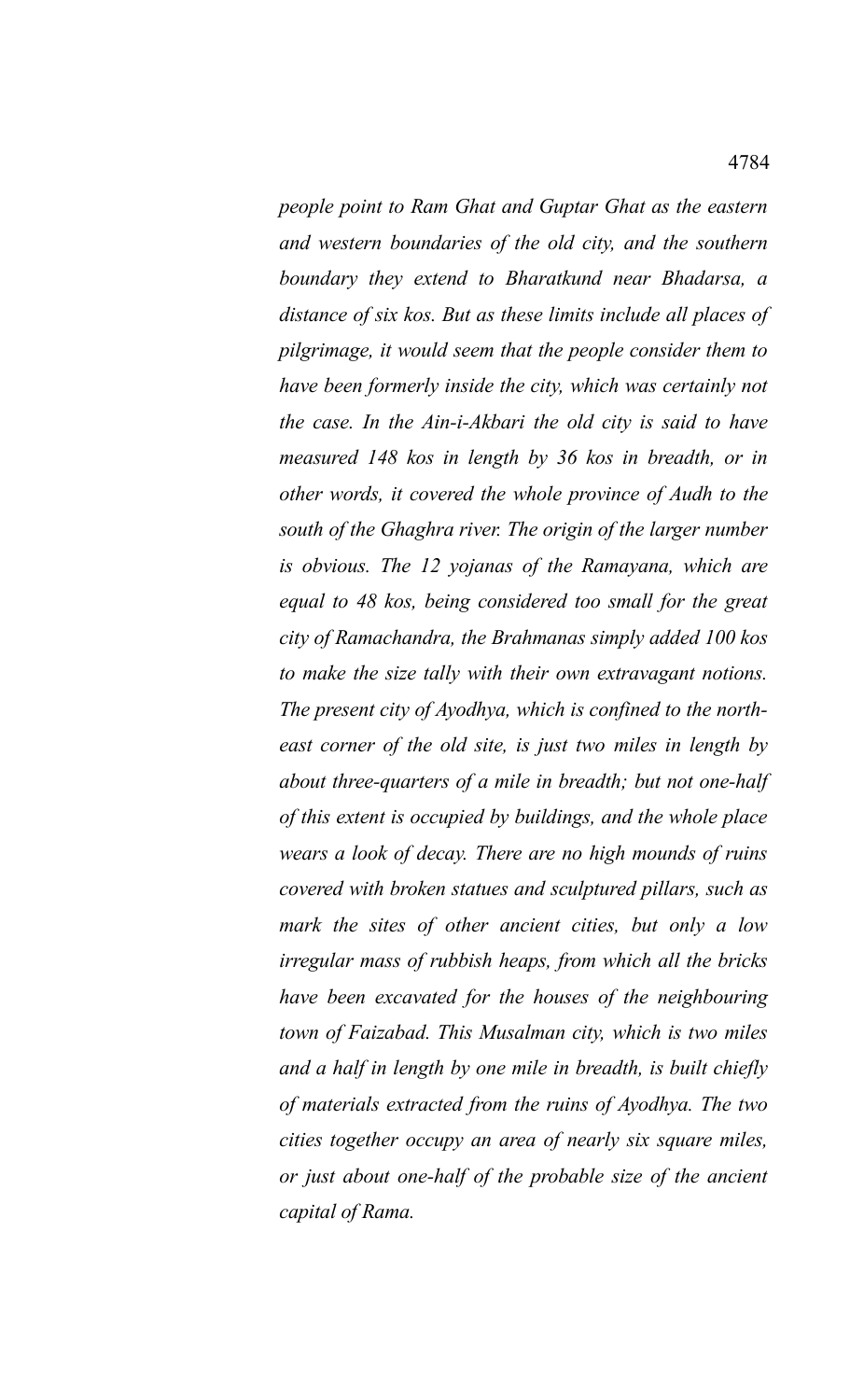*According to the Ramayana, the city of Ayodhya was founded by Manu, the progenitor of all mankind. In the time of Dasaratha, the father of Rama, it was fortified with towers and gates, and surrounded by a deep ditch. No traces of these works now remain, nor is it likely, indeed, that any portion of the old city should exist, as the Ayodhya of Rama is said to have been destroyed after the death of Brihadbala, after which it lay deserted until the time of Vikramaditya of Ujjayini, who, according to tradition, came in search of the holy city, erected a fort called Ramgarh, cut down the jangal by which the ruins were covered, and erected 360 temples on the spots sanctified by the extraordinary actions of Rama. The Vikramaditya of this story, General Cunningham takes to be Chandragupta II, of the Imperial Gupta dynasty, A.D. 395-415, whose rule certainly extended to Ujjayini, as his inscriptions have been found at Sanchi and Udayagiri Bhilsa.*

*There are several very holy Brahmanical and Jaina temples about Ayodhya, but they are all of modern date and without any architectural pretensions whatever; but there can be no doubt that most of them occupy the sites of more ancient temples that were destroyed by the Musalmans. Thus Ramkot, or Hanuman Garhi, on the east side of the city, is a small walled fort surrounding a modern temple on the top of an ancient mound. This fort is said to have formerly covered a large extent of ground, and, according to tradition, it was surrounded by 20 bastions, each of which was commanded by one of Rama's famous generals after whom they took the names by which they are still*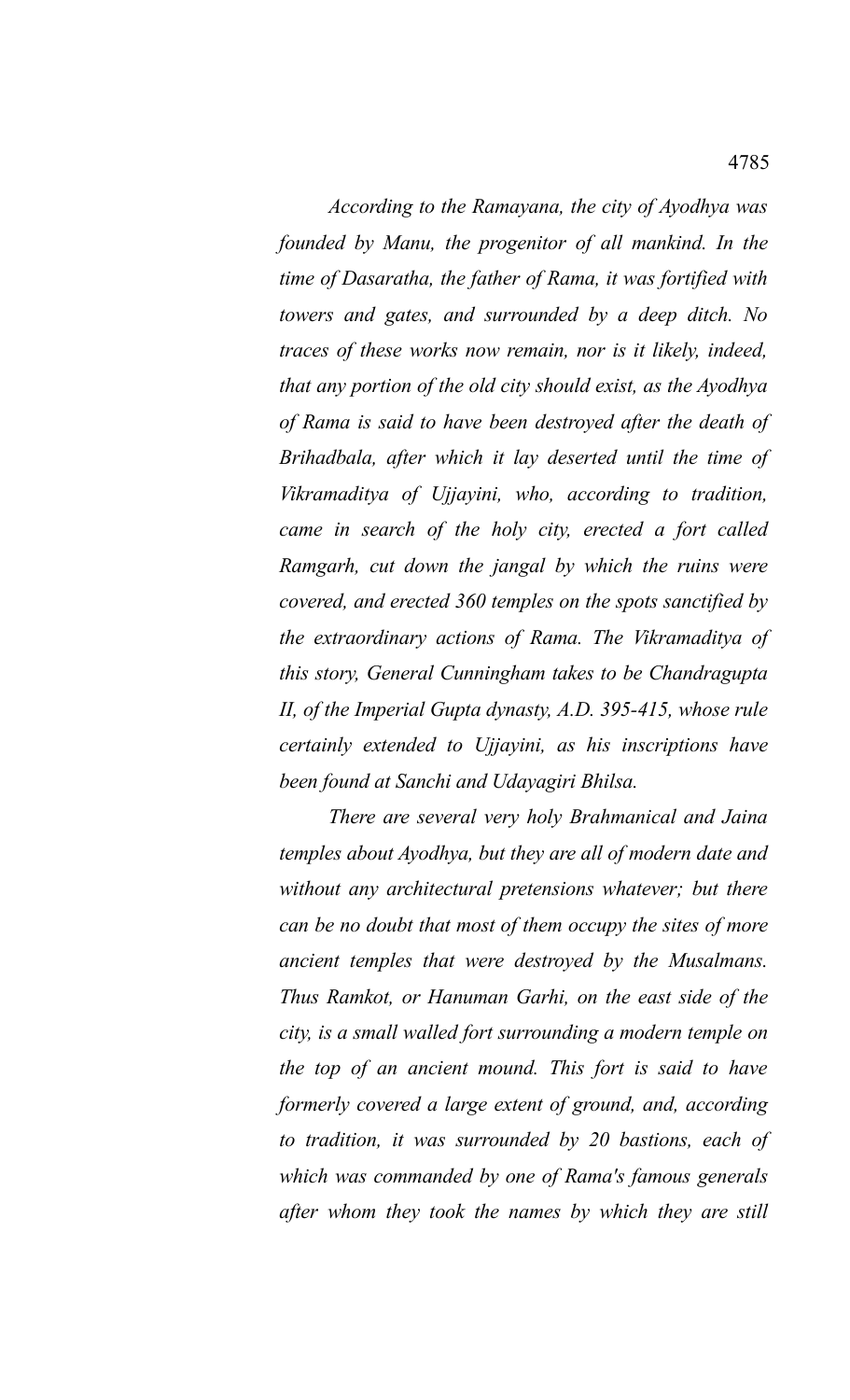*known. Within the fort were eight royal mansions, where dwelt Dasaratha, his wives, and Rama, his deified son. The name Ramkot is certainly old, but the temple of Hanuman is not older than the time of Aurangzib. Ram Ghat, at the north-east corner of the city, is said to be the spot where Rama bathed, and Svargadvaram, also called Ram Darbar, on the north-west, is believed to be the place where his body was burned. Treta-ke-Thakur is famous as the place where Rama performed a great sacrifice, and which he commemorated by setting up there images of himself and Sita. Close by is the Lakshmana Ghat, where his brother Lakshmana bathed, and about one quarter of a mile distant, in the very heart of the city, stands the Janmasthanam, or "birth-place temple," of Rama. Almost due west, and upwards of five miles distant is the Guptar Ghat, with its group of modern white-washed temples. This is the place where Lakshmana is said to have disappeared, and hence its name of Guptar, from gupta, "hidden or concealed." Some say that it was Rama who disappeared at this place, but this is at variance with the story of his cremation at Svargadvaram.*

*There are five Digambara temples at Ayodhya which were built in Samvat 1781, in the time of Shuja-ad-daulah, to mark the birth-places of five Tirthamkaras, viz., Adinatha, Ajitanatha, Abhinandanatha, Sumatinatha, and Anantajit, who are said to have been born at Ayodhya. The temple of Adinatha is situated near the Svargadvaram on a mound, known as Shah-Juran-ka-tila, on which there are many Musalman tombs and a masjid. According to the*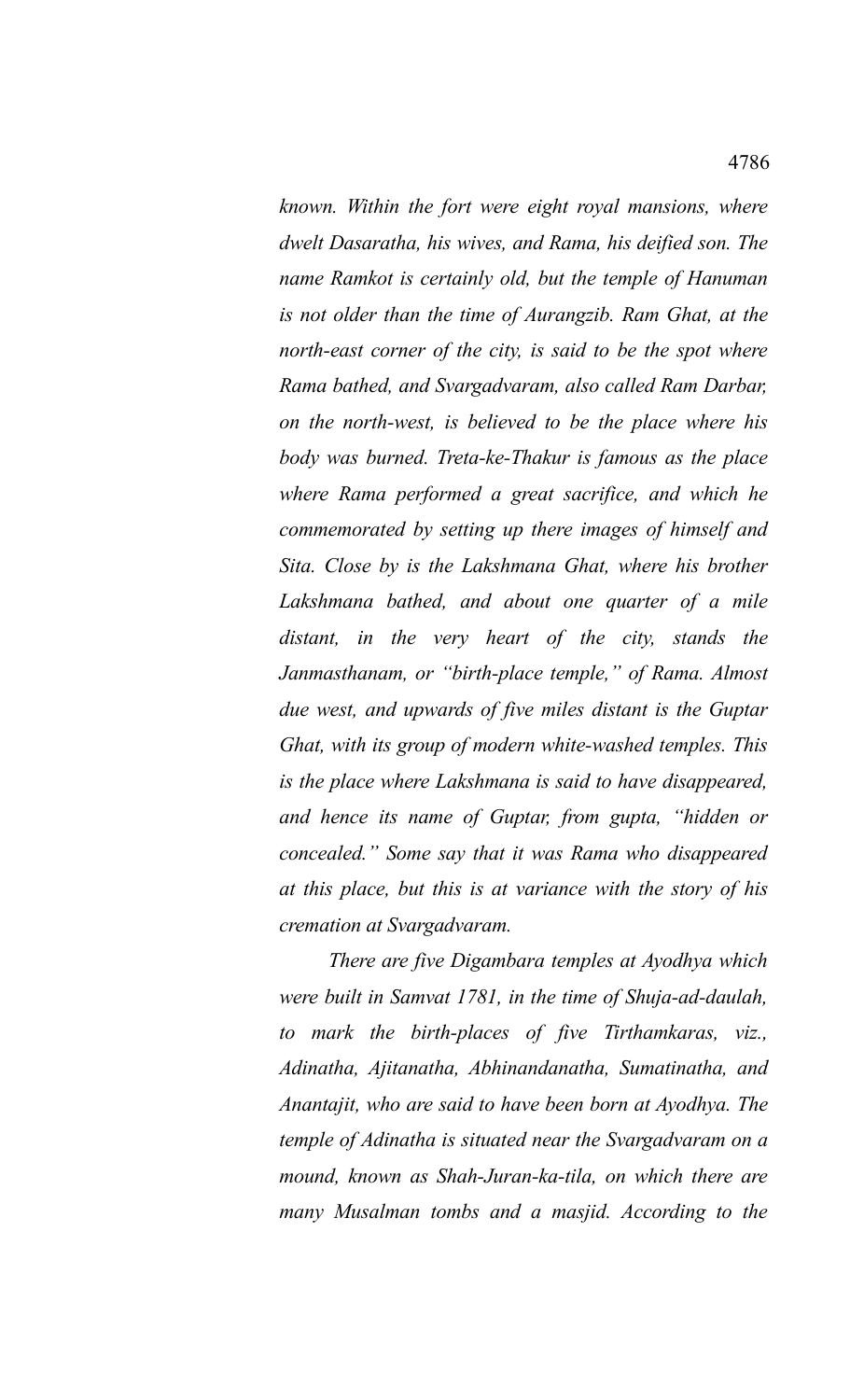*local Musalman tradition, Makhdum Shah Juran Ghori, who came to Audh with Shahab-ad-din Ghori, destroyed the ancient temple of Adinatha and erected on its ruins the Musalman edifices which gave to the mound the name by which it is still known. Besides these five temples of the Digambaras there is a sixth temple of the Svetambaras, dedicated to Ajitanatha, which was built in Samvat 1881.*

*It is locally affirmed that at the Musalman conquest there were three important Hindu temples at Ayodhya; these were the Janamasthanam, the Svargadvaram, and the Treta-ke-Thakur. On the first of these Mir Khan built a masjid, in A.H. 930, during the reign of Babar, which still bears his name. This old temple must have been a very fine one, for many of its columns have been utilized by the Musalmans in the construction of Babar's Masjid. These are of strong, close-grained, dark-coloured, or black stone, called by the natives kasauti, "touch-stone slate," and carved with different devices; they are from seven to eight feet long, square at the base, centre and capital, and round or octagonal intermediately. On the second and third Aurangzib built masjids, which are now mere picturesque ruins. A fragmentary inscription of Jayachchhandra of Kanauj, dated Samvat 1241, and recording the erection of a temple of Vishnu, was rescued from the ruins of Aurangzib's Masjid, known as Treta-ke-Thakur, and is now in the Faizabad Museum.*

*The only remains at Ayodhya that appear to be of any antiquity are three earthen mounds to the south of the city,*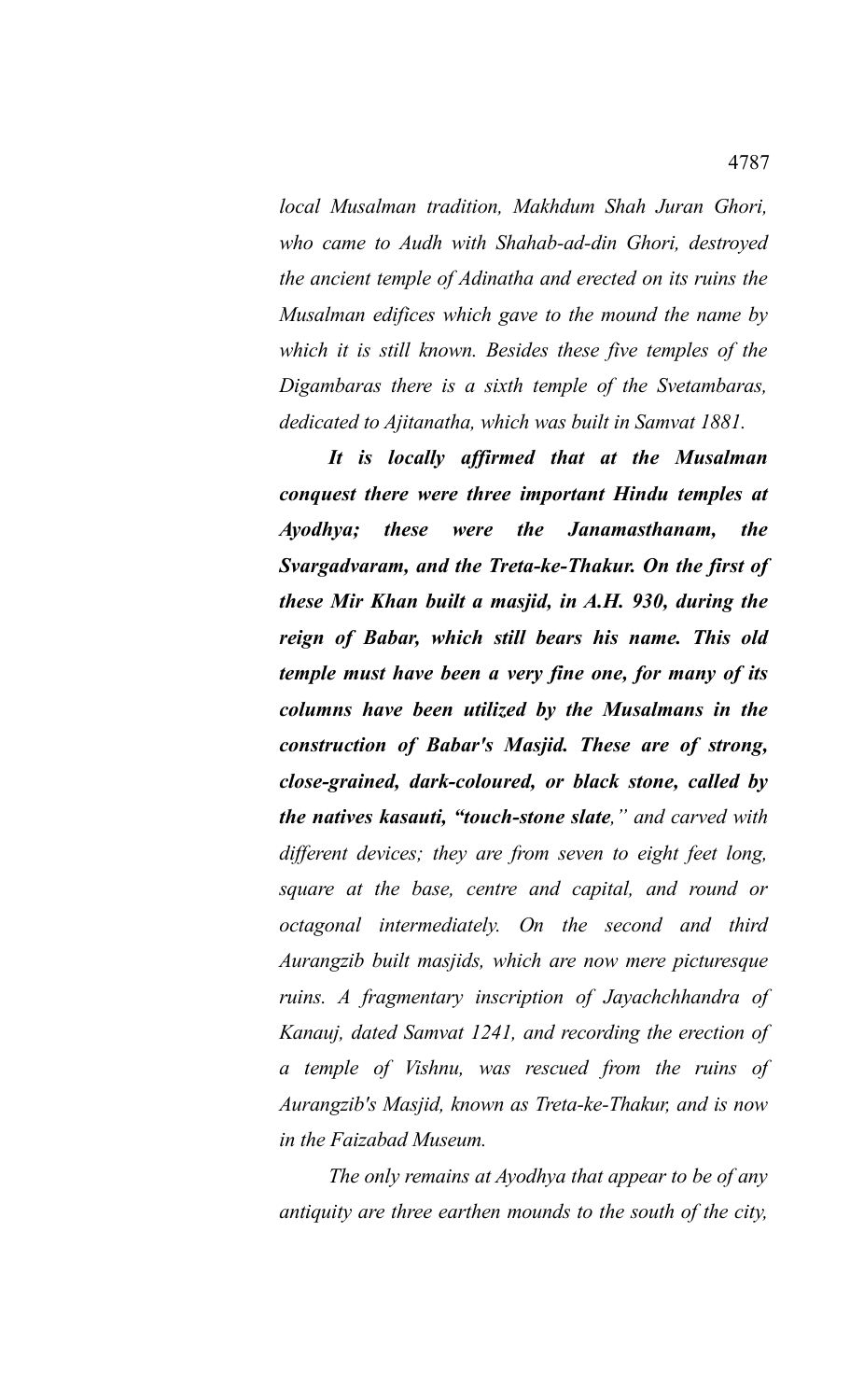*and about a quarter of a mile distant. These are called Maniparbat, Kuberparbat, and Sugribparbat. The first, which is nearest to the city, and whose ancient name is said to have been Chhattarban, is an artificial mound, 65 feet in height, covered with broken bricks and blocks of kankar. The old bricks are eleven inches square and three inches thick. At 46 feet above the ground on the west side there are the remains of a curved wall faced with kankar blocks. The mass at this point is about 40 feet thick, and this was probably somewhat less than the size of the building which once crowned this lofty mound. According to the Brahmanas the Maniparbat is one of the hills which the monkeys made use of when assisting Rama, it was accidentally dropped here by Sugriva, the monkey-king of Kishkindhya. But the common people, who know nothing of this story, say that the mound was formed by the labourers shaking their baskets on this spot every evening on their return home from the building of Ramkot. It is therefore best known by the name of Jhawwajhar, or Orajhar, both of which mean "basket-shakings." A similar story is told of the large mounds near Banaras, Nimkhar, Sahet-Mahet, and other places. An inscription of Raja Nandivardhana of Magadha is said to have been discovered buried in this mound during the reign of Nasir-ad-din Haidar of Lakhnau; but the inscription has never been published and the original plate cannot now be traced.*

*Five hundred feet due south from this large mound stands the second mound, called Kuberparbat, which is only 28 feet in height. The surface is an irregular heap of*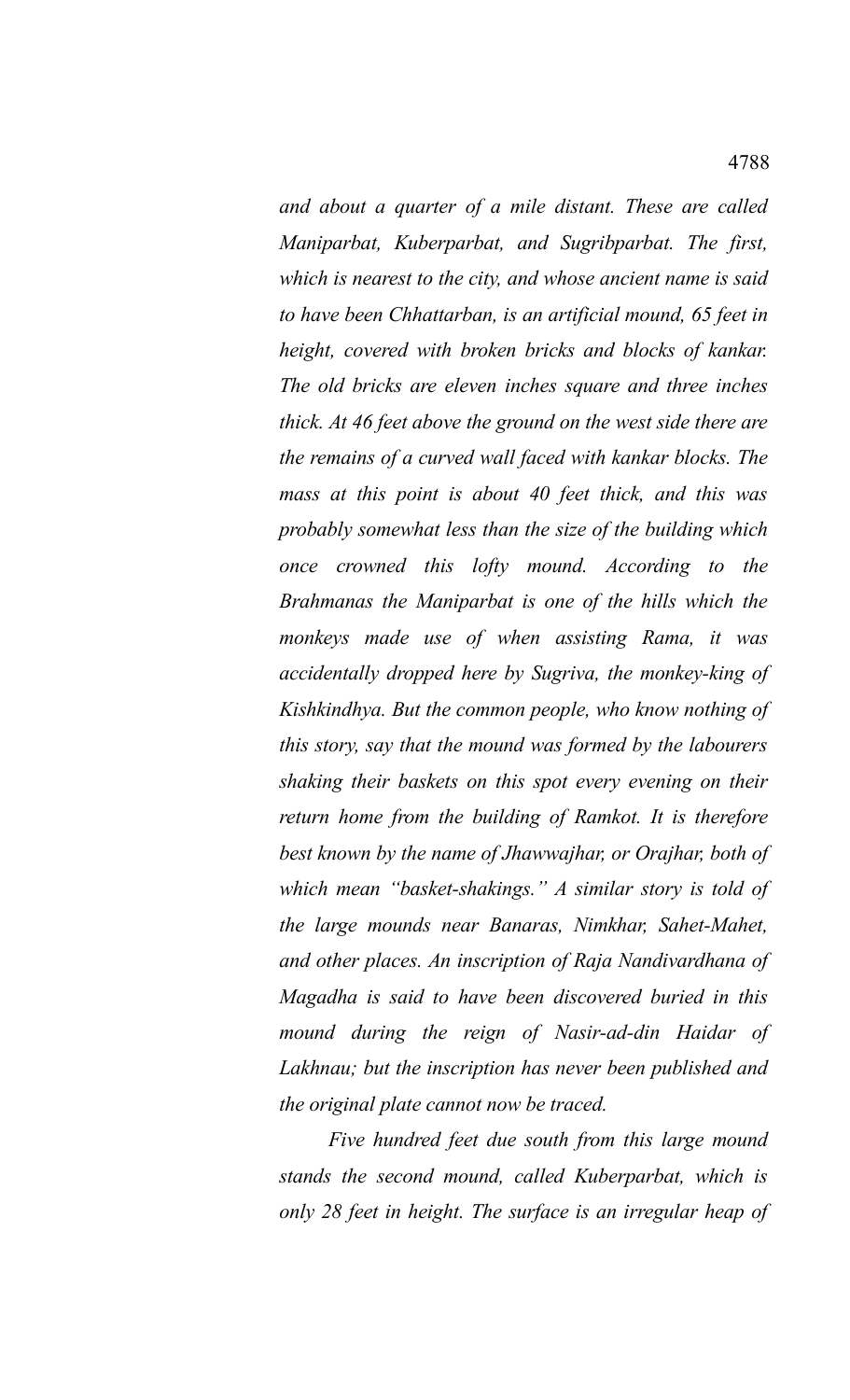*brick rubbish, with numerous large holes made by the people in digging for bricks. It is crowned by two old tamarind trees and is covered with jangal. Close by on the south-west there is a small tank, called Ganesakund by the Hindus and Husain Kund or Imam Talao by the Musalmans. Still nearer, on the south-east, is a large oblong mound, called Sugribparbat, which is not more than 10 feet above the ground level. It is divided into two distinct positions, that to the north being upwards of 300 feet square at top, and the other to the south upwards of 200 feet. In the centre of the larger enclosure there is a ruined mound containing bricks eight and-a-half inches square, and in the centre of the smaller mound there are the remains of a baoli, which is said to be the Ganapatikunda of the Puranas.* 

*Between the Maniparbat and Kuberparbat there is a small Musalman enclosure, 64 feet long from east to west and 47 feet broad, containing two brick dargahs, which are attributed to Sis Paighambar and Ayub Paighambar, or the "prophets Seth and Job"; the first is 17 feet long and the other 12 feet. These tombs are mentioned in the Ain-i-Akbari and in the Ardish-i-Mahfil. About a mile off, near the police station, there is the dargah of Nuh, or Noah.*

*The mounds are surrounded by Musalman tombs, and as it is the Musalman practice to bury the dead along the sides of the high roads close to their cities, General Cunningham infers that the road which now runs close to the westward of the mounds is one of the ancient highways of the district. This is confirmed by the existence of an old*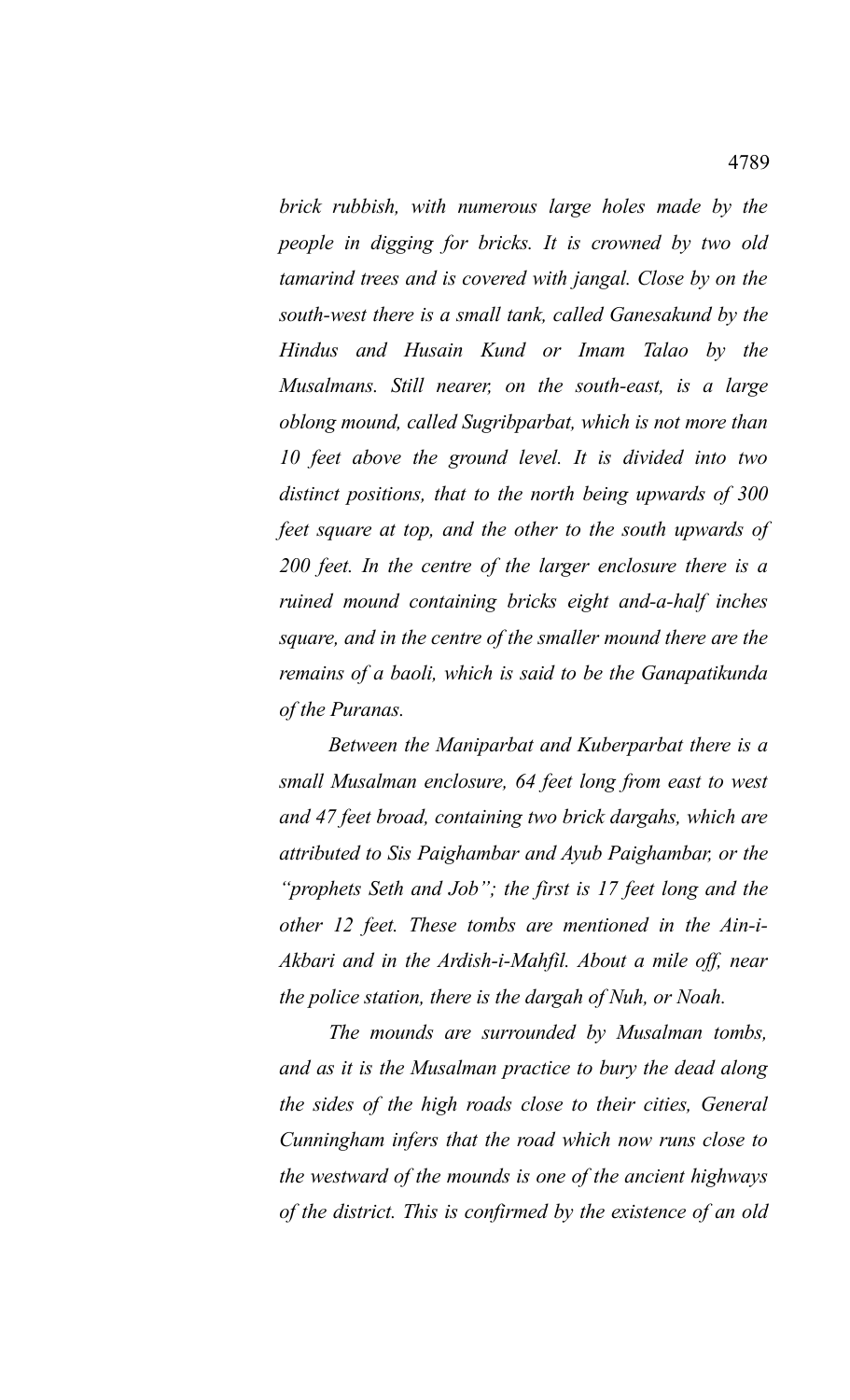*masonry bridge of three arches over the Tilahi Nala, to the north-west of the Maniparbat, as well as by the direction of the road itself, which leads from the south end of the city straight to Bharatkund, and onwards to Sultanpur or Kusapura, and Allahabad, or Prayaga.*

*There can be no reasonable doubt that Hiuen Tsiang's Pi-so-kia, or Visakha, with its enormous number of heretics, or Brahmanas, is the same as the Ayodhya of the Hindus. He describes the city of Visakha as being 16 li or two and 2/3 miles in circuit. In his time, therefore, the capital of Rama was not more than half of tis present size, although it probably contained a greater population, as not above on-third, or even perhaps less, of the present town is inhabited. The old city then possessed no less than 20 samgharamas and 3,000 priests, and about 50 Brahmanical temples. From this account we learn that so early as the seventh century more than 300 of the original temples of Vikramaditya had already disappeared, and we may therefore reasonably infer that the city had been gradually declining for some time previously. The Buddhist monuments, however, would appear to have been in good order, and the monks were just as numerous as in the eminently Buddhist city of Banaras.*

*The first monument described by Hiuen Tsiang is a large samgharama without name. This monastery General Cunningham identifies with the Sugribparbat, being about 500 feet long by 300 feet broad. The great size and rectangular form of this ruin are sufficient to show that it must have been a monastery, but this is placed beyond all*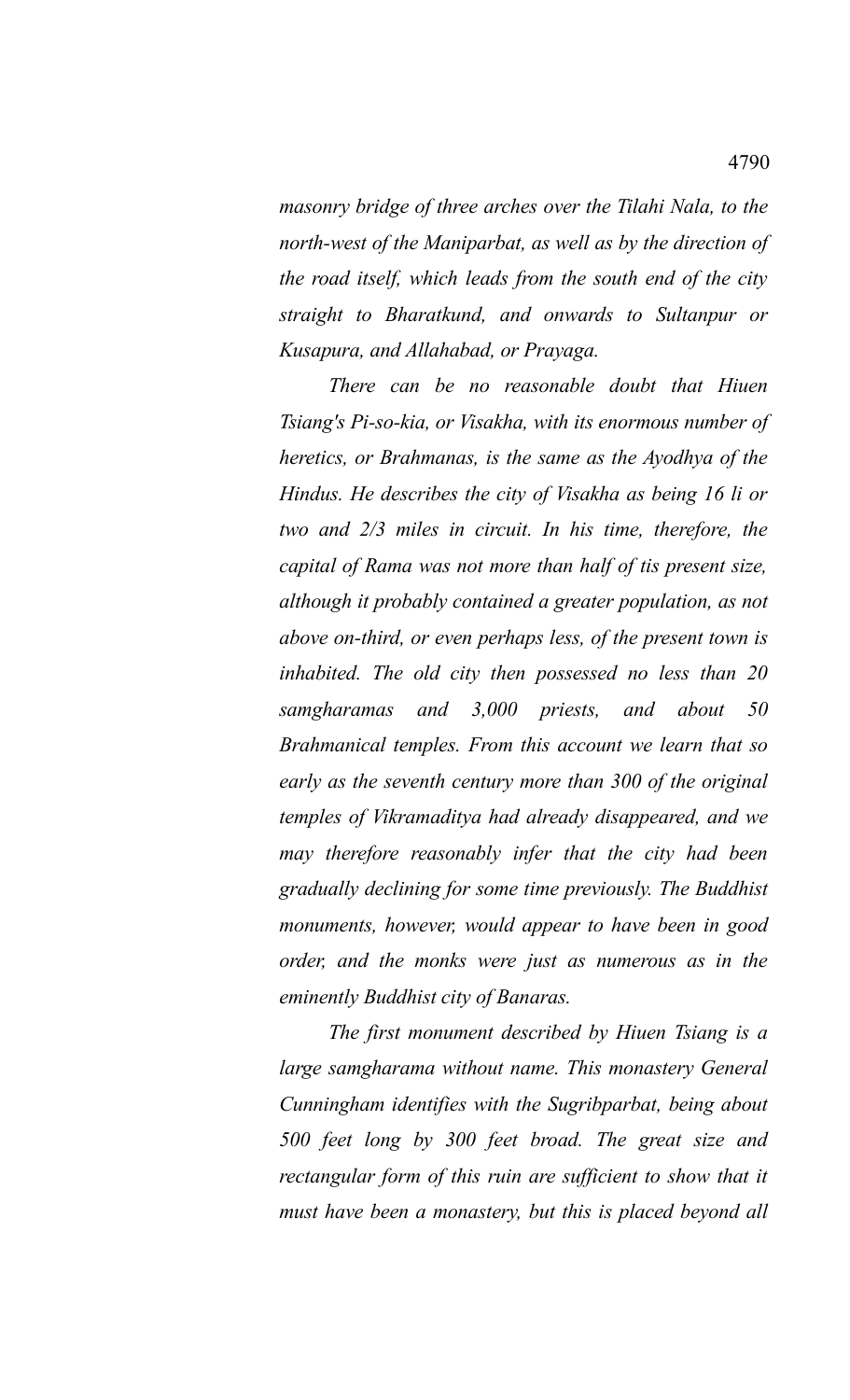*doubt by the existence of an interior well and by the remains of cloistered rooms forming the four sides of the enclosure. Its position to the south of the city, and to the east of the road, agrees with the recorded position of the monastery.*

*Beside the monastery there was a stupa of Asoka, 200 feet in height, built on the spot where Buddha preached the law during six years. This monument General Cunningham identifies with the Maniparbat, which is still 65 feet high, and which with its masonry facing must once have been at least as high again, and with the usual lofty pinnacle of metal may easily have reached a height of 200 feet. He infers that the earthen or lower part of the mound may belong to the earlier ages of Buddhism, and that the masonry or upper part was added by Asoka.*

*Hiuen Tsiang next describes the sites of the toothbrush tree and of the monument where the four previous Buddhas used to sit and take exercise, as being close to the great stupa. These places General Cunningham identifies with the courtyard containing the dargahs of Sis and Ayub, which touches the south side of the Maniparbat. The two tombs he takes to be the remains of the seats of the four previous Buddhas, and the paved courtyard to be the scene of their daily walks, although he was unable to trace their footmarks which were seen by the Chinese pilgrim.*

*The last monument described by Hiuen Tsiang is a stupa containing the hair and nails of Buddha. This was surrounded by a number of smaller monuments which followed one another in succession, and by several tanks*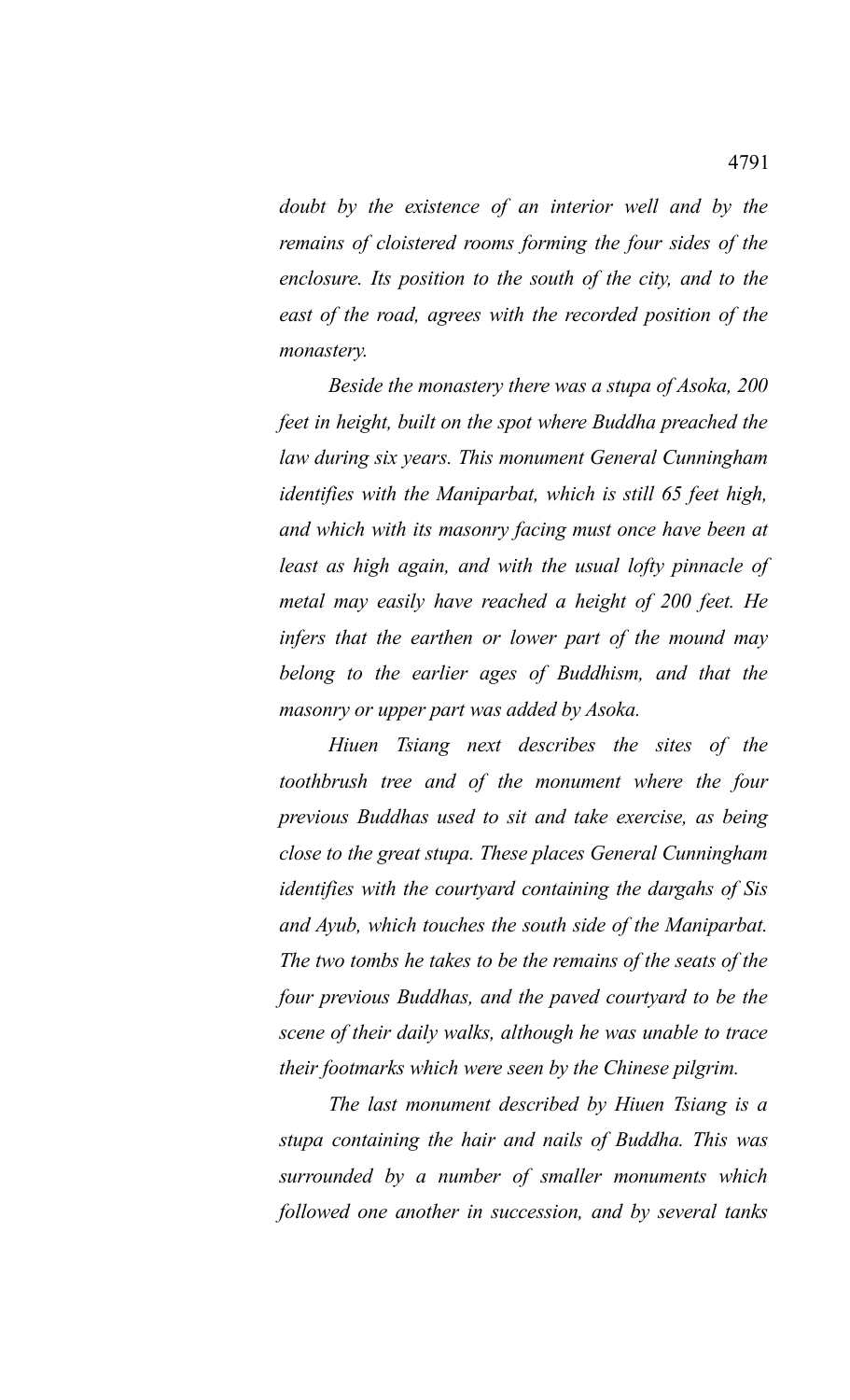*which reflected the sacred buildings in their limpid waters. The stupa General Cunningham identifies with the Kuberparbat, which touches the south side of the enclosure round the dargahs of Sis and Ayub, and is close to the west side of the ruined monastery. One of the tanks described by the pilgrim may be the Ganesakund; but all the smaller monuments have disappeared long ago, as they afforded cheap and ready materials for the construction of the numerous Musalman tombs, as well as for the neighbouring bridge and masjid.*

*The people are unanimous in their assertion that the old city to the north of these mounds was called Bareta; Ayodhya, they say, was the capital of Rama, but the latter city was called Bareta. As this name has no similarity to Visakha, we can only set it down as another appellation of the old town, for which we have no authority but tradition."*

**4327**. "**Dilli Saltanat (711-1526 A.D.)**" by Dr. Ashirvadi Lal Srivastava (Book No. 151), first published in 1952 and the new revised edition published by Shivlal Agarwal and Company, Agra is the next book relied by Sri Verma. He placed before us page-314 to 316 of the book under the heading "Architecture ( $\sqrt{\text{Peri}\pi}$ )" which reads as under :

## "LFkkiR;**;**

''सुल्तानों को स्थापत्य से बहुत प्रेम था। जिस समय तुर्कों ने हमारे देश को विजय किया उस समय तक मध्य एशिया की विभिन्न जातियाँ स्थापत्य की एक विशिष्ट शैली विकसित कर चुकी थीं। वह शैली वहाँ की स्थानीय शैलियों तथा द्वान्स–ऑक्सियाना, ईरान, अफगानिस्तान, मैसोपोटामिया, मिस्र, उत्तरी अफ्रीका, दक्षिणी–पश्चिमी यूरोप के देशों तथा मुस्लिम अरेबिया की शैलियों के सम्मिश्रण से बनी थीं । इस प्रकार 13वीं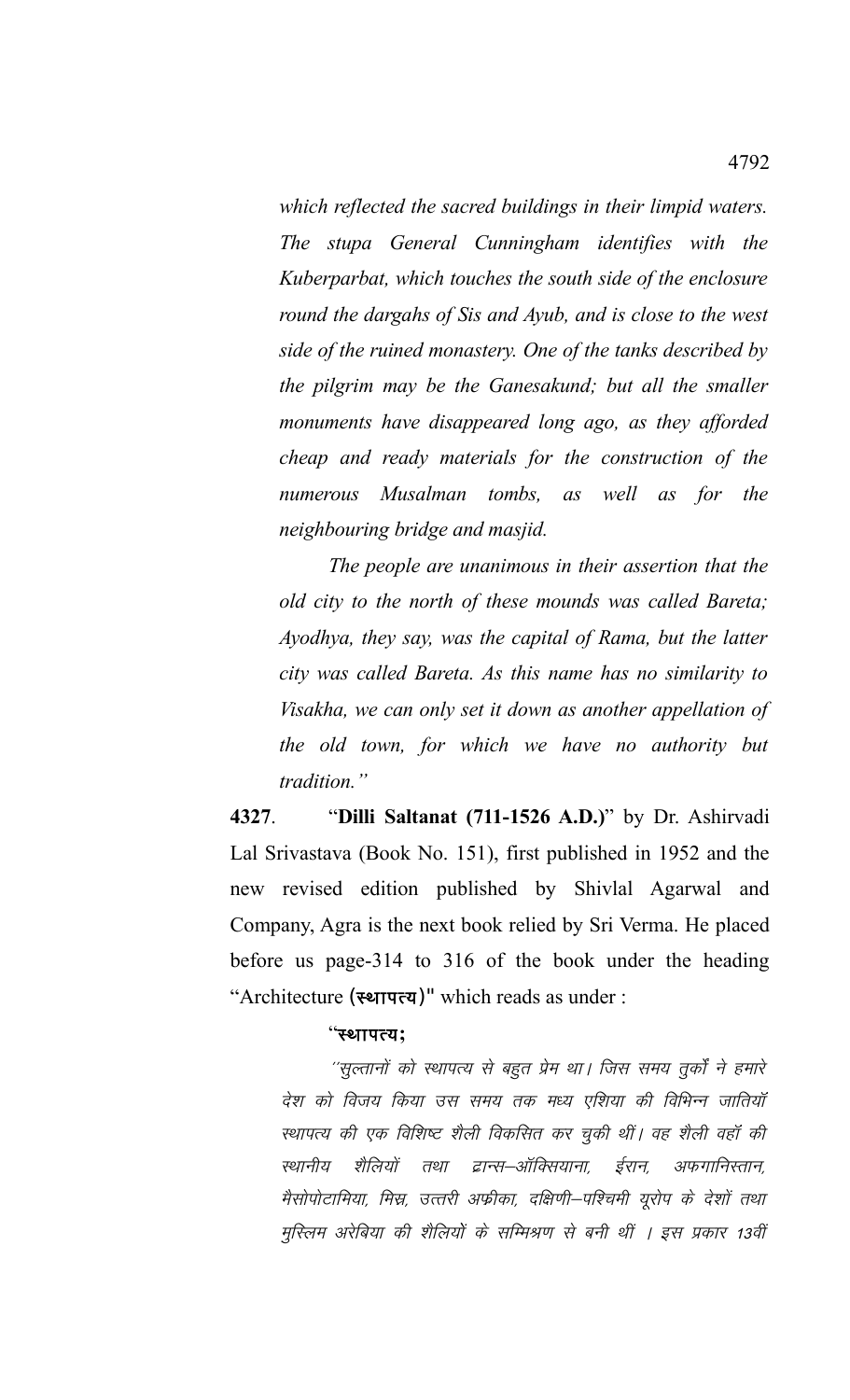शताब्दी के अन्तिम दशक में तुर्की विजेजा स्थापत्य की जो शैली भारत में लाये वह न तो पूर्णरूप से इस्लामी थी और न अरबी। इस स्थापत्य की मुख्य विशेषताएँ थीं– 1. गुम्बज, 2. ऊँची मीनारें, 3, मेहराब, तथा 4, भूमिगृह (तहखाना)।

जब तुर्क हमारे देश में आये तो यहाँ उन्हें स्थापत्य की एक अत्यधिक विकसित शैली मिली, किन्तु विजेता होने के नाते इस देश में इमारतों के निर्माण में अपने विचारों तथा कला रूपों को प्रचलित करना उनके लिए स्वाभाविक ही था। किन्तु वे ऐसी इमारतें बनाने में सफल नहीं हुए जो उनकी मध्य एशियाई इमारतों का प्रारूप होतीं। उनकी इमारतों पर देशी कला–परम्पराओं का गम्भीर प्रभाव पड़ा, इसलिए स्थापत्य की जिस नई शैली का जन्म हुआ वह न तो पूर्णतया विदेशी थी और न शुद्ध देशी। कुछ ऐसे तत्व कार्य कर रहे थे जिनके कारण स्थापत्य की भारतीय तथा विदेशी शैलियों का समन्वय सम्भव हो सका। सर्वप्रथम, विदेशी शासकों को भारतीय शिल्पियों और संगतराशों से काम लेना पड़ा। भवन निर्माण के सम्बन्ध में उनके अपने स्पष्ट विचार तथा तरीके थे, इसलिए उन्होंने बिना जाने मुस्लिम इमारतों में भी सजावट तथा शैली–सम्बन्धी ब्यौरे की उन अनेक चीजों का समावेश कर दिया जिनका इस देश में शताब्दियों से प्रचार था। दूसरे, **प्रारम्भिक तुर्क—विजेताओं ने लगभग बिना** अपवाद के अपनी मस्जिदाँ, महलाें और यहाँ तक कि कब्राें का भी निर्माण उन हिन्दू तथा जैन मन्दिरों की सामग्री से किया जिन्हें उन्होंने निर्दयतापूर्वक नष्ट कर दिया था। तीसरे, हिन्दू तथा मुस्लिम शैलियों में स्पष्ट अन्तर होते हुए भी कुछ ब्यौरे की चीजों में उनकी इमारतें एक–सी दिखाई देती हैं, **इसलिए कभी–कभी** दिल्ली सुल्तानों ने हिन्दू तथा जैन मन्दिरों की चौरस छतों को तोडकर उनके स्थान में गुम्बज तथा मीनारें बनाकर उन्हें मस्जिदाें का रूप दे दिया। सर जॉन मार्शल के मतानुसार हिन्दू मन्दिरों तथा मुस्लिम मस्जिदों में एक समानता यह थी कि दोनों में एक खुला हुआ ऑगन होता था जिसके चारों ओर कमरे तथा स्तम्भों की पंक्तियॉ खडी होती थीं। इस योजना में बने हुए मन्दिर सरलता किये जा सकते थे इसलिए से मस्जिदों में परिवर्तित विजेता लोगों ने अपना उददेश्य पूरा करने क्रे लिए सर्वप्रथम उन्हीं में रूपान्तर किया होगा। इसके अतिरिक्त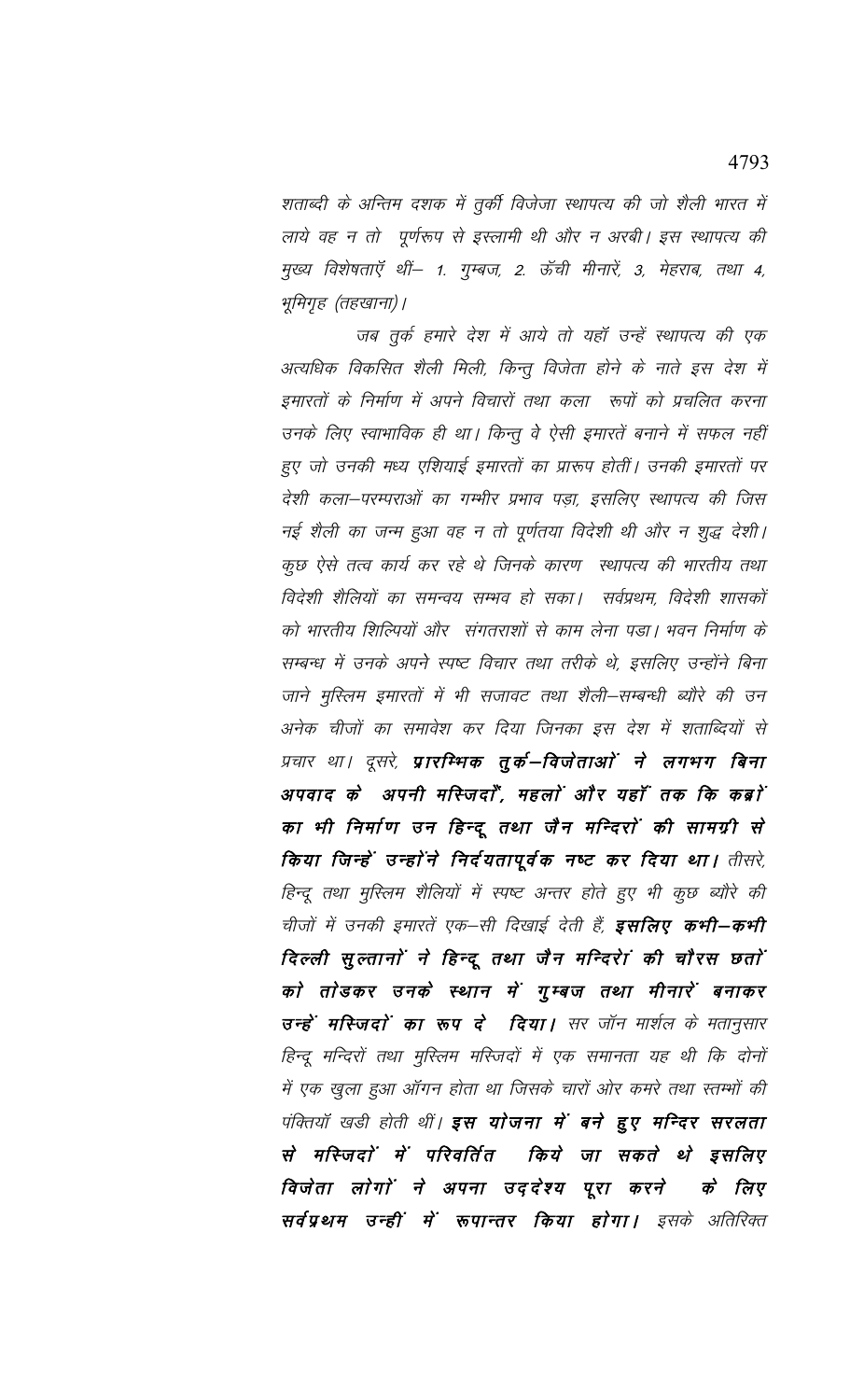सजावट एक अन्य मूल विशेषता थी जो हिन्दू तथा इस्लामी शैलियों को मिलाने के लिए उभयनिष्ठ कडी का काम करती थी। सजावट दोनों ही शैलियों का प्राण थी और उनका अस्तित्व ही उन पर निर्भर था।

स्थापत्य के क्ष्ट्रेत्र में कुतुबददीन ऐबक की सर्वप्रथम कृति दिल्ली की कुवत–उल–इस्लाम नाम की मस्जिद थी जिसका निर्माण 1195 ई0 में प्रारम्भ और 1199 ई0 में समाप्त हुआ था। वह एक हिन्दू मन्दिर के चबूतरे पर तथा अनेक हिन्दू **मन्दिरों की सामग्री से बनी थी।** इस मस्जिद के अधिकतर स्तम्भ, उनके शिखर तथा मध्य भाग मूलतः हिन्दू मन्दिरों के अंग रह चुके थे और मुस्लिम मस्जिद की आवश्यकताओं के अनुसार शीघ्रता से उनमें हेर—फेर कर लिया गया था। स्तम्भों, उनके शिखरों तथा मध्य भागों पर जो चित्र आदि उत्कीर्ण थे, उन्हें मिटा दिया गया था अथवा लौट–पलटकर छिपा दिया गया था। इस इमारत में इस्लामी शैली की केवल एक ही विशेषता है – सामने एक पत्थर की जाली है जिस पर मुस्लिम ढंग की डिजायनें तथा सजावट है और कुरान की आयतें खुदी हुई हैं। **अजमेर में** ढाई दिन का झोंपडा नामक तुर्की इमारत भी एक मस्जिद ही **है ।** इसका निर्माण भी कुतुबुद़दीन ऐबक ने ही करवाया था। **यह इमारत** वास्तव में एक संस्कृत विद्यालय था जिसे सम्राट विग्रहराज ने बनवाया था। इसके उपरी भागों को तोड–फोडकर गुम्बज तथा मेहराबें बना दी गई थी। स्तम्भां पर और यहाँ तक कि भीतर कब्रों पर भी अगणित मानव–चित्र हैं जिनके चेहरे तथा हाथ—पैर मिटे हुए हैं। कुतुबमीनार तुर्की स्थापत्य का तीसरा महत्वपूर्ण आदर्श है। इसकी योजना ऐबक ने 1199 ई0 से कुछ पहले तैयार की थी और इल्तुतमिश ने उसे पूरा किया था। मूलतः यह मीनार मुअज्जिन के लिए बनायी गई थी जो इस पर चढकर मुसलमानों को नमाज के लिए एकत्र करने की अजॉ दिया करता था। किन्तु आगे चलकर यह विजयस्तम्भ के रुप में विख्यात हुई। इस इमारत की योजना तथा रुप मूलतः इस्लामी है। इल्तुतमिश ने कुतुबमीनार को पूर्ण करने के अतिरिक्त कुछ नयी इमारतों का भी निर्माण कराया, उनमें सबसे अधिक महत्वपूर्ण उसके ज्येष्ठ पुत्र का मकबरा है जो सुल्तानगढी के नाम से विख्यात है। भारत में तुर्कों द्वारा निर्मित यह पहला मकबरा था, इसलिए कुतुबमीनार के विपरीत स्थापत्य सम्बन्धी ब्यौरे की बातों तथा सजावट की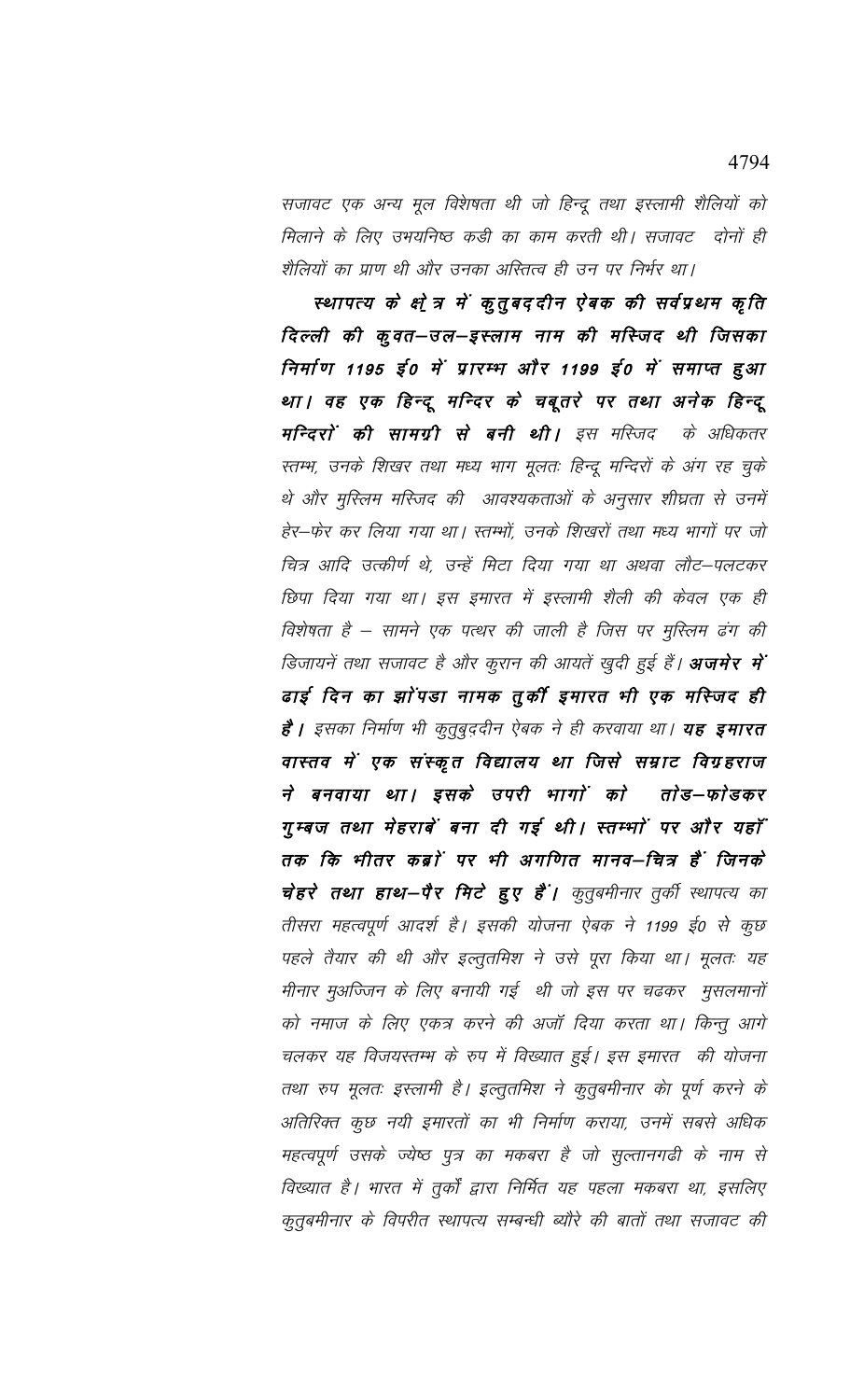दृष्टि से यह इमारत हिन्दू–शैली के अधिक निकट है। अन्य किसी मकबरे में हिन्दू–शैली का इतना प्रभाव नहीं दीख पडता। इल्तुतमिश के समय से सुल्तानों की इमारतों में इस्लामी तत्वों का अधिक समावेश होने लगा। उसने कुवत–उल–इस्लाम मस्जिद को परिवर्द्धित किया और उसमें एक पत्थर की जाली बनवा दी। उसने 'ढाई दिन का झोपडा' में भी कुछ परिवर्द्धन किया। बलवन ने अपने लिए लालमहल नामक एक भवन का निर्माण कराया। दिल्ली में स्थित उसका मकबरा शुद्ध इस्लामी शैली का है। मकबरे के द्वार की मेहराब भारत की तुर्की मेहराबों में सर्वोत्तम है। खलजी सुल्तान अलाउददीन महान निर्माता था। उसने अनेक इमारतें बनवायीं जिनमें दो अधिक उल्लेखनीय हैं– निजामुद़दीन औलिया के मकबरे के पास जमैयतखाना मस्जिद तथा कुतुबमीनार के पास अलाई दरवाजा नाम की प्रसिद्ध मस्जिद। इन दोनों में इस्लामी स्थापत्य–विचारों का प्राधान्य है। तुगलक-युग की इमारतें इतनी शानदार नहीं हैं जितनी कि गुलाम तथा खलजी–यूग की। वे सरल, शुष्क तथा कर्कश है। इस परिवर्तन के दो कारण प्रतीत होते हैं। तुगलक सुल्तानों के पास धन का अभाव था, इसलिए ये इमारतों पर भारी रकमें नहीं व्यय कर सकते थे। इसके अतिरिक्त अपने धार्मिक विचारों तथा रुचि में वे बड़े कटटर थे। उनकी इमारतों की दीवारें उतार–चढाव की तथा मोटी हैं और देखने में काली–सी लगती हैं। तुगलकशाह का मकबरा, तुगलकाबाद का नगर तथा कोटला फीरोजशाह तुगलक स्थापत्य के महत्वपूर्ण आदर्श हैं। सैय़यद तथा लोदी सुल्तानों ने खलजी इमारतों के ओज तथा लालित्य को पुनर्जीवित करने का प्रयत्न किया किन्तू इसमें उन्हें आंशिक सफलता मिली। एक दक्ष कलामर्मज्ञ का मत है कि वे तुगलक—युग के निस्तेज करने वाले प्रभाव से अपने को मुक्त न कर सके। पठान इमारतों में सिकन्दर लोदी के वजीर द्व ारा निर्मित मोठ की मस्जिद सर्वश्रेष्ठ है। आलोचकों के मतानुसार लोदी स्थापत्य का यह सर्वोत्तम आदर्श है । ''

4328. A perusal of the aforesaid shows that it is an opinion formed by the author in respect to the Mughal architecture. He has not referred to any basic material which he consulted and relied to form the said opinion. At the end of the Chapter, he has only given reference to certain books under the heading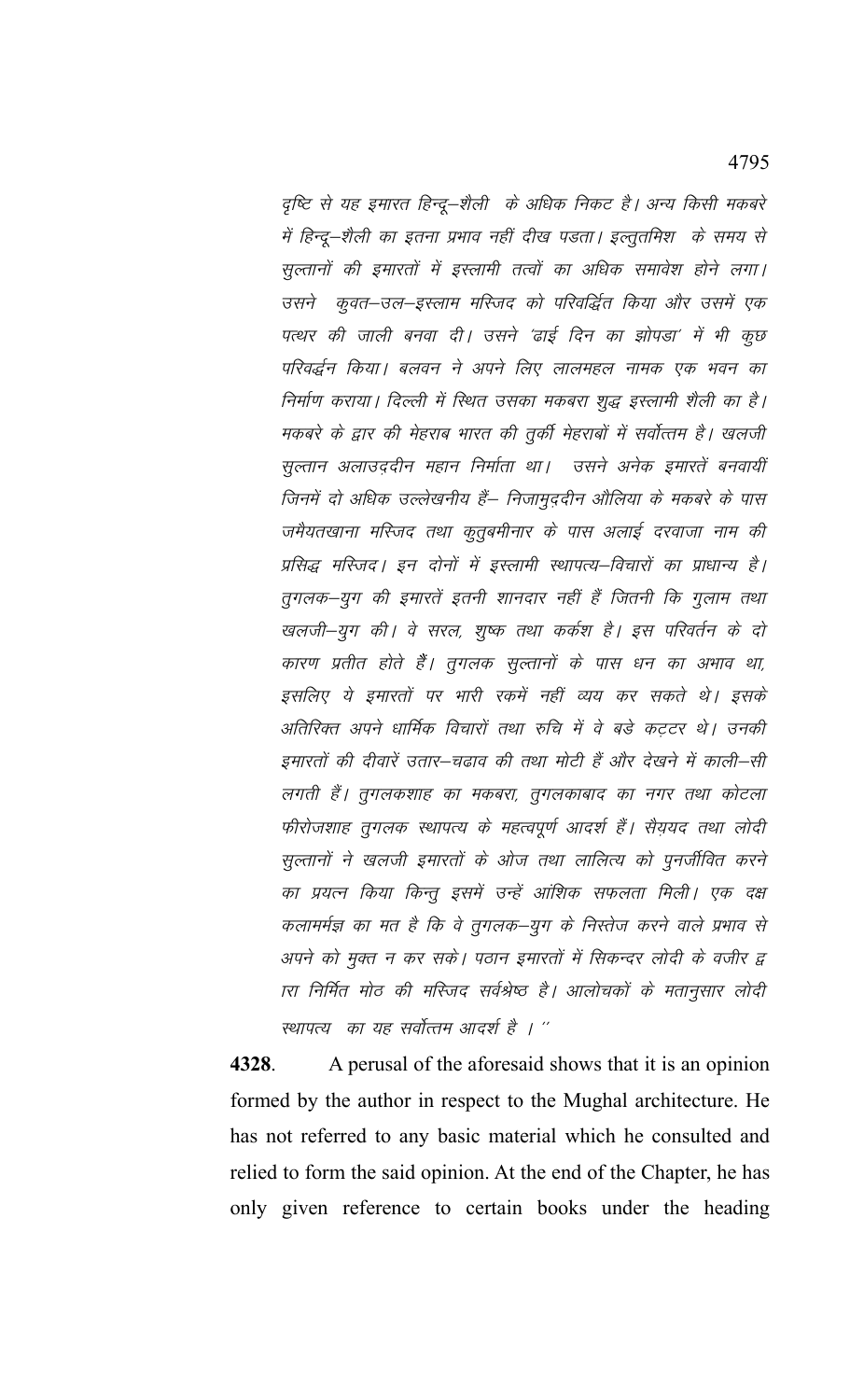"BOOKS FOR FURTHER READING" and the reference of the following books has been given :

- (I) Habibullah : *The Foundations of Muslim Rule in India.*
- (ii) Ashraf, Kunwar Mohd. : *Life and Condition of the People of Hindustan (1200-1550)*
- (iii) Tara Chand : *Influence of Islam on Indian Culture.*
- (iv) Grierson, Sir George : *Modern Vernacular Literature of Hindustan.*
- (v) Faruqhhar : *Outline of the Religious Literature of India.* (vi) Havell : *Indian Architecture.*
- (vii) Haig, Woolseley : *Cambridge History of India, Vol. III.*

**4329**. We have looked into these books also but find no help for issues in question.

**4330.** The personal credentials of Dr. Srivastava mentioned in the earlier part shows that he was M.A., Ph.D. and D.Lit. from Lucknow and Agra and had written the said book for the benefit of undergraduate students. It appears that he had earlier written a book in English under the title "Saltanat of Delhi" and the present one is the Hindi versions of the said book. In the absence of any reference material, we are not in position to verify the correctness of what the author has said but even otherwise the only thing which he has said in the above passage is that the Delhi Saltanat rulers destroyed Hindu and Jain Temples and used the material for construction of Mosque, pave sages and even graves. In some cases by minor variation or alternation the Hindu or Jain Temples were converted in Mosque. It is a general statement but does not show that it has anything in connection with the disputed site or disputed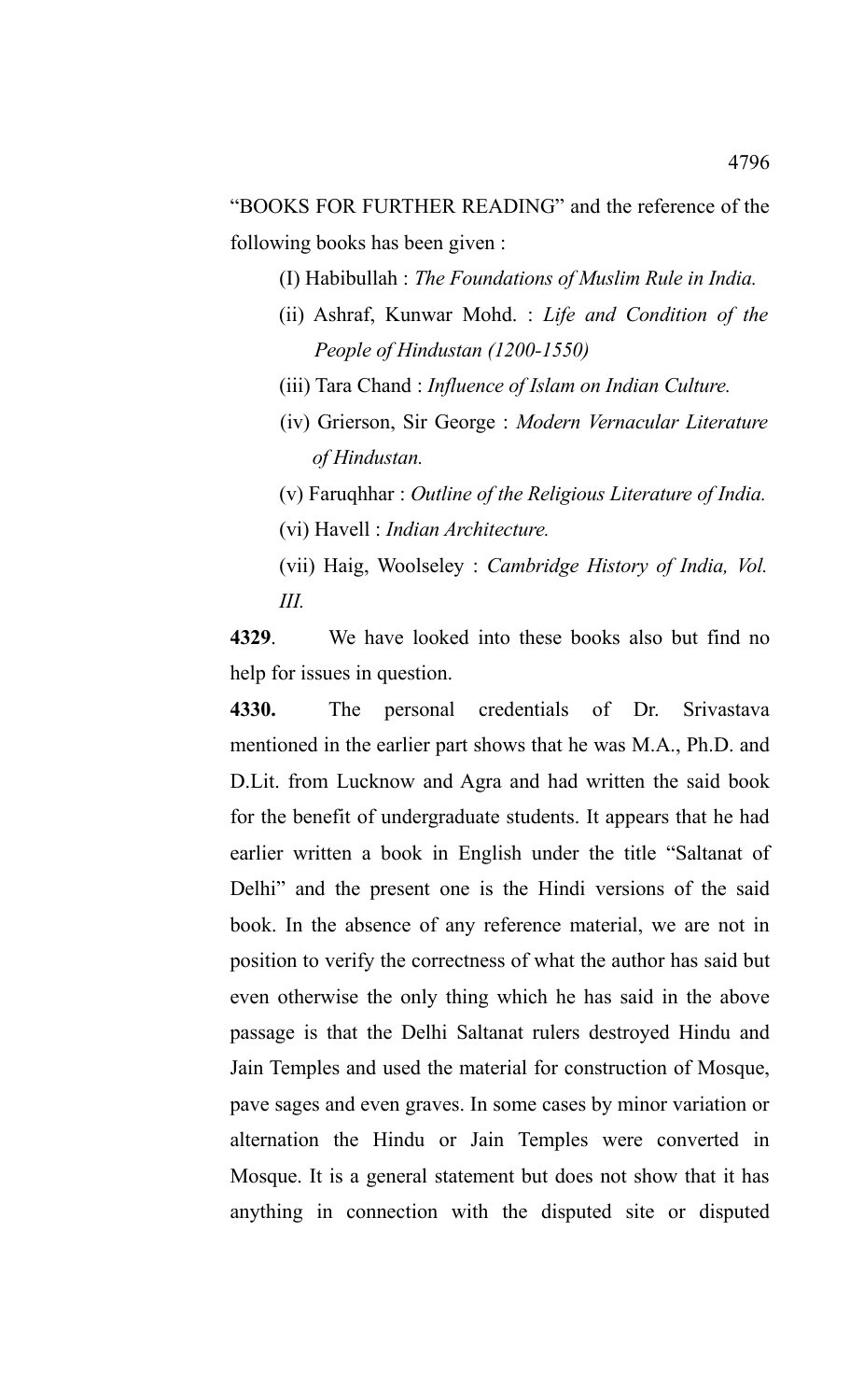construction. In the entire book, we could not find any reference to Ayodhya and in particular the disputed site, i.e. Ramjanam Bhumi /Babari Masjid. In fact, this book deals with the period upto 1526 and, therefore, mentions only about the defeat of Ibrahim Lodi by Babar in 1526 and does not say anything for the period subsequent thereto. We, therefore, are not able to derive any assistance from the above work of Dr. Srivastava for adjudication of the issues engaging attention of this Court in these cases.

**4331**. Next is the (Book No. 76) "**History of Kanauj to the Moslem Conquest**" by Rama Shankar Tripathi. Its first edition came in 1964 and the book available to the Court is a reprint Delhi 1989 by Motilal Banarsidass, Delhi. Sri Verma in particular has placed before us certain passages from page 248, 253 and 305. Page 253 shows that there was a great literary person Rajasekhara in the Court of King Mahendrapala who has written several literary productions including "Bala-Ramayana" relating to the story of Rama from Sita's Svayamvara to the death of Ravana, and the return to Ayodhya after Sita's fireordeal. He pointed that King Mahendrapala reigned upto about 885 A.D. and the story written by one of his literary courtiers shows that worship of Lord Rama as incarnation of Vishnu was well recognised even at that time. However, nothing of these facts helps us to travel our journey towards solution of the seriously disputed above referred two issues for the simple reason that the antiquity or genuineness or correctness of Lord Rama or his birth at Ayodhya has not been disputed by the learned counsels for the Muslim parties and in this regard, they have gone to the extent of even making a statement under Order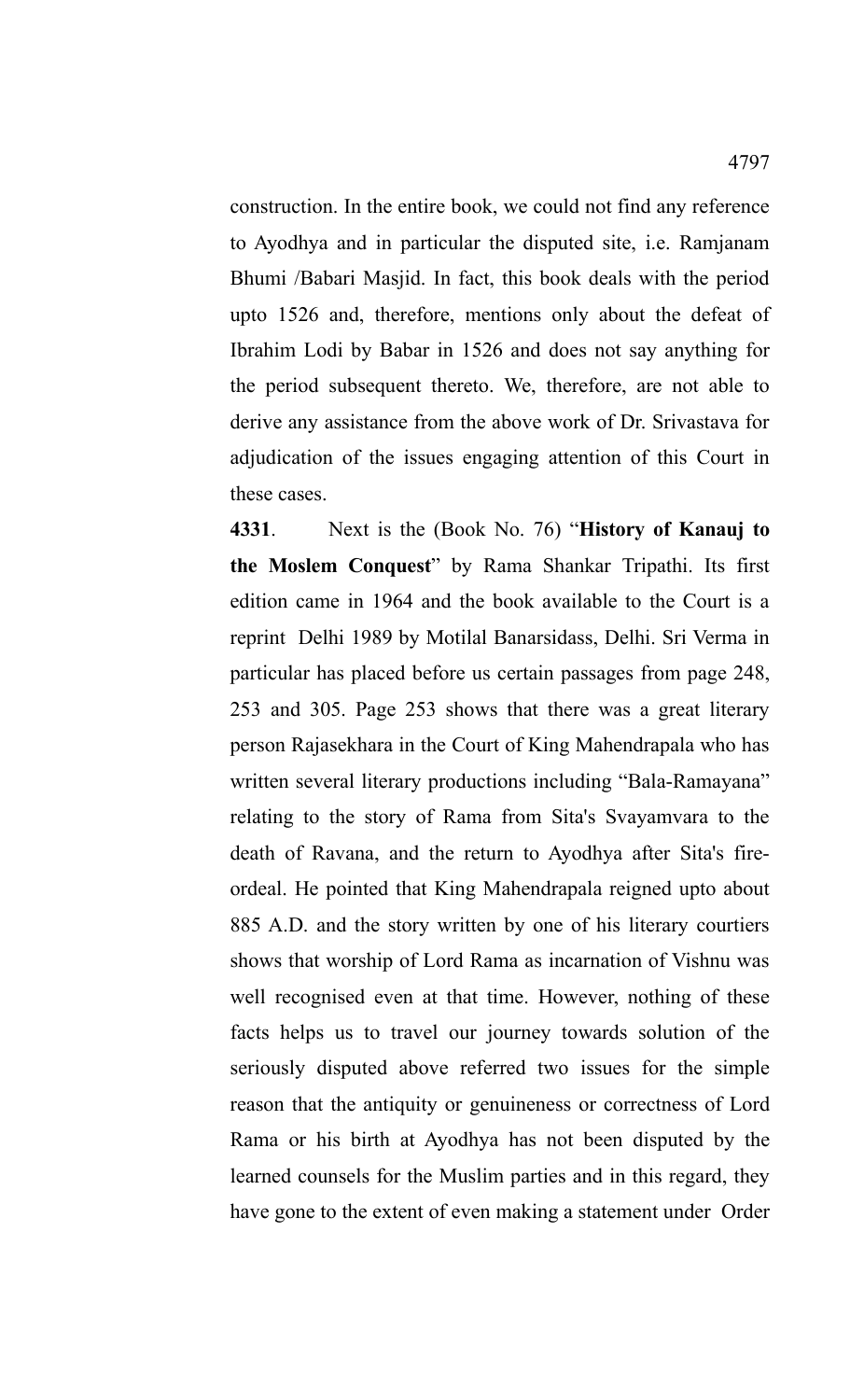X Rule 2 C.P.C. Therefore, the factum of recognition of Lord Rama's story in 9<sup>th</sup> century is now wholly irrelevant. Sri Verma also placed before us the following passage from page 324 of the book :

*"As to the north, the phrase "borders of China" may be presumed to denote that the kingdom extended upto the foot of the Himalayas; while in the east it must have comprised the Gaya region, where an inscription presumably belonging to Jayachandra's reign records that a hermit named Srimitra served as spiritual guide to the king of Benares (Kasisa), who was attended by a hundred Chieftains (nripa-sata-krita-sevah). It is also definitely known from inscription that Allahabad, Benares, and the surrounding tracts were included within Jayachandra's kingdom. The Gahadavala connection with Benares was more intimate, and perhaps because of the habitual residence of the kings there, or owing to its religious importance advantageous situation "in the centre of the country of Hind," it became a sort of second capital almost from the beginning of their rule. Indeed, the Moslem historians significantly style Jayacandra "Rai of Benares,"<sup>1</sup> ...."*

 *. Ibid., pp. 222, 223, 300, etc. Firishta calls Jayachandra "the prince of Kanauj and Benares (Briggs, I. p. 178)."*

**4332**. The aforesaid reference has been shown probably in view of the fact that an inscription said to have been obtained from the time of demolition of the disputed structures on 6.12.1992 which according to the Hindu parties, shows that Gahadavala rulers constructed a Vishnu Hari Temple at the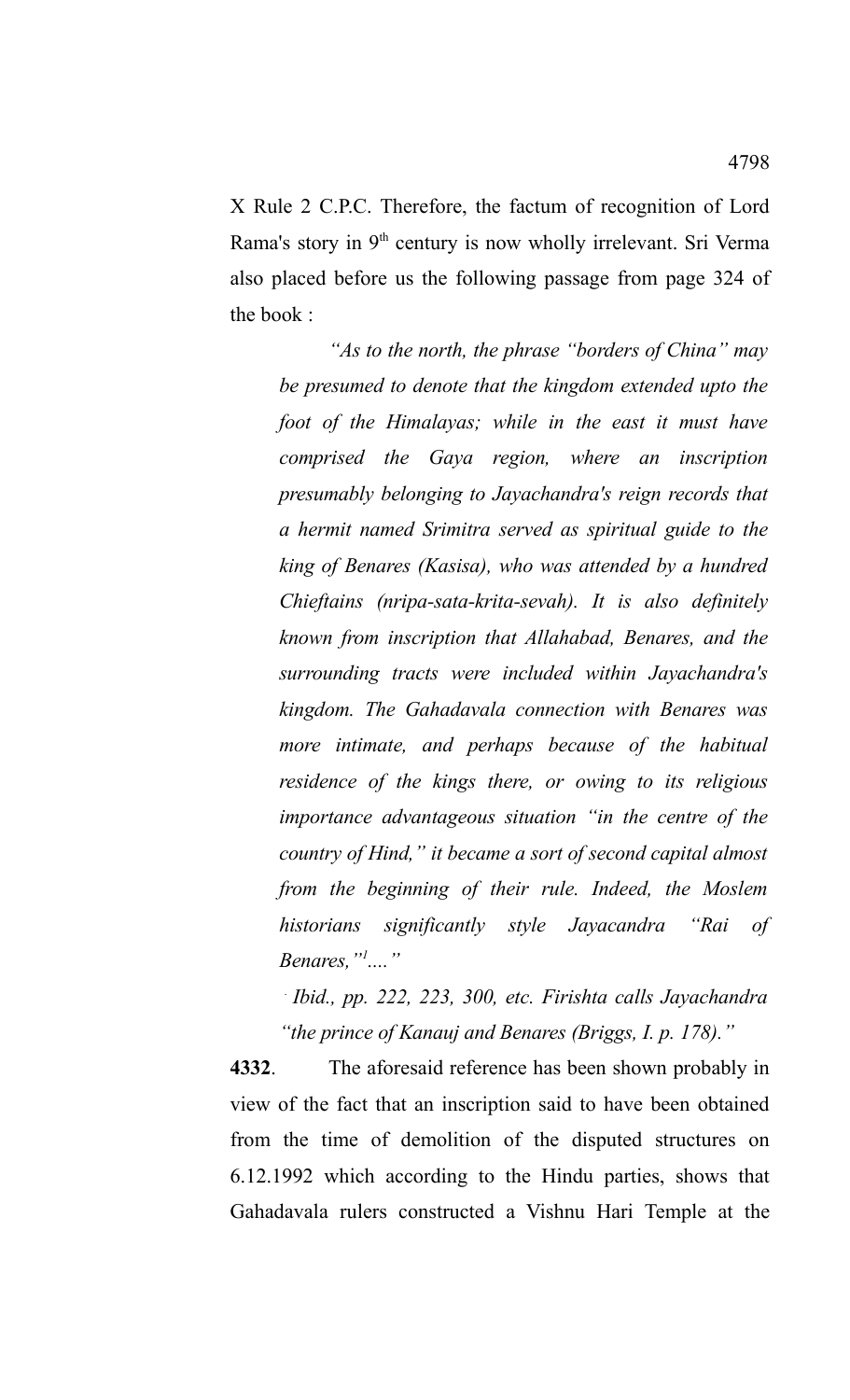4799

disputed site. The aforesaid passage shows that the Gahadavala ruler Jayachandra having its capital at Kanauj had within its reign Allahabad and Benaras also. The book gives the detail of Gahadavala rulers from page 292 and onwards of which Chandradev was one. At this stage, whether Gahadavalas in 11, 12 or in 13 centuries ruled at Kanauj and exercised their authorities upto Allahabad and Benaras which included Ayodhya also need not be examined further for the reason that for our purpose the aforesaid facts as such do not meet our requirement necessary for adjudication of the dispute. Though it appears that Gahadavala were very religious people and they declared themselves as Paramamahesvara, i.e. devout worshippers of God Siva but they constructed large number of temples including that of Vishnu Temple. In this regard some details we find on page 351 to 355 under the heading "Religion" as under :

*"The Gahadavala kings, like the Pratiharas whose religion has already been started, did not confine their devotions to one member only of the great Hindu pantheon. Thus, while they officially describe themselves as Paramamahesvara, i.e., devout worshippers of the god Siva, their records also invoke in the beginning the blessing of Sri (Lakshmi), the goddess of prosperity, and Damodara (Ganesa), and on the seals attached to the copper-plates there are representations of the flying Garuda and conchshell (Pancajanya conch?), which may indicate their predilections towards Vaisnavism. Indeed, one of the Kamauli inscriptions even asserts that Jayachandra was initiated, with the consent of his father, as a devotee of the god Krisna on the 10th tithi of the bright half of the month*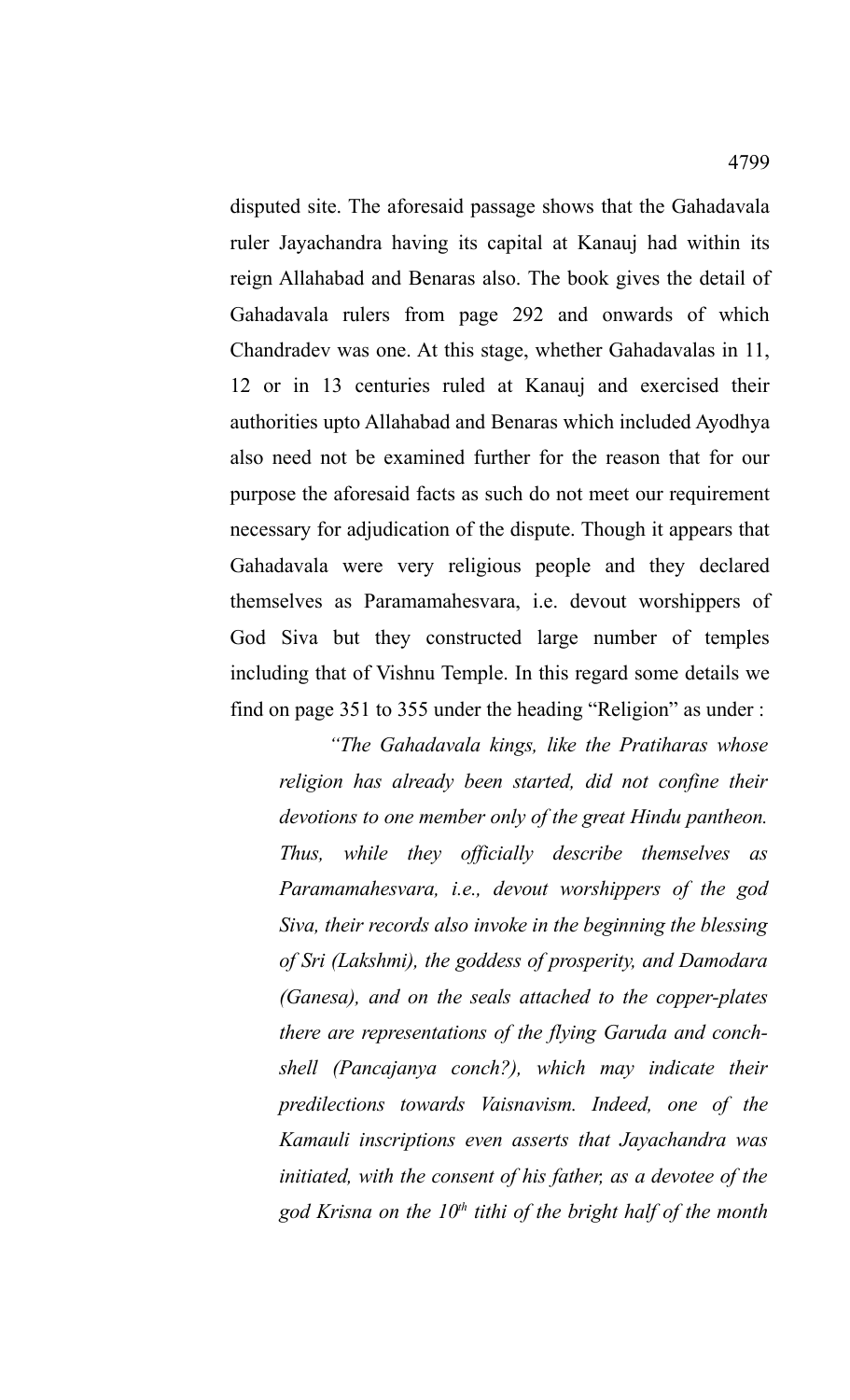*of Asadha of the Vikrama year 1224, corresponding to Sunday, the 16th of June, 1168 A.D.- the day of his installation to the dignity of Yuvaraja. But so marked was the royal eclecticism that according to a Bodhgaya inscription in later life Jayachandra, out of reverence for a Budhist monk named Srimitra, himself became his disciple with a pleasing heart and an indescribable hankering. Moreover, we are uniformly told in their documents that the Gahadavala monarchs made grants after having worshipped the sun (surya), after having praised him (Siva), after having performed adoration to Vasudeva, and after having sacrificed to the fire an oblation of abundant milk, rice and sugar, and after having offered oblations to the manes.*

*Turning now to the matter of popular religion, the outstanding features during both the Pratihara and Gahadavala periods were the worship of idols and the variety of gods. Temples were built in large numbers, being known as "devagrihas" or "caityas". With their lofty spires, rich ornamental designs, and graceful sculptures, the construction of these elaborate structures must have entailed great engineering skill and workmanship. Sometimes, it is interesting to note, they were even hewn out of a single piece of rock. But unfortunately almost all these noble monuments of the liberality and religious zeal of the princes and peasants alike have disappeared owing to the ravages of time, or were razed to the ground by the iconoclastic fury of the victorious Moslems. For instance, the Taj-ul-Maasir and Firishta's account testify that in*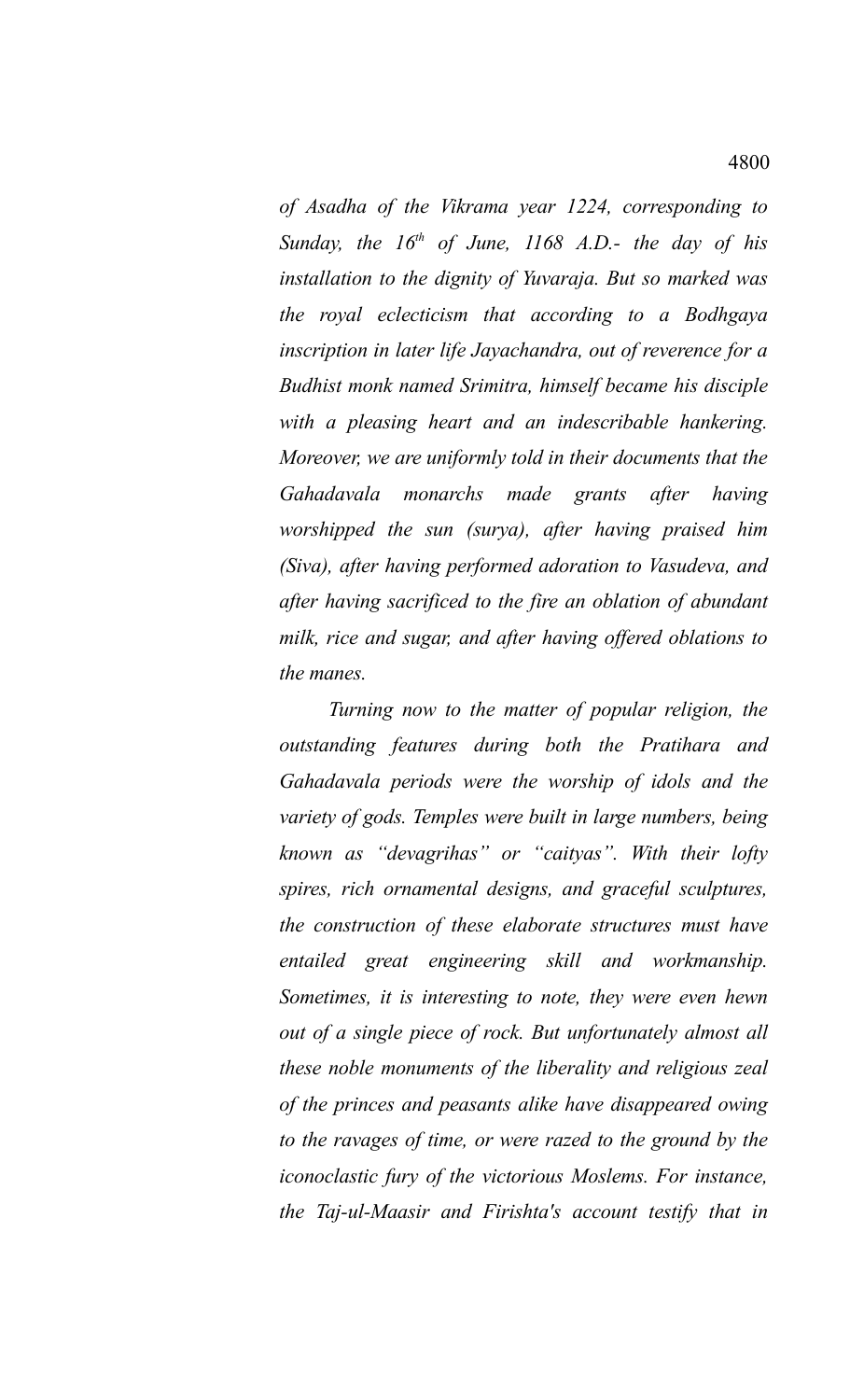*Benares alone Sihabuddin Ghori destroyed more than one thousand temples, and raised mosques on their foundations.* 

*Among the gods, Visnu was the most highly venerated. The Siyadoni inscription gives several names for him such as Visnubhattaraka, Narayanabhattaraka, Vamanasvamideva (also mentioned in the Ahar inscription), Cakrasvamideva, Tribhuvanasvamideva, and Murari. In the Gwalior inscription of Bhoja, he is called Narakadvisa, and in the Buckala record the term Paramesvara occurs for his image. The Pehoa inscription, however, simply describes him as the god riding on garuda (Visnu garudasana). The Gahadavala copper plates often allude to the God Vasudeva and the temple of Adikesava at the confluence of the Varuna and Ganges. We may also add here that the Ahar epigraph (No. VII) refers in general terms to all the ten incarnations of Visnu, but in other documents there is specific mentions of only three manifestations of the deity, viz., Krisna or Hrisikesa, Varaha, and Vamana.* 

*The inscriptions further mention such gods as : 1.Surya, also called Tarunadityadeva, Indrarajadityadeva or Indradityadeva, or Gangaditya. Another form of the sun was Lolarka, whose festival is even now annually celebrated in Benares during the rainy season. In the Siyadoni inscription occurs the term Bhaillasvamideva, which according to a Bhilsa record was a designation of the sun.* 

*2.Siva (Jhusi inscription), also called Umamahesvara (Siyadoni inscription) or simply Mahesvara*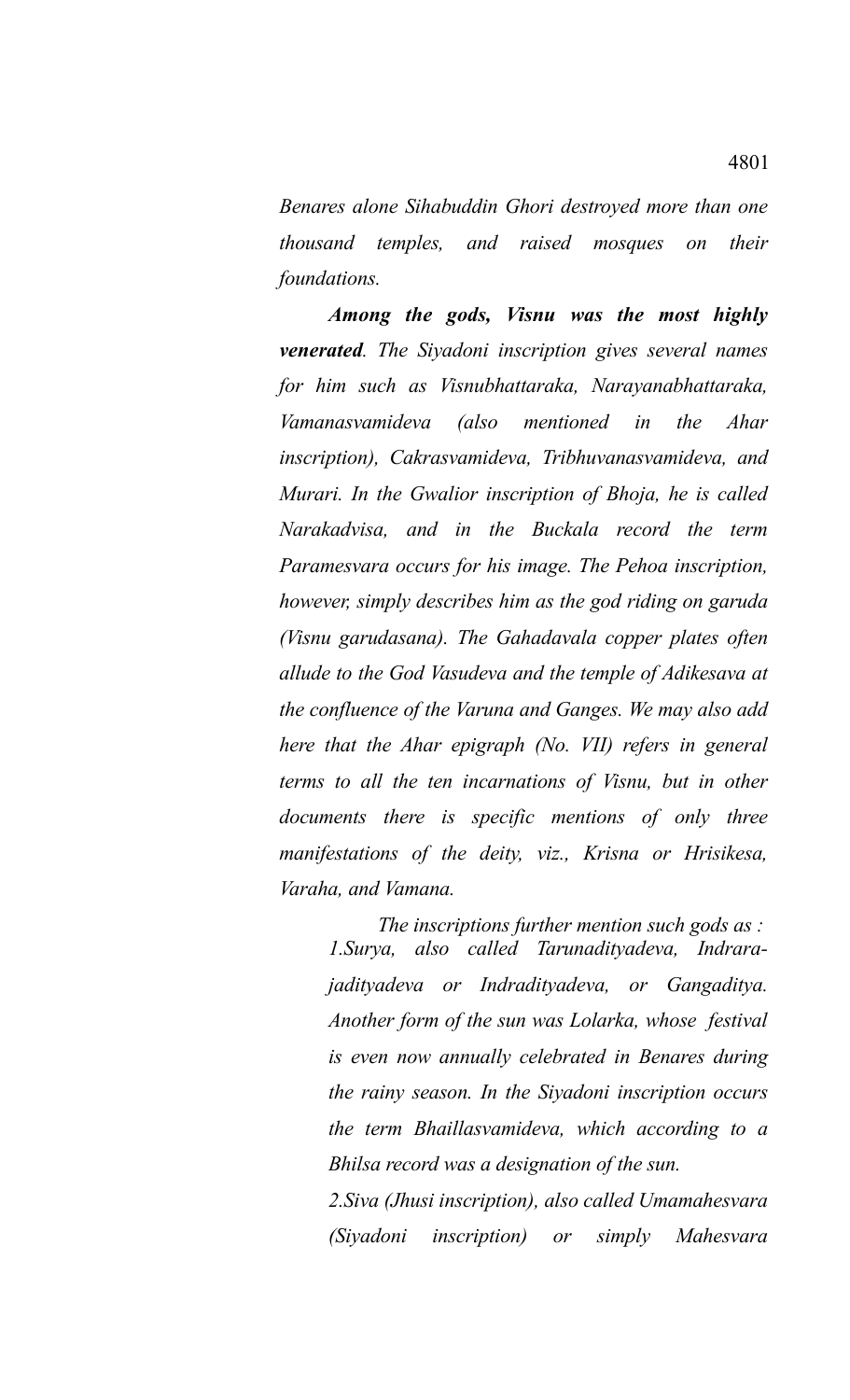*(Gahadavala plates), Trilocana, Lacchukesvara Mahadeva, so named after Mathanadeva's mother (Rajor inscription), Yogasvamin, Pasupati, and Sambhu (Haddala grant).*

*3.Vinayaka or Damodara (Gahadavala plates). 4.Kumara (Kartikeya) with his host of Matrikas i.e.,*

*5.Mahakala (Partabgarh inscription) or Kalapriya (Cambay plates) in Ujjain.* 

*female companions who performed wonderful deeds.* 

*Among other names and temples of gods we come across Nityapramuditadeva, Aghoresvara, Indramadhava, Laudesvara, Panocomkara, Krittivasas etc.* 

*The*

*inscriptions refer to names of goddesses also, such as Bhagavati or Durga (Partabgarh inscription) or Vatayaksnidevi; Sri Amba Lohidevi (Siyadoni inscription); Kanakadevi or Kancanadevi, Gandhadevi, Sarvamangaladevi (Ahar inscription); Sri or Lakshmi (Gahadavala inscriptions); Vasudhara etc."*

**4333**. Sri Rajendra Singh, DW 1/1 deposed his statement to show that Guru Nanak visited Ayodhya and also had the benefit of Darshan of Lord Rama at the disputed site, i.e., birthplace. To discredit the said statement, a lot of literature relating to Guru Nanak's visit to Ayodhya has been placed before us.

**4334**. **Ex. 68 (Suit-4)** (Paper No. 208C1/1-4 is an extract of a book **"Bhai Bale Wali-Sri Guru Nanak Dev Ji ki Janam** Sakhi" 7<sup>th</sup> Edn. 1999 published by Bhai Chatar Singh Jeevan Singh, Amritsar. Pages 361 and 263 have been filed. It shows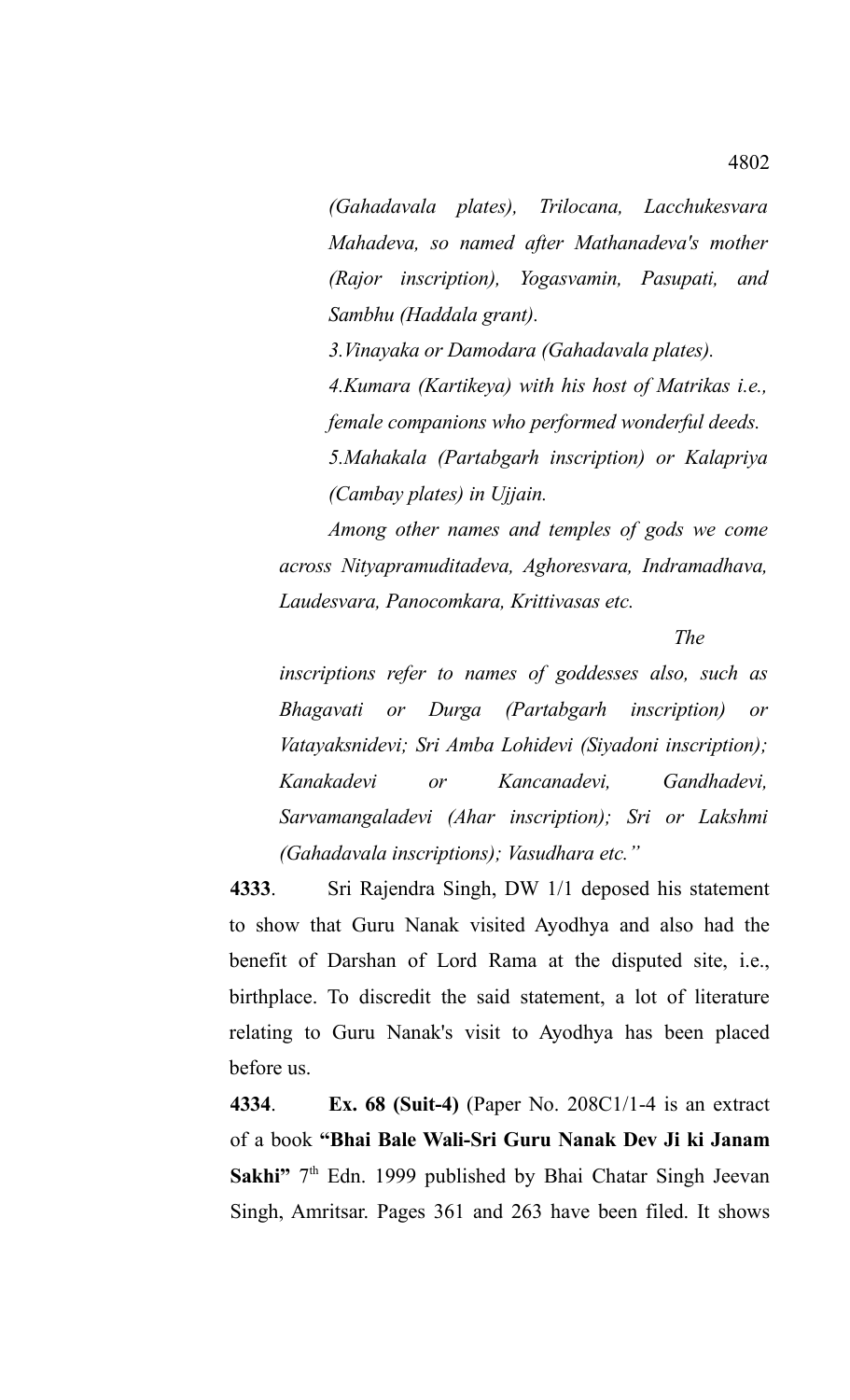that Guru Nanak Dev Ji visited Ayodhya and told to the people who accompanied him that Ayodhya is the city of King Ram Chandra, who incarnated as Ram in Treta Yug. When enquired that Ram Chandra had taken the entire city of Ayodhya with him then how it has appeared, Guru Nanak Dev Ji said, Maryadapurushottam Sri Ram Chandra Ji had not taken the houses and constructions with him but only the religious men and women folk had gone with him in his supreme world and if the people pray for the God and remain in shelter of Guru Govind they can also achieve the same. Therefrom he proceeded to Prayagraj (Allahabad). Sri Jilani, in reference to the above, said that there is no mention of any place of birth of Lord Rama what to say of place in dispute.

**4335**. **Ex.69 (Suit-4)** (Paper No. 210C1/1-10) is an extract of the book titled as **"Sikhs and Sikhism"** written by W.H. Mcleod first published in 1999 paper book 2004 by Oxford University Press. Pages 5 to 8 and 33 to 36 have been placed before us. It discussed with the biography of Guru Nanak. From page 5 and 6, it discern that the author did not find according to him any reliable data other than what is said in various Janam Sakhis written or published by different people/institutions to throw light on the life sketch of Guru Nanak. The Adi Granth contains the work of Guru Nanak but did not give much assistance to know about the biography of Guru Nanak. It says that Guru Nanak was born in 1469 at village Talvandi and died in 1539 during which period he travelled a large number of places including those of religious importance for Muslims and Hindus both. About the working of Guru Nanak, at the instance of third Guru, Amar Das, a collection was prepared which was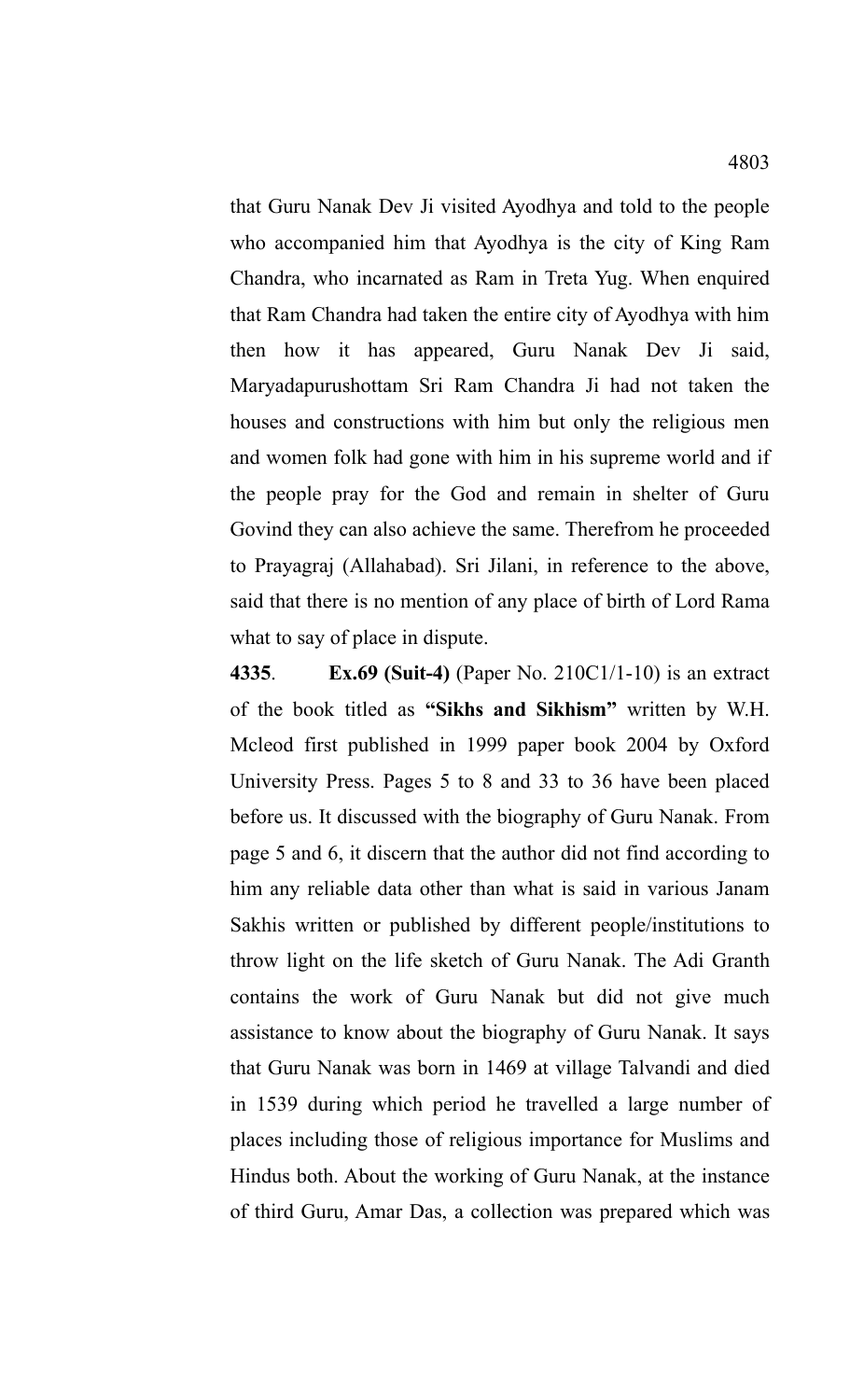ultimately utilized by Sri Guru Arjan while compiling the Adi Granth, i.e., Guru Granth Sahib. The teachings of Guru Nanak are discussed throughout his works but therefrom it is not possible to find out anything about his own biography though it is possible to reconstruct a coherent theology. The basis of his theology is a belief in a personal God, the omnipotent Creator of the universe, a Being beyond time and human comprehending yet seeking by His grace the salvation of man and for this purpose revealing Himself in His own creation. To the offer of salvation man is called to respond by a life of meditation on the divine self-revelation and of conformity to it. If man responds he progressively grows into the likeness of God and ultimately into an ineffable union with the Timeless one. If he refuses he follows the path of spiritual death and remains firmly bound to the wheel of transmigration.

**4336**. Chapter 2 starts at page 33 with the heading "The Sources". The author has discussed that the obvious place to seek information concerning the life of Guru Nanak is the Adi Granth, or Guru Granth Sahib compiled by Guru Arjan in 1603- 04. It contains numerous works by Guru Nanak which can safely be accepted as authentic but it provides little information concerning the actual events of his life. It contains more than nine hundred of his compositions and yet the biographical details therein are negligible. There is no explicit reference at all to any incident in his life, no *sabad* or *Slok*. The author says that the Chapter Babar-vani though positivity suggests that Guru Nanak witnesses something of Babar depredations, but nothing more than that. He, ultimately, says that in the absence of receiving any information regarding the biography of Guru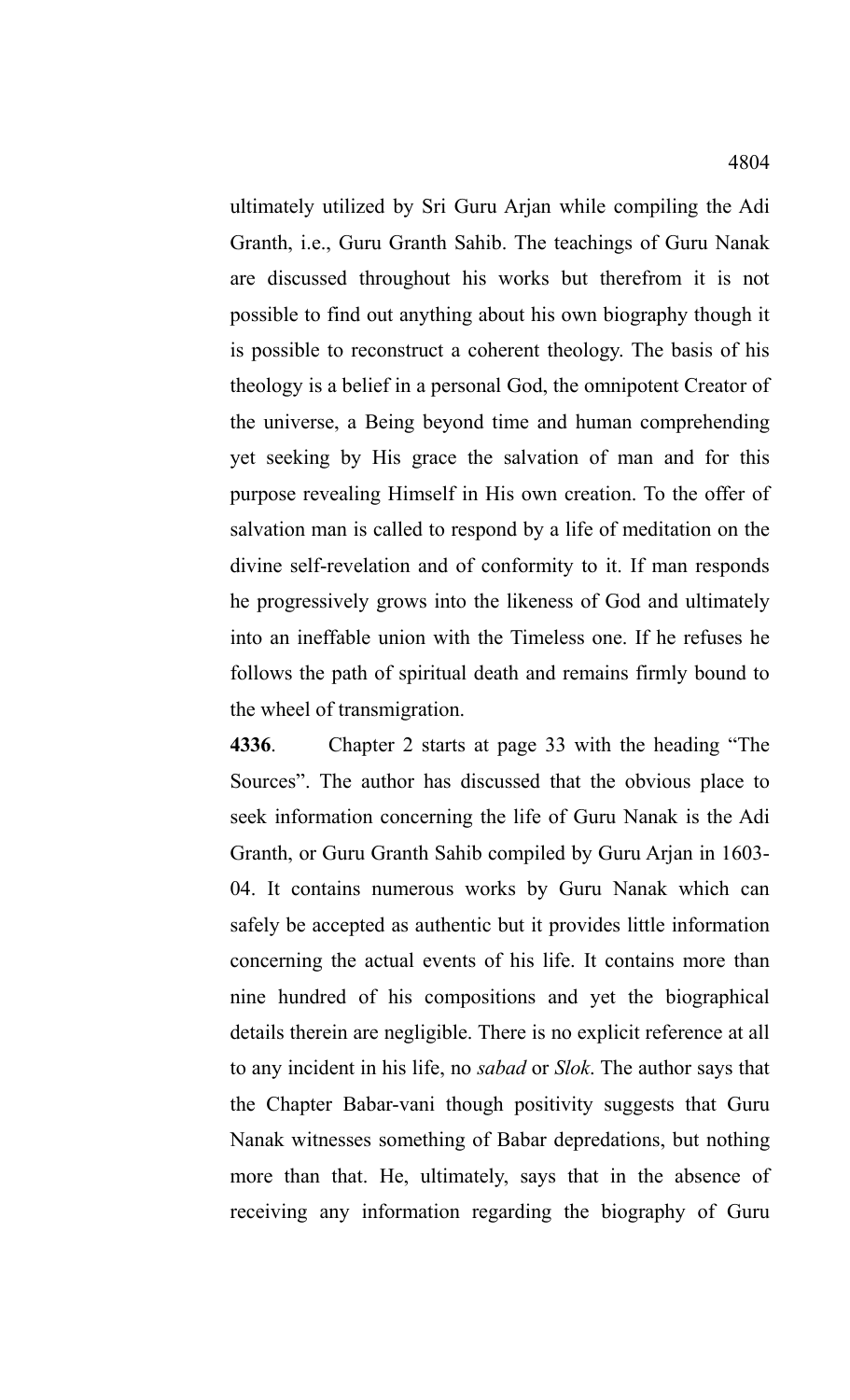Nanak in Adi Granth, the only source which can be relied on for the same purpose remains the Janam Sakhis. He points out that several sets of Janam Sakhis are prevalent, i.e., Puratan, Miharban etc. and, therefore, a cautious and careful approach is needed to find out the actual reliable informations contained therein instead several legends mentioned therein lacking anything to corroborate and to prove their authenticity.

**4337**. Chapter 3 starting from Page 34 with the heading "The Life of Guru Nanak According to the Janam-Sakhis" gives some description of the journeys undertaken by Guru Nanak. It says that Guru Nanak ascended Mount Sumeru and thereat held discourse with Gorakhnath and other eighty-three Siddhs who questioned him about the condition of the world below. Guru Nanak informed them about the darkness, sin and corruption. Ultimately, Guru emerged victorious from the debate. Then there is reference of his visit to Mecca and it gives the following information :

*"Next he proceeded to Mecca and there went to sleep with his feet pointing towards the mihrab. Observing this evident blasphemy a Muslim named Jivan kicked him and dragged his feet away from the direction of the miharab. When he did this, however, the whole of Mecca miraculously moved in the same direction as his feet. A discourse followed in which Guru Nanak emphasized that Ram and Rahim, Hindu and Muslim names for God, designate one and the same God.*

*Having left his sandals in Mecca as a relic, the Guru proceeded on to Medina, and from there to Baghdad where, with Mardana the Bard, he camped outside the city. From*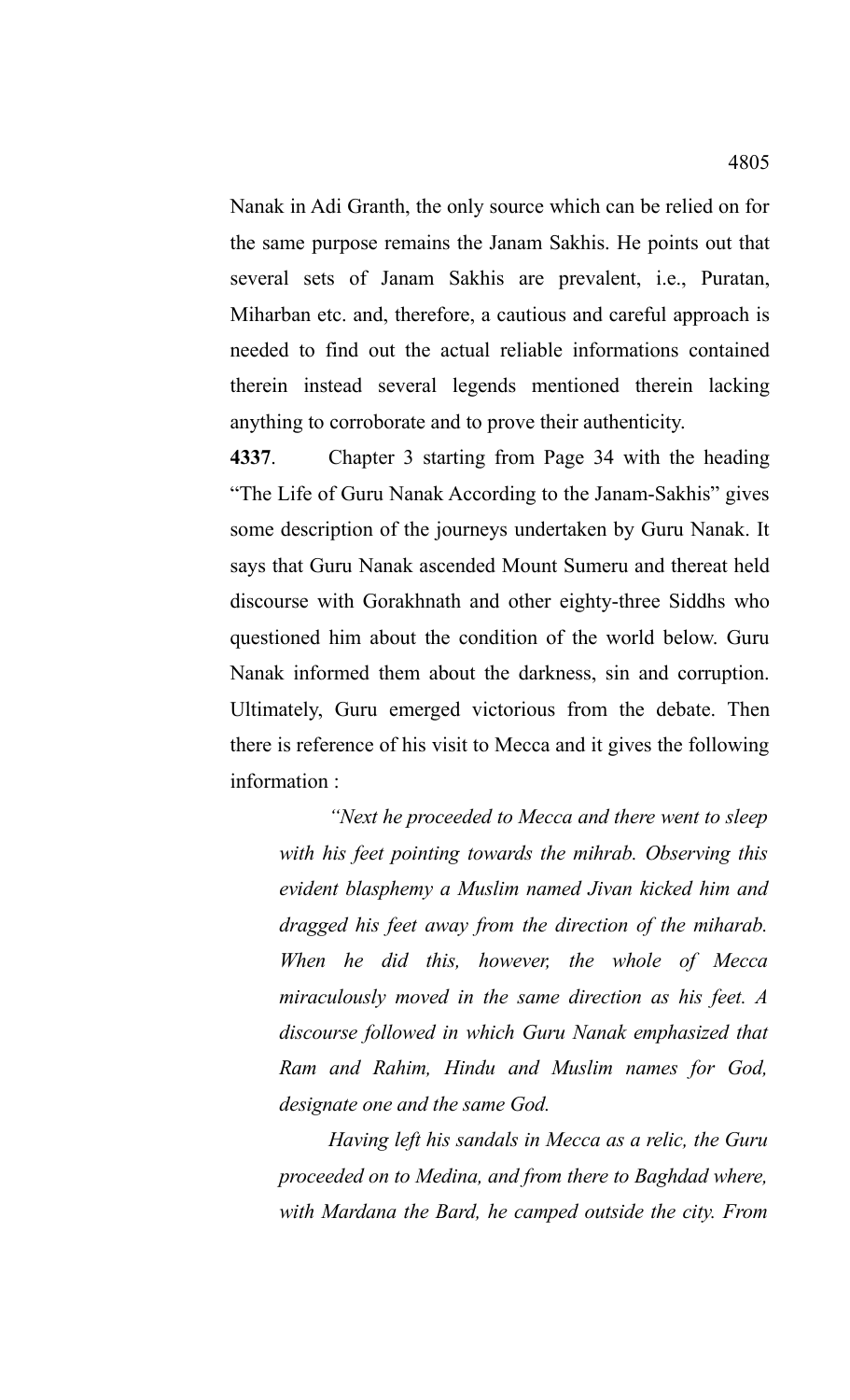*there he uttered the call to prayer whereupon the city at once became silent. A pir named Dastgir went out to investigate the newcomer's credentials and entered into a debate with him. In response to Dastgir's request for enlightenment the Guru took the pir's son, ascended with him into the air, and in the twinkling of an eye revealed to him the multitude of heavens and underworlds. The two then descended into the regions below the earth and from there brought a bowl of karah prasad, the sacramental food of the Sikhs."*

**4338**. Thereafter the reference of his visit to Kartarpur. Multan etc. is given. In our view, though the above extract of the document gives some idea about Guru Nanak's visits, but we find no reason as to how the above extract either way helps the plaintiffs (Suit-4) for adjudication of the questions in dispute.

**4339**. **Ex. 86 (Suit-4)** (Paper No. 212C1/1-4 is an extract of the book **"Sri Guru Granth Sahib"** with Hindi translation by Dr. Manmohan Sahgal, 6<sup>th</sup> Edn. 2001 published by Bhuvan Vani Trust. Pages 33 and 34 of the said book have been filed. The verses contained on page 33 and 34 are as under :

"1 ओं सतिनाम करता पुरखु निरभउ निरवैरु अकाल मूरति अजूनी सेभं गुर प्रसादि।।

ओंकार एक है, सत्य उसका नाम है। वह सृष्टि का रचयिता पुरुष है। वह भय से रहित है, उसे किसी से वैर नही; (भय और वैर द्वैत की उत्पत्ति हैं), वह कालातीत (अर्थात् भूत भविष्य, वर्तमान से परे) है, इसलिए नित्य है। वह अयोनी है अर्थात् जन्म–मरण के चक्र से मुक्त है, वह स्वयंभू है (स्वयं प्रकट होनेवाला है), उसकी लब्धि मात्र सतिगुरु की कृपा से ही सम्भव है।''

''सोचै सोचि न होवई जे सोची लखवार। चुपै चुप न होवई जे लाइ रहा लिवतार।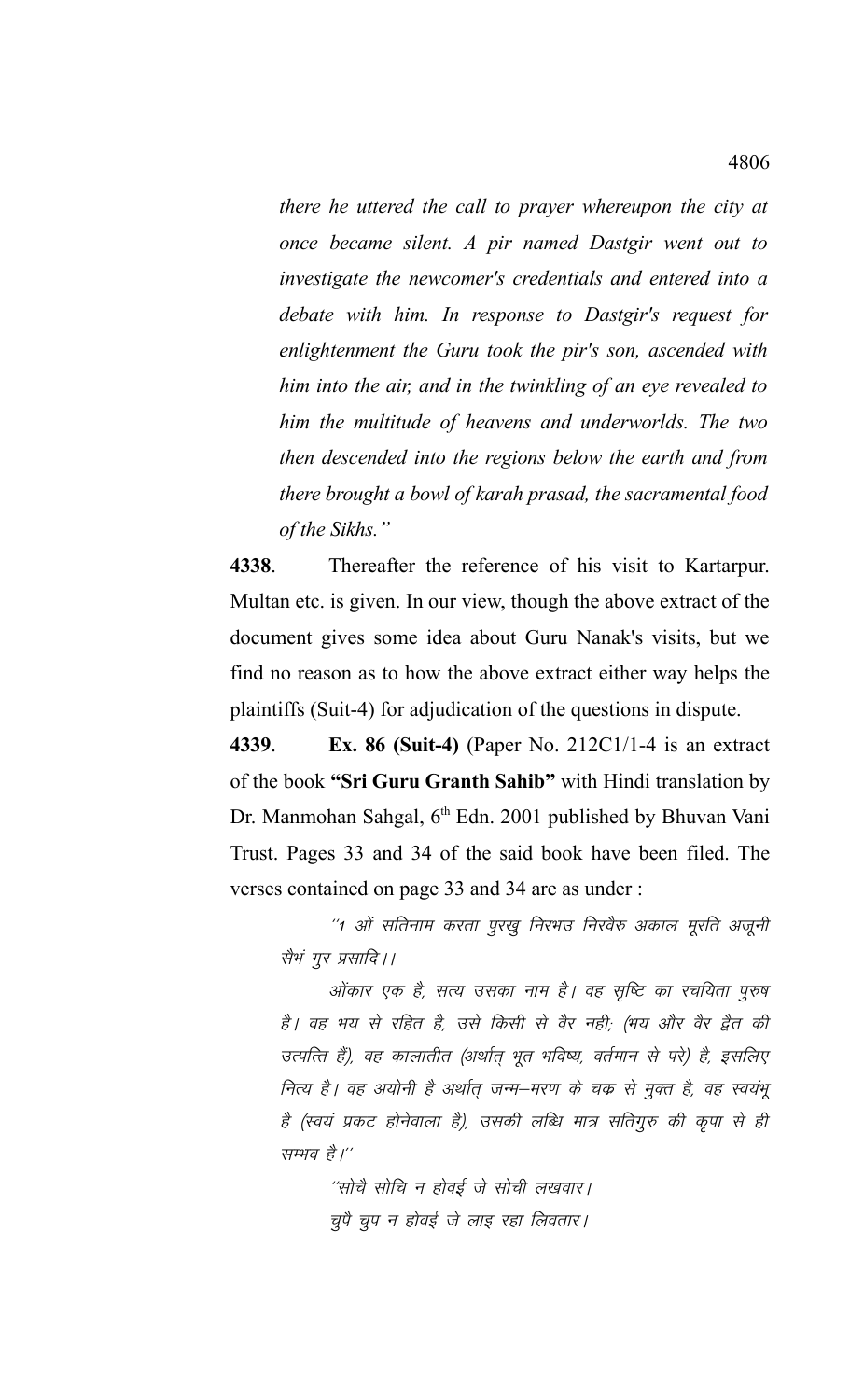भूखिया भूख न उतरी जे बंना पूरीआ भार। सहस सिआणपा लख होहि त इक न चलै नालि। किंव सचिआरा होईऐ किंव कूड़ें तूटै पालि। हुकमि रजाई चलणा नानक लिखिआ नालि।।1।।

वह प्रभु (वाहिगुरु) ही एम मात्र सतयस्वरूप है। जब कुछ नहीं था, तो भी उसकी सत्ता थी, चारों युगों (सतियुग, त्रैतायुग, द्वापरयुग, कलियुग) से भी पूर्व वह सत्य–स्वरूप परमात्मा विद्यमान था, आज भी (वर्तमान में) वही है और भविष्य में भी उसी की सत्ता स्थिर रहेगी। शुचिकरण (सोचै) द्व ारा कोई पवित्र नहीं हो सकता अर्थात शौचादि से यथार्थ ज्ञान की उपलब्धि नहीं होती, चाहे कोई लाखों बार भौतिक सफाई करता रहे। ज्ञान–लब्धि मन की निर्मलता से सम्भव है, भौतिक निर्मलता (शौच) से सत्य की प्राप्ति नहीं। वाणी की चुप्पी से मन के संकल्प, विकल्प शांत नहीं होते, चाहे कोई चित्त—वृत्तियों को कितना भी संयमित करने का प्रयास करे, उसका मन भटकता ही रहता है। (भूखा रहने अर्थात् व्रत—उपवास करने से तृष्णा रूपी भूख का दमन नहीं होता।) सृष्टि की पुरियों (बैकुण्ठपुरी, इन्द्रपुरी आदि) के यदि सब वैभव भी प्राप्त कर लिए जायँ तो भी तृष्णा का कहीं अन्त नहीं। यदि मनुष्य के पास असंख्य बौद्धिक तर्क और विश्लेषण मौजूद हों, परमात्मा की राह पर एक भी सहयोगी नहीं होता— तब (ऐसे में) सांसारिक मनुष्य कैसे सत्य–पथ गमन कर सकता है? झूठ से निस्तार कैसे संभव है? माया का आवरण क्योंकर विदीर्ण होगा? (इसके उत्तर में) गुरुनानक जी कहते हैं कि जीव को परमात्मा के हुकुम (राजी–बर–रजा) मे रहना चाहिए, सत्य की सत्या की अनुभूति का यही एक मात्र मार्ग है–जो अनन्त काल से जीव की उत्पत्ति से लेकर आज तक चला आ रहा है।।1।।''

From perusal of the above, it seems that the real 4340. teachings of Guru Nanak is about the self created supreme being who has no shape etc. but is beyond all the worldly and other activities. His existence even prior to the commencement of the four Yugas is believed by Hindus. However, so far as the questions in dispute before us are concerned, the reference of the above verses by the plaintiffs (Suit-4) we find of no use since they do not help in adjudication of the matter either way. It

4807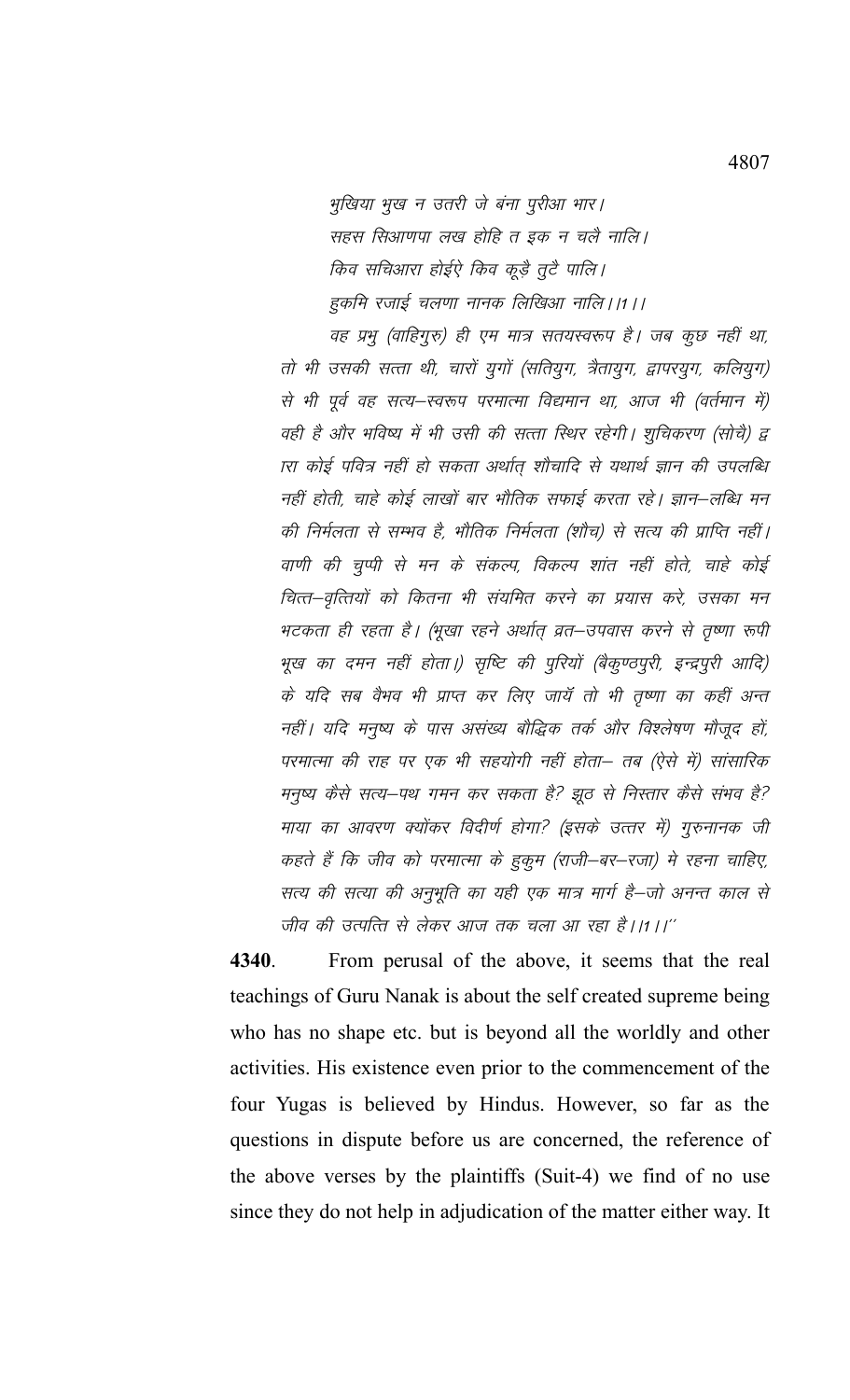is no doubt true that Guru Nanak professed for the existence of a supreme being, who has no shape behind creation or destruction etc. but that by itself does not throw any light with respect to the issues up for consideration in these cases.

**4341**. **Exhibit 70 (Suit-4)** (Paper No. 229C1; 230C1/1-10) contains pages No. IV, V, XXII, XXIII, LXX to LXXIII, LXXXVI, LXXXVII, 261, 322, 382 and 383 of the book titled as "**The Sikh Religion-Its Gurus Sacred Writings and Authors**" by **Max Arthur Macauliffe** in six volumes, first published in 1909 and reprinted in 1996, 1998 by Low Price Publications, Delhi. The extract before the Court is volume-I of the above book. The pages contains the preface, introduction and some part of hymns of Guru Nanak. We, however, find that the said writing is neither a fair nor impartial study of the matter. In the preface Page No. XXII (Paper No. 230C1/4), learned author has observed:

*"It is admitted that a knowledge of the religions of the people of India is a desideratum for the British Officials who administer its affairs and indirectly for the people who are governed by them so that mutual sympathy may be produced. It seems, at any rate, politic to place before the Sikh soldiery their Guru's prophecies in favour of the English and the texts of their sacred writings which foster their loyalty."*

**4342**. The tenor of the book also fortifies the same and we proposed to refer some extract as under:

*"When Taimur had spread anarchy and devastation over Northern India, a dynasty of Saiyids, or descendants of the Prophet Muhammad, aspired to rule in*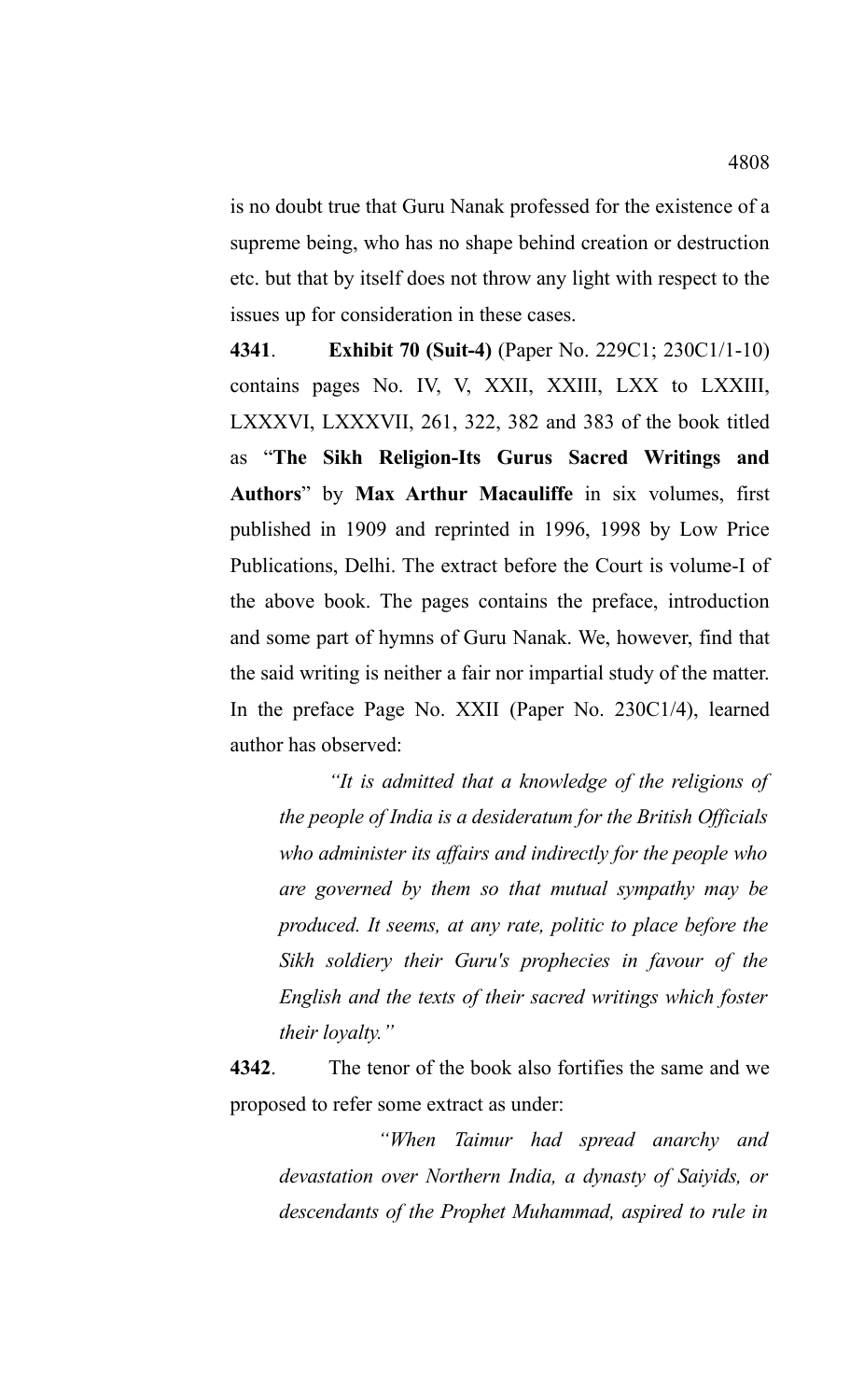*Dihli in the name of Mughal conqueror. To Dihli there was hardly any territory attached, and Ala-ul-din, the last of the Saiyid rulers, in contemptuous disregard for the small and troublesome dominion meted out to him by destiny, retired to the distant city of Badaun to end his days in religious and political tranquility. He left Dihli and the fortunes of empire of Bahlol Khan Lodi, a man whose ancestors had been enriched by commerce, and whose grandfather had been Governor of Multan under the favour monarch Firoz Shah Tughlak.* 

*Bhahol Khan Lodi reigned from A.D. 1450 to A.D. 1488, and it was consequently near the middle of his reign that Guru Nanak, the founder of the Sikh religion, was born. After the accession of Bahlol Khan Lodi, Daulat Khan, a relative of his, obtained power in the Panjab, and governed under the paramount authority of his kinsman. He lived in state at Sultanpur till defeated and deprived of his possessions by the Emperor Babar. The Panjab appears to have been already parcelled out to Musalman chiefs who were retainers of the sovereigns of Dihli. One of these chiefs, called Rai Bhoi, a Musalman Rajput of the Bhatti tribe, had been Zamindar or proprietor of Talwandi. After his death his heritage descended to his son Rai Bular, who governed the town at the birth and during the youth of Nanak.* 

*Talwandi is said to have been originally built by a Hindu king called Raja Vairat. It was sacked and destroyed by fire and crowbar, like most Hindu towns and cities, during the Musalman invasions. Rai Bular restored it and*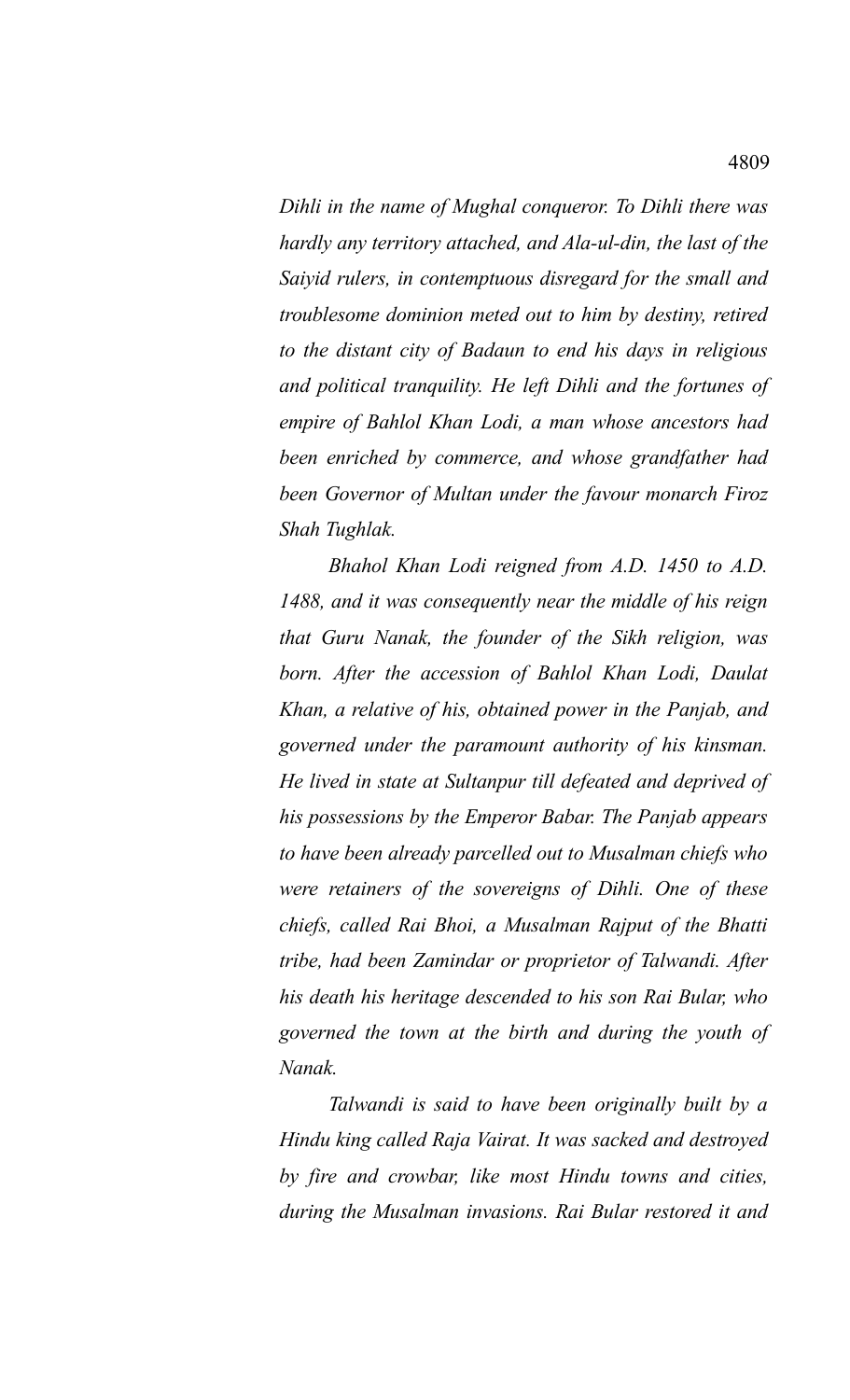*built a fort on the summit of the tumulus, in which he lived the secure and happy ruler of a small village, some limited acres of cultivated land, and boundless wilderness.* 

*Although the age was one of religious intolerance and persecution, Rai Bular appears to have been the very reverse of a bigot. His father and he were converted Hindus, doubtless added to the ranks of Islam by a hasty circumcision and an enforced utterance of some Arabic sentences which they did not perfectly comprehend.* 

*. . . . . Kartik, there being a considerable difference between these forms of chronology. The partisons of the lunar Kartik, however, prevailed, the lunar month being the earlier form of calculation, and consequently the most acceptable to all persons whose religion is based on any form of Hinduism. Generally the confusion of solar and lunar chronology is the cause of much perplexity and qualms of conscience to the pious."* (pages lxx, lxxi and lxxxvi)

*"The late Bhai Gurumukh Singh, who first gave the author these details, afterwards put himself at the head of a deputation to move the Government of the Panjab to declare the fictitious anniversary of Guru Nanak's birth a public holiday. That Government accordingly added a second Sikh holiday to the already long list of Christina, Hindu, and Muhammadan holidays sanctioned in its calendar. The other special Sikh holiday is the Hola Mahalla, the day on which the tenth Guru held a mimic battle for the instruction of his troops."* (page lxxxvi)

**4343**. However, apart from the other aspects of the matter,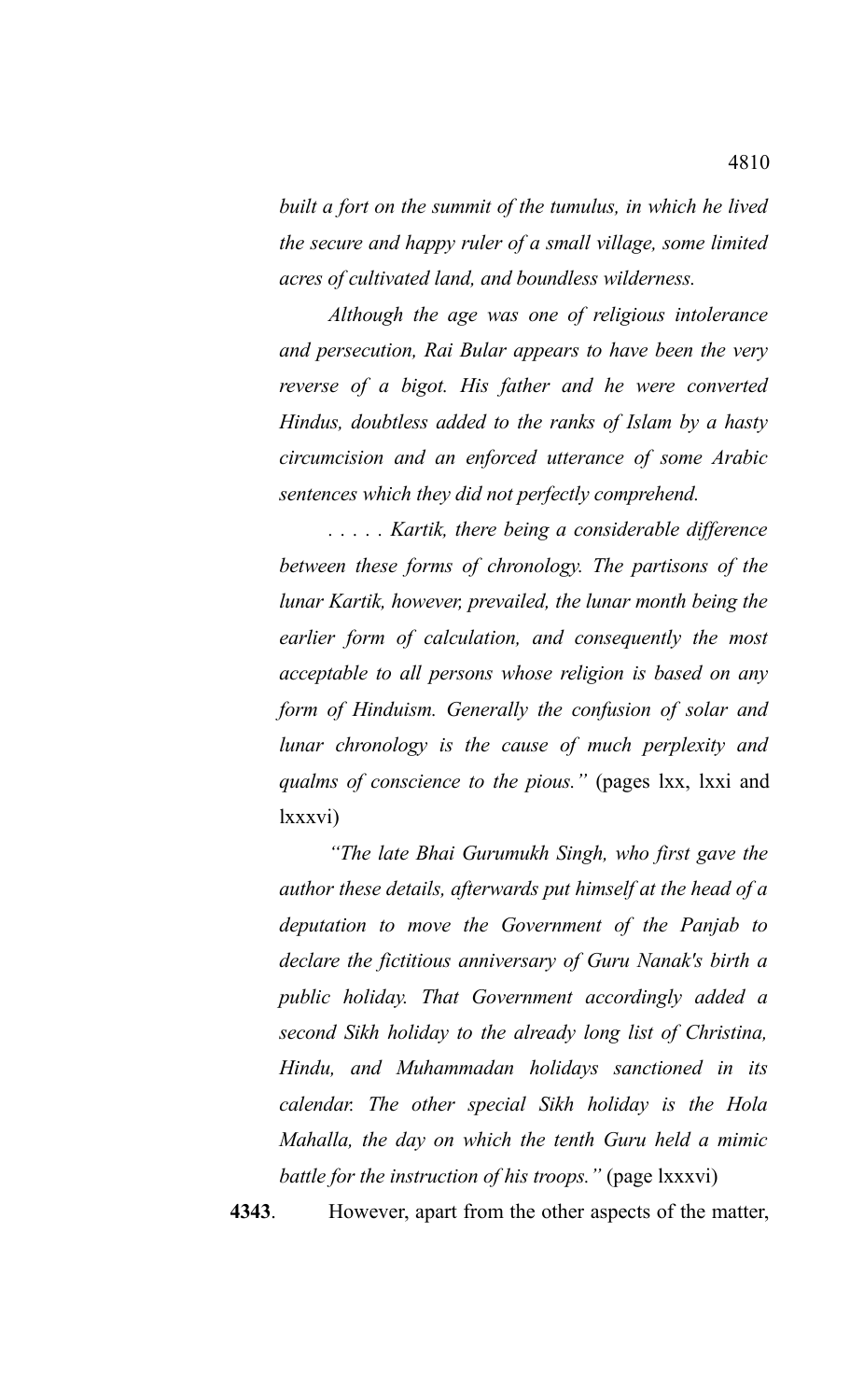author has referred to the preachings of Guru Nanak and also about his biography. He has referred to a Janamsakhi written by Sewa Das. He claims to possess the manuscript of the said book written in 1588 AD, i.e., 16 years before compilation of Granth Sahib by Guru Arjan Singh which took place in 1604 AD. After some discussion he found that the said Janamsakhi was most authentic and he made the same basis for giving details of the life of Guru Nanak but supplementing it whereever necessary by culling out from the later life of Guru. It is pointed out that Guru Nanak teaches against idol worship and did not accept Lord Rama as incarnation of God. Reference is made to the following hymns of Guru Nank contained at page 382 (Paper No. 230C1/10):

*"If Ram had been God he would not have lost his queen Sita, and he would himself have healed his halfbrother Lachhman instead of calling on Hanuman to do so:--*

*Ram Chandar mourned in his soul for Sita and Lachhman.* 

*He remembered Hanuman, and he came to meet him.* 

*The misguided demon Rawan did not know it was not Ram but God who did this.* 

*Nanak, God is independent: Ram could not erase his destiny."*

**4344**. The hymns teachings against idol worship are at page 323 (paper No. 230C1/9) as under:

*"Guru Nanak orders man to repeat God's name and engage not in idol worship:--*

*If the heart be made the scraper, the Name the*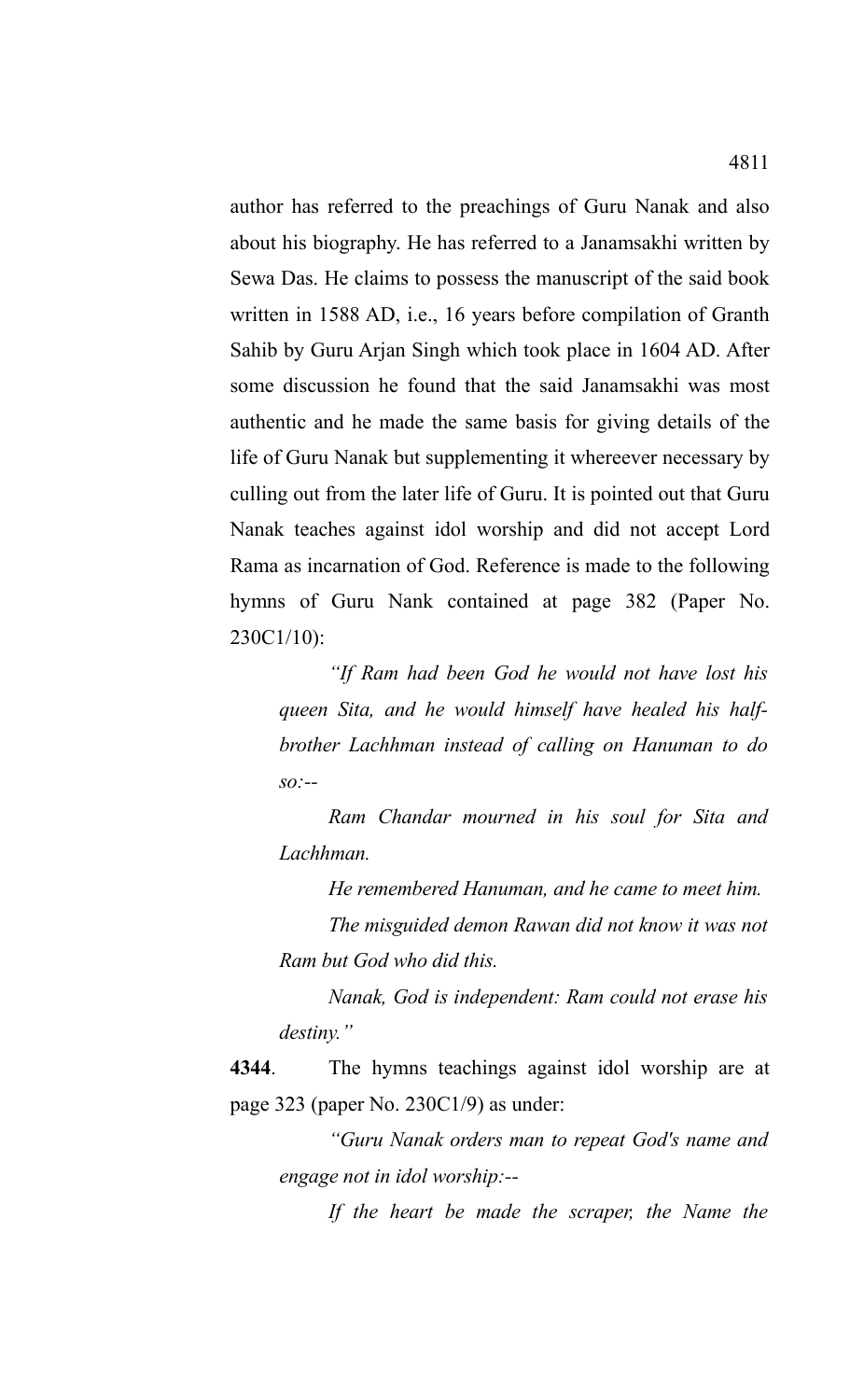*sandal,*

*And good acts be mixed with it as kungu, that shall be the real worship of God in the heart.*

*Worship God by meditating on his name, for without the name there is no worship.*

*If any one were to wash his heart as the surface of the idol is washed,* 

*His impurity should be removed, his soul should become pure and he should depart to deliverance.* 

*Even beasts have their merits; for the oil-cake they eat they give milk, but the Brahmans make no return for the offerings made them.*

*Without the Name accursed is man's life and the acts he performeth.* 

*God is near, think Him not distant; He ever careth for and remembereth us.* 

*Eat what He giveth, said Nanak verily.* 

*The Guru's God is superior to the demigods of the Hindus:--*

*Brahma sprang from the lotus of Vishnu's navel, and having attuned his throat began to recite the Veds;*

*Yet he could not see God's limits, and remained in the darkness of transmigration.* 

*Why should I forget the Beloved who is the support of my soul."*

**4345**. Preaching contained in "**Shri Guru Granth Sahib (Chauthi Sainchi)**" translated by Dr. Manmohan Sehgal 4<sup>th</sup> Edition 1995 published by Bhuwan Badi Trust, Lucknow, **Exhibit 71 (Suit-4)** (Paper No. 231C1 and 232C1/1-57),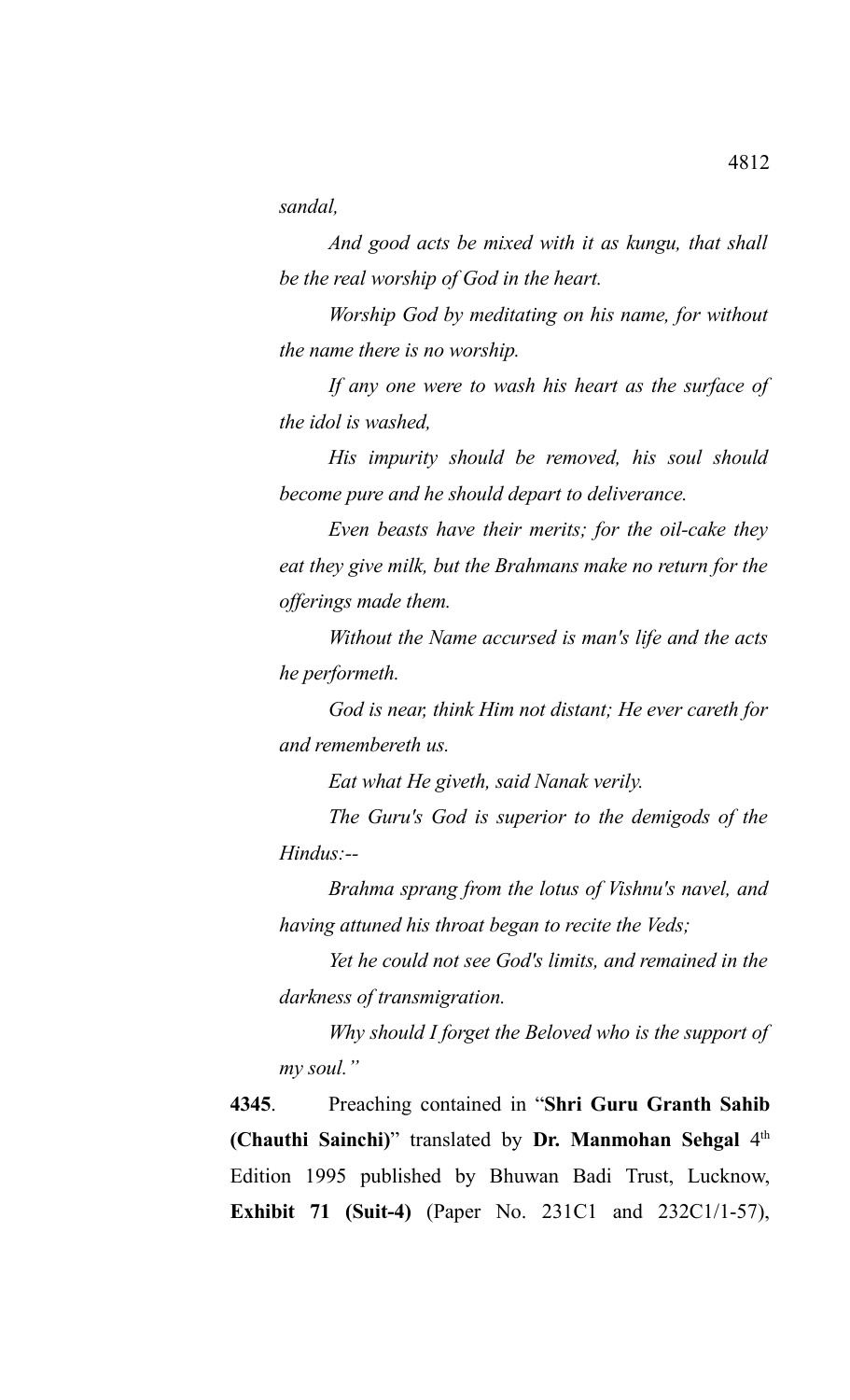contains pages no. 101 to 103 and 152 of the said book. The following part has been referred:

"।।भैरउ महला 5।। वरत न रहउ न मह रमदाना। तिसु सेवी जो रखै निदाना।।1।। एकु गुसाई अलहु मेरा। हिंदू तुरक दुहां नेबेरा।।1।। रहाउ।। हज काबै जाउ न तीरथ पुजा। एको सेवी अवरु न दूजा।।2।। पूजा करउ न निवाज गुजारउ। एक निरंकार ले रिदै नमसकारउ।।३।। ना हम हिंदू न मुसलमान। अलह राम के पिंड परान।।4।। कहु कबीर इहु कीआ बखाना। गुर पीर मिलि खुदि खसमु पछाना । ।5 । ।3 । ।

मैं व्रत—उपवास का अनुष्ठान नहीं करता, रमजान के महीने में रोजे भी नहीं रखता । मैं तो केवल ओट देनेवाले परमात्मा का नाम सिंमरन करता हूँ।।1।। केवल परमात्मा ही मेरा एकमात्र स्वामी है, मैंने हिन्दू–मुसलमान दोनों से दामन छूडा लिया है।।1।। रहाउ।। मै हज्ज के लिए काबा अथवा पूजन के लिए तीर्थों पर नहीं जाता। उसी एक की सेवा में रत हूँ, अन्य कोई नहीं स्वीकारता।।2।। मैं न तो पूजा (दिखावे की) करता हूँ, न नमाज पढ़ता हूँ, केवल निरंकार परमात्मा को ही हृदय में नमन करता हूँ।।3।। न मैं हिन्दू हूँ, न मुसलमान, हमारे (यहाँ सबकी ओर से कहा जा रहा है) तो देह—प्राण सब अल्लाह, या राम के हैं।।4।। कबीरजी कहते हैं कि इसकी क्या व्याख्या करें, हमने तो गुरु से मिलकर स्वामी प्रभु को पहचान लिया है (आप भी पहचान लें) । 15 | 13 | 1"

''मैला ब्रहमा मैला इंदु। रवि मैला मैला है चंदु।।1।। मैला मलता इहु संसारु। इकु हरि निरमलु जा का अंतु न पारु।।1।। रहाउ।। मैले ब्रहमंडाइ के ईस। मैले निसिबासूर दिन तीस।।2।। मैला मोती मैला हीरु। मैला पउन् पावकु अरु नीरु |3 | | मैले सिव संकरा महेस | मैले सिंध साधिक अरु भेख । |4 | | मैले जोगी जंगम जटा सहेति | मैली काइआ हंस समेति । ।5 । । कहि कबीर ते जन परवान । निरमल ते जो रामहि जान।।६।। ३।।

संसार में (प्रभु के अतिरिक्त) सब मलिन है। ब्रहमा मलिन है, इन्द्र मलिन है, सूर्य और चन्द्र मलिन हैं।।1।। यह समूचा संसार मैला है, केवल एक परमात्मा ही निर्मल है, जिसका कोई अन्त या पार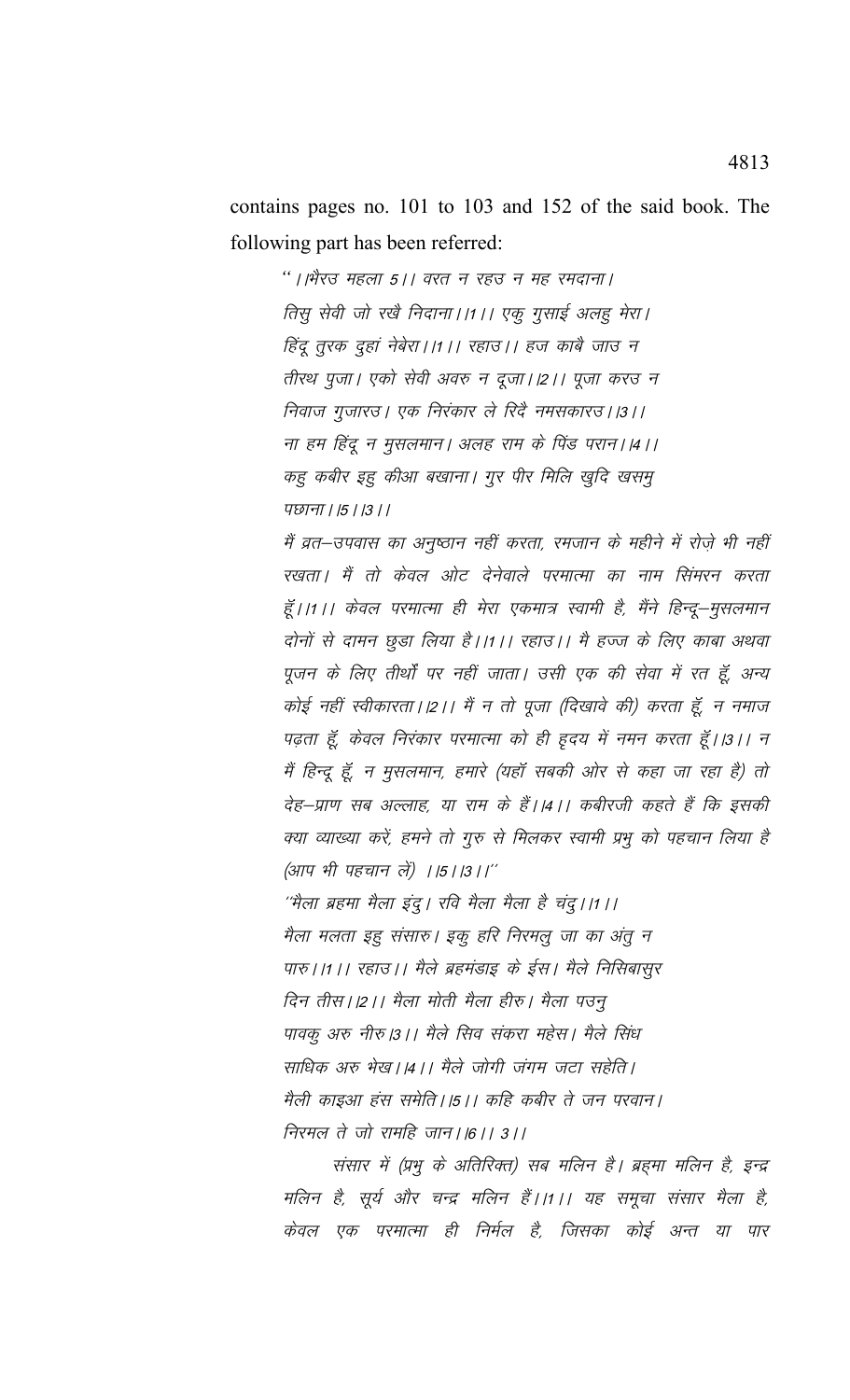नहीं।।1।।रहाउ।। ब्रहमाण्डों के शासक मलिन हैं, रात, दिन और महीने के तीसों दिन मैले हैं।।2।। मोती में मलिनता है, हीरा भी मैला है, पावन, अग्नि और जल, सभी मलिन हैं।।3।। शिव शंकर महादेव भी मलिन हैं, सिद्ध, साधक और भेसी साधु, सब मैले हैं।।4।। योगी, जंगम और जटाधारी साधु मलिन हैं। शरीर और आत्मा दोनों में मैल है।।5।। कबीर जी कहते हैं कि केवल वे ही सेवक प्रभु के दरबार में स्वीकृत हैं, जो राम का परिचय पाकर निर्मल हो जाते हैं।।6।।3।। मन् करि मका किबला करि देही। बोलनहारु परम गुरु एही।।1।। कह रे मुलां बांग निबाज। एक मसीति दसै दरवाज । । । । । रहाउ । । मिसिमिलि तामसु भैरमु कदूरी । आखि ले पंचै होई सबूरी। 12।। हिंदू तुरक का साहिबु एक। कह करे मुलां कह करे सेख। 13।। कहि कबीर हउ भइआ।

दिवाना । मुसि भूसि मनूआ सहजि समाना । ।4 । ।4 । ।

मन को मक्का बनाओ और शरीर को काबा समझो। उसमें आत्मा को ही बड़ा पीर मानो।।1।। ऐ मुल्ला, इस दस द्वार के शरीर रुपी मस्जिद में ही बांग दो और नमाज पढो।।1।।रहाउ।। मन की तामसिकता, गन्दगी तथा भ्रमों को 'विस्मिल्लाह' कहकर ज़िबह कर दो (मार दो)। कामादि पाँचों विकारों को खाकर सन्तुष्ट और धैर्यवान् बन जाओ।।2।। हिन्दू और मुसलमान, दोनों का परमात्मा एक ही है, इसमें मुल्ला या शेख क्या कर सकते हैं। 1311 कबीरजी कहते हैं कि मैं तो प्यारे प्रभु का आशिक हूँ। मेरा मन मारा जाकर (जिबह होकर) सहज में ही समा गया है।।4।।4।।''

4346. **Exhibit 72, Suit-4** (paper no. 233C1 and  $234C1/1-7$ ) also is an extract from the book "The Sikh Religion" by Max Arthus Macauliffe, Vol. I (supra), i.e., Exhibit 70. The part of the verses relates to the period when Guru Nanak had travel to eastern part of India and then some part of Punjab is contained in Chapter VI and VII. The relevant extract thereof is as under:

"The Guru returned from Kamrup by the great river" Brahmaputra, and then made a coasting voyage to Puri on the Bay of Bengal, where Vishnu of Krishan under the name of Jagannath, lord of the world, is specially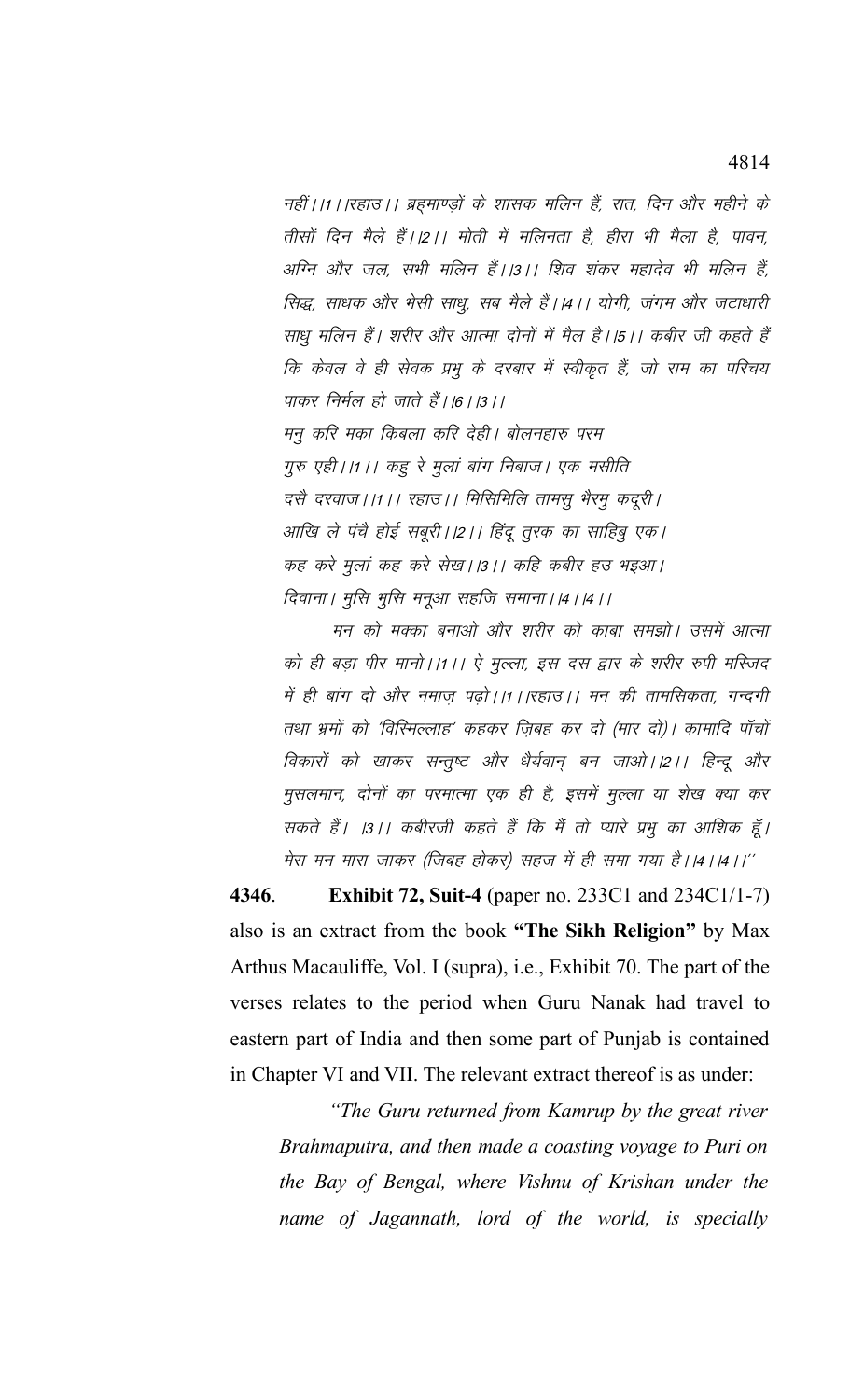*worshipped. When the lamps were lit in the evening the Guru was invited by the high priest to stand up and join in the god's worship, which was of a gorgeous and imposing character. In that rich temple offerings to the god were made on salvers studded with pearls. On the salvers were place flowers and censers. A fan was employed to excite the flames of the incense, while the lamps around threw light over the temple. But the use of these articles showed artificial worship, while the expanse of the firmament, the sun and the moon, the procession of the stars, the natural incense of the sandal, the winds and forests, were the fitting accessories of Nanak's purer worship of the God of creation. The Guru therefore, instead of accepting the high priest's invitation to adore the idol, raised his eyes to heaven, and gave utterance to the following hymn:--*

*The sun and moon, O Lord, are thy lamps; the firmament, Thy salver; the orbs of the stars, the pearls enchased in it.*

*The perfume of the sandal is Thine incense; the wind is Thy fan; all the forests are Thy flowers, O Lord of light.* 

*What worship is this, O Thou Destroyer of birth? Unbeaten strains of ecstasy are the trumpets of Thy worship.* 

*Thou hast a thousand eyes and yet not one eye; Thou hast a thousand forms and yet not one form;*

*Thou hast a thousand pure feet and yet not one foot; Thou hast a thousand organs of smell and yet not one organ—I am fascinated by this play of Thine.*

*The light which is in everything is Thine, O Lord of*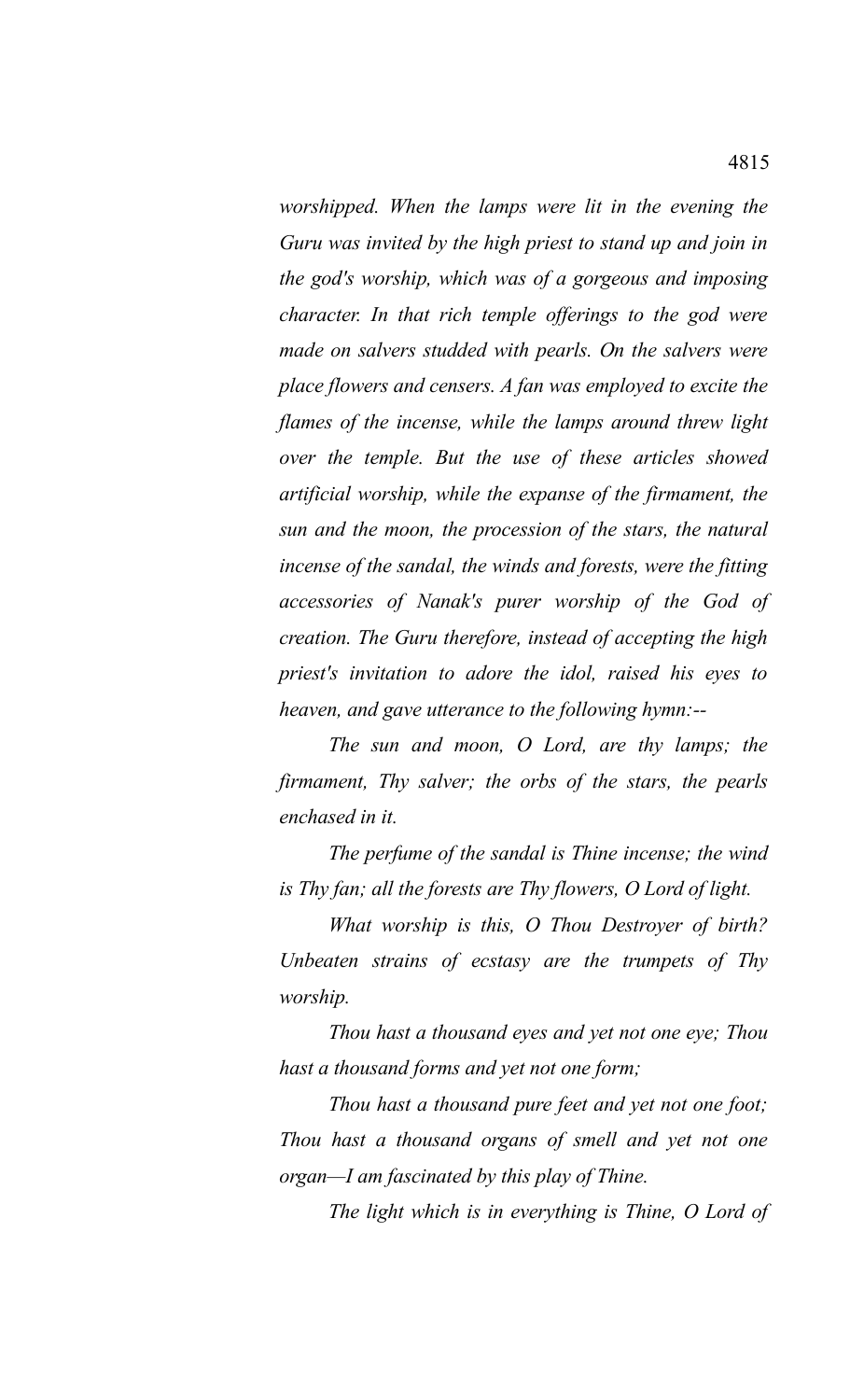*light.* 

*From its brilliancy everything is brilliant; By the Guru's teaching the light becometh manifest. What pleaseth Thee is the real arati.* 

*O God, my mind is fascinated with Thy lotus feet as the bumble-bee with the flower: night and day I thirst for them.* 

*Give the water of Thy grace to the sarang Nanak, so that he may dwell in Thy name.* 

*While at Jagannath, Guru Nanak met a Brahman who kept his eyes and nose closed so as to receive no pleasure from these organs. He averred that in that state he with his mental eyes saw the secrets of the world. Nanak hid his lota and the Brahman could not find it, so Nanak by the following hymn in the Dhanasari measure twitted him on his want of omniscience:--*

*This is not the age, there is no longer acquaintance with Jog; this is not the way of truth.*

*The holy places in the world have fallen; the world is thus ruined.*

*In this Kal age God's name is the best thing.*

*Thou closest thine eyes and holdest thy nose to deceive the world.* 

*Thou holdest they nose with they thumb and first two fingers, and sayest that thou seest the three worlds.* 

*But thou seest not what is behind thee, this is a wonderful thing."*

**4347**. Chapter VII shows that Guru Nanak after coming back from Eastern India visited shrine of Shaikh Farid a Muslim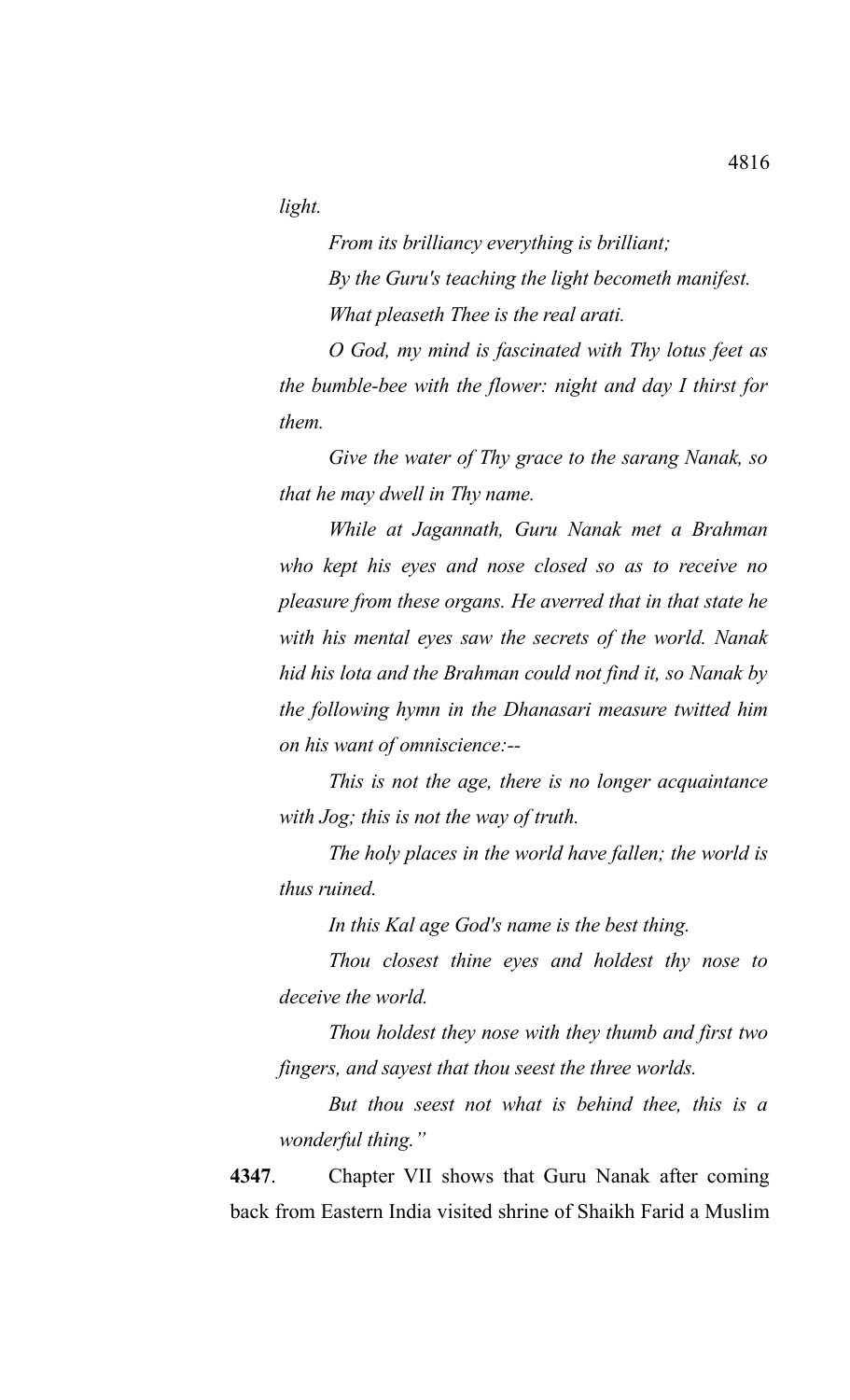saint at Ajodhan (now called Pak Pattan in the southern part of Punjab Province) and there also he expressed similar sentiments though in respect to muslim religious shrine.

**4348**. **Exhibit 73, Suit-4** (Paper No. 235C1 and 236C1/1- 5) is the extract of pages no. 20 to 27 from "**The Evolution of the Sikh Community**" by **W.H. Mc Leod** published by Oxford University press (some other pages of this book are already exhibited as **Exhibit 69, Suit-4**). With reference to the travel of Guru Nanak a mention on page 23 of the said book was made. It says:

*"Itineraries are now devised and incidents which already had a particular location are set in appropriate places in the travel narrative. Other incidents which previously had no specific location are now given one. At first the Guru's travels are relatively modest in extent, but as the years pass from the eighteenth into the nineteenth century we find him reaching Peking in the East and Europe in the West. One relatively recent contribution relates a meeting with the Pope in Rome, an opportunity which Guru Nanak utilizes to denounce the sale of indulgences."*

**4349**. **Exhibit 74, Suit-4** (Paper No. 237C1 and 238C1/1- 5) contains pages no. 221 to 224 of the book titled as "**The Sikh World-An Encyclopaedic Survey of Sikh Religion and Culture"** by **Ramesh Chandra Dogra Urmila Dogra** 2003 Edition published by UBS Publishers' Distributors Pvt. Ltd., New Delhi. It also contains the comments of the author with respect to the various Janamsakhis of Guru Nanak and the extent of authenticity thereof.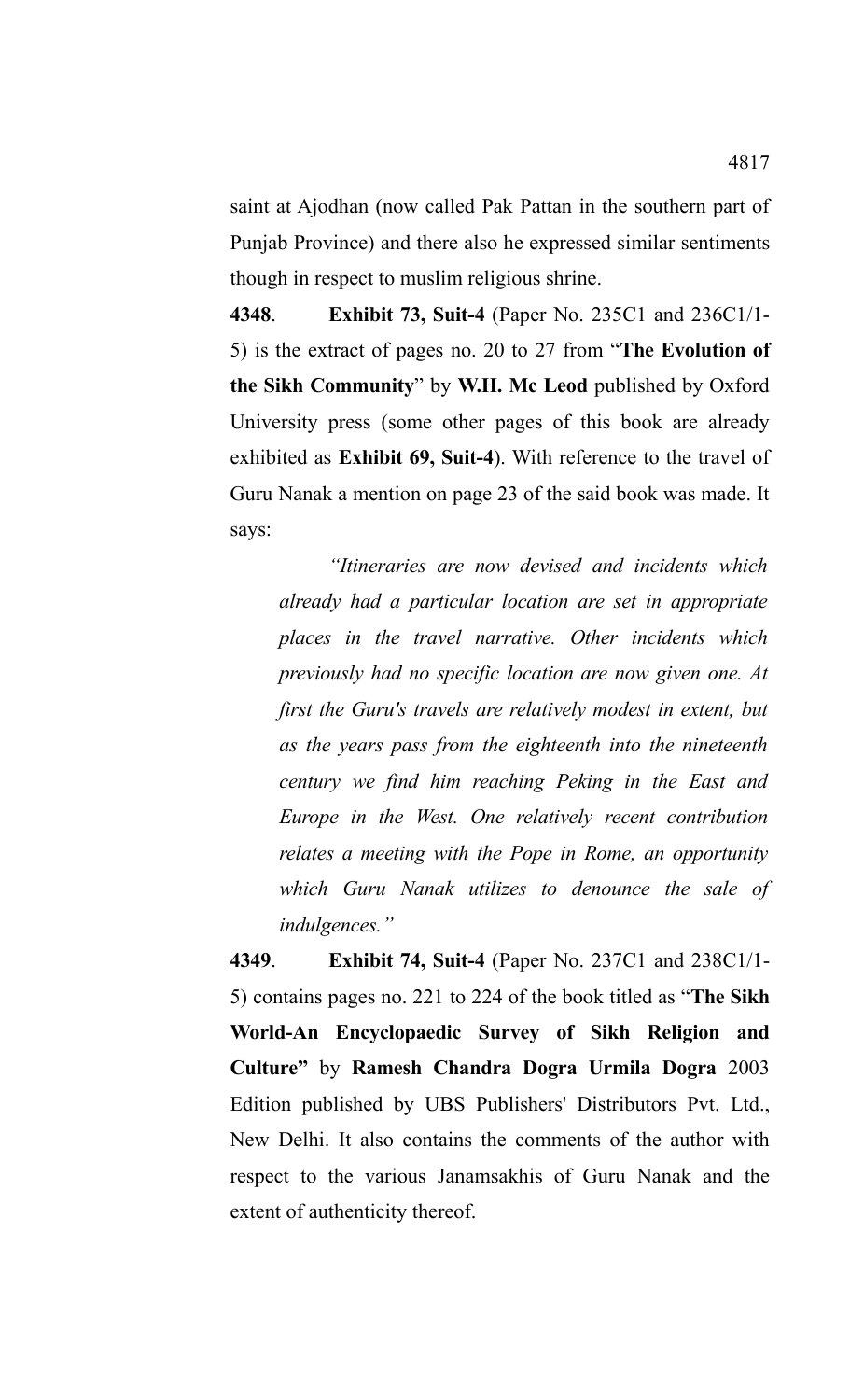**4350**. **Exhibit 75** contains photocopies of the title page, preface and pages no. 17, 39, 84 to 87 and 299 to 303 of "**A History of the Sikhs**" by **Khushwant Singh,** Vol. I, 1469-1839, first published in 1963 and  $9<sup>th</sup>$  impression 2002 by Oxford University Press.

**4351**. Suffice it to mention at this stage about the aforesaid evidences that neither the authenticity of any of the Janamsakhi is involved in these matters nor otherwise we have to consider in any manner about the teachings etc. of Guru Nanak. The reference of Guru Nanak has been made by learned counsels appearing for Hindu parties mainly to show that he also visited Ayodhya and after taking bath at Saryu had visited Janamsthan also and this fact is mentioned in the books of Sikh religion while Sri Jilani has tried to show that there is no such reference in any of the books relating to Sikhism. We may mention that though at some places it is found that Guru Nanak while travelling to various places also came to Ayodhya but there is nothing to show that he at any point of time actually visited the disputed place and the learned counsel for the defendants in Suit-4 and plaintiffs in other suits could not show anything to persuade us to take a different view. In this way we find no relevance of the above documents in these cases.

**4352**. Before embarking upon the question as to whether the site in dispute is that where Lord Rama was born, we have to first consider the question about the historicity of the matter. The issue which relates to the faith of Hindus about the birth of Lord Rama at Ayodhya etc. in so far as relates to the faith, the learned counsels have already made their statements under Order 10 Rule 2 C.P.C. not disputing the same and that being so,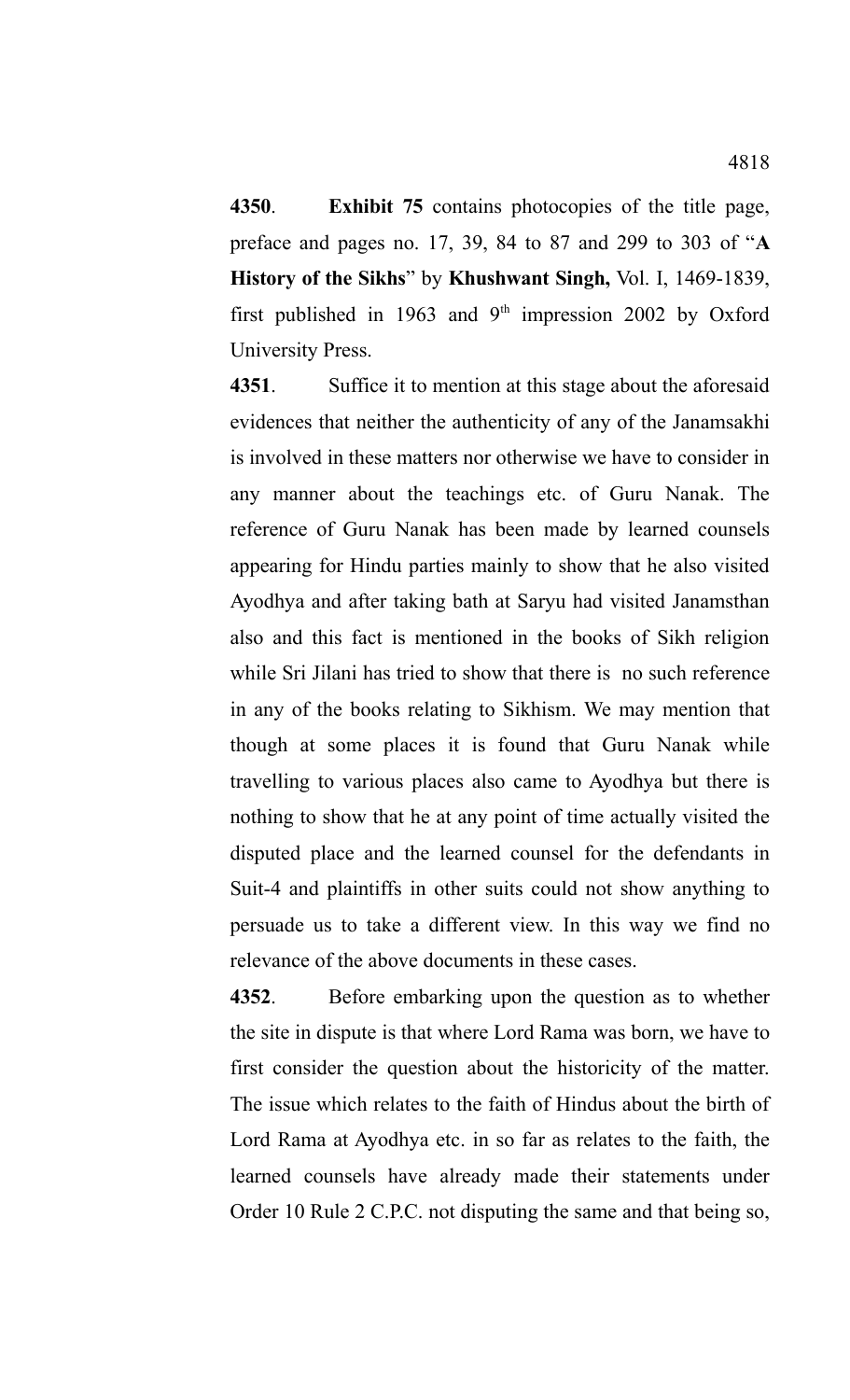no further enquiry on that aspect need be gone. This by itself does not end the matter for the reason that the issue with respect to the birth of Lord Rama at the disputed place has not been framed merely on the basis of faith of Hindus but is a direct issue. The arguments of the learned counsel for the Muslim parties are that so far as the faith is concerned, the things may be said to be beyond the pail of judicial review but where a positive issue arises as to whether a particular thing happened or not, that is a pure question of fact and can be investigated provided the historicity of the matter is proved. It is suggested that the Ramayana has been held to be a great epic and therefore, being a mythical story, the question of actual birth of lord Rama is beyond any comprehension and hence the question of place of birth also becomes redundant.

**4353**. Sri P.R. Ganpati Ayyier faced with the situation in fact sought to argue that issue No.11 (Suit 4) needs recast, inasmuch as, it ought to be whether the property in suit as per the faith of Hindus is the site of Janam Bhumi of Sri Ram Chandra Ji and he submits that issue however framed ignoring the words 'faith of Hindus' has made the said issue faulty for the reason that something which occurred or said to have occurred thousands of years cannot be asked to prove.

**4354**. It is said that Ayodhya is an ancient city. Goswami Tulsidas in his renowned work Sri Ramcharit Manas besides others has also referred to the celebration of Janam Mahotsav of Lord Rama at Ayodhya and the belief of Hindus about the Supreme Being therein to fulfil the wishes of the worshippers or even a person who visits Ayodhya for once and refers to the following verses from the Chapter of "Uttarkand" (Exhibit T4,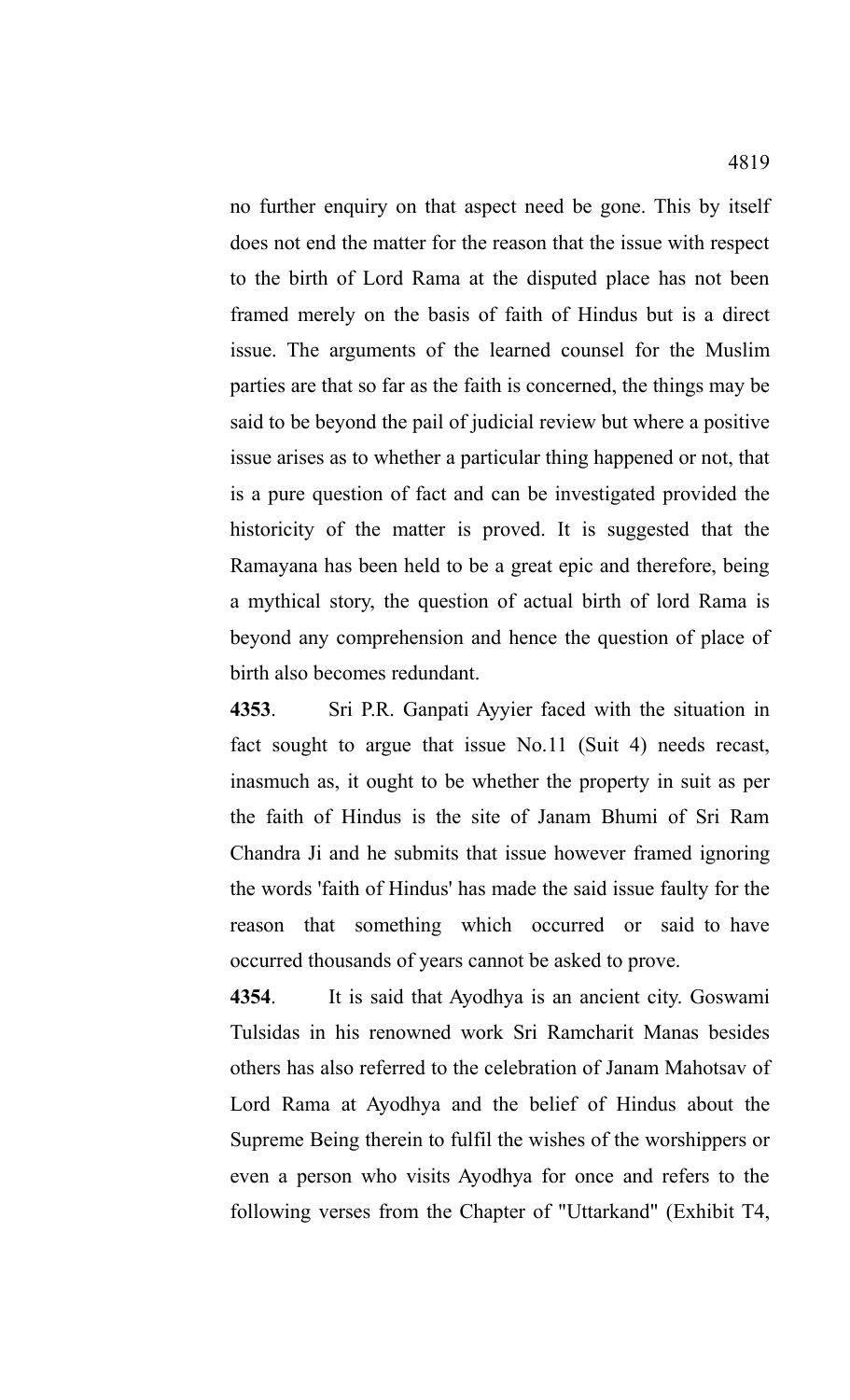Suit-4), Register Vol. 18, pages 59-71, Paper No. 43A1/29-35:

"तब तब अवधपुरी मैं जाऊँ। बालचरित बिलोकि हरसाऊँ।। जन्म महोत्सव देखउँ जाई। बरष पाँच तहँ रहउँ लोभाई।। तब–तब मै अयोध्यापुरी जाता हूँ और उनकी बाललीला देखकर हर्षित होता हूं। वहाँ जाकर मैं राम का जन्म–महोत्सव देखता हूँ और लुभाकर पांच वर्ष तक वही रहता हूं।

निज प्रभु जन्म अवध सुनि जायउँ | निर्भर प्रेम हरषी उठि धायउँ || देखउँ जन्म महोत्सव जाई। जेही विधि प्रथम कहा मैं गाई।।

जब मैने अपने स्वामी का अवधपुरी में जन्म होना सून पाया, तब प्रेम से भरकर, मै हर्षपूर्वक उठ दौड़ा। जाकर मैने जन्म–महोत्सव देखा, जिस प्रकार से कि मैं पहले वर्णन कर चुका हूँ।''

**4355**. In support of the submissions that the disputed site is birthplace of Lord Rama since time immemorial, the idol of Lord Rama is worshipped thereat since long time and also to contradict the suggestion of the learned counsel for the Sunni Central Wakfs Board and other Muslims parties that Ramjanamsthan Mandir was different, i.e., towards the north of the disputed site across the road etc., Sri M.M. Pandey, counsel for the plaintiff (Suit-5) placed reliance on the following part of the depositions of witnesses:

## **PW-1, Mohd. Hashim**

'''यह बात मैंने सूनी है कि अयोध्या में ज्यादातर जो मन्दिर हैं वे राम–जानकी या सीताराम के मन्दिर हैं। जिस मोहल्ला में विवादित स्थल है मोहल्ला रामकोट उस मोहल्ले में अधिकतर बहुत प्राचीन मन्दिर है। उसमें कनक भवन मन्दिर भी है।'' (पेज 38)

*"I have heard that most of the temples in Ayodhya are the temples of Ram-Janaki or Sitaram. The locality in which the disputed site is situated, that is, the Ramkot locality mostly have very old temples. Kanak Bhawan temple is one of them." (ETC)*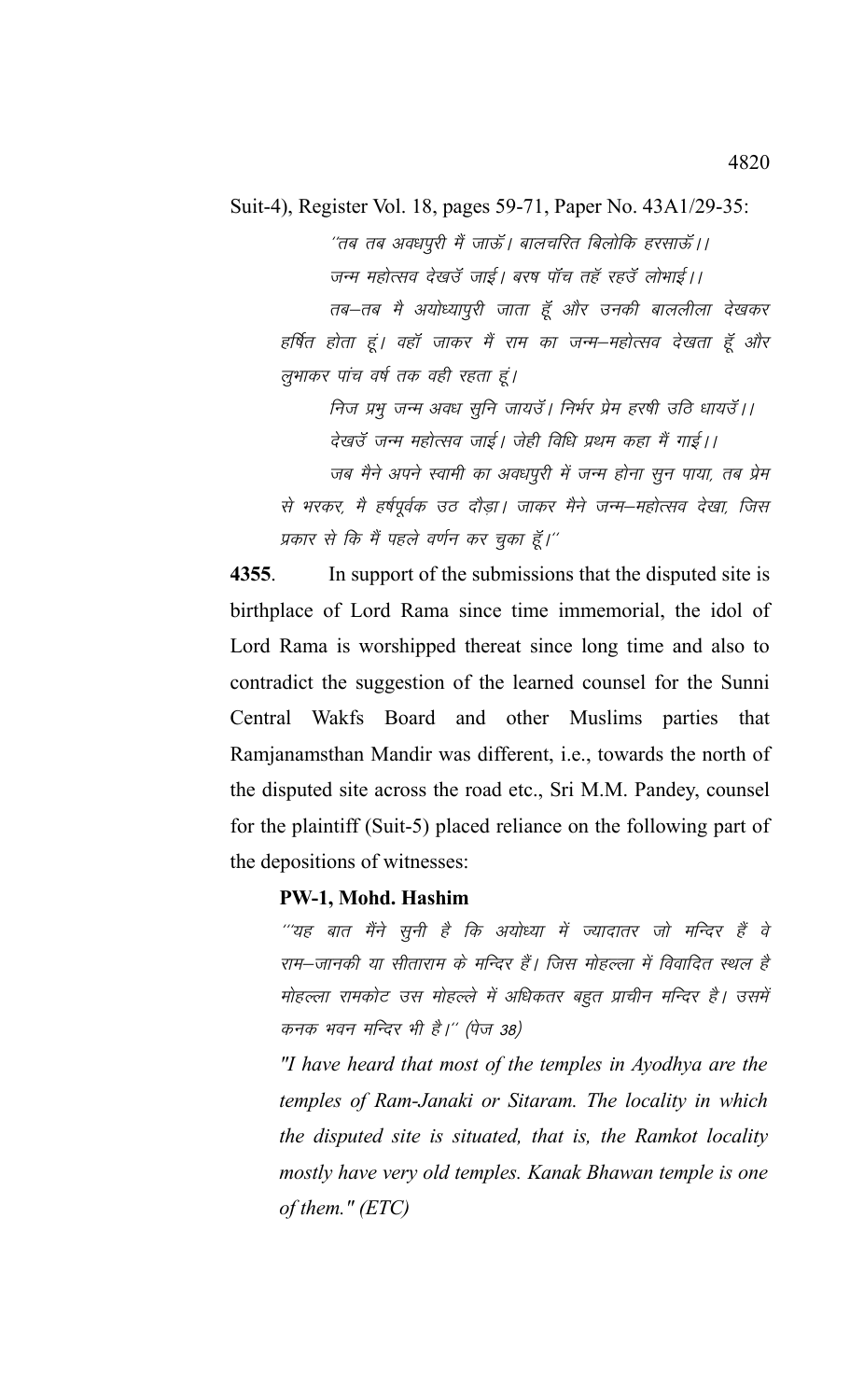''विवादित स्थल के अलावा राम जन्मस्थान के मन्दिर के अलावा जो मशहूर मन्दिर हैं उनके नाम ही मैं जानता हूँ, जो बाबरी मस्जिद के इर्द-गिर्द है। बाबरी मस्जिद के इर्द–गिर्द जन्मस्थान मन्दिर के अलावा मैं और किसी मन्दिर का नाम नहीं बता सकता। यह भी नहीं बता सकता कि बाबरी मस्जिद के इर्द–गिर्द कितने मन्दिर हैं। 22 / 23 दिसम्बर, 1949 को जिस स्थान की कुर्की हुई, हिन्दू लोग उसे राम जन्मभूमि कहते थे और मुसलमान बाबरी मस्जिद कहते हैं। गोपाल सिंह विशारद के दावे में भी हिन्दू लोग इसे राम जन्मभूमि मन्दिर और मुसलमान लोग बाबरी मस्जिद कहते हैं।' (पेज 40)

*"Besides the disputed site/Ramjanmsthan temple, I know only the names of famous temples situated in the vicinity of the Babri mosque. Except for the Janmsthan temple in the vicinity of the Babri mosque, I cannot tell the name of any other temple. I cannot even tell how many temples are there in the vicinity of the Babri mosque. The Hindus called the place attached on 22nd - 23rd December, 1949, Ram Janam Bhumi and the Muslims call it Babri mosque. In the claim of Gopal Singh Visharad too Hindus call it Ramjanmbhumi temple and Muslims call it Babri mosque." (ETC)*

''जैसे मक्का मुसलमानों के लिए अहमियत रखता है उसी तरह अयोध्या भगवान राम को लेकर हिन्दुओं के लिए महत्व रखता है।' (पेज 44)

*"As Mecca holds importance for Muslims, similarly Ayodhya holds importance for Hindus because of Lord Rama." (ETC)*

''जो जगह ए. बी. सी. डी. में दिखाई गई है यह वह है जिसे हम मस्जिद कहते हैं और हिन्दू जन्मस्थान कहते हैं। जो जगह चबूतरा की सूरत में हिन्दू लोगों के कब्जे में है।' (पेज 113)

*"The place which is marked as A. B. C. D. is the place which we call mosque and Hindus call Janmsthan, which is*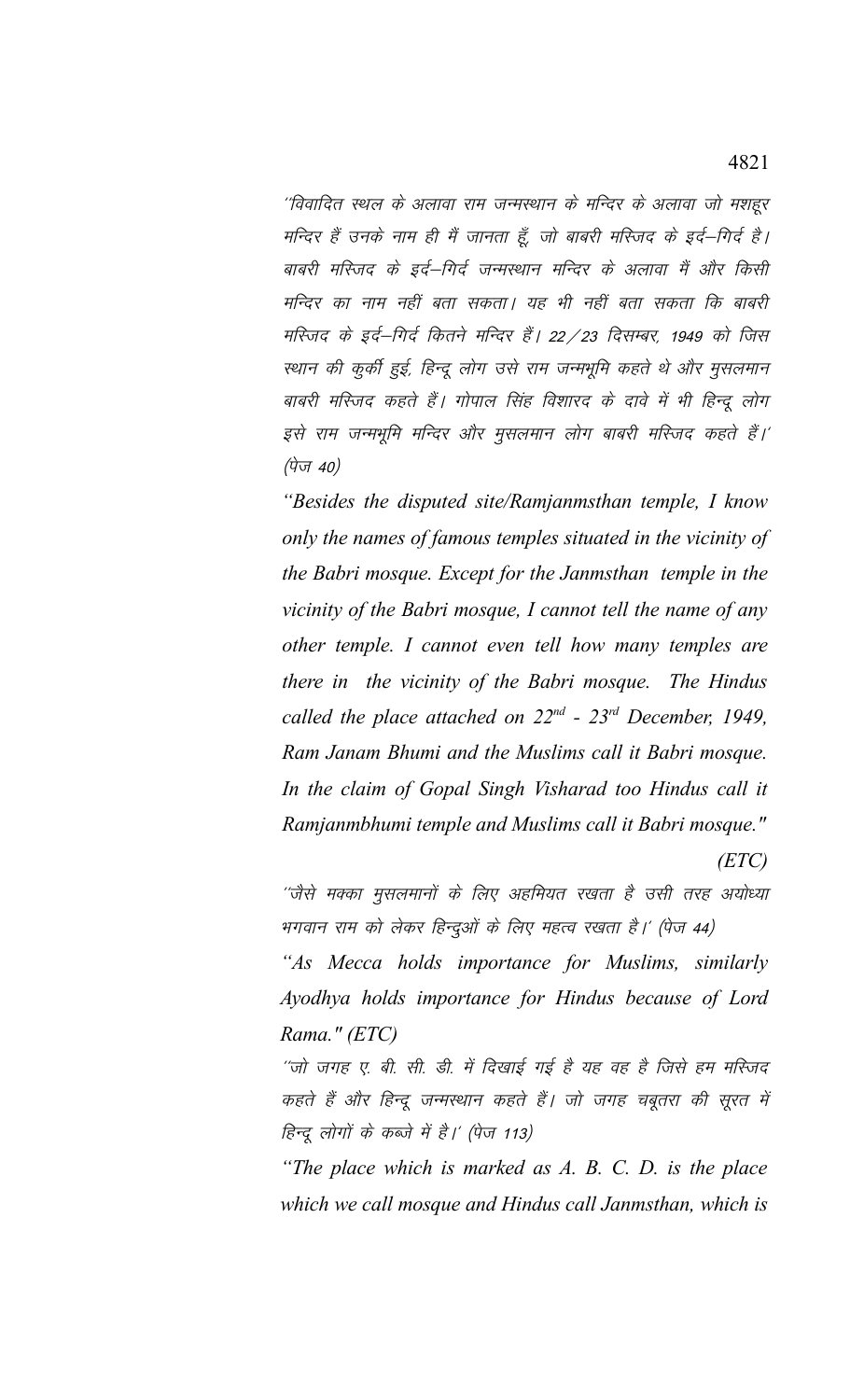*in possession of Hindus in the shape of Chabutara." (E.T.C.)*

''यह ठीक है कि अयोध्या हिन्दुओं का एक तीर्थस्थल है। यह गलत है कि 22 दिसम्बर, 1949 से राम जन्मभूमि पर हिन्दू लोग देश—विदेश से आकर पूजा–अर्चना करते रहे हैं। (अजखुद कहा) सिर्फ एक पुजारी पूजा करता रहा है। यह ठीक है कि 22 दिसम्बर, 1949 से इस भूमि पर जो मुकदमा में मुतदाविया है, हिन्दू लोग देश–विदेश से दर्शन करने के लिए आते हैं। मुझे मालूम नहीं कि इस परिसर में तब ही से हिन्दू धर्म के लोगों के धार्मिक आयोजन गाह-बगाहे होते रहते हैं' (पेज 120)

*"It is true that Ayodhya is a place of pilgrimage for Hindus. It is incorrect that since 22nd December 1949 Hindus have continued to come from within the country and abroad to perform Pooja-Archana at Ramjanmbhumi. (Stated on his own) Just one priest has been performing Pooja. It is true that from 22nd December, 1949, Hindus come from within the country and from abroad to have darshan on this land, which is disputed in litigation. I do not know that religious functions of Hindus are held off and on in this premises since then."(E.T.C.)*

## **PW-2, Haji Mahboob Ahmad**

''सरियावाली दिवार दक्खिन की तरफ की मस्जिद के दीवाल से मिली हुई थी। हम इसे मस्जिद कहते हैं दूसरा फरीक मन्दिर कहता है।' (पेज 54) *"The iron-rod wall adjoined the southern wall of the mosque. We call it mosque and others call it temple." (E.T.C.)*

## **PW-4, Mohd. Yaseen**

^^:सावन झूले का मेला होता है, कार्तिक और चैत के महीने में भी हिन्दुओं के मेले होते हैं। पंचकोसी और चौदहकोसी परिक्रमाएं भी होती हैं। इनमें हिन्दू यात्री लोग आते हैं। अयोध्या भर जाती है, लेकिन मैं यह नहीं कह सकता कि वह लोग हज़ारों में होते हैं या लाखों में। वे हिन्दू लोग अपने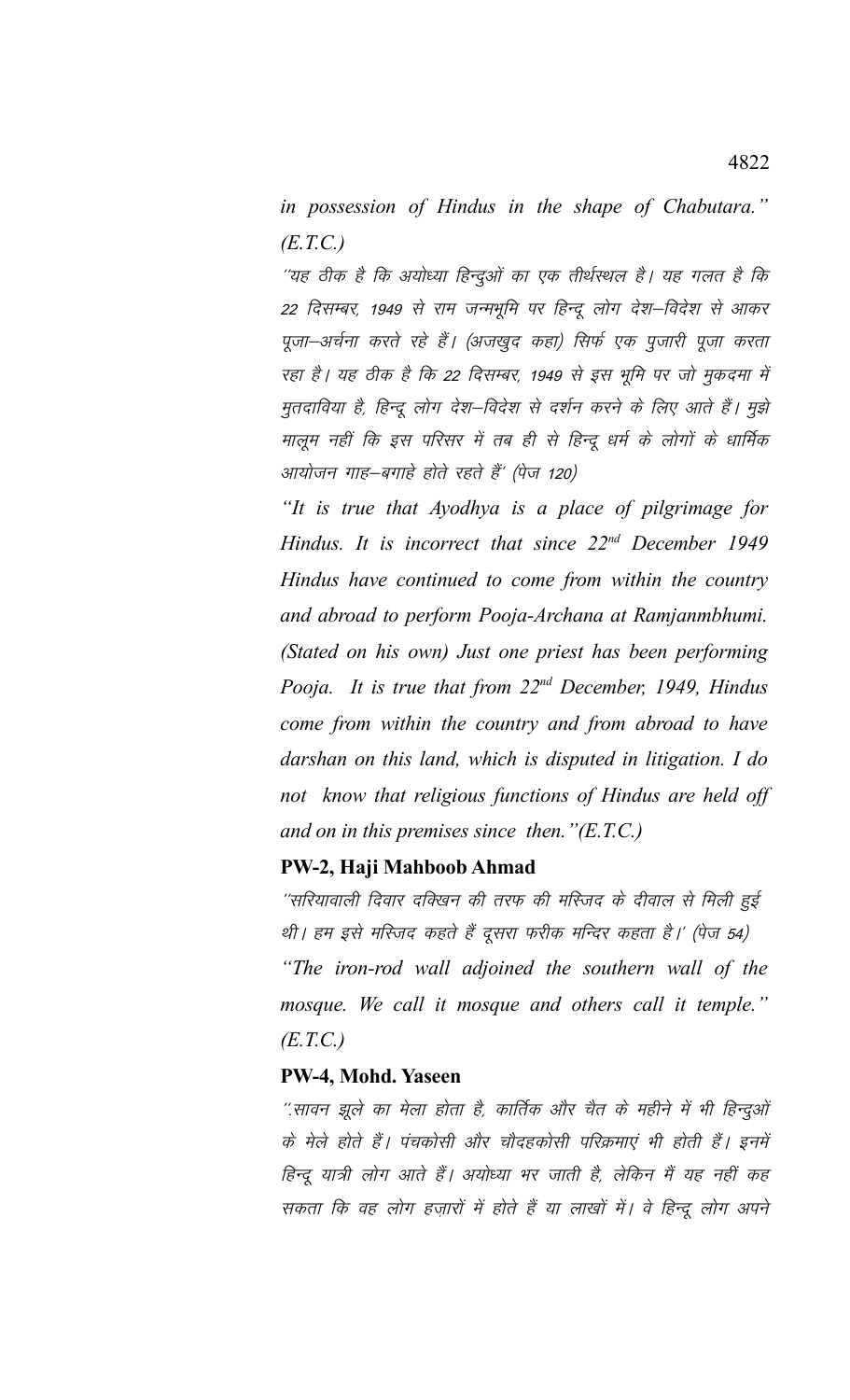ख्याल के मुताबिक इस जगह के दर्शन भगवान राम के जन्म स्थान के तौर पर करते होंगे।" (पेज 70)

"The Savan Jhula fair is held; fairs of Hindus are held in the months of Kartika and Chaitra as well. Panchkosi and Chaudahkosi circumambulations are also performed. Hindu travelers come to attend them. Ayodhya gets thronged but I cannot say whether they are thousands or lakhs in number. In my view, the Hindus must have had the darshan of this place as birthplace of Lord Rama " $(E.T.C.)$ 

''...मैं अयोध्या में रहता हूँ, इसलिए कुछ हिन्दुओं से और पंडितों से भी मेरी मेल–मुलाकात होती रहती है। ब्याह–शादी में दावत–तवाजा भी होता रहता है। उनका यह अकीदा है कि यह श्री राम का जन्म स्थान है। (अजखुद कहा कि उनका अकीदा उनके साथ है) हिन्दू लोग इस जगह को पाक और पवित्र समझकर इसकी पूजा करते हैं।'' (पेज 71)

"I reside at Ayodhya; so, I meet some Hindus and Pandits (scholarly persons) too. Feasts-dinners are also organized at weddings. It is their belief that it is the birthplace of Lord Rama. (Stated on his own that there belief is their own.) Hindus worship this place taking it to be holy and sacred."  $(E.T.C)$ 

"बाबरी मस्जिद जिसे दूसरा फरीक मंदिर कहता है, मेरे मकान से एक-डेढ़ किलोमीटर दूर थी। इस बीच में आबादी भी है, कुछ खुला मैदान भी है और बाग भी है। बीच में हॉस्पीटल भी पड़ता था, बाज़ार कोई नहीं था।'' (पेज 76)

"The Babri mosque, which other people call temple, is  $1\frac{1}{2}$ kilometer away from my house. In between there is human inhabitation; there is some open space and there is also a garden. In between lay a hospital too; there was no market."  $(E.T.C)$ 

**PW-5, Abdul Rahman**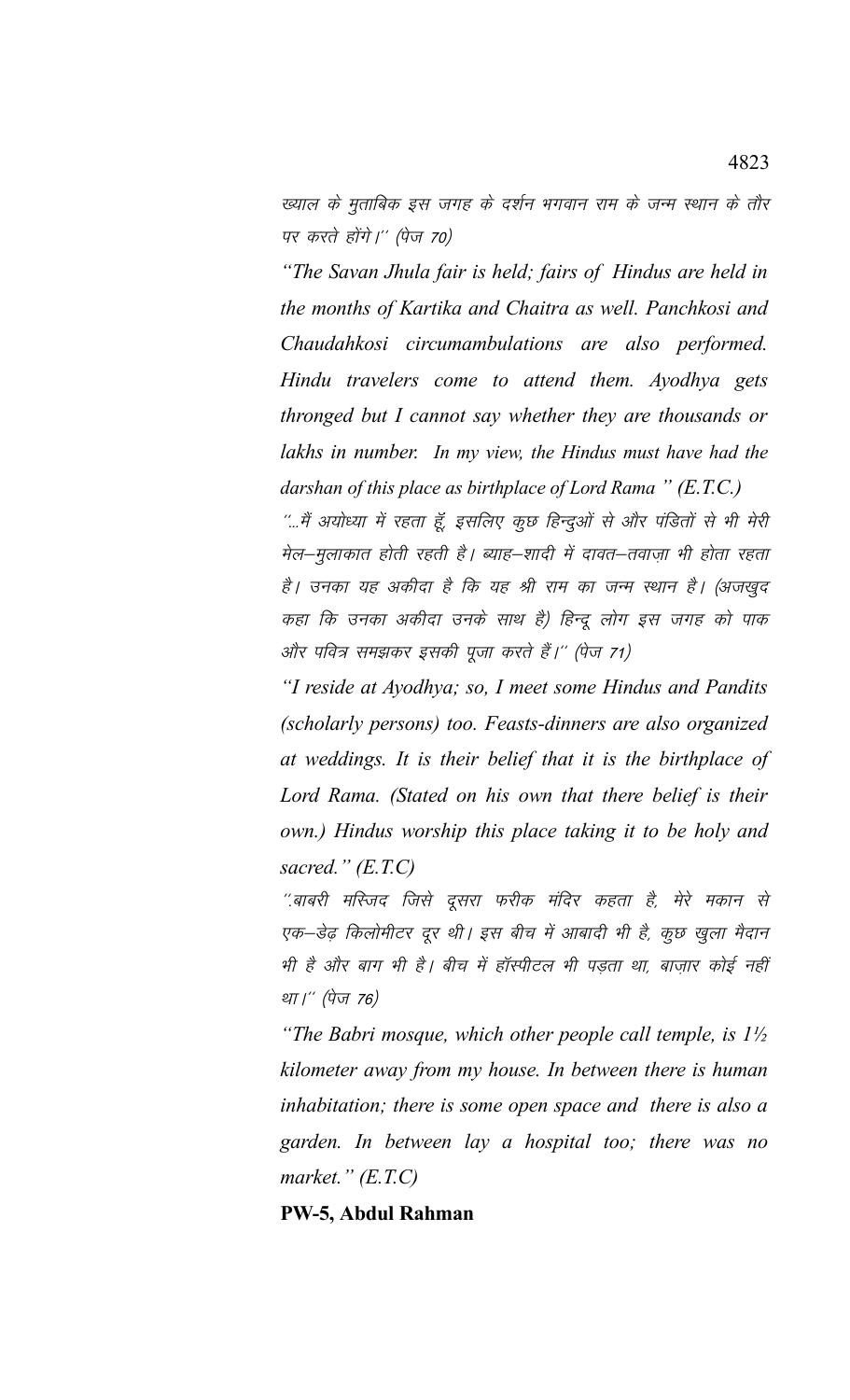''यह ठीक है कि श्रीराम भी धर्म के रास्ते पर ही चले थे। हम उनको खुदा नहीं मानते, वह देवता है और हमारे पैगम्बर का दर्जा रखते हैं।'' (पेज 35) "It is true that Sri Rama also followed only the path of religion. We do not regard him as God; he is a deity and has the same status as that of our Prophet. "  $(E.T.C)$ 

# PW-6, Mohd. Yunus Siddiqui

''मुतदाविया जायदाद के इर्दगिर्द हिन्दुओं के मंदिर है। इस जायदाद से हनुमान गढ़ी तक रास्ते में हिन्दुओं के बड़े–बड़े मंदिर है जैसे कनक भवन, और रामजन्म स्थान, हनुमान गढ़ी। मोहल्ला रामकोट में राम जन्मभूमि मंदिर भी है।'' (पेज 20)

"There are Hindu temples in the vicinity of the disputed property. On the way from this property to Hanumangarhi there are large Hindu temples such as Kanak Bhawan, Ram Janam Sthan and Hanumangarhi. Ram Janam Bhumi temple is also situated in Ramkot locality." (ETC)

# PW-7, Hasmat Ulla Ansari

''अयोध्या में बेतादाद मन्दिर हैं। मैं मोहल्ला रामकोट का कोई मशहूर मन्दिर नहीं बता सकता, अपने मोहल्ले का बता सकता हूँ। रामकोट मोहल्ला कोई नया नाम होगा, मैं उसे नहीं जानता। हनुमानगढ़ी मैं कभी गया नहीं, लेकिन उधर की सड़क से जरूर गुजरा हूँ। मैं नहीं बता पाऊँगा कि हनुमानगढ़ी कौन से मोहल्ले में है।'' (पेज 21)

"There are countless temples at Ayodhya. I cannot name any famous temple of Ramkot locality; I can name my locality. Ramkot locality must be a new name, which I do not know. I have never been to Hanumangarhi but I have certainly passed through the road running in that direction. I am not in a position to tell in which locality Hanumangarhi is situated." $(E.T.C.)$ 

''अयोध्या में मणि पर्वत का नाम मैंने सूना है। वह विवादित जायदाद के पूरब में है। मैं वहाँ पर गया हुआ हूँ। लेकिन मैं उस पर्वत के ऊपर नहीं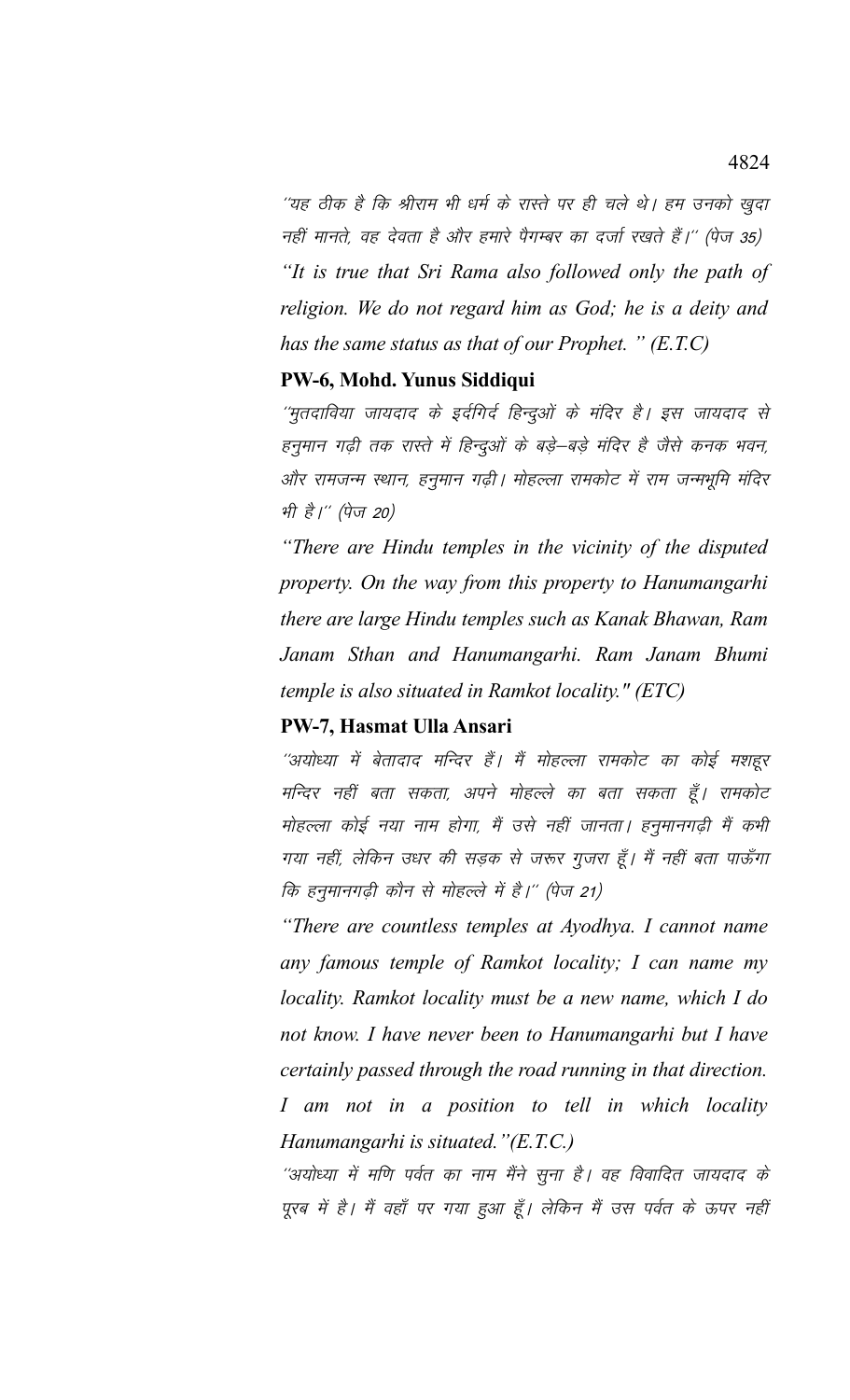चढा। यह ठीक है कि उसके ऊपर मन्दिर है।'' (पेज 22)

*"I have heard the name of Mani Parvat at Ayodhya. It stands east of the disputed structure. I have gone there but I did not climb that mountain. It is true that there is a temple above it. (ETC)*

''यह ठीक है कि सावन के महीने में मणि पर्वत पर श्रीराम के झूले पड़ते हैं।'' (पेज 22)

*"It is true that Mani Parvat witnesses swings named after Sri Ram in the month of Savan" (E.T.C)*

''अयोध्या में कूण्ड बहुत हैं । लेकिन मैं यह नहीं बता पाऊँगा कि ज्यादातर कुण्ड हिन्दू देवताओं के नाम पर हो। मैंने दातून कुण्ड का नाम सूना है, लेकिन देखा कभी नहीं।" (पेज 23)

*"There are many pits in Ayodhya but I am not in position to tell whether most of them are named after Hindu deities. I have heard the name of Datun Kund but have never seen it." (E.T.C)*

''मैंने अयोध्या के सिलसिले में श्रीराम का नाम सुना है, राजा दशरथ का नाम सूना है, वहाँ पर उनका राजभवन भी है।'' (पेज 23)

*"I have heard the name of Sri Rama in connection with Ayodhya; I have heard the name of king Dashrath; his royal palace is also located there." (E.T.C)*

''गोकुल भवन से थोड़ा सा कोना लेता हुआ उसी भवन में वशिष्ठ कुण्ड है। हनुमानगढ़ी और कनक भवन का अयोध्या में होना मैंने सूना है।'' (पेज 69) *"Taking a slight curve from Gokul Bhawan, Vashishtha Kund is located in that very building. I have heard of Hanumangarhi and Kanak Bhawan being located in Ayodhya." (E.T.C)*

### **PW-8, Abdul Ajij**

''यह ठीक है कि सावन के महीने में मणि पर्वत पर भगवान राम का झूलन मेला होता है।'' (पेज 23)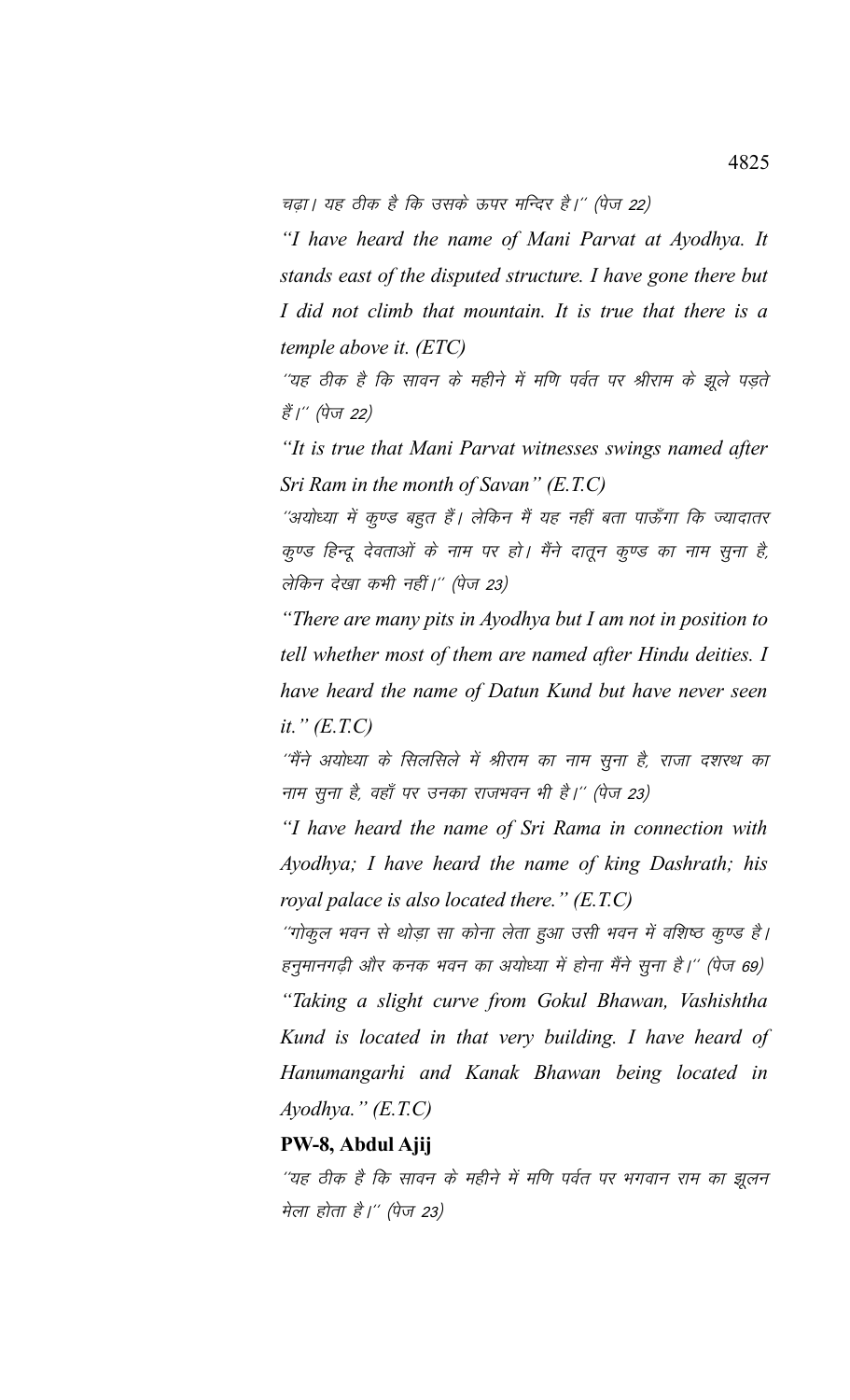"It is true that Jhulan fair of Lord Ram is organized at Mani Parvat in the month of Savan."  $(E.T.C)$ 

''अयोध्या में हिन्दुओं के काफी मंदिर है। मैंने देखे है उनकी बनावट और रूप–रेखा से मैं वाकिफ हूँ। यह ठीक है कि अयोध्या हिन्दुओं की एक तीर्थस्थली है। बहुत दूर-दूर से हिन्दू लोग वहां आते है। अयोध्या के उत्तर में सरयू नदी हैं।" (पेज 32-33)

"There are a fairly good number of Hindu temples in Ayodhya. I have seen them; I am acquainted with their build and shape. It is true that Ayodhya is a place of pilgrimage for Hindus. Hindus come there from very far-off places. The Saryu river flows in the north of Ayodhya."  $(E.T.C)$ 

''मुझे इस बात का ख्याल नहीं कि सदर फाटक से अन्दर दाखिल होने पर बीच में खड़े होकर अगर देखा जाए तो वह दक्षिण वाला चबूतरा कितने फासले पर होगा। इस चबूतरे के दक्षिण और पश्चिम में क्या है मैं नहीं बता सकता क्योंकि मैं उधर कभी नहीं गया। मैं इस चबूतरे की लम्बाई भी नहीं बता सकता इस चबूतरे की जमीन के फर्श से ऊँचाई ज्यादा नहीं थी सिर्फ एक या डेढ़ फूट रही होगी।" (पेज 35)

"I do not remember at what distance would be the southern Chabutara if seen while standing in the middle on entering through the Sadar gate. I cannot tell what is there in the south and west of this Chabutara because I have never been to that side. I also cannot tell the length of this Chabutara. This Chabutara was not at much height from the surface of the ground; it would have been only 1 or  $1\frac{1}{2}$ feet."  $(E.T.C)$ 

''हमने सुना है कि अयोध्या में चैत्र के महीने में राम नवमी का मेला होता है वहां कभी नहीं गये इसलिए नहीं कह सकते कि उसमें लाखों लोग शरीक होते हो। सावन में झूले का मेला भी होता है मालूम नहीं कि उसमें लाखों हिन्दू तीर्थ यात्री शामिल होते हो क्योंकि मैंने उस मेले में कभी शिरकत नहीं की। इन मेलों के वक्त हमने फैजाबाद में कभी भीड़ नहीं देखी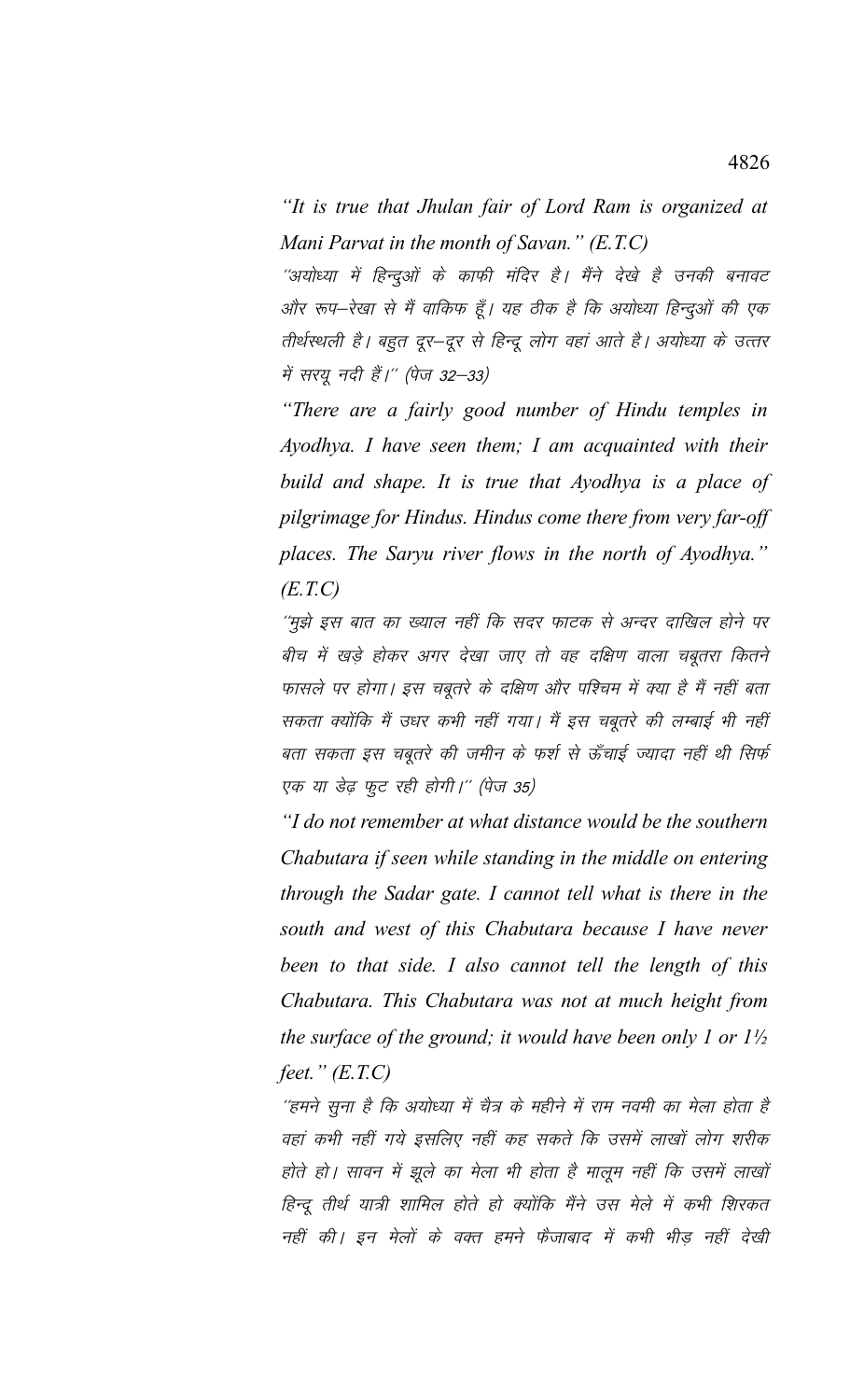बहरहाल सडक पर लोग चलते रहते है।'' (पेज 71)

*"I have heard that Ramnavami fair is organized at Ayodhya in month of the Chaitra. I have never gone there; so, I cannot say whether lakhs of people take part in it. Jhula Mela (fair mark by swings) is also organized in Savan. I do not know whether lakhs of Hindu pilgrims take part in it because I never attended it. On the occasion of these fairs, I never saw crowd in Faizabad. However, people are seen moving on the road." (E.T.C)*

´´इस मुकदमें में तनाजा मंदिर मस्जिद का है। हिन्दू लोग इसे श्रीराम जन्मभूमि मंदिर मानकर पूजा अर्चना करते हैं।'' (पेज 72)

*"Dispute in this case is over temple or mosque. Hindus worship it taking it to be Shri Ramjanmbhumi temple. (E.T.C)"*

### **PW-9, Saiyed Ekhalaq**

''ट्रान्सपोर्ट का व्यापार मैंने 1970—71 के आसपास शुरू किया था।'' (पेज 3½

*"I started transport business in or around 1970-71." (E.T.C)*

''यह ठीक है कि अयोध्या हिन्दुओं का तीर्थस्थल करके मशहूर है। अयोध्या में हजारों मन्दिर तो जरूर हैं।'' (पेज 3)

*"It is true that Ayodhya is famous as a pilgrimage site for Hindus. There are certainly thousands of temples in Ayodhya." (E.T.C)*

''इस मन्दिर और मस्जिद यानि राम जन्मभूमि बाबरी मस्जिद के जितने भी मुकदमें चल रहे हैं, हो सकता है उन सब में मेरे हलफनामे लगे हों। यह ठीक है कि ताला खुलने के बाद इस मुकदमे की पैरवी में मैं हाईकोर्ट भी आता रहा हूँ।'' (पेज 16)

*"My affidavits may have been filed in all pending cases relating to this temple or mosque, i.e. Ramjanmbhumi-*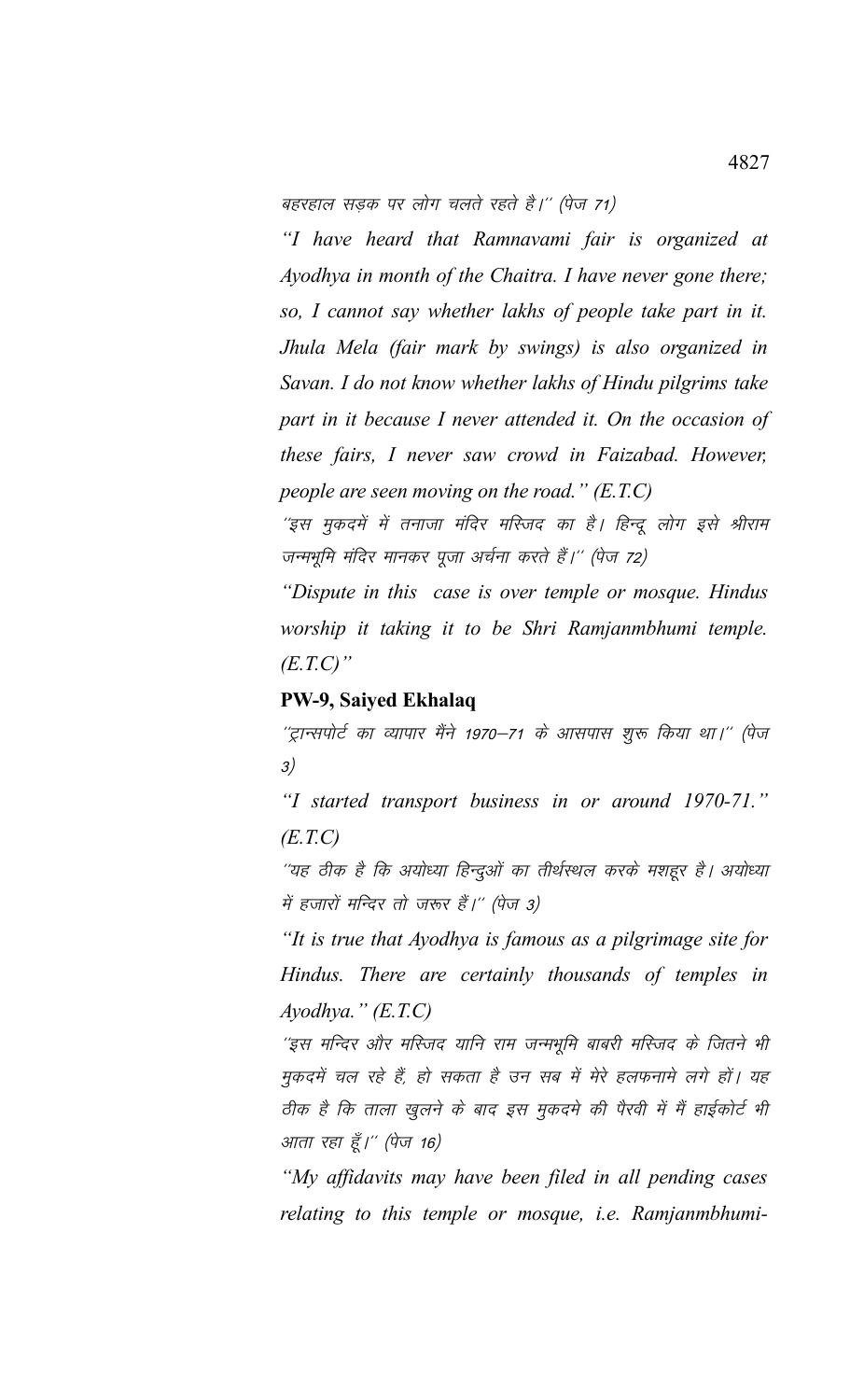Babri mosque. It is true that since the time of the unlocking incident I have been coming to High Court too in order to pursue this case."  $(E.T.C)$ 

''हिन्दू हजरात का यह यकीदा है कि भगवान श्रीराम ईश्वर के अवतार थे और वे अयोध्या में प्रकट हुए लेकिन यह उनका यकीदा है मेरा नहीं। मैं सुनता हूँ कि हिन्दू हजरात यह यकीदा रखते हैं कि अयोध्या उनका जन्मस्थान है। अयोध्या में श्रीराम जन्मभूमि को वो उनका जन्मस्थान मानते हैं।" (पेज 42)

"It is the belief of Hindu community that Lord Shri Rama was an incarnation of God and he appeared in Ayodhya. However, it is their belief, not mine. I hear that Hindus believe that Ayodhya is his birthplace. They regard Shri Ramjanmbhumi in Ayodhya as his birthplace." (E.T.C)

''मुझे ज्यादा इल्म नहीं है, हो सकता है कि साकार की पूजा करने वाले हिन्दू लोग फूल–पत्ती, वृक्ष और पशू–पक्षी की पूजा करते हों। हो सकता है वे नदियों, झरनों की भी पूजा करते हों। समुद्र की भी पूजा करते हों, सूर्य, चन्द्रमा, नक्षत्र, वायु, जल, अग्नि, पाषाण इन सब चीजों की पूजा करते हों।" (पेज 53)

"I do not have much idea about whether-it may be that-Hindus worshiping the embodied form of God worshiped flowers, leaves, trees, animals and birds. May be that they worship rivers and lakes; seas; and all these things like the sun, the moon, air, water, fire and stone."  $(E.T.C)$ 

''यह ठीक है कि मुतदाविया बाबरी मस्जिद के अगल–बगल हिन्दुओं के मन्दिर हैं। इनमें से कुछ मन्दिरों को तो मैं जानता हूँ, जो मेरी होश के पहले से चले आ रहे हैं।'' (पेज 99)

"It is true that there are Hindu temples in vicinity of the disputed Babri mosque. I do know some of these temples, which have been in existence since before the time of my attaining understanding."  $(E.T.C)$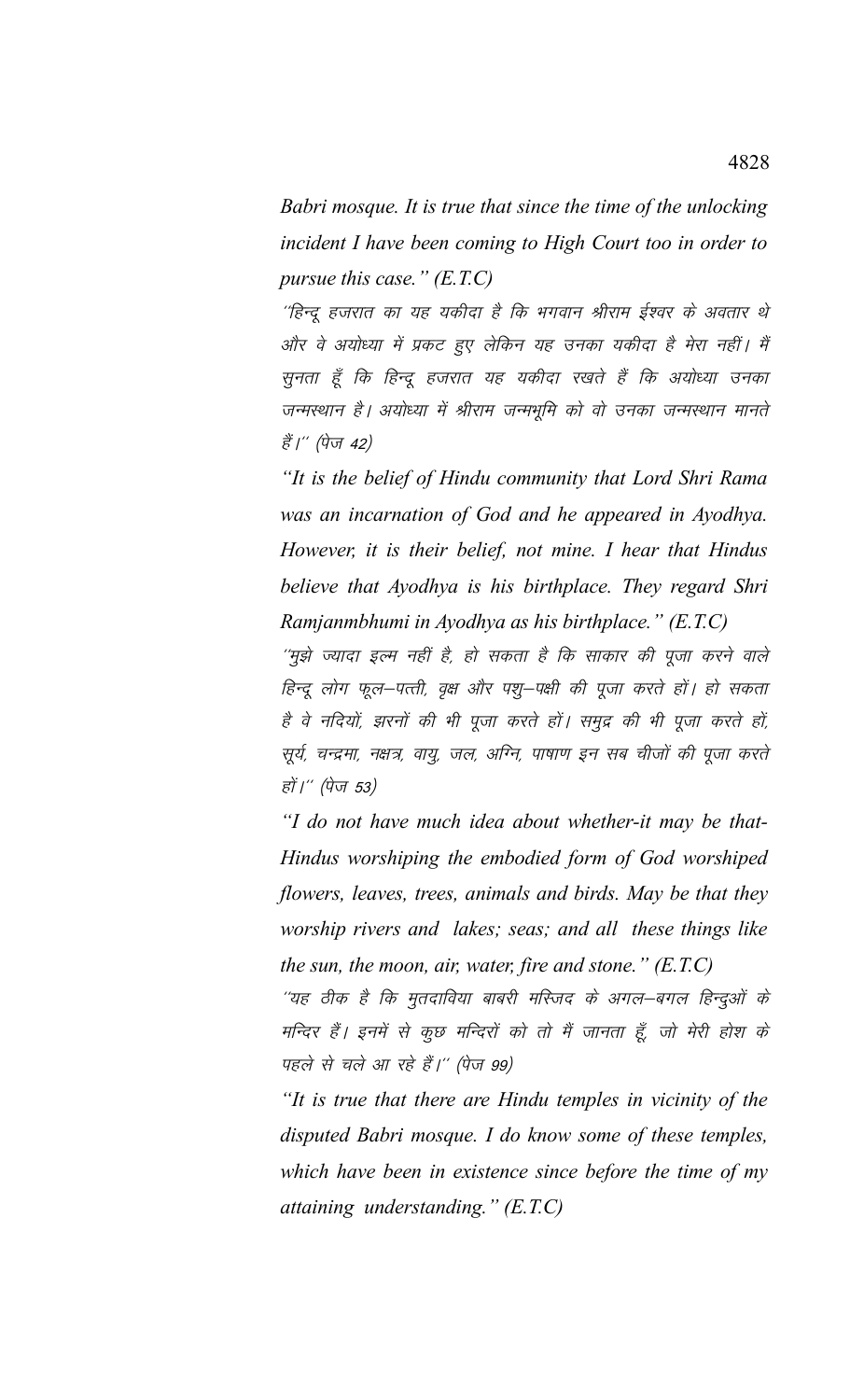''अगर अगल–बगल से मुराद सटे हुए होने से हो तो जरूर वहाँ पर मुसलमानों की आबादी नहीं है।'' (पेज 100)

"If vicinity is taken to mean the adjoining area, there is certainly no Muslim inhabitation there."  $(E.T.C)$ 

''यह ठीक है कि इस सडक के यानी रास्ते के दोनों तरफ हिन्दुओं के पुराने मन्दिर हैं जो कि लखनऊ, गोरखपुर रोड तक हैं। इस बीच में सड़क से मिली हुई मुसलमानों की आबादी नहीं है।" (पेज 100)

"It is true that there are old temples of Hindus on both sides of this road, i.e. route, which stretches  $\mu p$ to Lucknow-Gorakhpur road. There is no Muslim inhabitation along the road in between."  $(E.T.C)$ 

### PW-10, Mohd. Idris

''मैं विवादित जायदाद पर कभी भी नहीं गया। मैंने ऐसा किसी तारीख में नहीं पढा कि अयोध्या हिन्दुओं का तीर्थ स्थान माना जाता हो या वहाँ भगवान् राम के जन्म होने की कोई धारणा हो। अयोध्या एक मज़हबी शहर है, वह हिन्दुओं का भी मज़हबी शहर है और मुसलमानों का भी मज़हबी शहर है। अयोध्या एक नदी के किनारे बसा हुआ है। चाहे उसका नाम सरयू कहिए चाहे घाघरा। यह ठीक है कि अयोध्या में मंदिरों की भरमार है। " (पेज 33).

"I never went to the disputed site. In any I did not read in any history that Ayodhya is regarded as a place of pilgrimage of Hindus or that there is any perception as to birth of Lord Rama there. Ayodhya is a religious town. It is a religious town for Hindus and so is it for Muslims. Ayodhya is established on the bank of river. It may be called either Saryu or Ghaghra. It is true that Ayodhya is flooded with temples. " $(E.T.C)$ 

### PW-11, Mohd. Burhanuddin

''मैंने किसी देवी देवता के नाम नहीं सूने। उनकी पूरी तफसील के साथ नहीं सूने, राम का नाम सूना है।'' (पेज 19)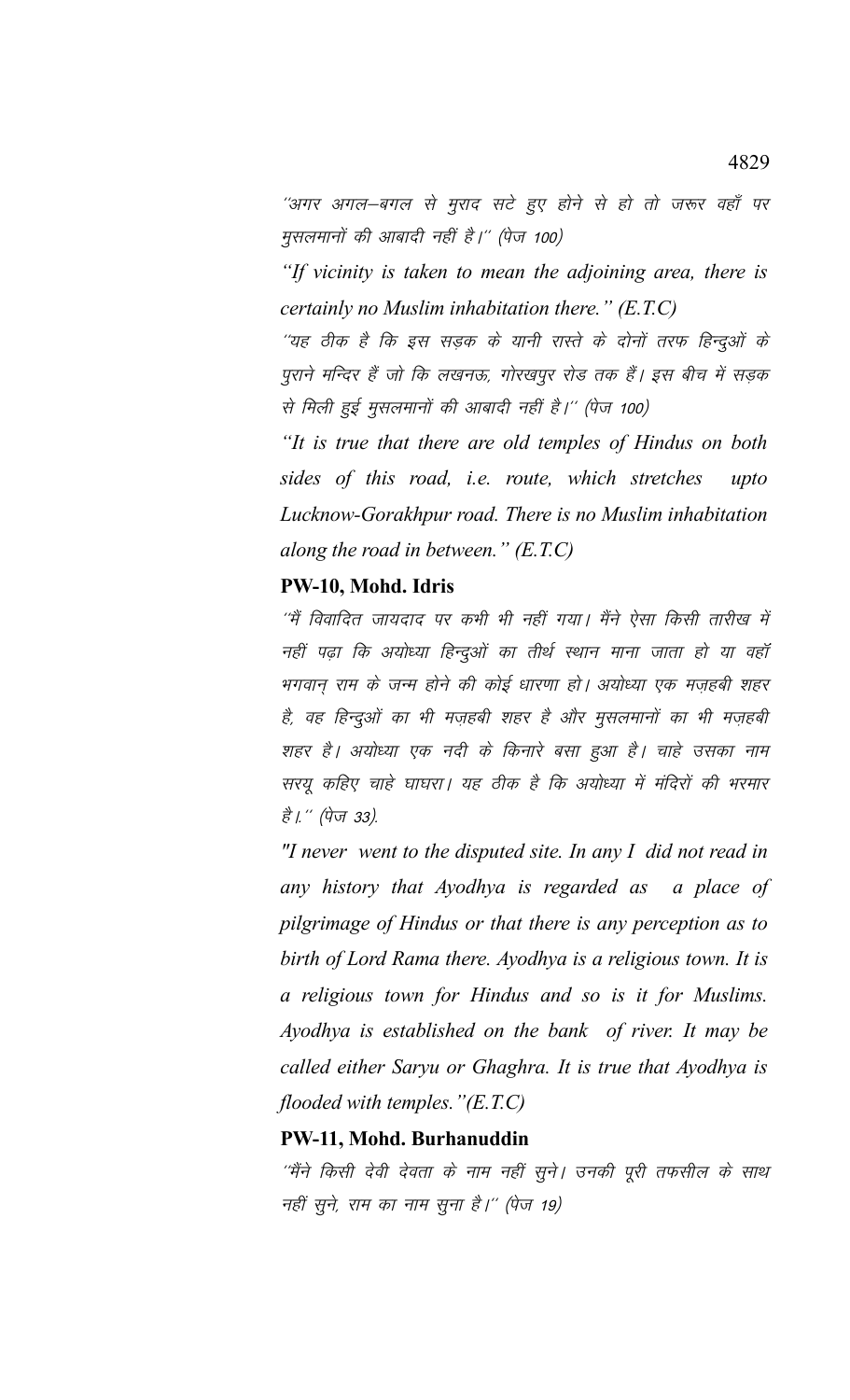*"I did not hear the name of any male or female diety. I did not hear of them with full details; I have heard the name of Rama." (E.T.C)*

´´.जहॉ तक मुझे याद है बाबर यहॉ 932 हिजरी में यहॉ आया था और शायद उसका 937 हिजरी में इंतकाल हुआ था। जहाँ तक मैंने पढ़ा है बाबर का अयोध्या आना साबित नहीं होता।'' (पेज 65)

*"As far as remember, Babar came here in 932 hijri and died perhaps in 937 hijri. As far as I have read, Babar's arrival at Ayodhya is not proved. " (E.T.C)*

''तूज़केबाबरी में अयोध्या में कहे गये जन्मस्थान का जिक्र पढ़ा है।'' (पेज 65)

*"I have gone through the mention of Janmsthan stated to be in Ayodhya, in Tuzuk-e-Babri." (E.T.C)*

# **PW-12, Ram Shankar Upadhyay**

''जन्मभूमि मम पुरी सुहावनि, उत्तर दिशि तु हि सरजू पावनि'' यह चौपाई तूलसीदास ने भगवान राम के मुख से कहलवाई है, यानि कि स्वयं भगवान ने अपनी जन्मभूमि अयोध्या पुरी को अपने सबसे प्रिय कहा है।'' (पेज 5)

*"Tulsidas has got this quatrain-Janmbhumi Mam Puri Suhawani, Uttar Dishi Tu Hi Sarju Pawani- spoken from the mouth of Lord Rama, that is to say, God himself has stated Ayodhyapuri to be most favorite one. " (E.T.C)*

"तूलसीदास जी ने रामचरित मानस को रचना सम्वत 1631 में की थी। तूलसीदास जी की मानस और वाल्मीकी की रामायण, दोनों का मुख्य विषय भगवान राम का ही है। भगवान राम को हम भगवान विष्णु का साक्षात अवतार मानते है।'' (पेज 6)

*"Tulsidas Ji composed the Ramcharit Manas in Samvat 1631. The main subject of both Tulsidas's Manas and Valmiki's Ramayana is Lord Ram himself. We regard Lord Rama as a manifest incarnation of Lord Vishnu." (E.T.C)* "खुद कहा कि अयोध्या भगवान की नगरी है, उसे कोई नहीं जीत सकता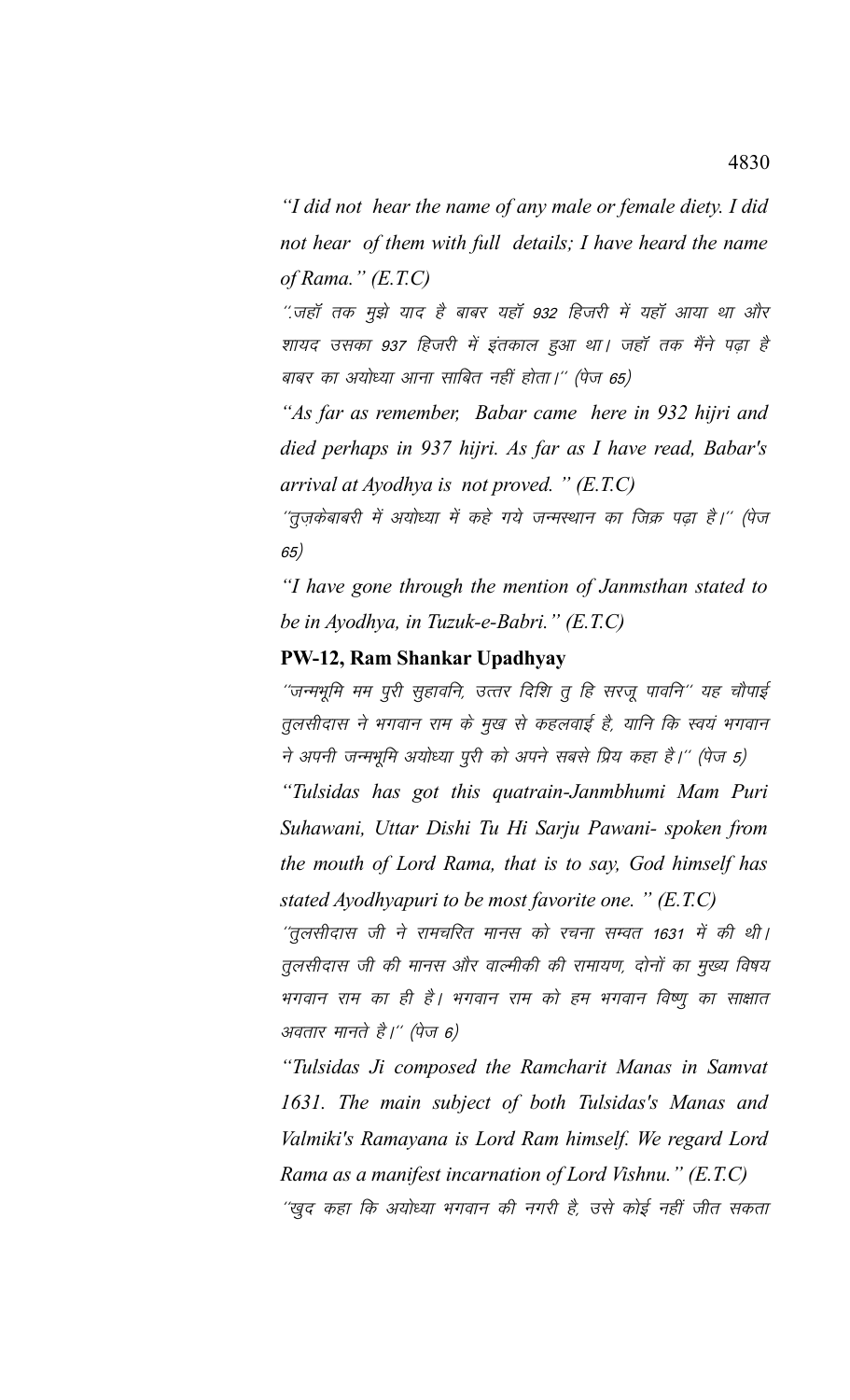रामचरित मानस या वाल्मीकी रामायण के अलावा मैंने अयोध्या का प्राचीन इतिहास नहीं पढ़ा।'' (पेज 7)

"(Stated on his own) Ayodhya is a town of God. Nobody can conquer it. I did not read ancient history of Ayodhya except the Ramcharit Manas or the Valmiki Ramayana."  $(E.T.C)$ 

"मैं कनक भवन अयोध्या एक–आध बार गया हूँ। वहाँ मैंने दर्शन तो किये हैं, पर वह किस देवता का मन्दिर है, इतना ध्यान नहीं।'' (पेज 11)

"I have been to Kanak Bhawan at Ayodhya once or so. I have certainly had darshan there but I do not remember which deity that is the temple of."  $(E.T.C)$ 

''अगर किसी मन्दिर में बाल स्वरूप हो तो भगवान राम लला की प्रतिमा होगी। ऐसा कोई प्रतिबन्ध नहीं है कि जहाँ बाल स्वरूप राम लला की मूर्ति स्थापित हो वहाँ पर सीता जी की मूर्ति रखी नहीं जा सकती हैं।''(पेज 11) "If the child form of a deity exists in a temple, the idol would be that of Lord Ram Lala. There is no such restriction that where the idol of Ram Lala in child form is installed, the idol of Sita Ji cannot be placed there."  $(E.T.C)$ 

''भगवान राम लला की मूर्ति चाहे पाषाण की हो चाहे अष्टधातू की हो, स्थापित होने के बाद वह अंचल ही कहलायेगी। वह मूर्ति सालिंग राम भगवान कहलाती हैं। सालिग राम भगवान की मूर्ति न तो स्थापित होती है और न ही उसका विसर्जन होता है, न ही उसका प्राण–प्रतिष्ठा होती है, वह स्वयंभू हैं।'' (पेज 11)

"The idol of Lord Ram Lala, whether of stone or Ashtdhatu, after being installed will only be called immovable. That idol is called Lord Salig Ram. The idol of Lord Salig Ram is neither installed nor immersed nor *vivified; it is self-created.*"  $(E.T.C)$ 

''विवादित स्थल के उत्तर की तरफ एक राम जन्म स्थान नामक जगह है।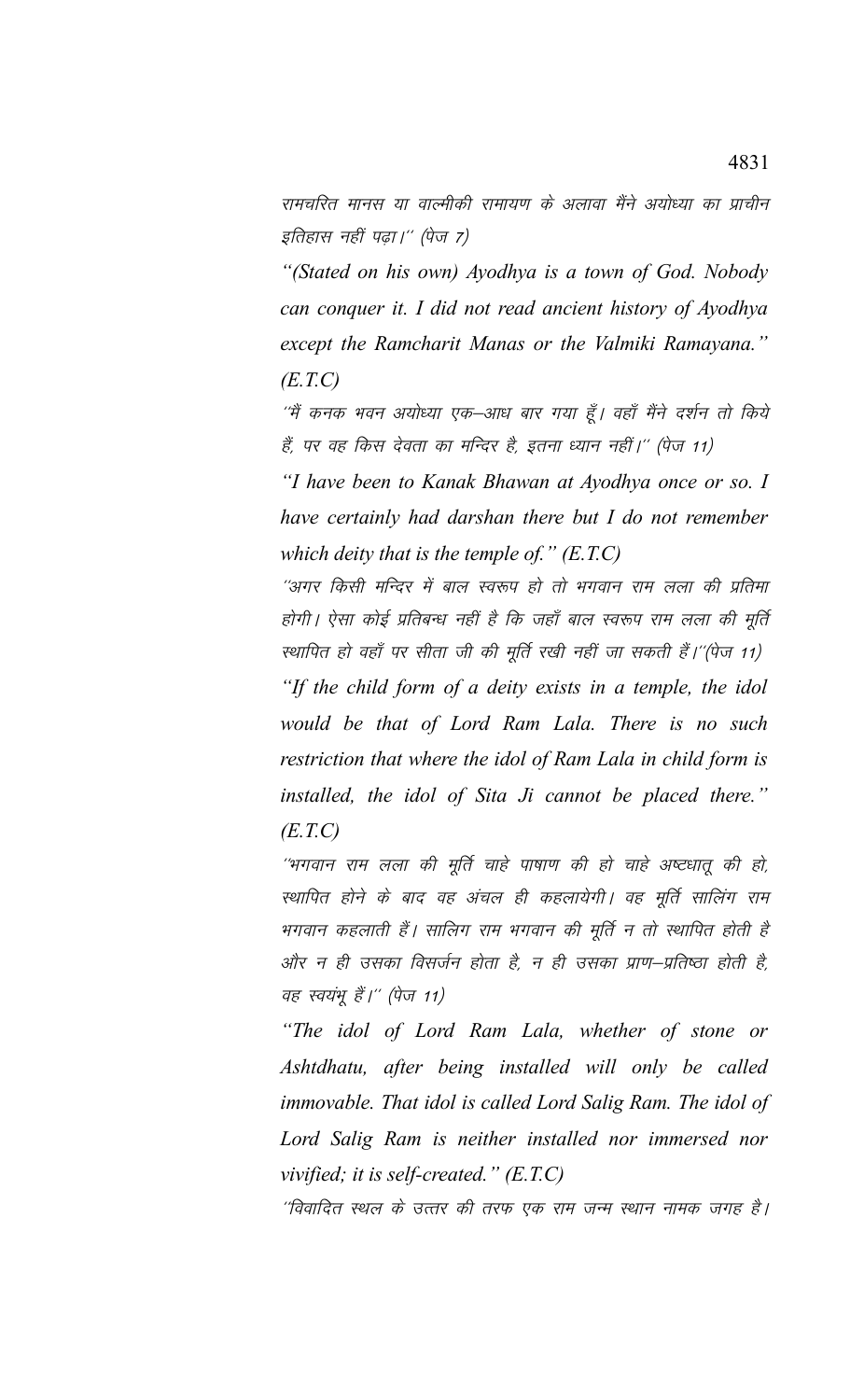वह एक मन्दिर की शक्ल में है। मैं उसके भीतर कभी नहीं गया। विवादित स्थल और उस स्थान के बीच में तकरीबन 60–70 कदम का फासला होगा।" (पेज 51)

"To the north of the disputed site there is a place called Ramjanmsthan. That is in the shape of a temple. I never entered it. The distance between the disputed site and that place would be nearly 60-70 paces."  $(E.T.C)$ 

### **PW-13. Suresh Chandra Mishra**

''मैं साइंटिफिक टैम्परामेंट का आदमी हूँ, मैं किसी मूर्ति की पूजा नहीं करता ।

प्रश्न– आप आस्तिक हैं या नास्तिक ?

उत्तर– मैं इन दोनों धाराओं को नहीं मानता।

मैं वेदों को इतिहास के श्रोत के रूप में ही मानता हूँ। वरना उसमें कोई आस्था जैसी चीज नहीं है।" (पेज 3)

"I am a man of scientific temperament; I do not worship any idol.

Question:- Are you a theist or atheist?

Answer:- I do not believe in any of these two thoughts.

I consider Vedas only to be the source of history. Except that I do not have any thing like faith in them."  $(E.T.C)$ 

''रघुवंश में राम के बारे में जिक्र है। मैंने आदि कवि वाल्मीक का राम (नाम) भी सूना है। रामायण उनकी प्रसिद्ध रचना है। ऐसा नहीं है कि वाल्मीकि ने रामायण अपने शिष्यों को सुनाई हो और उन्होंने उसे जबानी याद करके बाद में लिखा हो।'' (पेज 14)

"There is mention of Rama in Raghuvansh. I have heard of the earliest poet Valmiki by the name of Ram as well. It is not that Valmiki recited the Ramayana to his disciples, who committed it to their memory and later put it in writing."  $(E.T.C)$ 

''अनुश्रुति और पर्वती ग्रन्थों के हिसाब से वाल्मीकि ने इस पुस्तक की रचना तमसा नदी पर शुरू की थी। तमसा नदी को कुछ लोग तोमस से समीकृत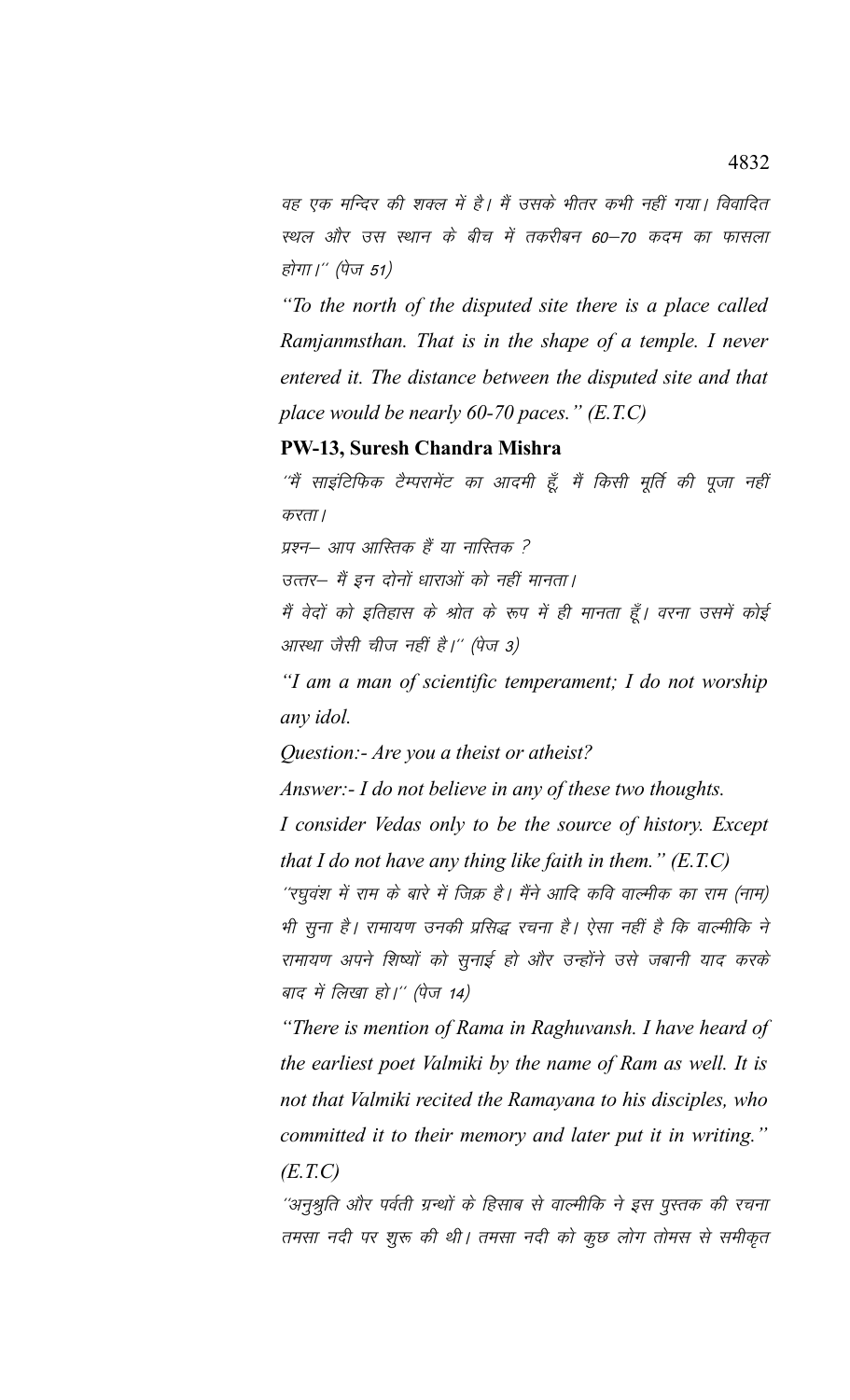करते हैं। यह अयोध्या से कुछ फासले पर दक्षिण में है। वाल्मीकि जी का समय निश्चित नहीं है लेकिन उनकी रामायण से लगता है कि जिस वक्त उसकी रचना की गई तब अयोध्या में मनुष्यों की आबादी थी।'' (पेज 14)

"As per Anushruties and Parvati treatises, Valmiki has started composing this book at the river Tamsa. Some people associate the river Tamsa with Tomas. It is in the south at some distance from Ayodhya. The period of Valmiki is not definite but it appears from his Ramayana that there was human inhabitation in Ayodhya at the time it was composed."  $(E.T.C)$ 

''मैंने रामायण को पढा है। इस पुस्तक में कहीं—कहीं उस समय के लोगों की वेशभूषा, रहन—सहन, सामाजिक व्यवहार व तीज—त्योहारों का जिक्र भी आता है। रामायण में मुख्य चरित्र राम का है जो अयोध्या काण्ड से ऐतिहासिक रूप से शुरू होता है और उत्तर काण्ड तक चलता है।'' (पेज  $(14)$ 

"I have read the Ramayana. This book also mentions at certain places about the dress, way of living, social behaviour and festivals of people of that time. The main character of Ramayana is that of Rama which, historically, begins from Ayodhya Kand (Ayodhya canto) and extends up to Uttar Kand (Uttar canto)."  $(E.T.C)$ 

''जिस बस्ती, नगर, गांव में किसी का जन्म होता है वह उसकी जन्मभूमि बोली जाती है, वह उसका जन्मस्थान होता है।" (पेज 17)

"A hamlet, town or village in which one is born is called his birthplace; that is his birthplace."  $(E.T.C)$ 

''वाल्मीकि रामायण में श्रीराम के मुख से उनके जन्मस्थान का जिक्र कराया गया है, जो जन्मभूमि के नाम से है, लेकिन यह बाद में की गई बढ़ोत्तरी हो सकता है। मेरी तीज—त्योहारों में आस्था है, उनमें मेरी भागीदारी भी है और उनको मैं मनाता भी हूँ। जब मैं अयोध्या गया तो मैंने इसे एक इतिहासकार के रूप में देखा।" (पेज 17)

"The Valmiki Ramayana sees the mention of Janmsthan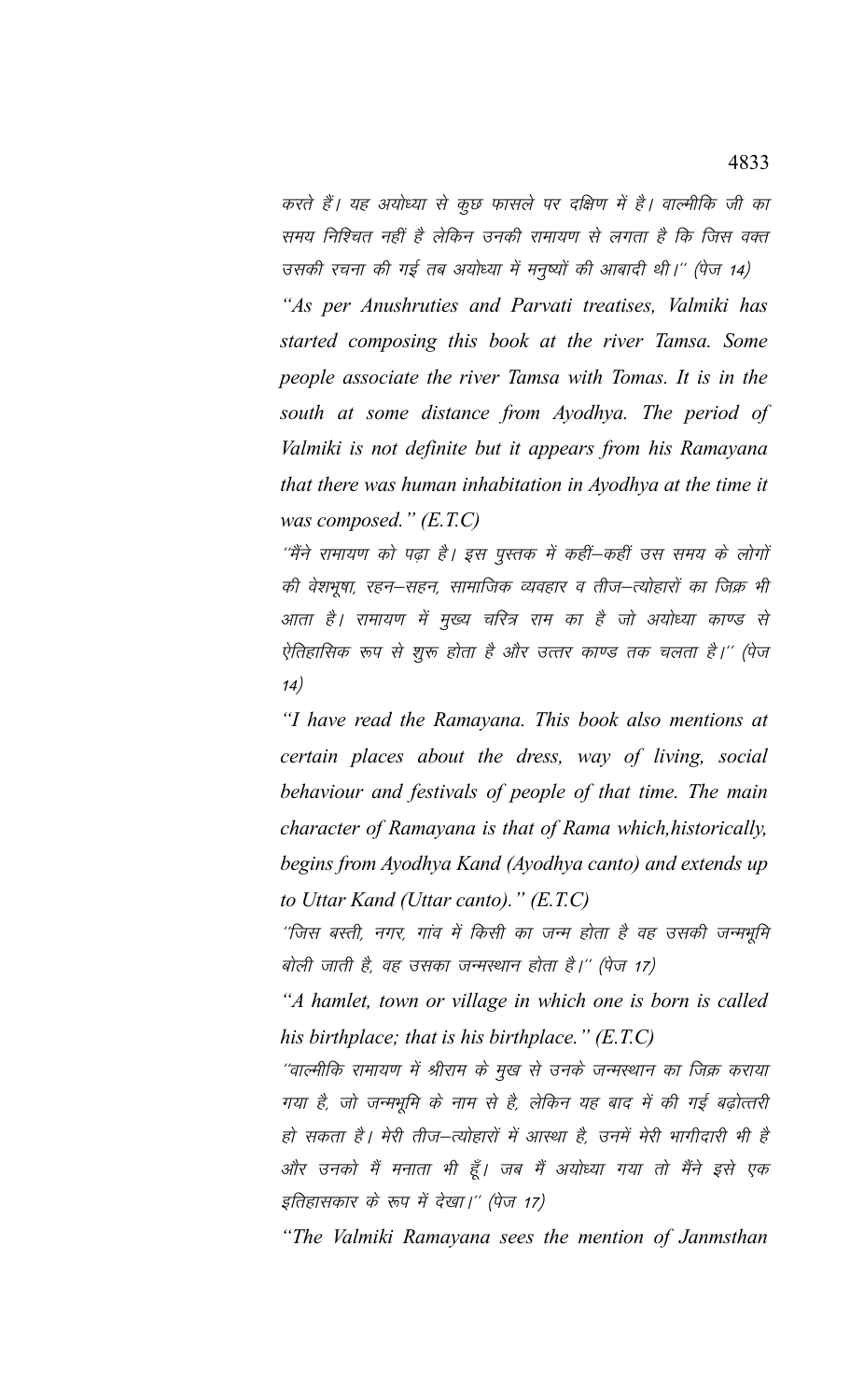(birthplace) coming from the mouth of Sri Rama, which Janmsthan is known as Janmbhumi but it may be a subsequent addition. I have faith in festivals; I also take part in them I also believe in them. When I visited Ayodhya, I saw it as a hostorian."  $(E.T.C)$ 

''मेरे माता—पिताजी अयोध्या मन्दिर में दर्शन के लिए गए थे (फिर कहा) वे राम मन्दिर के दर्शन के लिए भी गए थे। यह ठीक है कि अपनी श्रद्धा के अनुसार उन्होंने वहाँ पर मिष्ठान्न और पुष्प चढ़ाए और दर्शन भी किया। मुझे विवादित स्थल के जानने के बारे में जिज्ञासा उस वक्त भी थी। मेरी जिज्ञासा शुरू से ही रही है। लगभग 1960 से ही मुझे इसको जानने की जिज्ञासा पैदा हो गई थी। मैंने उस समय श्रीराम की कथा पढ़ी थी।'' (पेज  $17 - 18$ 

"My parents had gone to have darshan at the Ayodhya temple. (Further stated) They had gone to also have darshan of the Rama temple. It is true that they had as per their faith offered sweets and flowers and had got darshan thereat. Even at that time I had curiosity to know about the disputed site. I have been curious right since the beginning. Curiosity to know about it developed in me since around 1960 itself. I had read the story of Shri Rama at that time."  $(E.T.C)$ 

''मैंने पी. कार्नेगी द्वारा लिखा इतिहास पढ़ा है। मुझे इस किताब के लिखने की तारीख याद नहीं। वे फैजाबाद डिवीजन के कमिश्नर थे। मुझे मालूम नहीं कि इस किताब का इंद्राज अयोध्या के प्रथम बंदोबस्त में किया गया था या नहीं। यह ठीक है कि इस पुस्तक का पूरा नाम ए हिस्टारिकल स्केच ऑफ तहसील फैजाबाद, जिला फैजाबाद इन्क्लुडिंग परगना हवेली अवध एण्ड पश्चिम राड विद ओल्ड कैपिटल अयोध्या एण्ड फैजाबाद बाई पी. कार्नेगी है। उस पुस्तक में उन मन्दिर–मस्जिद और गुरूद्वारों का इंद्राज किया गया है जो उस समय तक मौजूद थे।'' (पेज 22)

"I have read history written by P. Carnegie. I do not remember the date on which this book was written. He was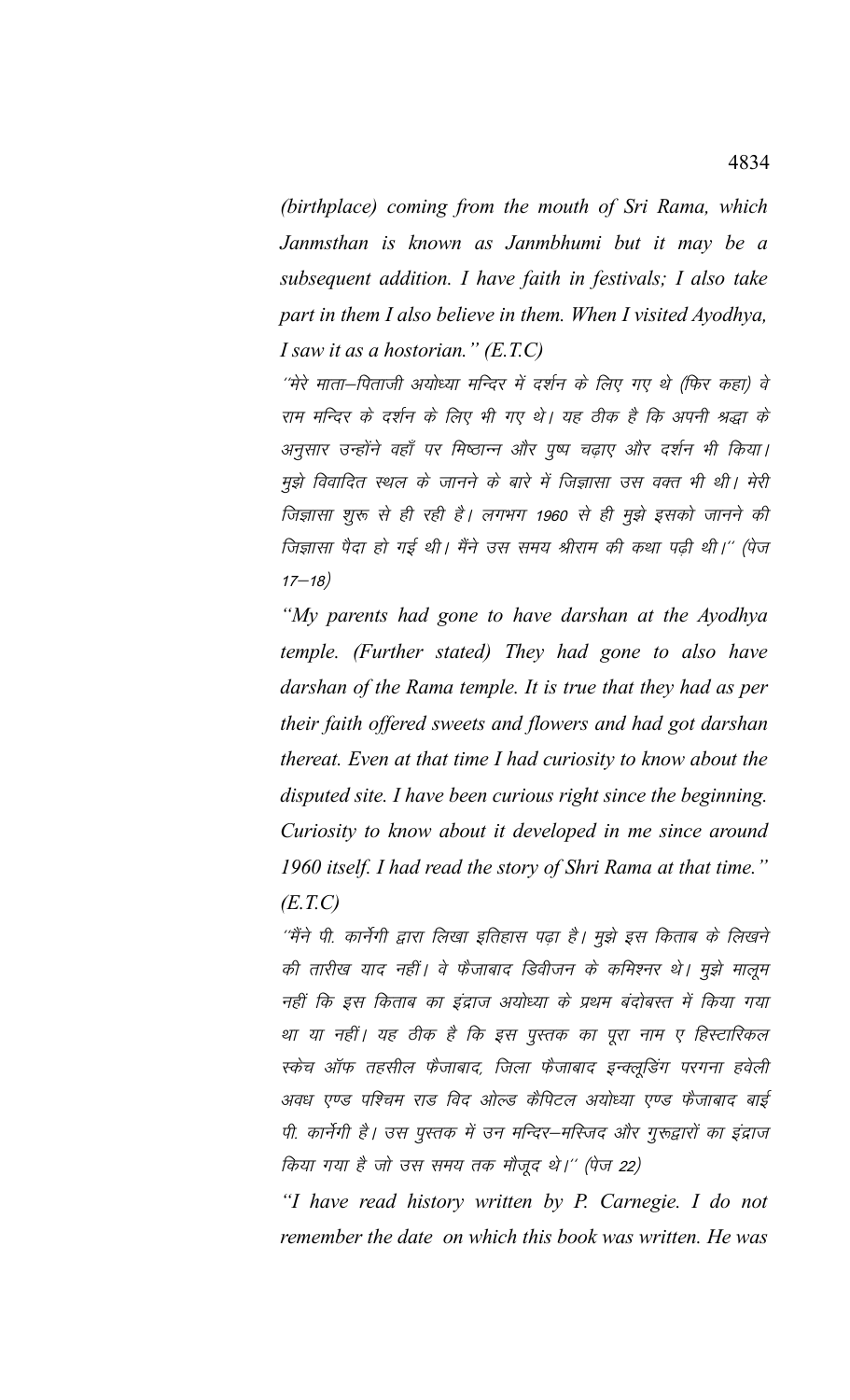*the Commissioner of the Faizabad division. I do not remember whether this book was recorded in the First Settlement of Ayodhya or not. It is true that the full name of this book is: 'A Historical Sketch of Tahsil Faizabad including Pargana Haveli Awadh and Pashchim Rod with Old Capital Ayodhya, Faizabad by P. Carnegie. This book records temples, mosques and Gurudwaras which were present by that time." (E.T.C)*

''मुझे मूर्तियों तक जाने के लिए रोका गया था इसलिए मैं अपने माता–पिता के साथ अन्दर नहीं गया।'' (पेज 33)

*"I had been forbidden to go up to the idols, that is why, I could not go inside along with my parents." (E.T.C)*

''महापुराणों में स्कन्ध पुराण भी एक पुराण है। स्कन्ध पुराण एक बड़ी पुस्तक है जो कई भागों में है। स्कन्ध पुराण में अयोध्या महात्म्य एक खण्ड का भाग है। प्राचीन भारतीय इतिहास में तीर्थों और उपतीर्थों का जिक्र आया है।'' (पेज 35)

*"Out of the Maha-puranas, Skandha-purana is also a Purana. Skandha-purana is a voluminous book which has many parts. In Skandha-purana, Ayodhya Mahatmya is a portion of one of its parts. 'Teerthas'(sites of pilgrimage) and 'Up-Teerthas' (minor sites of pilgrimage) have found mention in ancient Indian history." (E.T.C)*

^हिन्दू लोग उस गुप्तारघाट को भी तीर्थ मानते हैं जहाँ कथाओं के अनुसार श्रीराम गुप्त हुए बताए जाते हैं। ग्रन्थों के आधार पर यह तथ्य आता है कि श्रीराम का जन्म अयोध्या में हुआ।'' (पेज 38)

*"Hindus regard the Guptarghat, too, as a place of pilgrimage where, as per stories, Sri Rama is stated to have disappeared. From the treatises it is believed that Shri Rama was born at Ayodhya." (E.T.C)*

''मैं पाली भाषा भी जानता हूँ लेकिन मलियाली नहीं जानता।'' (पेज 41)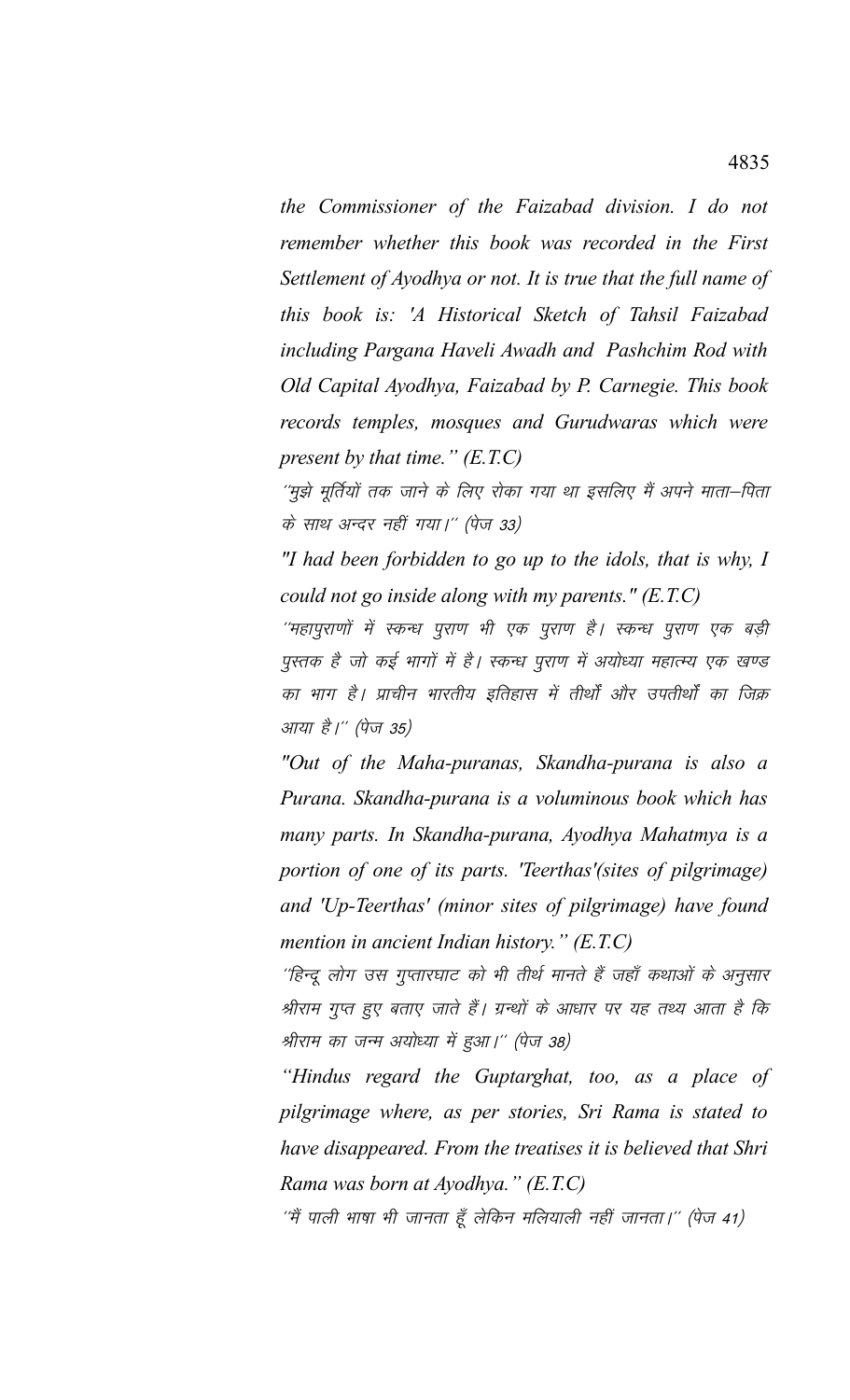*"I also know Pali language but don't know Malyali." (ETC)* ''स्कन्ध पुराण मैंने संस्कृत भाषा में पढ़ा है। सूट नं0–5 का पेपेर  $\vec{\tau}$ 0-107सी-1/75 मैंने देख लिया है।'' (पेज 41)

*" I have read the Skandha-purana in Sanskrit. I have gone through paper no. 107C-1/75 of the suit no.5." (ETC)*

''सरयू नदी के जल में स्नान करके पापियों में मोह उत्पन्न करने वाले तथा बुद्धिमान बनाने वाले पिण्डारक की पूजा करनी चाहिए। इस (पूज्य) देवता की यात्रा नवरात्रि के दिनों में करनी चाहिए। उसकी दिशा के पश्चिम दिशा में विघ्नेश की निश्चित ही पूजा करनी चाहिए।'' (पेज 41)

*"After taking a dip in the river Saryu one should worship Pindarak, who arouses the sense of attachment in sinners and makes one wise. One should make a trip to this (venerated) deity during the days of Navratri. One should certainly worship Vighnesh located in its western direction." (E.T.C)*

''पिण्डारक शब्द का अर्थ है पूज्यनीय देवता। जिसका उल्लेख अयोध्या महात्म्य में आया है।'' (पेज 42)

*"The word Pindarak means 'revered deity', who has found mention in Ayodhya Mahatmya." (E.T.C)*

''जिस विघ्नेश के दर्शन करने से लोगों को रंचमात्र भय नहीं होता। इस कारण से सभी प्रकार की इच्छाओं को फल देने वाले विघ्नेश्वर की पूजा करनी चाहिए। उस स्थान के उत्तर पूर्व दिशा में राम जन्म स्थान पड़ता है। इस जन्मस्थान को मोक्ष इत्यादि के फल को देने वाला कहा गया है। विघ्नेश्वर के पूर्व भाग में तथा वशिष्ठ के उत्तर विघ्नेश्वर के पूर्व भाग में जन्मस्थान है। जिसको देखने से मनुष्य को गर्भ में (रहने) से, बिना दान दिए, तपस्या किए, बिना तीर्थ गए, बिना किसी यज्ञ (होम) किए विजयी हो जाता है। (या मुक्त हो जाता है)।" (पेज 42)

*"One should worship Vighneshwar, after having whose darshan people do not have even an iota of fear and who by means of this fructifies all types of desires. Ramjanmsthan lies in north-west of that place. This place*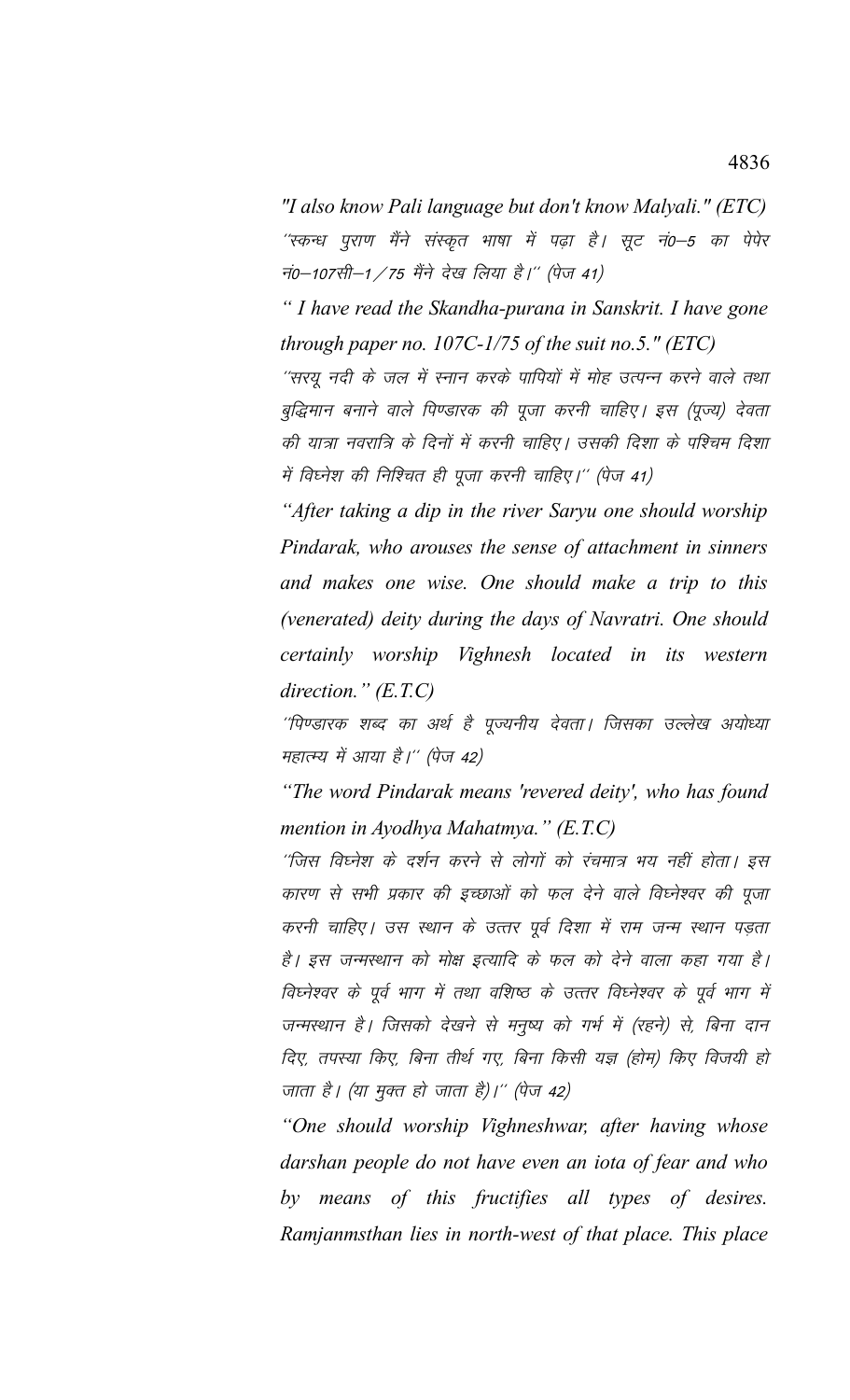is called the provider of liberation etc. In the eastern part of Vighneshwar located in the north of Vashishtha lies Janmsthan, by having sight of which one conquers the stage of being in womb (or one is liberated) without making any gifts, without practising austerities, without going on pilgrimage and without making any sacrifices."  $(E.T.C)$ 

''मैं इस निष्कर्ष पर पहुँचा हूँ कि अयोध्या एक धार्मिक नगरी भी है। इन पुस्तकों और पुराणों में कहीं ऐसा आया भी है और कहीं-कहीं नहीं भी आया कि भगवान विष्णू ने राम के रूप में अयोध्या में अवतार लिया। यह ठीक है कि कुछ लोग मानते हैं और सदियों से श्रीराम की पूजा भगवान के रूप में करते आए हैं लेकिन ऐसे लोग वैष्णव सम्प्रदाय या रामभक्त हैं। यह भी ठीक है कि ये लोग अयोध्या में तीर्थ यात्रा के लिए विभिन्न स्थानों पर जाते हैं।'' (पेज 176)

"I have come to a conclusion that Ayodhya is a religious town as well. In these books and the Puranas, it is somewhere mentioned and somewhere not mentioned that Lord Vishnu incarnated himself as Rama in Ayodhya. It is true that some people believe in him and have been worshiping Sri Rama as God for centuries but such people are followers of the Vaishnavite sect or Rama-worshipers. It is also true that these people visit different places in Ayodhya as part of their pilgrimage."  $(E.T.C)$ 

''तमाम मान्यताओं में से यह एक मान्यता हो सकती है कुछ लोगों की कि अयोध्या में भगवान राम ने जन्म लिया था इसलिए यह तीर्थस्थान है। प्रश्न– जो लोग भगवान श्रीराम की आराधना करते हैं वे लोग अयोध्या को उनकी जन्मस्थली मानते हैं ?

उत्तर– यह ठीक है।'' (पेज 177)

"Of many beliefs it may be a belief of some people that Lord Rama took birth at Ayodhya and as such it is a place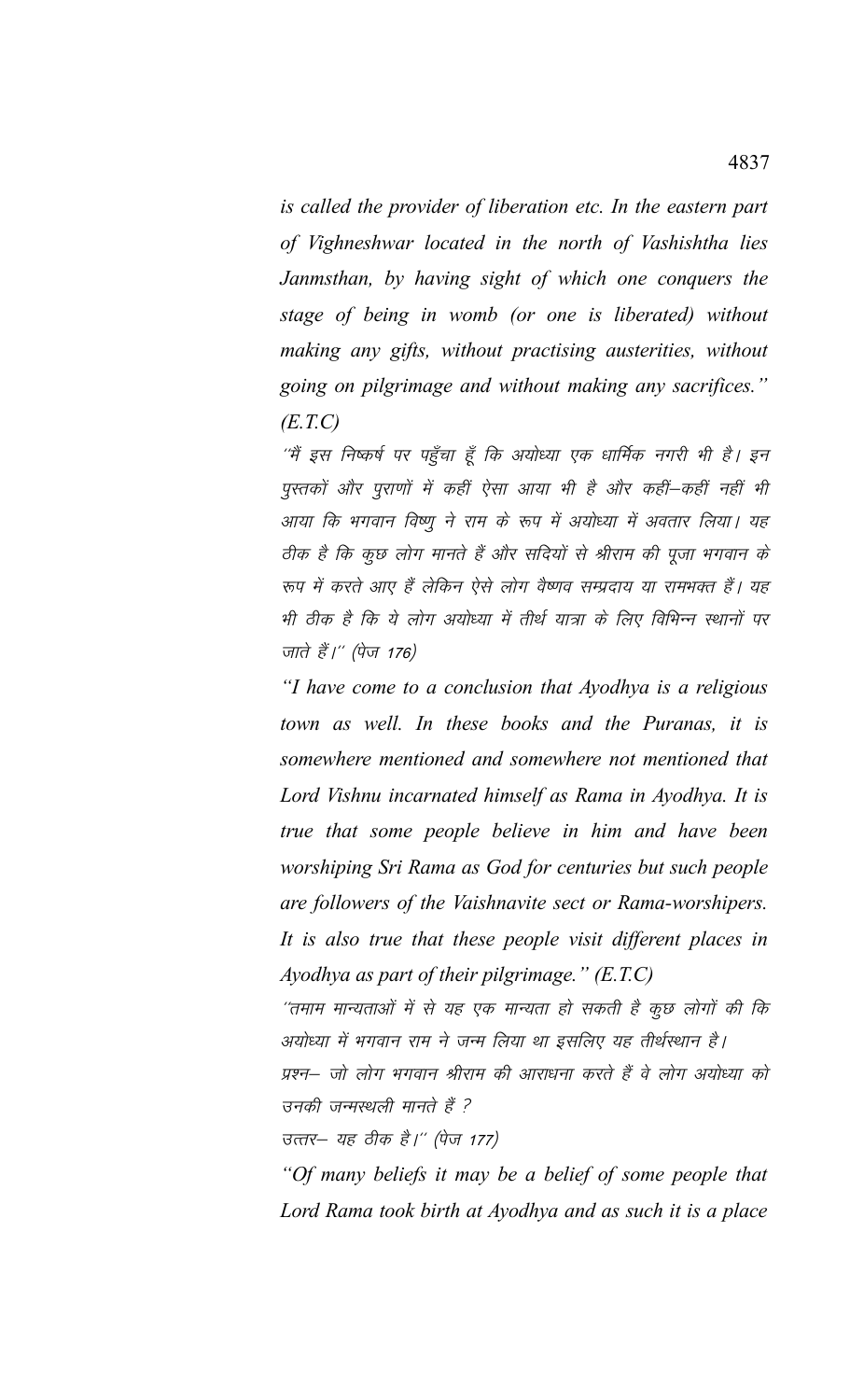# of pilgrimage.

Question:- Do Rama-worshiping people consider Ayodhya to be his bithplace?

Answer:- It is true."  $(E.T.C)$ 

''मैंने राम जन्मभूमि के बारे में जो निर्णय लिया है उसका आधार मेरा स्कन्द पुराण का अध्ययन मुख्य रूप से और तीर्थ सम्बन्धी तमाम लिटरेचर जो 17वीं शताब्दी तक चलता है और मेरे सर्वेक्षण के आधार पर है। मैंने जो पुस्तक में मेजरमैंट दिए हैं उनको चेक करने की कोशिश की है। मैंने मौके पर नपाई नहीं की। लेकिन आँखों से देखकर उसकी सच्चाई का आंकलन किया है।'' (पेज 215)

"My inference in regard to Ram Janam Bhumi, is based mainly on my study of Skanda Purana and is also based on plenty of pilgrimage-related literature which extends up to the  $17<sup>th</sup>$  century and on my survey. I have tried to check the measurements given in the book. I did not try to take measurements on the site. But I have tried to verify its veracity by observing them with the eyes."  $(ETC)$ 

''1966 या उसके आसपास जब मैं पहली बार अपने माता–पिता के साथ विवादित भवन में आया और वहाँ उन्होंने स्थापित मूर्ति की पूजा की तो अब मुझे याद नहीं कि वह मूर्ति किस देवी या देवता की थी या उन्होंने अपने कौन से इष्टदेव की पूजा की थी। उस वक्त की मुझे बहुत ही हल्की–फूल्की याद है इसलिए मैं नहीं कह सकता कि उन्होंने मुख्य द्वार से अन्दर जाकर किसी एक स्थान या चीज की पूजा की हो जिसे सीता रसोई या चुल्हा कहा जाता हो या चुल्हे की शक्ल की कोई चीज कही जाती हो। मुझे ध्यान नहीं कि वहाँ पर चरणचिन्ह भी हों, जिनकी मेरे माता–पिता ने पूजा की हो। जो मुझे यह सूझाव दिया जा रहा है कि मेरे माता–पिता ने वहाँ पर चरणचिन्हों की या सीता रसोई में चूल्हे की पूजा की थी, यह बात मुझे याद नहीं है इसलिए इसे गलत भी नहीं कह सकता। मेरे माता-पिता उस स्थान की पूजा करने के लिए गए थे, वहाँ पर किसी मूर्ति की पूजा करने नहीं गए थे।'' (पेज 238)

"In or around 1966, I first went to the disputed structure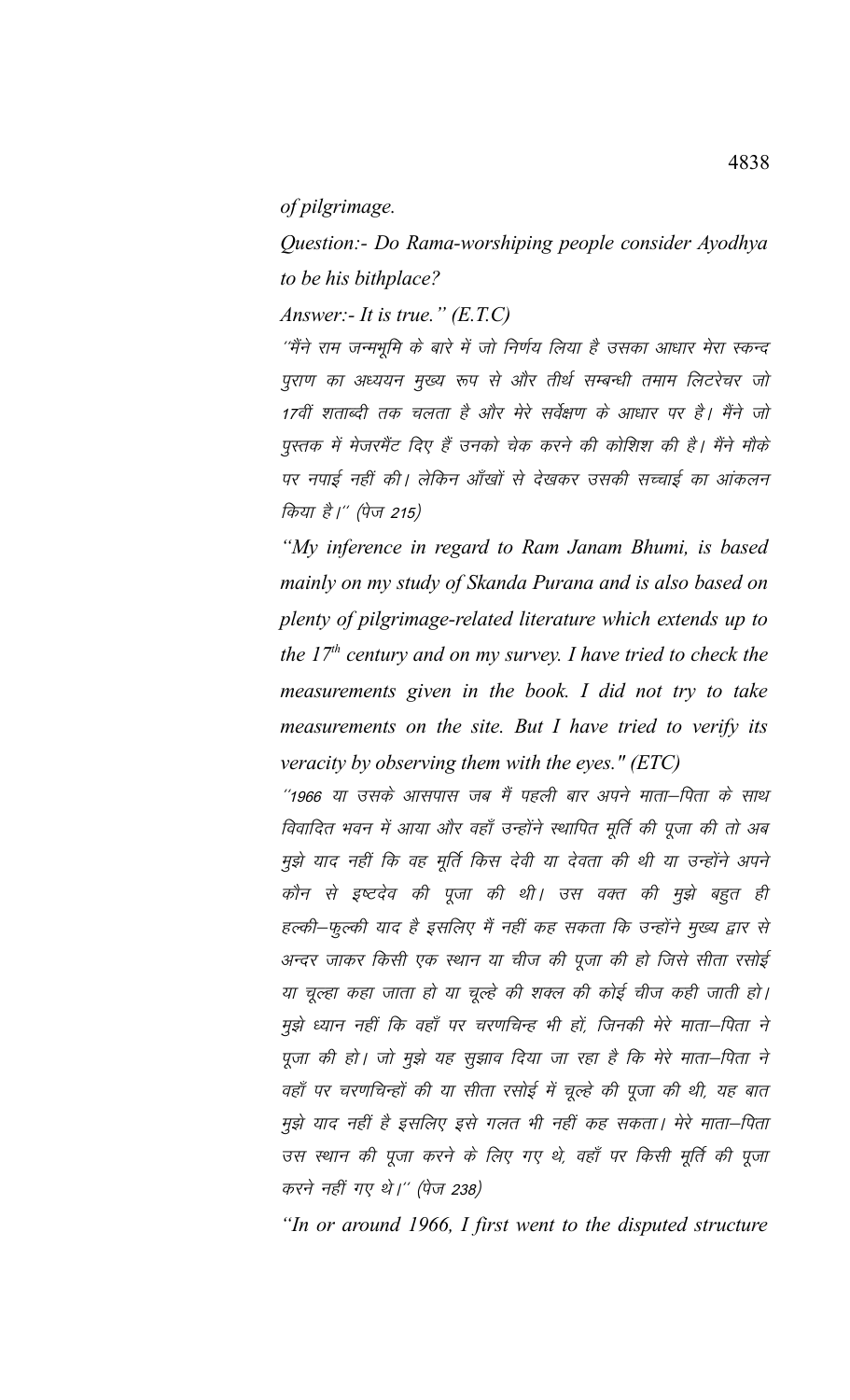*along with my parents, and if they had worshiped the idol installed there I now do not remember which male or female deity was represented by that idol or which favored deity was worshiped by them. I have faint memory of that time, as such I can not tell whether they had gone inside and worshipped some place or thing called 'Sita Rasoi' or Chulha (hearth) or something shaped like hearth. I do not remember whether foot prints were there which my parents worshiped. I am being led to believe my parent worship foot prints or the hearth in Sita Rasoi there. I do not remember anything, that's why I cannot term them incorrect. My parents had gone to worship that place; they had not gone to worship any idol there." (ETC)*

''सवाल : आपके माता—पिता जब उस स्थान पर पूजा के लिए गए तो चाहे वहाँ पर किसी भी देवी–देवता की मूर्ति स्थापित रही हो लेकिन वे इस धारणा से गए थे कि वहाँ पर श्रीराम हैं और उनकी पूजा यानी भगवान श्रीराम की पूजा करनी है ?

उत्तर : वे अयोध्या के तमाम तीर्थस्थलों के साथ इस स्थान को भी देखने गए थे और जाहिर है कि उनकी इसमें आस्था थी। मेरे माता–पिता वहाँ पर पूजा के लिए गए थे।'' (पेज 240)

*"Question: Do you think that when your parents went to that place of worship having idol of any male or female deity installed there, they had the impression that Sri Rama existed there and they had to offer worship to him, i.e. Lord Sri Rama?*

*Answer: They had gone to see this place besides many places of pilgrimage at Ayodhya, and it is apparent that they had faith in them. My parents had gone there to offer prayer." (E.T.C.)*

''जो लोग अयोध्या में इस तरह से आते हैं, वे मन्दिरों में भी दर्शनों के लिए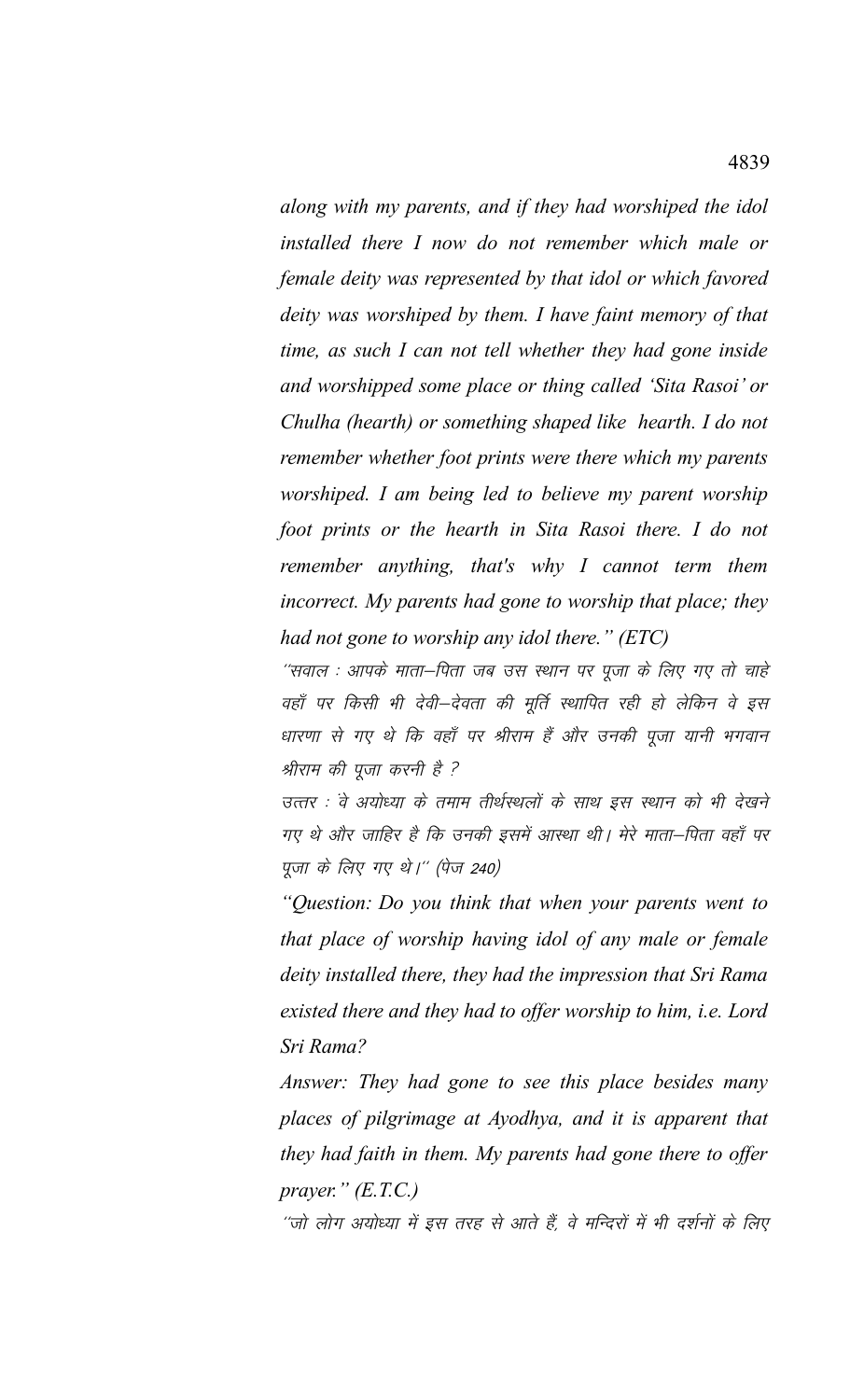जाते हैं और विवादित स्थल के दर्शन करने भी जाते हैं। मैंने इन दोनों अवसरों पर जब वहाँ गया था, अयोध्या में विवादित स्थल पर ही ज्यादा भीड़ देखी थी। नदी के तट पर भी भीड़ थी। नदी से मेरा अभिप्राय सरयू तट से है। यह ठीक है कि जो लोग अयोध्या में जाते हैं, वे सरयू में स्नान करते हैं, मन्दिरों के दर्शन करते हैं और विवादित स्थल का भी दर्शन करते हैं। वे विवादित स्थल पर भी जाते हैं और अन्य ऐतिहासिक स्थानों पर भी जाते हैं।

– 1. रामनवमी का मेला, 2. बरसात के टाइम झूला, 3. ॲगारक चतुर्थी, 4. कार्तिक के मास में सरयू स्नान, 5. रामविवाह मेला, 6. नागपंचमी आदि–आदि कहे जा सकते हैं।'' (पेज 277)

"People who come to Ayodhya in this manner, come here to have Darshan at temples as well and they also go for Darshan of the disputed site. On both of the occasions when I visited there, I had seen a sizable crowd only at the disputed site in Ayodhya. There was a crowd on the bank of the river too. By the river I mean the bank of Saryu. It is true that people who visit Ayodhya, take a dip in Saryu, have Darshan of temples and also have Darshan of the disputed site. They visit the disputed site and also go to other historical places.

They may be called: (1) Ramnavami Fair, (2) Rainytime Swing (3) Angarak Chaturthi (4) Saryu bath in the month of Kartik (5) Ram Vivah Fair (6) Nagpanchami etc." ''सामान्य त्योहारों पर चार–पांच हजार लोग इकट्ठा हो जाते हैं जबकि मुख्य त्योहारों पर 20–25 हजार लोग वहाँ इकट्ठा हो जाते हैं। मैं इस बात को अतिश्योक्ति मानता हूँ कि रामनवमी, सावन झूला आदि पर्वों पर वहाँ लाखों की संख्या में लोग एकत्रित होते हों।'' (पेज 278)

"4-5 thousand people assemble there on occasions of ordinary festivals, whereas 20-25 thousand people converge there on occasions of main festivals. I consider it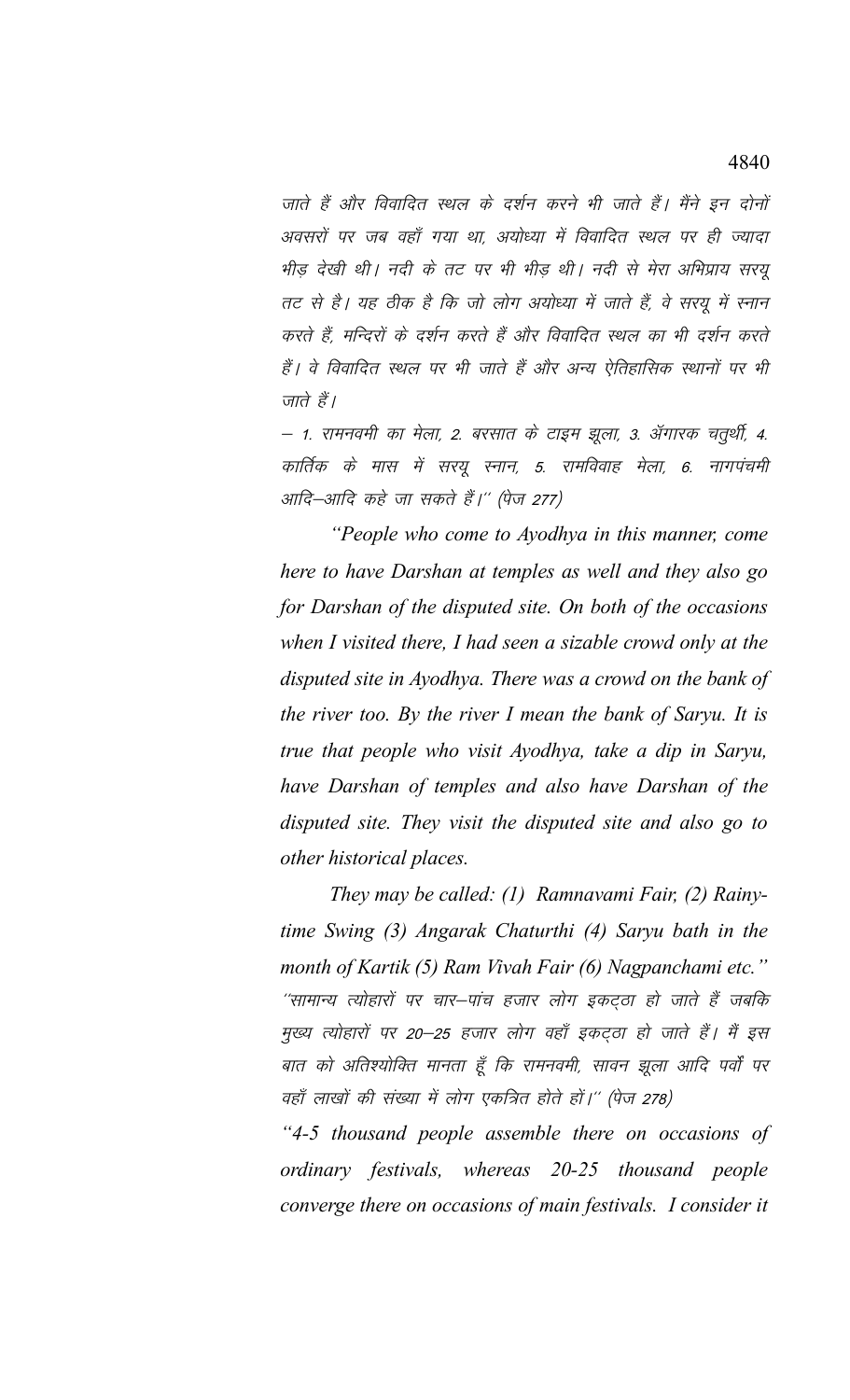*to be an exaggeration that lacs of people assemble there on the occasions of Ramnavami, Savan Joola, etc.* 

''लोकल इन्क्वायरीज के सिलसिले में मैं विवादित स्थल पर गया। मैं ऋणमोचन घाट गया, वशिष्ठ कुण्ड बताए जाने वाले स्ट्रक्चर पर गया। लक्ष्मण घाट, पापमोचन घाट, चक्रटोला जगहों पर गया था।" (पेज 278) *" I had gone to the disputed site in connection with local inquiries. I went to Rinmochan Ghat and also visited the structure said to be Vashistha Kund. I visited the places called Lakshman Ghat, Papmochan Ghat, Chakratola etc.* 

#### **PW-15, Sushil Srivastava**

"विवादित स्थल हनुमानगढी मन्दिर से पश्चिम तरफ स्थित है। हनुमानगढी कनक भवन व विवादित स्थल का लेबिल एक नहीं था। इसमें सबसे ऊँचा स्थान विवादित स्थल था फिर हनुमानगढी और उसके बाद कनक भवन। विवादित स्थल व हनुमानगढी एक पठार पर है अर्थात टीले पर हैं। विवादित स्थल में मैं पूरब वाले दरवाजे से भीतर गया था।'' (पेज 11) *"The disputed site is situated towards western side of Hanuman Garhi. The level of Hanuman Garhi, Kanak Bhawan and disputed site was not same. The highest place amongst these was disputed site, then Hanuman Garhi and thereafter, Kanak Bhawan.The disputed site and Hanumangarhi are situate on a plateau, that is,a mound. I entered the disputed site through the eastern door." (ETC)* ''उस रिपोर्ट में पी. कार्नेगी ने लिखा है कि मस्जिद बाबर ने बनवाई थी, यह मस्जिद 1528–29 में बनवाई थी। यह भी लिखा है कि यह मस्जिद जहाँ बनवाई गई है वहाँ पर पहले राम जन्म का मन्दिर रहा होगा। यह पी. कार्नेगी का नोट 1867 में प्रकाशित हुआ था। इसके अलावा वहाँ मैंने और कोई रिकार्ड नहीं देखा।'' (पेज 14)

 *"In that report, P. Carnegie has written that the mosque was got constructed by Babar in 1528-29. It is also written that at the place, where this mosque has been got*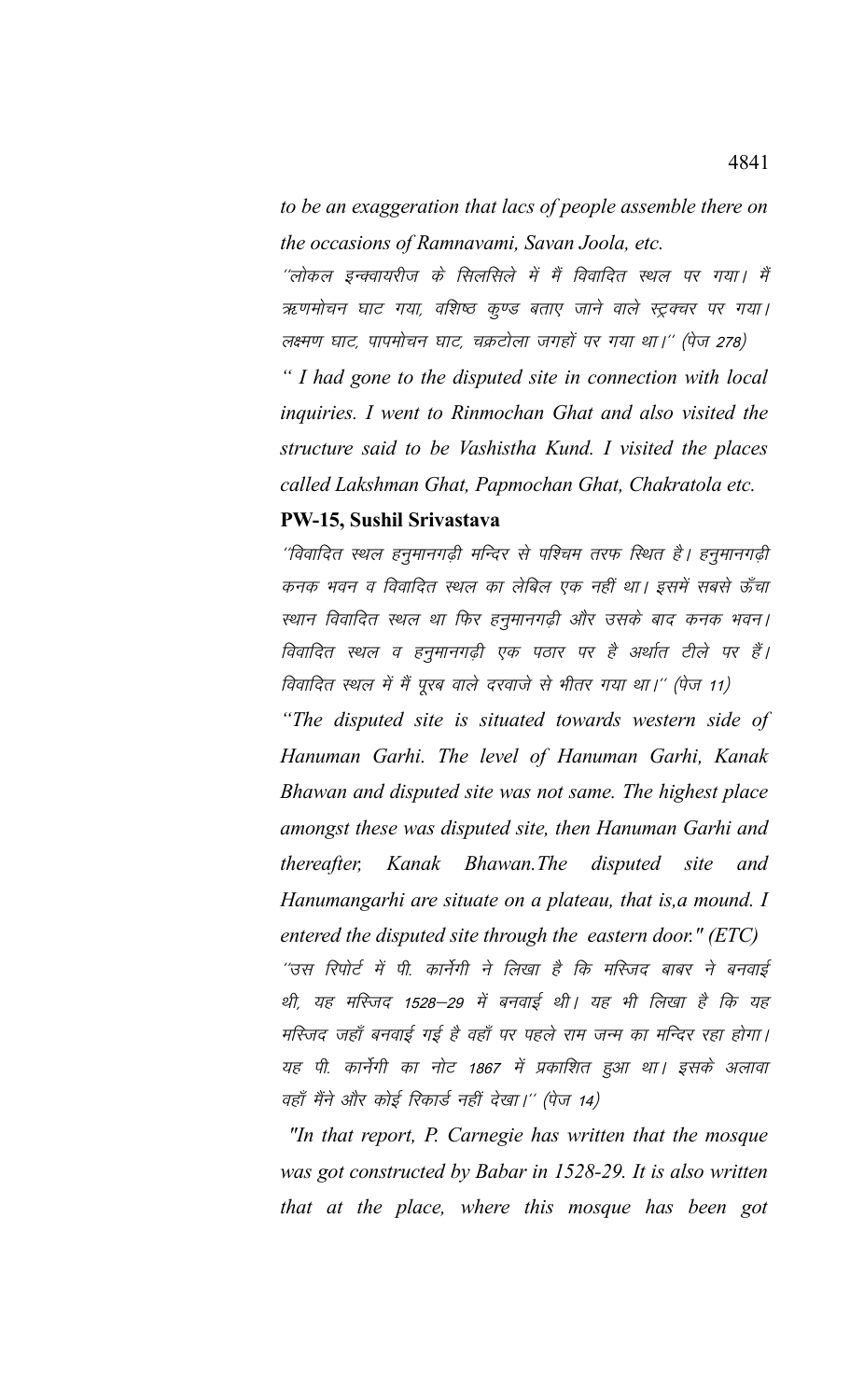*constructed, there might have been Ram Janam temple earlier. This note of P. Carnegie was published in 1867. Except this, I have not seen any other record there."* 

''परन्तु 1850 के बाद यह बात ब्रिटिश रिकार्ड से साफ हुई कि पहले यहाँ मन्दिर था और उसे तोड़कर मस्जिद बनाई गई। ऐसा कोई आधार मुझे नहीं मिला जिस पर मैं यह कह सकूं कि ब्रिटिश लोगों ने 1850 के बाद जो लिखा है कि यहाँ मन्दिर तोड़कर मस्जिद बनाई गई हो, वह गलत हो। 1858 के बाद ब्रिटिश रूल भारत में लागू हुआ था अर्थात डायरेक्ट लागू हुआ था*।'' (पेज 16)* 

*"But after 1850, it became clear from the British record that earlier here was a temple destroying which mosque was constructed. I have not found any basis enabling me to say that post-1850 version of Britishers that mosque was constructed here after demolishing the temple, is wrong. In India, the British rule came into force, that is, it was directly brought into force after 1858" (ETC)*

´´जन्मस्थान का मेरे हिसाब से मतलब उस स्थान से है, जहाँ पर माँ ने बच्चे को जन्म दिया हो। अयोध्या महात्म्य में राम के जन्म की टोपोग्राफी का जिक्र है।'' (पेज 54)

*" By the word ' Janam sthan I mean a place where mother has given birth to a child. Topography of Rama's birth finds mention in Ayodhya Mahatmya." (ETC)*

''हेंस बेकर ने अपनी पुस्तक में यह लिखा है कि विवादित मस्जिद को बाबर ने बनवाया था, इसके पूर्व शायद मन्दिर रहा हो।'' (पेज 70)

*"Hans Baker has written in his book that the disputed mosque was built by Babar, and prior thereto, it might have been a temple." (ETC)* 

''प्रश्न – क्या आप यह बताएंगे कि मार्टिन का इस विषय पर क्या निष्कर्ष था ?

उत्तर– माउंट मोमरी मार्टिन यह लिखते हैं कि उनको यह बताया गया कि जिस स्थान पर विवादित ढांचा है वहाँ पर किसी समय पर विक्रमादित्य द्व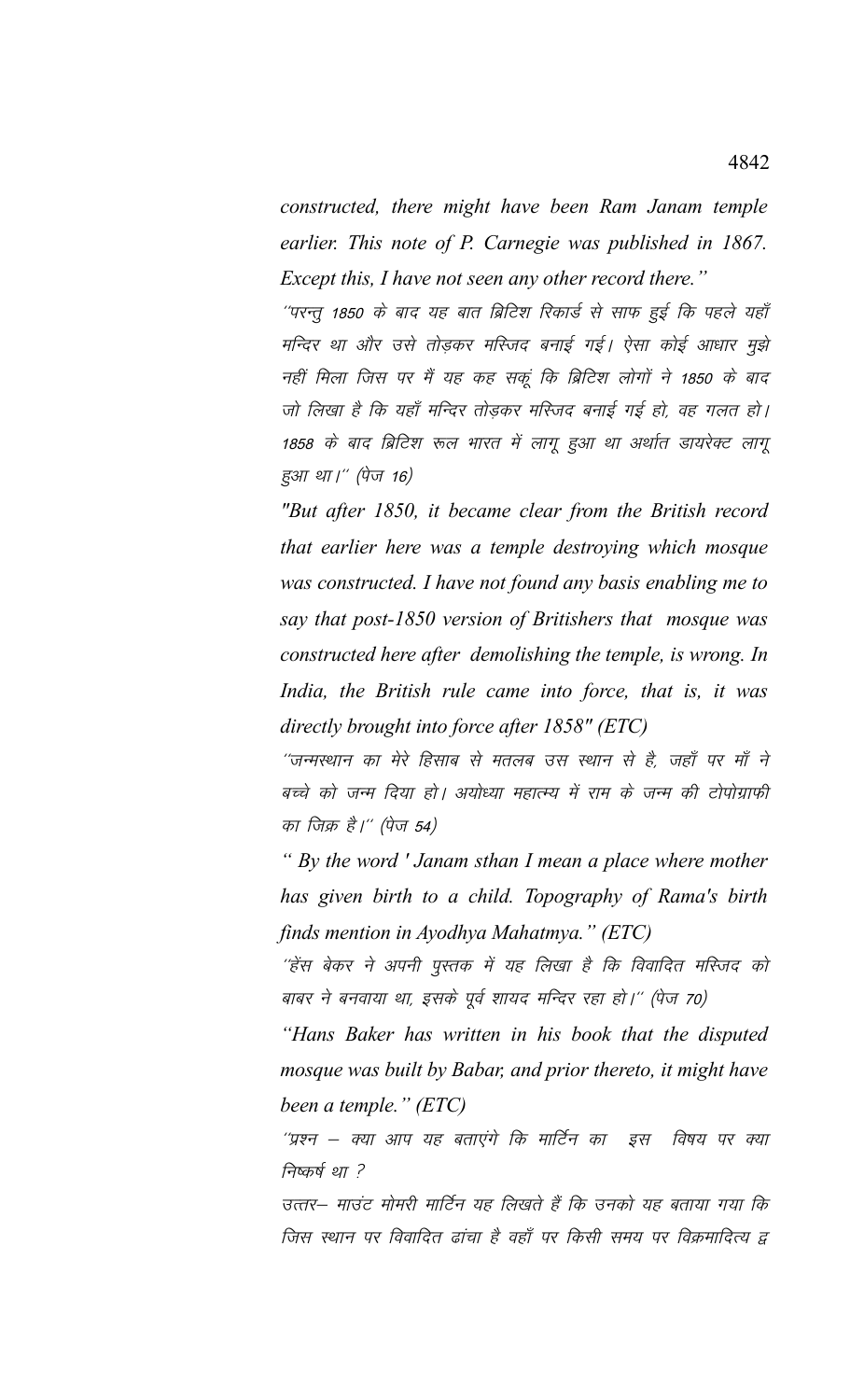ारा निर्मित एक राम मन्दिर था।'' (पेज 96)

"Ouestion: Would you tell what was the finding of Martin on this subject?

Answer: Mount Gomeri Martin writes that he was told that there had once been a Rama temple built by Vikramaditya at the place where the disputed structure stands.

''इस वाद की विषयवस्तू यानी विवादित ढांचा को हिन्दू लोग भगवान राम का जन्मस्थल मानते हैं तथा मुसलमान बाबरी मस्जिद मानते हैं। विवादित ढांचे का निर्माण आधुनिक काल में नहीं हुआ है बल्कि मध्यकाल में हुआ है।" (पेज 109)

"Hindus consider the subject-matter of this suit, that is, the disputed structure to be birth place of Lord Rama. The disputed structure has not been constructed in the modern period; rather, it was constructed in the medieval period."  $ETC$ 

''अटाला मस्जिद के बारे में स्थानीय लोगों द्वारा यह कहा जाता है कि पुराने मन्दिर को नष्ट करके मस्जिद बनाई गई।'' (पेज 110)

"Regarding Atala Mosque, it is said by the locals that the mosque was built after destroving the old temple." (ETC)

''अयोध्या महात्म्य में राम के जन्म के बारे में लिखा गया है। अयोध्या महात्म्य में अयोध्या में जो राम के जन्म का स्थल दिया गया है, उससे मैं सहमत हूँ। इस पुस्तक में लोमश ऋषि का आश्रम दिया गया है। यानी उसका वर्णन है। उसमें विघ्नेश्वर स्थान का भी वर्णन किया गया है। अयोध्या महात्म्य में वशिष्ठ मुनि के आश्रम का भी वर्णन किया गया है।'' पिज 124)

" It is written about birth of Rama in Ayodhya Mahatmya. I agree with what is mentioned in Ayodhya Mahatmya about the birth place of Rama. The hermitage of sage Lomash has found mention in this book, that is, it is described therein. It also describes Vighneshwar sthan. *The*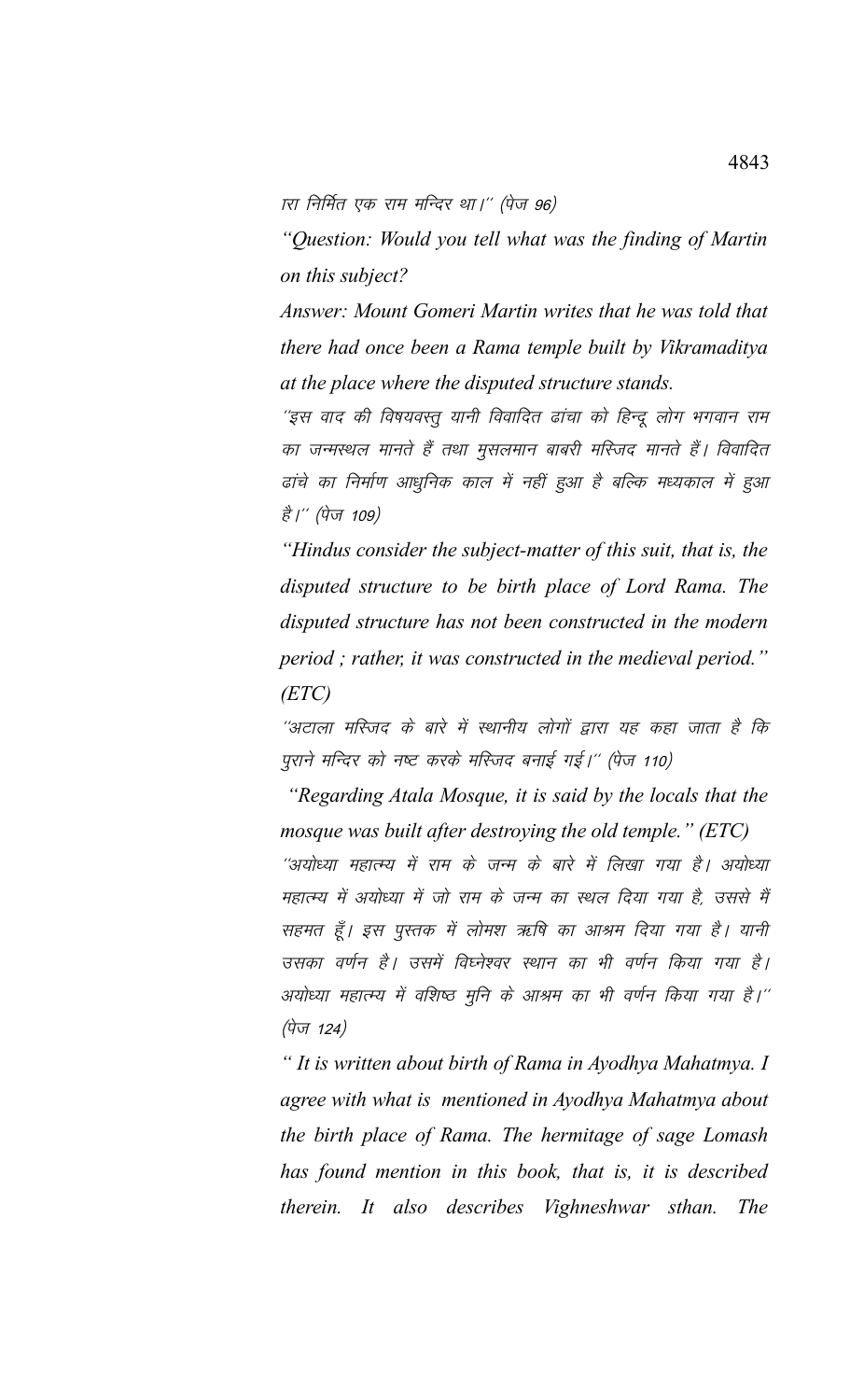*hermitage of seer Vashishtha has also found description in Ayodhya Mahatmya". (ETC)*

''अयोध्या महात्म्य में लोमश ऋषि के आश्रम एवं वशिष्ठ मुनि विघ्नेश्वर के आश्रम के रिफ्रेन्स से राम जन्मभूमि के स्थान को लोकेट किया गया है। अयोध्या महात्म्य के अनुसार राम जन्मस्थान लोमश ऋषि आश्रम के पश्चिम, विघ्नेश्वर मन्दिर के पूरब और वशिष्ठ मुनि के आश्रम से उत्तर स्थित बताया गया है। मुझे विघ्नेश्वर मन्दिर नहीं उसका एक खम्भा मिला, जिस पर 'विघ्नेश्वर' लिखा था। मुझे लोमश ऋषि का आश्रम नहीं दिशा। वशिष्ठ मुनि का आश्रम भी नहीं दिखा, लेकिन उसके बारे में लोगों ने बताया।''  $(\vec{q}_{\vec{v}}$  125)

*" From references about the hermitages of sage Lomash and seer Vashishtha in Ayodhya Mahatmya, the birthplace of Rama has been located. As per Ayohya Mahatmya, Ram Janam Sthan is situated west of Lomash Rishi Ashram, east of the Vighneshwar temple and north of Vashishtha Muni Ashram. I did not come across the Vigheneshwar temple; rather, I saw a pillar with the word " Vighneshwar" engraved thereon. I did not come across the hermitage of sage Lomash. I also did not see the hermitage of seer Vashishtha, but people told me about him". (ETC)*

''मैंने वाल्मीकि की रामायण का नाम सुना है। वाल्मीकि रामायण में अयोध्या नगरी का और उसमें रामचन्द्र के जन्म का विवरण है। मैंने पूरी तरह से रामचरितमानस पूरी तरह से नहीं पढ़ा। रामचरितमानस में भी अयोध्या नगरी व राम जन्म के विवरण हैं।'' (पेज 127)

*" I have heard of the Valmiki Ramayan. The Valmiki Ramayan has description of Ayodhya Nagri as also of the birth of Ramchandra there at. I did not go through the whole of the Ramcharitra Manas. The Ramcharitra Manas has also description of Ayodhya Nagri and the birth of Rama". (ETC)*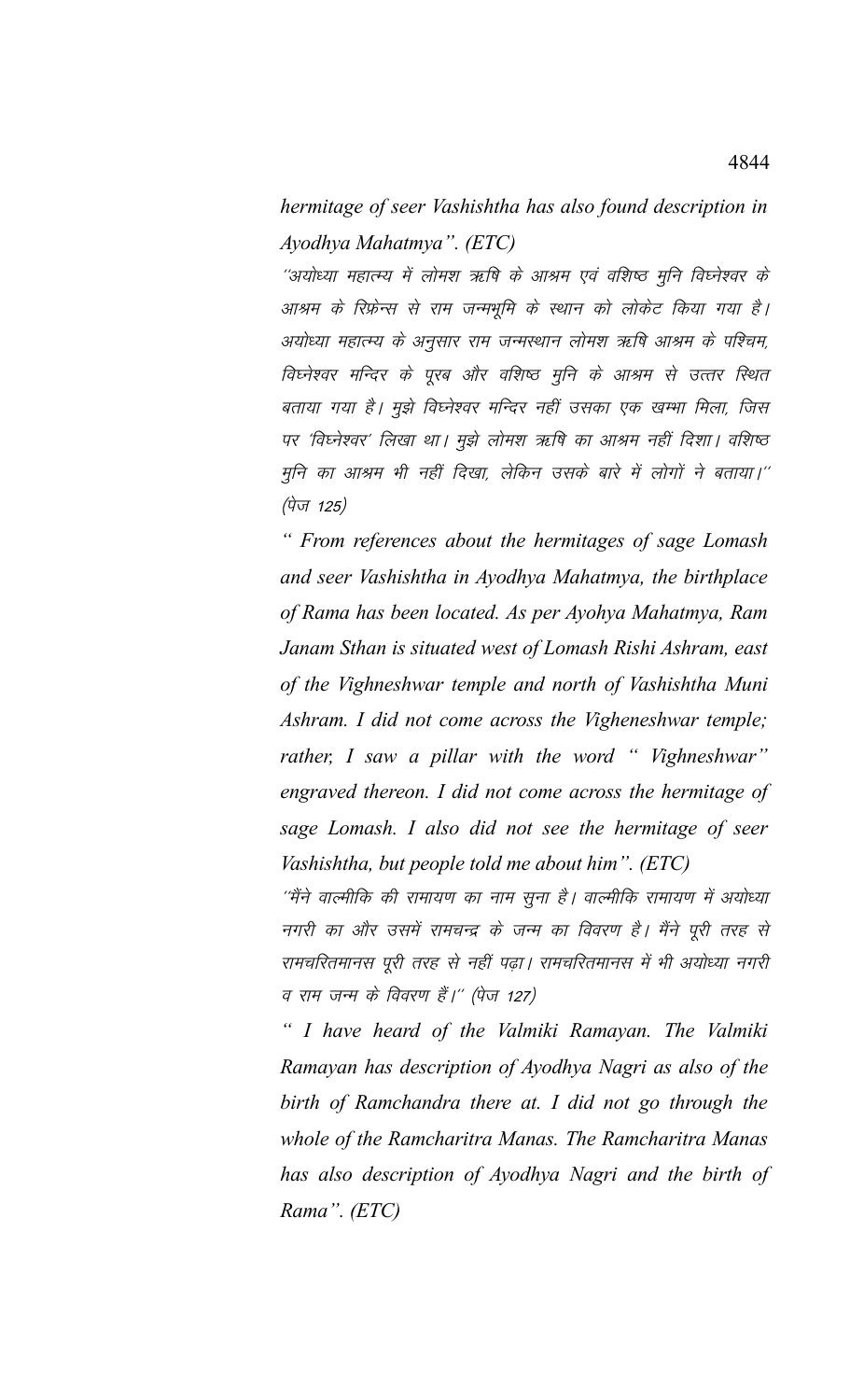''अयोध्या महात्म्य में यह भी लिखा गया है कि अयोध्या में भगवान राम का जन्म हुआ और जन्मस्थान के मन्दिर पर हर तीर्थ यात्री को जाना चाहिए और यह भी लिखा है कि उस स्थान पर जाने से उस व्यक्ति को मुक्ति मिल जाएगी।'' (पेज 146)

*"It is also written in Ayodhya Mahatmya that in Ayodhya, Lord Rama was born and every pilgrim should visit the temple at the birthplace; it is also written that by visiting that place, a person will atain Mukti (liberation)." (ETC)*

''अयोध्या महात्म्य में यह माना गया है कि जिस स्थान पर भगवान का जन्म माना गया था, उस स्थान पर एक मन्दिर है।'' (पेज 147)

*" It is reckoned in Ayodhya Mahamtya that there is a temple at the place to which the birth of Bhagwan was attributed".(ETC)* 

''1800 ई0 से पहले यह वृतान्त मिलता है कि रामकोट में हिन्दू लोग इकट्ठा होकर राम के अभिनन्दन में आकर राम की पूजा करते थे।'' (पेज 171½

*"Prior to 1800 AD, we come across such an instance that Hindu community after assembling in Ramkot in honour of Rama , used to worship him." (ETC)*

''यह सही है कि विवादित स्थल रामकोट के इलाके के अन्दर आता है और आता था।'' (पेज 172)

*"It is true that the disputed site comes and came within the area of Ramkot." (ETC)* 

''करीब-करीब 5वीं सदी तक राम की जन्मभूमि अयोध्या थी। पांचवीं सदी के बाद यह बात समाप्त हो गई और फिर 11वीं व 12वीं शताब्दी में यह बात फिर से रिवाईव हो गई।'' (पेज 217)

*" Ayodhya was considered to be the birthplace of Rama upto circa 5th century A.D.. This conception came to an end after the 5th century and it got revived in the 11th and 12th centuries".(ETC)* 

''यह कहना सही है कि भारत में हिन्दुओं की धारणा अर्थात सभी लोगों की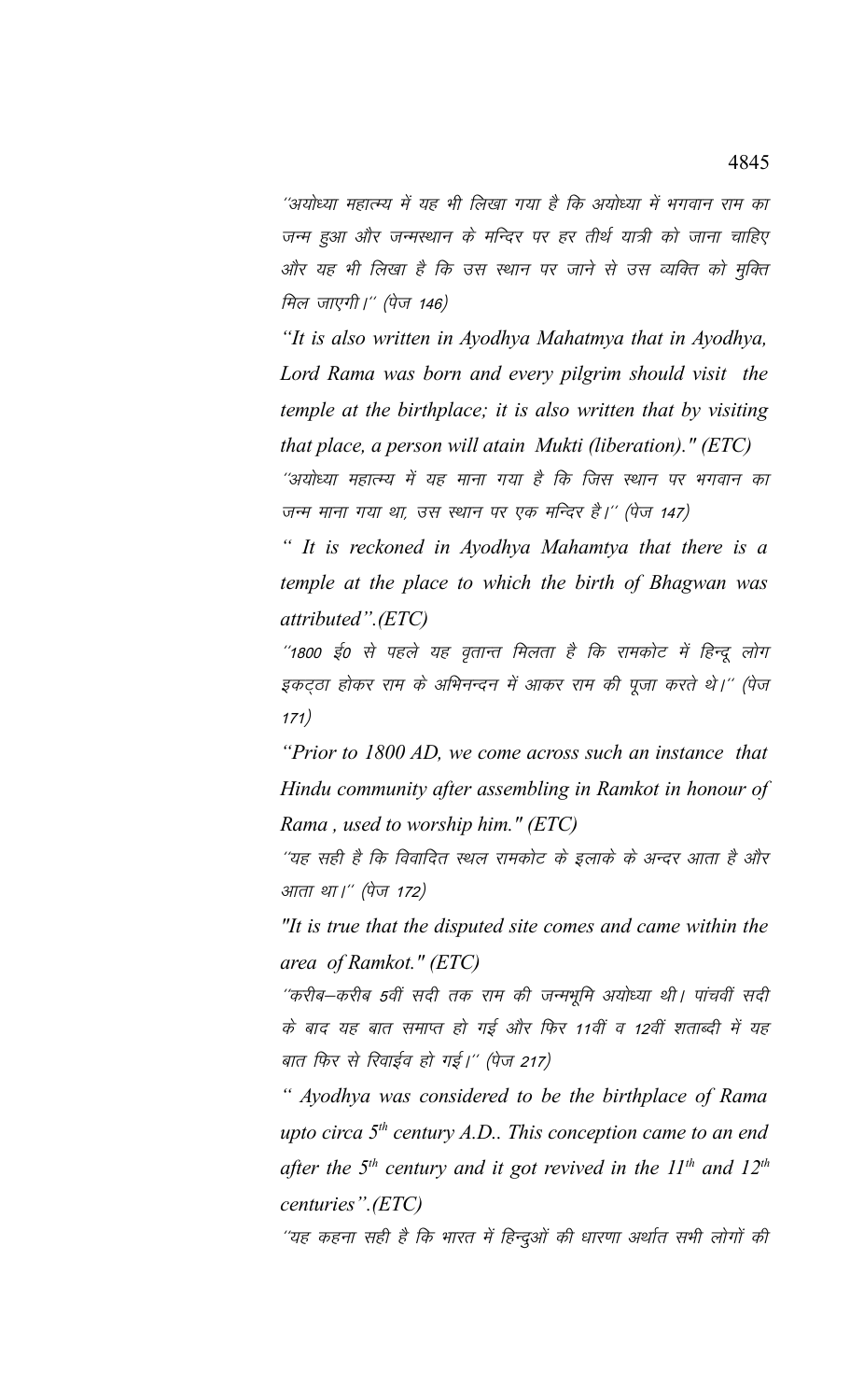धारण यह बनी रही कि अयोध्या राम की जन्मभूमि है और यह धारणा बराबर चलती रही है शुरू से आज तक।'' (पेज 217)

*"It is correct to say that in India it continued to be the conviction of Hindus, that is , of all the people that Ayodhya is the birthplace of Rama, and this conception has been in prevalence all along, that is, from the beginning until now ." (ETC)*

''यह ठीक है कि मैं जितने लोगों से मिला अयोध्या में उनमें से कुछ लोगों का ऐसा विचार था कि श्रीराम की जन्मस्थली विवादित ढांचा में हुई हो। मैं जब विवादित स्थल पर गया था उस समय लोगों को पूजा करते देखा था पर मैं यह नहीं कह सकता कि वह किस आस्था से पूजा करते थे।'' (पेज 312½

*"It is true that some of those whom I met in Ayodhya had the opinion the birthplace of Sri Rama might have been at the disputed structure. When I visited the disputed site, I saw people offering worship but I can not see with what faith they offered worship."(ETC)*

´´यह सही है कि मैंने जितने अंग्रेजी साहित्यों को पढा उसमें राम की जन्मस्थली को ही राम जन्मभूमि दिखलाया गया।" (पेज 313)

*"It is true that Rama's birthplace itself was shown to be Ram Janam Bhumi in all that English literature I went through".(ETC)*

# **PW-16, Prof. Suraj Bhan**

''स्कन्ध पुराण में मैंने अयोध्या महात्म्य को पढा है। अर्थात स्कन्ध पुराण में अयोध्या महात्म्य एक भाग है।'' (पेज 8–9)

*"In Skandha Purana, I have read about the importance of Ayodhya. That is to say Ayohdya Mahatmya is a part of Skand Puran." (ETC)*

"परन्तु मन्दिर के लिए अर्थात हर मन्दिर के लिए गर्भगृह का होना आवश्यक है। मन्दिर के लिए गर्भगृह का होना आवश्यक है, जहाँ देवता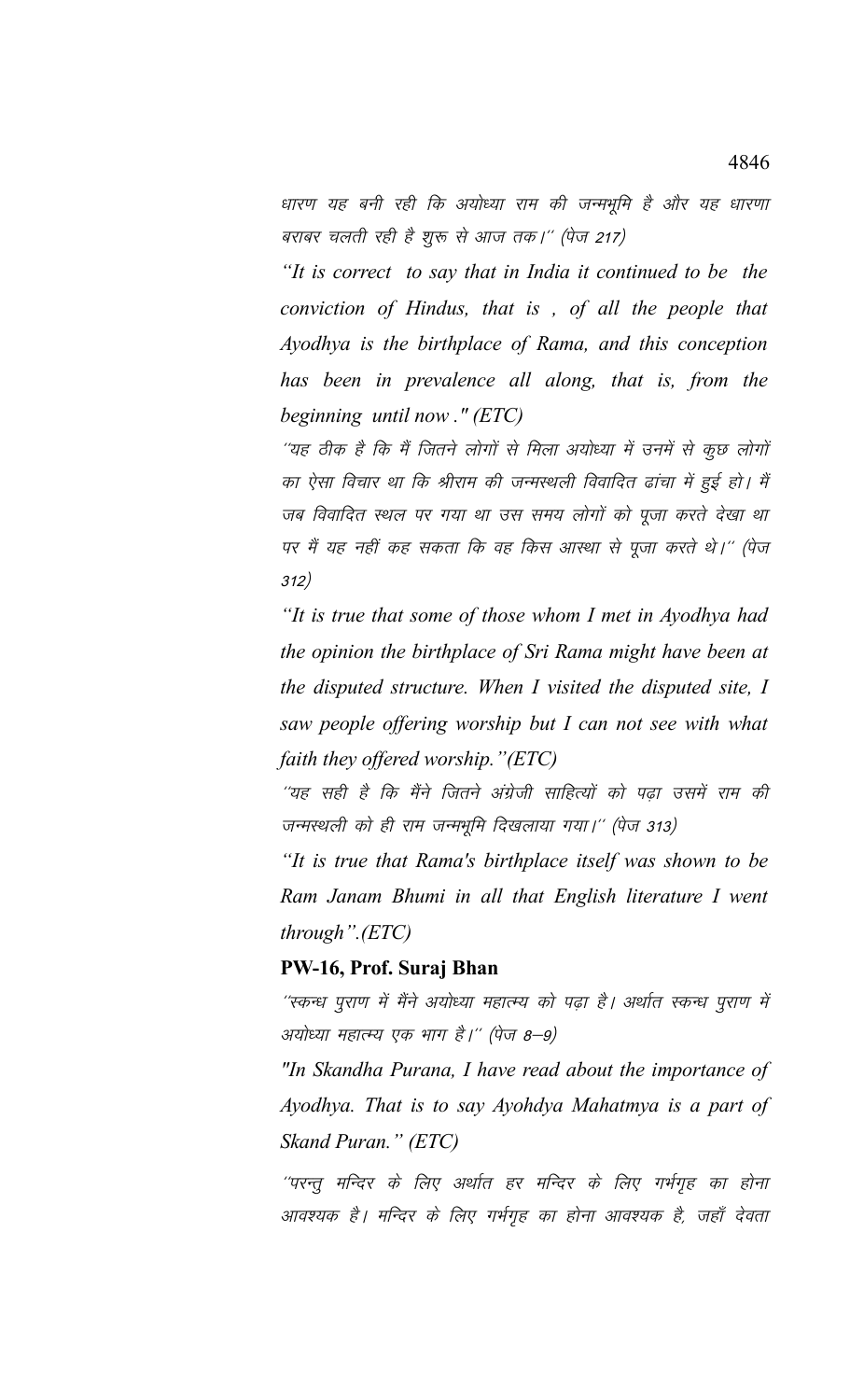विराजमान हो, बाकी चीजों का होना आवश्यक नहीं है। मन्दिर बनाने का कोई एक स्वरूप नहीं दिया गया है।" (पेज 9)

" But it is necessary for a temple, that is, every temple to have sanctum sanctorum. It is necessary for a temple to have a sanctum sanctorum. Where a deity is seated, rest of the things need not be there. No particular shape has been given for the construction of a temple." (ETC

''जब मैं अयोध्या गया तब विवादित स्थल को निर्धारित करने के लिए हम लोगों ने लोमष आश्रम को आधार बनाया था, यह आधार हम लोगों ने अयोध्या महात्म्य के आधार पर बनाया था। यह मुझे याद नहीं है मेरी पहली यात्रा में मेरी टीम के सभी साथी साथ थे या नहीं।'' (पेज 44)

"When I visited Ayodhya, we made the Lomash Ashram(hermitage) a basis for determination of the disputed site. We had chosen this basis on the premise of Ayodhya Mahatmya.I do not remember whether all my colleagues comprising my team were with me or not in course of my first journey." (ETC)

''मुझे याद नहीं कि जब मैं विघ्नेश्वर मन्दिर पहुँचा तो उस स्थान पर यह लिखा हो कि यह विघ्नेश्वर मन्दिर हो, लेकिन लोग वहाँ बता रहे थे कि यह विघ्नेश्वर मन्दिर है और मिश्र जी भी यह जानते थे कि यह विघ नेश्वर मन्दिर है। ऐसा नहीं कि मैंने मिश्र जी के कहने पर यह मान लिया कि यह विघ्नेश्वर मन्दिर है बल्कि लोगों ने भी ऐसा ही बताया और तब मैंने उसे मान लिया।" (पेज 47)

"I do not remember whether on reaching the Vighneshwar temple, the words 'Vighneshwar temple' were found to be written there at. But people were telling that it was Vigheshwar temple and Mishraji also knew that it was Vighneshwar temple. It is not that I took it to be Vighneshwar temple on being so told by Mishraji; rather, people also told me such thing and only then I took it to be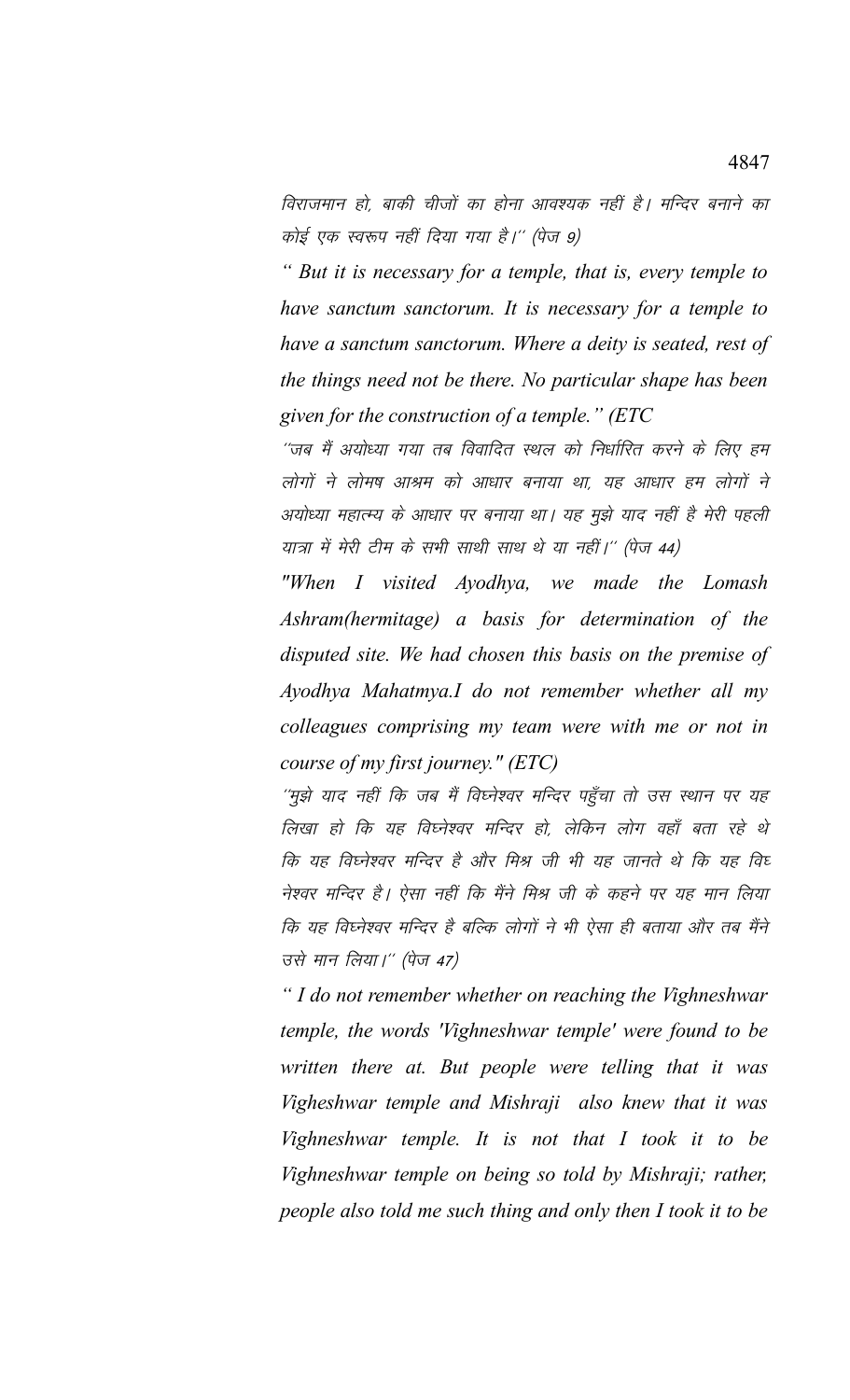*such (a temple)." (ETC)*

''लौमष एक ऋषि थे और उनका आश्रम अयोध्या में है और जिसको लौमष आश्रम या तीर्थ कहते हैं।'' (पेज 50)

*"Lomash was a sage with his hermitage in Ayodhya which is called Lomash Ashram(hermitage) or Teertha." (ETC)*

''यह सही है कि आस्था की अंग्रेजी फेथ (Faith) होगी। आस्था दर्शन की बात है और परम्परा उसे लोगों में ले जाती है। यह सही है कि परम्परा की अंग्रेजी ट्रेडीशन है। यह सही है कि बहुत सी जगहों पर मूर्ति नहीं होती है पर लोग उस स्थान की पूजा करते हैं।'' (पेज 106)

*It is true that English word for 'Astha' would be 'faith'. Faith is is a philosophical term and 'parampara' (tradition) passes it on to people. It is true that 'parampara' is rendered as tradition in English. It is true that people offer worship even at those places where idols do not exist." (ETC)*

''मेरे विवादित स्थल के अन्वेषण के समय उक्त संस्था के चेयरमैन प्रो0 इरफान हबीब थे। यह सही है कि इसी संस्था के माध्यम से हमें विवादित स्थल का अन्वेषण करने के लिए ग्रांट मिली थी।" (पेज 167)

*" At the time of my exploration at the disputed site, Prof. Irfan Habib was chairman of the said institution. It is true that we had received grant for exploration of the disputed site through this very institution".(ETC)* 

### **PW-18, Suvira Jaiswal**

''मैं जब से होश संभाला, अपने माता–पिता को आर्य समाजी ही पाया था। फिर कहा कि शायद मेरे माता–पिता जी 1904 में आर्य समाजी ही बने थे। मैं शुरू से अर्थात् पैदाइश से ही आर्य समाजी अपने को मानती रही थी। यह सही है कि आर्य समाजी लोग ईश्वर को कोई मूर्ति पूजा नहीं मानते, पर ईश्वर का अस्तित्व मानते हैं।'' (पेज 3)

*" When I came of age, I found my parents to be Arya Samajist.( Further stated ) my parents became Arya*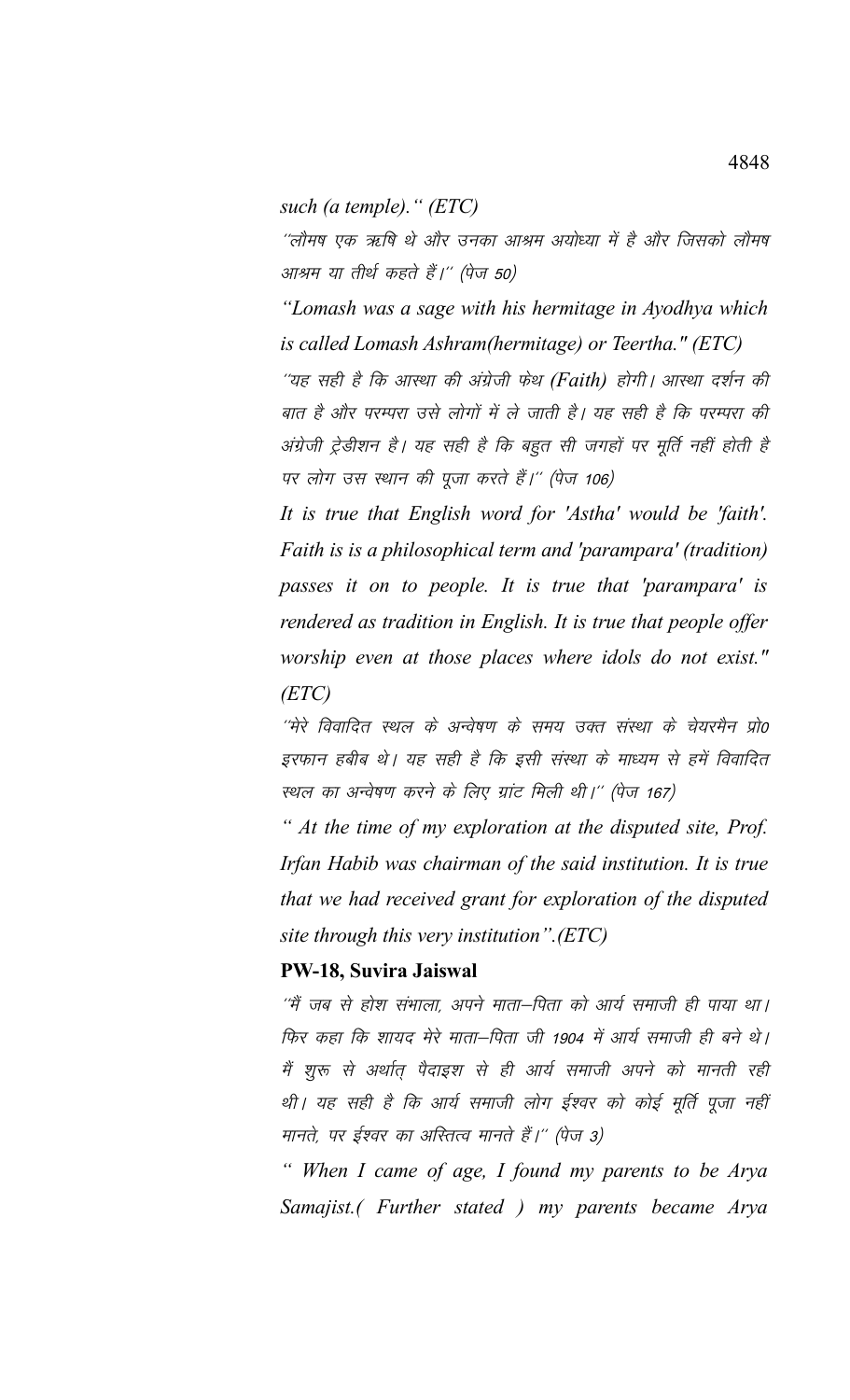*Samajist perhaps in 1904 A.D. I continued to consider myself to be an Arya Samajist right since the beginning, that is, my birth. It is true that Arya Samajists do not have any faith in idolatry but believe in the existence of God." (ETC)*

''मेरे हिसाब से विष्णु का पहला मंदिर विदिशा वाला मंदिर ही था अर्थात ऐसा ही साक्ष्य अभी तक जो मिला है।'' (पेज 7)

*"Vidisha- situated temple itself was, in my opinion, the first temple of Vishnu, that is to say, the evidence available to date suggest so." (ETC)* 

''मैंने मूल शिला लेख नहीं पढ़ा था, बल्कि जो किताब में छपा था, उसे पढ़ा है। लेख में कोई तस्वीर नहीं बनी है, बल्कि यह लिखा है कि गरुड़ध्वज स्थापित किया।'' (पेज 8)

*" I had not read the original inscription; rather, I have gone through what was published in the book. No picture is carved in the inscription; rather it is written that 'Garudh Dhwaj' was established". (ETC)*

''यह सही है कि वाल्मीकी रामायण की रामकथा का जिक्र दशरथ जातक में मिलता हैं मैंने इसे पढ़ा है। दशरथ के पुत्र राम वही राम है जो वाल्मीकी रामायण में मिलते हैं और दशरथ जातक कथाओं में।'' (पेज 11)

*"It is true that the story of Rama of Valmiki Ramayana finds mention in Dashratha Jataka which I have read. Rama, son of Dashratha, is the same Rama that finds mention in Valmiki Ramayana and in the fables of Dashratha Jataka." (ETC)*

"स्कन्ध पुराण में अयोध्या महात्म्य का एक पूरा अध्याय है।'' (पेज 20)

*"There is one full chapter of Ayodhya Mahatmay in Skand Puran". (ETC)*

''यह ठीक है कि हिन्दू धर्म में यदि किसी जगह पर आस्था है तो उस जगह भी पूजा पाठ हो सकती है। यह जरूरी नहीं है कि वहां पर मंदिर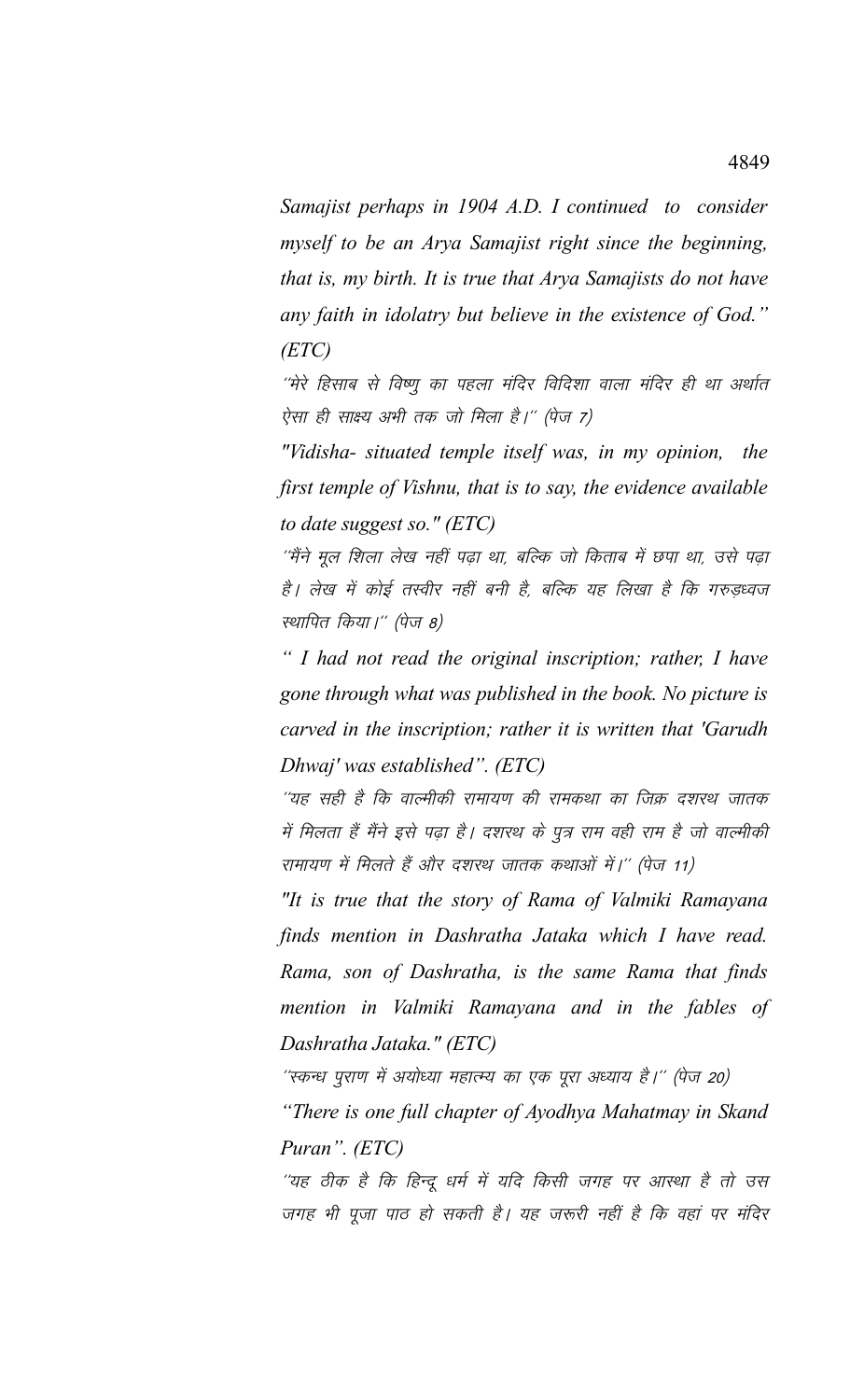बना हो।" (पेज 27)

*"It is true that Puja- Path ( worship-prayer) can be offered in Hindu religion at a place if people have faith in such a place. It is not necessary that a temple is built there. " (ETC)*

''मैंने ऐसा लेख पढ़ा है कि अबुल फजल ने यह लिखा है कि रामनवमी मनायी जाती थी। यह राम के अर्थात रामनवमी के दिन मनाई जाती थी।'' (पेज 28)

*"I have gone through a write- up that Abul Fazal has written that Ram Navmi was celebrated. It was celebrated on the day of Rama, that is, RamNavmi."(ETC)*

 $^{\prime\prime}$ मूलवाद सं0 5/89 में दाखिल पेपर सं0 118—सी—1/60 की ओर दिलाया एवं पैरा 3 एवं फुटनोट 7 को पढ़कर सुनाया एवं गवाह ने स्वयं भी पढा और कहा कि मैं यह मानती हैं कि श्रीराम को दुसरी शताब्दी में नारायण का अवतार माना जाता था।" (पेज 77)

*"The attention of the witness was drawn to paper no. 118- C-1/60 filed in original suit no. 5/89 and its para 3 and footnote 7 was read over to her. The witness herself went through the said paper and stated -I consider that Sri Rama was considered to be an incarnation of Narayan in the*  $2^{nd}$  *century A.D.*" *(ETC)* 

 $^{\prime\prime}$ इस मरहले पर गवाह का ध्यान मृलवाद सं0—5 $\diagup$ 89 में दाखिल पेपर सं0–107सी–1/75 की ओर दिलाया, गवाह ने पृष्ठ 73 को पढ़कर उत्तर दिया कि श्लोक नं0–13, 14, 15 में सरयू नदी में स्नान करना और स्नान के बाद जो फल मिलता है, उसका वर्णन किया गया है। श्लोक नं0–16 में विघ्नेश्वर की रिथति बताई गई है। श्लोक नं0–17 में विघ्नेश्वर के दर्शन का महत्व है और उससे क्या फल प्राप्ति होती है। श्लोक नं0–18 में विघ्नेश्वर से राम जन्मभूमि की रिथति बताई गई है। श्लोक नं0–19 में विघ्नेश्वर, वशिष्ठ एवं लोमश से किस तरह जन्मस्थान स्थित है, यह बताया गया है; श्लोक नं0–20 में दर्शन का क्या फल होता है, यह दे दिया गया है। श्लोक नं0–21 में नौमी के दिन स्नान के बाद दर्शन का क्या फल होता है, यह दिया गया है। श्लोक नं0–22, 23, 24 और 25 में स्नान, पूजा करने और आश्रम में रहने से क्या फल प्राप्त होता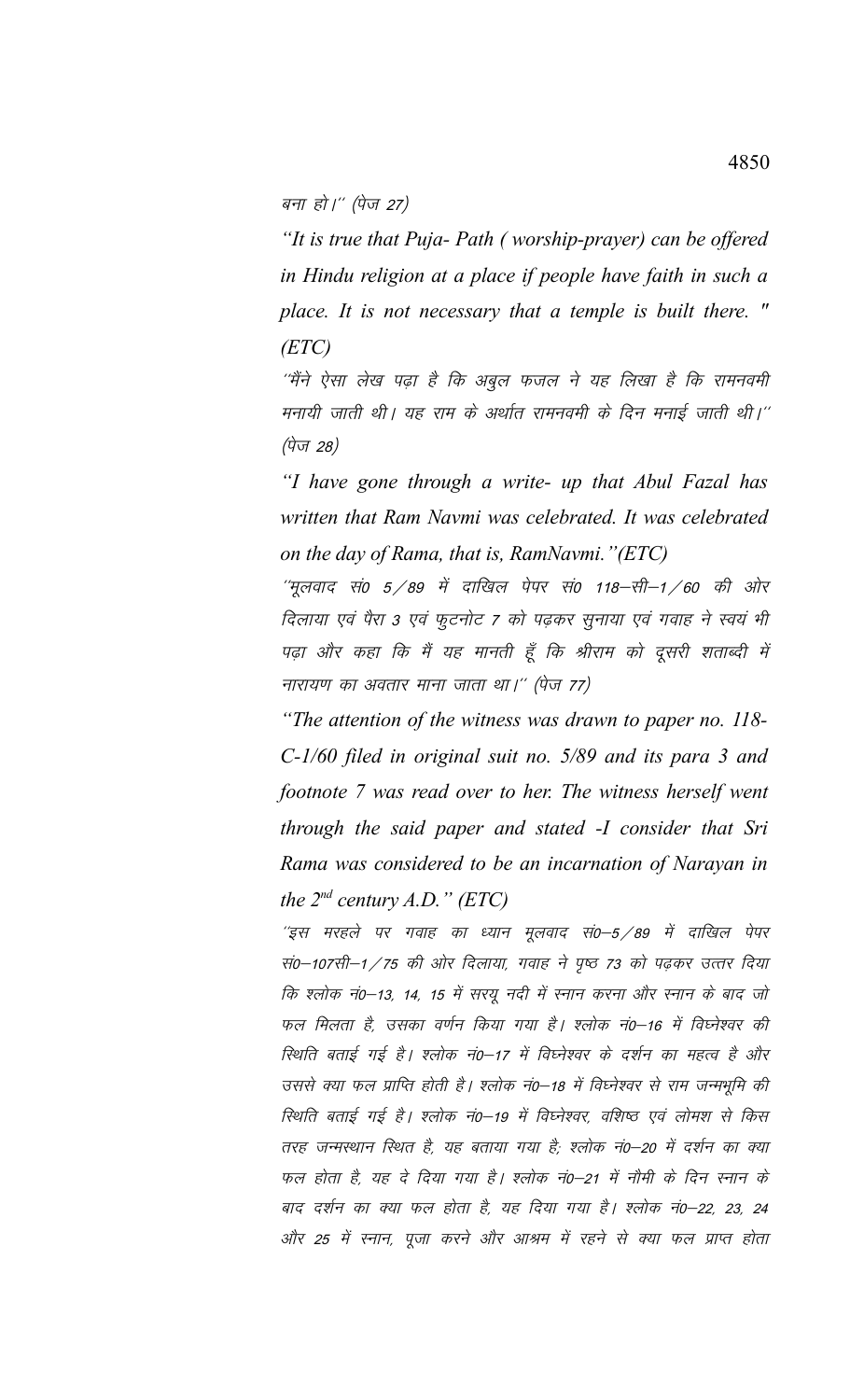है, यह दर्शाया गया है।" (पेज 80)

"In this behalf, the attention of the witness was drawn to paper no. 107C-1/75 filed in original suit no. 5/89. Reading its page 73 the witness replied- Versus 13, 14 and 15 have description of taking a dip in the river Saru and of the results emanating from such dip. The location of Vighneshwar is mentioned in verse 16. Verse no. 17 speaks about the importance having Darshan of Vighneshwar and also about the results derived from such Darshan. Verse no. 18 has pointed out the location of Ram Janam Bhumi from Vighneshwar. Verse no. 19 has described about the location of Ram Janam Sthan from the places known as Vighneshwar, Vashishtha and Lomash Verse no. 20 speaks about the results derived from Darshan. Verse no. 21 describe what results are obtained from having Darshan after taking a dip on the  $9<sup>th</sup>$  day. Verses 22, 23, 24 and 25 describe about what results are obtained from taking a dip, offering prayer and dwelling in a hermitage.  $"$ (ETC)

''यह मुझे मालूम है कि अयोध्या में राम की पूजा परम्परागत रूप से होती चली आ रही है। यह ठीक है कि चैत्र की शुक्ल पक्ष नवमी के दिन श्रीराम के अनुयायी उनके जन्मदिन के रूप में उसे मनाते चले आ रहे है। अयोध्या के तीर्थ स्थलों में मैंने गोप्रतार अथात् गुप्तार का नाम सुना है। वर्तमान में उस जगह को श्रीराम का गुप्त होने का स्थान मानते हुए वहां पर नहाना, पूजा आदि करते चले आ रहे है। अर्थात् राम के अनुयायी।'' (पेज 86)

"I know that the worship of Rama has been continuing by way of tradition in Ayodhya. It is true that the followers of Shri Rama have been observing the ninth day of Shukla Paksha of Chaitra month as his birthday. Among the sites of pilgrimage at Ayodhya, I have heard the name of Gopratar or Guptar. Currently believing that Shri Rama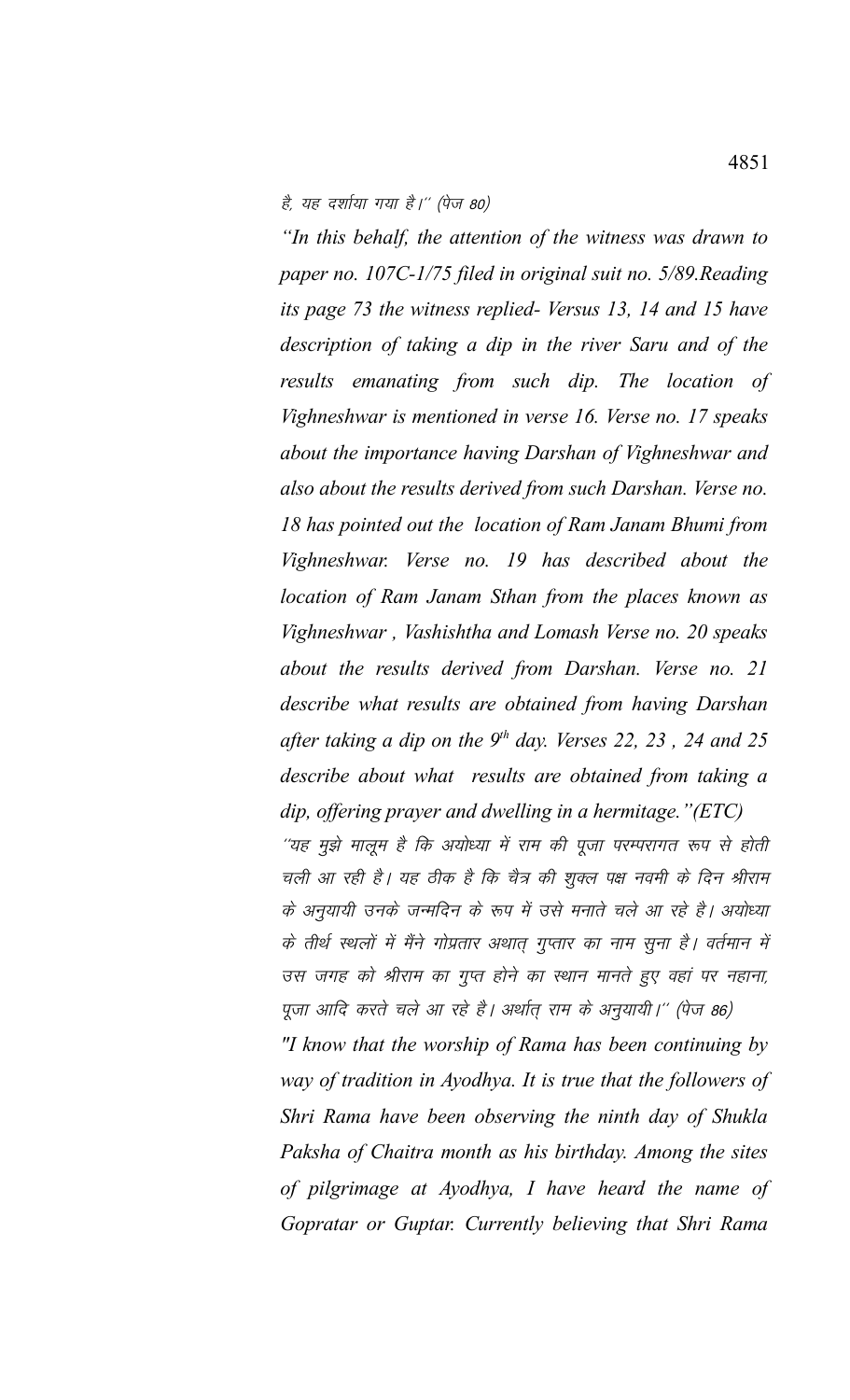vanished at this place, they have been taking bath, offering worship etc. That is to say, they are followers of Rama."  $(E.T.C)$ 

''यह ठीक है कि परम्परागत रूप से वैष्णव धर्म के मानने वाले रामनवमी के दिन अयोध्या में सरयू स्नान और श्रीराम के दर्शन हेतू जाते हैं।'' (पेज 93) "It is true that by way of tradition the followers of Vaishnavism go to take a dip in Saryu and to have darshan of Shri Rama at Ayodhya on the occasion of Ram Navami."  $(E.T.C)$ 

''यह सही है कि इस मुकदमे में एक वर्ग के लोग इसे अपने आराध्य देव की जन्मभूमि मानते है। यह विवादित स्थल अयोध्या में स्थित है।'' (पेज  $104)$ 

"It is true that people belonging to one side in this case consider it to be the birthplace of their adored deity. This disputed place is situated at  $A$ yodhya."  $(E.T.C)$ 

''विद्वान जिरहकर्ता अधिवक्ता ने गवाह का ध्यान मुलवाद सं0–5 / 89 में दाखिल पेपर सं0-261सी/1 की पृष्ठ सं0-192 की ओर दिलाया। गवाह ने पढ़कर कहा कि श्लोक नं0-3 व 4 में विष्णू के आयतन का वर्णन है, विष्णुहरि मन्दिर का वर्णन नहीं है। आयतन का मतलब मन्दिर से होता है।'' (पेज 106)

"Attention of the witness was drawn to page no. 192 of Paper No. 261C/1, reading which the witness said that in Verses no. 3 and 4 there is mention of 'Ayatan' of Vishnu and not of Vishnu Hari Mandir, Ayatan connotes temple."  $(ETC)$ 

''वाल्मीकि रामायण में श्रीराम की जन्म तिथि, और उनकी जन्मभूमि का उल्लेख आया है। इस वाल्मीकि रामायण में इस बात का जिक्र है कि इच्छवाकू वंश में राजा के घर में श्रीराम का जन्म हुआ और उनका बाल्यकाल अयोध्या में बीता।'' (पेज 106)

"The date of Shri Rama's birth as well as his place of birth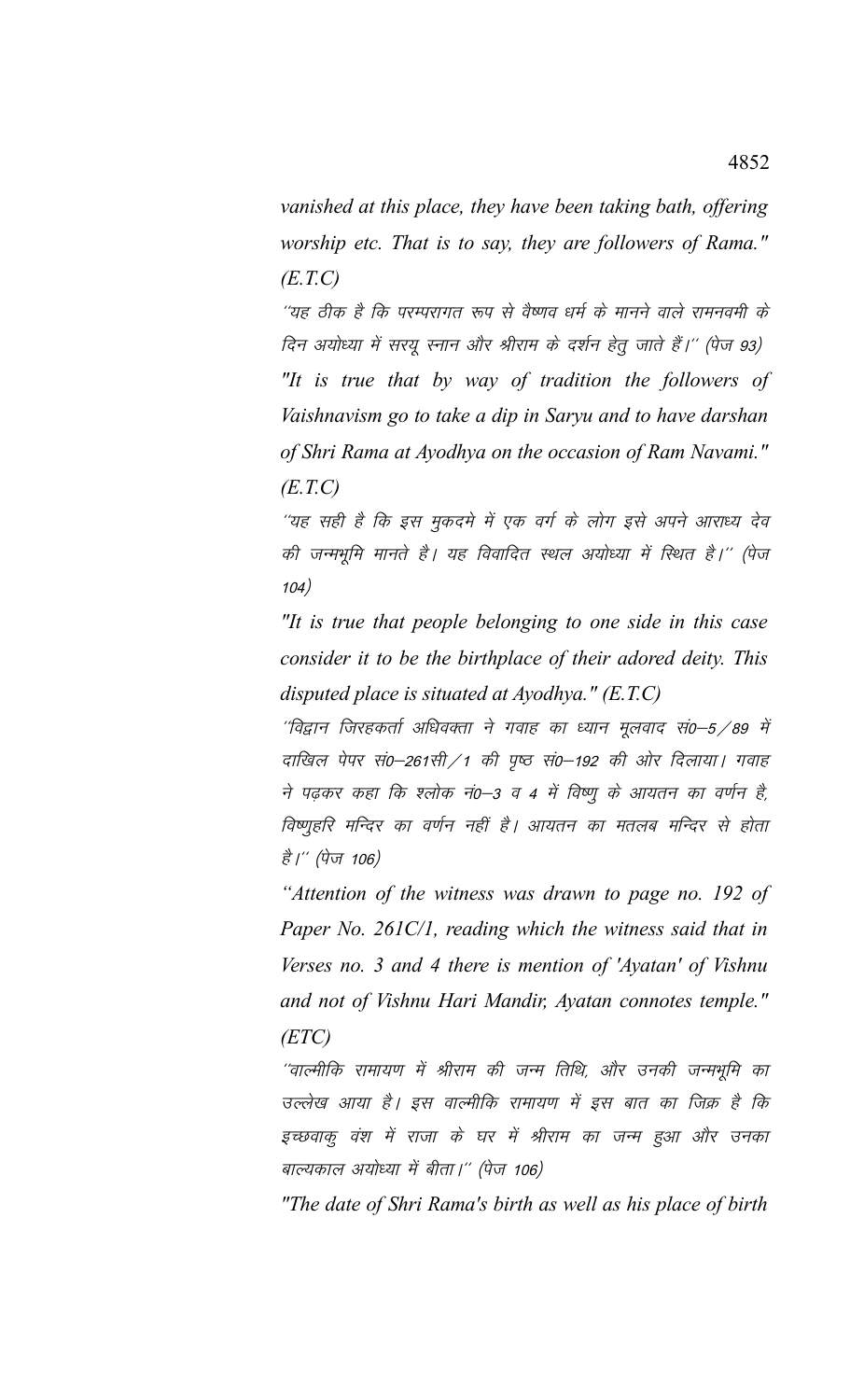*has found mention in the Valmiki Ramayana. It is mentioned in the Valmiki Ramayana that Shri Rama was born in royal family belonging to the Ikshwaku dynasty, and he passed his childhood at Ayodhya." (E.T.C)*

''रघुवंश महाकाव्य में राजा अदिति, भगवान राम व उनके वंशज एवं जन्म आदि का विवरण दिया है। यह ठीक है कि उस काव्य में श्रीराम के जन्म के समय प्रसूतिगृह और उनके जन्म के पूर्व देवताओं द्वारा दुंदुभी बजाने का विवरण है।" (पेज 108–109)

*"Details about king Aditi and Lord Rama as also about their descendents, birth etc., have been given in an epic called Raghuvansh. It is true that this epic has details about the maternity home as it existed at the time of Shri Rama's birth and also about trumpets having been sounded by gods before his birth." (E.T.C)*

''यह ठीक है कि रामचरितमानस में अयोध्या के उत्तर सटी हुयी सरयू नदी का होना, राम का जन्म, उनकी जन्मभूमि, अयोध्या में उनका कार्यकाल आदि का वर्णन है।" (पेज 113)

*"It is true that the Ramcharit Manas depicts the existence of the river Saryu north of and adjacent to Ayodhya, the birth of Rama, his place of birth, his tenure etc. in Ayodhya." (E.T.C)*

''यह कहना सही है कि वाल्मीकी रामायण अयोध्या काण्ड के अंदर श्रीराम के जन्म होने का विवरण है। यह कहना भी सही है कि उक्त रामायण में अयोध्या में आबादी का होना राजा का होना, राज्य की सीमाओं का होना एवं जनता का होना उल्लिखित है।'' (पेज 126)

*"It is true to say that details about the birth of Shri Rama are contained in the Ayodhya canto of the Valmiki Ramayana. It is also true to say that the said Ramayana also mentions about there being human inhabitation, king, state borders and public in Ayodhya" (E.T.C)*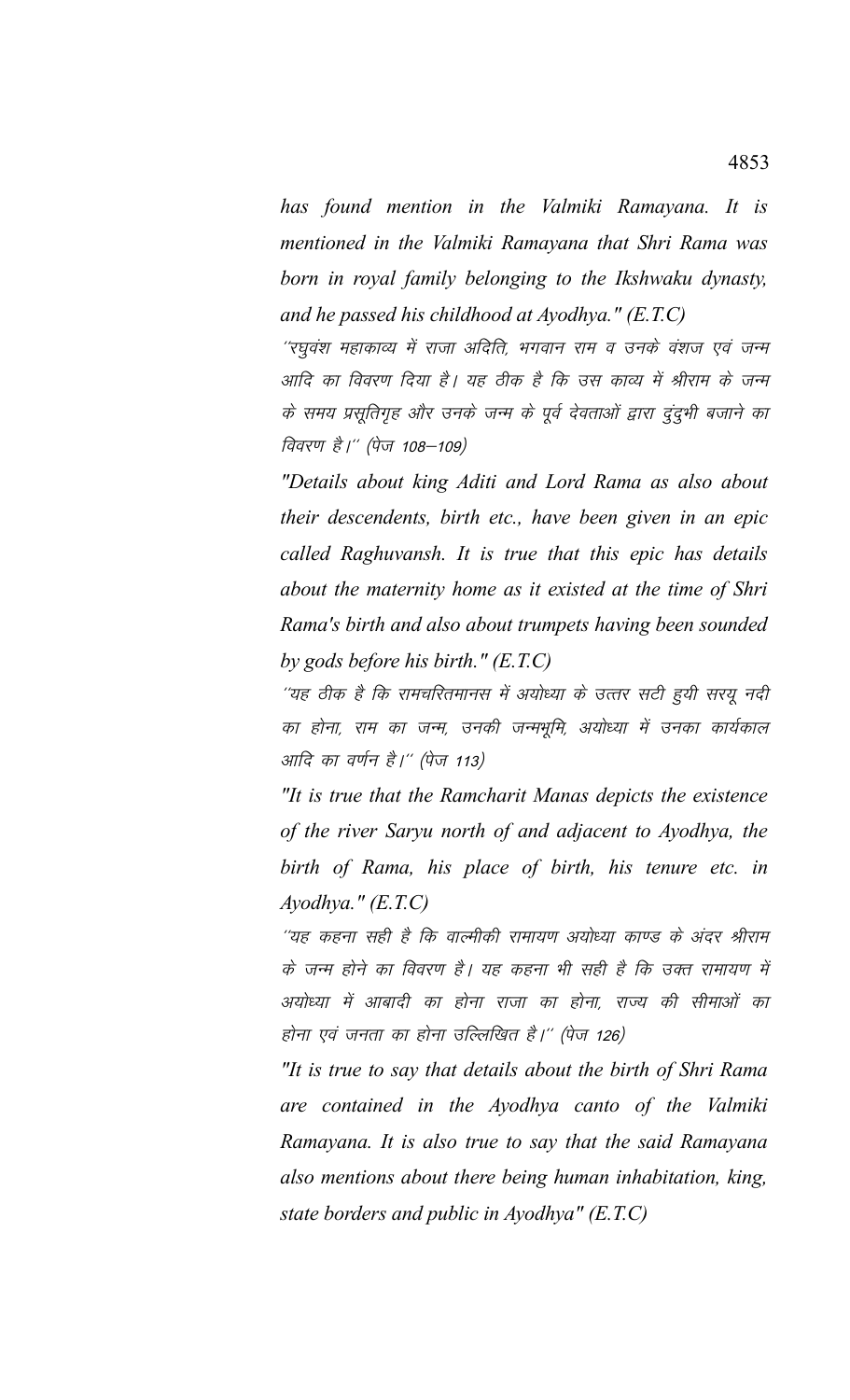''मैंने 80 के दशक में मैंने राम जन्मभूमि को जानने के लिए शोध कार्य किया। अर्थात् सन् 80 से 90 के बीच मे। यह कहना सही है कि 1990 के बाद से आज तक रामजन्मभूमि स्थल के विषय पर मैंने कोई खोज या शोध कार्य नहीं किया।'' (पेज 128)

"I did research work to know Rama's birthplace in 80's, i.e., between 80 and 90. It is true to say from 1990 to date I did not perform any search or research work on the site of Rama's birthplace." (ETC)

''रामकोट नाम का स्थान अयोध्या में है ऐसी मान्यता भी है उसी रामकोट मोहल्ले में श्रीराम का जन्म हुआ था और उस स्थान को पूजनीय मानते हैं और पूजा करते है।'' (पेज 132)

"A place called Ramkot is in Ayodhya. It is also a belief that Shri Rama was born in that very Ramkot locality and (they) consider that place to be venerable and worship it."  $(E.T.C)$ 

''यह ठीक है गुप्तकाल के प्रारम्भ में ही अयोध्या नगरी प्रतिष्ठित हो चुकी थी अर्थात् जानी जाती थी। यह कहना सही है कि गुप्तकाल की अयोध्या वही है जो अयोध्या आज जिला फैजाबाद में है। यह भी ठीक है कि विवादित ढांचा भी उसी अयोध्या में स्थित था।" (पेज 145)

"It is true that right at the outset of the Gupta period Ayodhya Nagari had got established, that is, it was known as such. It is true to say that the Ayodhya of the Gupta period is the same as it exists today at Ayodhya in the Faizabad district. It is also true that the disputed structure was also situated at that very Ayodhya." (E.T.C)

# PW-19, Maulana Atiq Ahmed

''जिन किताबों का हवाला दिया है, उनमें कुछ का नाम मुझे याद है। मसलन तुज्क बाबरी, आईने अकबरी और फैजाबाद के मुखतलिफ गजेटियर्स एवं डॉ0 राजेन्द्र प्रसाद की किताब इण्डिया डिवाइडेड आदि–आदि जिन गजेटियर्स का हवाला उन किताबों में दिया गया है और ऐब्सट्रेक्स दिए गए हैं उनमें से बाज में यह बात होना मुझे याद आता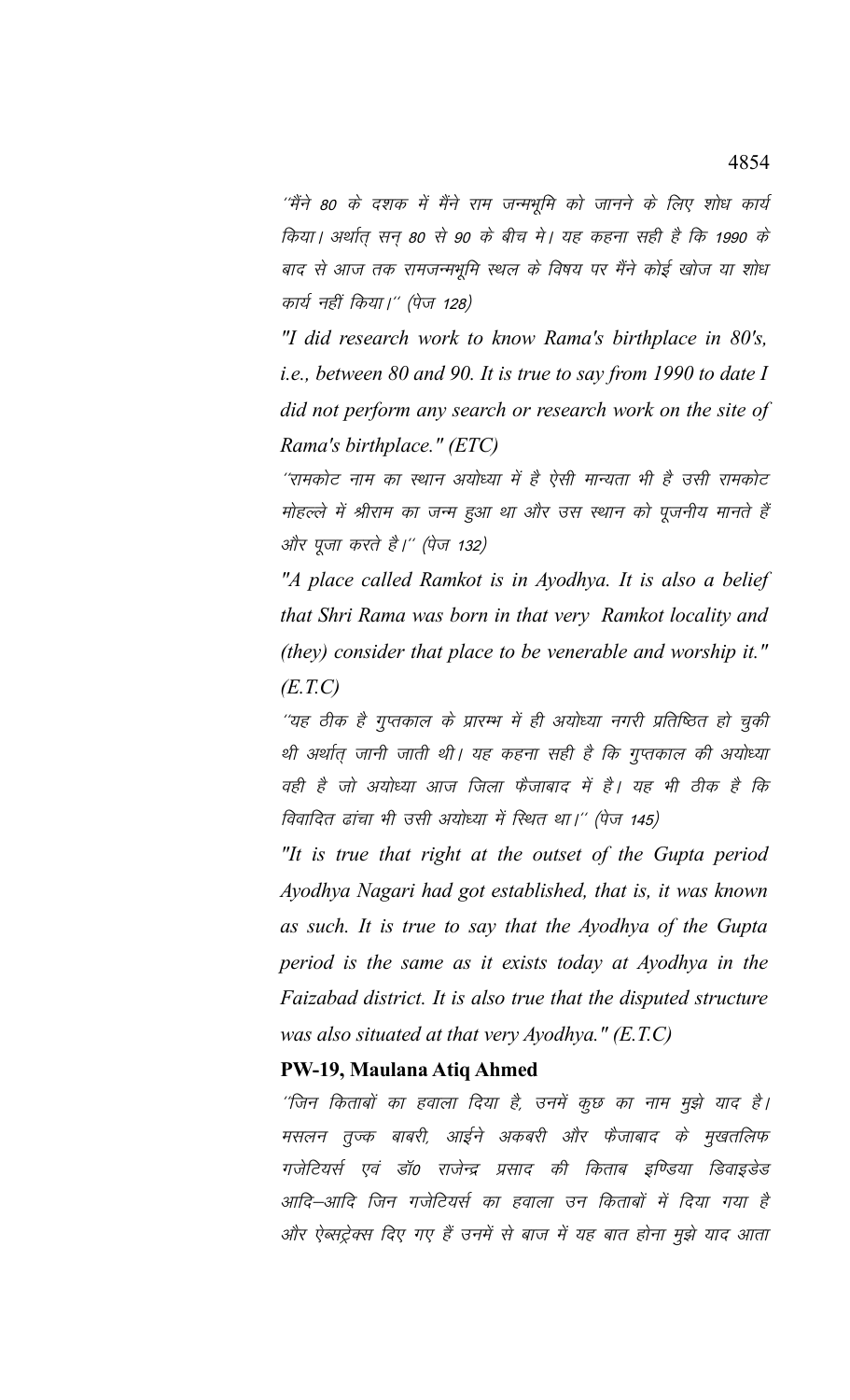है कि लोगों में मशहूर यह है कि वहाँ पर राम जी की पैदाइश हुई थी।''  $(\dot{q}\bar{q}$  73)

*"I remember the names of some of the books which have been quoted, for example- Tuzuk-e-Babri, Ain-e-Akbari, many gazetteers of Faizabad, Dr. Rajendra Prasad's book 'India Divided', etc. I remember that it is known to public that it is mentioned in some of the gazetteers-which have been quoted in those books and extracts of which have been given- that Ram Ji was born over there." (E.T.C)*

''यह बात याद है कि आइने अकबरी में इसका जिक्र है कि अयोध्या हिन्दुओं की तीर्थगाह है जहाँ वह स्नान करने आते हैं। पर वहाँ वह मन्दिरों में पूजा अर्चना करने आते हैं या नहीं यह याद नहीं है। इतना याद है कि उसमें यह जिक्र है कि हिन्दू वहाँ नहाने आते हैं और वे क्या करते हैं, यह याद नहीं है।" (पेज 76)

*"I remember that it is mentioned in Ain-e-Akbari that Ayodhya is a place of pilgrimage for Hindus where they come to have take dip. I do not remember whether or not they come over there to offer prayer-worship at the tmeples. I remember to extent that it is therein mentioned that Hindus come to that place for taking a dip; I do not remember what else they do there." (E.T.C)*

''मुझे यह जानकारी पहले भी थी और आज भी है कि अयोध्या में हिन्दुओं के बहुत से मन्दिर हैं।'' (पेज 77)

*"I knew it earlier and I know it even today that there are many temples of Hindus in Ayodhya" (E.T.C)*

### **PW-20, Prof. Shirin Musavi**

''आइने अकबरी अबुल फज्ल ने 1586 से लिखना शुरु किया और 1598 में फार्मली क्लोज किया। अबूल फज्ल अकबर के एक मशहूर मिनिस्टर थे और उनके आफिसियल हिस्टोरियन थे।" (पेज 7)

*"Abul Fazal began to write Ain-e-Akbari from 1586 and he*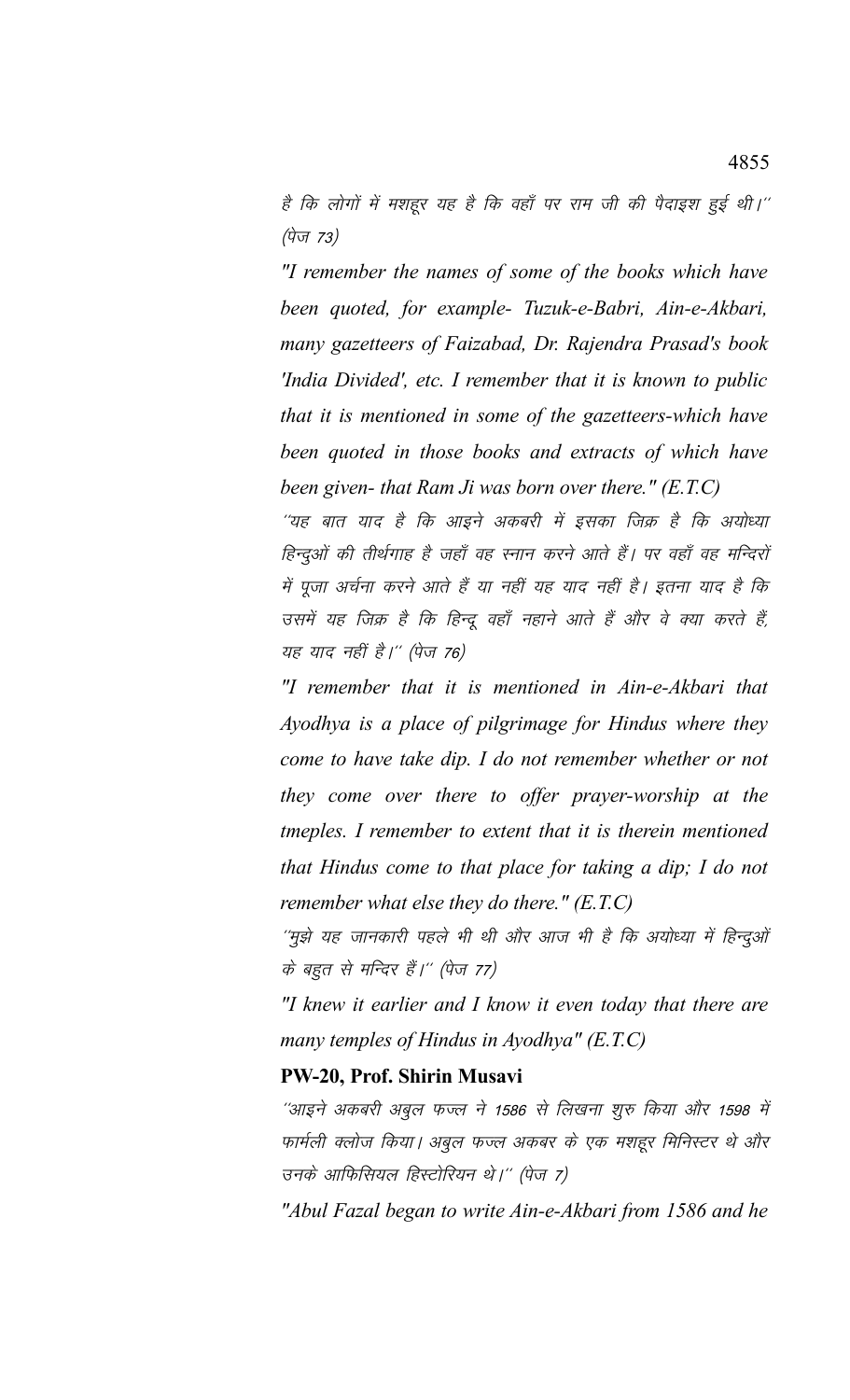*formally completed in 1598. Abul Fazal was a famous minister of Akbar and he was his official historian." (E.T.C)*

"इस पुस्तक में भी अबुल फज्ल ने अयोध्या का दो जगह उल्लेख किया है। उस उल्लेख में उन्होंने ऐसा कहा है कि अयोध्या श्रीराम जी का, जो हिन्दुओं के अवतार थे, ऐसा माना जाता है कि वह उनका निवास स्थान था। उस किताब में भी अयोध्या में राम मन्दिर तोडकर मस्जिद बनाने का कोई उल्लेख नहीं है। विलियम फिन्व एक मशहूर ट्रेवलर थे जो भारत वर्ष में 1608 से 1611 तक रहे थे। उनकी इस यात्रा के एकाउंटस कई जगह छपे हैं। वह ब्रिटेन के रहने वाले थे। अपने उस एकाउंट में उन्होंने अयोध्या का उल्लेख किया है। उन्होंने ऐसा लिखा है कि अयोध्या में श्री राम चन्द्र जी का पैलेस एवं फोर्ट था।" (पेज 7)

*"In this book too, Abul Fazal has mentioned about Ayodhya at two places. In course of that mentioning he has stated that Ayodhya is believed to be the dwelling place of Shri Ram Ji, who was an incarnation for Hindus. In that book also, there is no mention about the construction of a mosque after demolishing the Rama temple in Ayodhya. William Finch was a famous traveller who stayed in India from 1608 to 1611. Accounts of this travel of his are published at several places. He hailed from Britain. He has in his account mentioned of Ayodhya. He has written that Shri Ramchandra Ji's palace and fort stood in Ayodhya." (E.T.C)*

''बुकानेन 1810 में अयोध्या गये थे, उसका उल्लेख उन्होंने अपने एकाउंट में किया है। उन्होंने अपने इस एकाउंट में ऐसा लिखा है कि यह कहा जाता है कि ओरंगजेब ने रामकोट में मन्दिर तोड़कर मस्जिद बनाई। पर उन्होंने यह कहा है कि इस मस्जिद पर जो इंसक्रिप्शन है, वह बाबर के समय का है।'' (पेज 8)

*"Buchanan had gone to Ayodhya in 1810; he has*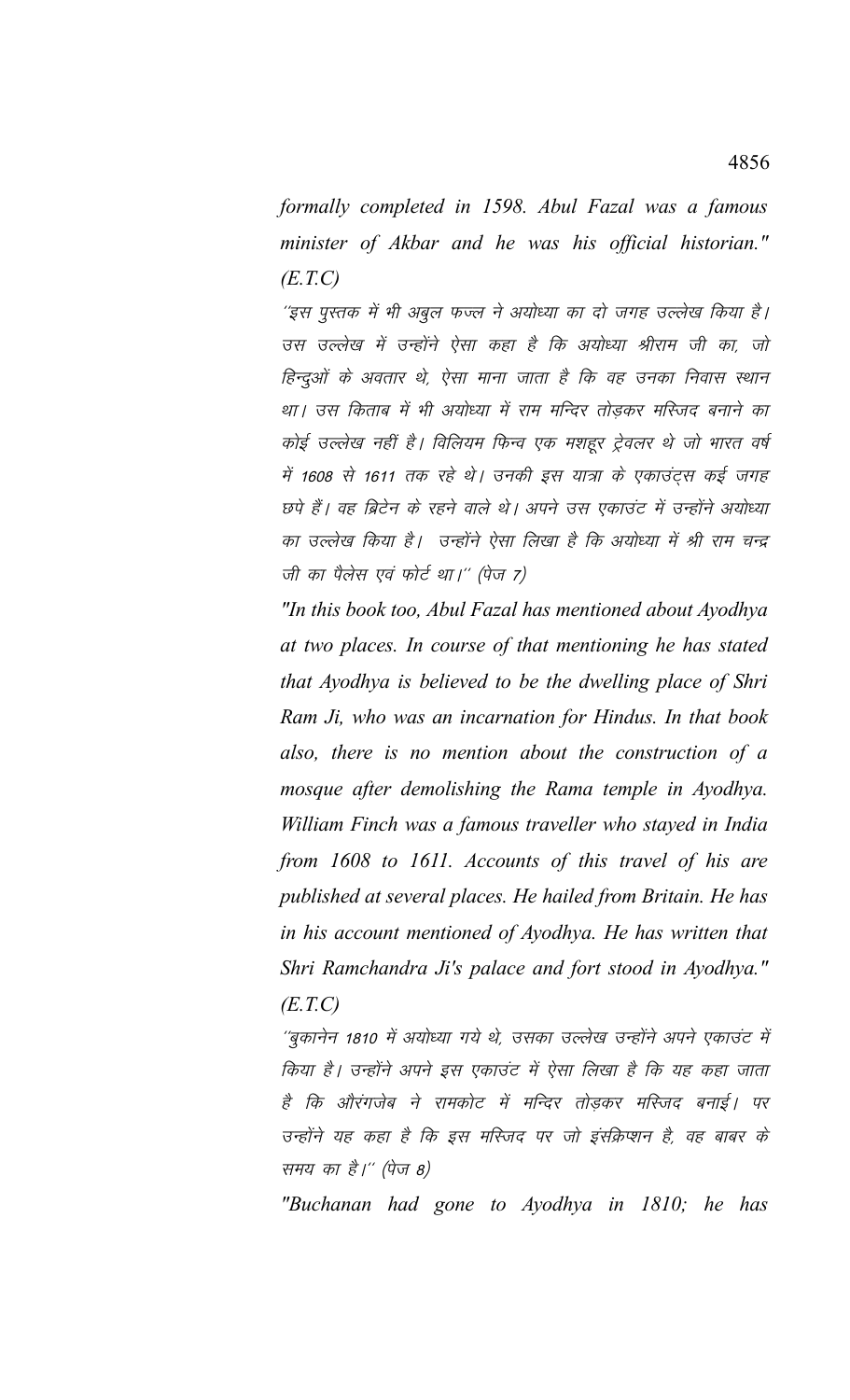*mentioned about it in his account. He has in his account written that it is said that Aurangzeb had got a mosque build by breaking down a temple at Ramkot. But he had said that the inscription of this mosque is of the time of Babar." (E.T.C)*

''में इस पर भी कुछ नहीं कह सकती कि भगवान श्रीराम अयोध्या में अवतरित हुए या नहीं। में इस पर भी कुछ नहीं कह सकती कि भगवान श्रीराम, अयोध्या में जन्म लिये या नहीं। में इस बारे में भी कुछ नहीं कह सकती कि भगवान राम ने यदि अयोध्या में जन्म लिया होगा, तो कोई भोगोलिक स्थल उस पर रहा होगा या नहीं। यह कहना गलत है कि में पूर्वाग्रह से ग्रसित होकर शुरु से आखिर तक गलत बयानी कर रही हूँ। यह भी गलत है कि पूरा सच कहने के बजय में सच को पूरी तरह से छिपा रही हूँ। यह भी कहना गलत है कि मार्कसिस्ट स्कूल आफ थाट्स के इतिहासकारों के ग्रुप की एक सदस्य हूँ।'' (पेज 100)

*"I can say nothing even on the point as to whether Lord Shri Rama incarnated himself at Ayodhya or not. I can say nothing even on the point as to whether Lord Shri Rama took birth at Ayodhya or not. I can say nothing about whether or not there would have been a geographical place if Lord Rama had taken birth at Ayodhya. It is incorrect to say that I have been giving a wrong testimony out of prejudice from beginning to end. It is also incorrect that instead of speaking the whole truth, I am concealing the truth completely. It is also incorrect to say that I am a member of a group of historians associated with the Marxist School of Thoughts." (E.T.C)*

"स्वयं कहा कि मैने मेनली अयोध्या काण्ड व उत्तराकाण्ड पढा है। उत्तराकाण्ड में यह लिखा है कि है राम तुम 27 बार यहां जन्मे और मैं हर जन्म के समय था। इसी तरह की बाते लिखी हैं। उसमें यह लिखा है कि राम तुम अयोध्या में 27 बार जन्मे। रामचन्द्र जी के पिता का नाम राजा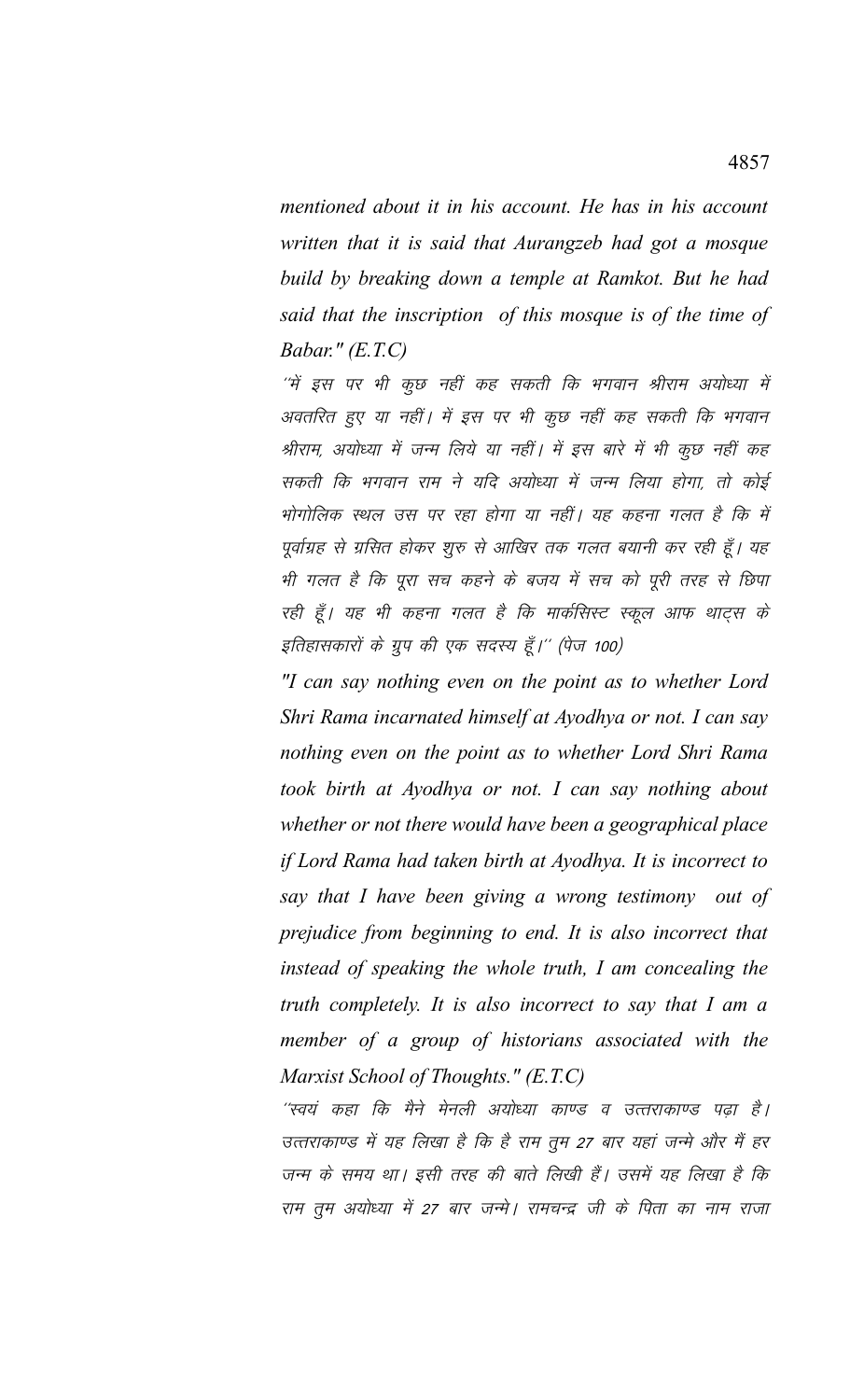दशरथ था। यह बात मैने उसी में अर्थात राम–चरित मानस में ही पढी थी, पर किस काण्ड में पढ़ी, यह मुझे याद नहीं।" (पेज 101)

*"(Stated on his own) I have mainly read Ayodhya-kand and Uttara-kand. It is written in Uttara-kand: 'O Rama, you were born at Ayodhya 27 times and I was present on every occasion of your birth'. Such type of things are written. It is therein written: 'O Rama, you were born at Ayodhya 27 times'. The name of Ram Chandra Ji's father was King Dashrath. I read this thing in that very book, that is, in the Ram Charit Manas itself, but I do not remember the canto in which I read it." (E.T.C)*

''यह मै जानती हूँ कि हिन्दू धर्मावलिम्बयों का मानना है कि श्रीराम का जन्म अयोध्या में ही हुआ। मुझे यह नहीं मालूम कि सभी हिन्दू ऐसा मनते है या नहीं कि अयोध्या में श्रीराम का जन्म हुआ था या नहीं पर हिन्दुओं के एक वर्ग का मत है कि श्रीराम का जन्म अयोध्या में विवादित स्थल पर ही हुआ था।" (पेज 124)

*"I know that the followers of Hinduism believe that Sri Rama was born at Ayodhya itself. I do not know whether or not all the Hindus believe Sri Rama to have taken birth at Ayodhya. But a section of Hindus believe that Sri Rama was born on the disputed site itself in Ayodhya." (E.T.C)*

''जन्मभूमि का मतलब किसी व्यक्ति विशेष के जन्मस्थान से होता है। यह ठीक है जैसा कि मै ऊपर बता चुकी हूं कि रामचरित मानस में सरजू नदी का उल्लेख है।'' (पेज 125)

*"Janmbhumi (land of birth) means 'Janmsthan' (birthplace) of a particular person. It is true that the river Saryu finds mention in the Ram Charit Manas, as I have stated above." (E.T.C)*

''स्कंध पुराण का नाम सुना है। स्कंध पुराण के एक भाग का अनुवाद मैने पढ़ा है इसमें श्रीराम के जन्म स्थान का विवरण लिखा है और कुछ दिशाए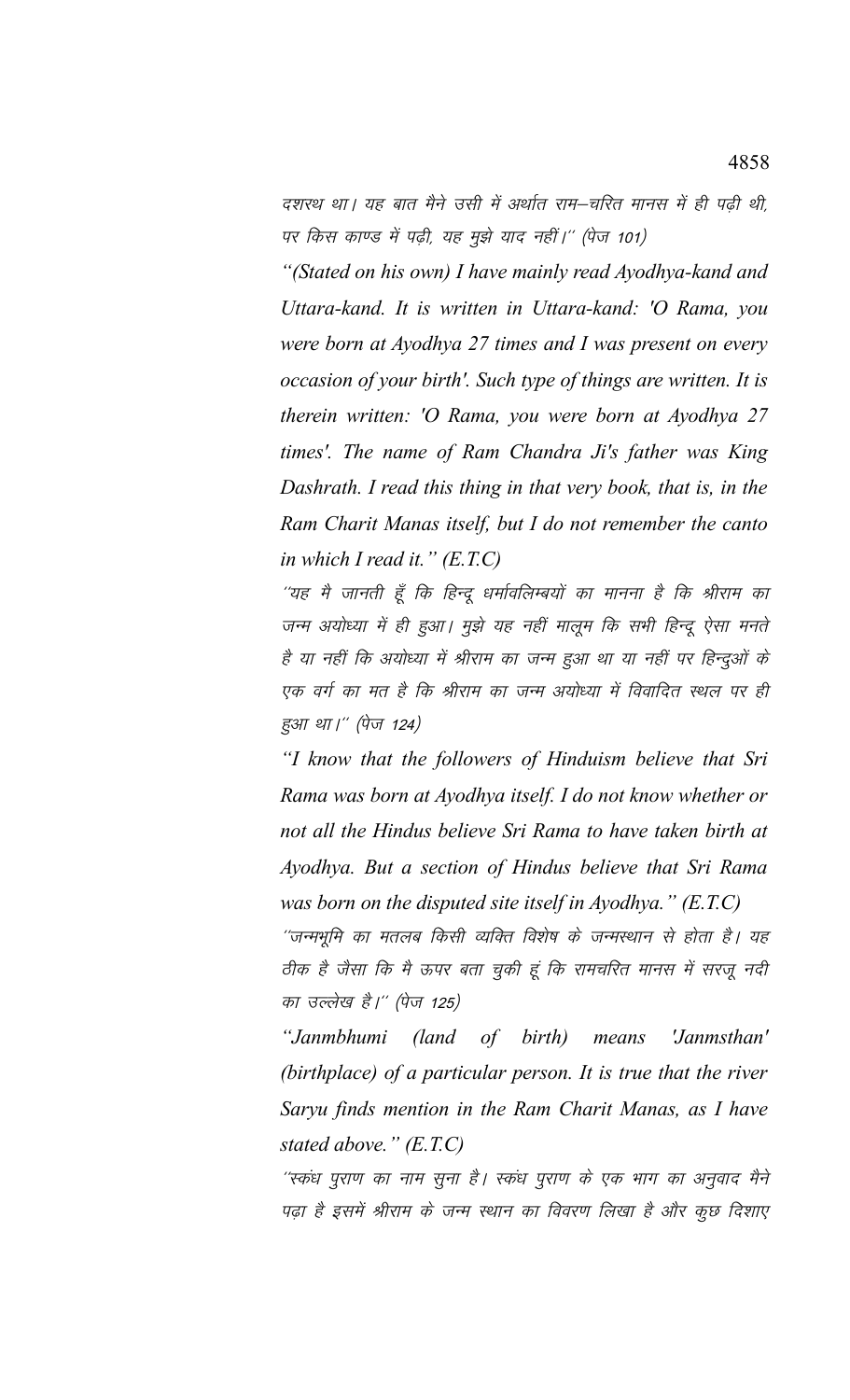भी दी हुई है स्वयं कहा कि विद्वानों का कहना है कि वे वेग है इस सबंध में हमारा कोई व्यक्तिगत मत नहीं है।'' (पेज 126)

"I have heard the name of Skanda Purana. I have read translation of a portion of Skanda Purana which has description of Sri Rama's birthplace as also specification of some directions. (Stated on his own) They are vague; I do not have any personal opinion in this respect."  $(E.T.C)$ 

''मैने स्कंध पुराण के इस पोर्शन को रिलेवेन्ट समझा इसलिए इसका अनुवाद पढ़ा। यहा ठीक है कि स्कन्ध पुराण में अयोध्या में श्रीराम के जन्म स्थान का वर्णन है पर उसी खण्ड में जन्म स्थान के सर्राऊडिंग टैम्पल का अनुवाद जो मैने पढ़ा था, उसमें नहीं था।" (पेज 126)

"I took this portion of Skanda Purana to be relevant, that's why I studied its translation. It is true that Skanda Purana describes Sri Rama's birthplace at Ayodhya but the existence in that very part of any temple surrounding his birthplace did not find mention in the translation which I had gone through." $(ETC)$ 

''मन्दिर आदि का लोकेशन दिया हुआ है पर इसके बारे में निश्चित होना सम्भव नहीं है। मुझे ऐसा याद नहीं कि उस खण्ड में जन्म स्थान का उल्लेख है या नहीं। मेरे अनुसार सर्वप्रथम विवादित ढांचे का निर्माण 1528 में हुआ होगा। यह विवादित स्ट्रक्चर जिस भूमि पर बना था किसी सोर्स में नहीं मिलता।" (पेज 126)

"The location of the temple etc. is given but it is not possible to be sure about it. I do not remember whether or not Janmsthan finds mention in that part. In my opinion, the disputed structure would have first been constructed in 1528. Information as to the land on which this disputed structure was built is not available in any source." $(E.T.C)$ ''मस्जिद जिस ऐरिया में है उसे रामकोट के नाम से जाना जाता है। फिंच का पूरा नाम विलियम फिंच था यह ठीक है ये एक इंगलिश यात्री थे जो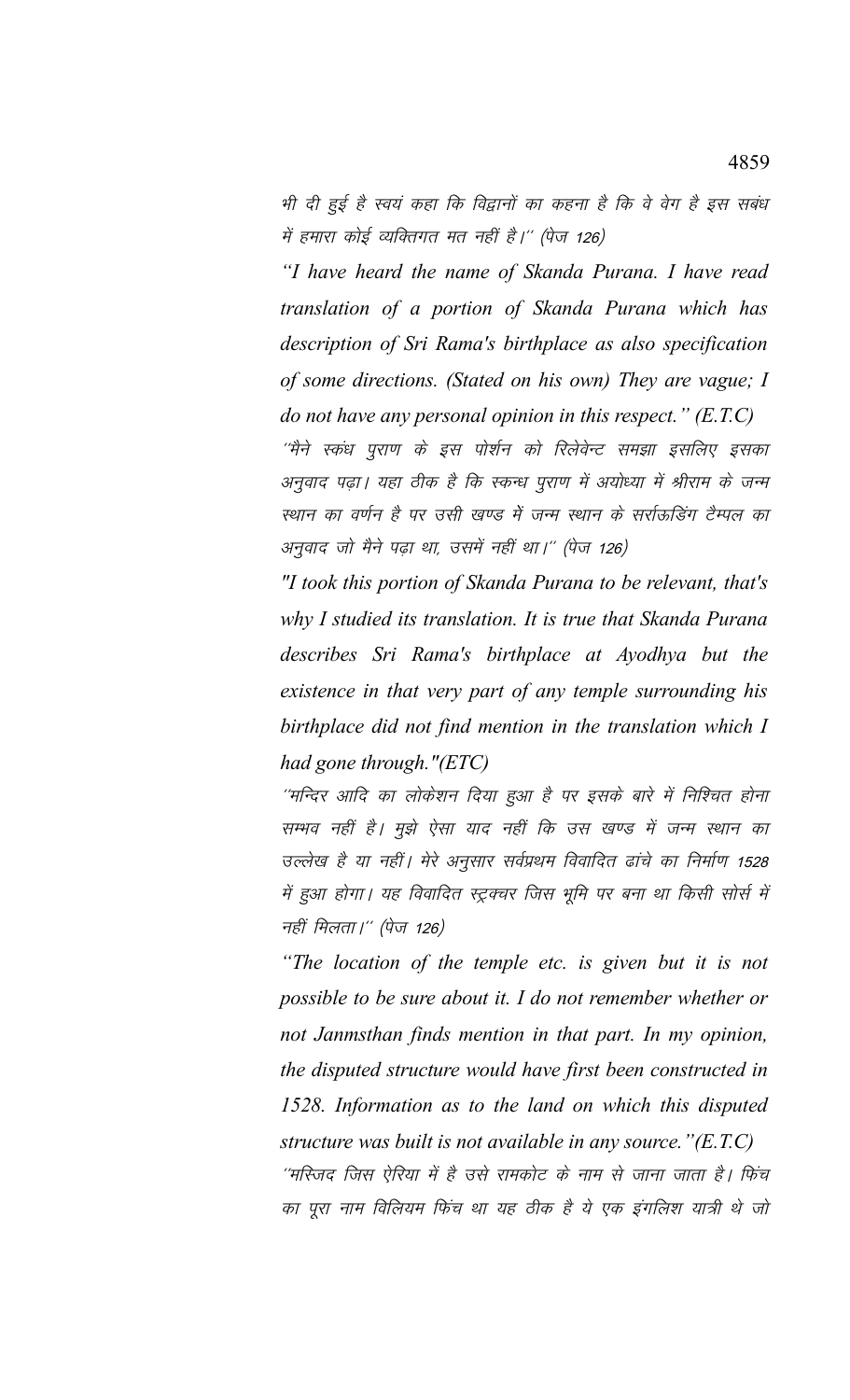1608 से 1611 में अयोध्या में आये थे। यह भी ठीक है फिंच साहब ने अपने एकाउन्ट में अयोध्या में राम का किला, महल, व खण्डहर होने का जिक्र किया है और साथ–साथ अयोध्या को हिन्दुओं का तीर्थ स्थल बताया है फिर कहा कि विलियम फिंच ने कहा कि यह लीजेन्ड था कि यहां राम का किला था। उन्होंने यह भी कहा कि ऐसा माना जाता हजै कि श्रीराम ने यहां अवतार लिया है।" (पेज 127)

"The area in which the mosque is situated, is known as Rmakot. The full name of Finch was William Finch. It is true that he was an English traveller who came to Ayodhya between 1608 and 1611. It is also true that Finch has in his account mentioned about the existence of Rama's fort, palace and remains in Ayodhya; besides, he has termed Ayodhya as a place of pilgrimage for Hindus. (Further stated) William Finch stated that there was a legend that Rama's fort stood here. He has also stated that Sri Rama is believed to have incarnated himself here."  $(E.T.C)$ 

''अयोध्या में राम जन्म स्थान होने का लीजेन्ड 17वी शताब्दी से मिलता है उससे पहले मध्यकालीन इतिहास में राम जन्म स्थान का कोई लीजेन्ड उपलब्ध नहीं है। जहां तक मुझे मालूम है अयोध्या के राम से ऐसोसियेटेड विचार धारा 16वीं सदी तथा उसके बाद मिलती है उससे पहले के फारसी और इंगलिश के जो सोर्सेज मैने पढ़े है उनमे अयोध्या में श्रीराम से ऐसोसियेटेड किसी विचार धारा का जिक्र नहीं है। फारसी और इंगलिश के अलावा और कोई श्रोत उपलब्ध है या नहीं इसका मुझे ज्ञान नहीं है।'' (पेज  $(136)$ 

"A legend about the existence of Ram Janmsthan (Rama's birthplace) in Ayodhya is available from the  $17<sup>th</sup>$  century. Prior to that, in course of the medieval history, we do not come across any legend about Ram Janmsthan. As far as I know, a line of thought associated with Rama of Ayodhya is found in the  $16<sup>th</sup>$  century and its subsequent period. The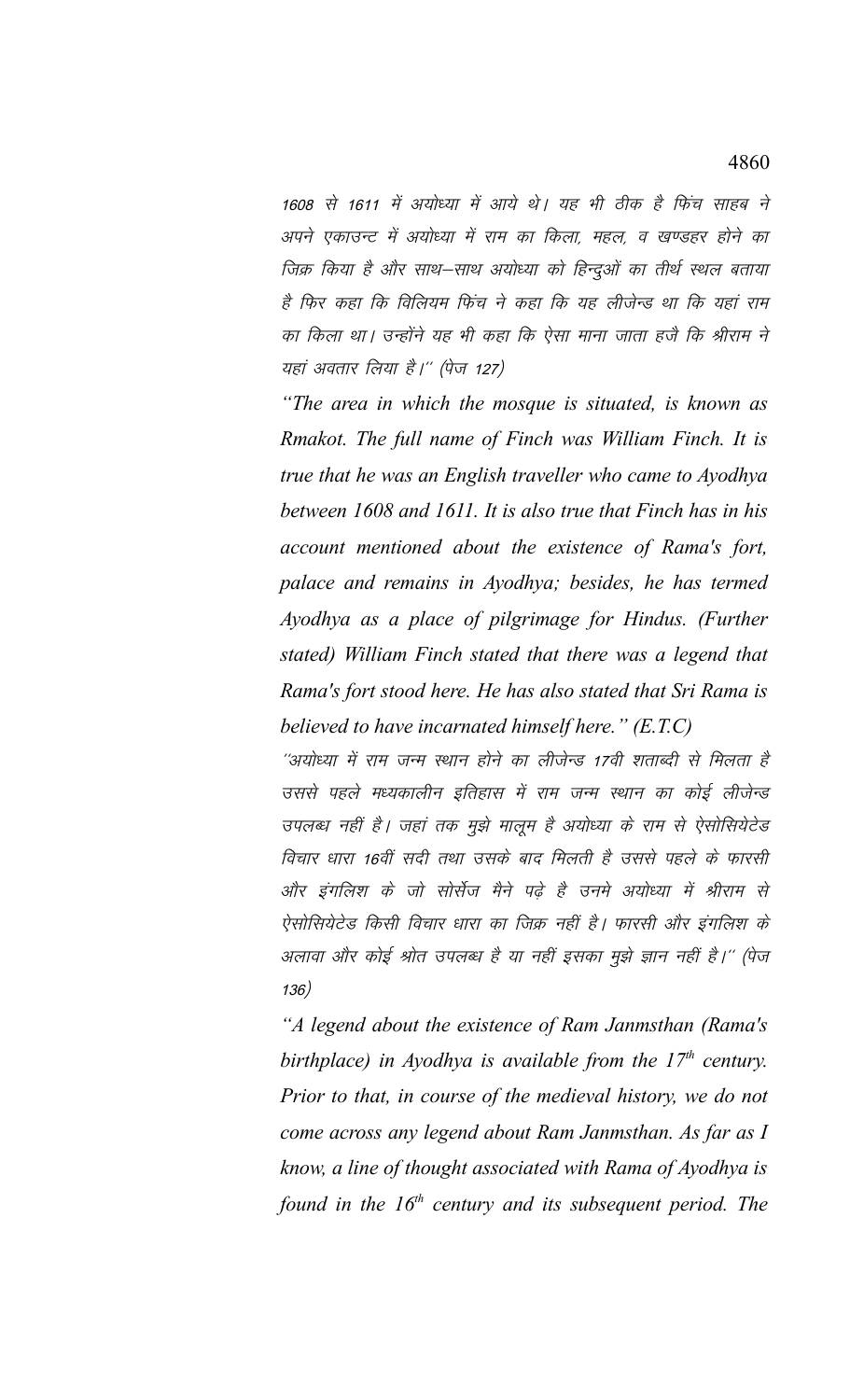Persian and English sources belonging to earlier period and which I have read, do not make mention of any line of thought associated with Sri Rama of Ayodhya. I do not have the knowledge as to availability or otherwise of any sources other than Persian and English ones." (E.T.C)

''विवादित स्थल पर विवादित ढांचे के पहले कोई भवन था या नहीं इसकी साक्ष्य आर्कियोलोजिकल एक्सप्लोरेशन से ही मिल सकती है। ....यह ठीक है कि सिक्ख साहित्य में यह एक टेडीशन है कि गुरुनानक अयोध्या गये थे श्रीराम जन्म स्थान का दर्शन किया और सरजू में स्नान किया। (पेज  $137 - 138$ 

"Evidence about the existence or otherwise of any building" at the disputed site prior to the disputed structure, can be obtained only through archaeological exploration.  $\dots \dots$ It is true that there goes a tradition in the Sikh literature that Guru Nanak visited Ayodhya, had darshan of Sri Ram Janmsthan and took a dip in Saryu."(E.T.C)

''यह ठीक है कि जिस स्थान के साथ कोट शब्द लगा होता है उससे साधारणतया यह निष्कर्ष निकाला जाता है कि वहाँ पर किला रहा होगा।(पेज 144)

"It is true that if the word Kot is used with the name of a place, it is ordinarily inferred that there would have been a fort over there."  $(E.T.C)$ 

''अयोध्या में रामकोट स्थान के बारे में मैने पढ़ा है। स्कन्ध पुराण में रामकोट की भोगोलिक स्थित का वर्णन है परन्तू, वह अस्पष्ट है। यह ठीक है कि अयोध्या में किसी एक जगह को 16वी सदी के अन्त से रामकोट के नाम से जाना जाता है। स्कन्ध पुराण का रचना काल नवी सेन्चुरी को एट्रीब्यूट किया जाता है अर्थात बताया जाता है।'' (पेज 144)

"I have read about a place called Ramkot in Ayodhya. The geographical location of Ramkot finds description in Skanda Purana. But it is not clear. It is true that a certain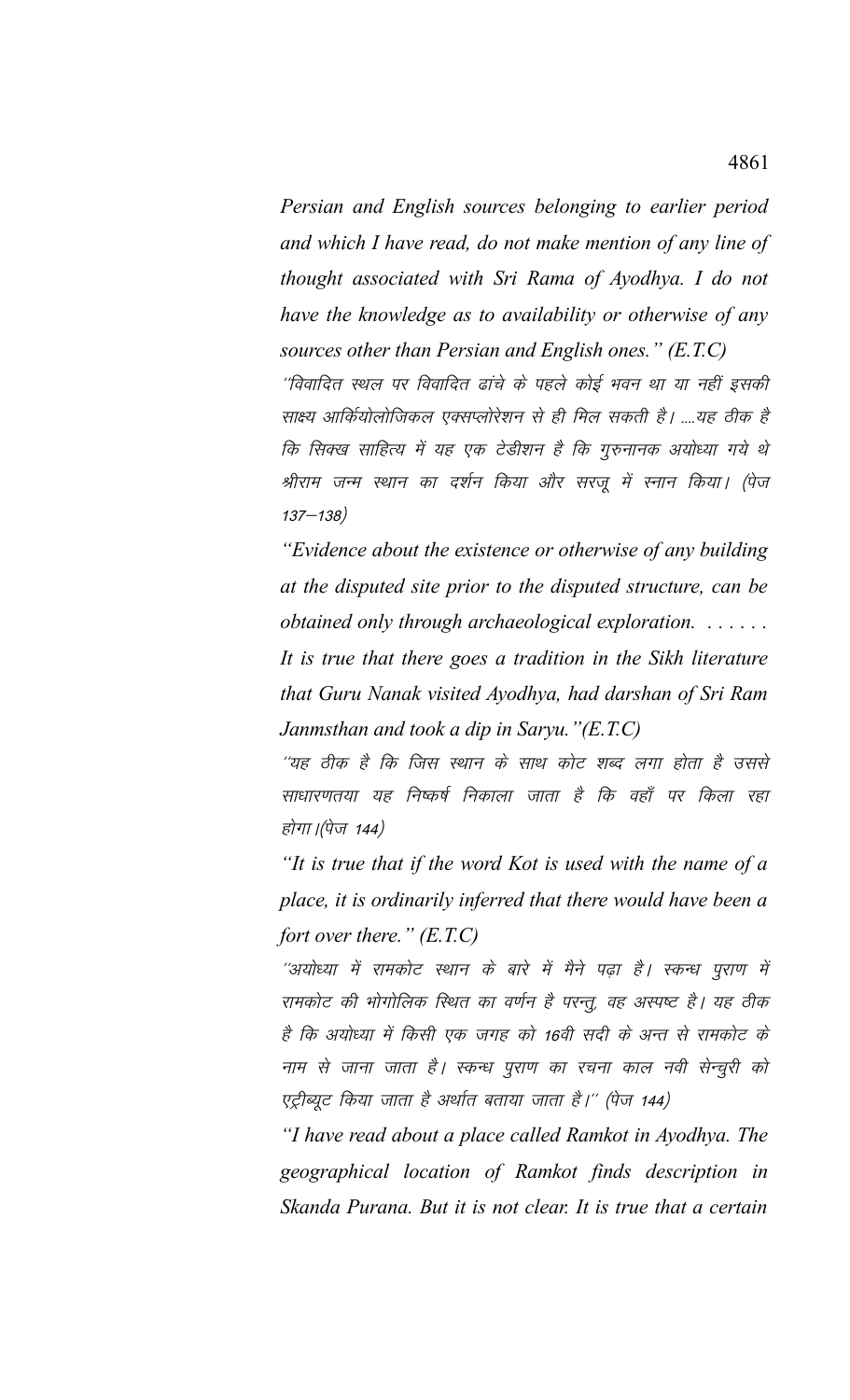*place in Ayodhya is known by the name of Ramkot from the end of 16th century. Skanda Purana is attributed to, that is, stated to be belonging to the 9th century."(E.T.C)*

^'यह कहना भी गलत है कि उसी वजह से मैंने ऐसे स्त्रोतों को छोड दिया हो कि जिसमें विवादित स्थल पर राम जन्म स्थान या स्थित मंदिर का प्रमाण मिलता हो।" (पेज 145)

*"It is also incorrect to say that for this very reason I have omitted to mention those hymns from which proofs may be found of Ram Janmsthan at the disputed site or of temple situated there."(E.T.C)*

''सबाहृददीन साहब ने जो पुस्तक अयोध्या में बाबरी मस्जिद के मुतालिक लिखी वह विवादित स्थल व ढांचे से ही संबंधित थी।'' (पेज 23)

*"A book which Sahab-ud-Din Sahib had written in connection with the Babri mosque in Ayodhya, was only about the disputed site and structure." (E.T.C)*

''यह कहना सही है कि उक्त किताब में लेखक ने इस बात का तजकिरा किया है कि हिन्दू लोग विवादित स्थल को राम जन्मभूमि बताते हैं और मानते हैं तथा मुसलमान उसे मस्जिद।'' (पेज 23)

*"It is correct to say that the writer has in the said book mentioned that Hindus term and regard the disputed site as Rama's Janmbhumi and Muslims take it to be a mosque." (E.T.C)*

''यह कहना सही है कि मैंने कुछ किताबों में इस बात का तजकिरा पढ़ा है कि अयोध्या में रामचन्द्र जी का जन्म स्थान है। यह कहना सही है कि श्री रामचन्द्र जी हिन्दुओं के अराध्य देवता है जिन्हें हिन्दू लोग भगवान मानते हैं और पूजा करते हैं। उपरोक्त संदर्भित किताब 'अयोध्या में इस्लामी आसार' में मैंने पढ़ा है कि शहर अयोध्या के बीचों बीच श्रीराम जन्म स्थान मंदिर है। जो रामचन्द्र जी के जन्म स्थान से मशहूर है।'' (पेज 24)

*"It is correct to say that I have read in some books that Ram Chandra Ji's birthplace is located in Ayodhya. It is*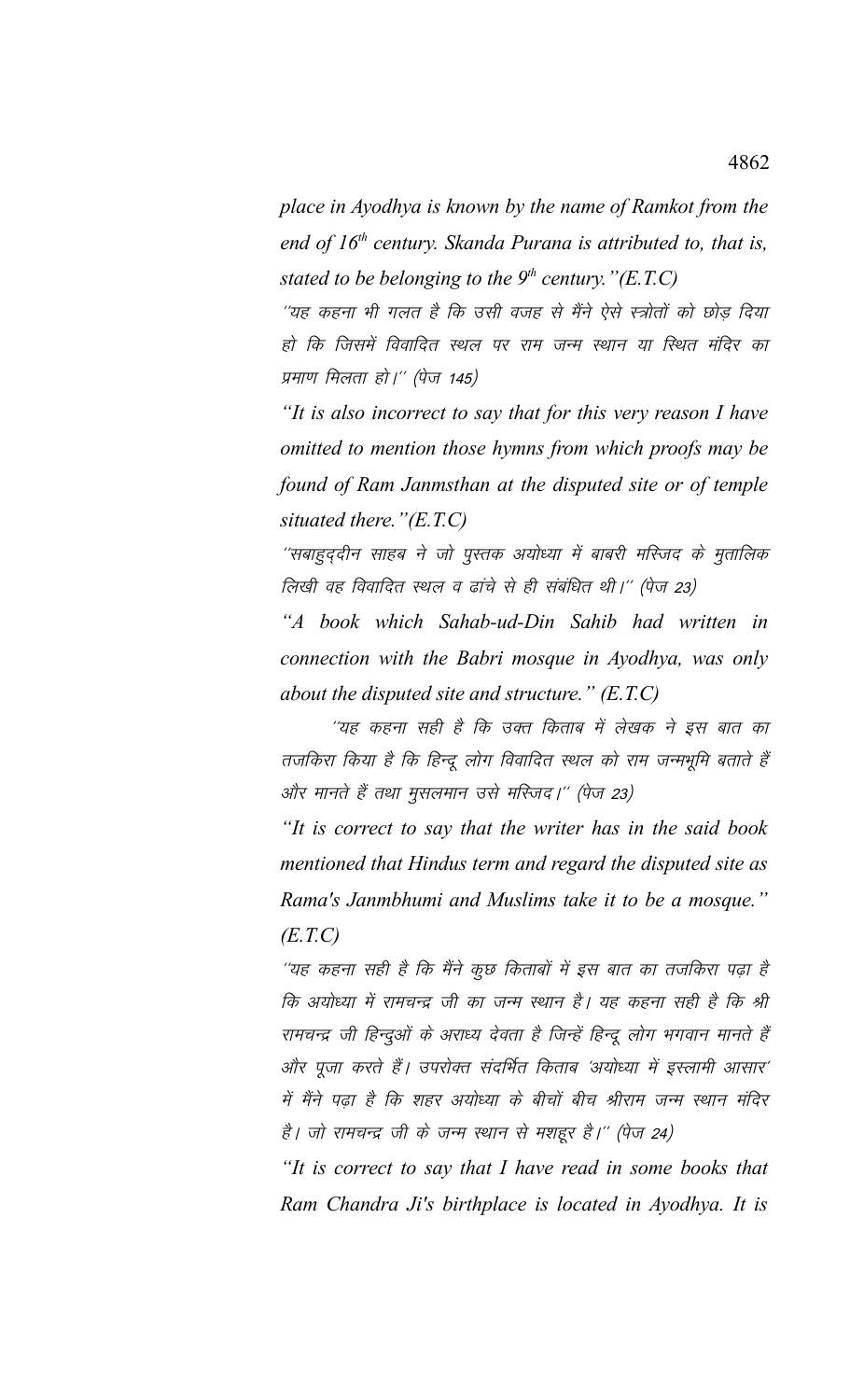*correct to say that Sri Ram Chandra Ji is a adored deity of Hindus whom they regard as Bhagwan (Supreme Being) and worship Him as such. In the above-referred book 'Ayodhya Mein Islami Aasar', I have read that Sri Ram Janmsthan temple stands right in the centre of Ayodhya town which is famous as the birthplace of Ram Chandra Ji." (E.T.C)*

''यह कहना सही है कि किसी भी धर्म की इबादतगाह को यदि गिरा दिया जाये तो वह उसी धर्म की इबादतगाह रहेगी यह कहना सही है कि यदि मंदिर को तोडकर मस्जिद बना दी जाये तो उसकी हैसियत नहीं बदलेगी ओर वह मंदिर ही रहेगा और यदि मस्जिद को तोड़कर मंदिर बना दिया जाये तो वह मस्जिद ही रहेगी। यदि यह साबित हो जाये कि विवादित स्थल पर मंदिर था जिसे जबरन तोडकर मस्जिद बनायी गयी तो वह मंदिर ही माना जायेगा।" (पेज 25)

*"It is true to say that if a place of worship for any religion is demolished, that will remain as such for that religion. It is correct to say that if a mosque is constructed by demolishing a temple, its status will not change and it will remain as a temple, nothing else; and if a temple is constructed by demolishing a mosque, it will continue to be a mosque, nothing else. If it is proved that at the disputed site, there was a temple forcibly demolishing which a mosque was constructed then it will be considered to be a temple, nothing else." (E.T.C)*

´´मैंने अली मियाँ साहब का नाम सूना है, मेरी उनके वालिद साहब से वाकाफियत है।'' (पेज 25)

*"I have heard the name of Ali Miyan Sahib; I have acquaintance with his father." (E.T.C)*

''उनकी लिखी पुस्तक 'हिन्दुस्तान इस्लामी अहद में' है। यह कहना सही है कि वह किताब जो अली मिया साहब के वालिद हकीम सै0अब्दुल हई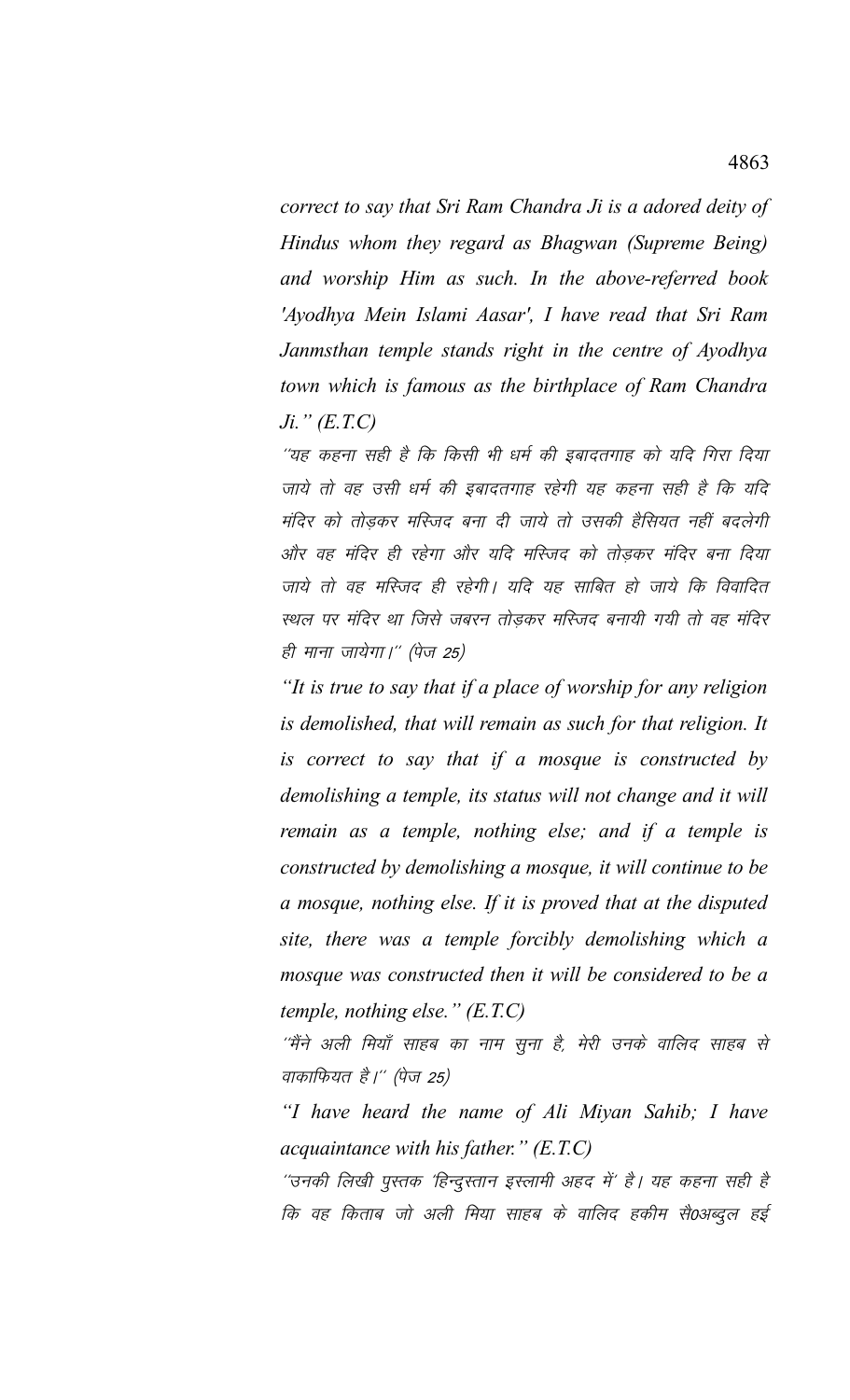हरौनी, ने लिखी थी। यह कहना सही है कि उस किताब में बाबरी मस्जिद का जिक्र आया है।'' (पेज 25–26)

*"'Hindustan Islami Ahad Mein' is a book written by him. It is true to say that the Babri mosque has found mention in the book written by Haquim Syed Abdul Haee Harauni son of Ali Miyan Sahib." (E.T.C)*

''यह कहना सही है कि उपरोक्त किताब में लेखक ने ऐसा लिखा है कि लोग यह कहते हैं कि बाबरी मस्जिद अयोध्या में बाबर ने जहां बनवायी थी उसे हिन्दू रामचन्द्र जी का जन्म स्थल कहते हैं।'' (पेज 26)

*"It is true to say that the writer has in the aforesaid book written that Hindus call the place, where Babur had constructed Babri mosque in Ayodhya, 'Ram Chandra Ji's Janmsthal'." (E.T.C)*

## **PW-21, Dr.M. Hashim Quidwai**

''यह सही है किसी जगह विशेष की मस्जिद के लिए कोई अहिमियत नहीं है। मैं इस बात से सहमत नहीं हूँ कि चूंकि श्रीरामचन्द्र का जन्म अयोध्या में हुआ था और हिन्दू उन्हें भगवान मानते हैं इसलिए वह भूमि पूजनीय है।'' (पेज 43)

*"It is true that a particular place does not have any importance for a mosque. I do not agree with the view that since Sri Ram Chandra was born at Ayodhya and Hindus regard him as Bhagwan (Supreme Being), that land is venerable." (E.T.C)*

''यह सही है कि हिन्दू लोग अयोध्या में भगवान राम के जन्मस्थान पर दर्शन करने सदियों से जाते हैं। मैंने यह सूना है कि रामनवमी के दिन अयोध्या में बहुत बड़ा मेला लगता है। यह सही है कि हिन्दू लोग भगवान राम को विष्णू का अवतार मानते हैं।'' (पेज 77)

*"It is true that for centuries Hindus have been coming to Ayodhya to have darshan of Lord Rama's Janmsthan (birthplace). I have heard that a very big fair is held at*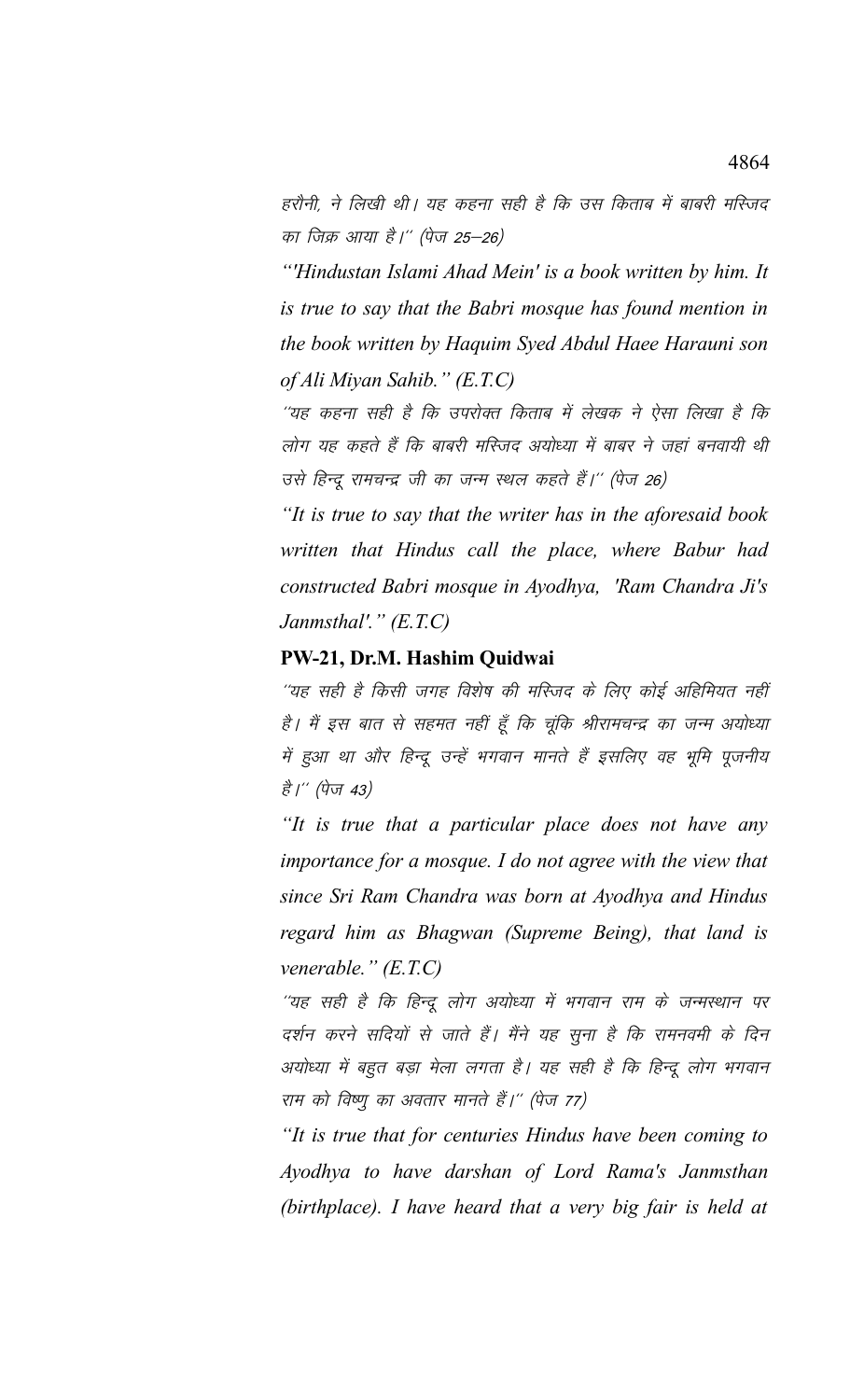Ayodhya on the occasion of Ram Navami. It is true that Hindus regard Lord Rama as an incarnation of Vishnu."  $(E.T.C)$ 

''मुकदमें में एक पक्ष राम जन्मभूमि कहता है और दूसरा बाबरी मस्जिद कहता है।'' (पेज 80)

"One party to the litigation call it Ramjanmbhumi and the other one call it the Babri mosque."  $(E.T.C)$ 

''मैं जब गया था उस जमाने में मुझे कोई आबादी विवादित स्थल के चारों ओर नजर नहीं आई थी। विवादित स्थल के चारों ओर मेरे ख्याल से डेढ दो फर्लांग तक कोई आबादी नहीं थी।" (पेज 81)

"No human inhabitation was seen by me around the disputed structure at the time when I went there. I think that there was no human inhabitation as far as one-a-half or two furlongs around the disputed site."  $(E.T.C)$ 

#### PW-23, Mohd. Qasim Ansari

''यह कहना सही है कि जो तीर्थ यात्री परिक्रमा करते हैं वे हनुमानगढ़ी, कनक भवन और रामजन्मभूमि का दर्शन भी करते हैं।'' (पेज 34)

"It is correct to say that the pilgrims, who perform circumambulation, also have darshan of Kanak Bhawan and Ramjanmbhumi." $(E.T.C)$ 

''मैं चौदह कोसी परिक्रमा के बारे में भी जानता हूँ। इस चौदह कोसी परिक्रमा मार्ग में अयोध्या और फैजाबाद आते है यह कहना भी सही है कि चौदह कोसी परिक्रमा भी होती है यह साल में एक बार होती है। यह परिक्रमा भी कार्तिक के माह में होती है। यह कहना भी सही है कि इस परिक्रमा में भी लाखों की संख्या में तीर्थ यात्री और भक्तगण शिरकत करते हैं।'' (पेज 34)

"I also know about the 'Chaudahkosi' (fourteen kose, one Kose being equal to 2 miles) circumambulation. Ayodhya and Faizabad fall in this 'Chaudahkosi' circumambulation path. It is also correct to say that 'Chaudahkosi'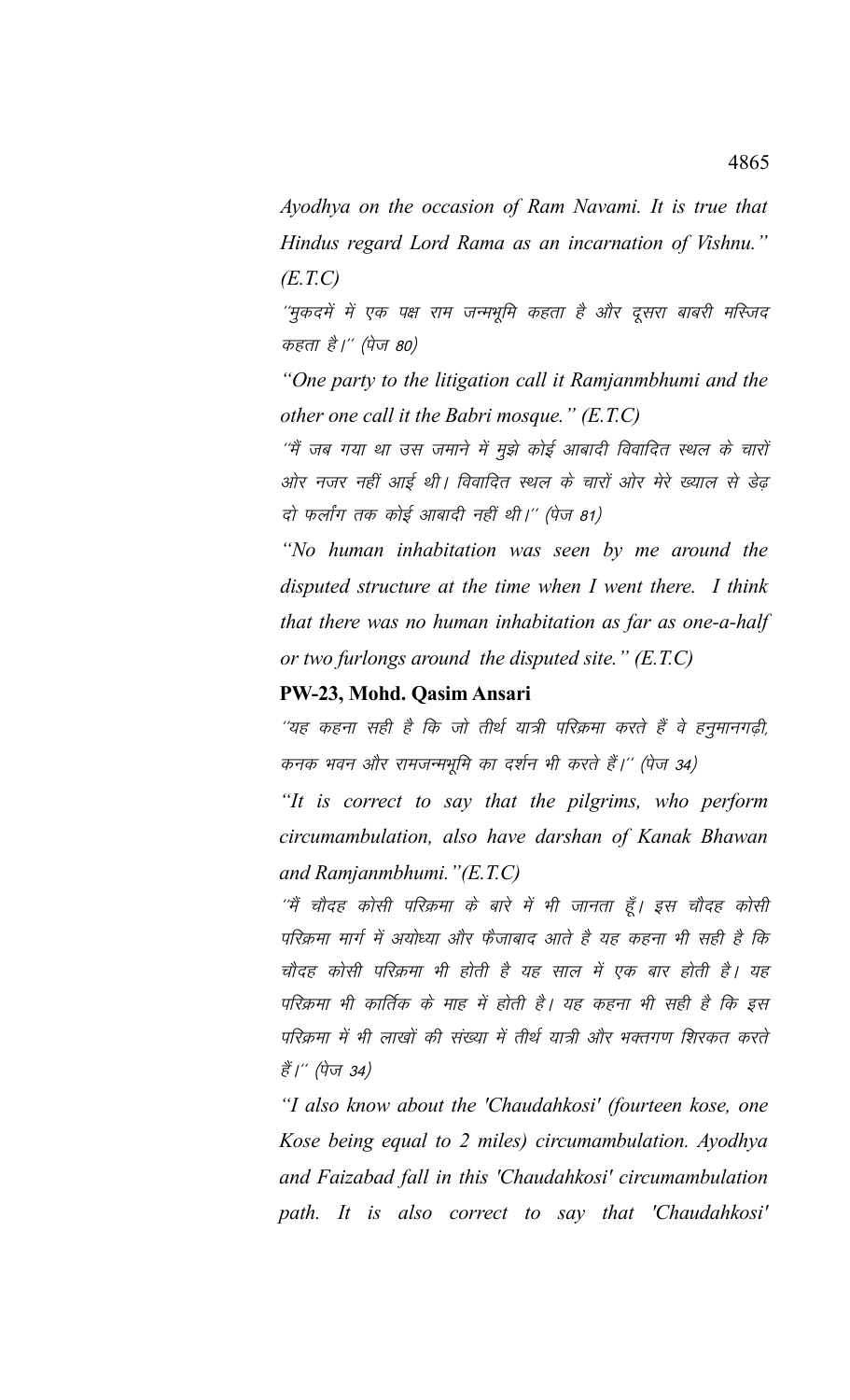*circumambulation is also performed. It is performed once in a year. This circumambulation is also performed in the month of Kartika. It is also correct to say that pilgrims and devotees participate in this circumambulation in numbers going in lakhs."(E.T.C)*

''यह ठीक है कि हिन्दू लोग जिसे मै बाबरी मस्जिद कहता हूं उसे जन्मभूमि कहते हैं। यह ठीक है कि जो लाखों की भीड रहती है उसमें चारों जगह दर्शन करने का उल्लास रहता है।'' (पेज 37)

*"It is true that what I term as Babri mosque, is called Janmbhumi by Hindus. It is true that the gathering going in lakhs, is all full of fervour to have darshan."(E.T.C)*

''दोराही कूंआ से जन्मभूमि, जिसे हम बाबरी मस्जिद कहते है वह लगभग 20-25 फिट ऊंचे स्थान पर है।" (पेज 37)

*"The Janmbhumi, which is called Babri mosque by me, is at a height of about 20-25 feet above the 'Dorahi Kuan'."(E.T.C)*

''यह कहना ठीक है कि उपरोक्त तीनों मेले मैं अपनी याददाश्त से देखता चला आ रहा हूं। यह कहना सही है कि यह तीनों मेले में लाखों की संख्या में श्रद्धालु आते हैं कुछ रेल से आते हैं, कुछ बस से आते हैं और कुछ अपनी गाड़ी से आते हैं पहले कुछ लोग बैलगाड़ी और घोड़ों से भी आते थे। यह कहना गलत है कि जब लोग बैलगाड़ी से आते थे तो दोराही कूआं के आसपास पूरे रामकोट में बैलगाड़ी ही बैलगाड़ी रहती थी। बल्कि बैलगाडियां मेरे घर के पास ही रोक दी जाती थीं। यह भी कहना ठीक है कि अयोध्या में 10–20 हजार आदमी रोज़ आते हैं।'' (पेज 39)

*"It is correct to say that I have been seeing these three fairs since my memory. It is true that lakhs of devotees visit on occasion of these three fairs, some come by train, some by bus and some by their private vehicles. Earlier some people used to come by bullock-carts and horses as well. It is wrong to say that when people used to come by bullock-*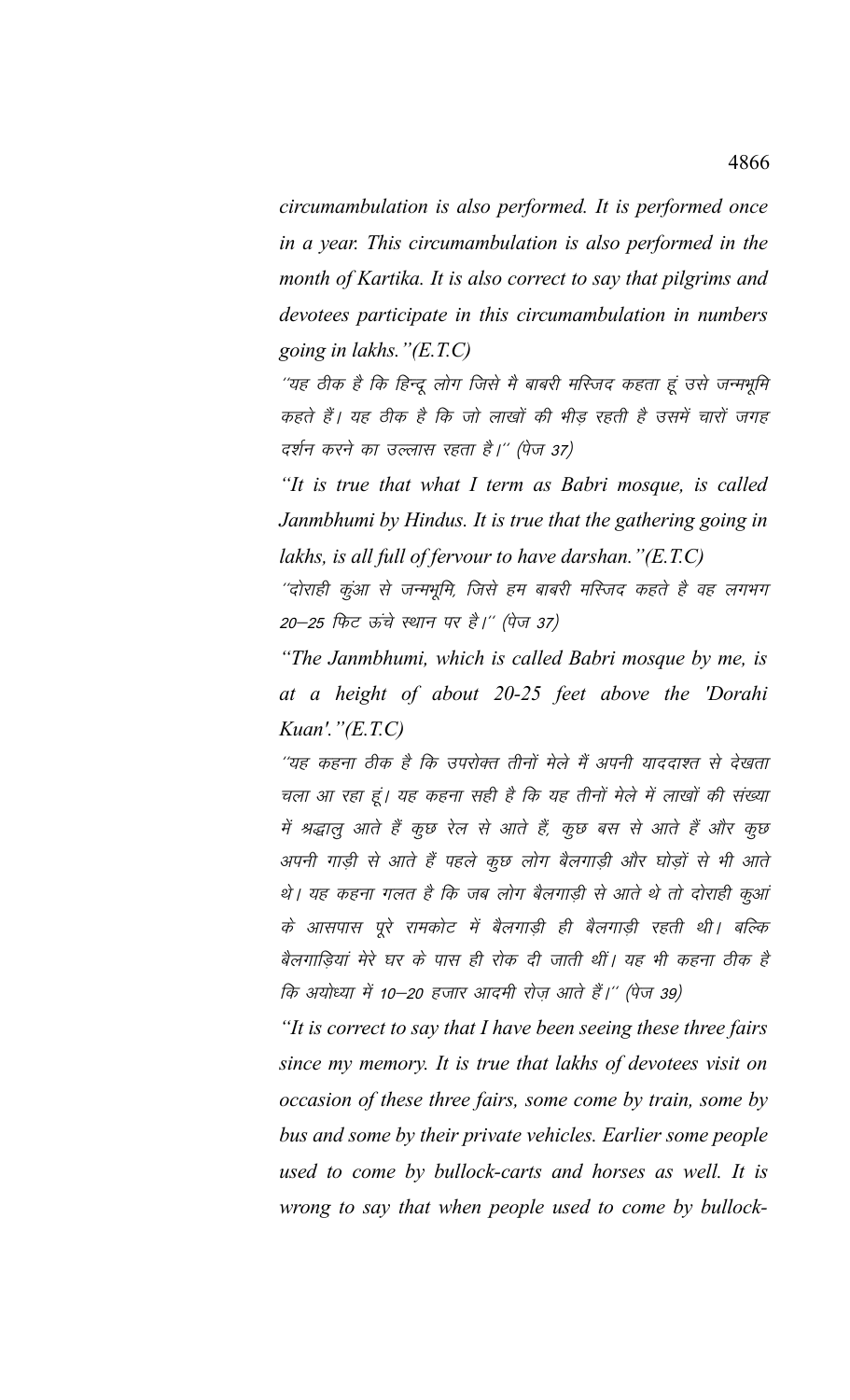carts, then there were bullock-carts all around in Ramkot near the Dorahi Kuan, and instead the bullock-carts were stopped near my house. It is correct to say that  $10-20$ thousand people come to Ayodhya everyday." $(E.T.C)$ 

''वशिष्ट कुण्ड के उत्तर ब्रहमकुण्ड गुरूद्वारा है। झगड़े वाली जमीन के पूरब मानस भवन है जिसके पूरब 4–5 मंदिर है जिसमें लोमस मंदिर और राम गुलेला मंदिर आदि हैं। यह सड़क जो विवादित भवन के उत्तर से जाती है वह पूरब की ओर जाकर राजमार्ग में मिल जाती है। यह ठीक है कि राजमार्ग से झगड़े वाली जमीन के दोनो तरफ हिन्दुओं के मंदिर हैं। इसी सड़क पर अयोध्या का प्रसिद्ध मंदिर हनुमानगढ़ी भी है। यह भी ठीक है कि झगड़े वाली जमीन से पुरब राजमार्ग तक हिन्दुओं की आबादी है और उनके तमाम मंदिर हैं। झगड़े वाली जमीन के उत्तर एक किमी0 की दूरी पर सरयू नदी है। यह भी ठीक है कि झगड़े वाली जमीन के उत्तर भी कई मंदिर है। उसी ओर कनक भवन मंदिर और कई तमाम प्रसिद्ध मंदिर हैं जिनका नाम मुझे नहीं मालूम है। लक्षमण टीला का नाम सूना है यह भी झगड़े वाली जमीन के उत्तर दिशा में नदी के किनारे है। यह ठीक है कि हमारे याददाश्त से अयोध्या में हिन्दुओं की मुसलमानों से ज्यादा आबादी है। . . . . . . . .यह ठीक है कि अयोध्या को हिन्दुओं का एक तीर्थ स्थल माना जाता है।''(पेज 41)

"The Brahmkunda Gurudwara is in north of Vashishtha Kunda. The Manas Bhawan lies in east of the disputed site, in east of which are 4-5 temples including Lomash temple, Ram Gulela temple etc. This road in north of the disputed structure, merges eastwards with the national highway. It is true that Hindu temples lie on both sides of the road between the national highway and the disputed site. The famous Hanumangarhi temple of Ayodhya also lies on this road. It is also true that Hindu populace exists in east of the disputed site upto the national highway and their various temples also lie over there. The Saryu river is one kilometer in north of the disputed site. It is also true that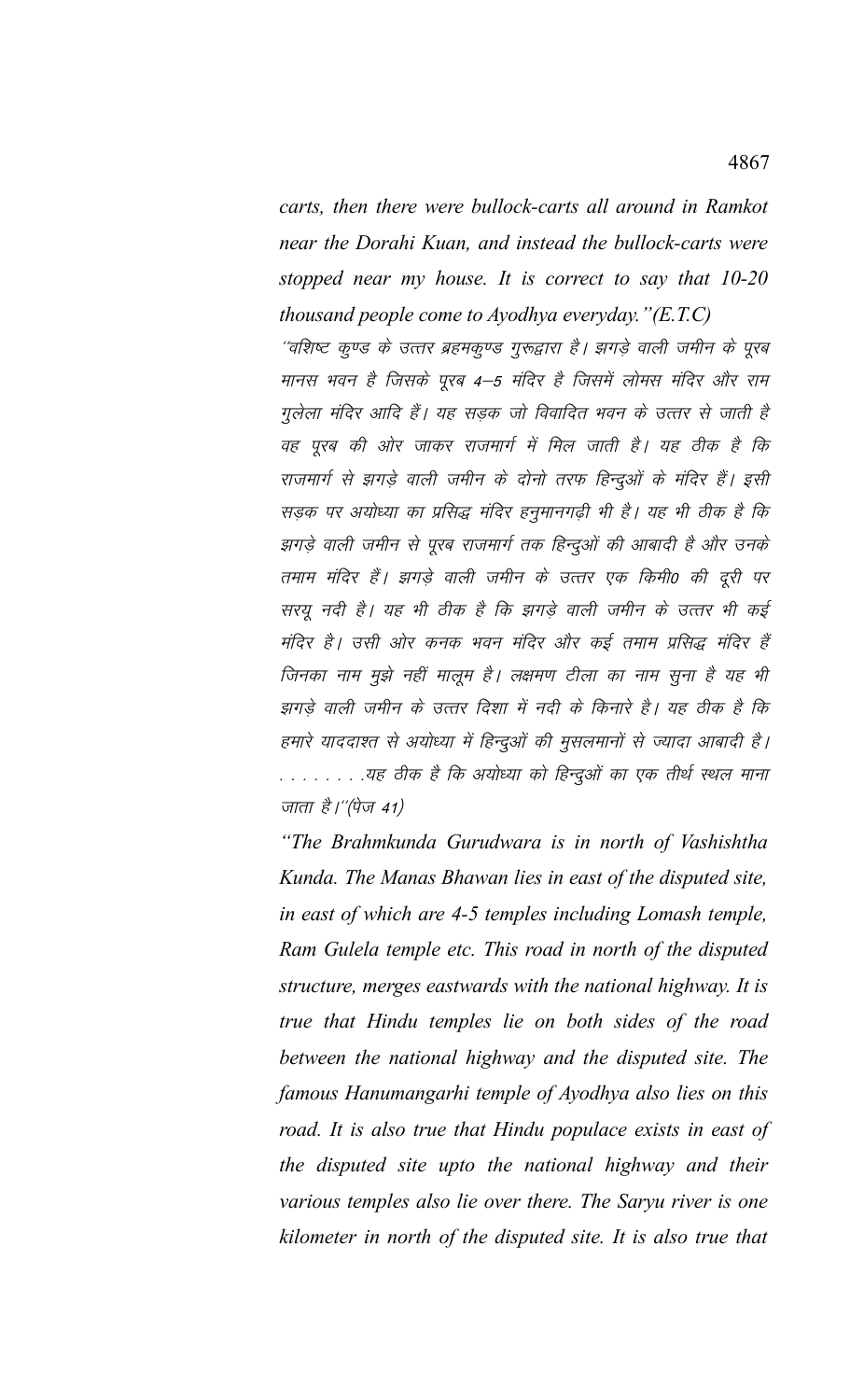there are many temples in north of disputed site. The Kanak Bhawan temple and many other famous temples, whose names are not known to me, lie on that side. (I) have heard about Laxman Tila. It is also along the river bank in north of the disputed site. It is true that as per my memory, the Hindus are in majority over the Muslims in Ayodhya.......

... It is true that Ayodhya is considered a pilgrimage of the Hindus." $(E.T.C)$ 

''तीर्थ स्थान पहले भी था पर पहले कम लोग आते थे, अब ज्यादा लोग आते हैं। यह ठीक है कि हिन्दू लोग भगवान राम को अपना देवता मानते हैं। यह कहना सही है कि हिन्दुओं का ऐसा विश्वास है कि भगवान राम अयोध्या में पैदा हुए थे। यह भी कहना ठीक है कि अयोध्या में भगवान राम से संबंधित कई कुण्ड और स्थान हैं।'' (पेज 42)

"Earlier also it was a pilgrimage but fewer people used to come. Now more people come. It is true that Hindus consider Lord Rama to be their God. It is correct to say that it is the belief of Hindus that Lord Rama was born in Ayodhya. It is also correct to say that there are many Kundas and places related to Lord Rama  $in$  $Ayodhya.$ " $(E.T.C)$ 

''जब से मैंने होश संभाला तब से अयोध्या की आबादी में गृहस्थ और विरक्त (वैरागी) को बराबर–बराबर देख रहा हूँ। यह कहना सही होगा कि गृहस्थ आबादी में हिन्दुओं की संख्या लगभग 90 फीसदी के आसपास है।'' (पेज 45)

"Since I have attained maturity, I have seen the householders and recluses to be in equal number in the populace of Ayodhya. It would be correct to say that Hindus would be around 90 percent of the householder's population." $(E.T.C)$ 

'विभीषण कुण्ड है। ...मैं जानता हूँ कि भगवान राम हिन्दुओं के अराध्य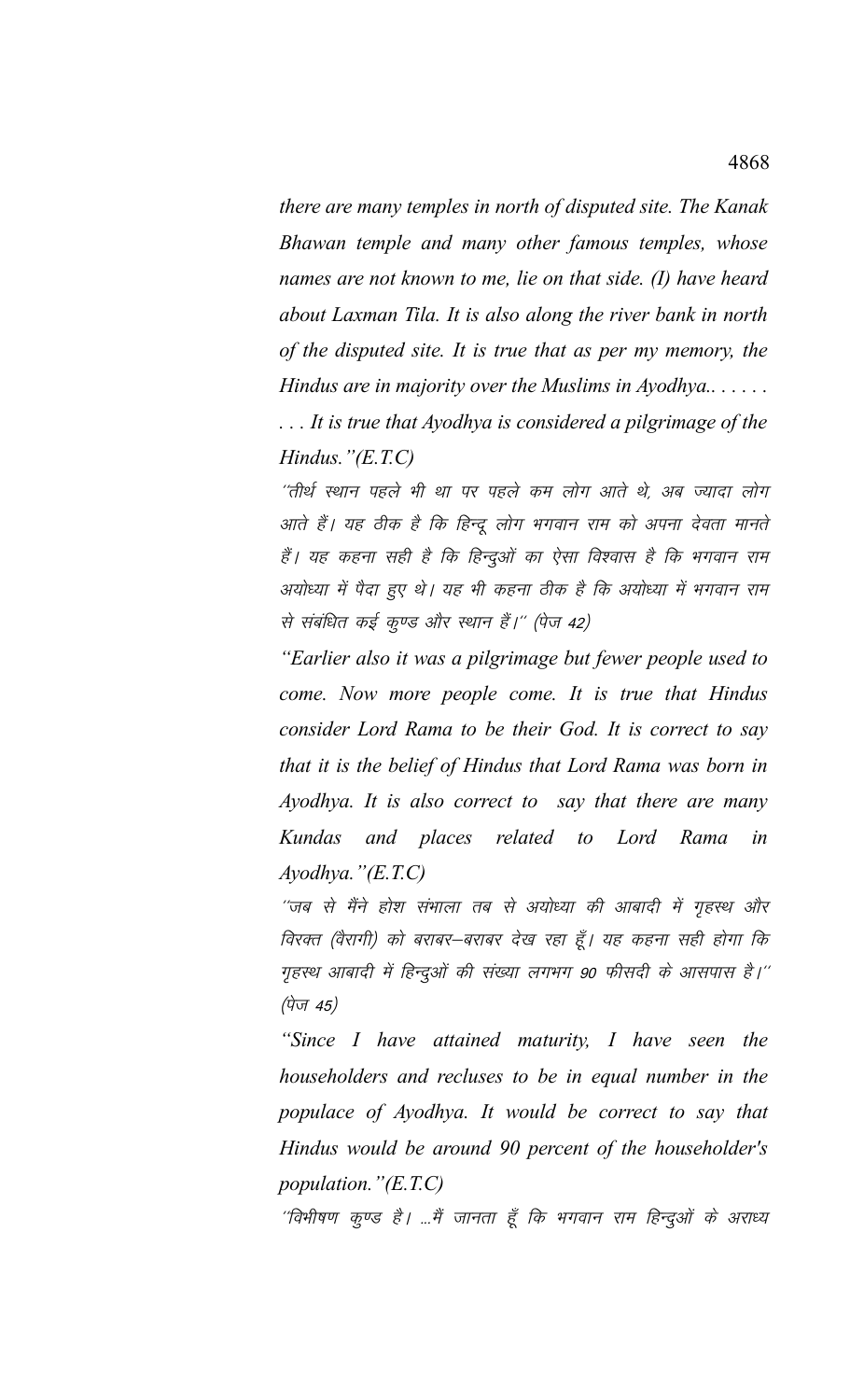देवता हैं।'' (पेज 64)

"There is Vibhishan Kunda...... I know that Lord Rama" is revered God of Hindus." $(E.T.C)$ 

#### PW-28, Sita Ram Rov

''मैने बाल्मीकि रामायण पढी है। इसमे अयोध्या का जिक्र है, जिसकी चर्चा मैनें अपने उपर के बयान में किया। बाल्मीकि रामायण में लिखा है कि सरयूनदी से अयोध्या डेढ योजन दूर है पर दिशा नही कहा गया है। यह ठीक है बाल्मीकि रामायण में भगवान श्रीराम का मंदिर है। उनके द्वारा अयोध्या के मंदिर में पूजा अर्चना शयन आदि का वर्णन है। बाल्मीकि रामायण के बालकाण्ड में भगवान राम के जन्म, विश्वामित्र के साथ ताड़का राक्षसी का बध वहाँ से उनका विश्वामित्र के साथ धनुष यज्ञ में जनकपुर जाना और धनुष यज्ञ में सम्मिलित होना और परशुराम के साथ भेट आदि का वर्णन है। यह ठीक है कि बाल्मीकि रामयण के बालकाण्ड में भगवान राम का अयोध्या में जन्म हुआ और उनके बालरुप का वर्णन है।'' (पेज  $11 - 12)$ 

"I have read Valmiki Ramayana. It mentions about Ayodhya, which has been discussed by me herein-above in my statement. It is mentioned in Valmiki Ramayana that Ayodhya was  $1\frac{1}{2}$  'yojan' away from river Saryu, but the direction has not been given. It is correct that in the Valmiki Ramayana there is temple of Lord Sri Rama. (It) contains descriptions of prayer, worship, sleeping, etc. by Him in temple of Ayodhya. In the Valmiki Ramayana, the Baalkand contains descriptions of the birth of Lord Rama, the killing of demoness Tarka along-with Vishwamitra, thereafter His visit to Janakpur along-with Vishwamitra in the 'Dhanush Yagya' and participation in the 'Dhanush Yagya', and meeting with Parashuram, etc. It is correct that the Baalkanda of the Valmiki Ramayana contains descriptions of the birth of Lord Rama in Ayodhya as well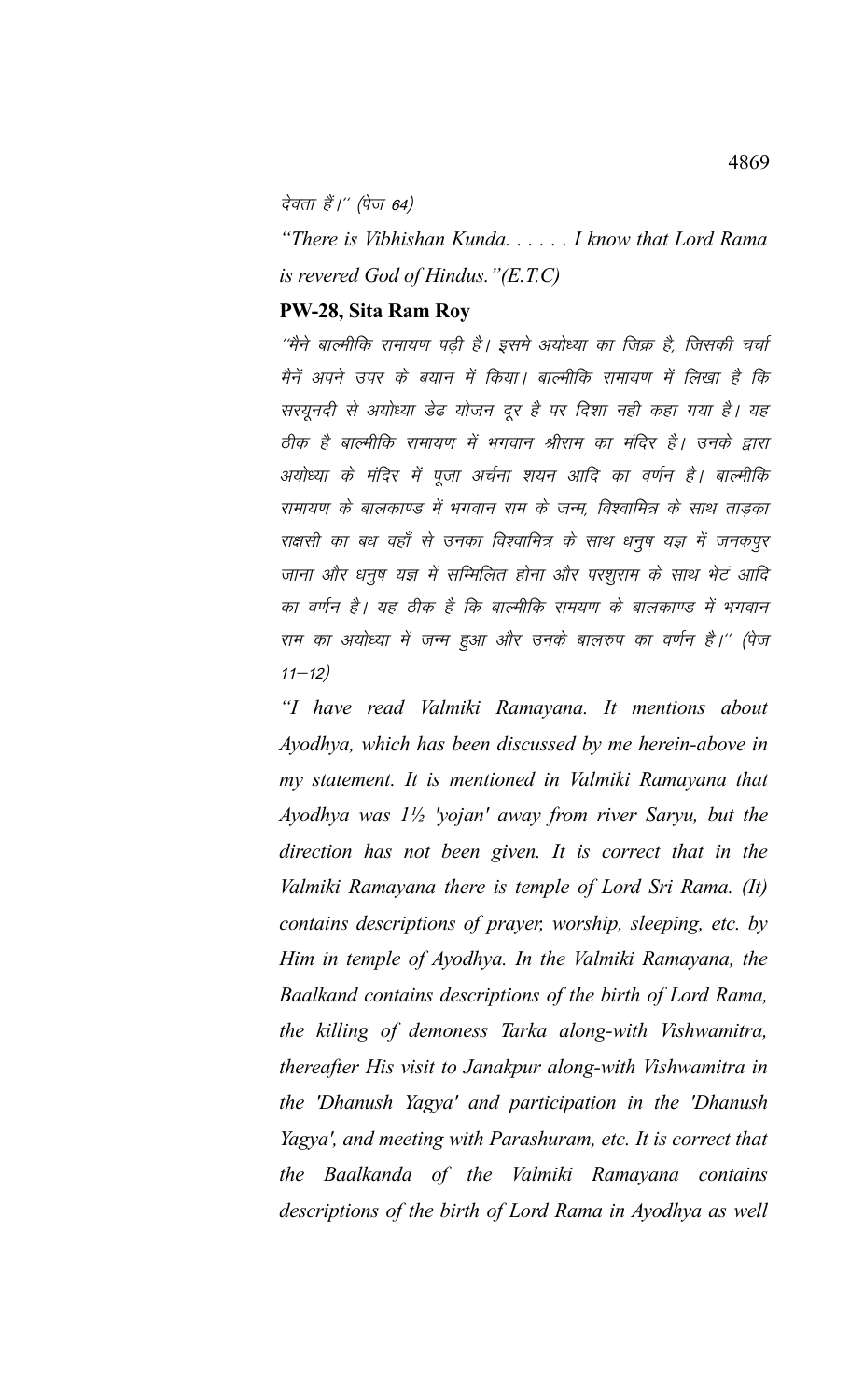as His child-form." $(E.T.C)$ 

''यह ठीक है उसमे ऐसा भी वर्णन है कि भगवान राम का जन्म अयोध्या में हुआ तो देवताओं ने दुदम्भि बजाकर उनका स्वागत किया। यह भी ठीक है कि इसमे लव और कुश के जन्म का उल्लेख है।'' (पेज 13)

"It is true that it is also so mentioned in it that when Lord Rama was born in Ayodhya, the 'Devtas' (Gods) had welcomed Him by blowing trumpets. It is also correct that it mentions about the birth of Luv and Kush." $(E.T.C)$ 

''मैनें स्कन्ध पुराण पढ़ा है। इसमें अयोध्या महात्म्य चेप्टर मैने पढ़ा है। अयोध्या महात्म्य में रामजन्मभूमि की रिथति का वर्णन नहीं है। मेरी दृष्टि में ऐसा कहना सही नहीं होगा कि अयोध्या महात्मय में रामजन्मभूमि की चौहद्दी एवं उसकी स्थिति दी हुई है। . . . . . . उक्त श्लोक को पढ़कर गवाह ने कहा कि मैनें इसका भावार्थ समझ लिया है इसमें जन्मभूमि की चौहद्दी स्पष्ट नही है फिर कहा कि चौहद्दी नही दी गयी है। गवाह से विद्वान अधिवक्ता ने श्लोक के 18, 19वी लाईन दुबारा पढ़वाई जिसे पढ़कर गवाह ने कहा कि इस श्लोक से उपरोक्त चौहद्दी स्पष्ट नही होती है। इन श्लोकों में जन्मभूमि की चौहद्दी स्पष्ट नहीं है। इसमें इसकी चारों दिशाओं का उल्लेख नही है जो चौहद्दी के लिए होना जरुरी है। यह ठीक है कि उपरोक्त श्लोक में पिण्डारक, विघ्नेश्वर, वाशिष्ठ और लोमश का उल्लेख है। विद्वान जिरहकर्ता अधिवक्ता से 18वीं श्लोक की पहली पंक्ति सूनकर गवाह ने पढ़कर जबाब दिया कि इस स्थान से ईशान कोण की ओर जन्मभूमि के लिए जाना पडता है इसी श्लोक की दुसरी पंक्ति का अर्थ यह है कि मोक्ष की प्राप्ति के लिए जन्मस्थान जाया जाता है। प्रवर्तते शब्द का अर्थ यह होगा जो जाता है। विघ्नेश्वरः पूवर्भागे का अर्थ है कि विघ्नेश्वर के पूर्व भाग में। वशिष्ठातः उत्तरे का मतलब है और वशिष्ठ के उत्तर में, लोमाशात पश्चिमे भागे का मतलब है कि लोमश के पश्चिम भाग में, जन्मस्थानम् ततः का अर्थ है वहाँ से जन्मस्थान, मैनें जो अर्थ उपर बताया है इससे जन्मस्थान जाने का सकेंत होता है न कि उसकी चौहद्दी स्पष्ट होती है।'' *(पेज 17–18)* 

"I have read Skand Puran. I have read Ayodhya Mahatmya chapter in it. The chapter Ayodhya Mahatmya does not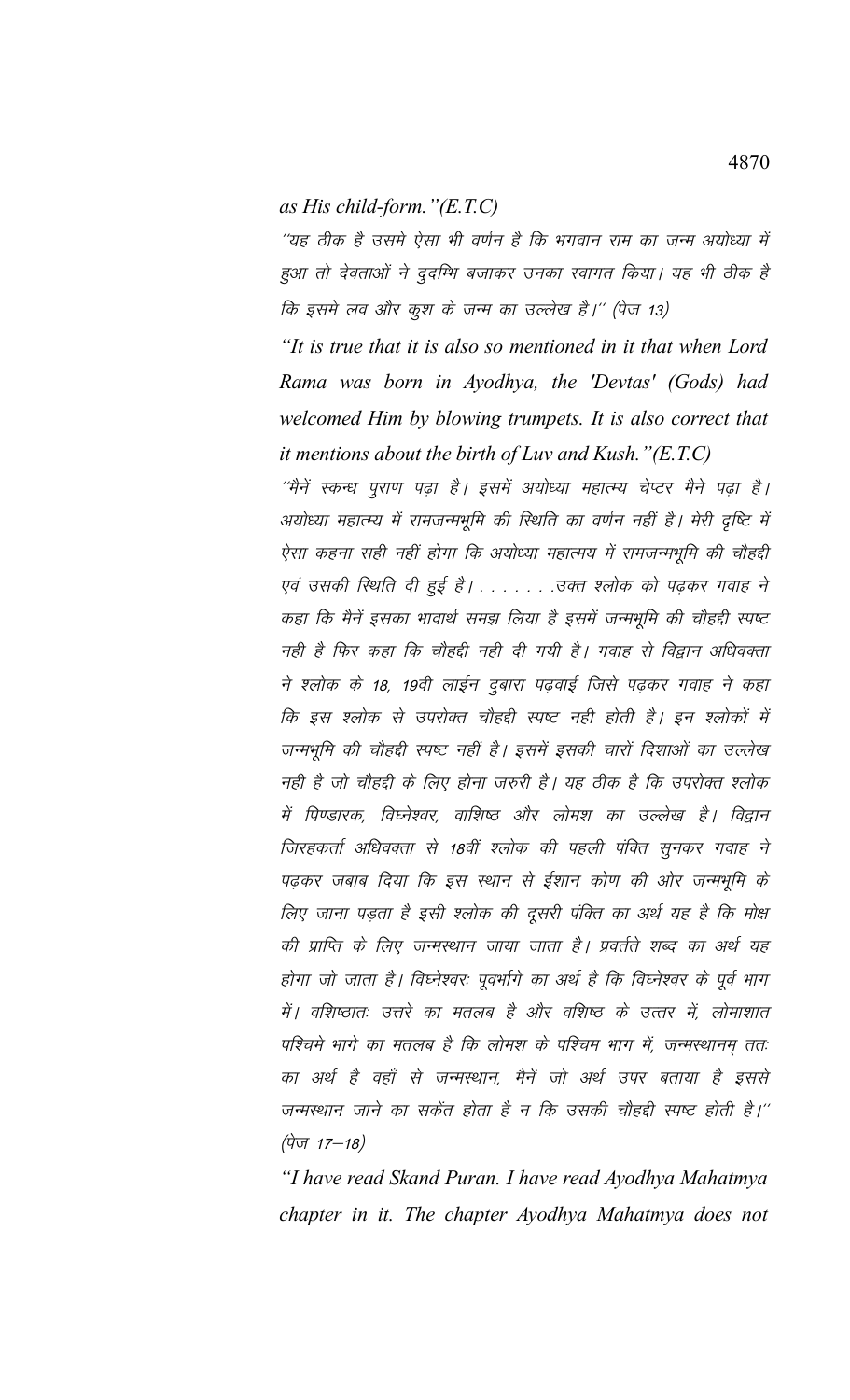*describe the location of Ramjanmbhumi. In my view, it would not be correct to say that in Ayodhya Mahatmya, the boundary of Ramjanmbhumi and its status are mentioned. . . . . . . After reading the above verse, the witness stated that I have understood its meaning. The boundary of Janmbhumi is not clear in it. Then stated that boundary has not been given. The learned counsel asked the witness to read again the 18th and 19th lines of the verse, and after reading them, the witness stated: 'the aforesaid boundary is not clear from this verse'. The boundary of Ramjanmbhumi is not evident in these verses. The four directions which are necessary for a boundary are not mentioned therein. It is correct that in the aforesaid verse, Pindarak, Vighneshwar, Vashishta and Lomesh are mentioned. On hearing the first line of 18th verse from the learned counsel conducting cross-examination and after reading the same, the witness replied that one has to go to the north-east direction from this place for visiting Janmbhumi (place of birth). The meaning of the second line of the same stanza is that one has to visit the 'place of birth' for salvation. The term 'parvartate' means one who goes. The term 'Vighneshwarah Poorvabhage' means in the eastern part of Vighneshwar. The term Vashishthatah Uttare means 'in the north of Vashishtha'; the term Lomashat Paschime bhage means 'in the western part of Lomash'; Janmsthanam Tatah means 'the place of birth from there'. The meaning which I have stated above indicates the path of the birth-place and not its boundary. "(E.T.C)*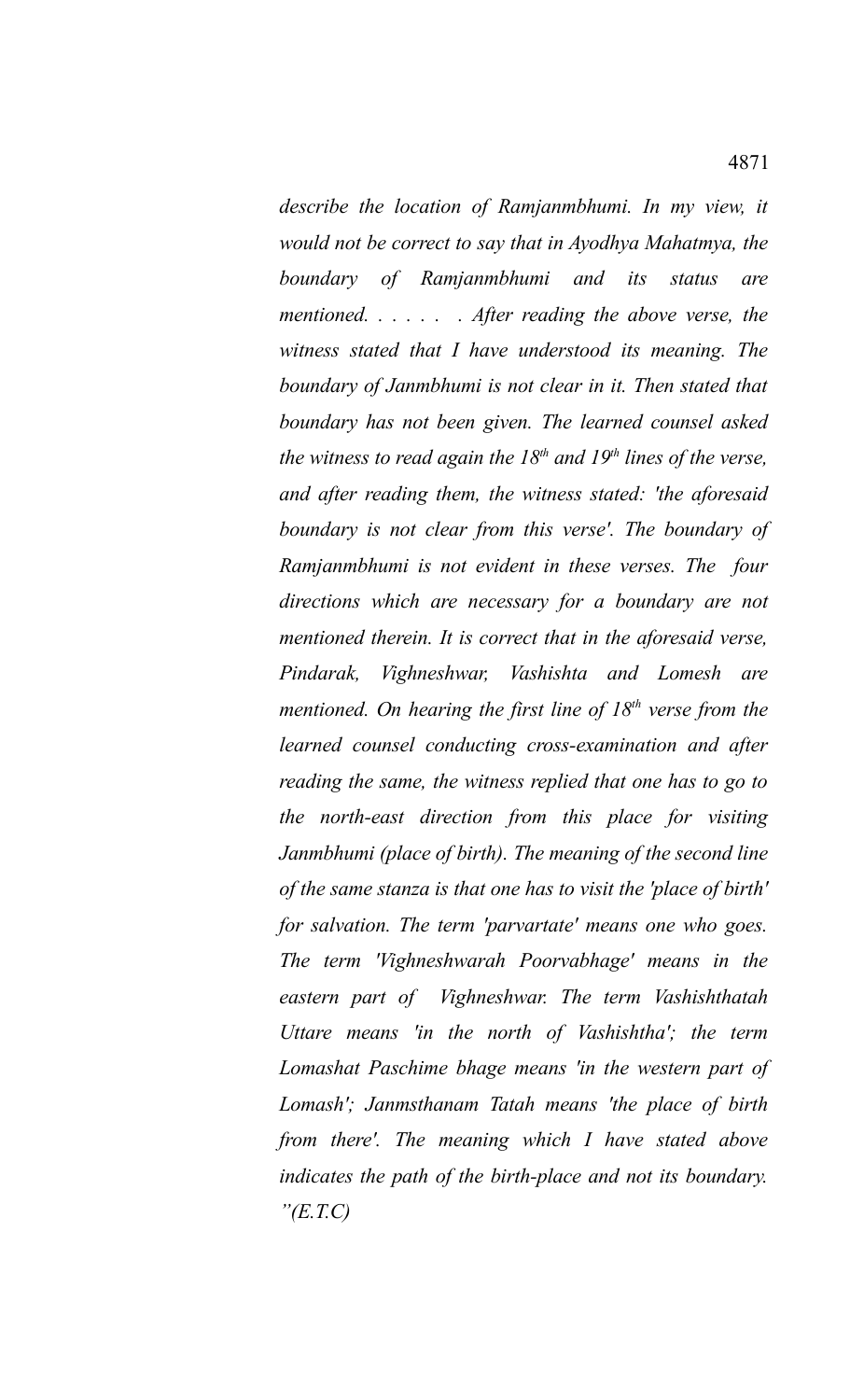$^{\prime\prime}$ मैं अयोध्या अपने परिवार वालों के साथ जाने के कारण से जाता था। आखिरी बार अयोध्या में 60–62 की उम्र में गया था। मैंने यह जानने की कोशिश नहीं की, कि मेरे परिवार वाले अयोध्या किस भावना से जाते थे। मैं अयोध्या बीसों बार गया। मैं वहाँ ठहरता नहीं था। वहाँ मैंने मंदिर में अन्दर जाकर कभी दर्शन नहीं किए। गाडी में बाहर बैठे–बैठे देख लेता था।'' (पेज 38½

*"I used to go to Ayodhya on account of accompanying my family members. I last visited Ayodhya at the age of 60-62 years. I did not attempt to know as to with which feeling did my family members used to go to Ayodhya. I have been to Ayodhya more than 20 times. I did not stay there. I never had darshan over there by going inside the temple. I used to see from outside by sitting in the vehicle."(E.T.C)*

''चॅंकि मैंने राम के जन्म को ऐतिहासिक ही नहीं माना इसलिए मैंने यह पता लगाने की कोशिश नहीं की, कि राम का जन्म कहाँ हुआ था।'' (पेज 61)

*"Since I did not consider the birth of Rama to be historical, as such I did not make attempt to learn as to where was Rama born."(E.T.C)*

''मुझे इसकी जानकारी है कि विवादित ढांचे के विध्वंस के पूर्व राम लला की मूर्ति रखी गयी थी, पर मुझे इसकी जानकारी नहीं है कि वहां कीर्तन होता था। मुझे यह मालूम था कि किस ई0 सन् में भगवान राम लला की मूर्ति विवादित ढांचे में रखी गयी थी, पर इस समय याद नहीं है, ऐसा कहना गलत है कि मेरी दृष्टि में यह बात महत्व हीन थी।'' (पेज 103)

*"I have knowledge of the fact that prior to demolition of disputed structure, the idols of Ramlala had been installed, but I do not have knowledge of the fact as to where was 'kirtan' performed. I knew the year in which the idol of Ramlala had been installed in the disputed structure, but do not recollect it at present. It is wrong to say that in my*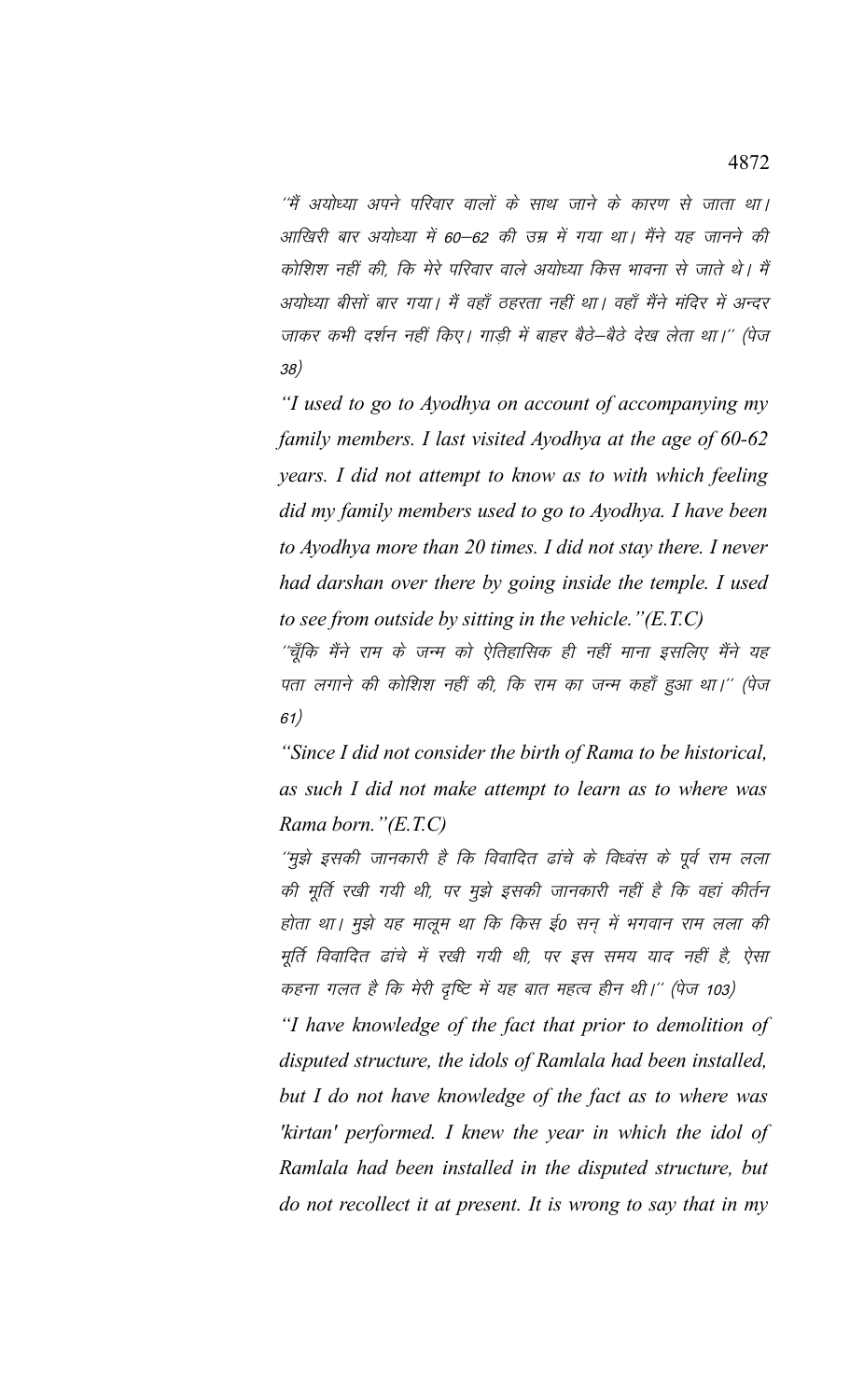opinion, this fact had no importance." $(E.T.C)$ ''तत्काल मुझे ऐसी किसी अयोध्या की जानकारी नहीं है जिसके उत्तर में सरयू नदी बहती हो।" (पेज 111)

"At present I do not know about any such Ayodhya, to the north of which flows the river Saryu." $(E.T.C)$ 

''राम के बारे में कुप्रचार करने के लिए नब्बे के दशक के बाद यह किताबे योजनाबद्ध तरीके से लिखी गयी।'' (पेज 127)

"These books were written in the decade of nineties in a planned manner in order to do wrong publicity about Rama. " $(E.T.C)$ 

## **OPW-1, Mahant Ram Chandra Das Digambar**

''रामायण में यह उल्लिखित है कि भगवान राम का जन्म अयोध्या में हुआ। अयोध्या का वर्णन हमारे वेदों में है, उपनिषदों में तथा संहिताओं में एवं अष्टादश उप पुराणों में, स्मृतियों में है और भारत के संस्कृत जगत में जो मान्य साहित्य उपलब्ध है, उस भगवान का जन्म स्थान अयोध्या माना गया है।'' (पेज 7)

"It is mentioned in the Ramayana that Lord Rama was born in Ayodhya. The descriptions of Ayodhya are there in our Vedas, Upnishadas, Samhitas, Smritis of Ashtadash Up-puranas and the recognised literature available in Sanskrit in India. The birth place of the Lord has been taken as Ayodhya in (them). " $(E.T.C)$ 

''यह वही अयोध्या है जो वर्तमान स्थल है। इस स्थल पर भगवान राम का जन्म हुआ, इसके सम्बन्ध में चौहददी का उल्लेख करते हुए उपरोक्त सभी हिन्द धर्मग्रन्थों में स्पष्ट रूप से उल्लेख है। कागज सं0 107ग/75 मेरे समक्ष है, स्कन्ध पुराण के अन्तर्गत अयोध्या महात्म्य प्रकरण में इस सम्बन्ध में स्पष्ट उल्लेख है। भगवान राम का जन्म स्थल एवं गर्भगृह विवादित स्थल ही है, जहाँ पर रामलला जी इस समय विराजमान हैं।'' (पेज 8)

"It is the same Ayodhya, which is the present site. Lord Rama was born at this place. While giving the boundary in its behalf, there is clear reference in all the above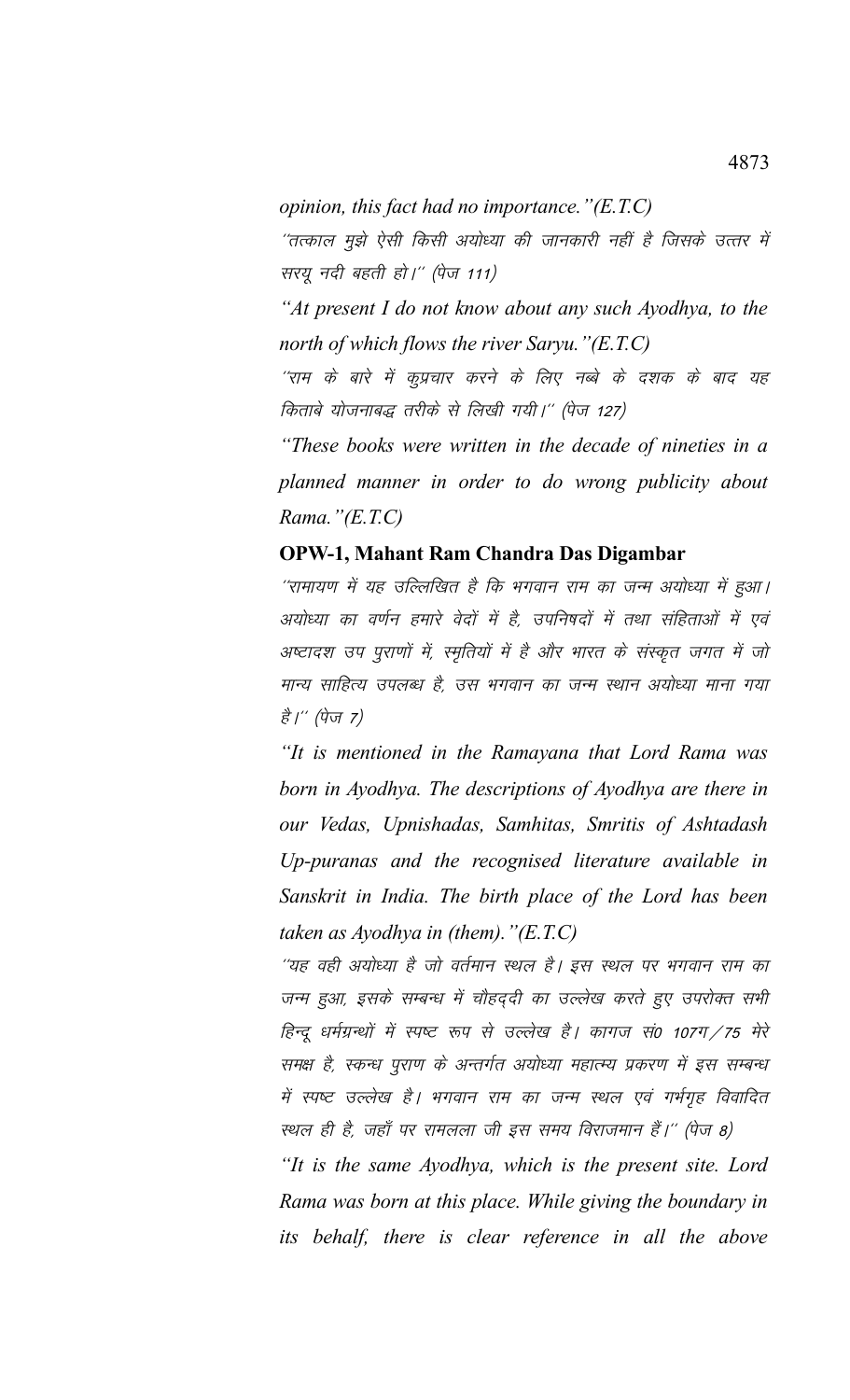*mentioned Hindu treatises. The paper no. 107C/75 is before me, it contains clear mention in this behalf in the Ayodhya Mahatmya under the Skanda-purana. The birthplace of Lord Rama and the sanctum sanctorum are the disputed site, where Ramlala is present at present."(E.T.C)*

''वाल्मीकि रामायण के पात्रों के नाम पर अयोध्या में स्थित विभिन्न स्थल तथा अयोध्या में स्थित विभिन्न स्थलों के सम्बन्ध में उपर्युक्त वर्णन के आधार पर मेरा यह कहना है कि विवादित स्थल रामजन्मभूमि है।'' (पेज 54½

*"On the basis of the aforesaid description on several Ayodhya situated places named after the characters of Valmiki Ramayan and in regard to the several places located in Ayodhya, I say that the disputed site is Ramjanmhbhumi."(E.T.C)*

''यह स्थान राम चबुतरे के उत्तर था। शिखर के नीचे दो मुर्तियाँ तथा सालिग्राम की एक बटिया थी जिसे पुजारी बाहर आंगन में लेकर आ गए थे। दोनों मूर्तियाँ रामलला की ही थी, क्रमशः बड़ी तथा छोटी मूर्तियाँ थी। मूर्तियों में जो शिखर के नीचे थे, सीता जी की मूर्ति नहीं थी, हनुमान जी की मूर्ति वहाँ पर थी या नहीं, मुझे याद नहीं। जिस स्थान से अर्थात् शिखर के नीचे से पूजारी मूर्तियों को हटाकर लाया था, समतलीकरण के बाद उन मूर्तियों को वहीं पर रख दिया गया।'' (पेज 82)

*"This place was to the north of the Ramchabutra. Beneath the dome, were two idols and one 'Batiya' of Saligram, which has been brought out in the courtyard by the priest. Both the idols were of Ramlala, which were big and small idols respectively. Out of the idols present beneath the dome, there was no idol of Sita Ji, I do not remember whether the idol of Hanuman Ji was there or not. After levelling, those idols were placed at that very place from*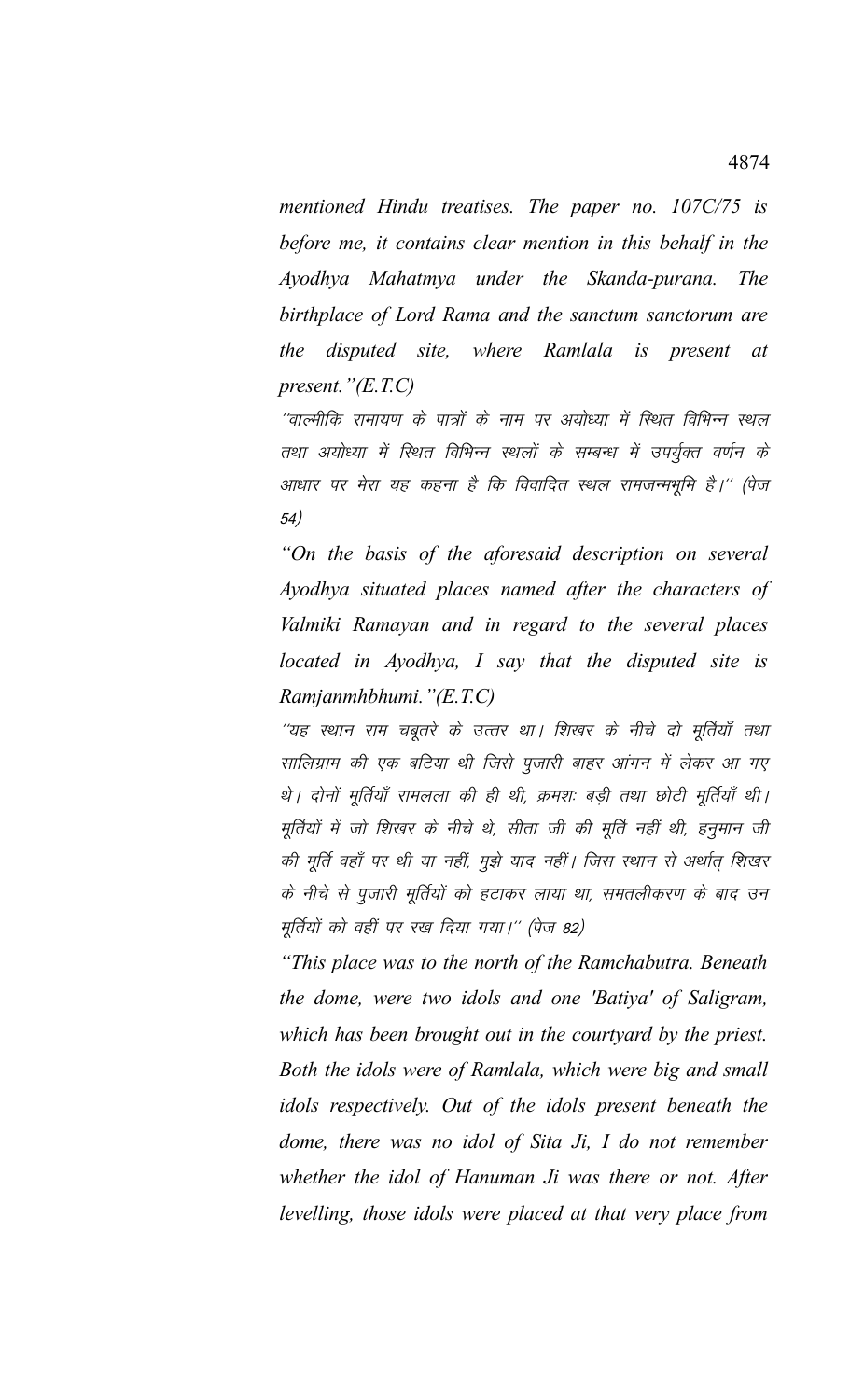which the priest had removed and brought them *i.e.* from beneath the dome." $(E.T.C)$ 

''पूजारी सत्येन्द्र दास ने तथा अन्य लोगों ने मुझसे यह बताया कि विवादित भवन के गिरने के बाद मूर्ति उसी स्थान पर रखी गई जहाँ पर पहले स्थित थी। जिस दिन निर्माण ध्वस्त हुआ उसी दिन 8 बजे रात को मैंने आकर उस स्थान को देखा जहाँ पर मूर्ति रखी गई थी।" (पेज 98)

"Priest Satyendra Das and others had told me that after collapse of the disputed structure, the idols had been placed at the same place where they existed earlier. At  $8$ PM of the day on which the structure was demolished, I had come and seen the place where the idols had been installed." $(E.T.C)$ 

''उपरोक्त कमिश्नर द्वारा लिए गए फोटोग्राफ सं0—10 कागज सं0-154 / 13 साक्षी को दिखलाया गया, यह वही स्थल है जहाँ पर पहले मूर्ति थी तथा बाद में उसी स्थान पर दुबारा मूर्ति रखी गई। यह मूर्ति चबूतरे पर रखी हुई दिखाई गई है। चबूतरा निर्मित कर दिया गया था। वह स्थान जहाँ पर इस समय मूर्ति रखी हुई है वही स्थान गर्भगृह 1934 उसके पूर्व 1949 में तथा अब भी है।

प्रश्न : 1934 में मध्य शिखर के नीचे आप जिस स्थान को जन्मभूमि समझते थे, उसकी लम्बाई, चौड़ाई क्या थी ?

उत्तर : विवादित भवन के नीचे का सम्पूर्ण स्थान मध्य शिखर के नीचे तथा उसके अगल–बगल क्षेत्र को राम जन्मभूमि के रूप में मैं समझता हूँ /

प्रश्न : क्या उस भूमि की कोई लम्बाई-चौड़ाई 100 x 100 फिट रही होगी या इससे अधिक ?

उत्तर : मैं यह निश्चित नहीं कह सकता कि उस स्थान की लम्बाई–चौड़ाई क्या थी परन्तु परिक्रमा मार्ग को लेकर सम्पूर्ण भूमि को मैं जन्मभूमि का हिस्सा मानकर उसकी परिक्रमा करता था।

– जन्मभूमि उसी स्थान को समझता हूँ, जहाँ पर राम का जन्म हुआ था। यह जन्म राजा दशरथ के महल में प्रसव गृह में हुआ था। गर्भगृह तथा प्रसवगृह जन्म की दृष्टि से एक ही हैं, मेरा तात्पर्य भगवान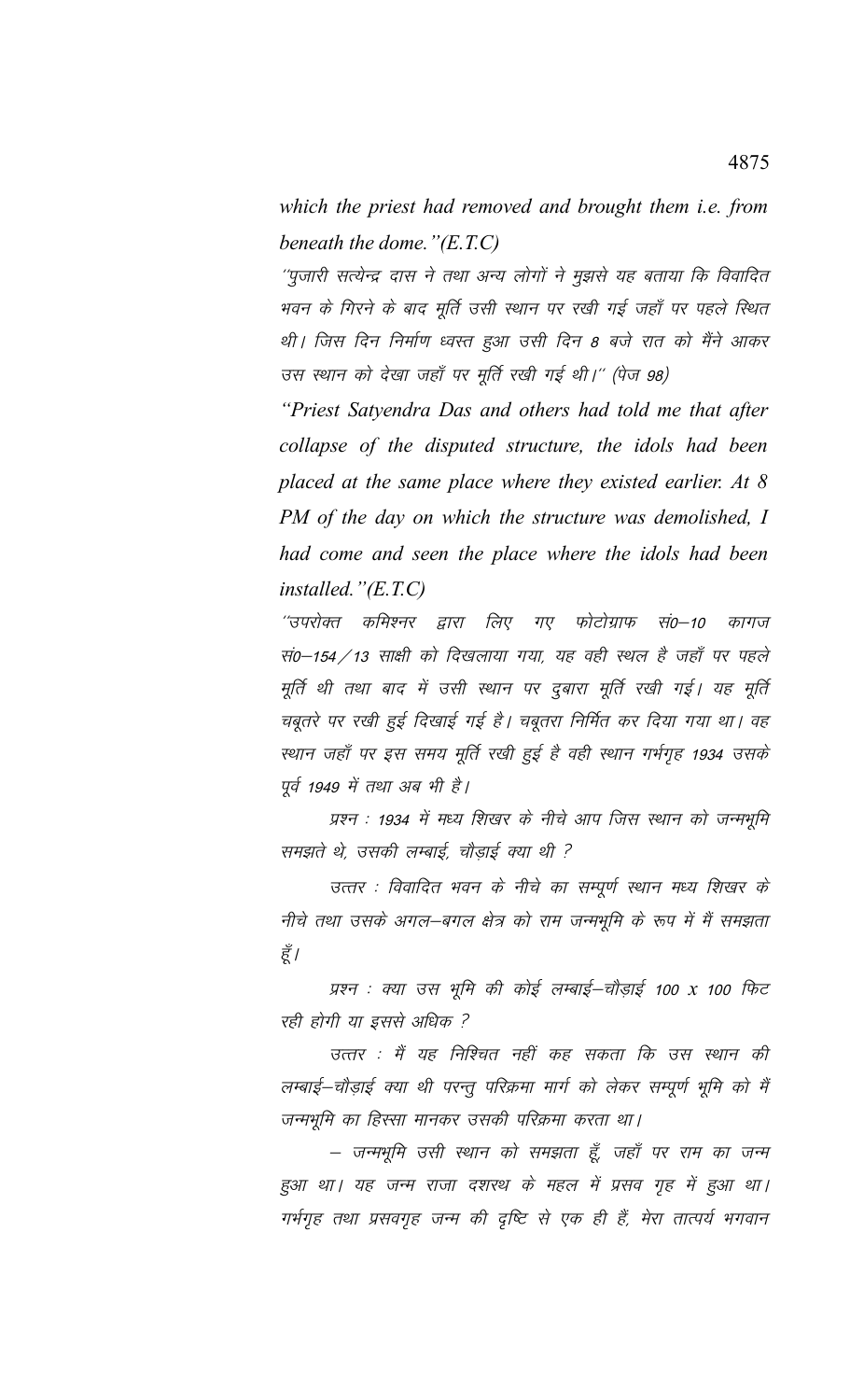राम के जन्म लेने के स्थान से है।'' (पेज 99)

"The photograph no.10, paper no.  $154/13$ , taken by the aforesaid Commissioner was shown to the witness. It is the same place where idols existed earlier and later on idols were again installed over there. These idols appear to have been placed above platform. The platform had been built. The place where idols are installed at present, was the sanctum sanctorum in 1934 (or) earlier, in 1949 and even today.

Question: What was the dimension of the place beneath the Central dome in 1934, which you considered to be Janmbhumi?

Answer: I consider the entire place beneath the central dome as well *the adjoining places,* as  $to$ be Ramjanmbhumi.

Question: Would the length-breadth of any part of that land, have been  $100x100$  feet or more?

Answer: I cannot tell definitely the dimension of that place, but I used to perform circumambulation of the entire land including the circumambulation path, by treating it to be part of Janmbhumi.

 $-(I)$  consider Janmbhumi to be the same place, where Rama was born. This birth took place in the labour room of king Dashrath's palace. Sanctum sanctorum and labour room, are the same from the point of view of birth. I mean the place of birth of Lord Rama. " $(E.T.C)$ 

''प्रश्न :-- विवादित भवन में गर्भगृह उसी स्थल पर होने के सम्बन्ध में जहाँ पर आप बताते हैं, आपका विश्वास किस पुस्तक व प्रमाण पर आधारित है ?

उत्तर :- वेदों में जन्मभूमि का वर्णन है। अथर्ववेद के मंत्र :-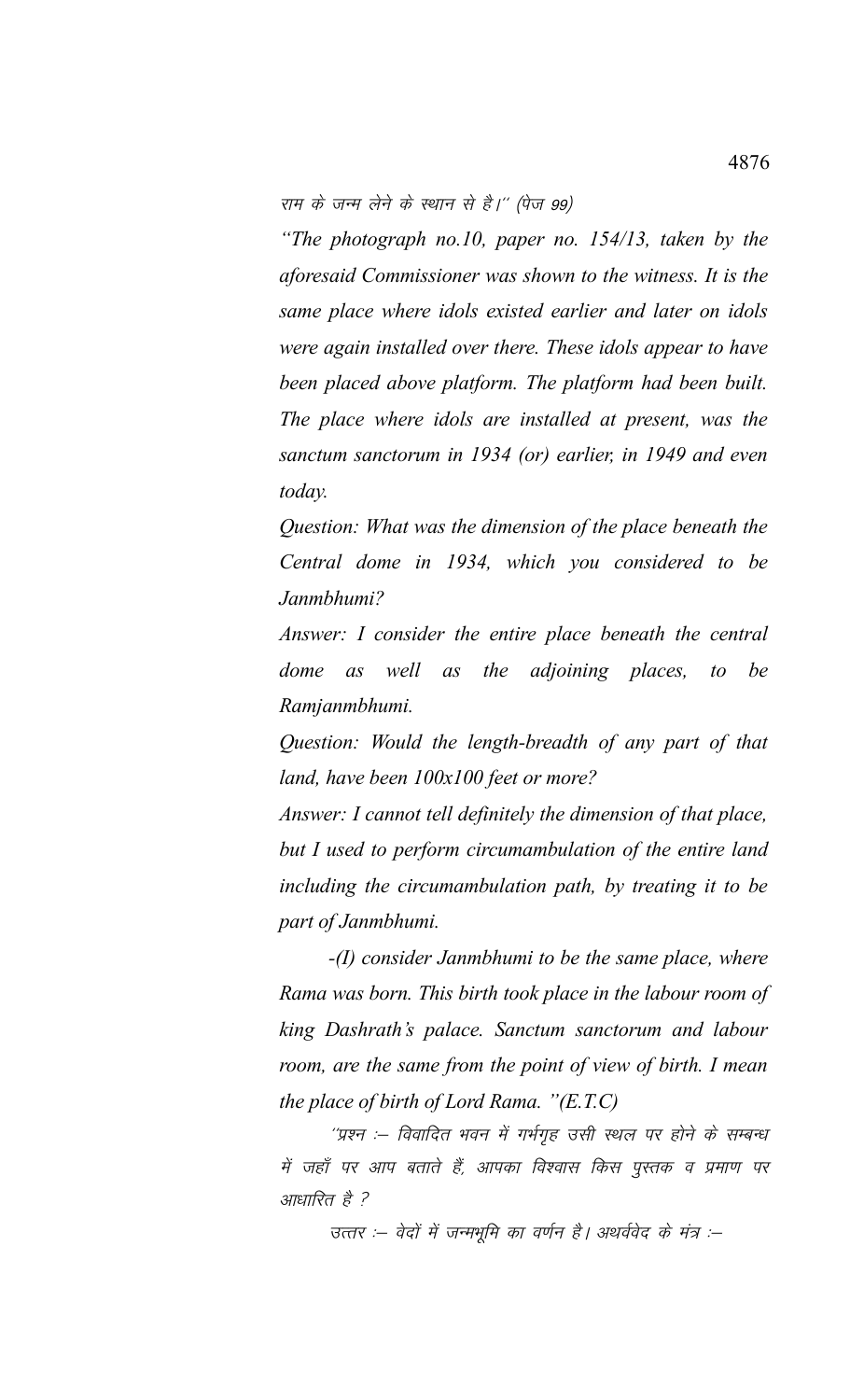अष्टाचक्र नवदद्वारा सादेवत नाम पः अयोध्या तस्यामहिरण्मयः कोषः लिखा है, जिसका शब्दार्थ है–आठ वक्रों पर यह अयोध्या नगरी बसी हुई है और आगे आठों वक्रों के आठ देवताओं का वर्णन रुद्रयामल तक में आता है। उससे सम्बंधित श्लोक निम्न है :--

जन्मभूमिं हनुमन्तं नागेशं सरयूशिवाम्

लक्ष्मणं वेणु तीर्थम बन्दे हाटक मन्दिरम् ।।

इस श्लोक में प्रथम च्रक के देवता राम जन्म भूमि का होना उल्लिखित है।" (पेज 103)

"Question:- On which book and evidence is your belief based regarding the existence of 'Garbh-grih' (sanctum sanctorum) in the disputed structure at the same place where you claim so?

Answer:- The Janmbhumi is described in the Vedas. The meaning of Atharvaveda's hymn reading as 'Ashtachakra Navadwara Shadevnam Puh Ayodhya Tasyamahiranyamayah Koshah' is that 'the city of Ayodhya exists over eight 'Chakras' (wheels)', and the description of the eight Gods of the eight 'Chakras' (wheels) is found in Rudrayam. The concerned verse is as under:

'Janmbhumim Hanumantam Nagesham Saryushivam Laxmanam Venu Tirthaybande Hatak Mandiram'.

This verse gives the Ramjanmbhumi to be the God of the first 'Chakra' (wheel). " $(E.T.C)$ 

OPW-3, Dr. S.P. Gupta

"1946 में अयोध्या आया तो श्रीराम जन्मभूमि . . . . . आदि का दर्शन करने जाया करता था।'' (पेज 2)

"(When I) came to Ayodhya in 1946, I used to go to have darshan of Sri Ramjanmbhumi...... etc." $(E.T.C)$ 

''23 दिसम्बर, 1949 के कई महीने पहले से राम जन्मभूमि मन्दिर के सामने मैदान में दिन में अखण्ड पाठ . . . . . कीर्तन के समय काफी भीड़ इकट्ठा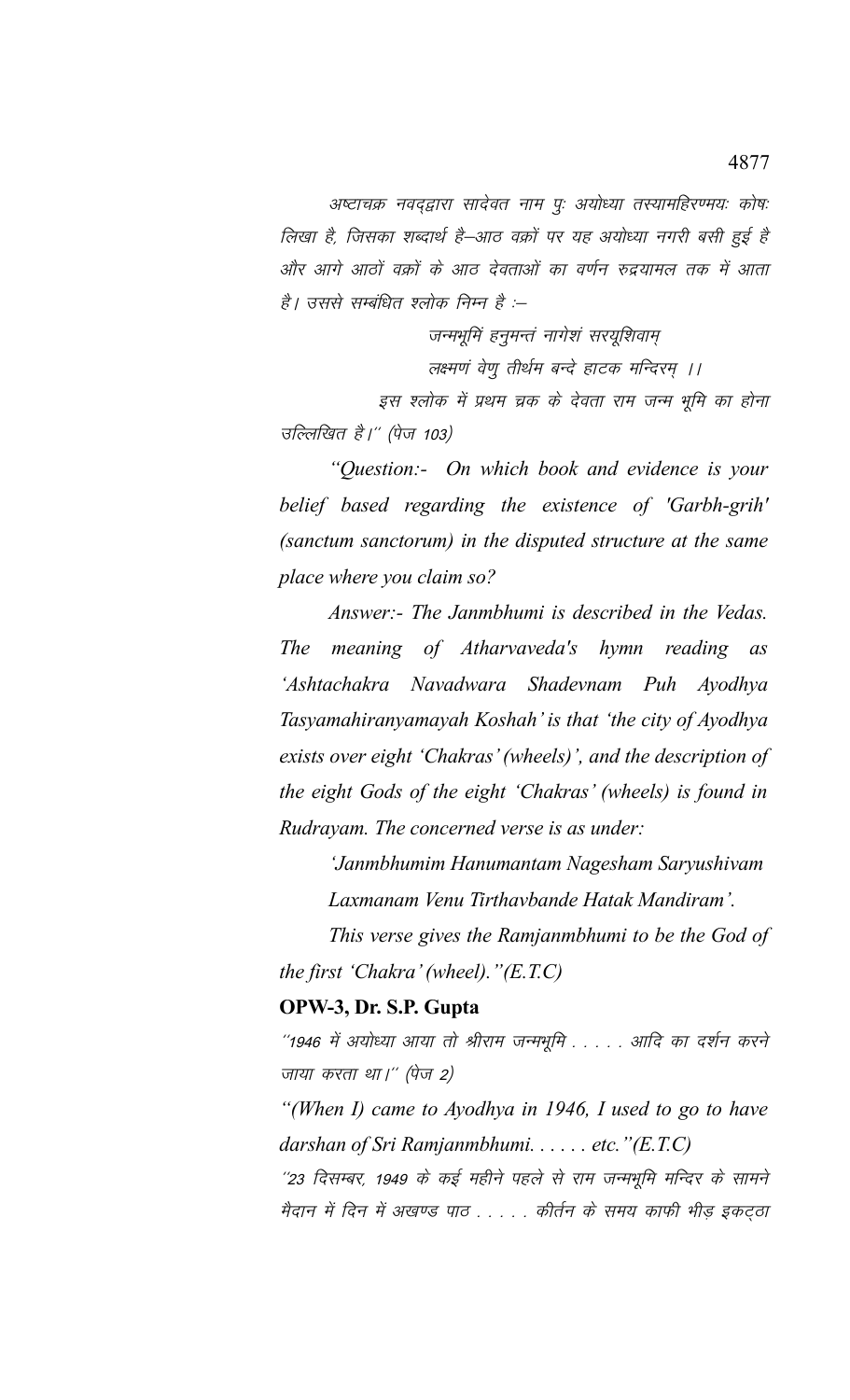होती थी।'' (पेज 10)

"For many months before 23<sup>rd</sup> December, 1949, 'Akhand Paath' during day time in the ground opposite Ramjnmbhumi temple.......Much gathering used to take place at time of 'Kirtan'. " $(E.T.C)$ 

''विवादित भवन के अन्दर पुजारी जाते थे। सन् 1995 में एक–दो पुजारी वहाँ पर झाडू वगैरह लगाने के लिए जाते थे।'' (पेज 15)

"The priests used to go inside the disputed structure. In the year 1995, a couple of priests used to go there for brooming etc.  $"(E.T.C)$ 

### **OPW-4, Sri Harihar Prasad Tewari**

''अयोध्या हिन्दुओं की एक प्राचीन पवित्रतम तीर्थ स्थली है जहाँ परमब्रहम परमेश्वर भगवान विष्णू ने राजा दशरथ के पुत्र श्रीराम के रूप में अवतार लिया था। हिन्दू मतावलम्बियों में अनादिकाल से यह आस्था एवं विश्वास रहा है कि भगवान विष्णु ने श्रीराम के रूप में अयोध्या में अवतार लिया था। यह स्थान पूज्य है, इसी आस्था एवं विश्वास के आधार पर लोग श्रीराम जन्मभूमि का दर्शन और परिक्रमा करने आते थे। मेरे परिवार के लोग, मेरे बाबा, अयोध्या में जब मैं 1934 से 1938 तक शिक्षा ग्रहण के दौरान रहा तो वहाँ के बड़े बुजुर्ग साधु–सन्त भी बताते थे कि भगवान विष्णु ने भगवान श्रीराम के रूप में यहीं जन्म लिया था, और यही श्रीराम जन्मभूमि है।'' (पेज  $2)$ 

"Ayodhya is an ancient, most sacred pilgrimage of Hindus, where the 'Param Brahm' Lord Vishnu incarnated as King Dashrath's son Sri Rama. It has been the faith and belief of followers of Hinduism from time immemorial that Lord Vishnu had incarnated in Ayodhya as Sri Rama. This place is worship-able, it is on basis of this faith and belief that people used to come over to have darshan of Sri Ramjanmbhumi and to perform circumambulation. From 1934 to 1938 when I stayed in Ayodhya to receive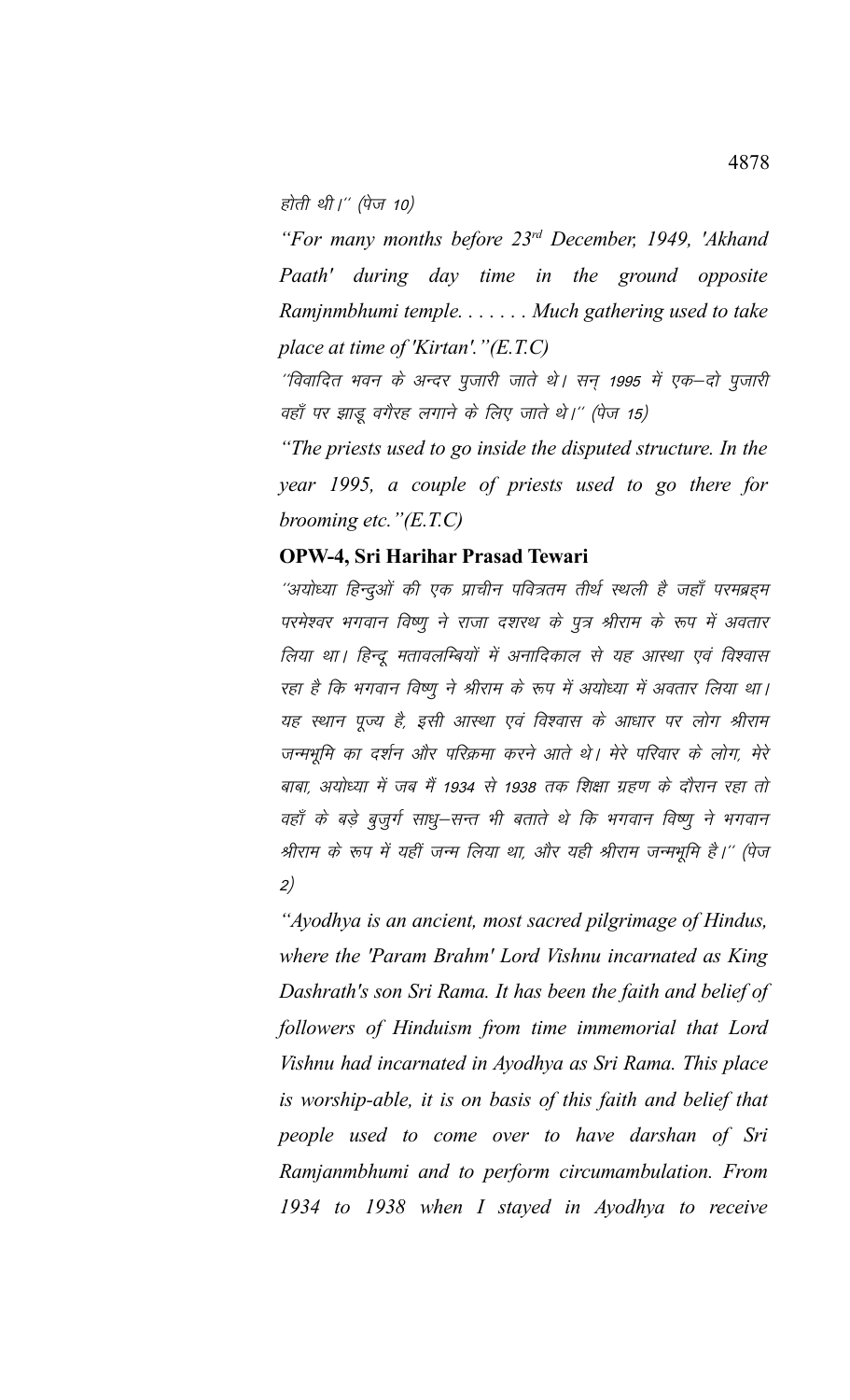*education, my family members, my grandfather, the elderly people over there as well as the saints-sages used to tell that Lord Vishnu had incarnated at this very place in form of Lord Sri Rama and this was Sri Ramjanmbhumi."(E.T.C)* ''इसी आस्था और विश्वास के आधार पर मैं श्रीराम जन्मभूमि पर दर्शन करने जाता रहा और पढ़ाई समाप्त करने के बाद भी जब कभी अयोध्या आता था तब भी दर्शन करने जाता था, इधर लगभग 8–9 साल से सुग्रीव किला, रामकोट, अयोध्या में अधिकांश समय रहता हूँ और राम जन्मभूमि का दर्शन करने जाता रहता हूँ।'' (पेज 3)

*"It is on basis of this faith and belief that I kept going to Sri Ramjanmbhumi to have darshan and after completing my studies, whenever I went to Ayodhya, I used to go to have darshan. In last 8-9 years, I mostly stay at Sugriv-Qila, Ramkot, Ayodhya and keep going to Ramjanmbhumi to have darshan."(E.T.C)*

## **OPW-6, Hausila Prasad Tripathi**

 $^{\prime\prime}$ 12—13 वर्ष की आयु में 1935 में दिसम्बर में पहली बार अपने चाचा के साथ अयोध्या आया था। मेरे चाचा श्रीराम जन्मभूमि से लगभग आधा किलोमीटर दूर रहते थे। उनके साथ मैं राम जन्मभूमि मन्दिर व अन्य मन्दिरों का दर्शन किया।'' (पेज 3)

*"I had first come to Ayodhya along-with my uncle at the age of 12-13 years, in December, 1935. My uncle used to live about ½ kilometre away from Sri Ramjanmbhumi. I had the darshan of Ramjanmbhumi temple and other temples, along-with him."(E.T.C)*

''अयोध्या में 4 मेले हैं, उनके नाम हैं— कार्तिक पूर्णिमा, परिक्रमा, चैत्र रामनवमी, सावन झूला व राम विवाह।'' (पेज 4)

*"In Ayodhya, there are four fairs. Their names are–Kartika Purnima Parikrama, Chaitra Ramnavmi, Sawan Jhoola and Ram Vivah."(E.T.C)*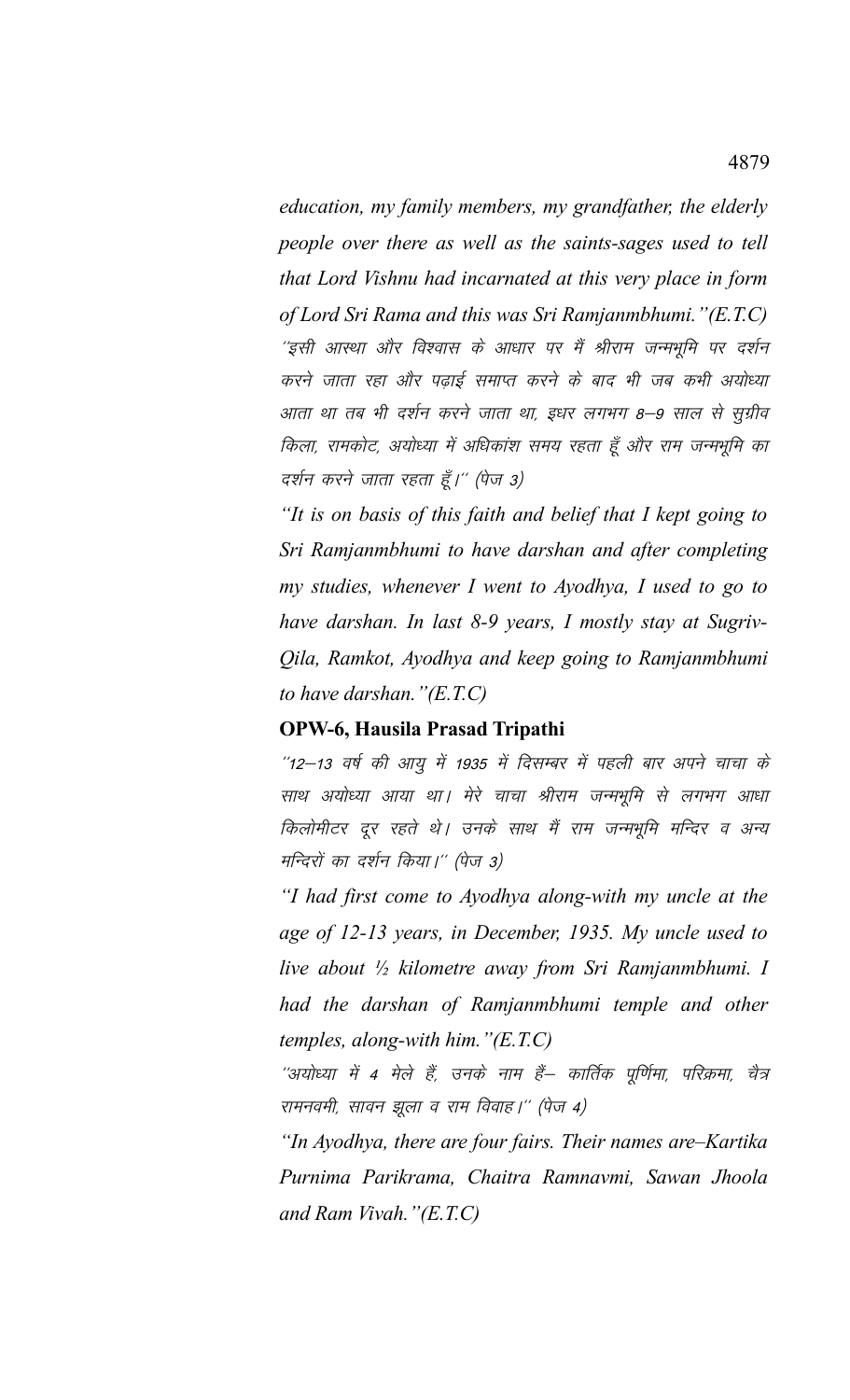''मेरा भी दृढ़ विश्वास और आस्था है कि भगवान श्रीराम का जन्म अयोध्या में उसी स्थान पर हुआ है, जहाँ हजारों हिन्दू तीर्थयात्री दर्शनार्थी आकर दर्शन, पूजा व परिक्रमा करते हैं। इसी आस्था एवं विश्वास के आधार पर मैं भी 1935 से प्रतिवर्ष साल में 3–4 बार अयोध्या गया और वहाँ सरयू स्नान के बाद कनक भवन, हनुमानगढ़ी व श्रीराम जन्मभूमि का दर्शन व श्रीराम जन्मभूमि की परिक्रमा किया। ...राम जन्मभूमि परिसर पर जब मैं पहली बार गया, तो मुझे पूरा परिसर मन्दिर जैसा लगा। सन् 1935 से 1945 के बीच जब-जब मैं राम जन्मभूमि मन्दिर में गया वहाँ पर सभी धार्मिक स्थल जैसे राम चबूतरा, छठी पूजन स्थल, सीता रसोई, मुख्य गर्भगृह में भगवान का दर्शन किया। राम चबूतरा और शिव दरबार और सीता रसोई में प्रसाद लेता था और प्रसाद चढाता भी था और गर्भगृह वाले भगवान का दर्शन सींखचे के बाहर से करता था और सींखचे के पास ही प्रसाद रख देता था।'' (पेज  $5)$ 

"It is my firm faith and belief that Lord Sri Rama was born in Ayodhya at that very place, where thousands of Hindu pilgrims, devotees come to have darshan, worship and perform circumambulation. On basis of this very faith and belief, I also went to Ayodhya 3-4 times a year from 1935 and after having a dip in Saryu, had the darshan of Kanak Bhawan, Hanumangarhi and Sri Ramjanmbhumi and circumambulation  $of$ performed Sri Ramjanmbhumi.......When I first visited the Ramjanmbhumi premises, the entire premises appeared to me just like a temple. In between the years 1935 to 1945, whenever I went to Ramjanmbhumi temple, I had darshan of deity at all religious places such as Ramchabutra, Chhatthi worship place, Sita Rasoi, main sanctum sanctorum. (I) used to take 'prasad' at Ramchabutra, Shiv Darbar and Sita Rasoi, and also used to make offerings and used to have darshan of the deity in the sanctum

### 4880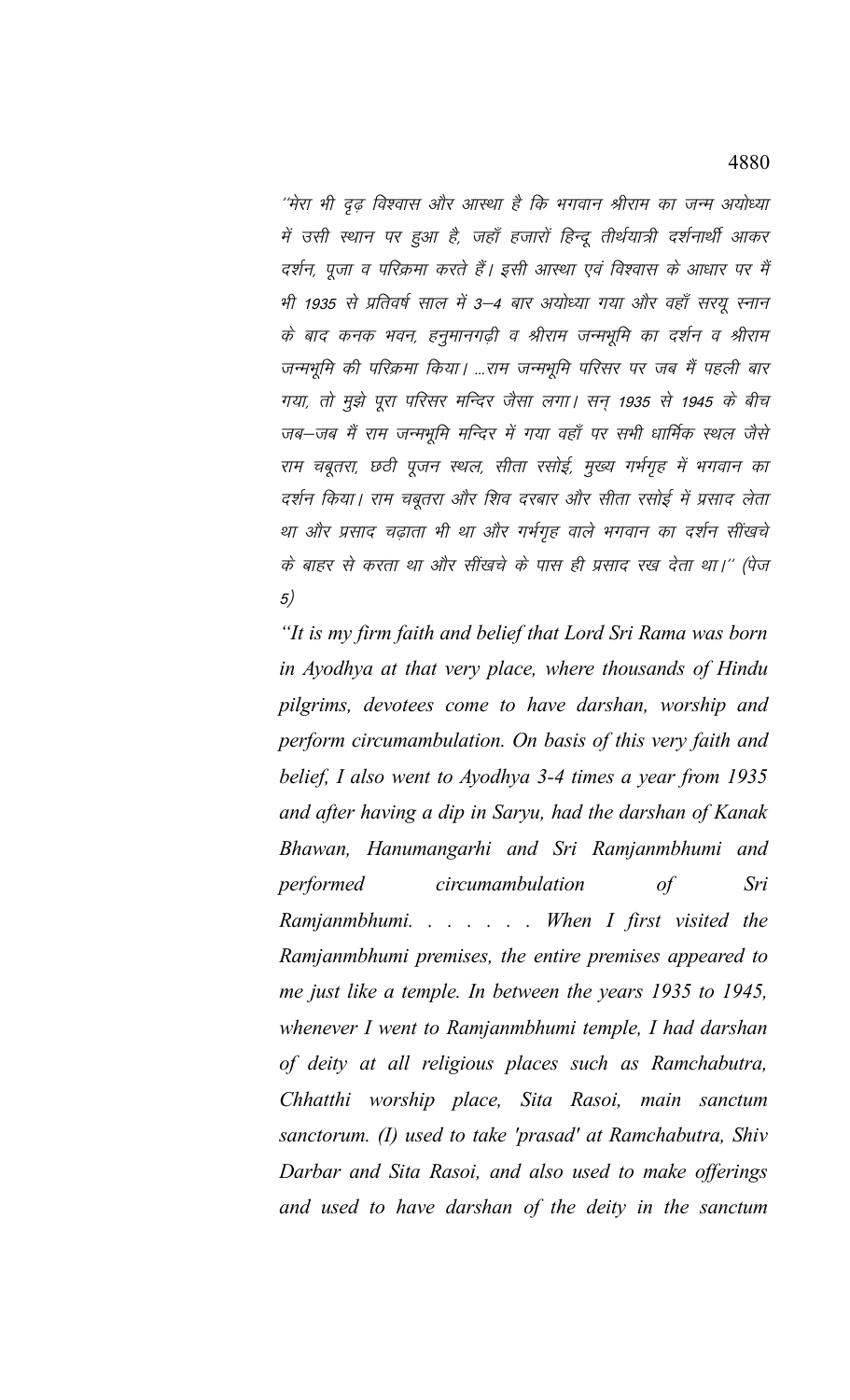sacntorum through the grills from outside and used to keep the offerings near the grill. " $(E.T.C)$ 

"1935—45 के बीच भीड़ में लाइन लगवा कर साधू—बैरागी दर्शन कराते थे। ये साधु उसी परिसर में रहते थे।'' (पेज 10)

"In between 1935-45, the saints-recluses used to organise" queues for darshan. These saints lived in that very campus.  $"(E.T.C)$ 

''मैंने अपने शपथ पत्र में पेज सं0–8 में जो यह कहा है कि साधुओं तथा वैरागियों के डर के कारण कोई भी मुसलमान इस परिसर के आसपास आने की हिम्मत नहीं जूटा पाता था, वह इस कारण था कि मुसलमान लोग साधुओं से डरते थे।" (पेज 12)

"My statement appearing in page 8 of my affidavit as 'due to fear of saints and recluses, no Muslim was able to gather the courage to come near this premises', was in view of the fact that the Muslims were scared of the saints." $(E.T.C)$ 

''सन 1949 वाली घटना के लगभग एक माह बाद मैं राम जन्मभूमि मन्दिर गया था। 1949 की घटना के बाद जब मैं विवादित परिसर में गया तो वहाँ पुलिस तो थी, परन्तु सींखचे के पार से गर्भगृह के अन्दर मैंने दर्शन किया। सींखचे के पहले रामचबूतरा, सीता रसोई, शिव दरबार, षष्ठी पूजा स्थल आदि पर उसी प्रकार से पूजा आदि होती थी, जैसे पहले होती थी, बल्कि अन्तर यह था कि पुलिस वहाँ लगी थी। मेन गेट पर भी पुलिस रहती थी एवं ग्रिल से भी पुलिस दिखाई देती थी। गर्भगृह के पहले रामचबूतरा, भंडारगृह, सीता रसोई, शिव दरबार, षष्टी पूजा स्थल पर वैसे ही साधु-वैरागी रहते थे, जैसे पहले रहते थे और दर्शनार्थी वैसे ही दर्शन करते थे, प्रसाद चढ़ाते थे और पूजा आदि करते थे, जैसे पहले करते थे। बताशा एवं फूल मुख्य गेट के सामने दुकानें रहती थीं, वहाँ से लिया जाता था। मुझे नहीं मालूम कि सीता कूप का जल पिलाने के लिए कोई साधू-वैरागी गेट पर रहता था या नहीं।" (पेज 13)

"I had gone to the Ramjanmbhumi temple, about a month after the incident of the year 1949. When I went to the disputed premises after the incident of the year 1949, the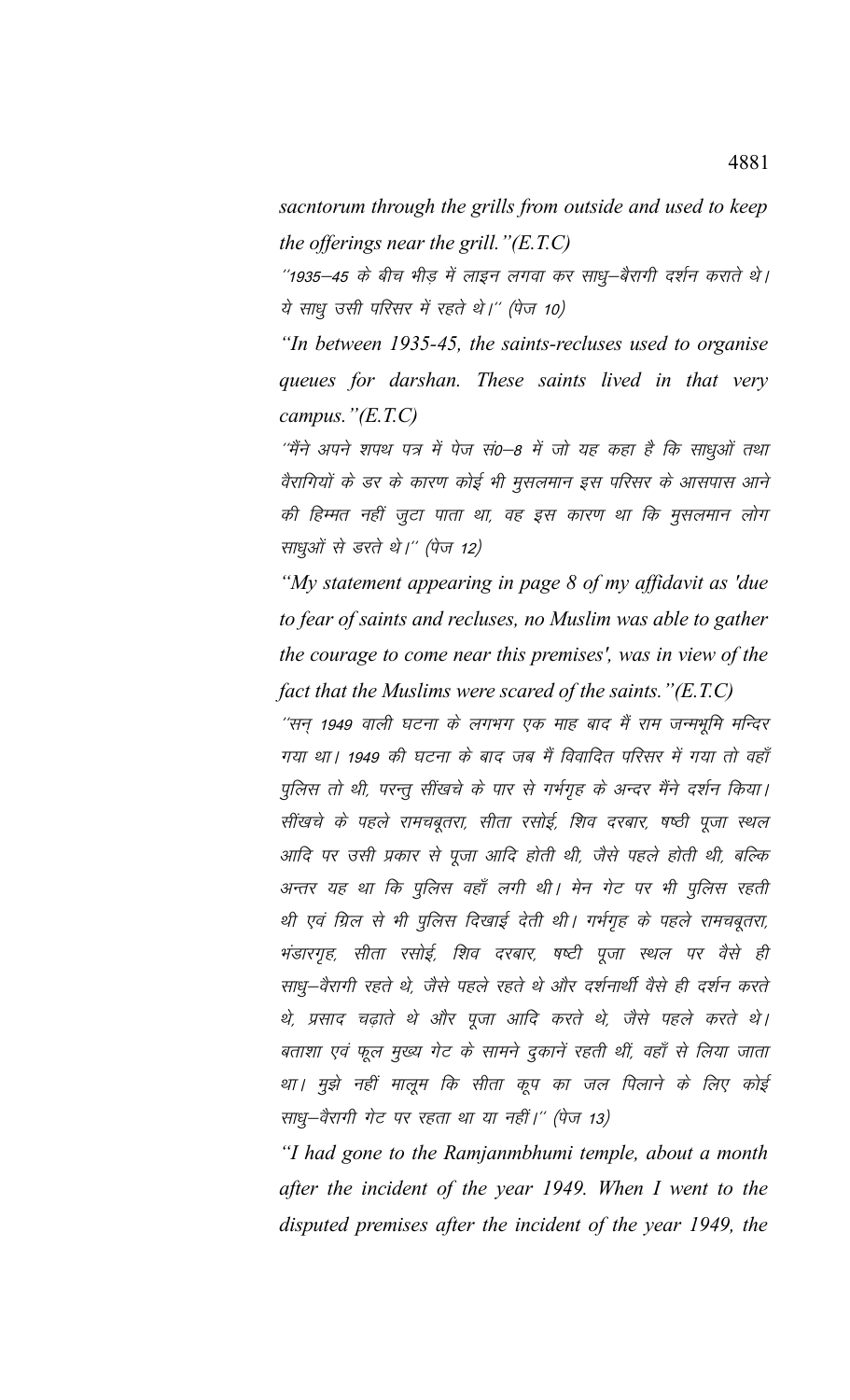*police was present but I had the darshan of sanctum sanctorum from outside the grill. The worship at Ramchabutra, Sita Rasoi, Shiv Darbar, Chhatthi worship place, etc. outside the grill, used to take place as in past, and the only difference was that police had been deployed over there. The police was present at the main gate as well and was visible from the grill also. The saints-recluses lived at Ramchabutara, store-room, Sita Rasoi, Shiv Darbar, Chhathi worship place, outside the sanctum sanctorum, as in past and the devotees also had darshan, offered offerings, performed worship etc. in the same manner, as in past. The shops of 'Batasha' and flowers existed opposite the main gate and they were purchased from there. I do not know whether there was any saintrecluse at the gate for giving the water of Sita Koop, or not."(E.T.C)*

''1922 में मैं पैदा हुआ था। मेरे पिता का देहान्त 1969 में हुआ। 1935 से 1969 के बीच लगभग 100 बार अयोध्या गया।" (पेज 19)

*"I was born in 1922. My father died in 1969. (I) went to Ayodhya on about 100 occasions between 1935 to 1969."(E.T.C)*

^^#ने 14 कोसी परिक्रमा 3–4 बार और एक बार पंचकोसी परिक्रमा की है। परिक्रमा हमेशा रात में की है। इस कारण दिखाई नहीं देता था। रास्ते में कोई मस्जिद पडी है या नहीं, या कहाँ–कहाँ क्या–क्या पडता था।'' (पेज 35½

*"I have performed 14 kosi (kose, 1 kose equal to 2 miles) circumambulation 3-4 times and 'Panchkosi' (of five kose) circumambulation once. (I) have always performed circumambulation during night, due to which it could not be seen (whether) there was any mosque in the path or not,*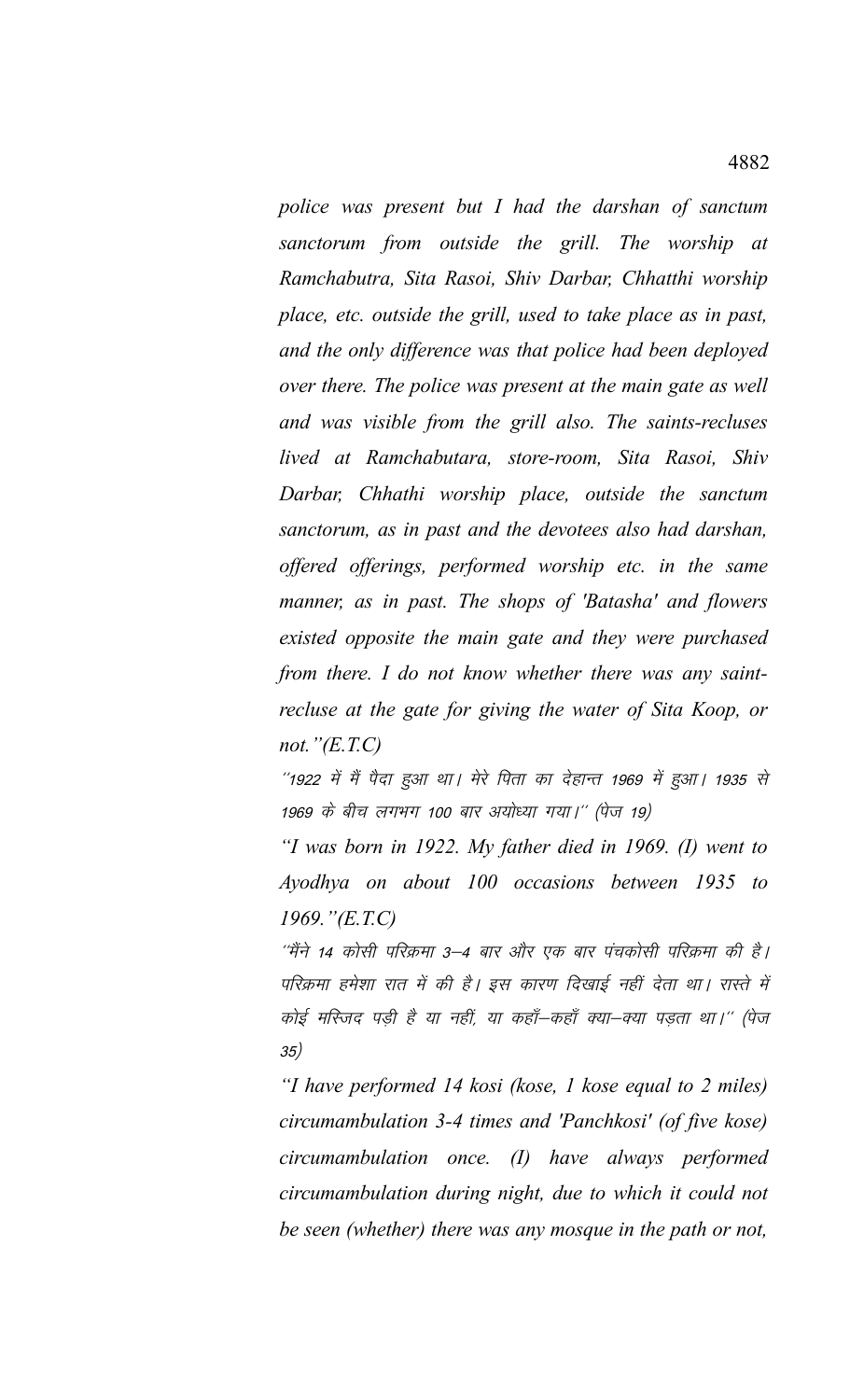or as to what fell in between." $(E.T.C)$ 

''1935 से 2002 तक ........ मैं राम जन्मभूमि और कनक भवन जा रहा हूँ। वहाँ मैंने 1 या 2 पुजारी देखे थे।'' (पेज 41)

"From 1935 to 2002.  $\ldots$  . I have been going to Ramjanmbhumi and Kanak Bhawan. There, I had seen 1 or 2 priests." $(E.T.C)$ 

''जिस गर्भगृह के बारे में मैंने अपने पहले बयान में बताया है उस गर्भगृह के बारे में सन 1949 के पहले से जानता था, उसे मेरे चाचा ने बताया था। मैं अपने चाचा के साथ विवादित स्थल पर सन् 1935 के अन्त में दिसम्बर के महीने में गया था, तभी मेरे चाचा ने उपरोक्त बात बताई थी। सन 1949 के बाद जो मूर्तियाँ मैंने गर्भगृह में देखी थी, वह मूर्तियाँ 1935 में नहीं थी। सन् 1935 में केवल ताक वाली मूर्ति व एक फोटो थी, जो स्थिति विवादित स्थल पर गर्भगृह में सन् 1935 में मैंने देखी थी, वही स्थिति सन् 1949 तक कायम थी। मैं नहीं बता सकता कि हर मन्दिर में गर्भगृह का होना आवश्यक है या नहीं।'' (पेज 77)

"I knew the sanctum sanctorum, about which I have stated earlier, from before the year 1949. it was told to me by my uncle. I had been to the disputed structure along-with my uncle in last of December, 1995, when my uncle had told me the aforesaid facts. The idols which I saw in the sanctum sanctorum after 1949, did not lie there in 1935. In 1935, there was just one niche-placed idol and one photograph. The position which I had seen in the sanctum sanctorum on the disputed site in 1935, continued to exist up to 1949. I cannot tell whether or not it is necessary for each temple to have a sanctum sanctorum. " $(E.T.C)$ 

#### **OPW-7. Ram Surat Tiwari**

''अयोध्या वर्ष में 4–5 बार जाता रहा, कनक भवन, हनुमानगढ़ी, श्रीराम जन्मभूमि आदि का दर्शन करता था।" (पेज 2)

"I kept visiting Ayodhya, 4-5 times in a year. (I) used to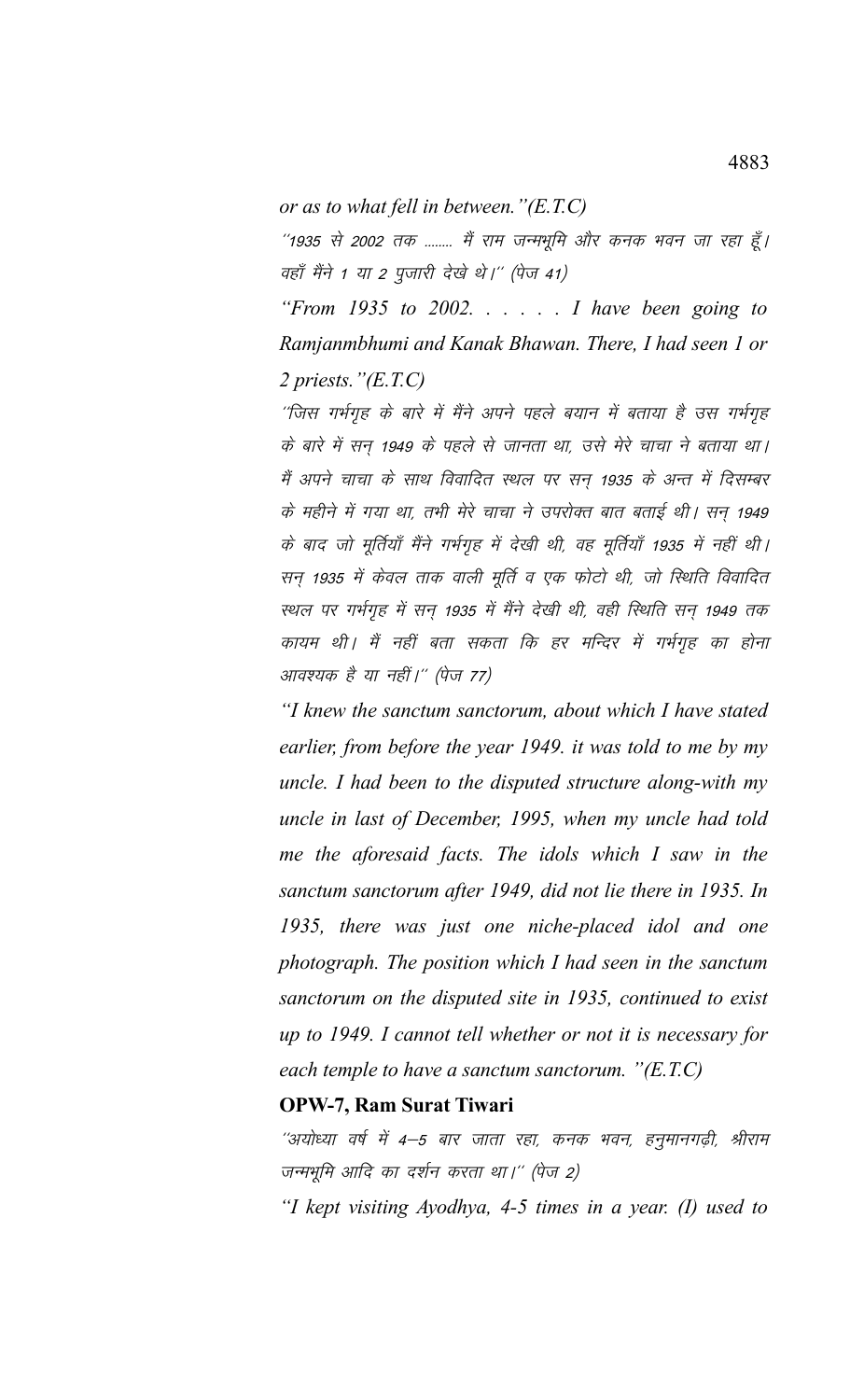*have darshan of Kanak Bhawan, Hanumangarhi, Sri Ramjanmbhumi, etc."(E.T.C)*

''आदिकाल से हिन्दुओं में यह आस्था, विश्वास एवं लोकमान्यता प्रचलित है कि इस भवन के बीच वाले शिखर के नीचे ही भगवान विष्णू ने राजा दशरथ के पुत्र श्रीराम के रूप में अवतार लिया था इसीलिए इसे भगवान राम का गर्भगृह कहा जाता है। राम चबूतरा का दर्शन करने के बाद सींखचों वाली दीवार के दरवाजे से तीन शिखर वाले भवन में स्थित श्रीराम जन्मभूमि गर्भगृह का दर्शन तीर्थयात्री–दर्शनार्थी किया करते थे तथा फूल–माला, द्रव्य–प्रसाद आदि वहीं से गर्भगृह की ओर डाल दिया करते थे।'' (पेज 4)

*"From ancient times, this faith, belief and public opinion is prevalent amongst the Hindus that Lord Vishnu had incarnated beneath the mid dome of this structure as Lord Rama, son of King Dashrath. Due to this, it is called the sanctum sanctorum of Lord Rama. After having darshan of Ramchabutara, the pilgrims-devotees used to have darshan of Sri Ramjanmbhumi sanctum sanctorum situated in the three domed structure, from the gate in the grill wall, and used to make offerings of flowers-garlands, money-sweets, etc. at the sanctum sanctorum from there."(E.T.C)*

''बड़े बुजुर्ग लोगों ने भी बताया था कि आस्था, विश्वास एवं प्रचलित लोक मान्यता के अनुसार सभी वैष्णव रामभक्त हिन्दू जनता बीच वाले शिखर के नीचे की भूमि को भगवान श्रीराम की जन्मभूमि होने के कारण अत्यन्त पवित्र, पूज्य और दर्शनीय मानती है। इसी कारण मेरे भाई साहब उस स्थल को भगवान राम की जन्मभूमि मानते थे।" (पेज 4)

*"The elderly persons had also told that according to faith, belief and prevalent public opinion, the Vaishnavite Rama devotee Hindu public considers the land beneath the mid dome to be very sacred, worshippable and reverable on account of being the birthplace of Lord Sri Rama. Due to*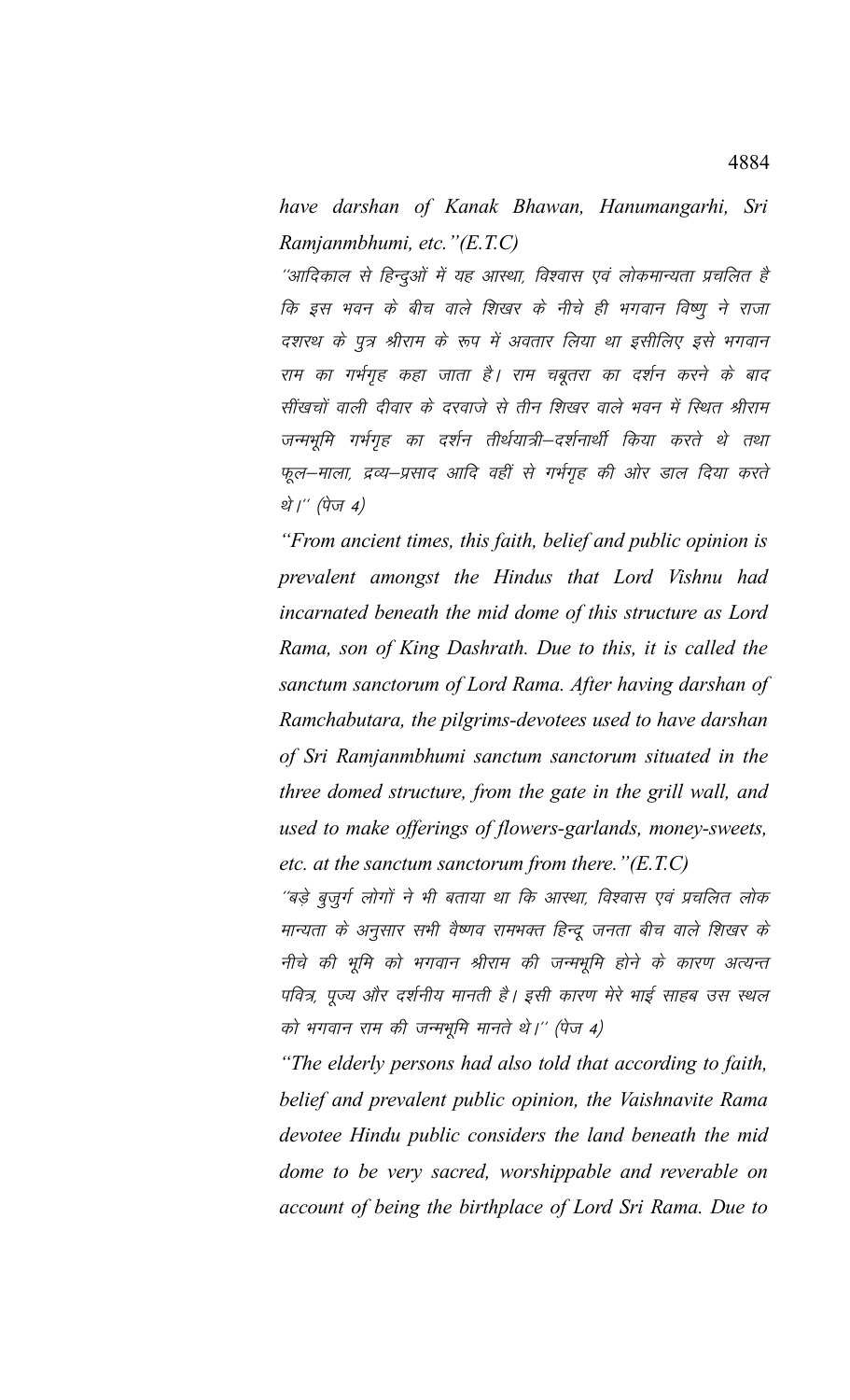*this, my brother used to consider that place to be the birthplace of Lord Rama."(E.T.C)*

''सींखचे वाली दीवाल के अन्दर तीन शिखर वाले भवन में बीच वाले शिखर के प्रवेश द्वार में और उसके अन्दर बारह कसौटी के खम्भे लगे हुए थे, उन खम्भों में घट, पल्लव, फूल–पत्तियाँ, हिन्दू देवी–देवताओं की मूर्तियाँ उत्कीर्ण थी, उनमें से किसी मूर्ति का चेहरा, किसी का हाथ, किसी का पैर खुरचे हुए थे।'' (पेज 6)

*"12 touchstone pillars were fixed at and inside the entrance gate of the mid dome inside the grill wall of the three domed structure. The idols of Hindu Gods-Goddesses, 'Ghat', 'Pallav', flowers-leaves were engraved over those pillars. Out of them, the face or hand or leg of some idol had been scratched."(E.T.C)*

''1942 से 1992 के दरम्यान मैंने विवादित परिसर के चारों तरफ परिक्रमा कम से कम 100–50 बार जरूर की होगी।'' (पेज 51)

*"In between 1942 to 1992, I must have circumambulated the disputed premises at least 100-150 times."(E.T.C)*

''सन् 1949 के मूर्ति रखे जाने के दो–तीन महीने पहले से परिसर के बाहर और रामचबूतरे के सामने कीर्तन और रामायण का पाठ हुआ करता था। वह कीर्तन अक्टूबर से 24 घंटे चलता रहता था।" (पेज 101)

*"For 2-3 months before the installation of idols in the year 1949, 'Kirtan' and 'Ramayana' oration used to take place outside the premises and in front of the Ramchabutara. This 'Kirtan' was performed 24 hours from October onwards."(E.T.C)*

''कीर्तन के समय विवादित परिसर में 50–60 लोग रहते थे, परिसर के बाहर बहुत भीड़ रहती थी।'' (पेज 102)

*"At time of 'Kirtan', there used to be about 50-60 persons in the disputed premises. There used to be large gathering outside the premises."(E.T.C)*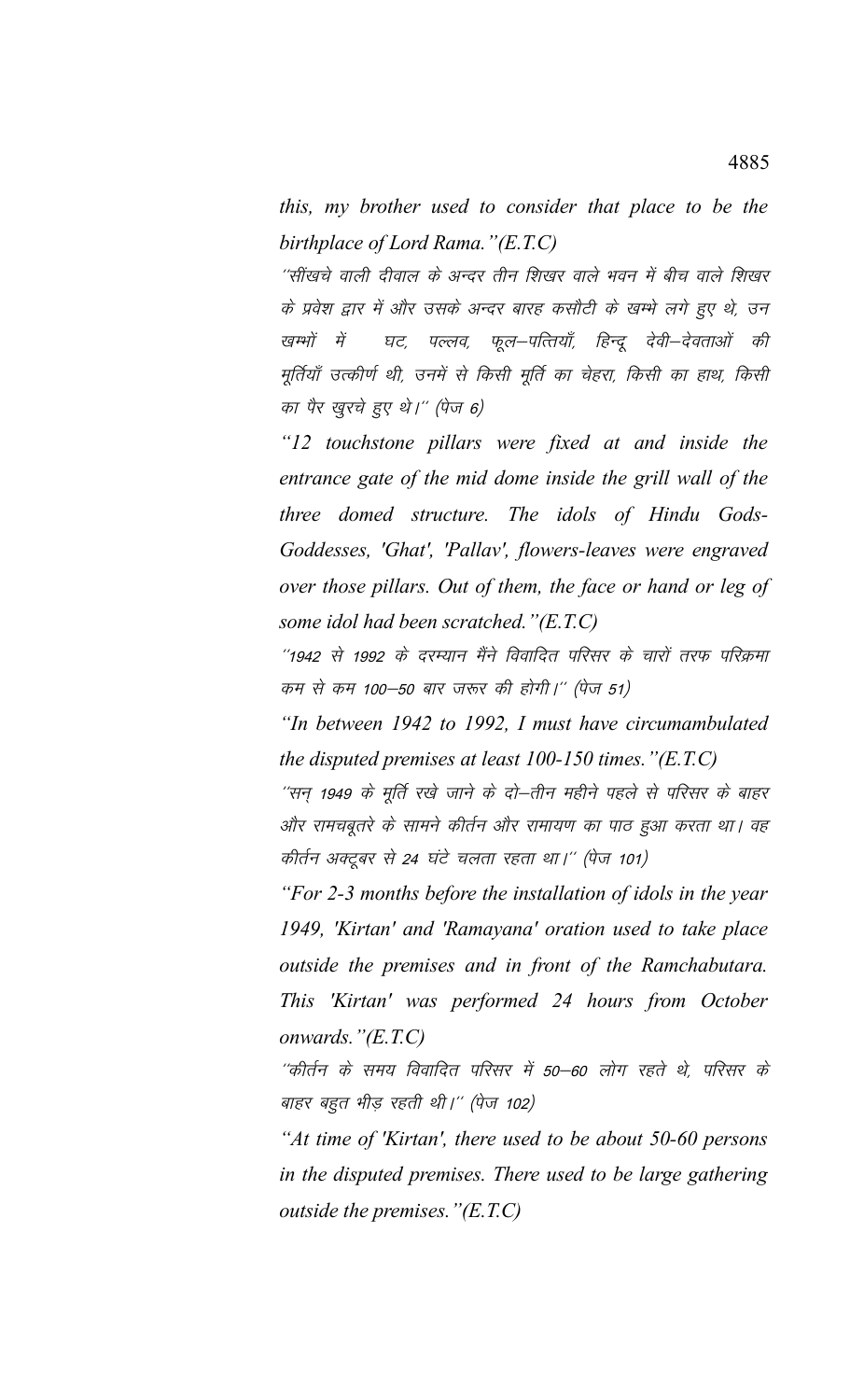''कुछ लोग झाडियाँ साफ करते थे, जो भवन के पुरब और उत्तर तरफ थी। इनकी सफाई का काम अक्टूबर तक चलता था।'' (पेज 102) "Few people used to clean the hedges, which were in east and north of the structure. Their cleansing continued till October."(E.T.C) ''मैंने इन झाड़ियों को सन् 1942 से देखा था।'' (पेज 102) "I had seen these hedges from the year  $1942$ ."(E.T.C) ''विवादित परिसर के बाहर शामियाना झाड़ियाँ कटने के बाद लगा था।''

 $(\dot{\vec{q}}\vec{v}$  104) "The tent outside the disputed premises, was fixed after the

cutting of hedges. " $(E.T.C)$ 

## **OPW-9, Dr. Thakur Prasad Verma**

"नया जन्म स्थान मन्दिर 200–250 साल पुराना। पुराना जन्मस्थान दूसरों के कब्जे में इसलिए नये जन्मस्थान के साथ सीता रसोई भी बनाई गई-दूसरों के कब्जे का मतलब मुस्लिम शासक।'' (पेज 138)

"The new Janmsthan temple (is) about 200-250 years old. The old Janmsthan in possession of others, as such Sita Rasoi was also built along with new Janmsthan  $-$  by possession of others is meant the Muslim rulers." $(E.T.C)$ 

"1885 का वाद पत्र – जिला जज चामियार – निर्णय – 'यह दुर्भाग्यपूर्ण है कि हिन्दुओं द्वारा विशेष रूप से पवित्र माने जाने वाले स्थल को तोड़कर उस पर इमारत खड़ी कर दी गई लेकिन 300 वर्ष बीतने पर भी इस पर निश्चित निर्णय नहीं दिया जा सका' इस प्रकार चामियार ने उस विवादित भवन को जन्मभूमि का एक अंश माना है।'' (पेज 151)

"Plaint of  $1885$  – District Judge Chamiar – Judgment – 'It' is unfortunate that structure was raised by demolishing the place, particularly considered sacred by Hindus, but despite lapse of 300 years no definite decision has been possible on the same'. Accordingly Chamiar has considered the disputed structure to be part of Janmbhumi." $(E.T.C)$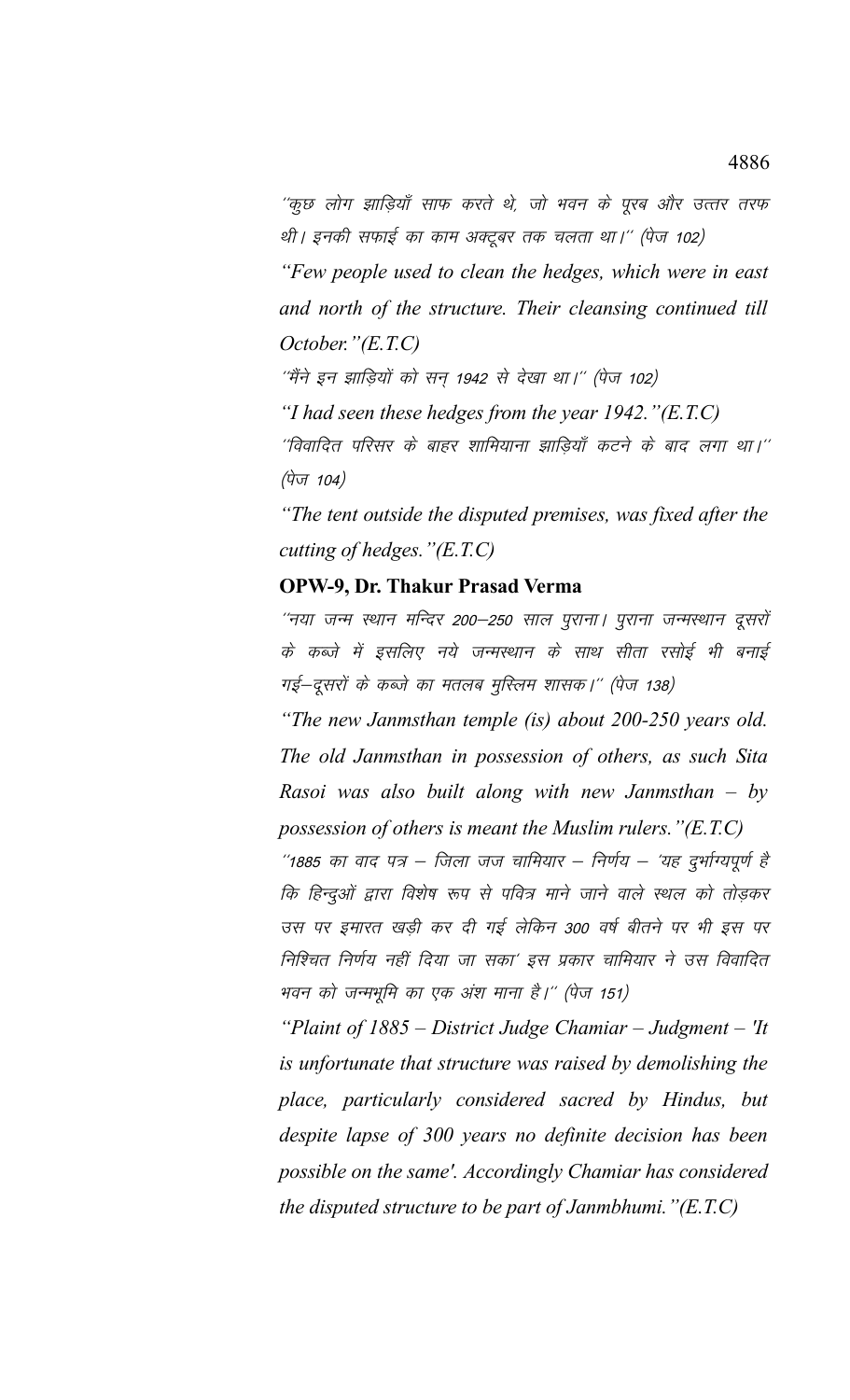$1203C$ -1/1&2 देखकर पहली बार ज्ञात हुआ कि जिस स्थान पर B.M. थी वहाँ पहले विष्णु हरि का मन्दिर था जिसे गिराकर 1528 में मस्जिद बनी।'' (पेज 209)

"After looking at (paper no.)  $203C-1/1&2$ , it transpired for the first time that at the place where B.M. stood, there was Vishnu Hari temple in past, after demolishing which the mosque was built in 1528. " $(E.T.C)$ 

107C-1/14 (P322) 11th 12th line जन्मस्थान का जो वर्णन है यह विवादित स्थल पर स्थित भवन से सम्बंधित है।'' (पेज 320)

"The Janmsthan mentioned in  $11^{th}$   $12^{th}$  line (of paper no.)  $107C$ - $1/14(P322)$ , is related to the building situated at the disputed premises." $(E.T.C)$ 

''विवादित स्थल सरयू के किनारे प्राचीनकाल (2000–1000 हजार साल पहले) में था।" (पेज 322)

"The disputed site was along the banks of Saryu in the ancient period (2000-1000 years ago). " $(E.T.C)$ 

''गहडवाल राजवंश के संस्थापक चन्द्रदेव अपने को अयोध्या आदि तीर्थ स्थानों के संरक्षक मानते थे।'' (पेज 325)

"Chandradeo, the founder of Gahadwal Dynasty regarded himself patron of Ayodhya and other places of pilgrimage (Teerthsthan)." $(E.T.C)$ 

#### **OPW-12, Kaushal Kishore Mishra**

''श्रीराम जन्मभूमि अयोध्या में जब से मैं अपने बाबा और पिताजी के साथ जाना प्रारम्भ किया तब से वहाँ हिन्दुओं को ही पूरे परिसर में काबिज, दाखिल व पूजा पाठ करते साधु–बैरागियों को परिसर में रहते हुए देखा।'' (पेज 5)

"Since I started going to Sri Ramjanmbhumi Ayodhya along-with my grandfather and father, I have seen the Hindus to be in possession over the entire premises, carry out prayer-worship, and the saints-recluses living in the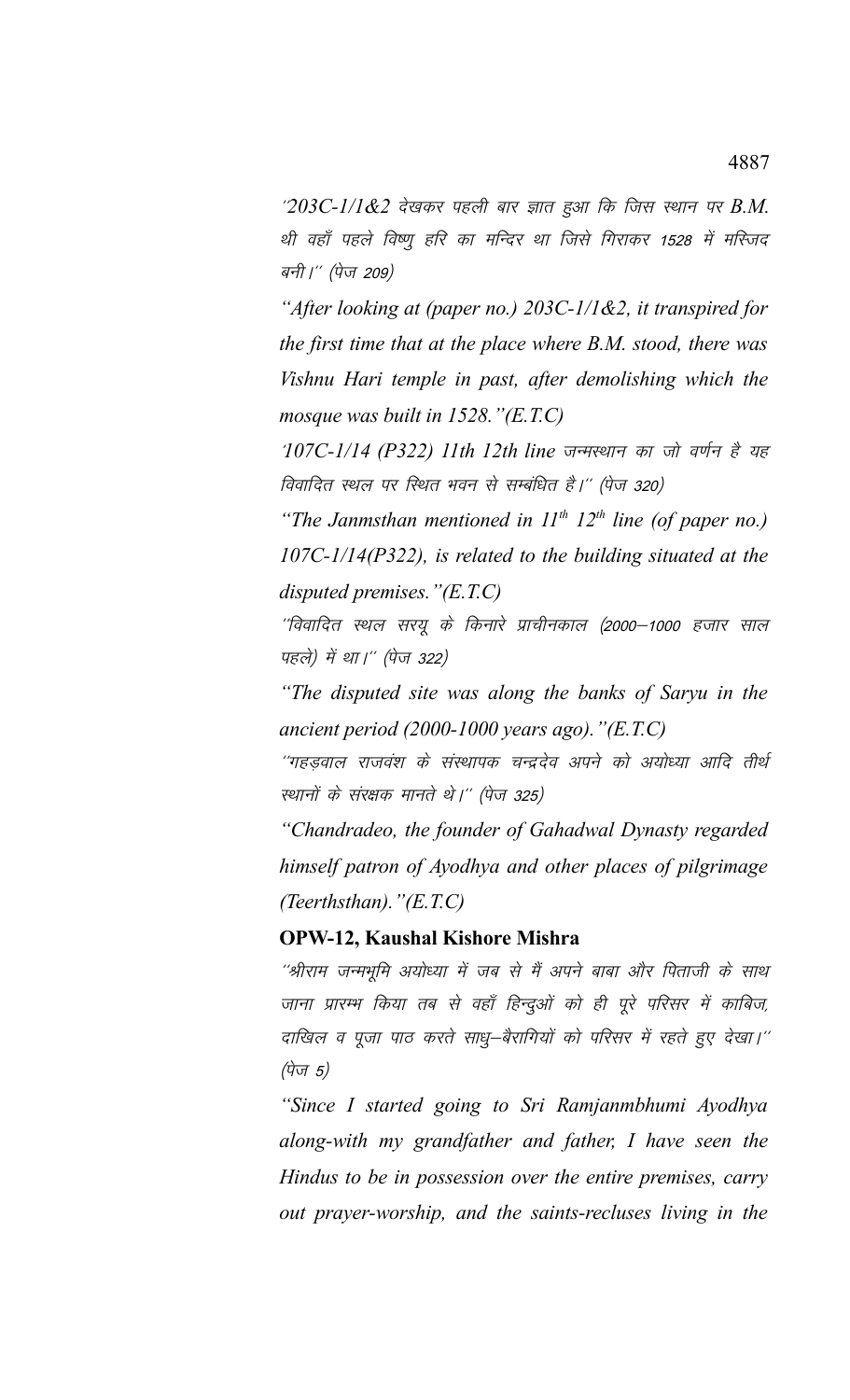premises." $(E.T.C)$ 

''राम जन्मभूमि मन्दिर में जब पहली बार दर्शन करने गया था, उस समय मेरे साथ मेरे पिताजी भी थे। सींखचों वाली दीवार के दोनों दरवाजे खुले रहते थे। उसी दरवाजे से दर्शन करने जाता था। वहीं पर रामलला का विग्रह था।" (पेज 15)

"When I first went to Ramjanmbhumi temple to have darshan, at that time my father was also with me. Both the gates of the grill wall used to remain open. The 'Vigrah' of Ramlala existed over there." $(E.T.C)$ 

''सालिग्राम की प्राण प्रतिष्ठा नहीं होती है। वह स्वयंभू भगवान हैं।'' (पेज  $(22)$ 

"Deification of Saligram is not carried out. He is selforiginating  $God.'$  $(E.T.C)$ 

''सालिग्राम के शंख, चक्र आदि चिन्हों के आधार पर देवताओं का आकार निश्चित मानकर ध्यान किया जाता है।'' (पेज 22)

"Meditation is carried out after assuming the form of Gods on basis of conch, wheel, etc. symbols of Saligram."(E.T.C) ''मैं जन्म से ही अयोध्या में रहता हूँ।'' (पेज 30)

"I live in Ayodhya since birth." $(E.T.C)$ 

''श्री रामचन्द्र जी का जन्म अयोध्या में रामकोट मोहल्ले में वर्तमान जन्मभूमि परिसर में हुआ था। जहाँ पर गर्भगृह में आज रामलला जी विराजमान हैं, वहीं पर उनका जन्म हुआ था। तीन गुम्बद वाला मन्दिर, जो रामकोट में रिथत था, उसके मध्य भाग में श्रीरामलला जी का गर्भगृह था।'' (पेज 42)

"Lord Ram Chandra was born in Ramkot locality of Ayodhya, the present Janmbhumi premises. Lord Ramlala was born at the same place where He is present today in the sanctum sanctorum. The sanctum sanctorum of Ramlala was in the mid part of the three domed temple, which was situated in Ramkot." $(E.T.C)$ 

''जो गर्भगृह है, वहीं पर रामचन्द्र जी का जन्म हुआ था। पूरा रामकोट दशरथ जी का महल था, जिसमें गर्भगृह भी शामिल है। रामचन्द्र जी का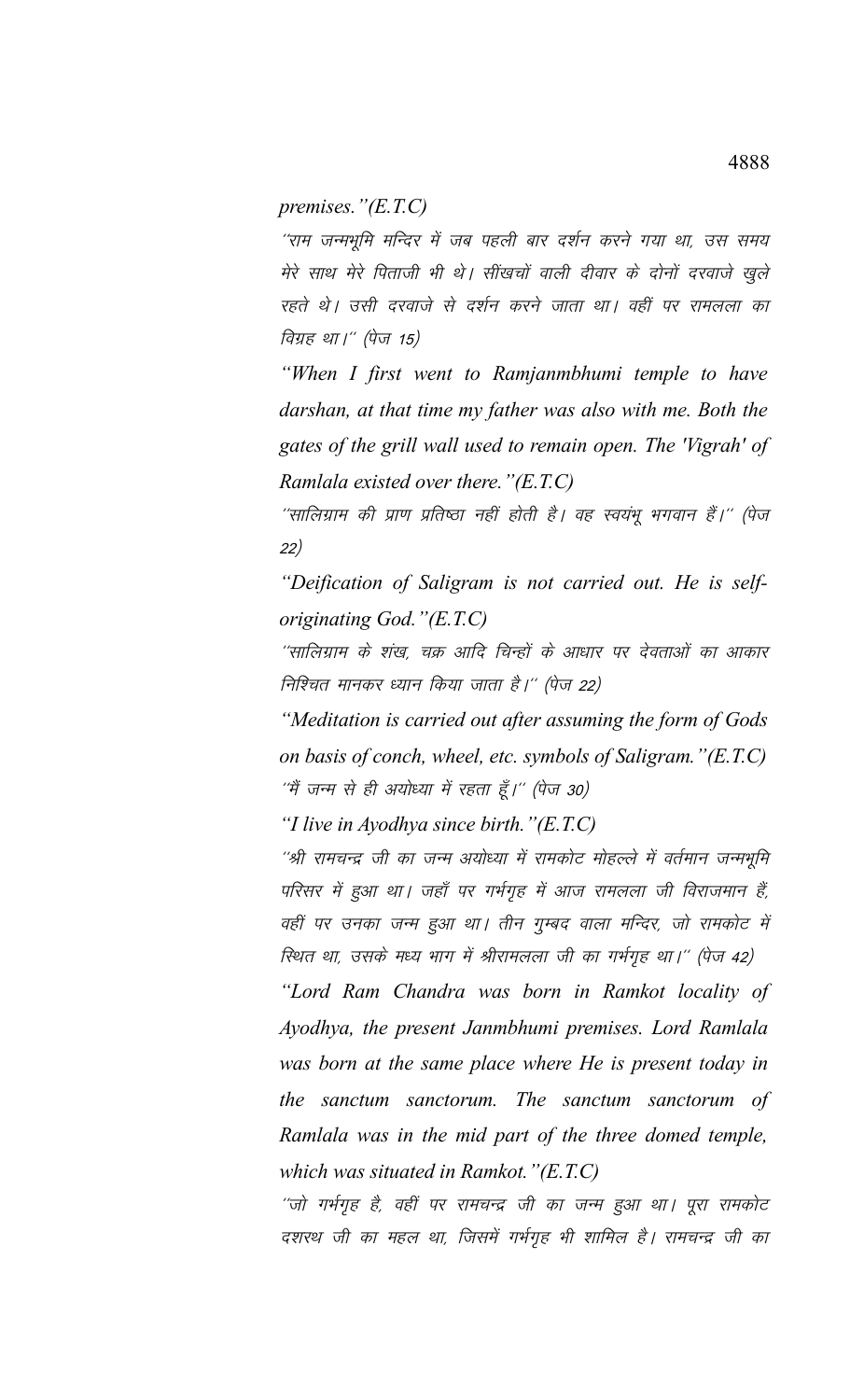जन्म दशरथ जी के महल में ही हुआ था। वर्तमान समय में जिसे रामकोट मोहल्ला कहा जाता है, वही दशरथ जी के महल का अन्तर्गृह था। शिव संहिता, भव्य उत्तरखण्ड के प्रथम अध्याय से चतुर्थ अध्याय तक श्रीराम जी के राज्याभिषेक के समय जो अयोध्या और रामकोट की स्थिति थी, उसका वर्णन आया है।'' (पेज 43)

*"Lord Ram Chandra was born at what is the sanctum sanctorum. The entire Ramkot was the palace of Dashrath, which also included the sanctum sanctorum. Lord Ram Chandra was born in the palace of Dashrath. At present what is called the Ramkot locality, was the inner part of the palace of Dashrath. The situation of Ayodhya and Ramkot, at time of enthronement of Lord Rama, is found in Chapter 1 to 4 of Bhavya Uttrakhand, Shiv Samhita."(E.T.C)*

''जैसे आजकल गणराज्य हैं, हर प्रान्त का शासन अलग—अलग है, और केन्द्रीय शासन एक जगह है, उसी प्रकार दशरथ जी की केन्द्रीय शासन की राजधानी अयोध्या थी। राम जी का जन्म राजा दशरथ के राजमहल के प्रसूति गृह में हुआ था।'' (पेज 46)

*"As is the case in present days republic where every province has its independent rule with a separate central rule, similarly Ayodhya was the capital of the central rule of King Dashrath. Lord Rama was born in the labor room of the palace of King Dashrath."(E.T.C)*

''मेरी यह भी आस्था है कि हर बार रामचन्द्र जी का जन्म उसी स्थान पर हुआ होगा, जहाँ पर बाबरी मस्जिद थी। शास्त्रों में ऐसा आया है कि जब रामचन्द्र जी का पहली बार जन्म हुआ था, उस समय राजा दशरथ का महल पत्थर, मणि, मोती, मुक्ता से बना था। शास्त्रों में इस बात का भी वर्णन है कि हर कल्प में रामचन्द्र जी का जन्म जिस अयोध्या में हुआ था, वह, वही अयोध्या थी, जो वर्तमान में है।'' (पेज 51)

*"It is my faith that every-time Lord Ram Chandra would have been born at that very place where Babri mosque stood. It has so been mentioned in the Shashtras that when*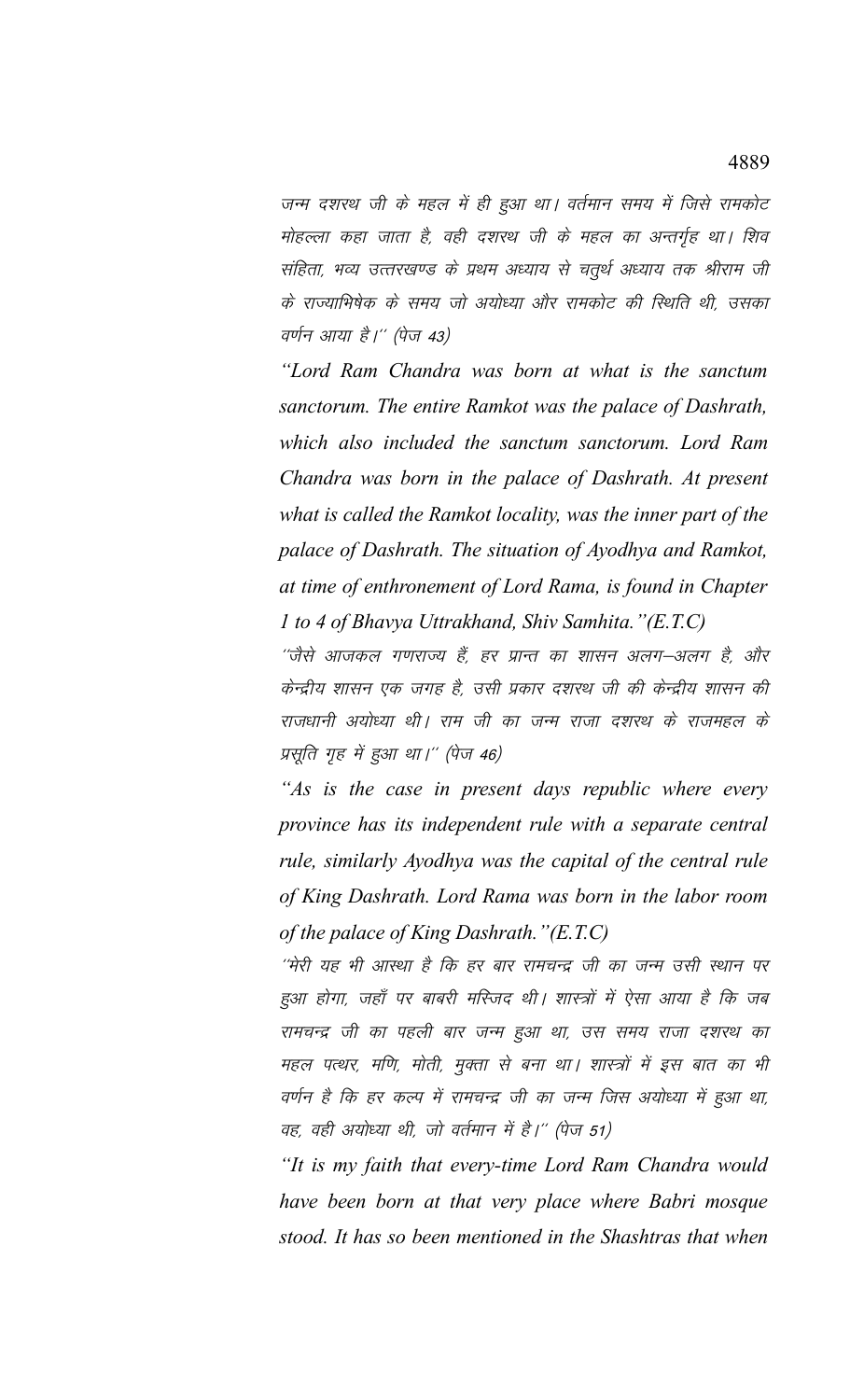*Lord Ram Chandra was born for the first time, the palace of King Dashrath was made up of stones, gems, pearls at that time. It is also mentioned in the Shashtras that the Ayodhya in which Lord Ram Chandra was born in every 'Kalpa', was the same Ayodhya which exists today."(E.T.C)* ''विवादित भवन की भूमि का महत्व और कलेण्डर पर लगे चित्र पर मानसिक ध्यान द्वारा आराधना, भोग, पूजा–पाठ, आरती आदि किया जाता था।'' (पेज 96)

*"The prayer, worship, offerings, 'Aarti', etc. were performed by concentrating on the importance of the land of the disputed structure as well as the picture contained in the calendar."(E.T.C)*

''अयोध्या में कोई भी भवन मूल रूप से उस समय का नहीं है, जो भगवान राम के काल में निर्मित थे।'' (पेज 98)

*"In Ayodhya, there is no building in its original form, as built in the period of Lord Rama. "(E.T.C)*

''प्रश्न : क्या आप इस मुकदमे के वादी के इस कथन से जो वाद की धारा 23 में लिखित है कि विवादित स्थल पर महाराजा विक्रमादित्य द्व ारा एक मन्दिर बनाया गया था, जिसे तोड़कर बाबर ने मस्जिद बनाई थी, सहमत हैं ?

उत्तर : वादी के कथन के पहले भाग से मैं सहमत हूँ अर्थात् विक्रमादित्य ने विवादित स्थल पर एक मन्दिर बनवाया था, पर जहाँ तक दुसरे भाग का प्रश्न है, मैंने ऐसा सुना है कि वहाँ पर मन्दिर तोड़ने का कई बार प्रयास किया गया और तोड़कर उसे मस्जिद बनाई भी गई, परन्तु उसका मस्जिद के रूप में कभी इस्तेमाल नहीं हुआ।'' (पेज 100)

*"Question: Do you agree with the contention of the plaintiff of the suit contained in para 23 of the plaint as – a temple was built at the disputed site by King Vikramaditya, after demolishing which Babur had built a mosque?*

*Answer: I agree with the first part of the plaintiff's*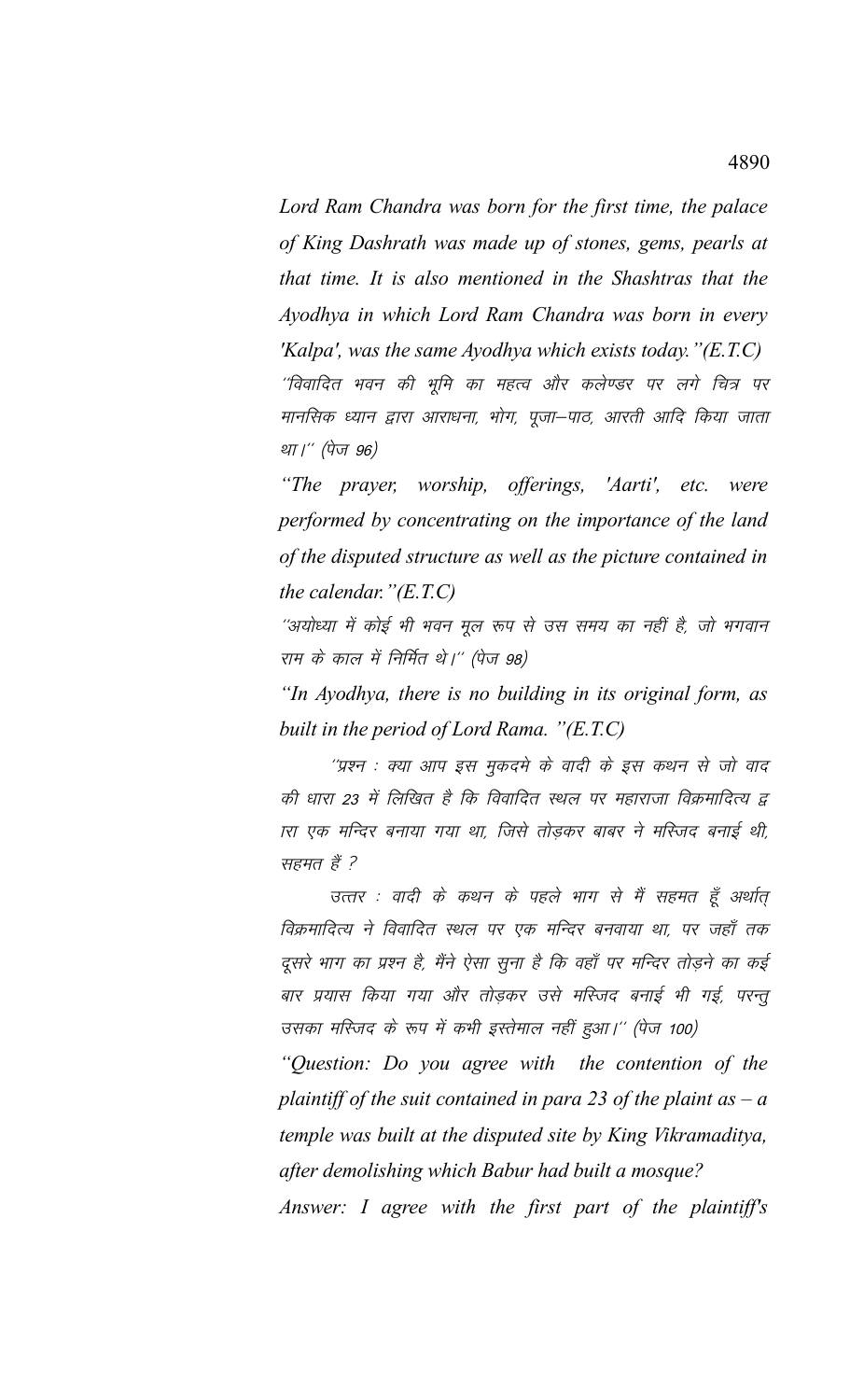*contention i.e. King Vikramaditya had built a temple at the disputed site but so far as the second part of the question is concerned, I have so heard that attempts were made on various occasions to demolish the temple over there and a mosque was also built by demolishing (the temple), but it was never used as a mosque."(E.T.C)*

 $^{\prime\prime}$ जिस समय विक्रमादित्य ने अयोध्या बसाया था, उस समय अयोध्या बिल्कूल खाली थी और खण्डहर हो गई थी, सिर्फ नागेश्वर नाथ जी का ज्योतिर्लिंग सरयू जी के किनारे स्थित था। ऐसा मैंने सुना है कि विक्रमादित्य जी ने भगवान शंकर जी की आराधना की और भगवान शंकर ने उनको दर्शन दिया और एक गऊ की बछिया दिया और बताया कि इसके स्तन से अपने आप जिस स्थान पर दुध गिरने लगेगा, उसी स्थान पर राम जी के जन्म का गर्भगृह और मन्दिर बनवाना, फिर वह बछिया घ ामाई गई और उसका दूध उसी स्थान पर गिरा जहाँ आज गर्भगृह स्थित है।'' (पेज 117)

*"At the time when Vikramaditya had settled Ayodhya, Ayodhya was lying vacant completely and had turned into ruins. Only the 'Jyotirlinga' of Nageshwar Nath existed along the banks of Saryu. I have so heard that Vikramaditya prayed to Lord Shankara, who appeared before him and gave him a calf and told that (you) build the sanctum sanctorum of Lord Rama and the temple at that very place where this calf starts milking on its own. Then the calf was taken around and she started milking at that very place where sanctum sanctorum is situated today."(E.T.C)*

# **OPW-16, Jagadguru Ramanandacharya Swami Rambhadracharya**

''मेरे अध्ययन और जानकारी के अनुसार अयोध्या रिथत विवादित स्थल जी श्रीराम जन्मभूमि है जो हिन्दू धर्मानुयायियों द्वारा भगवान श्रीराम के जन्मभूमि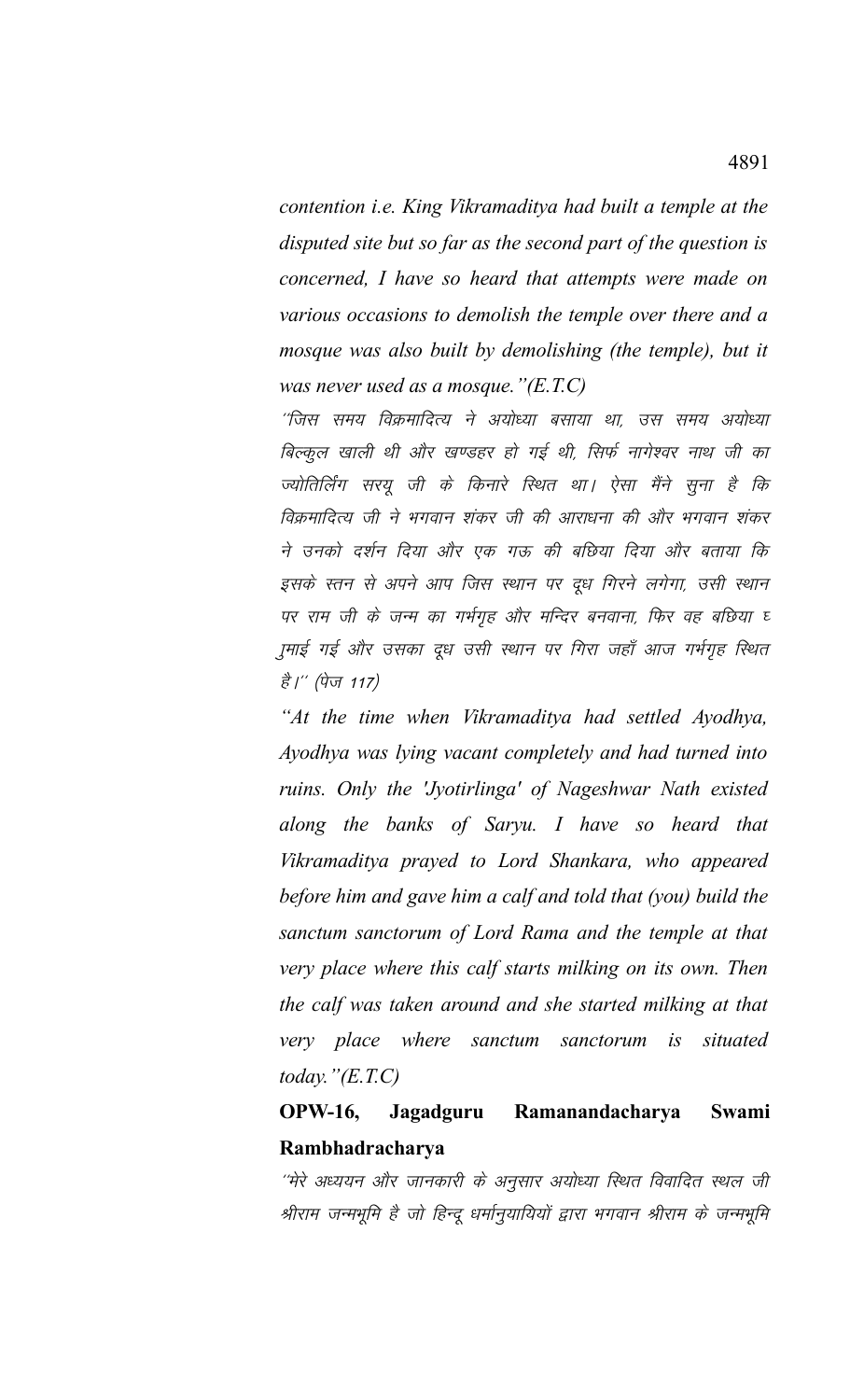के रूप में अनन्त काल से आस्था, परम्परा एवं विश्वास के अनुसार मान्यता प्राप्त है तथा उस स्थल की पूजा अनवरत होती चली आ रही है।'' (पेज 5) *"According to my studies and knowledge, the Ayodhya situated disputed site is Sri Ramjanmbhumi, which has been recognised as the birthplace of Lord Rama by followers of Hinduism from time immemorial on basis of faith, tradition and belief and the said place has been continuously worshipped. "(E.T.C)*

^हिन्दू धर्मशास्त्रों में स्थान विशेष की विशेष महत्ता है जो स्वयंभू देव के रूप में स्वयं प्राण प्रतिष्ठित एवं पूज्य हैं। इस प्रकार के स्थान अनन्तकाल से जनमानस में आस्था, परम्परा एवं पूजा के कारण सर्वोत्कृष्ट पूज्य स्थल हैं। इस प्रकार के देवत्व प्राप्त स्थलों पर शिवैत या सर्वराहकार या महंत की कोई आवश्यकता नहीं होती है।'' (पेज 5)

*"In Hindu treatises, a place particular has a special importance, which is self deified and worshipable as selforiginating God. From time immemorial such places are the top-most worship place of the general public due to faith, tradition and worship. There is no requirement of any Shebait or Sarvarahkar or Mahant at such deified places."(E.T.C)*

´'मुझे इस बात की जानकारी है और इस पर चर्चा भी हुई थी कि बन्द ताले के अन्दर के स्थल की पूजा अनवरत होती चली आ रही है।'' (पेज 19)

*"I have knowledge of the fact and there was also a discussion on this that worship has been continuing uninterruptedly at the place under the locks."(E.T.C)*

''हमें इस बात की जानकारी है कि ताले के अन्दर का स्थल स्वयंभ भगवान रामलला हैं। फिर कहा कि स्थल तो पूज्य है ही, इसके अतिरिक्त रामलला की मूर्ति ताले के अन्दर विराजमान थी।'' (पेज 20)

*"I have knowledge of this fact that the place under the lock*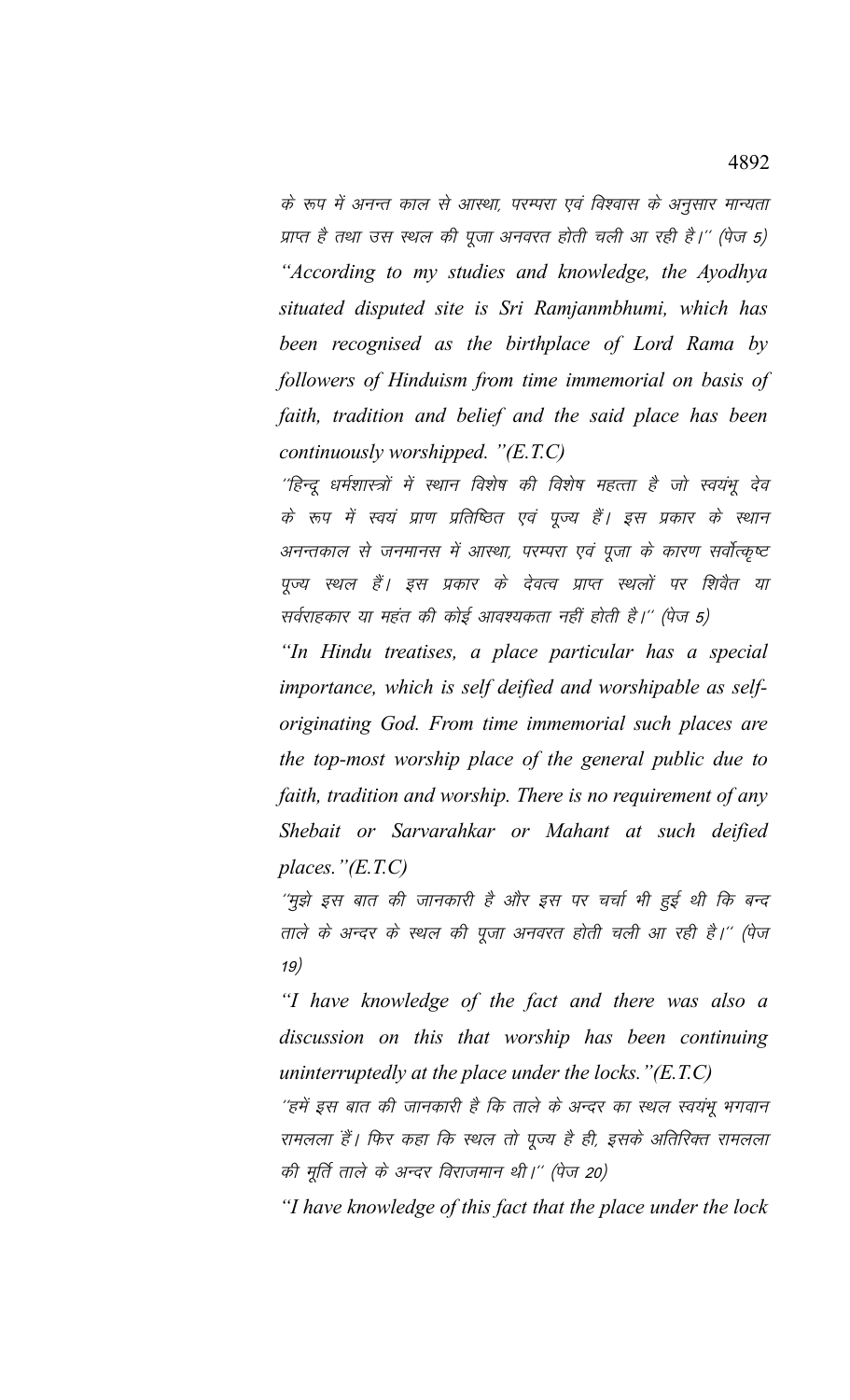*is self-originating Lord Ramlala. Further stated that the place is worshipable and besides this, the idol of Lord Ramlala was also present under the locks."(E.T.C)*

''अथर्ववेद में राम का जन्म का विशेष स्थान पर होना लिखा हुआ है। इस विशेष स्थान का अथर्ववेद के किस अध्याय में जिक्र है, मुझे याद नहीं है, पर मैं पुस्तक देखकर बता सकता हूँ। पर मुझे वह मंत्र याद है जो निम्न प्रकार है—

'अष्टाचक्रा नवद्वारा देवानां पुरयोध्या,

तस्यां हिरण्यमयः कोशः स्वर्गो ज्योतिषावृतः ।

गवाह ने किताब दिखवाकर प पढ़वाकर मंत्र संख्या बताई, जो दशम् काण्ड द्वितीय अनुवाद मंत्र संख्या 31 है।'' (पेज 39)

*"In the Atharvaveda, Lord Rama is mentioned to have been born at a place particular. I do not remember as to in which chapter of the Atharvaveda is this place particular mentioned, but I can tell after going through the book. However, I remember that hymn, which reads as under:*

*'Ashtachakra Navadwara Devnam Puryodhya,*

 *Tasyam Hiranyamayah Koshah Swargo Jyotishavritah'.*

*The witness gave the number of the hymn by getting the book shown and read, which is hymn no.31 of the 'Dasham Kand–II translation'."(E.T.C)*

'इस मंत्र में 'हिरण्यमयः कोशः स्वर्गः' इन तीन शब्दों से भगवान राम के जन्मस्थल का स्पष्ट संकेत होता है और चुंकि अथर्ववेद अपौरुषेय है इसलिए इसमें इतना ही संकेत मिलता है। कहने का तात्पर्य यह है कि उस अयोध्या में एक हिरण्यमयः अर्थात स्वर्ण का मण्डपाकार भवन है, जहाँ प्रकाश से सम्पन्न साकेत लोक से आकर परमब्रहम श्रीराम जन्म लिए थे। उपरोक्त शब्दों के आधार पर ही मैंने व्याकरण शास्त्र के अनुसार यह निष्कर्ष निकाला है कि विवादित स्थल पर ही भगवान राम का जन्मस्थान है।'' (पेज 40)

*"The three words 'Hiranyamayah Koshah Swargah' in this*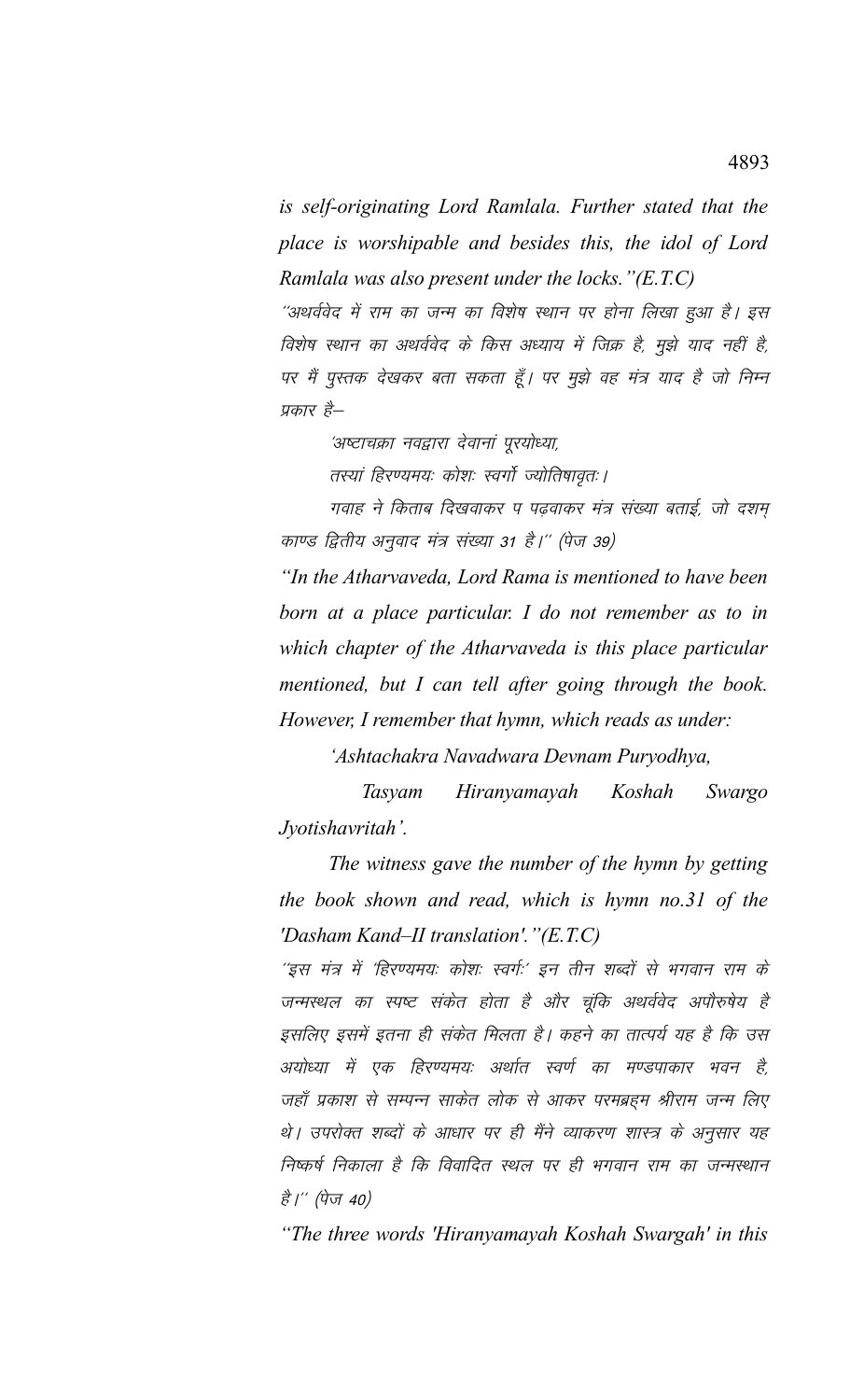hymn, clearly point towards the birthplace of Lord Rama and since Atharvaveda is 'Apaurusheya' (not authored by any Purusha or human mind *i.e.* they have no human origin), as such only this much indication is found in it. The implication of this is that in said Ayodhya there is a 'Hiranmayah' i.e. a golden domed shaped building where the Supreme Being Lord Rama was born from the radiant 'Saketlok'. It is on the basis of the above words that I have drawn the conclusion according to grammar that the birthplace of Lord Rama is at the disputed site." $(E.T.C)$ 

''मैंने विवादित भवन में 1949 के पहले समय में पूजा–अर्चना की बात सूनी है। ऐसा मैंने अपने पितामह से सूना है।'' (पेज 63)

"I have heard about offering of prayer-worship at the disputed structure prior to 1949. I have heard so from my grandfather." $(E.T.C)$ 

''आस्था शास्त्रों पर भी आधारित हो सकती है और परम्पराओं पर भी आधारित हो सकती है। पूजा अर्चना की बात सन् 1528 से लेकर 1949 तक परम्पराओं के आधार पर हम सूनते चले आ रहे हैं और यह परम्परा लगातार सुनी हुई बातों पर आधारित है। उपरोक्त परम्परा मैंने अपने जीवनकाल में अपने पूर्वजों से सुनी और यह मेरे विश्वास की बात है कि यह बात मेरे पूर्वजों को उनके पूर्वजों ने बताई होगी। स्वयं कहा कि ''अविच्छिन्न जनश्रुति'' का नाम ही परम्परा है।'' (पेज 63)

"Faith can be based on Shastras as well and also on traditions. I have been hearing about offering of prayerworship from the year 1528 to 1949, on basis of traditions and this tradition is based on facts heard continuously. I heard this tradition in my life time from my ancestors and it is a matter of my belief that these facts were told my ancestors by their ancestors. Stated on his own that 'uninterrupted hearsay' is what is called tradition." $(E.T.C)$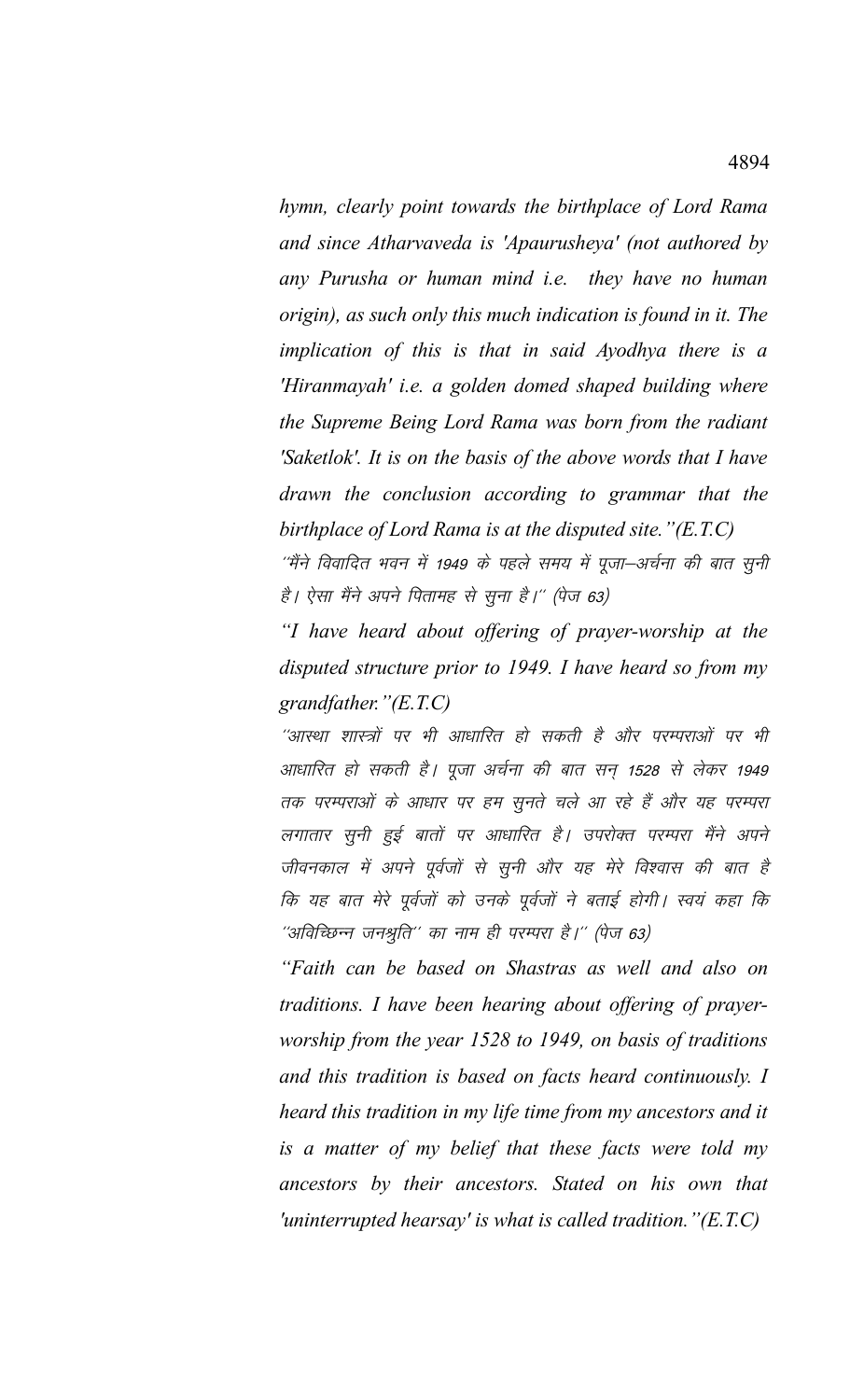#### **DW-1/1, Rajendra Singh**

''सायंकाल को भी आरती व भोग के समय सपरिवार अन्य मन्दिरों के साथ–साथ जन्मभूमि मन्दिर में भी पूजा व दर्शन करते थे व बिना किसी रोकटोक के गर्भगृह तक जाकर पूजा व दर्शन करते थे। वर्ष 1950 के मकर संक्रान्ति से कुछ पहले मेरे पिता स्वर्गीय श्री गोपाल सिंह विशारद अस्वस्थ हो होने के कारण मन्दिरों में दर्शन व पूजा करने नहीं पहुँच पाए। स्वस्थ होने पर मकर संक्रन्ति को जब वे पूजा व दर्शन करने हेतू जन्मभूमि पर गए, तो राज्य सरकार के कर्मचारियों ने उन्हें भीतर जहाँ श्री रामचन्द्र आदि की मूर्ति विराजमान थी, जाने से रोक दिया।'' (पेज 4)

*"In evening also at time of 'Aarti' and 'Bhog', (I) along with family used to offer prayers and have darshan in the Janmbhumi temple as well besides other temples and used to offer prayer and have darshan up to the sanctum sanctorum without any obstruction. On account of his ill health for sometime before the Makar Sankranti of the year 1950, my father Late Sri Gopal Singh Visharad could not go to temples to have darshan and offer prayers. On recovery, when he went to the Janmbhumi to offer prayer and have darshan on the occasion of Makar Sankranti, the employees of State Government restrained him from going inside, where the idols of Lord Ramlala etc. were present."(E.T.C)*

''वादपत्र के अन्त में जो चौहद्दी दर्शाई गई है उस चौहद्दी के अन्दर भगवान श्रीरामचन्द्र आदि की मूर्तियाँ भवन के मध्य शिखर के नीचे गर्भगृह में विराजमान रही हैं, जिनकी पूजा व दर्शन सदैव से मूलवादी तथा वादी एवं करोड़ों हिन्दू जनता व रामभक्तों द्वारा निर्बाध रूप से सहस्रों वर्षों से होती चली आ रही है।" (पेज 5)

*"The idols of Lord Ram Chandra and others have existed in the sanctum sanctorum beneath the mid dome of the structure, whose boundary has been shown at the foot of*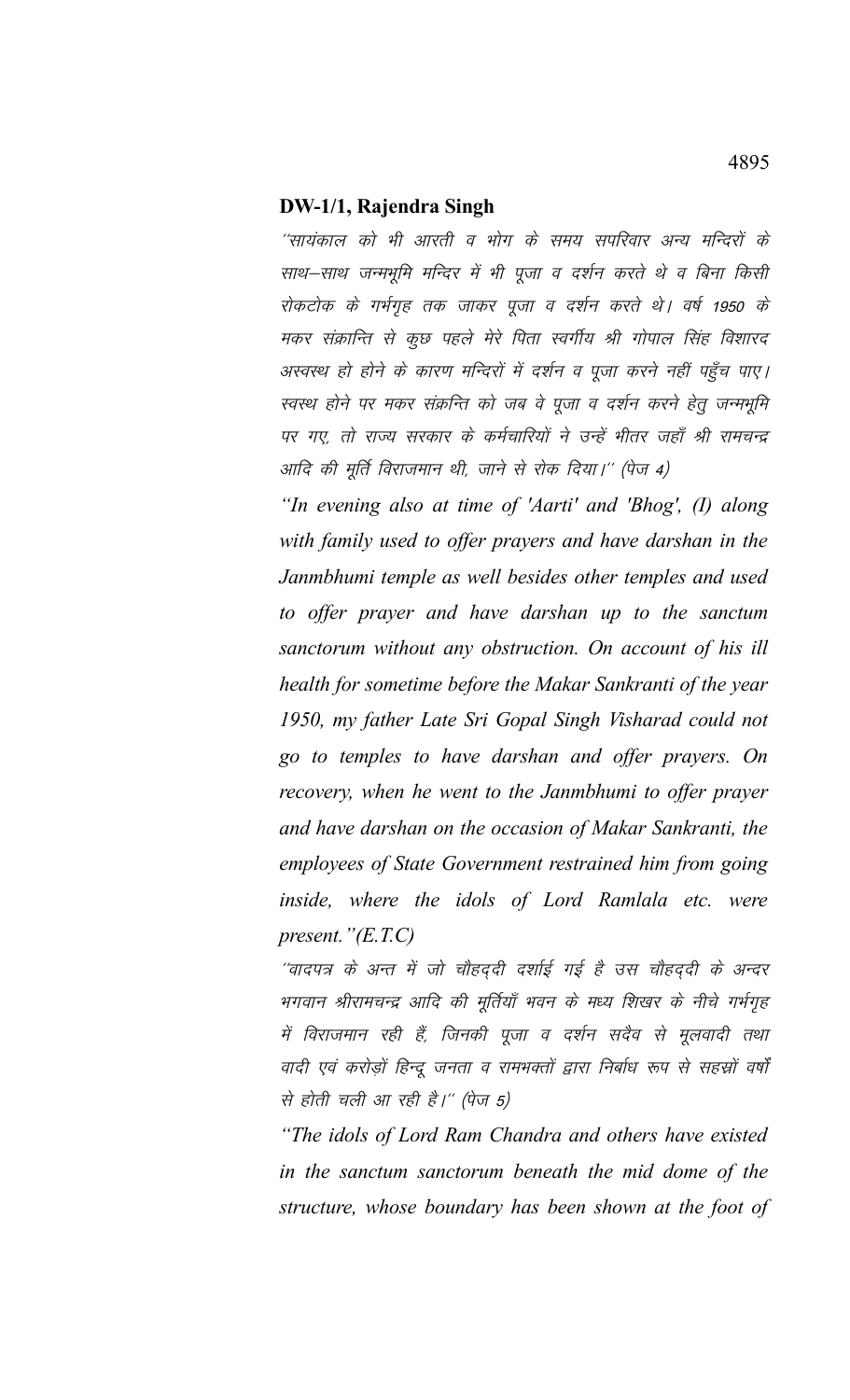*the plaint, and its prayer-darshan has always been performed uninterruptedly by the original plaintiff, the plaintiff, crores of Hindu public and devotees of Lord Rama for thousands of years."(E.T.C)*

''समस्त हिन्दू जनता और रामभक्त तथा मूलवादी व वादी स्वयं इसे श्री रामचन्द्र जी की जन्मभूमि मानते चले आ रहे हैं। जन्मभूमि परिसर का वन्दन और नमन करने के उपरान्त समस्त परिसर की परिक्रमा करके अपने को धन्य मानते हैं। मूलवादी तथा वादी ने भी लगातार जन्मभूमि पर आकर जन्मभूमि का नमन व वन्दन किया है तथा लगातार वर्षों तक भगवान श्री रामचन्द्र आदि की विराजमान मूर्तियों का दर्शन करने के उपरान्त स्वयं वादी ने भी जन्मभूमि परिसर की परिक्रमा असंख्य बार की है।'' (पेज 6)

*"The entire Hindu public, the devotees of Lord Rama, the original plaintiff and the plaintiff himself have been considering it to be the birthplace of Lord Rama. One considers himself to be blessed by offering reverence at the Janmbhumi premises and thereafter performing circumambulation of the entire premises. The original plaintiff as also the plaintiff have continuously offered reverence at the Janmbhumi and after continuously having darshan for years of the idols of Lord Sri Ram Chandra and others existing over there, the plaintiff has himself performed circumambulation of Janmbhumi premises on innumerable occasions."(E.T.C)*

''मैंने अपने शपथपत्र के पैरा 13 में यह लिखाया है कि सदैव से मूलवादी एवं करोड़ों हिन्दू जनता व रामभक्तों द्वारा निर्बाध गति से सहस्रों वर्षों से पूजा-दर्शन होते चले आ रहे हैं, यह बातें मेरी सूनी हुई हैं। सहस्रों वर्षों से पूजा-दर्शन वाली बात मुझे मेरे बाबा एवं पिताजी ने बताई थी।'' (पेज 20)

*"In para 13 of my affidavit, I have got it mentioned that the original plaintiff, crores of Hindu public and devotees of*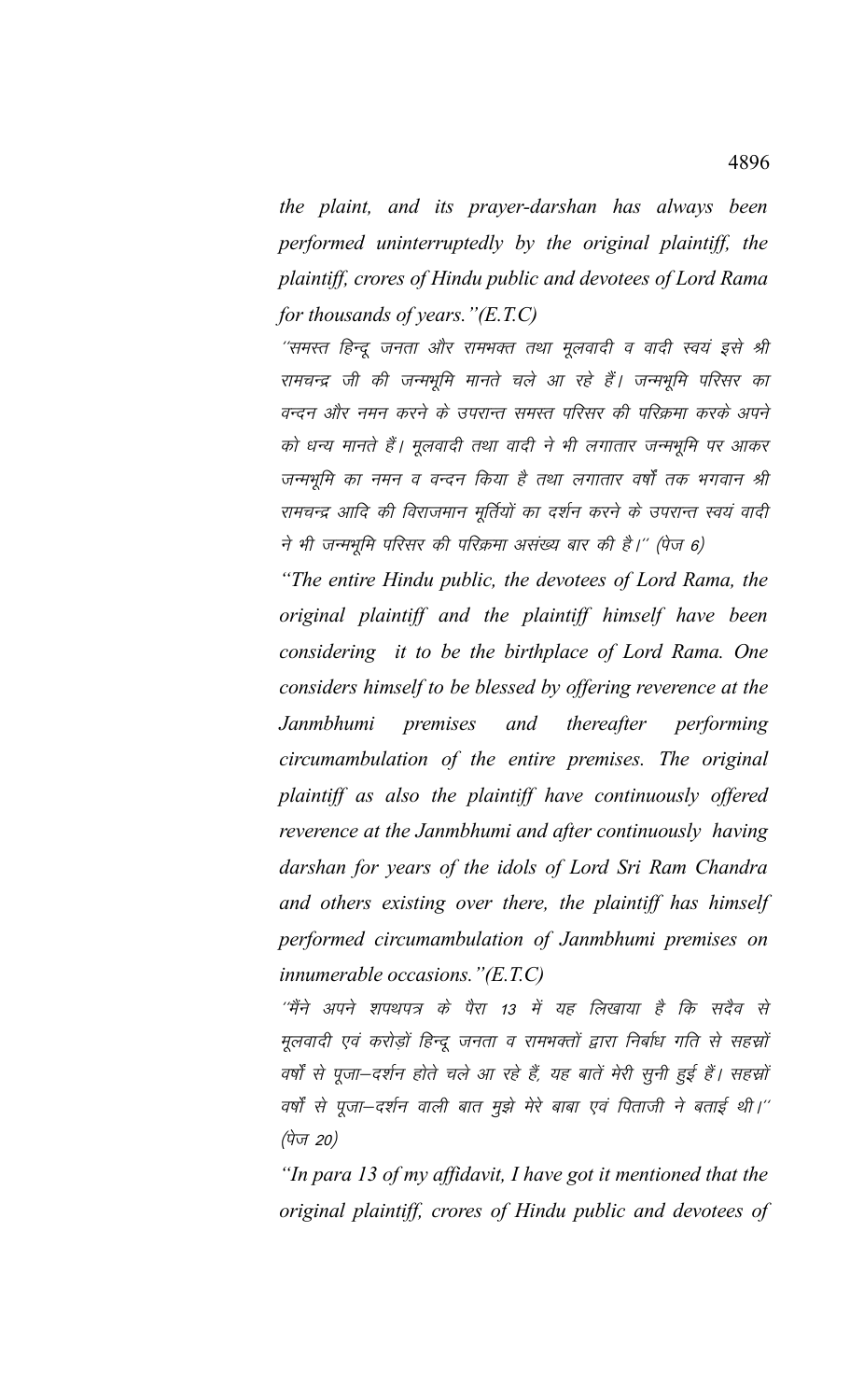*Lord Rama have always uninterruptedly carried out prayer-darshan for thousands of years. These facts have been heard by me. The fact of prayer-darshan for thousands of years, were told to me by my grandfather and father."(E.T.C)*

''विवादित भवन पर पुलिस का पहरा लगने के लगभग एक साल बाद मैं पहली बार फिर गया था। जब तक मैं अयोध्या में रहा, अर्थात सन 1959 तक मैं विवादित परिसर पर लगभग महीने में एक बार जरूर जाता था। सन 1950 से सन 1959 के बीच में जब मैं विवादित स्थल पर जाता था तो सींखचे वाली दीवार के दरवाजे के अन्दर कुछ दिखाई नहीं देता था। पर कुछ रखा हुआ मालूम होता था, जिसे मैं रामलला मानकर दर्शन कर लेता था।'' (पेज 23)

*"I first went to the disputed structure after about one year since the deployment of police. As long as I remained in Ayodhya i.e. till the year 1959, I definitely went to the disputed premises at least once a month. Between the years 1950 to 1959, whenever I went to the disputed site, the visibility of the inner portion was poor from the gate in the grill wall but something did appear, of which I used to have darshan as Lord Ramlala "(E.T.C)*

# **DW-1/2, Krishna Chandra Singh**

''परम्परागत आस्था एवं विश्वास के कारण हिन्दू श्रद्धालू रामभक्त तथा मेरे परिवार के लोग और मैं भी उस स्थल को जहाँ भगवान श्रीराम का जन्म अनादिकाल से माना जाता रहा है, उसे स्वयंभू देव मानकर दर्शन–पूजा, साष्टांग प्रणाम करते हैं तथा पूरे परिसर की परिक्रमा अयोध्या में रहने वाले तथा देश–विदेश से अयोध्या आने वाले दर्शनार्थी–तीर्थयात्री करते हैं।'' (पेज 5½

*"Out of customary faith and belief and by considering it to be a self-originating God, the Hindu devotees of Lord Rama, my family members and myself have been offering*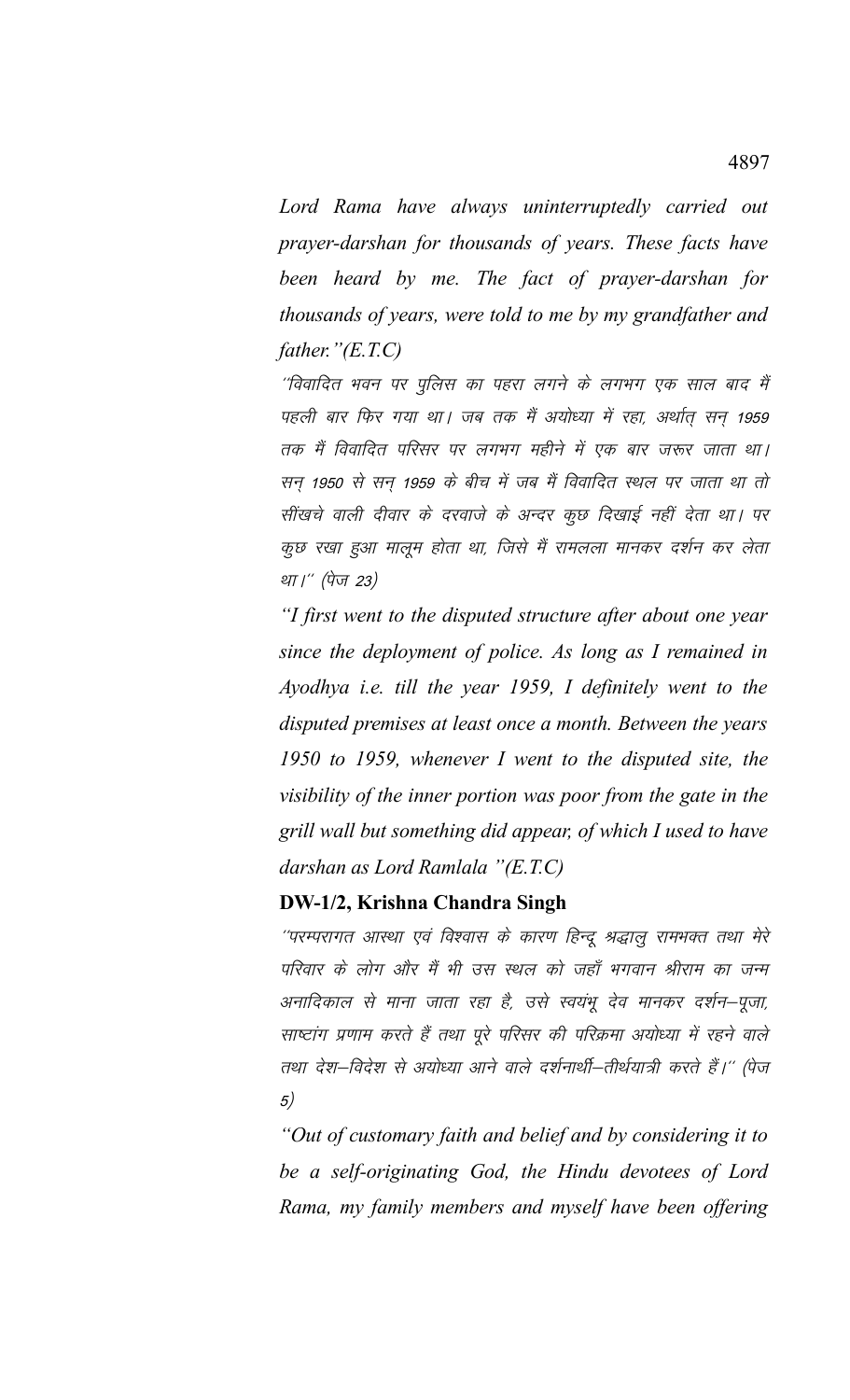*reverence, having darshan over there, which has been considered as the birthplace of Lord Rama since ancient times, and the circumambulation of the entire premises is performed by the residents of Ayodhya as well as the pilgrims-devotees coming over to Ayodhya from countryabroad."(E.T.C)*

''प्र0 : 22 दिसम्बर सन् 1949 तक विवादित परिसर में आप किस स्थान पर रखी हुई मूर्तियों का दर्शन एवं पूजा करते थे ?

उ० : 22 दिसम्बर सन् 1949 में जब तक भगवान का प्रादुर्भाव वहाँ नहीं हुआ था, उसके पहले मैं बीच वाले गुम्बद के नीचे साक्षात् प्रभु को उपस्थित मानकर मैं साष्टांग दण्डवत एवं पूजा करता रहा हूँ।'' (पेज 31½

*"Question: Till 22nd December, 1949, at which place did you offer prayers and had darshan of the idols in the disputed structure?*

*Answer: Prior to 22nd December, 1949, by which time the deity had not appeared over there, I used to offer my reverence and prayer by taking the God to be Himself present beneath the mid-dome."(E.T.C)*

''उ0 गुम्बद वाला भवन बाबर के समय से पहले मन्दिर के रूप में ही था। मीरबाकी ने उसको तोड़ने का प्रयास किया और मस्जिद के रूप में परिवर्तित करने का प्रयास किया, लेकिन सफल नहीं हुआ और आज तक हिन्दू उसे रामजन्मभूमि मानते चले आए हैं।'' (पेज 40)

*"Answer: Prior to the period of Babur, the domed structure was in form of a temple. Mir Baqi had attempted to demolish and convert it into a mosque, but had not been successful in the same and till date the Hindus have been considering it to be Ramjanmbhumi."(E.T.C)*

´´मीरबाकी के समय से लेकर और उसके पहले से भी लेकर 6 दिसम्बर 1992 तक सारे भारत की हिन्दू जनता उसे रामजन्मभूमि मन्दिर मानकर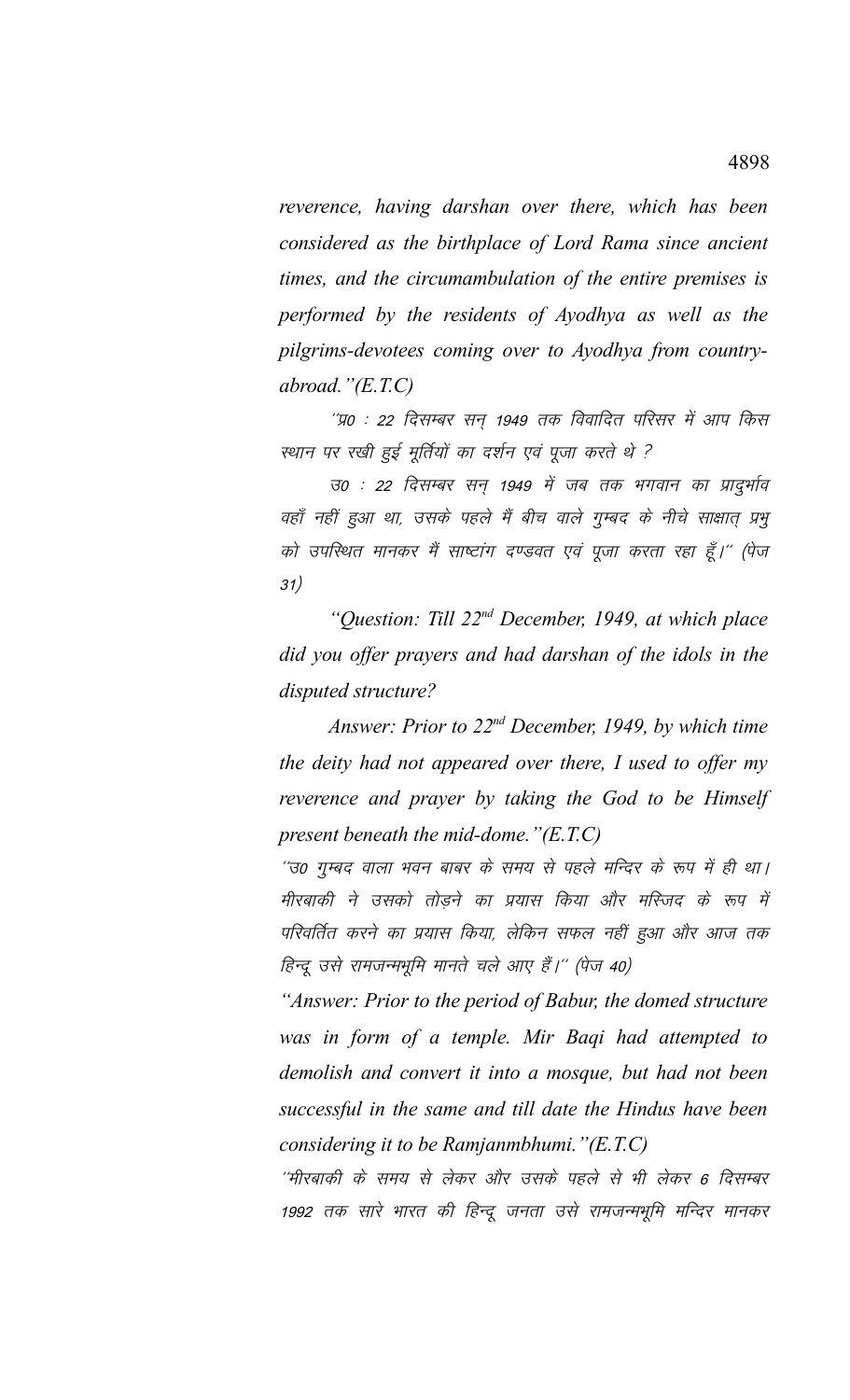चली आई है और सदा हिन्दू लोग वहाँ जाकर पूजा, अर्चना, प्रणाम और परिक्रमा करते रहे हैं और जब–जब मुसलमानों ने उस पर कब्जा करने का प्रयास किया तब–तब देश के हिन्दुओं ने उसका विरोध किया और अपना कब्जा करते रहे और संघर्ष बराबर चलता रहा।'' (पेज 40)

*"From the period of Mir Baqi as well as the period before, upto 6th December, 1992, the Hindu public of India has been treating it to be Ramjanmbhumi temple and Hindus have always offered prayer, worship and circumambulation over there and whenever Muslims have attempted to grab the same, the Hindus of the country have resisted it and maintained their possession and the conflict continued regularly."(E.T.C)*

''प्रश्न : आपने अपने शपथपत्र के पैरा 16 में जिस परम्परागत आस्था और विश्वास का उल्लेख किया है, वह कितनी पुरानी और किस समय से चली आ रही है ?

उत्तर : यह परम्परा रामावतार के बाद से ही चली आ रही है।'' (पेज 59)

*"Question: The 'customary faith and belief' mentioned by you in para 16 of your affidavit, is how old and since when it is in practice?*

*Answer: This custom is in practice after the 'Ramavatar' (incarnation of Lord Rama)."(E.T.C)*

"प्र0 : सिर्फ बाहर से देखने पर विवादित भवन आपको रिहायशी मकान, मन्दिर, मस्जिद, तिजारती भवन या कम्युनिटी हाल क्या लगती  $erf$   $\geq$ 

उ० : सिर्फ बाहर से देखने से ही जैसा कि चारों ओर वाराह भगवान की खण्डित प्रतिमा है और दो शेर, गुरुड़, जो भगवान विष्णु के वाहन हैं, की प्रतिमा लगी है और पूर्वी दरवाजा जो हनुमतद्वार के नाम से जाना जाता है, उसके पास ही एक पत्थर पर गड़ा हुआ पत्थर है, जिस पर लिखा हुआ है, रामजन्मभूमि नित्य—यात्रा। इन सबके देखने से भी यह सिद्ध होता है और प्रतीत होता है कि यह हमेशा प्राचीन राम जन्मभूमि मन्दिर रहा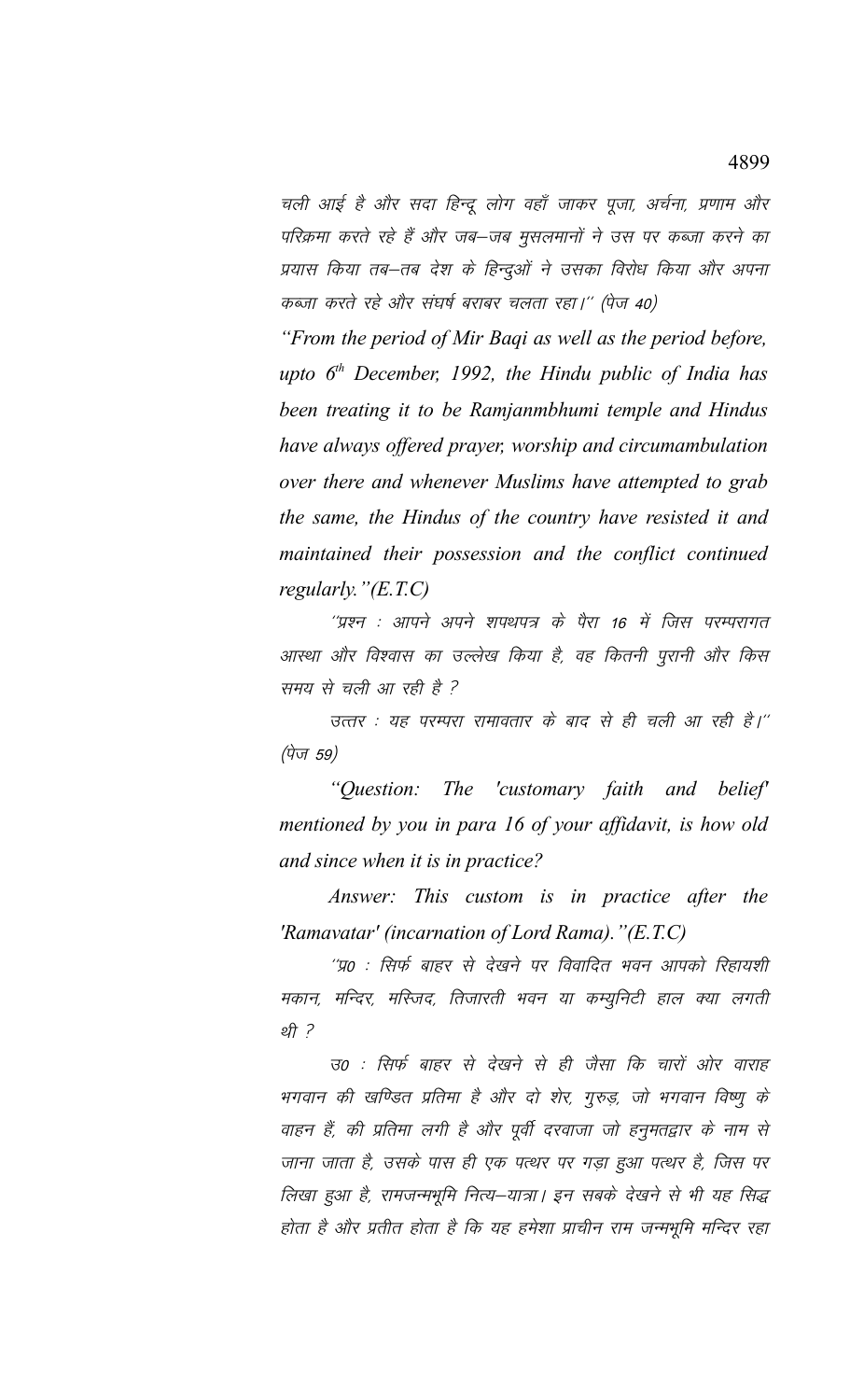है। मेरे विचार से बाहर जो पत्थर लगा हुआ मैंने बताया है, वह भी बहुत प्राचीन है और मन्दिर के समय का ही है।'' (पेज 63)

"Question: What does the disputed structure appear" to you from outside–a residential house, temple, mosque, business place or community hall?

Answer: Merely looking from outside, there is broken idol of God Varah, the statue of two lions, Garuna, which is the carrier of Lord Vishnu and there is eastern gate which is known as Hanumatdwar and near to it is a stone with 'Ramjanmbhumi Nitya Yatra' inscribed over it. By looking at all these, it is established and transpires that it has always been an ancient Ramjanmbhumi temple. In my opinion, the stone told by me to have been fixed outside, is also very old and is of the period, similar to the temple." $(E.T.C)$ 

### DW-1/3, Dr. Sahdev Prasad Dubey

''पौराणिक ग्रन्थों व लाखों वर्षों की आस्था के अनुसार अयोध्या के रामकोट मोहल्ले में जन्मभूमि व जन्मस्थान अवस्थित है। यों तो समस्त अयोध्या क्षेत्र ही मर्यादा पुरुषोत्तम श्रीराम की जन्मस्थली के रूप में देवतुल्य, पूज्य है किन्तू जिस स्थान को शास्त्रों ने श्रीराम की जन्मस्थली माना है उसकी महिमा का बखान धार्मिक, साहित्यिक व ऐतिहासिक पुस्तकों में किया गया है। इनके अतिरिक्त जनमानस की आस्था व विश्वास के आधार पर रामकोट स्थित जन्मभूमि मन्दिर, जिसे विवादित कर दिया गया है वही मर्यादा पुरुषोत्तम श्रीरामचन्द्र जी की जन्मभूमि मानी जाती है, जिसे चिन्हित कर भव्य मन्दिर का निर्माण आदिकाल में हुआ था, जब से निरन्तर उस स्थान तथा वहाँ विराजमान एवं स्थापित भगवान श्रीराम की मूर्ति का दर्शन-पूजन एवं जन्मस्थान की परिक्रमा होती चली आ रही है।'' (पेज 2) "As per the ancient treatises and faith of lakhs of years, the

Janmbhumi and Janmsthan are situated in Ramkot locality of Ayodhya. Although the entire Ayodhya region is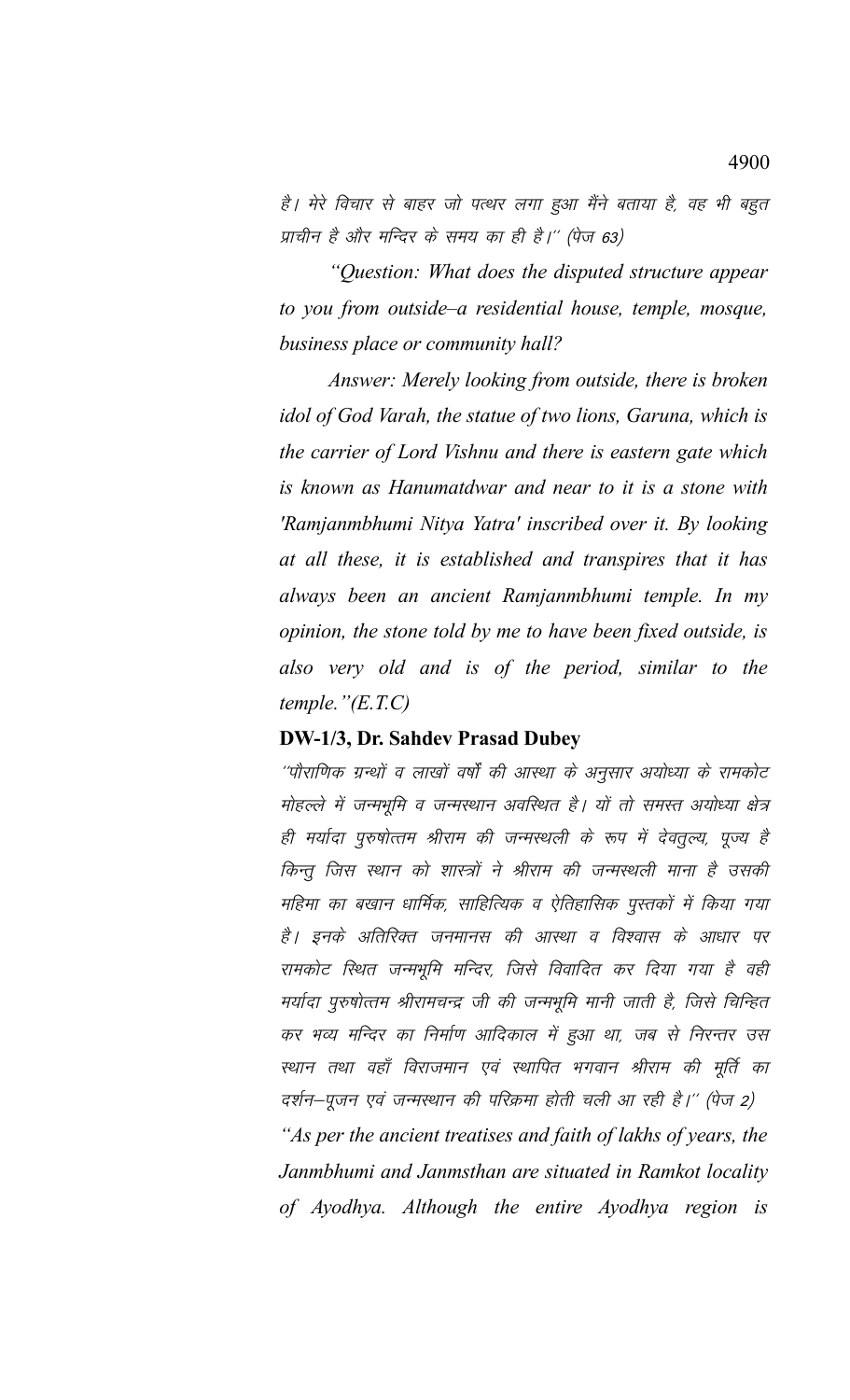reverable as the birthplace of Maryada Purushottam Lord Sri Rama, still the praise of importance of the place, which has been considered as the birthplace of Lord Sri Rama in the Shashtras, is found in religious, literary and historical books. Apart from this, on basis of the faith and belief of the general public, the Ramkot situated Janmbhumi temple, which has been given in dispute, has been considered as the Janmbhumi of Marayada Purushottam Lord Sri Ram Chandra, which was identified in the ancient times and a grand temple had been built. Since then, the darshanprayer of that place and of the idol of Lord Shri Ram, present and installed over there, as well as the circumambulation of the Janamsthan has been continuing continuously.  $" (E.T.C)$ 

''पौराणिक तथा समस्त सनातन धर्मावलम्बी जनमानस की आस्था एवं विश्वास के अनुसार इस स्थान पर जन्मभूमि के प्रतीक स्वरूप मन्दिर की स्थापना असंख्य वर्षों पूर्व हुई थी तथा कालान्तर में महान पराक्रमी राजा विक्रमादित्य का शासनकाल जो कालगणना के अनुसार वर्तमान समय से 2060 वर्ष पूर्व माना जाता है और इसी कालगणना को विक्रम संवत् के नाम से जाना जाता है। उन्होंने उक्त स्थान पर भव्य मन्दिर का निर्माण किया।'' (पेज 3)

"As per the faith and belief of the ancient and entire 'Sanatandharmi' religious minded public, a temple was built at this place innumerable years ago as symbol of Janmbhumi and in later period the great brave king Vikramaditya, whose reign is considered to be 2060 year ago as per period calculation and this very period calculation is known as Vikram Samvat, built a grand temple at the above place." $(E.T.C)$ 

''अयोध्या स्थित रामकोट मोहल्ले में श्रीराम जन्मभूमि मन्दिर एक ऊँचे टीले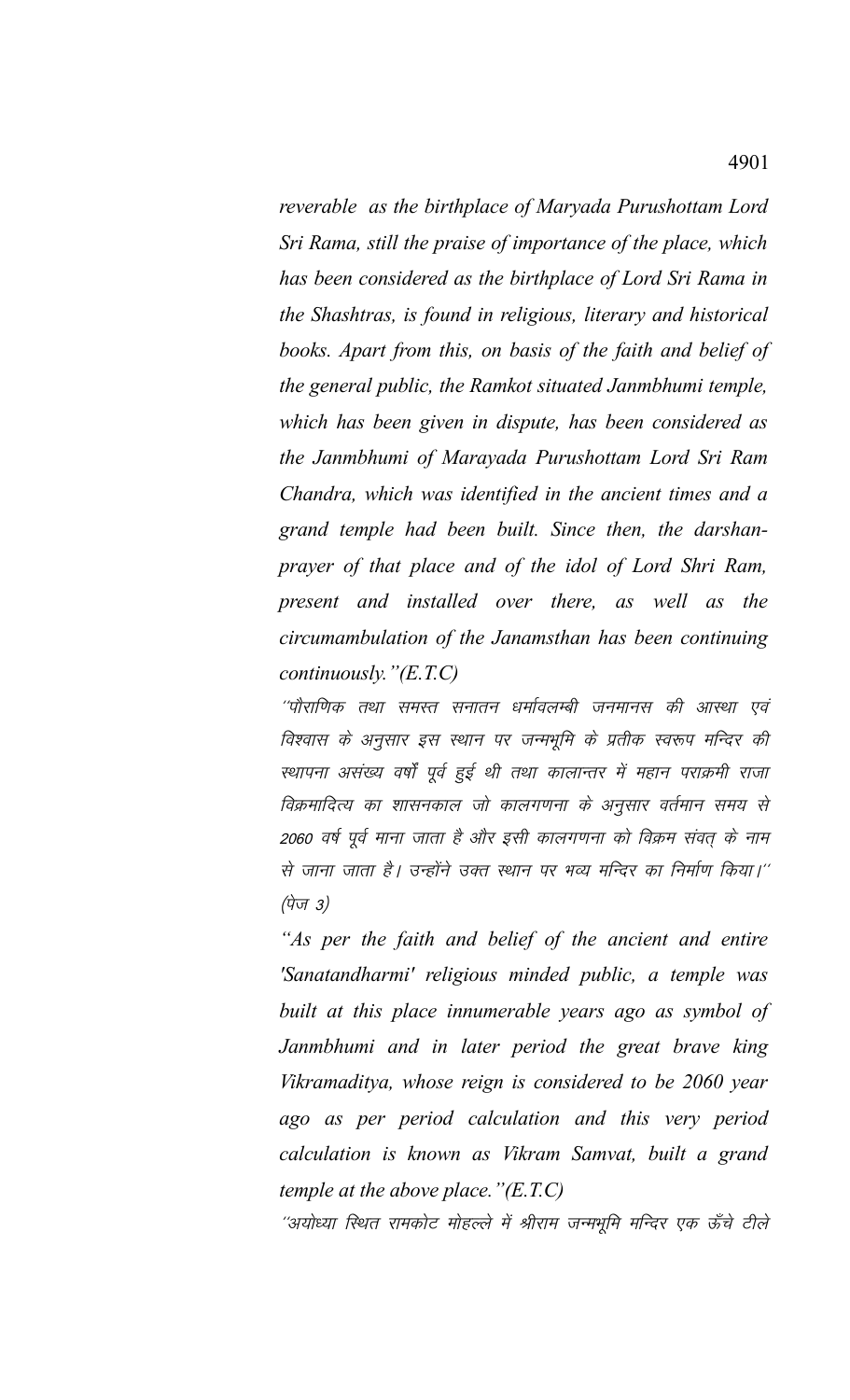में अवस्थित है, जिसके नीचे धरातल तक प्राचीन मन्दिरों के अवशेष विद्य मान हैं, जिनका निर्माण काल कई शताब्दियों के अन्तराल पर हुआ है। क्योंकि मन्दिरों का पुनरोद्धार एवं पुनर्निर्माण आवश्यकतानुसार किया जाता रहा है। 6 दिसम्बर, 1992 को मन्दिर का जो भवन गिर गया है, उसके नीचे बारहवीं शताब्दी के मन्दिर के अवशेष विद्यमान हैं, जिसका निर्माण गहड़वाल वंशीय राजा ने ग्यारहवीं शताब्दी के आसपास किया था।'' (पेज 5½

*"The Shri Ramjanmbhumi temple is situated over a high mound in Ramkot locality of Ayodhya, beneath which the remains of ancient temples exist upto the ground level, whose periods of construction are separated by many centuries because the renovation and reconstruction of the temples used to take place as per necessity. The remains of twelfth century temple built by Gahadwal dynasty king around the eleventh century, are present beneath the structure of the temple, which fell down on 6th December, 1992."(E.T.C)*

''अयोध्या तीर्थस्थली अन्य सभी तीर्थस्थलों में प्रमुख रूप से मानी जाती है क्योंकि यहाँ ही मर्यादा पुरुषोत्तम भगवान श्रीराम ने मानव रूप में अवतार लेकर समस्त मानव जाति के लिए कल्याणकारी काम किए हैं। भगवान श्रीराम और अयोध्या में स्थित उनकी जन्मस्थली जिसे राम जन्मभूमि मन्दिर व परिसर के रूप में कोटि–कोटि भारतीय व रामभक्त श्रद्धा, विश्वास व आस्था का पूंज मानकर पूजा करता चला आ रहा है।'' (पेज 7)

*"The pilgrimage Ayodhya is considered prime out of all other pilgrimage because it is here where Maryada Purushottam Lord Shri Rama had incarnated in human form and carried out welfare acts for the entire human race. Lord Shri Rama and His Ayodhya situated birthplace has been worshipped by crores of Indians and devotees of Lord Rama as Ramjanmbhumi temple and its premises, by*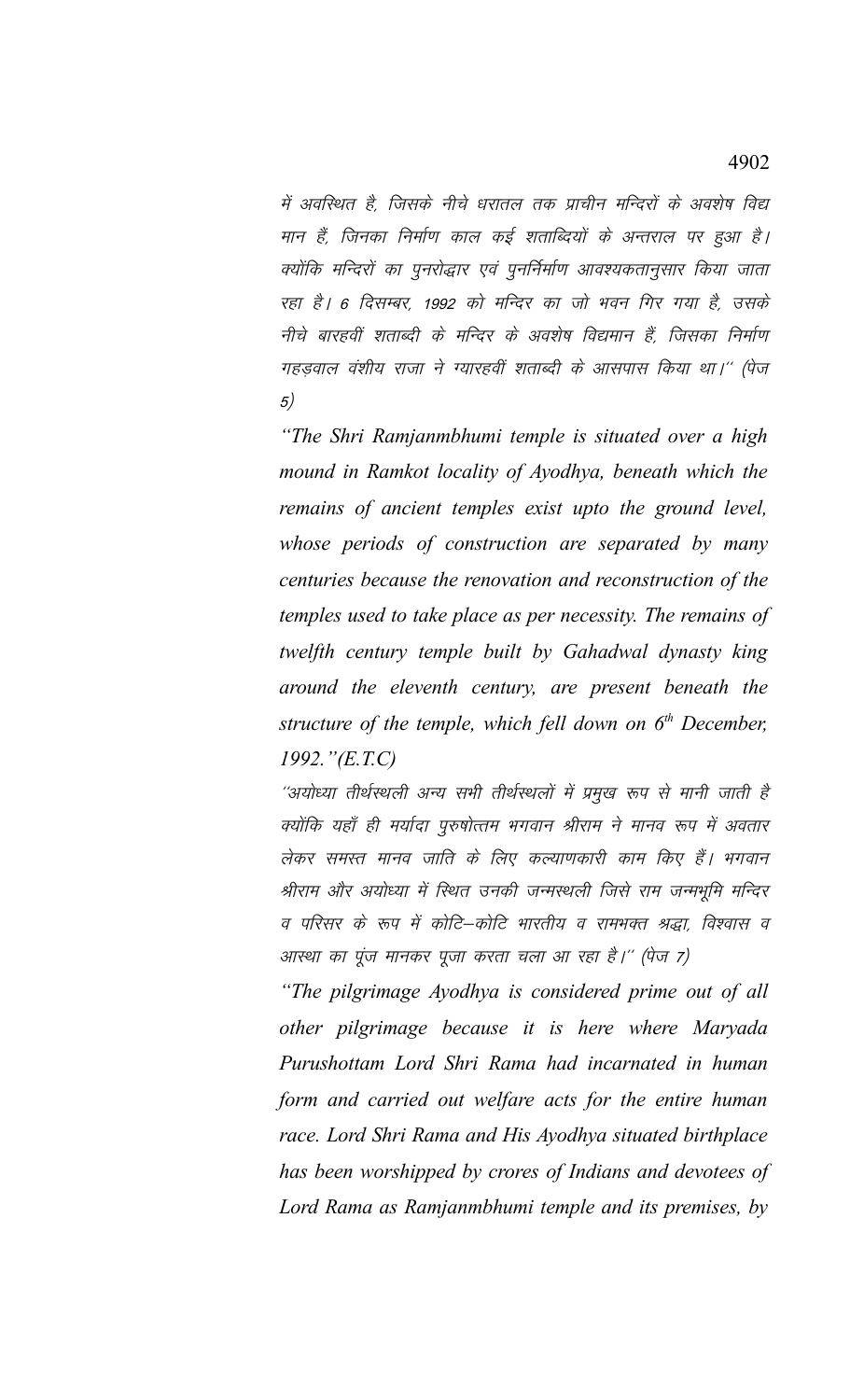*taking it to be a matter of their devotion, belief and source of faith."(E.T.C)*

''मैंने अपने दिनांक 7.08.2003 के बयान पेज 47 के अन्तिम 2 पंक्तियों में जो यह कहा है कि जिस स्थान पर राम का जन्म हुआ, उसे हम जन्मभूमि के नाम से संदर्भित करते हैं। सही कहा है। जन्मस्थान उस सम्पूर्ण परिसर को कहते हैं, जो जन्मभूमि के चारों तरफ चारदीवारी से घिरा हुआ होता है, अर्थात राम जी का जिस महल में जन्म हुआ, वह तो जन्मभूमि कहलाएगी और उस महल के आसपास का उससे सम्बंधित और घिरा हुआ स्थान जन्मस्थान कहलाएगा।'' (पेज 72)

*"My statement given yesterday on 07.08.2003 in last two lines of page-47 as 'the place where Lord Rama was born, is referred as Janmbhumi by us', is correct. The entire premises is referred as Janmsthan, which is bounded by the boundary on all sides of the Janmbhumi i.e. the palace in which Lord Rama was born would be called Janmbhumi and the area adjoining, related and covered by that palace would be called Janmsthan."(E.T.C)*

''उत्तर : रामचरितमानस में एक जगह पर स्पष्ट लिखा हुआ है कि  $^{\prime\prime}$ जन्मभूमि मम पूरी सूहावनि, उत्तर दिसि सरयू बहि पावनि $^{\prime\prime}$  इसमें  $^{\prime\prime}$ पूरी $^{\prime\prime}$ शब्द का प्रयोग अयोध्या के लिए हुआ है, और 'जन्मभूमि' शब्द का प्रयोग उस स्थली के लिए है, जो उस पुरी में स्थित है।'' (पेज 95)

*"Answer:- It is clearly mentioned at a place in Ramcharit Manas that 'Janmbhumi Mam Puri Suhawani, Uttar Disi Saryu Bahi Pawani'. In it, the word 'Puri' has been used for Ayodhya and 'Janmbhumi' for that place which is situated in 'Puri'."(E.T.C)*

''मेरे विचार से विवादित परिसर मे रामलला की केवल एक मूर्ति स्थापित थी और वह मूर्ति रामलला के प्रकट होने के पहले भी थी। जब इस मन्दिर को मस्जिद बनाने का बाबर के सिपहसालार ने आक्रमण किया और इसको ध्वस्त किया और मूर्ति को भी गायब कर दिया या क्या हुआ, इसका मुझे ज्ञान नहीं है। बाबर के आक्रमण के समय श्री रामलला की जो मूर्ति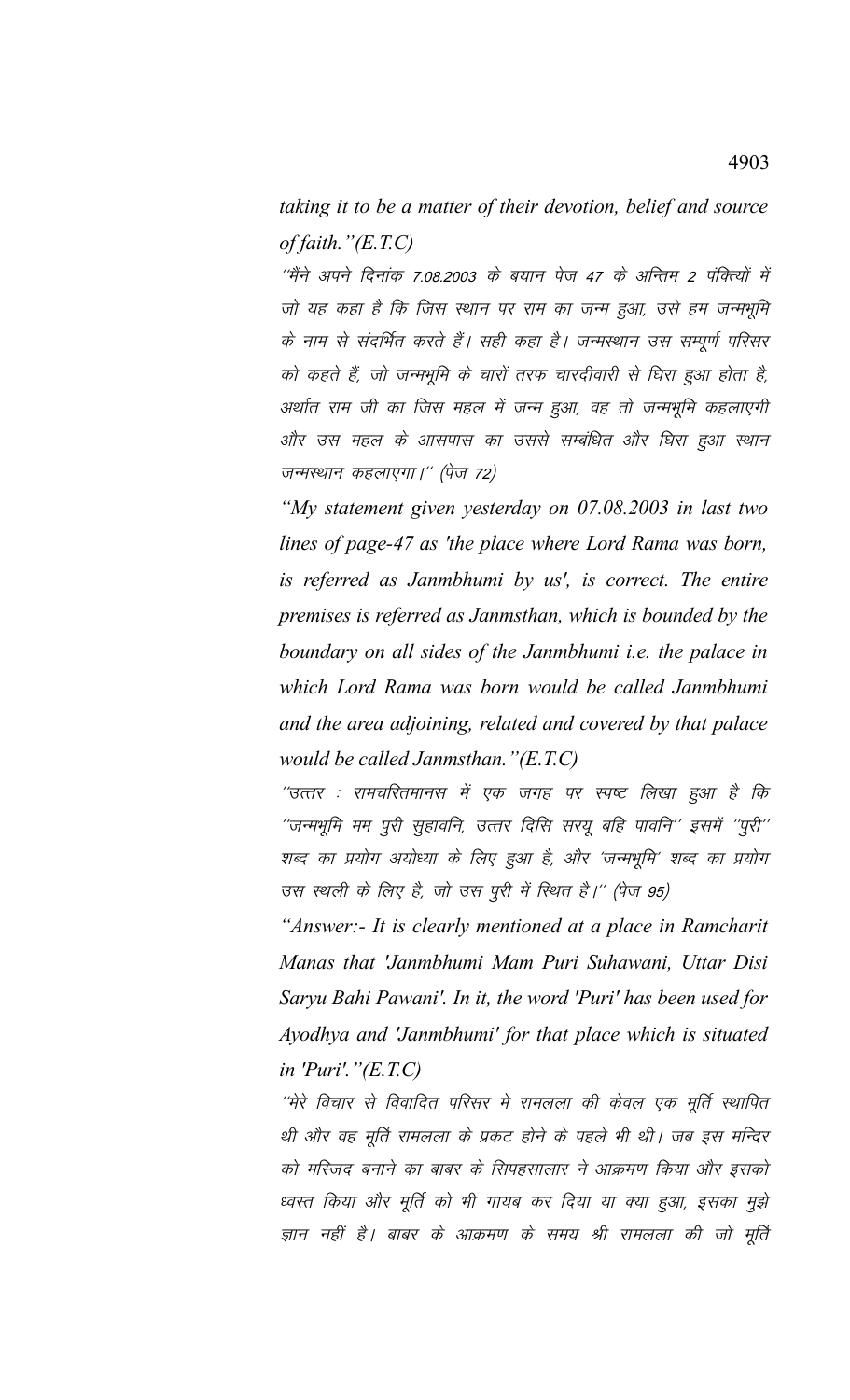वहाँ थी, वह गायब हुई, उस समय से जब तक भगवान स्वयं मूर्ति के रूप में प्रगट नहीं हुए तब तक उस खाली स्थान का ही लोग दर्शन करते थे।''  $(\dot{q}\bar{w}$  99)

*"In my opinion, only one idol of Lord Ramlala was installed at the disputed premises and that idol of a period earlier than the appearance of Lord Ramlala. I have no knowledge as to what happened when the commander of Babar carried out invasion to convert this temple into mosque and even demolished it and also removed the idol. The idol of Lord Shri Ramlala, which existed at time of the invasion by Babar and which had been removed, did not re-appear till the appearance of the deity Himself and till that time people used to have darshan of the vacant place."(E.T.C)*

### **DW-2/1-2, Ram Saran Srivastava**

"उपरोक्त गजेटियर के अध्ययन से स्पष्ट होता है कि विवादित स्थल हिन्दुओं के आराध्य भगवान श्रीराम की जन्मस्थली है जहां हिन्दुओं द्वारा सदैव से अपने आराध्य भगवान श्रीराम की जन्मभूमि के रूप में पूजा की जाती रही है तथा इसी स्थल पर श्रीराम जन्मभूमि मंदिर पूर्व काल में भी रिथत था जिसे 1528ई में ध्वस्त करके विवादित ढांचा बाबर के आदेश पर मीरबाकी द्वारा बनाया गया।'' (पेज 4)

*"By study of the aforesaid gazetteer, it transpires that the disputed site is the birthplace of Lord Sri Rama, revered by Hindus, where Hindus have always paid their reverence as the birthplace of their revered Lord Sri Rama and the Sri Ramjanmbhumi temple existed at this very place in past, which was demolished in 1528 AD and the disputed structure was built by Mir Baqi under the command of Babur."(E.T.C)*

''मेरी पुस्तक का निष्कर्ष यह है कि मैं विवादित स्थल को श्रीराम की जन्म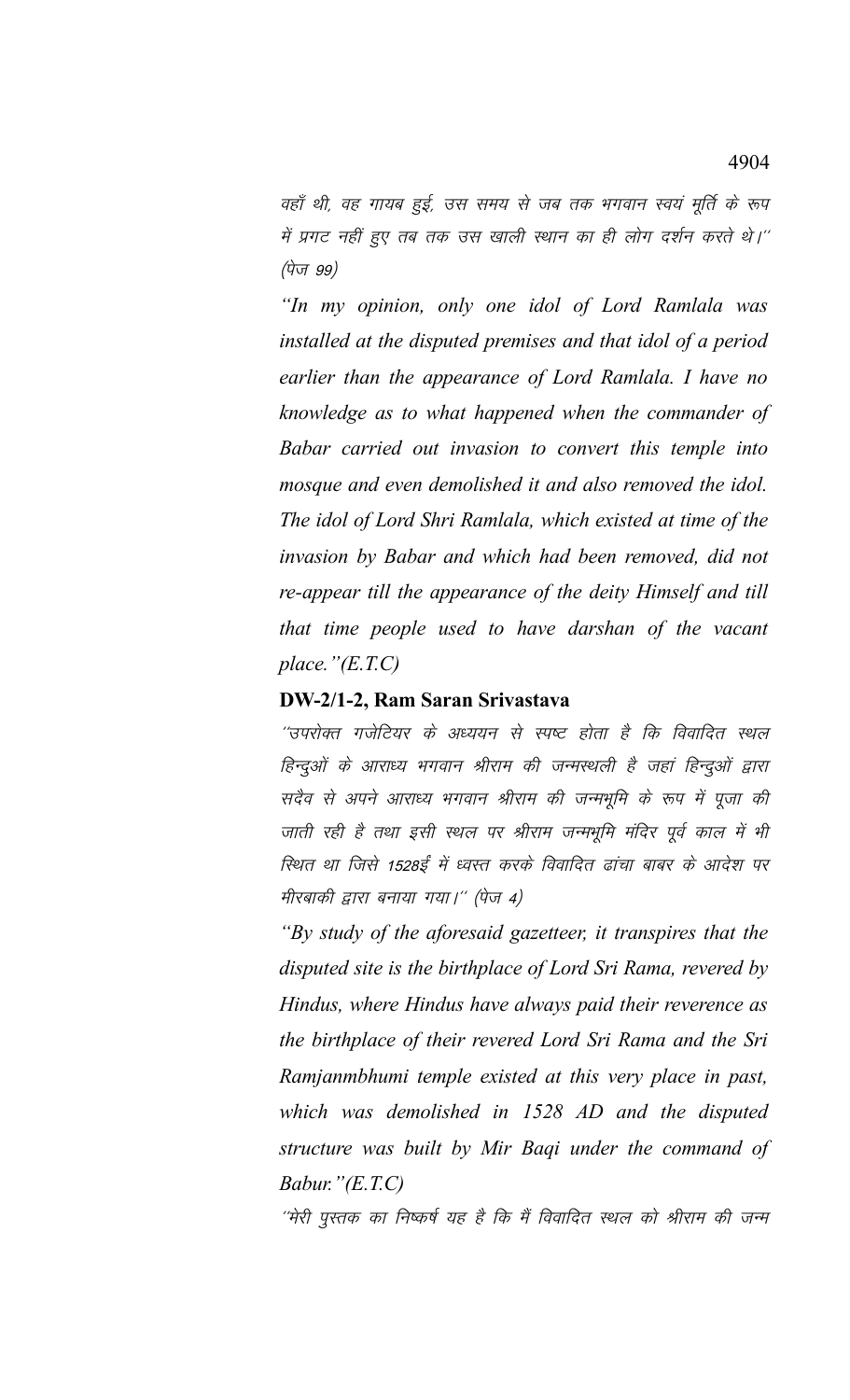स्थली मानता हूं। मैं अपने अनुभव के आधार पर इतना जानता हूं कि राम जन्मभूमि पर जो मूर्ति थी, उसकी पूजा अर्चना, भोग, सम्मइया आदि वहां के साधु लोग करते थे। रिसीवर की नियुक्त के बाद रिसीवर लोग तथा उनके नियुक्त कर्मचारी लोग यह कार्य करते थे।'' (पेज 23)

"The conclusion of my book is that I consider the disputed site to be the birthplace of Lord Sri Rama. On the basis of my experience, I know only this much that the prayer, worship, 'Bhog', 'Sammaiya', etc. of the idols at the Ramjanmbhumi, were carried by the saints present over there. After the appointment of Receiver, the said work was carried out by the Receiver and persons appointed by  $him.$ " $(E.T.C)$ 

''मेरा जन्म 1918 का है। 1933 में मैं अयोध्या आया।'' (पेज 25)

"I was born in the year 1918. I came to Ayodhya in the year 1933."(E.T.C)

''मेरे फैजाबाद में जिलाधिकारी नियुक्त होने के पहले विवादित स्थल पर नमाज पढने के लिए कोई नहीं जाता था। जब मैं फैजाबाद में जिलाधिकारी के रुप में नियुक्त हुआ तब मैंने विवादित स्थल की पूरी जानकारी प्राप्त की। मुझे यह जानकारी प्राप्त हुई कि मुसलमान भाई लोग विवादित स्थल को बाबरी मस्जिद कह रहे थे तथा हिन्दू लोग इसे रामजन्मभूमि कह रहे थे। स्वयं कहा कि इसी कारण हम लोग प्रशासनिक दृष्टि से उस स्थल को विवादित स्थल कहते थे। मैंने विवादित स्थल को कई बार देखा था। विवादित स्थल की सही लम्बाई–चौड़ाई, मैं इस समय नहीं बता सकता हूँ।" (पेज 26–27)

"Prior to my posting as District Magistrate of Faizabad, none used to go to the disputed site for offering namaz. When I was posted as District Magistrate of Faizabad, I gathered complete information about the disputed site. I came to know that the Muslims used to term it to be Babri mosque and the Hindus were terming it Ramjanmbhumi.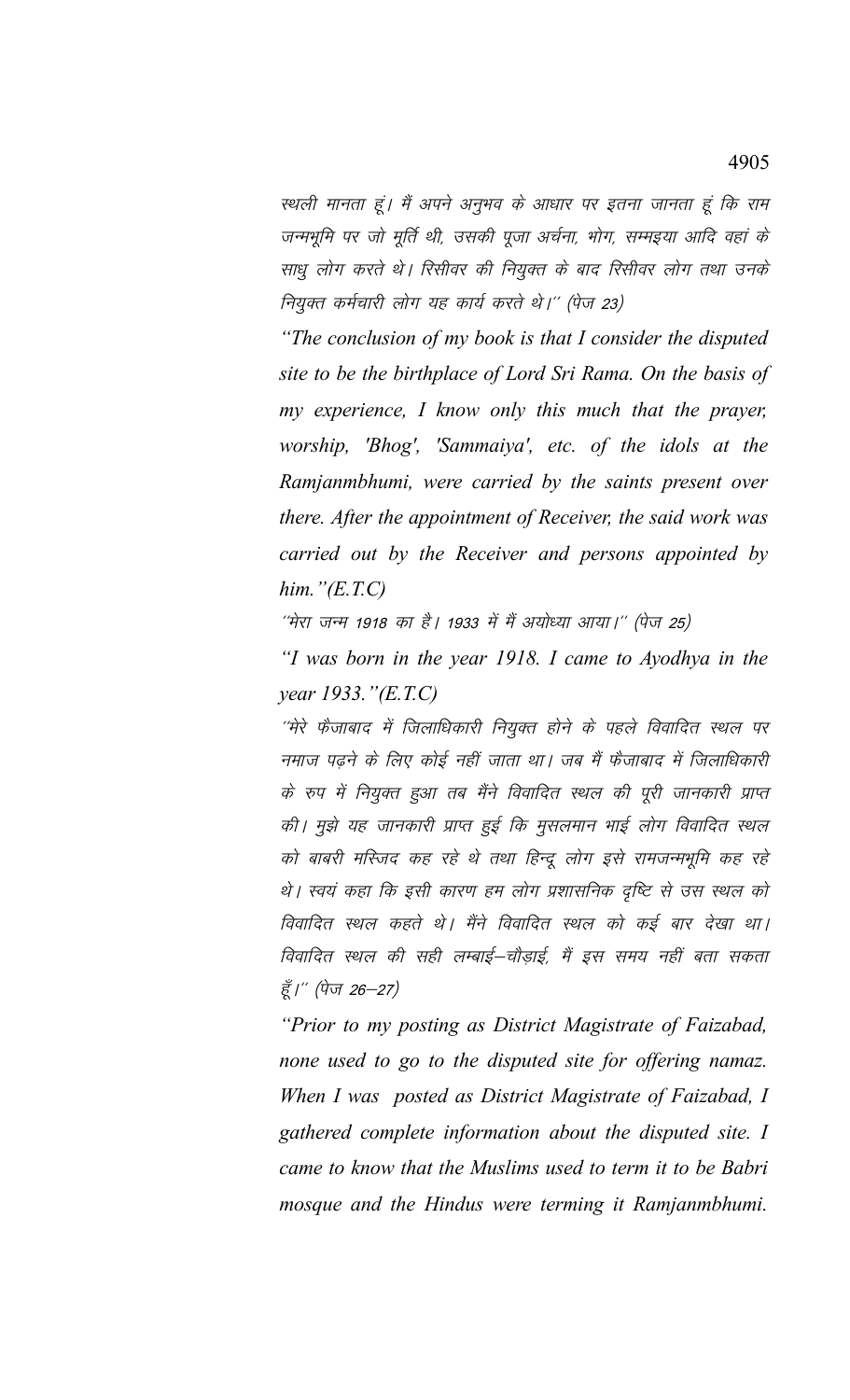*Stated on his own that it was due to this administrative reason that we used to call that place, the disputed site. I had seen the disputed site on number of times. At the moment, I cannot give the exact dimensions of the disputed site."(E.T.C)*

''जो प्रशासनिक अधिकारी विवादित स्थल पर जाते थे, पूजा व दर्शन भी करते थे। मैं भी दर्शन करता था। उस समय मैं इस तथ्य की सूचना रखता था कि इस स्थल से संबंधित मुकदमें चल रहे हैं।'' (पेज 31)

*"The administrative officers, who used to go to the disputed site, used to offer prayer and have darshan over there. I also used to have darshan. At that time, I did have the information that cases were pending in respect of this site."(E.T.C)*

''जो जानकारी मैंने हासिल की और जैसा कि लोग कहते थे, वह स्थान, जिस पर बाबरी मस्जिद खड़ी थी, रामजन्मभूमि था। मेरे अनुभव और मेरी राय के मुताबिक लोग ऐसा सही कहते थे कि यह स्थान, रामजन्मभूमि थी।'' (पेज 42)

*"According to the information gathered by me and as told by people, the place where Babri mosque stood was Ramjanmbhumi. As per my experience and opinion, people used to rightly say that this place was Ramjanmbhumi."(E.T.C)*

''जन्मस्थान मन्दिर रामजन्मस्थान के रूप में जाना जाता है। स्वयं कहा कि राम जन्मभूमि विवादित स्थल था। इसे गुदड़तल मन्दिर नहीं कहा जाता है।'' (पेज 48)

*"The Janmsthan temple is known as Ramjanmsthan. Stated on his own that Ramjanmbhumi was the disputed site. It was not called Gudadtal temple. "(E.T.C)*

''ताला लगने से पहले लोग दीवार के पास खड़े होकर दर्शन करते थे। मैं वहाँ अन्दर जाकर झाडू–बहारू करता था, पूजा पाठ करता था।'' (पेज 49)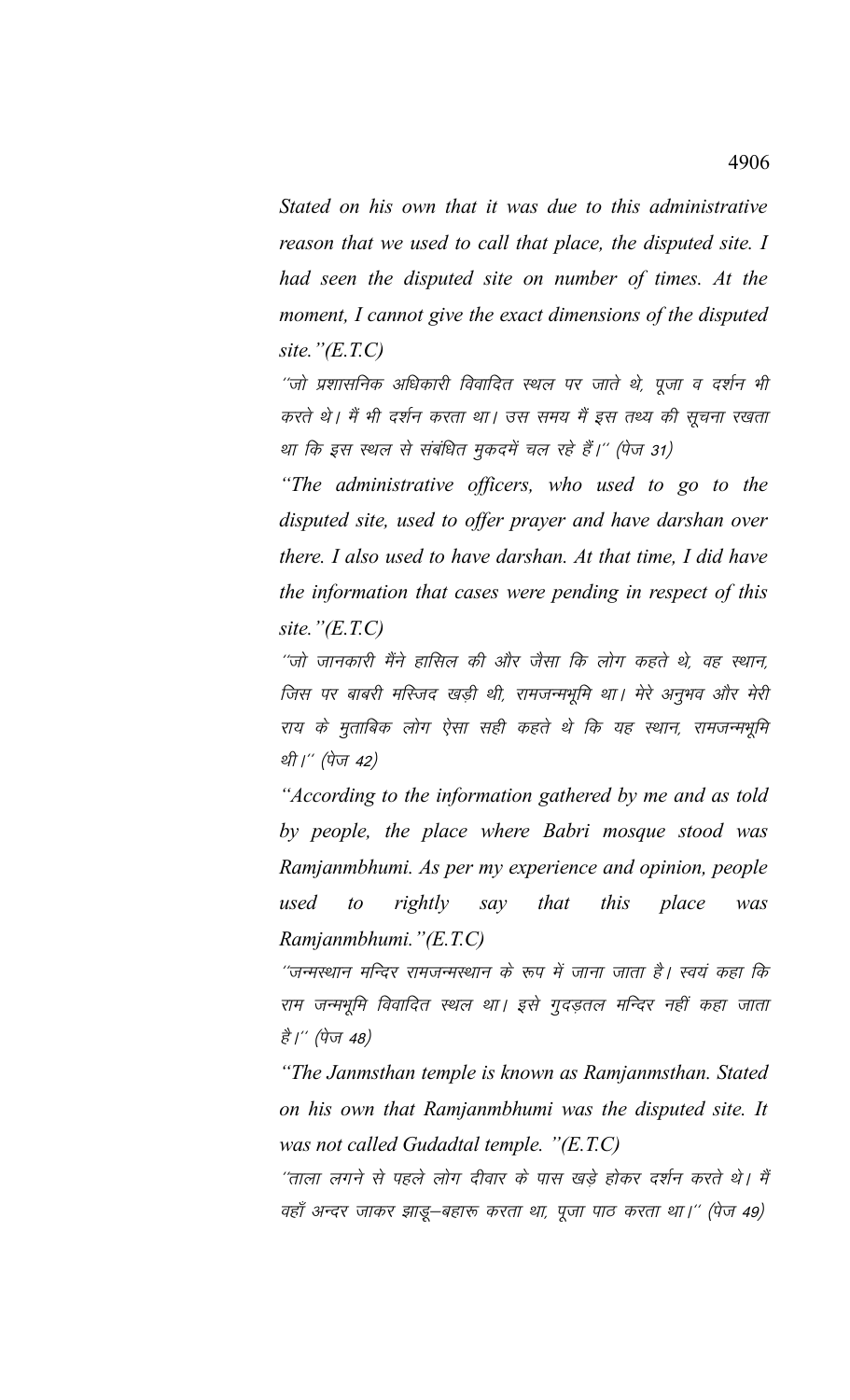*"People used to have darshan from near the wall, before the locks were put. I used to broom the inside portion, (and) perform prayer-worship over there."(E.T.C)*

^'विवादित स्थल को मैंने भगवान श्रीराम का जन्म स्थान, धार्मिक मान्यताओं एवं उपलब्ध अभिलेखों के आधार पर कहा है। फैजाबाद में जिलाधीश की तैनाती के पूर्व एवं प्रारम्भ से ही मेरी यह मान्यता थी कि विवादित स्थान श्रीराम का जन्म स्थान है। यानी बचपन से जब से मैंने होश संभाला, तब से मेरी उपरोक्त धार्मिक मान्यता चली आ रही है। मैंने जिन अभिलेखों का सन्दर्भ अपने शपथ पत्र की धारा–20 और 21 में किया है, उनमें गजेटियर एवं रेवेन्यू रिकार्ड्स थे। उक्त अभिलेखों में पुलिस रिपोर्ट्स व इंटेलीजेन्स रिपोर्ट्स जो समय–समय पर दाखिल हुई, भी सम्मिलित हैं।''  $(\vec{q}\bar{\mathsf{u}}\mathsf{f}$  54)

*"I have stated the disputed site to be the birthplace of Lord Shri Rama, on basis of religious belief and available records. Prior to (my) posting as District Magistrate in Faizabad and since beginning, it was my belief that the disputed site was the birthplace of Lord Shri Rama i.e. since childhood, when I attained maturity, the aforesaid religious belief of mine has been continuing. The records referred to by me in para-20 and 21 of my affidavit, include gazetteer and revenue records. The aforesaid records also includes police reports and intelligence reports filed from time to time."(E.T.C)*

''गुरूद्वारा ब्रह्मकण्ड का उल्लेख करते हुए मैंने गुरूनानक देव के यहाँ पधारने का उल्लेख किया है, इस प्रकार की मान्यता अयोध्या में थी। इस सम्बन्ध में मैंने कहीं पर पढा नहीं है। मैं अपने अध्ययन के आधार पर तथा लोगों के बताने के आधार पर यह जानता हूँ कि गुरूनानक देव अयोध्या आए थे।" (पेज 80)

*"While mentioning Gurudwara Brahmkund, I have mentioned about arrival of Guru Nanak Dev over here.*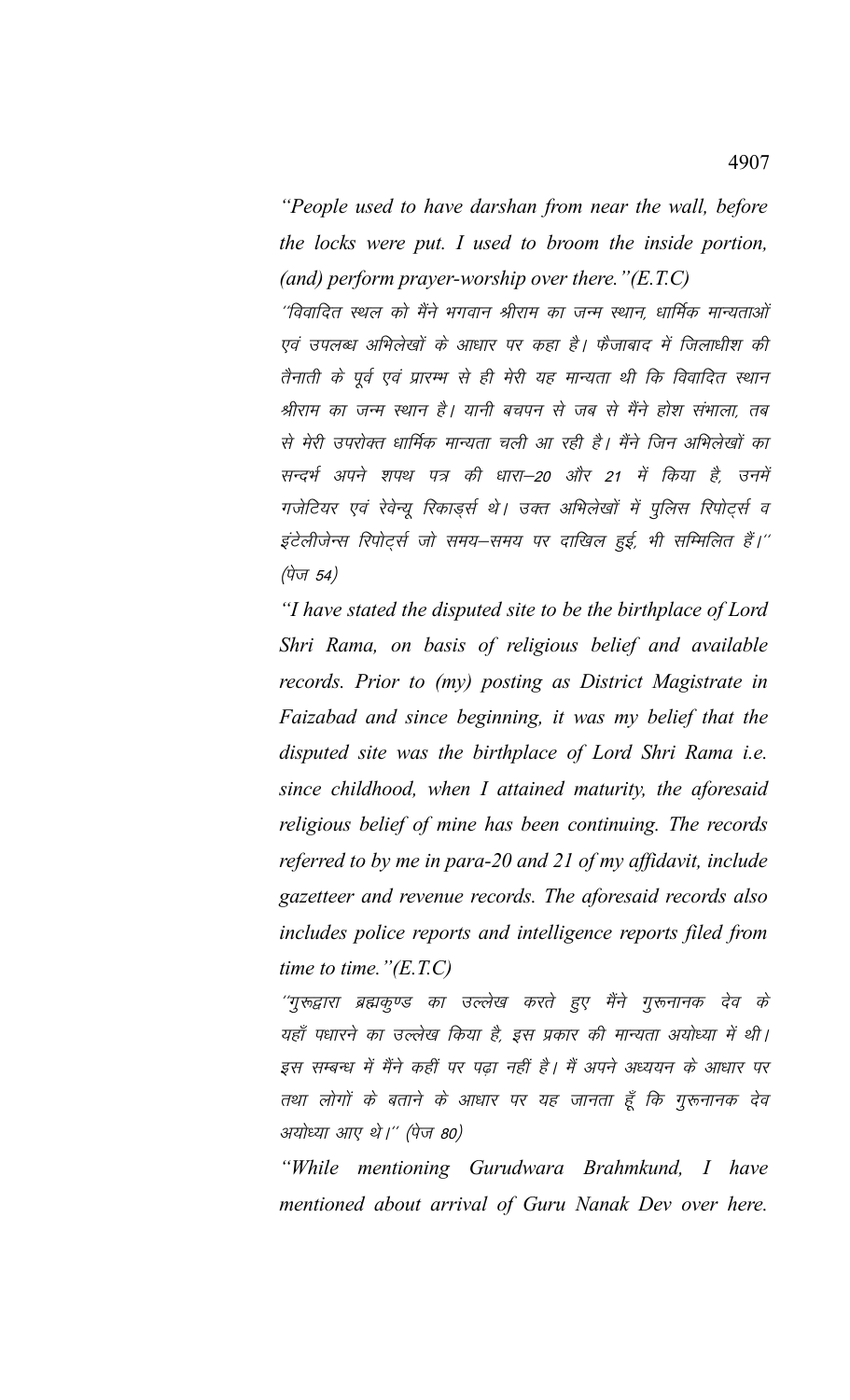Such a belief existed in Ayodhya. I have not read in this behalf anywhere. On basis of my studies and as told by people, I know that Guru Nanak Dev had come to  $Ayodhya.$ " $(E.T.C)$ 

"कागज संख्या 312सी–1/6 में कारनेगी ने अयोध्या को 'अजुधिया' (Ajudhia) से सम्बोधित किया है। इसमें परगना हवेली अवध के अन्तर्गत अयोध्या को स्थित होना लिखा है। 'डिराइवेशन' शीर्षक के अन्तर्गत जो बाते लिखी हुई हैं, उनमें मैं सहमत हूँ। इसके बाद के शीर्षक 'एरिया' के अन्तर्गत जो बातें लिखी हुई हैं, उन बातों से मैं सहमत हूँ।" (पेज 90)

"In paper no. 312C-1/6, Carnegie has referred Ayodhya as 'Ajudhiya'. In it, Ayodhya is given to be situated under Pargana Haveli Awadh. I agree with the facts mentioned under the heading 'derivation'. I agree with the facts mentioned after it under the heading 'area'. " $(E.T.C)$ 

"कागज संख्या 312सी–1 ⁄11 में 'हिन्दू एण्ड मुसलमान डिफ़रेंसेंज' शीर्षक के अन्तर्गत लिखी हुई बात मेरी जानकारी के अनुसार सही है। इस शीर्षक के अन्तर्गत लिखी हुई बातों में चौथी लाइन में जन्मस्थान का उल्लेख आया है, जो विवादित स्थल के सन्दर्भ में है।'' (पेज 92)

"According to my knowledge, the facts mentioned under the heading 'Hindu and Musalman differences' in paper no.  $312C$ - $1/11$ , are correct. Janmsthan is mentioned the fourth line of the facts mentioned under this heading, which is in context of the disputed site." $(E.T.C)$ 

"कागज सं0 312 सी–1 / 23 के पृष्ठ 389 की दूसरी, तीसरी एवं चौथी पंक्तियों में रामकोट मोहल्ले के एक स्थान पर रामचन्द्र जी के जन्म लेने का उल्लेख है, परन्तू उस स्थान को विशिष्ट रूप से इसमें नहीं बताया गया है। इसी पृष्ठ की पांचवी तथा छठी लाईन में लिखी यह बात सही नहीं है कि बाहरी भाग में एक छोटे से चबूतरे पर रामचन्द्र जी का जन्मस्थान है।" (पेज 95)

"In the second, third and fourth lines at page 389 of paper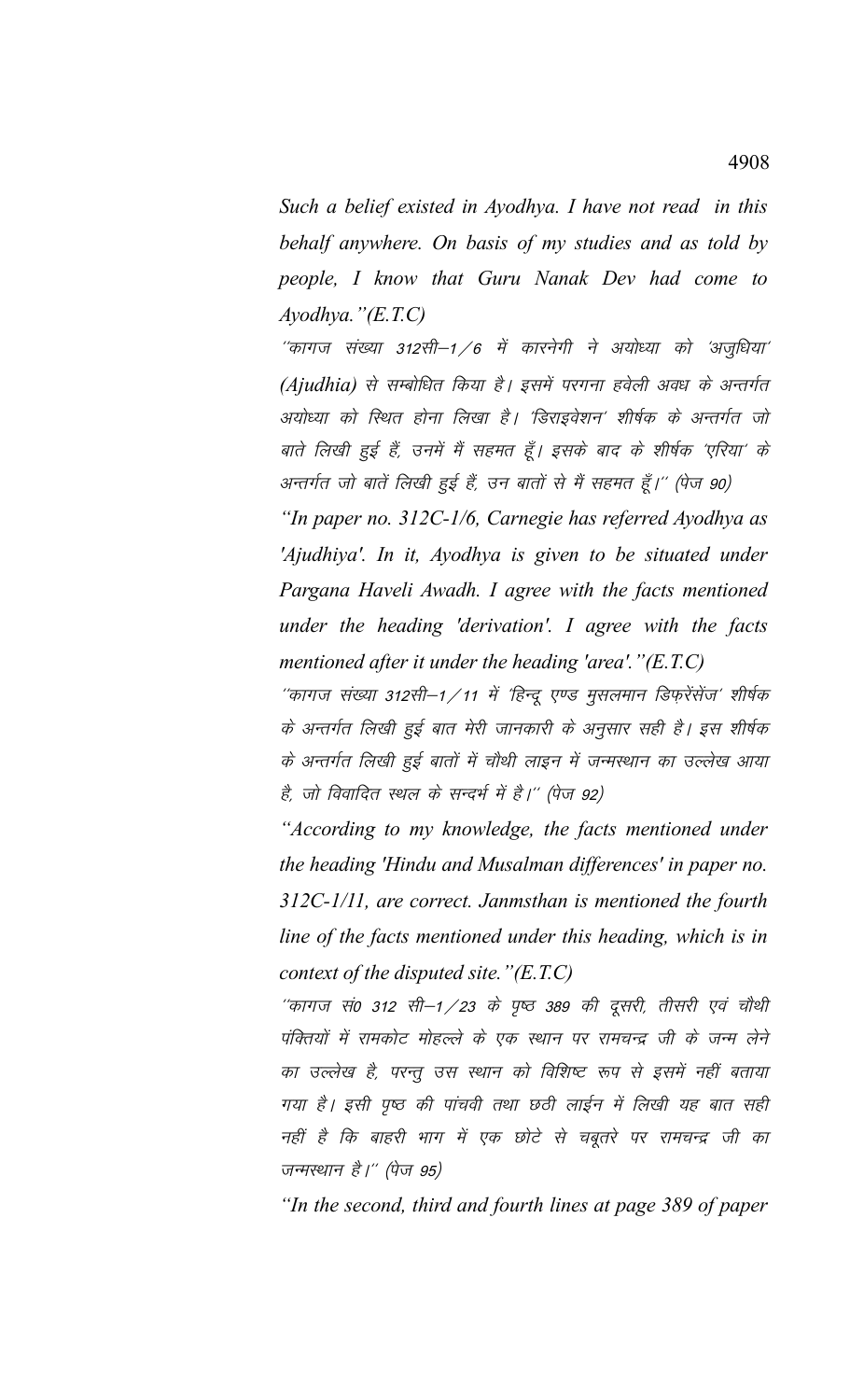*no. 312C-1/23, there is reference about the birth of Lord Ramchandra at a place in Ramkot locality, however, that place has not been particularly defined in it. The fact mentioned in fifth and sixth line of this page that the birthplace of Lord Ramchandra is at a small platform in the outer part, is not correct."(E.T.C)*

''मेरे विचार से यह उल्लेख सडक के उत्तर वाले मंदिर के संबंध में नहीं है। इसी स्थान पर जो सीता रसोई मंदिर था। उसका ही इसमें वर्णन है।'' (पेज  $95)$ 

*"In my opinion, this reference is not in context of the temple in north of the road. It is the Sita Rasoi temple, which existed at this place, which has been mentioned in it."(E.T.C)*

''जी हाँ | उस स्थान को 'लार्जर टेम्पिल' कहा जा सकता था |'' (पेज 96)

*"Yes. That place could have been called 'larger temple'."(E.T.C)*

 $^{\prime\prime}$ ट्रिफेन थ्रेलर की पुस्तक के उद्धरण, जो अन्य मूल वाद सं0 5/89 में फ्रेन्च भाषा में कागज संख्या 107सी–1 ⁄ 96 लगायत 107 सी–1 ⁄ 104 के रुप में दाखिल हैं, को देखकर साक्षी ने कहा कि फ्रेन्च भाषा को मुझे ज्ञान नहीं हैं।" (पेज 132)

*"After looking at the extract of the book of Tiffen Thalor, which has been filed in French as paper no. 107C-1/96 to 107C-1/104 in O.O.S no. 5/89, the witness stated that I do not have knowledge of French language."(E.T.C)*

 $^{\prime\prime}$ इसी उद्धरण का अंग्रेजी अनुवाद 107सी—1 $\diagup$ 105 लगायत 107 सी $-1$ /107 के रुप में दाखिल किया गया है तथा इन तीनों पृष्ठों को एक ही पेज कागज सं0 107सी–1 / 108 के रुप में दाखिल किया गया है।'' (पेज 132)

*"The English translation of this very extract has been filed as paper no. 107C-1/105 to 107C-1/107 and all these three*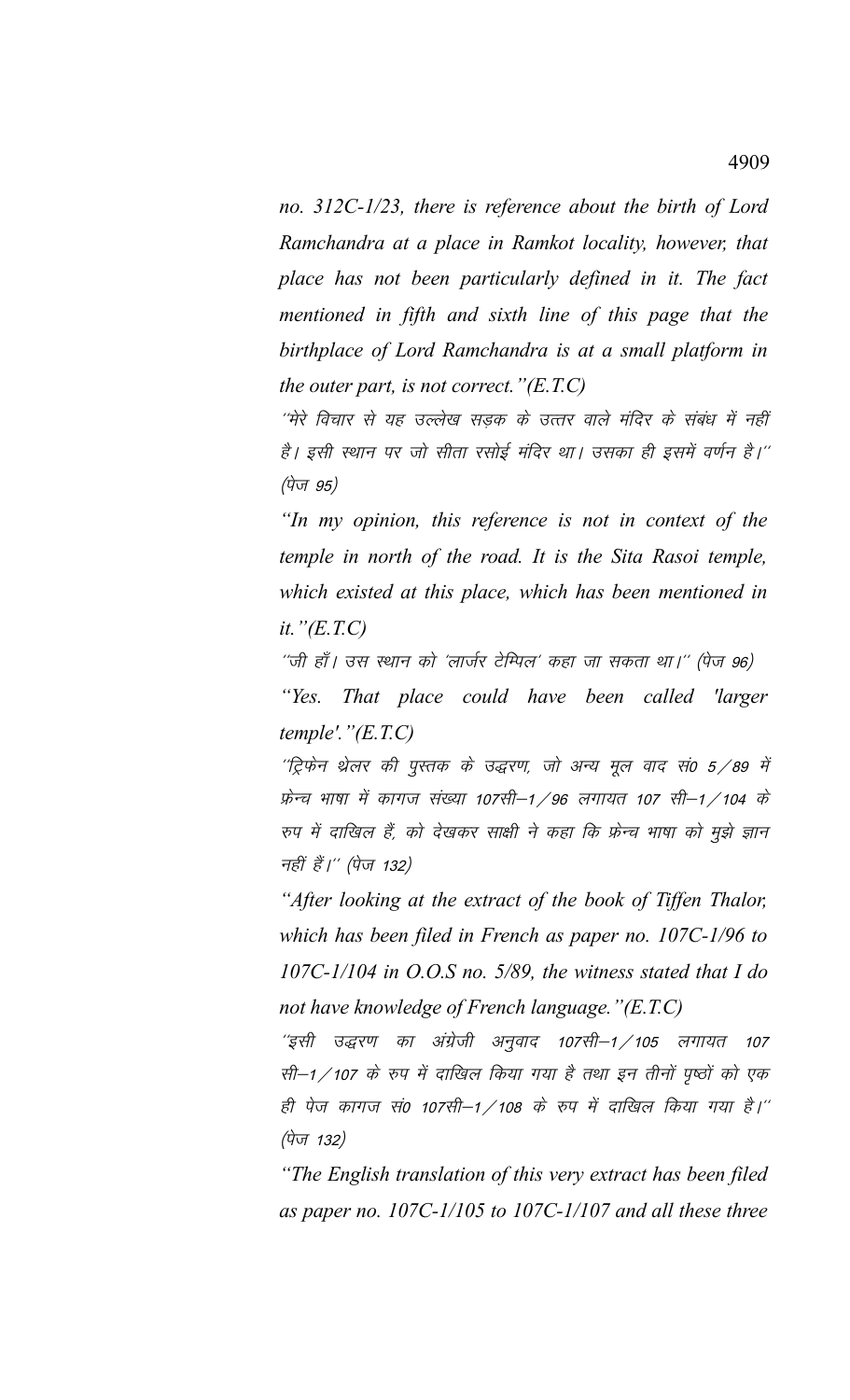*pages have been filed in single page being paper no. 107C-1/108."(E.T.C)*

 $^{\prime\prime}$ कागज संख्या 107सी $-$ 1 $\angle$ 106 के अंतिम प्रस्तर तथा कागज संख्या 107सी–1/107 के द्वितीय प्रस्तर में लिखा हुआ है। दोनों स्थानों पर क्रमश : रामकोट तथा घर के गिराये जाने का उल्लेख किया गया है। मकान को भगवान विष्णू का जन्मस्थान होने के कारण इसे मंदिर ही माना जायेगा। दोनों स्थानों पर औरंगजेब द्वारा गिराये जाने की बात लिखी गई है तथा कुछ लोगों के द्वारा बाबर द्वारा इसे गिराये जाने की बात कही गई है।''  $(\vec{q}_{\sqrt{132}})$ 

*"(It) is mentioned in last paragraph of paper no. 107C-1/106 and second paragraph of paper no. 107C-1/107. At the two places, Ramkot and demolition of house respectively have been mentioned. The house would be considered a temple on account of being the birthplace of Lord Vishnu. Demolition by Aurangzeb is mentioned at both the places and few people have stated it to have been demolished by Babar."(E.T.C)*

''थाने के त्यौहार रजिस्टर में विवादित भवन के बारे में विवरण दिये गये हैं। प्रत्येक वर्ष के दशहरा, दीवाली, परिक्रमाएँ तथा विभिन्न धर्मो के अन्य त्यौहारों का विवरण इसमें रहता हैं।" (पेज 161)

*"The festival register of the police station contains details of the disputed structure. The details of various festivals of each year such as Dussehra, Deepawali, circumambulations and other festivals of other religions, are found in it."(E.T.C)*

''अयोध्या में जो भी परिक्रमाएं, मेला विवादित भवन से संबंधित रहती हैं, इन सबका उल्लेख त्यौहार रजिस्टर में रहता हैं।'' (पेज 161)

*"The details of the circumambulations, fair in Ayodhya related to the disputed structure, are found in this festival register."(E.T.C)*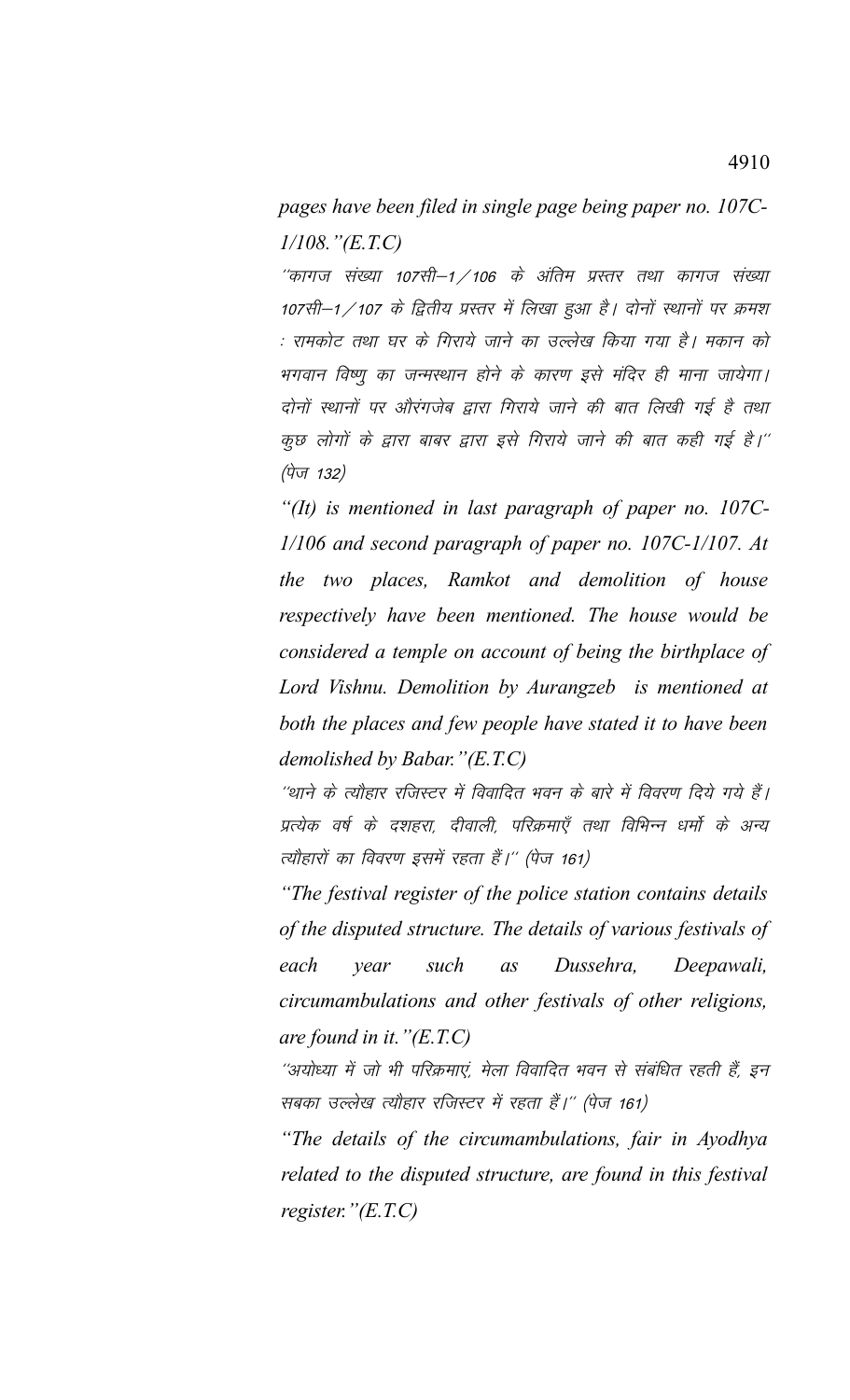**4356**. A few documents were also referred to which, we also deal at this stage.

**4357**. Sushri Ranjana Agnihotri, Advocate, to fortify her submission that disputed place is the place where Lord Rama was born and later on formed part of the fort of Lord Rama; referred to a structure called "Varah Image" in the south east side of the outer wall of the disputed property. Paper No. 200C1/201C1 was claimed to be the photo of Varah Image. She referred to **"Anand Ramayana (Navon Khand Sampurna)** edited by Pandit Sri Ramji Sharma published by Sri Durga Pustak Bhandar (Pvt.) Ltd., Bombay and at page 477 thereof, it says as under:

´उस समय विभीषण की सारी सम्पत्ति में से रामजी को कपिल वाराह की मूर्ति अच्छी लगी, जिसकी पूजा रावण स्वयं करता था। विभीषण ने रामजी को वह मूर्ति दे दी। उस मूर्ति के विषय में ऐसा सूना जाता है कि कपिल भगवान ने अपनी मनः शक्ति से उस मूर्ति की रचना की। बहुत दिनों तक कपिल मुनि ने स्वयं उसकी पूजा की थी। उसके बाद वह इन्द्र के हाथ लग गयी। जब रावण ने इन्द्र से संग्राम करके उन्हें पराजित किया, तब रावण उस मूर्ति को इन्द्र से छीन लाया और बहुत समय तक उसका पूजन करता रहा। **आज उसे ही विभीषण ने** रामजी को अर्पण कर दिया। राम ने बड़े प्रेम से उसे अपने पुष्पक विमान पर रक्खा।"

**4358**. **Exhibit 116 (Suit-5) (Register 20, page 161)** contains verses 13 to 25 from "Ayodhya Mahatmya" Skandapurana : Vaishnavakhanda edited by Sri Krishnadas Kshem Raj Shresthi (1910) and reads as under:

''एतत्पश्चिमदिग्भागे वर्तते परमो मुने | पिंडारक इति ख्यातो वीरः परमपैरुषः ।। पूजनीयः प्रयत्नेन गंधपूष्पाक्षतादिभिः । ।13 । । यस्य पूजावशान् नृणां सिद्धयः करसंश्रिताः । तस्य पूजाविधानेन कर्तव्यं पूजनं नरै:।।14।।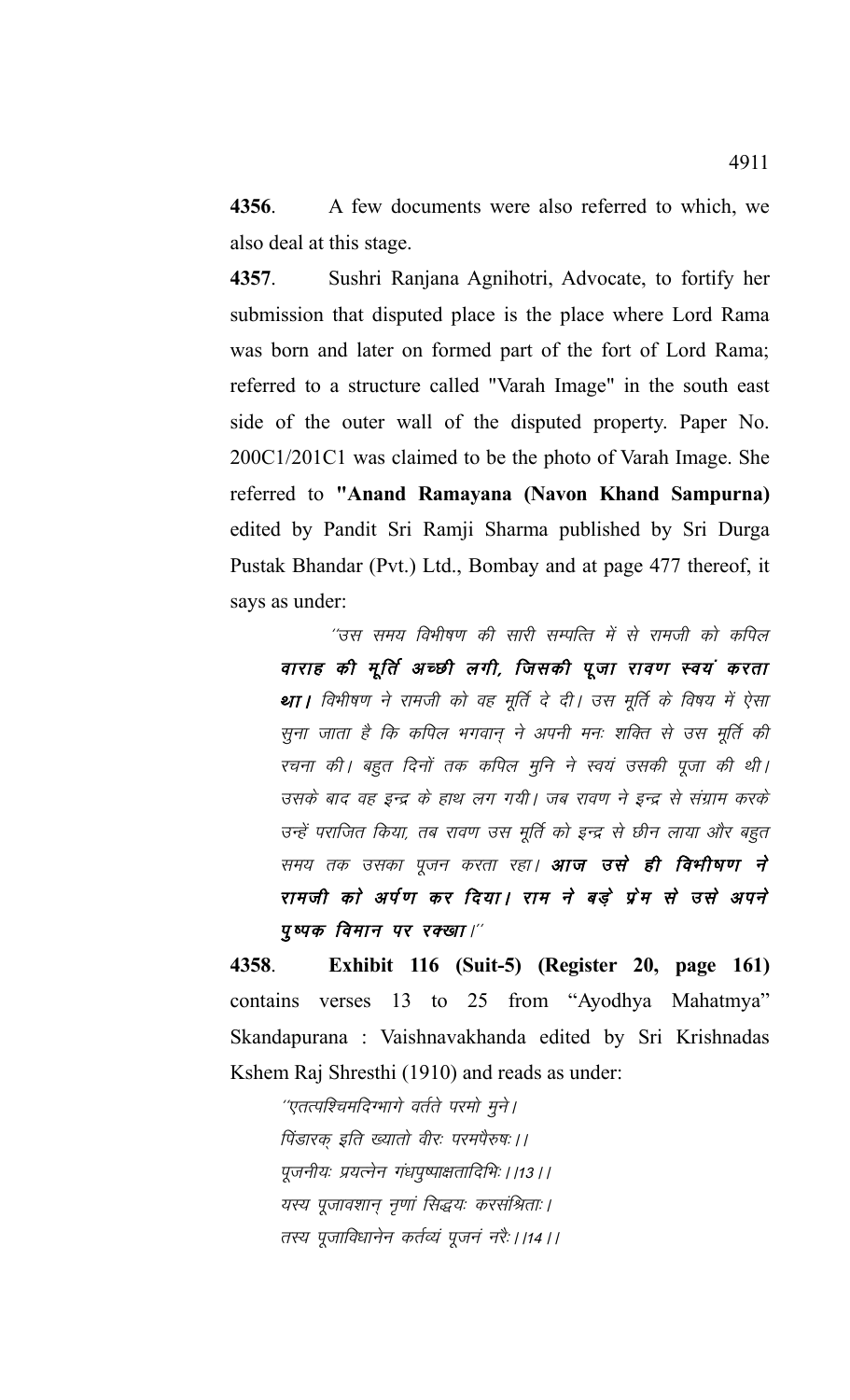सरयूसलिले स्नात्वा पिंडारकं च पूजयेत्। पापिनां मोहकर्तारं मतिदं कृतिनां सदा । । 15 । । तस्य यात्रा विधातव्या सुपूण्या नवरात्रिषु । तत्पश्चिमदिशाभागे विघ्नेश किल पूजयेत् । ।१६ । । यस्य दर्शनतो नृणां विघ्नलेशो न विद्यते । तस्माद् विघ्नेश्वरः पूज्यः सर्वकाम फलप्रदः । ।17 । । तस्मात्स्थानतं ऐशने रामजन्म प्रवर्तते । जन्मस्थातमिदं प्रोक्तं मोक्षादिफलसाधनम् । । 18 । । विघ्नेश्वरात्पूर्वभागे वासिष्ठादुत्तरे तथा। लौमशात्पश्चिमे भागे जन्मस्थानं ततः । ।19 । । यदृष्ट्वा च मनुष्यस्य गर्भवासजयो भवेत् । विना दानेन तपसा विना तीर्थविना मखैः । ।20 । । नवमी दिवसे प्राप्ते व्रतधारी ही मानवः । स्नानदानप्रभावेण मृच्यते जन्मवनधनात् । ।21 । । कपिलागोसहस्राणि यो ददाति दिनेदिने | तत्फलं समवाप्नोति जन्मभूमेः प्रदर्शनात् । ।22 । । आश्रमे वसतां पुंसां तापसानां च यहुलस्। राजसूयसहस्राणि प्रतिवर्षाग्निहोत्रतः । ।23 । । नियमस्थं नरं दृष्ट्वा जन्मस्थाने विशेषतः । मातापित्रोर्गुरूणां च भक्तिमुद्वहतां सताम् । ।24 । । तत्फलं समवाप्नोति जन्मभूमेः प्रदर्शनात् । ।25 । ।"

# Hindi Translation (as provided by DW 2/1-3, Mahant Ram Vilas Das Vedanti):

''एतत्=राम जन्मभूमि के पश्चिम दिशा में पिण्डारक इस नाम से ख्यातो=प्रसिद्ध परम पुरूष बीर परम मुनि का स्थान वर्तते=हैं। उस पूज्यनीय स्थान का गन्ध पुष्प अच्क्षत आदि से प्रयत्नपूर्वक पूजन करना चाहिए | (13)

''जिसके पूजन के कारण मनुष्यों के हाथ में सिद्धि प्राप्त हो जाती है। इसलिए उसकी पूजा मनुष्यों को विधि पूर्वक करना चाहिए। (14) ''सरयू जल में स्नान करके पिण्डारक की पूजा करनी चाहिए। मतिमंद मोह से ग्रसित पापियों को सदा करना चाहिए। (15)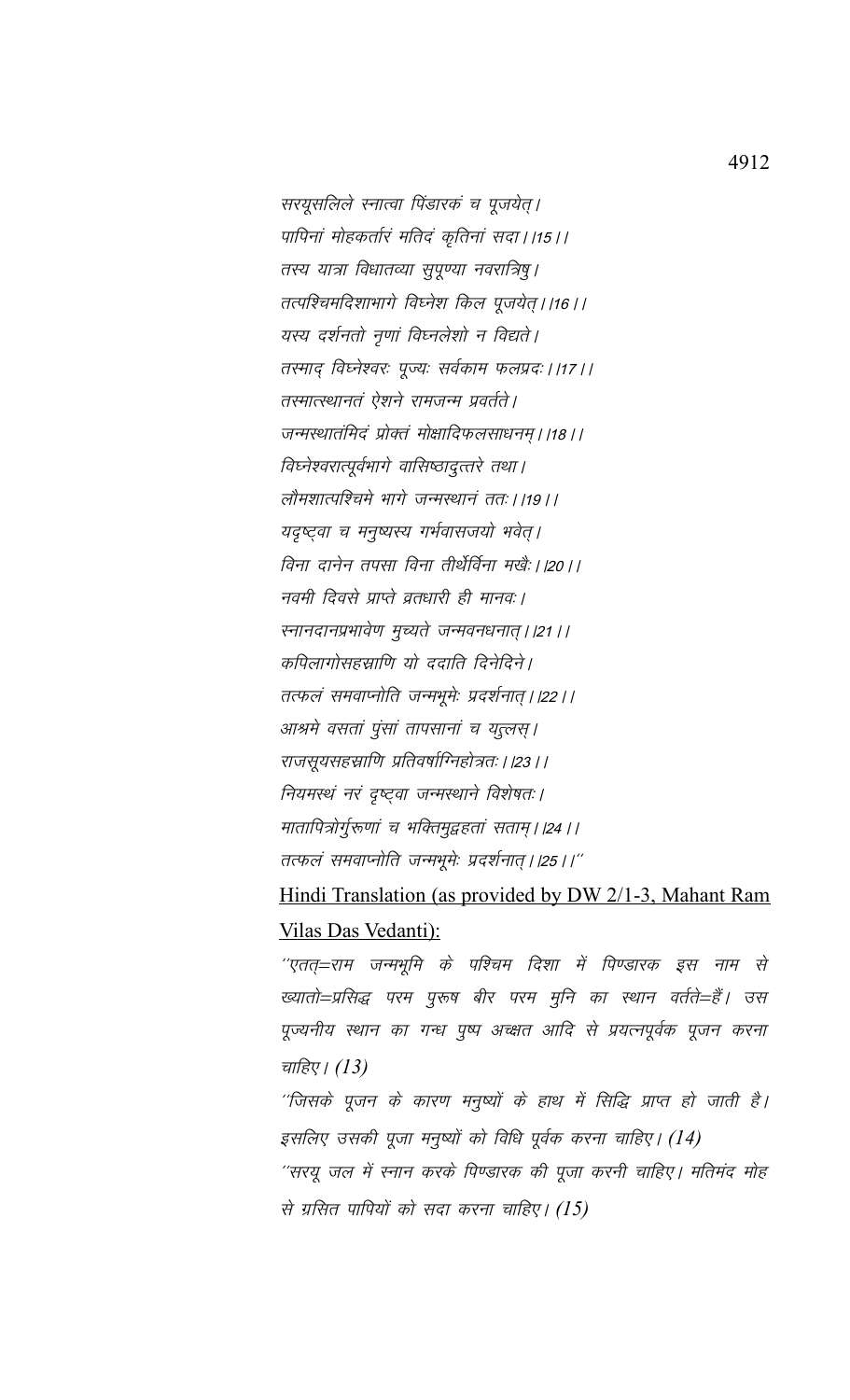''उसकी यात्रा नवरात्रि के पुष्य नक्षत्र में करनी चाहिए। तत्=राम जन्मभूमि के पश्चिम दिशा के भाग में विध्न को दूर करने वाले श्रीगणेश जी का पूजन करना चाहिए।  $(16)$ 

''जिसके दर्शन से मनुष्यों का विघ्न=कष्ट, दुःख थोड़ा भी नहीं रहता इसलिए विध्नेश्वर सम्पूर्ण कामनाओं के फल को प्रदान करने वाले पूज्याय ≔पूज्यनीय हैं। (17)

''उस स्थान के ईशान कोण पर राम जन्मभूमि है (जहाँ पर इस समय राम लला) विराजमान हैं। इदम्=इसी राम जन्मभूमि को जन्म स्थान=राम जन्मभूमि स्थान के नाम से प्रामृमं—जाना जाता है अथवा उक्त प्रकार से व्यक्त किया गया है जो मूच्क्षादि फल को देने वाला है। (18)

''विध्नेश्वरात्=विध्न को दूर करने वाले गणेश जी के पूर्व भाग में तथा वशिष्ठकूण्ड के उत्तर भाग में, लोमश के पश्चिम भाग में जन्म स्थान्ं=जन्मभूमि का स्मृतम्=स्मरण करना चाहिए। (19)

''जिस राम जन्मभूमि पर विराजमान श्रीराम लला का दर्शन करने के बाद मनुष्य को पुनर्जन्म से मुक्ति मिल जाती है। बिना दान, बिना तपस्या और बिना यज्ञ के ही केवल राम जन्मभूमि के दर्शन मात्र से ही मुक्ति प्राप्त हो जाती है अर्थात् फिर से गर्भ में जन्म नहीं लेना पड़ता। (20)

''जो मनुष्य नवमी तिथि को व्रत धारण करता है और सरयू में स्नान और अयोध्या में दान करता है उसके प्रभाव से जन्मबन्धन से मुक्ति मिल जाती है*।* (21)

''एक हजार कपिला गाय जो प्रतिदिन दान करता है उस दान का जो फल मनुष्य को मिलता है वही फल श्रीराम जन्मभूमि के दर्शन करने से प्राप्त होता है। (22)

''आश्रम में निवास करने वाले मनुष्यों को और तपस्वियों को जो फल प्राप्त होता है, एक हजार राजसूय यज्ञ करने वालों को और प्रति वर्ष अग्निहोत्र में हवन करने वालों को वो फल प्राप्त होता हैं। (23)

''नियम में स्थित रहकर जो मनुष्य विशेष रूप से जन्मस्थाने=श्रीराम जन्मभूमि पर स्थित राम जी के दर्शन से प्राप्त होता है। माता–पिता गुरूओं और सज्जनों की भक्तिपूर्वक सेवा करने से जो फल प्राप्त होता है वहीं फल रामजन्मभूमि के दर्शन से प्राप्त होता है। (24)

''वही फल श्रीराम जन्मभूमि का एवं श्रीरामजन्मभूमि मे विराजमान भगवान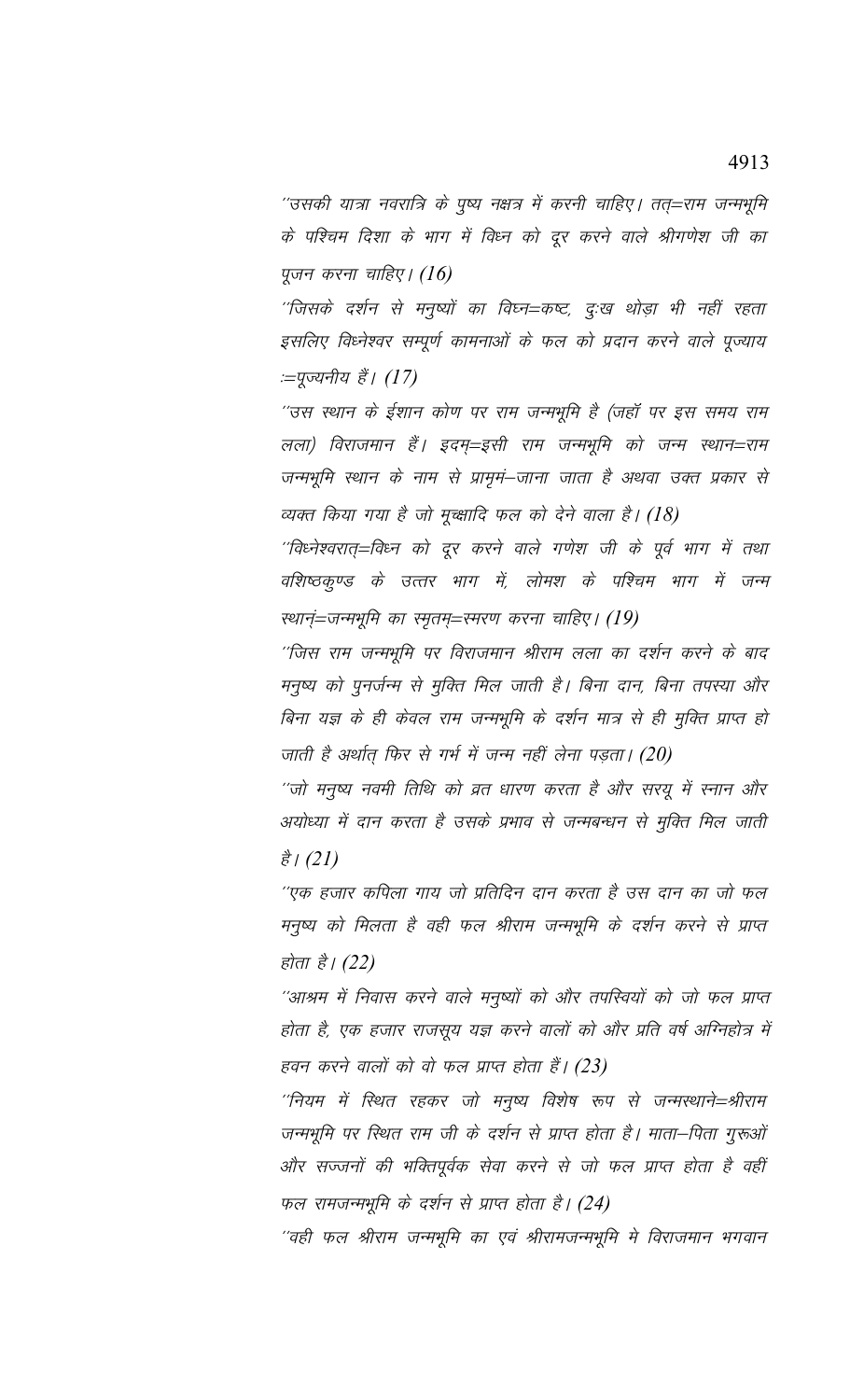रामलला के दर्शन से प्राप्त होता है। (25)

## English Translation (By the Court)

*"On the west of Ram Janam Bhumi lies a place of Pindara, a famous and great sage and great human being. We should worship this adorable place with scent, flowers, rice-grains, etc. (13)*

*Due to that worship human beings can attain Siddhi(accomplishment). Hence, human beings should duly worship it. (14)*

*After taking a dip in the water of Saryu one should worship Pindarak. The sinners suffering from weak understanding and from attachment should always do the said worship. (15)*

*Journey to it should be done in the Pushpa Nakshatra of Navratri. In the west part of Ram Janam Bhumi, we should worship Ganesha Ji, remover of obstacles. (16)*

*As a result of whose darshan human beings do not have any obstacle and pain, even a little sorrow such Vighneshwar is worthy of worship as provider of results of all desires. (17)*

*On the north-east of that place lies Ram Janam Bhumi (where at present Ram Lala is presiding). The same Ram Janam Bhumi is known as Ram Janam Bhumi Sthan or expressed in the said manner and it is a provider of liberation, etc. (18)*

*We should remember Janam Bhumi as located in the east part of 'Ganesha Ji' , remover of obstacles, and in the north part of Vashishtha Kunda and in the west part of Lomash. (19)*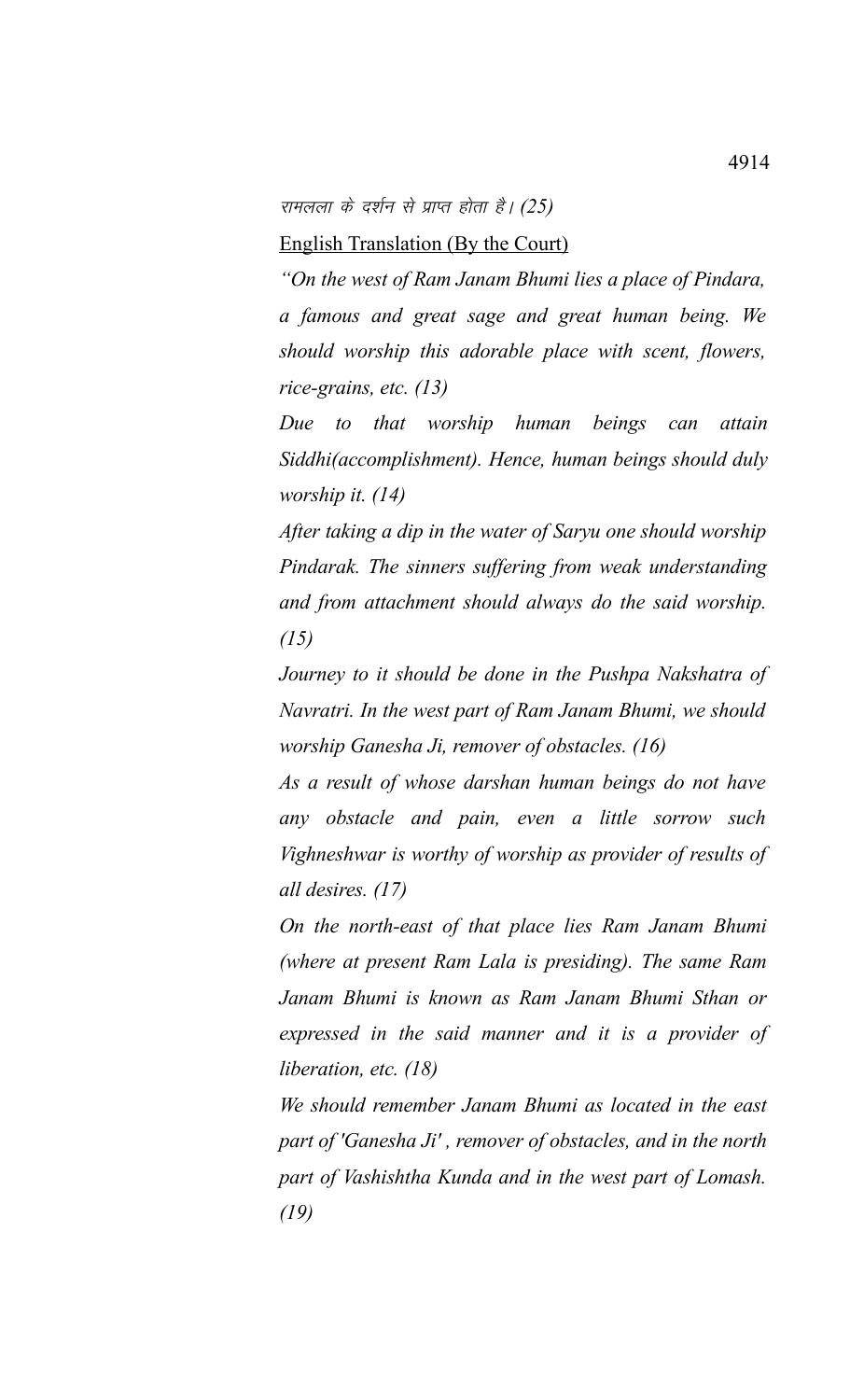*After having darshan of Sri Ram Lala presiding at that very Ram Janam Bhumi one is liberated from rebirth. Even without making any gift, without practising austerities and without making sacrifices, one attains liberation only with darshan of Ram Janam Bhumi, that is to say, one does not have to take birth from mother's womb again. (20)*

*One who keeps fast on the ninth day, has a dip in Saryu and offers gifts in Ayodhya, gets liberated from the bondage of birth. (21)*

*The darshan of Sri Ram Janam Bhumi provides the same results that a man may have by gifting one thousand Kapila cows everyday. (22)*

*The result that hermits and ascetics residing in Ashrams have, is the same that people have on performing one thousand Rajsuya Yajnas have and on offering 'havans' in fire-pits. (23)*

*From the darshan of Ram Janam Bhumi one may get the same results as one may get from having darshan of Ram Ji particularly at Sri Ram Janam Bhumi or from rendering dedicated service to parents, teachers and gentle persons. (24)*

*One may get the same results from darshan of Lord Ram Lala presiding at Sri Ram Janam Bhumi. (25)"* 

**4359. Exhibit J-3 (Suit-4) (Register Vol.13, page 13)** is a photocopy of page 39 Part-I of Maharshi Valmiki Praneet Shrimad Balmikiya Ramayan authored by Maharshi Valmiki published by Gita Press, Gorakhpur, U.P.. It shows Pancham Sarg Shlok 1 to 11. Shlok 6, 9 and 10 was pressed before us which reads as under:

''अयोध्या नाम नगरी तत्रासील्लोकविश्रुता । मनूना मानवेन्द्रेण या पूरी निर्मिता स्वयम् । ।6 । ।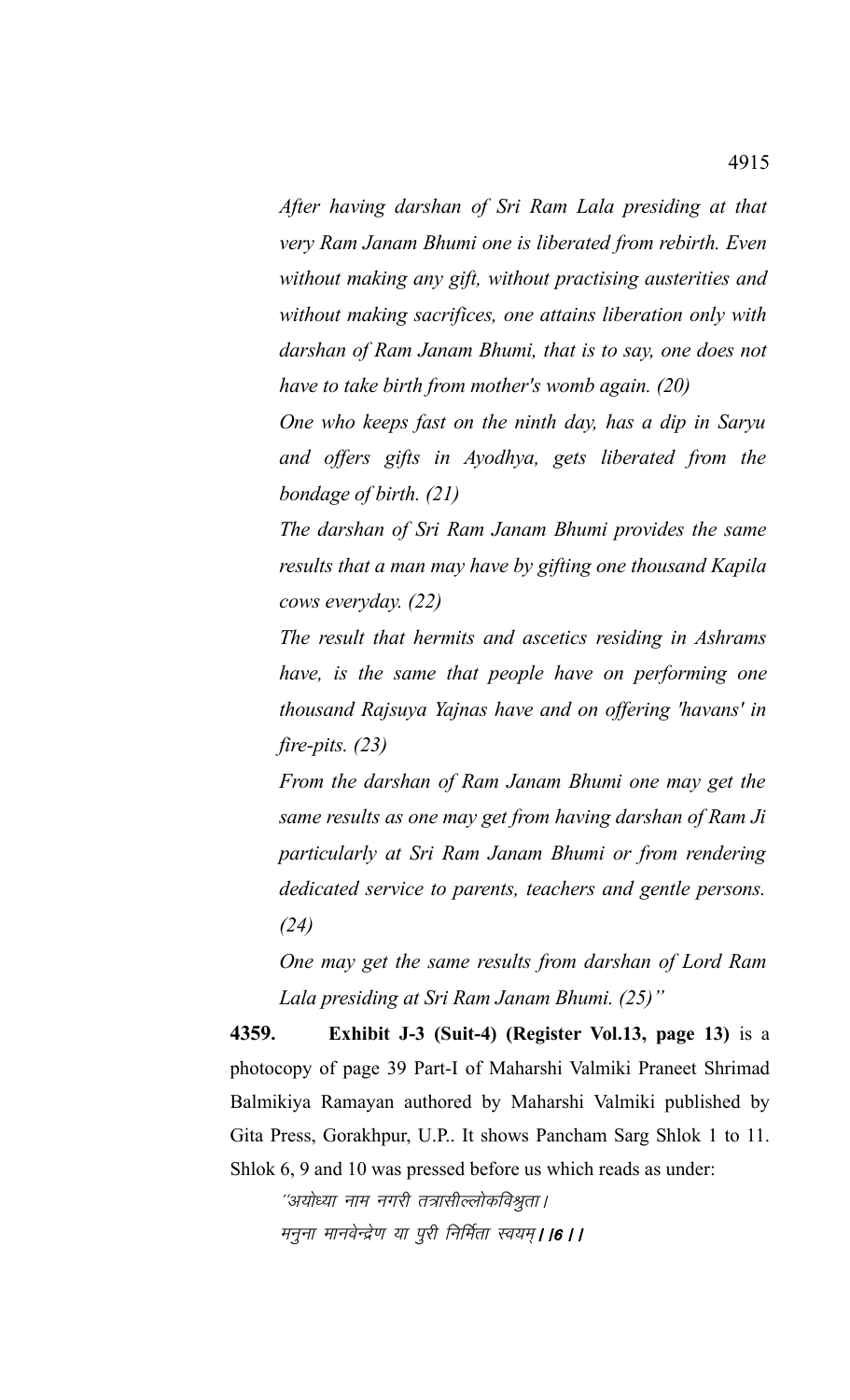उसी जनपद में अयोध्या नामकी एक नगरी है, जो समस्त लोकों में विख्यात है। उस पुरी को स्वयं महाराज मनु ने बनवाया और बसाया था।।6।। ''तां तू राजा दशरथो महाराष्ट्रविवर्धनः । पुरीमावासयामास दिवि देवपतिर्यथा | |9 | | जैसे स्वर्ग में देवराज इन्द्र ने अमरावतीपुरी बसायी थी, उसी प्रकार धर्म और न्याय के बल से अपने महान राष्ट्र की वृद्धि करने वाले राजा दशरथ ने अयोध्यापुरी को पहले की अपेक्षा विशेष रुप से बसाया था।।9।। "कपाटतोरणवर्ती सुविभक्तान्तरापणाम् । सर्वयन्त्रायुधवतीमुपितां सर्वशिल्पिभिः । । 10 । । वह पूरी बड़े–बड़े फाटकों और किवाड़ों से सुशोभित थी। उसके भीतर पुथक–पुथक बाजारें थीं। वहां सब प्रकार के यन्त्र और अस्त्र–शस्त्र संचित थे। उस पुरी में सभी कलाओं के शिल्पी निवास करते थे।।10।।

We have another publication of Valmiki Ramayan, Critical Edition by G.H.Bhatt published by Oriental Institute Baroda, Maharaja Sayajirao University of Baroda in 1960. Vol.-1 at page 43 and 44 contends the same Shlokas which are shown in Ex. J-3. It is not in dispute that Valmiki Ramayana is the first document, which gives entire details of Lord Rama known to us. A perusal of the critical edition of Valmiki Ramayana shows that they collected manuscripts requesting across the country for publishing a most authentic version of Valmiki Ramayan and in their endeavor they got the oldest Manuscripts of 1020 AD said to be in Nepali version. It is said in the introduction part that there is an entry in the Manuscripts that it was copied by Sri Gopati, S/o Pt. Shri Shri Tara on the  $4<sup>th</sup>$  day of the dark half of the month of Aashad in Samvat year 1076 (AD 1020). Besides they also received Manuscripts in different languages i.e. Newari, Maithli, Bengali, Devnagari, Telgu and Malyalam. The oldest version in Maithli is of 1360 AD, Bengali 1688 AD, Devnagari 1455 AD, Malvalam 1512 AD.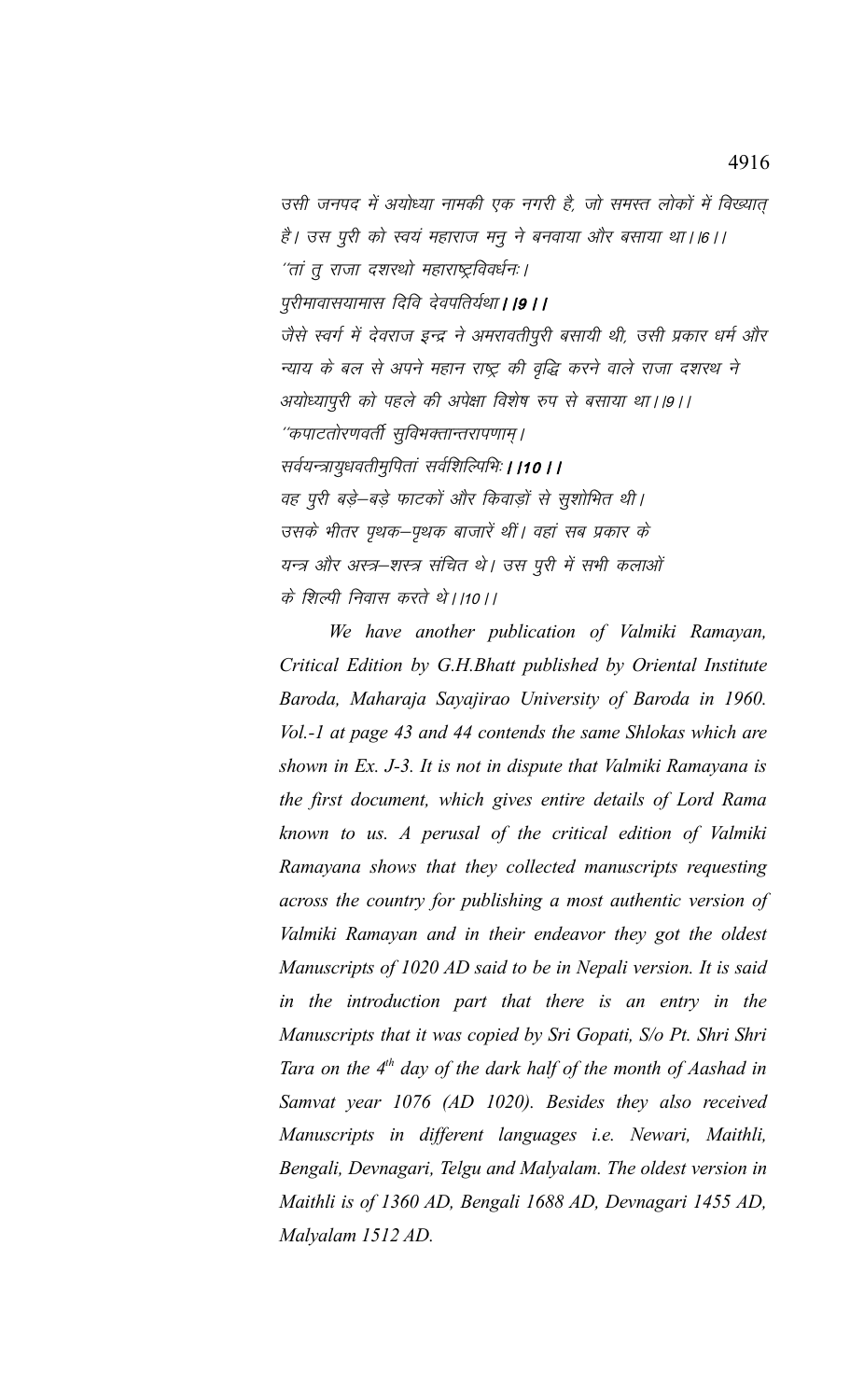**4360. Exhibit 77 (Suit-4) (Register Vol. 16, pages 27-29)** contains photocopy of the title page and page no. 49 of "Janam Sakhi Das Guru Arthat Suraj Prakash" Gyani Gyan Singh Ji first edition 1995 fifth edition 2002. There it talks of visit of Guru Nanak to Ayodhya and says:

#### "अयोध्या नगरी

इसी प्रकार ही पहाड़ी क्षेत्रों में से चलते हुए गुरु जी श्रीराम चन्द्र जी के जन्म स्थान अयोध्या नगरी आ गये। बहुत से लोग और पंडित गुरु जी के करीब एकत्र हो गये। गुरु जी ने एक पंडित से पूछा कि हमने सुना था कि अयोध्या नगरी को श्री राम चन्द्र जी अपने साथ ही बैकुण्ठ को ले गये थे, फिर यह तो यहीं की यहीं है? पंडितों ने कहा, वह केवल अयोध्या नगरी के जीवों को ही साथ लेकर गये थे, महल आदि और सब कुछ यहाँ ही रहा था। गुरु जी ने कहा उन लोगों ने श्री राम चन्द्र जी के दर्शन किये थे जिस के लिए वह उनके साथ ही बैकूण्ठ को चले गये थे। परन्तु तुम लोग जब तक गुरु उपदेश के द्वारा भक्ति धारण नहीं करोगे तब तक तुम बैकूण्ठ नहीं जा सकते। उन्होंने कहा गुरु तो कई प्रकार के हैं, हम किस गुरु को धारण करें? गुरु जी ने कहा— जिसके अपने मन में पूर्ण ज्ञान हो, मोह माया से निर्लेप हो, वह आप भी मुक्त हो जाता है और दूसरे भी जो उसके साथ चलते हैं वह अन्त समय बैकुण्ठ को जाते हैं। गुरु जी के यह वचन सून कर पंडितों ने कहा महाराज ! हमें आप ही उपदेश दो। तब आप जी ने उनको सत्यनाम का उपदेश देकर सौभाग्यशाली बनाया।''

**4361**. Two more exhibits, i.e., **Exhibit J-5 (Suit-4) (Register Vol.13, page 39-45)** is a photocopy of pages no.682, 683, 678, 679 and Appendix-U page lxxvi, lxxvii, lxxviii, lxxix of A.S. Beveridge's Babarnama and **Exhibit J-4 (Register Vol.13, page 101-105)** is a photocopy of the pages No.173, 174 of Fyzabad Gazetteer. Vol. XLIII of the District Gazetteers of the United Provinces of Agra and Oudh by H.R Nevill, 1905. We have already dealt with these documents and, therefore, no occasion to refer further.

**4362**. Reference is also made to Exhibit 118 and 119 (Suit-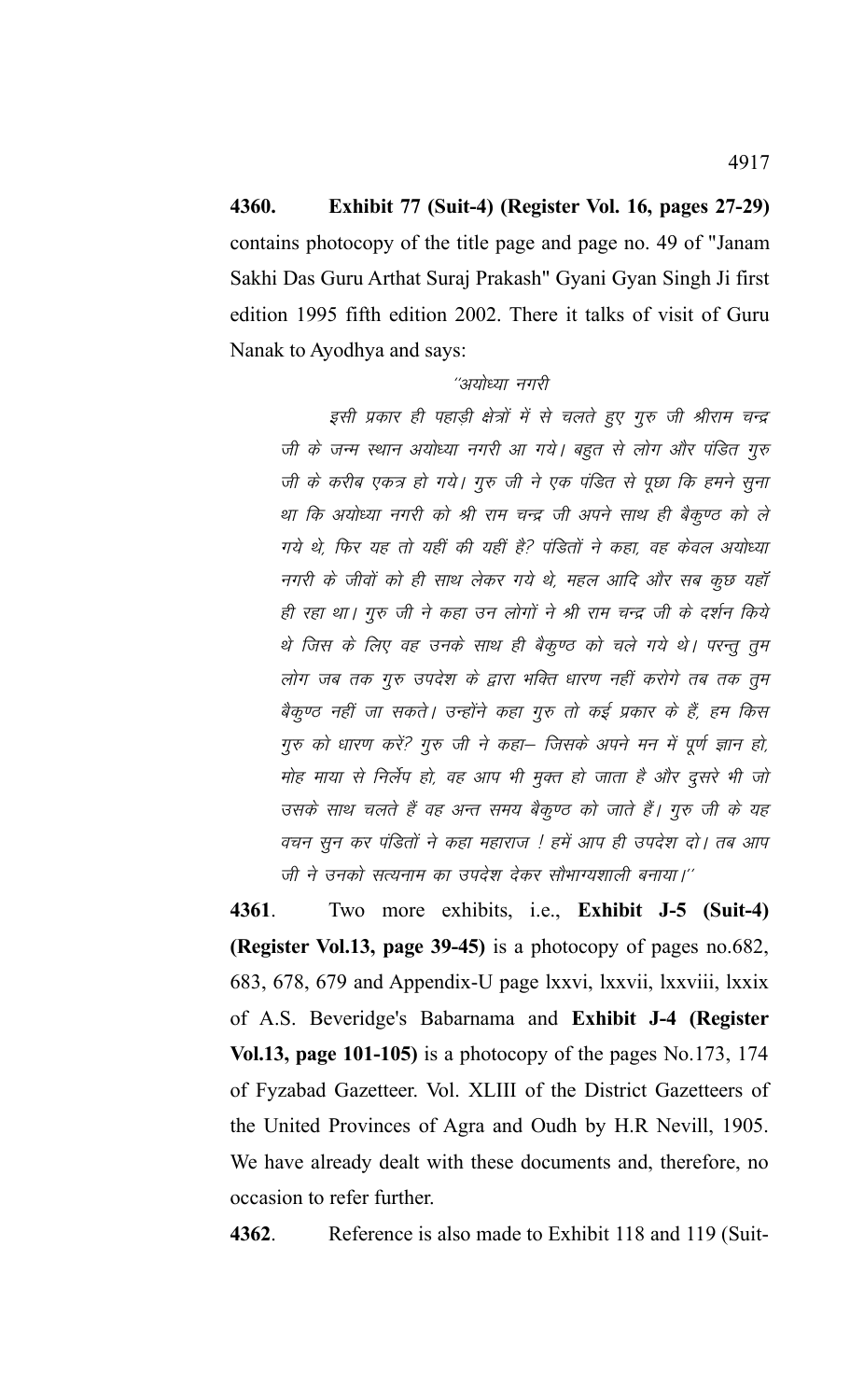5), which are, **Exhibit 119 (Suit-5) (Register 23, page 669)** contains some date mentioned on a paper by Pt. Indushekhar Pandey. It has been filed to show that the placement of idol under the central dome inside the disputed structure in the inner Courtyard. The appropriate time was calculated by the experts and that was the most suitable time. **Exhibit 118 (Suit-5) (Register 23, Page 671)** is also to the same effect and this has been written by one Pt. Harisharan Dwivedi of Allahabad. Both these documents, however, were not proved and even otherwise are not relevant for the issue.

**4363**. One more book, i.e., "**Ain-i-Akbari**" is also cited. One of the earliest work wherein Ayodhya has been referred is the work of Abul-Fazl Allami. It is a Persian treatise titled as Ain-i Akbari (the Institutes of Akbar) (Akbar-Nama). He was a Minister of the Mughal Emperor Akbar and has given the geography, physical and historical descriptions of the Emperor accompanied by statistical table. It described in detail the sixteen Subhas of the Government of which the Mughal Emperor was then composed with minute exactitude. Initially, in 1783 Francis Gladwin published unabridged English version of the said work encouraged by the Governor General Warren Hastings but it was found to be highly defective. Later on an English translation was published in 1873 by H. Blochmann. The original book is said to be in five volumes and with respect to its contents etc. in the preface stated on 23rd September, 1873, Blochmann said :

*"The A-in-i Akbari is the third volume of the Akbarnama, by Shaykh Abu'l Fazal, and is by far the greatest work in the whole series of Muhammadan histories of*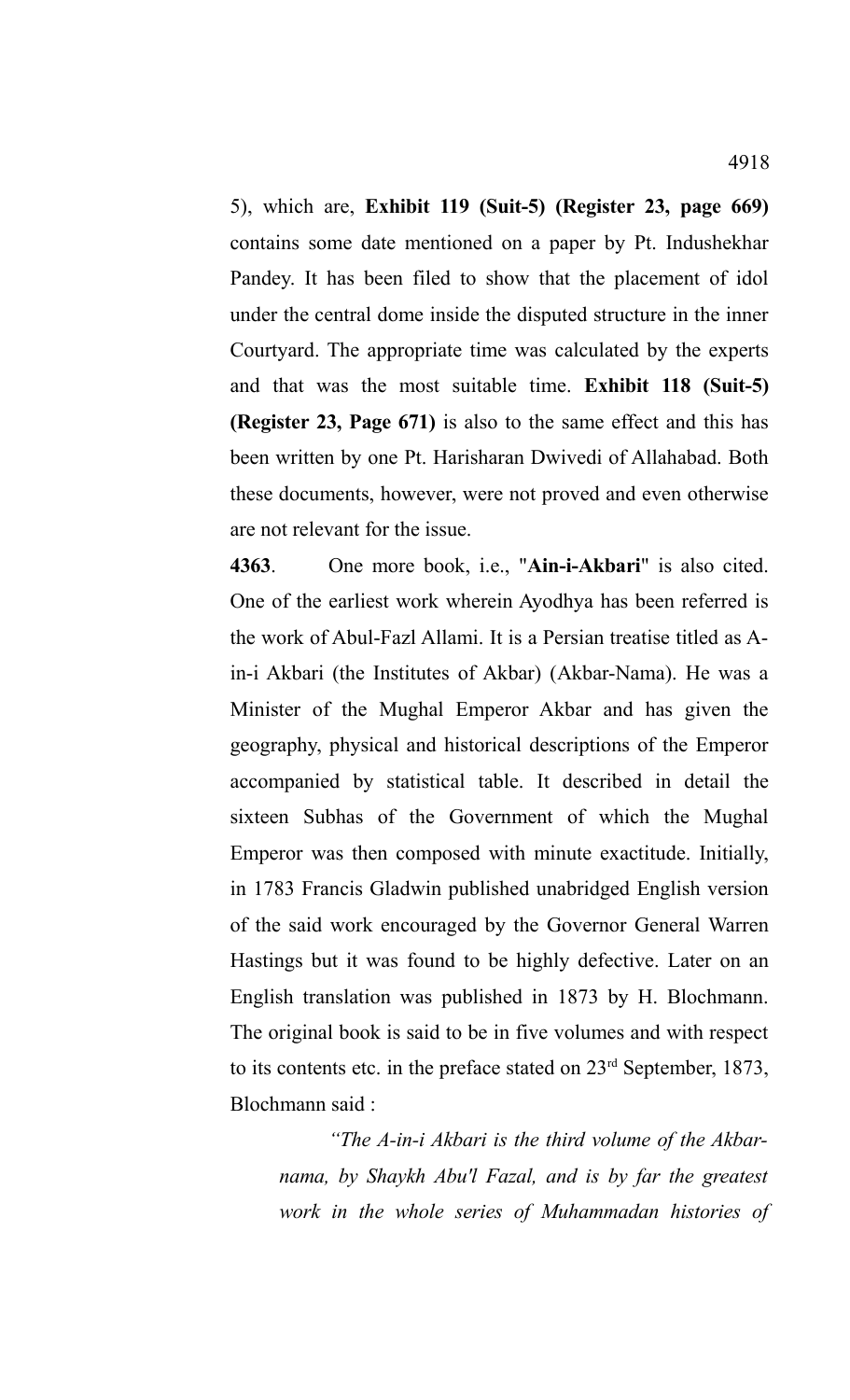*India. The first volume of the this gigantic work contains the history of Timur's family as far as it is of interest for the Indian reader, and the reigns of Babar, the Sur Kings, and Humayun whilst the second volume is devoted to the details history of nearly forty-six years of the reign of the Great Emperor. The concluding volume, the A-in-i-Akbari, contains that information regarding Akbar's reign, which, though not strictly historical, is yet essential to a correct understanding of the times, and embodies, therefore, those facts for which, in modern times, we would turn to Administration Reports, Statistical compilations, or Gazetteers. It contains the a-in (i.e. mode of governing) of Akbar, and is, in fact, the Administration Report and Statistical Return of his government as it was about A.D. 1590. The contents, therefore, of the A-in are naturally varied and detailed. The first of its five books treats of Akbar's household and court, and of the emperor himself, the soul of every department, who looks upon the performance of his duties as an act of divine worship, and who enters into the details of government in order to create a harmonious whole. Vouchsafed as king with a peculiar light from on high, his person is prominently p8ut forward as the guide of the people in all matters temporal and spiritual; in whose character and temper the governed find that rest and peace which no constitution can give, and in whom, as the author of a new and advanced creed, the dust of intoleration is for ever allayed.*

*The second book treats of the servants of the throne, the military and civil services, and the attendants at court*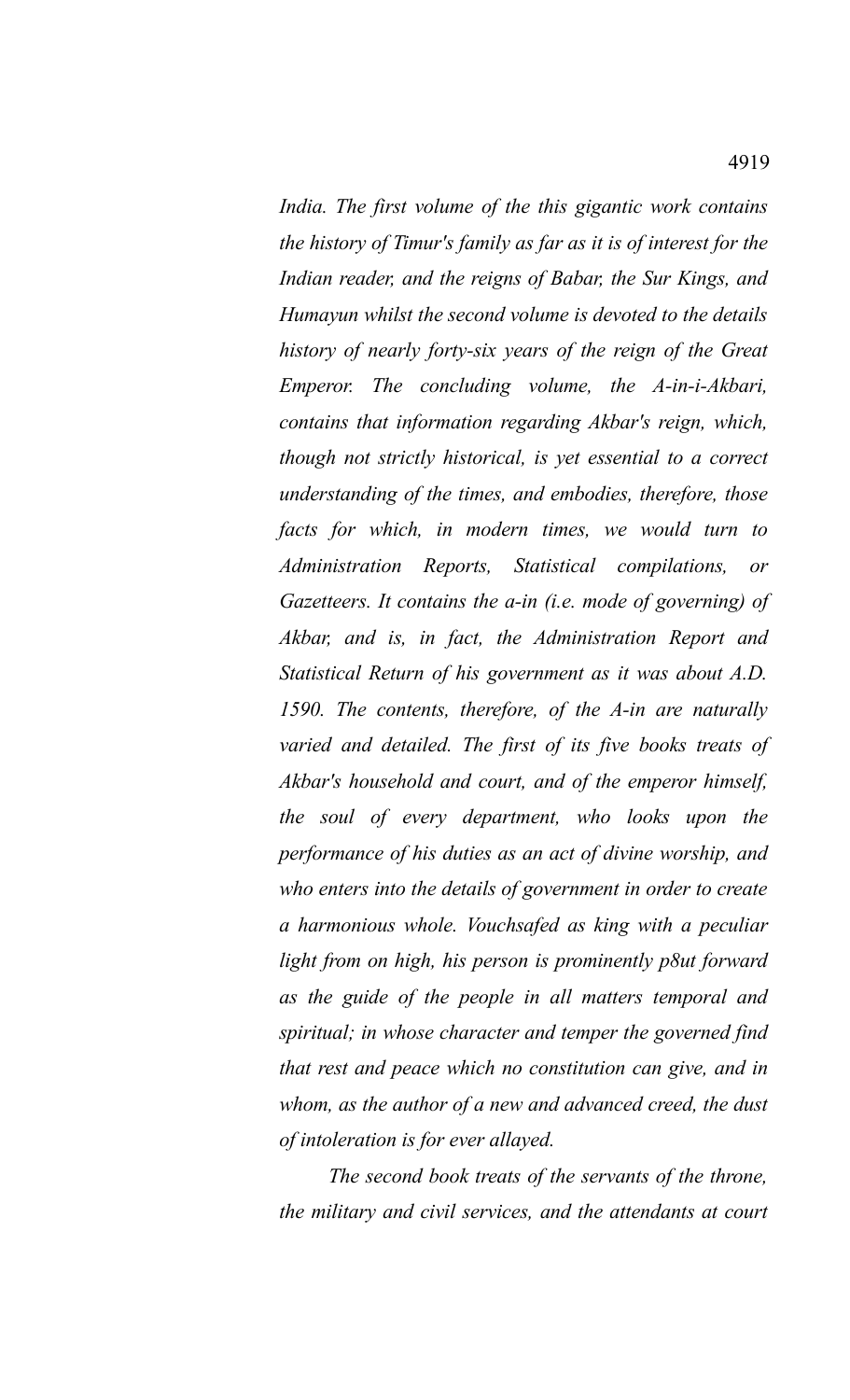*whose literary genius or musical skill receives a lustre from the encouragement of the emperor, and who in their turn reflect a brilliant light on the government.*

*The third book is entirely devoted to regulations for the judicial and executive departments, the establishment of a new and more practical era, the survey of the land, the tribal divisions, and the rent-roll of the great Finance minister whose name has become proverbial in India.*

*The fourth book treats of the social condition and literary activity, especially in philosophy and law, of the Hindus, who form the bulk of the population, and in whose political advancement the emperor saw the guarantee of the stability of his realm. There are also a few chapters on the foreign invaders of India, on distinguished travellers, and on Muhammadan saints and the sects to which they respectively belong.*

*The fifth book contains the moral sentences and epigrammatical sayings, observations, and rules of wisdom of the emperor, which Abu 'l-Fazl has gathered as the disciple gathers the sayings of the master."*

**4364**. Blochmann's translation was published second time in 1927 which was edited by Lieut. Colonel D.C. Phillott and he has given an explanation in his preface written in 1927 as under :

*"Some explanation is needed of the present edition. Blochmann's original translation has for some time been out of print. The Asiatic Society of Bengal has asked me undertake the preparation of a reprint, and I lightly accepted the task, not realizing the amount of labour*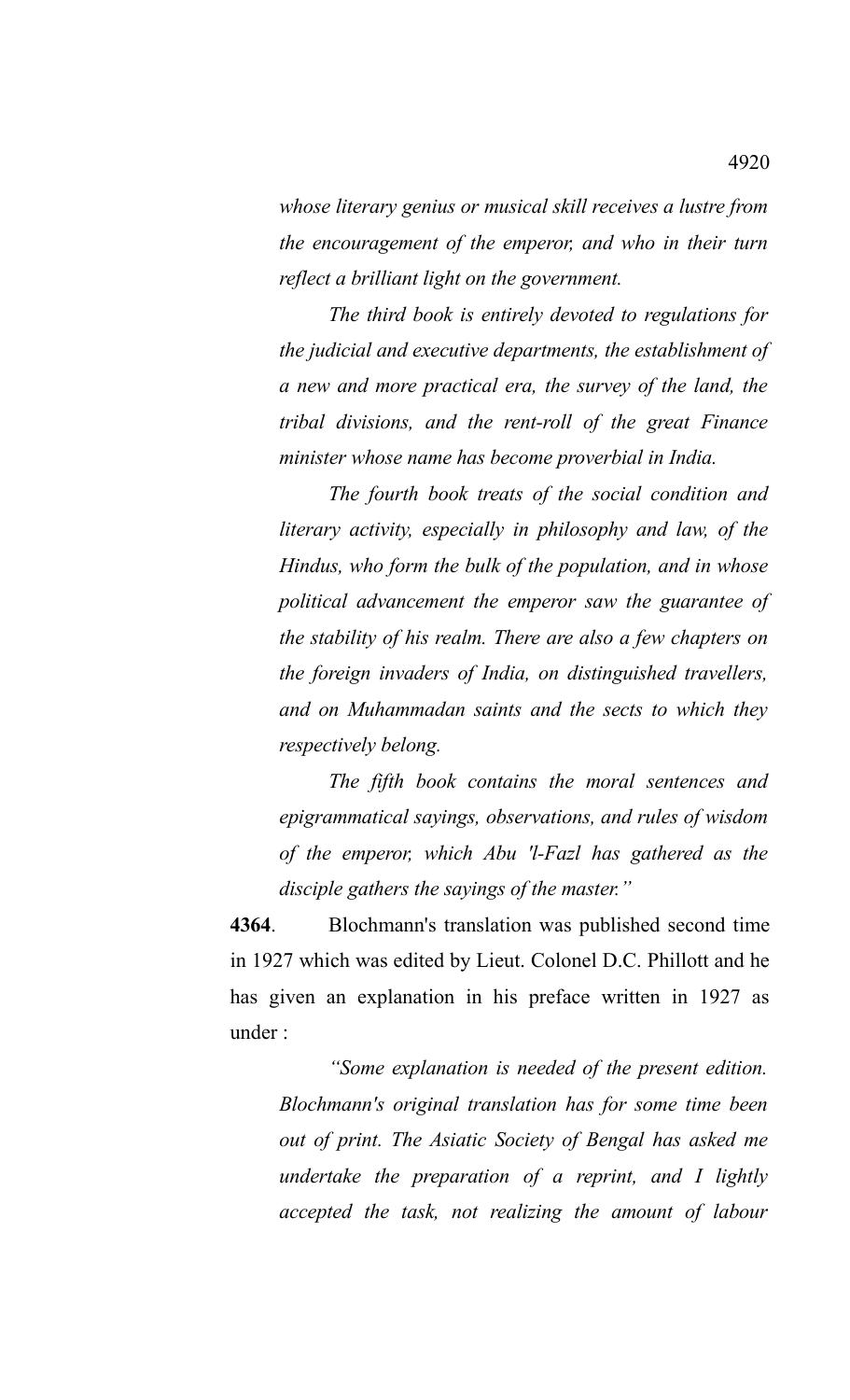*involved. Blochmann's translation and notes form a work of infinite detail and thorough scholarship; and though it has seldom been necessary to correct, it has often been necessary to investigate. This present edition is, however, in the main a mere reprint. This of itself is no small testimony to Blochmann's thoroughness. The transliteration, however, has been brought into line with a more modern system, and a few additional notes [in a square brackets] have been added; those with a suffixed B. are Blochmann's own MS. Notes from a printed copy in my possession; I have not incorporated all of them, as many I was unable to decipher. Notes to which a P. is suffixed are my own."*

**4365**. It appears that after the death of H. Blochmann on 30th July 1878 it was found by Asiatic Society of Bengal which had published the translation of A-in-i Akbari that the work was only to the extent of the First Volume and, therefore, it entrusted the unfinished work to Lieut. Colonel H.S. Jarrett who finished the printing of translation of the second Volume in 1891. This work of Jerrutt was revised by Sri Jadunath Sarkar in 1949 and its latest re-print of 2001 distributed by D.K. Publishers Distributors P. Ltd., New Delhi has been placed on record before us. The Subah of Audh is on page 181 and onwards and the relevant part thereof referred by the parties is as under :

*"It is situated in the second climate. Its length from the Sarkar of Gorakhpur to Kanauj is 135 kos. Its breadth from the northern mountains to Sidhpur on the frontier of the Subah of Allahabad is 115 kos. To the east is Bihar; to the north, the mountains; to the south, Manikpur, and to the west Kanauj. Its climate is good. Summer and*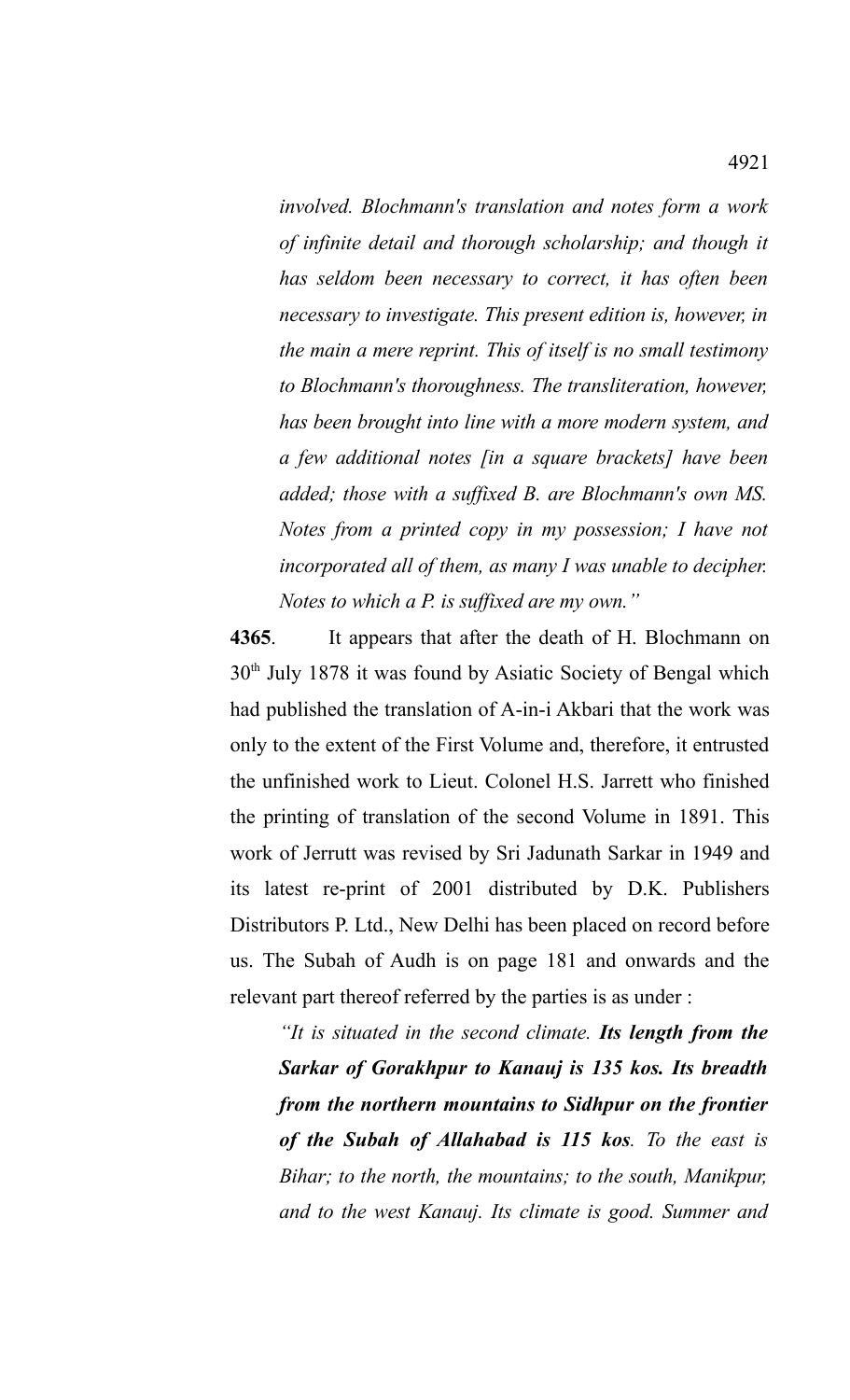*winter are nearly temperate. Its principal streams are the Saru (Sarju), the Ghaghar (Gogra) the Sai and the Godi (Gumti). In the first mentioned, divers aquatic animals and forms of strange appearance show themselves. Agriculture is in a flourishing state, especially rice of the kinds called Sukhdas, Madhkar, and Jhanwan, which for whiteness, delicacy, fragrance and wholesomeness are scarcely to be matched. They sow their rice three months earlier than in other parts of Hindustan. When the drought begins, the Sai and the Gogra rise high in flood and before the beginning of the rains, the land is inundated, and as the waters rise, the stalks of rice shoot up and proportionately lengthen : the crop, however, is destroyed if the floods are in full force before the rice is in ear. Flowers, fruits and game are abundant. Wile buffaloes are numerous. When the plains are inundated the animals take to the high ground where the people find sport in hunting them. Some of the animals remain all day in the water and only at night approach the dry ground and breathe in freedom. Awadh (Ajodhya) is one of the largest cities of India. In is situated in longitude 118<sup>0</sup> , 6', and latitude 27<sup>0</sup> , 22. It ancient times its populous site covered an extent of 148 kos in length and 36 in breadth, and it is esteemed one of the holiest places of antiquity. Around the environs of the city, they sift the earth and gold is obtained. It was the residence of Ramachandra who in the Treta age combined in his own person both the spiritual supremacy and the kingly office.*

*At the distance of one kos from the city, the Gogra,*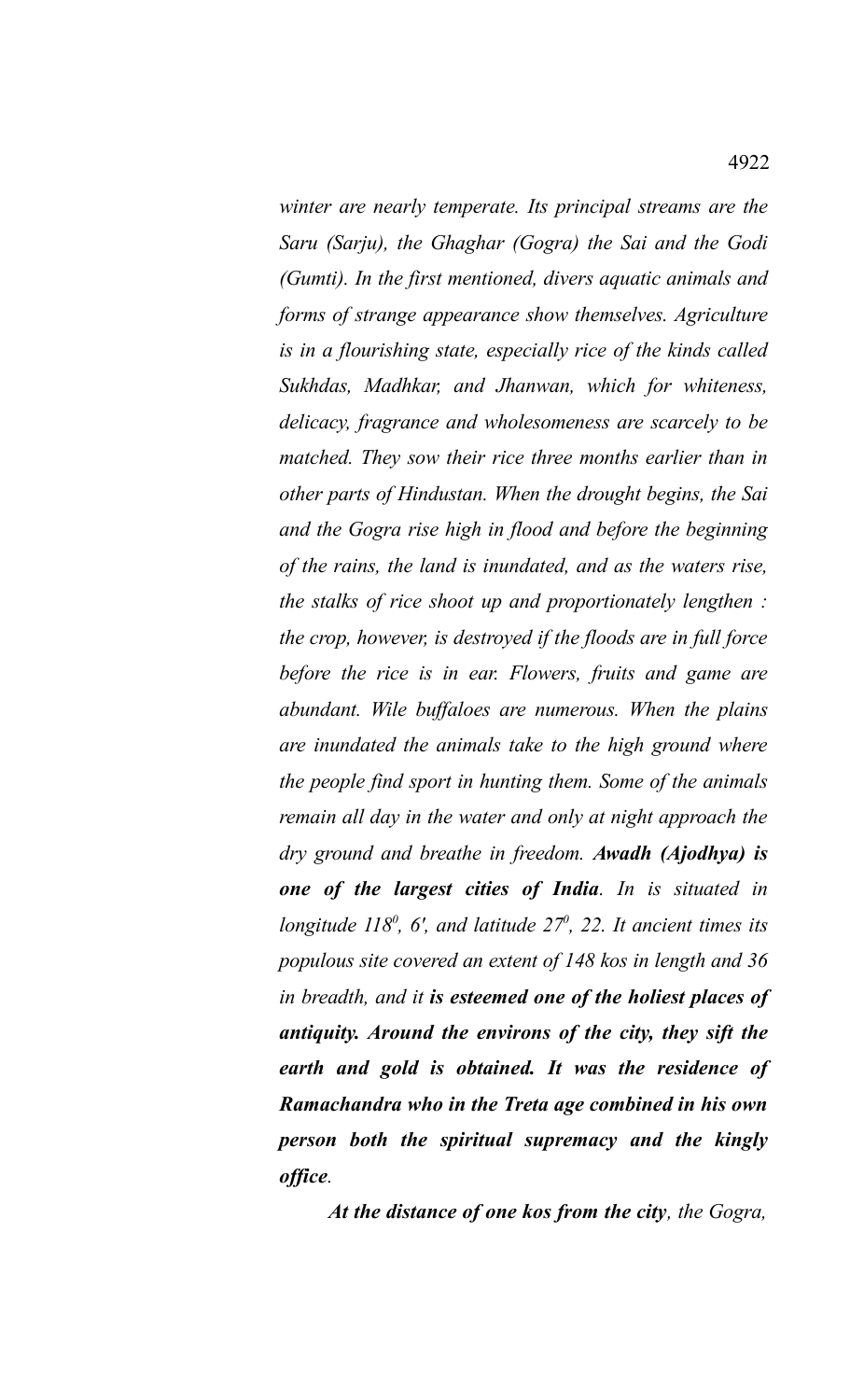*after its junction with the Sai, [Saraju] flows below the fort. Near the city stand two considerable tombs of six and seven yards in length respectively. The vulgar believe them to be the resting places of Seth and the prophet job, and extraordinary tales are related of them. Some say that at Ratanpur is the tomb of Kabir, the assertor of the unity of God. The portals of spiritual discernment were partly opened to him and he discarded the effete doctrines of his own time. Numerous verses in the Hindi language are still extant of him containing important theological truths. Bahraich is a large town on the banks of the river Sarju. Its environs are delightful with numerous gardens. Salar Masud and Rajab Salar are both buried here. The common people of the Muhammadan faith greatly reverence this spot and pilgrims visit it from distant parts, forming themselves in bands and bearing glided banners. The first mentioned was connected by blood with Mahmud Ghaznavi, and sold his life bravely in battle and left an imperishable name. The second was the father of Sultan Firoz king of Delhi and won renown by the recitude of his life."*

**4366**. We find that it only refers to the antiquity of Ayodhya and about Lord Rama but no further information can be derived which may throw any light on the issues in question.

Sri Jain also refers to the following.

**4367. Exhibit 76 (Suit-4) (Register Vol. 16, pages 21-26)** is the photocopy of the title page and pages no. 406 to 411 of the book "Sri Guru Granth Sahib (Pahli Sainchi)" translated by Dr. Manmohan Sahgal. The following part thereof shows that the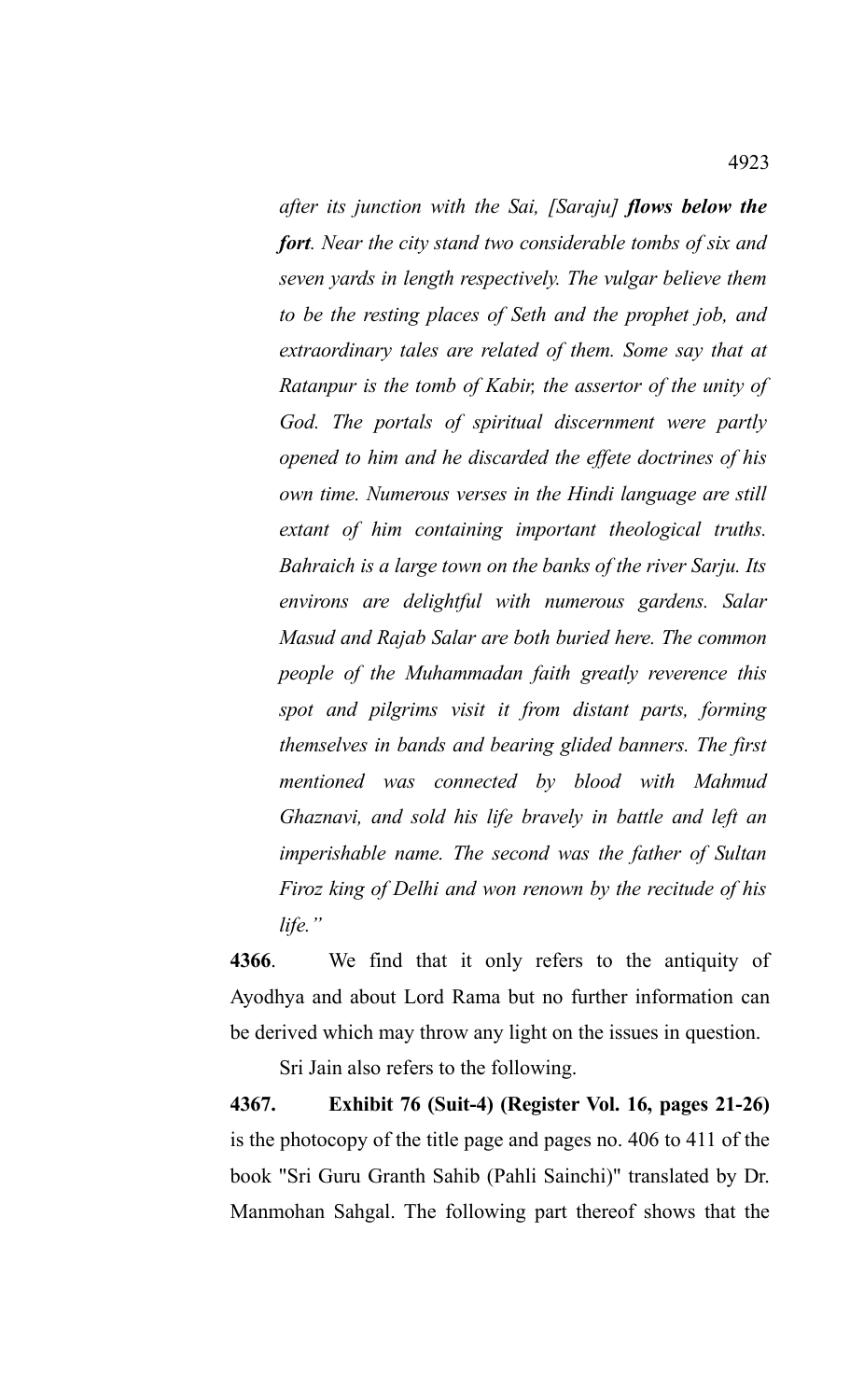Guru Nanak had taught even Muslims as to who can be a true follower of Islam and it says:

"।। सलोकु म01।। मिहर मसीति सिदकु मुसला हकु हलालु कुराणु। सरम सुनति सीलु रोजा होहु मुसलमाणु। करणी काबा सचु पीरु कलमा करम निवाज। तसबी सा तिसू भावसी नानक रखै लाज।।1।।

।। सलोकु महला 1।। वास्तविक रूप में मुसलमान बनने के लिए गुरुजी ने अपनी धारणा इस प्रकार प्रकट की है कि जीवों पर दया, मस्जिद व खुदा पर विश्वास मुसल्ला, अपने हक या अपनी कमाई का खाना हलाल और सच बोलना ही कुर्आन का पढ़ना है। जब कुकर्मों से संकोच करना सुन्नत, संयम धारण करना रोजा होगा, तब मुसलमान सच्चा मुसलमान होगा। शुद्ध कर्म करना काबा, सत्यरूप खुदा को जानना पीर की उपासना है, कृपापूर्वक किसी गरीब का संरक्षण कलमा और नमाज है। नानक कहते हैं, शान्तिरूपी माला वही है, जो उसे भाए। अर्थात् वही माला बनाए जो परमात्मा को भाए, (ईश्वर की रजा में रहे)। हे काजी, जब ऐसे गुणों से युक्त होगा, तब तेरी लाज परमेश्वर रखेगा।।1।।''

"।। सलोकु म0 1।। मुसलमाणु कहावणु मुसकलु जा होइ ता मुसलमाणु कहावै । अवलि अउलि दीनु करि मिठा मसकलमाना मालु मुसावै । होइ मुसलिमु दीन मुहाणे मरण जीवण का मरमू चुकावें। रब की रजाई मंने सिर उपरि करता मंने आपु गवावै। तउ नानक सरब जीआ मिहरंमति होइ त मुसलमानु कहावै | |1 | |

।। सलोकु महला 1।। हे काजी, मुसलमान कहलाना कठिन है। यदि कोई मुसलमान के गुणों से युक्त है तभी मुसलमान कहा जा सकता है। सर्वप्रथम, औलिए अर्थात् सन्तजनों के धर्म को मीठा करके माने। तदन्तर जिन सन्तजनों ने मान दूर किया है, उन्हें अपना माल लुटावे। मल्लाह–रूपी जो सन्तजन हैं, उनके धर्म में स्थित हो तथा जन्म–मरण या जीवन–मृत्यु के भ्रम को दूर करे। सिर के ऊपर रब की रजा माने अर्थात ईश्वरेच्छा को सर्वोपरि मानकर प्रसन्न रहे तथा अहंत्व को गवॉकर कर्ता—पुरुष को माने। नानक कहते हैं, समस्त जीवों पर कृपा करें और ऐसे गुणों से संयुक्त हो तो मुसलमान कहलाए।।1।।''

4368. Exhibit 78 (Suit-4) (Register Vol. 16, pages 30-40) contains photocopy of the title page and pages no. 37, 38, 431, 432, 473, 474, 906 to 908 of "Sri Guru Granth Sahib (Tisari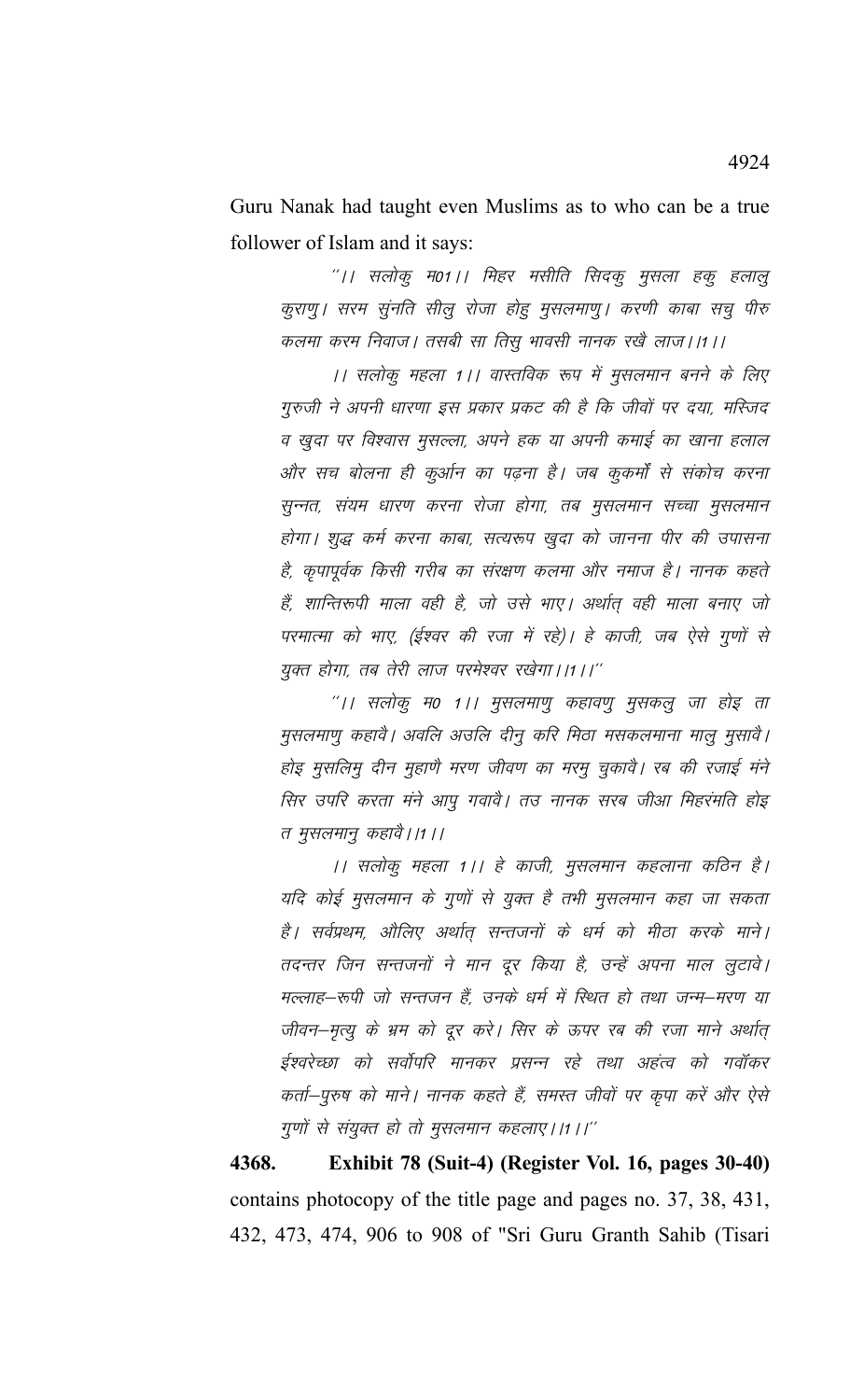Sainchi)" translated by Dr. Manmohan Sahgal. Sri Hari Shankar Jain placed before us the following part from page 37 to 38 thereof:

''।। तिलंग महला 1।। जैसी मैं आवै खसम की वाणी तैसडा करी गिआनु वे लालो। पाप की जंञ लै काबलहु धाइआ जोरी मंगै दानु वे लालो। सरमु धरमु दुई छपि खलोए कूडु फिरै परधानु वे लालो। काजीआ बामणा की गल थकी अगदु पड़े सैतानु वे लालो। मुसलमानीआ पड़हि कतेबा कसट महि करहि खुदाई वे लालो। जाति सनाती होरि हिदवाणीआ एहि भी लेखै लाइ वे लालो। खून के सोहिले गावीअहि नानक रत् का कुंगू पाई वे लालो।। 1।। साहिब के गुण नानकु गावै मास पुरी विचि आखु मसीला। जिनि उपाई रंगि रचाई बैठा देखै दखि इकेला सचा सो साहिबु सचु तपावसु सचड़ा निआउ करेगु मसोला। काइआ कपडु टुकु ट्रक् होसी हिन्दुस्तान् समालसी बोला। आवनि अठतरै जानि सतानवै होरु भी उठसी मरद का चेला। सच की बाणी नानकू आखै सचु सुणाइसी सच की बेला। 12 | 13 | 1 5 | 1

हे भाई लालो ! मुझे प्रभु-पति की ओर से जैसा आभास हुआ है, उसी के अनुसार मैं तुझे अवगत कराता हूँ। काबुल से बाबर की फौज मानो पाप–अत्याचार की बारात है, जिसे एकत्रित करके वह आ चढा है और बलपूर्वक हिन्दुस्तान की बागडोर रूपी कन्यादान की मांग कर रहा है। सैयदपुर से लाज और धर्म विलुप्त हो गए हैं, झूठ ही सर्वत्र महत्वपूर्ण बना फिरता है। (ऐसा लगता है कि) शैतान विवाह सम्बन्ध करा रहा है और ब्राह्मणों तथा काजियों की मर्यादा समाप्त हो चुकी है, मुसलमान औरतें भी इस विपत्ति में कुर्आन पढ़ रही है और खुदा से प्रार्थना कर रही हैं। ऊँची जाति तथा नीची जाति वाली एवं अन्य दूसरी सब स्त्रियों पर अत्याचार हो रहे हैं। नानक का कथन है कि सब ओर विलाप का संगीत हो रहा है और लद्दू का केसर छिड़का जा रहा है।।1।। (सब कुछ प्रभु की रजा अनुसार होता है, इसलिए) लाशों से भरे इस शहर में बैठकर भी नानक उस मालिक-प्रभु के गुण ही गाता है। (हे लालो!) तू भी प्रभु के अटल नियम को उच्चरित कर कि जिस मालिक–प्रभु ने सृष्टि उत्पादित की है, उसी ने इसे माया–मोह में प्रवृत्त किया है और वह आप निर्लिप्त रहकर सब घ ाटनाओं को देख रहा है। वह मालिक–प्रभु अटल नियमों वाला है, उसका न्याय अटल है, वह भविष्य में भी अटल नियम और अटल न्याय का व्यवहार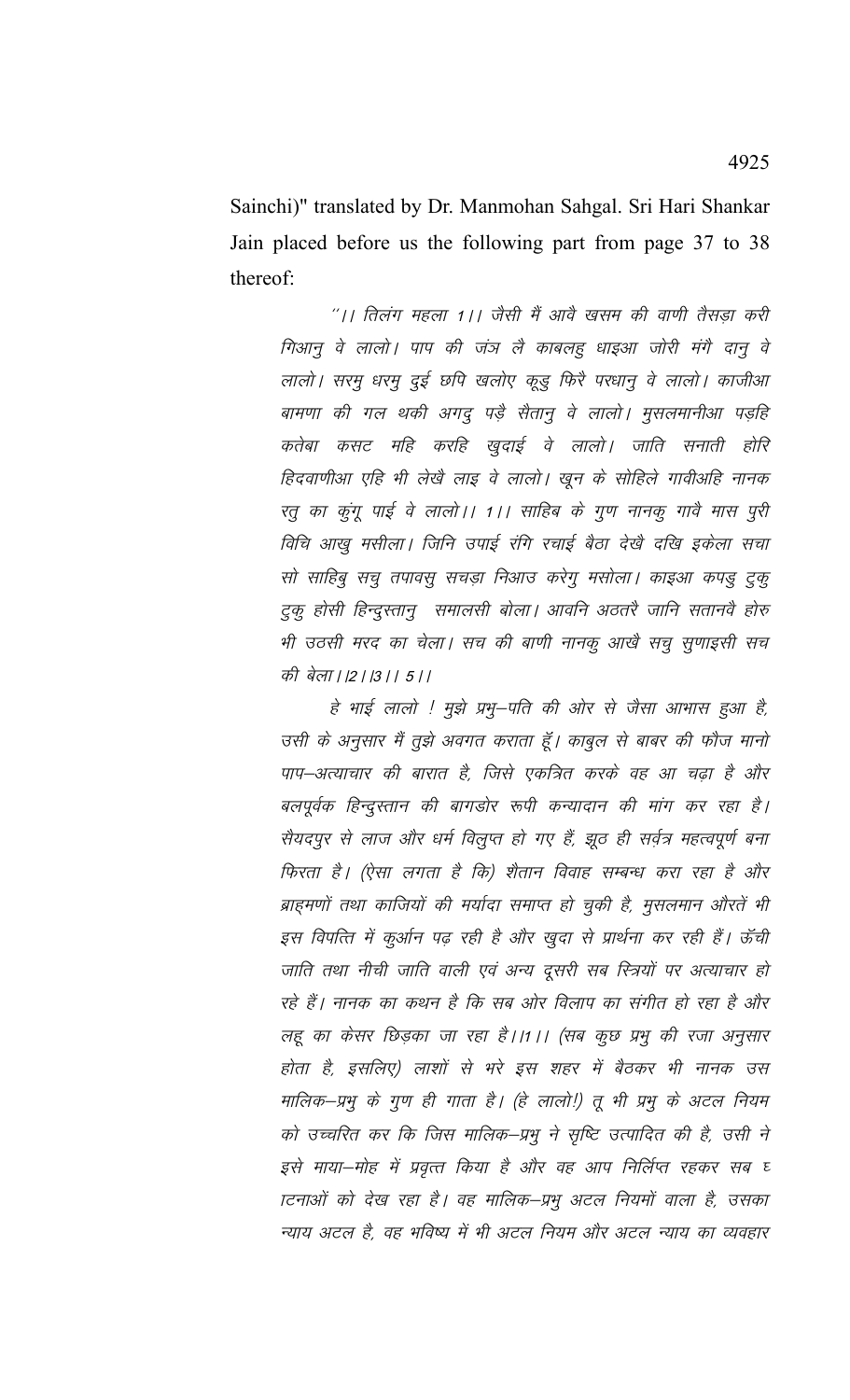करेगा। अब (सैयदपुर में) मनुष्य का शरीर रूपी वस्त्र टुकड़े—टुकड़े हो रहा है। यह एक ऐसी भयानक दुर्घटना है, जिसे हिन्दुस्तान कभी नहीं भुला सकेगा। आज मुगल लोग सम्बत् अठहत्तर में आए हैं, ये सम्बत् सत्तानबें मे चले जाएँगे, कोई दूसरा शूरवीर इनके विरूद्ध उठा खड़ा होगा। नानक तो सत्यस्वरूप प्रभु की गुणस्तुति करता है, आजीवन यह गुणस्तुति करता रहेगा, क्योंकि यह मनुष्य–जन्म की अवधि गुणस्तुति के लिए ही मिली  $\frac{3}{6}$ | |2 | |3 | |5 | |"

**4369**. He contended that the above narration show the atrocities of Babar when he invaded India. We, however, pointed out to him that it mentions the treatment of both Hindus and Muslims of India in the hands of Babar in equally adverse conditions, meaning thereby Babar killed the people without caring as to whether he was Muslim or Hindu.

**4370. Exhibit 79 (Suit-4) (Register Vol. 16, pages 41-58)** contains title page and pages no. 8 to 17, 226 to 229 and 400 to 401 of "Sri Guru Granth Sahib (Dusari Sainchi)" translated by Dr. Manmohan Sahgal. Sri Jain, learned Counsel, placed before us the following Hindi translation from page 226 of the book:

''(उनका) धन और यौवन, जिनका उन सुन्दरियों को बहुत अभिमान था, आज दोनों ही उनके बैरी बने हुए है। (बाबर ने) कूर सिपाहियों को हुक्म दे दिया है, वे उनकी प्रतिष्ठा गवॉकर उन्हें ले जा रहे हैं। (जीवों के कुछ वश नहीं) यदि परमात्मा को उपयुक्त लगे तो जीवों को आदर–सम्मान देता है, यदि उसकी रजा होवे तो सजा देता है।।4।। यदि पहले ही (अपने–अपने कर्तव्य को) याद करते रहें, तो ऐसी सजा क्यों मिले? (यहाँ के) हाकिमों ने ऐश–आराम के चाव में अपना कर्तव्य भूला दिया था। (अब, जब) बाबर की आवाज आई है, तो कोई पठान शहजादा भी रोटी नहीं खा सकता । ।5 । । (जालिमों के पंजे में आकर) मुसलमानी स्त्रियों के नमाज के वक्त छिन गए हैं, हिन्दू स्त्रियों की पूजा का समय जा रहा है। (जो पहले बड़ी ही औपचारिक विधि के साथ पूजा करती थी, अब) वे न स्नान करके टीके लगा सकती हैं, न ही उनके चौके पवित्र रह गए हैं। (जिन्होंने धन–यौवन के नशे में) कभी राम को स्मरण नहीं किया था, अब उन्हें खुदा,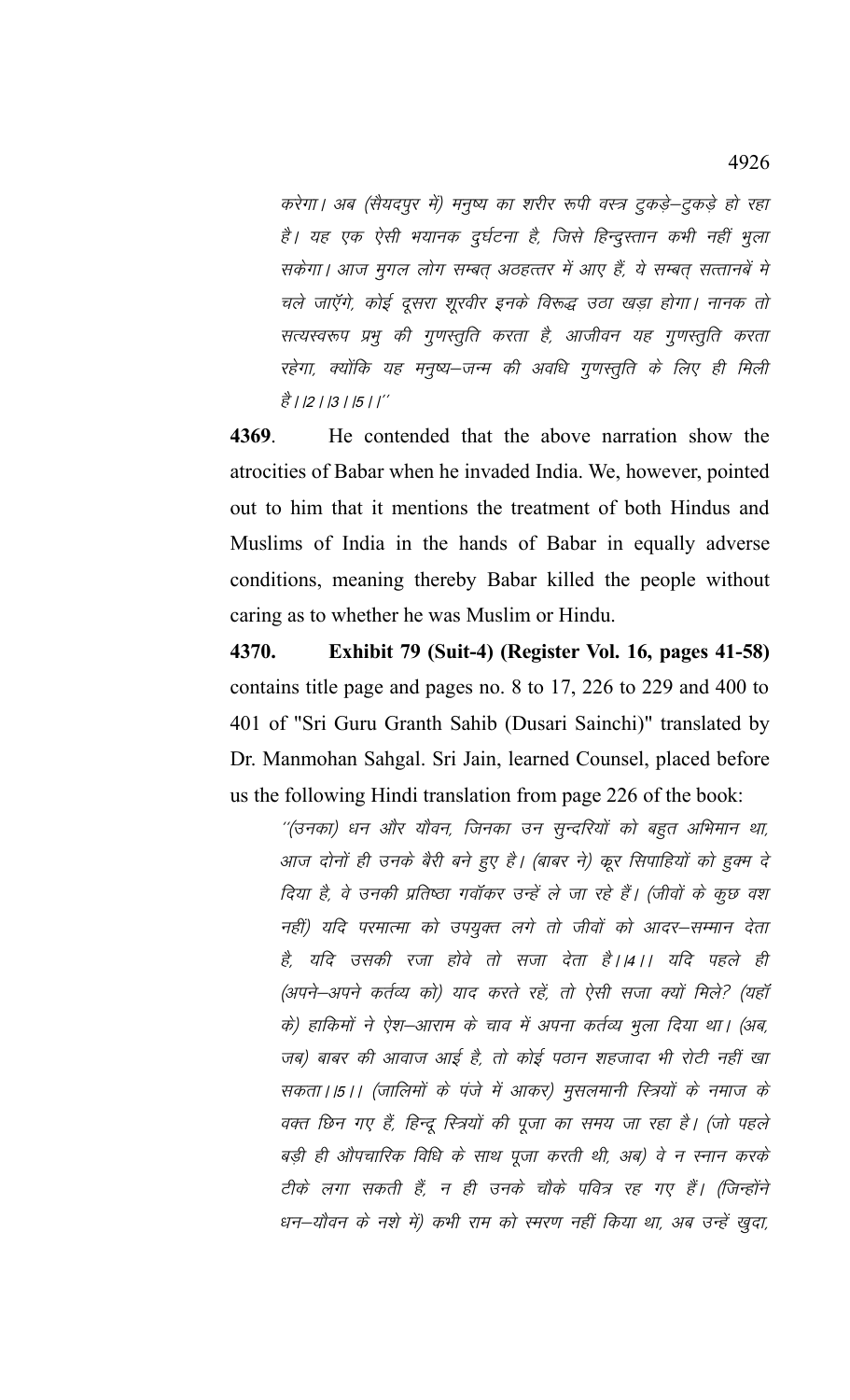खुदा कहना भी नहीं मिलता।।6।। (बाबर की कैंद से) बचकर जो विरले मनुष्य अपने–अपने घर आते हैं, वे परस्पर मिलकर कुशल–क्षेम पूछते हैं। उनकी किस्मत में यह विपत्ति पूर्व–लिखित थी, वे एक दूसरे के पास बैठक्र अपने–अपने दुख रोते हैं। (पर) हे नानक! मनुष्य बेचारे क्या करने योग्य हैं? वहीं कुछ होता है, जो उसे भला लगता है।।7।।''

**4371**. Here also we find that the act of Babar was equally adverse to both Muslims and Hindus of the then Hindostan.

**4372**. To our mind instead of puzzling ourselves in so much literature etc., certain aspects which emerge from whatever we have mentioned above may be summarised which probably may give some idea as to how the questions are to be answered. The antiquity of Ayodhya is not disputed. It is also not disputed that Ayodhya is known as the principal place of religion and mainly concerned with Vaishnavites, i.e., the followers of Lord Rama. Lord Rama was born at Ayodhya and ruled thereat. The religious texts like Valmiki Ramayan and Ramcharitmanas of Goswami Tulsidas and others like Skandpuran etc. mention that Lord Rama was born at Ayodhya and it is his place of birth but do not identify any particular place in Ayodhya which can be said to be his place of birth. On the one hand we do not get any idea about the exact place or site but simultaneously we can reasonably assume that once it is not disputed that Lord Rama was born at Ayodhya there must be a place which could be narrowed down at the site of his place of birth. It is true that a search of a place of birth after long time even today may not be very easy if one tried to find out in this regard just three or four generations back. Therefore, for making such kind of inquiry in a matter of such an antiquity is almost impossible. But when a dispute in such a manner is raised then we go by the well accepted principle in law of evidence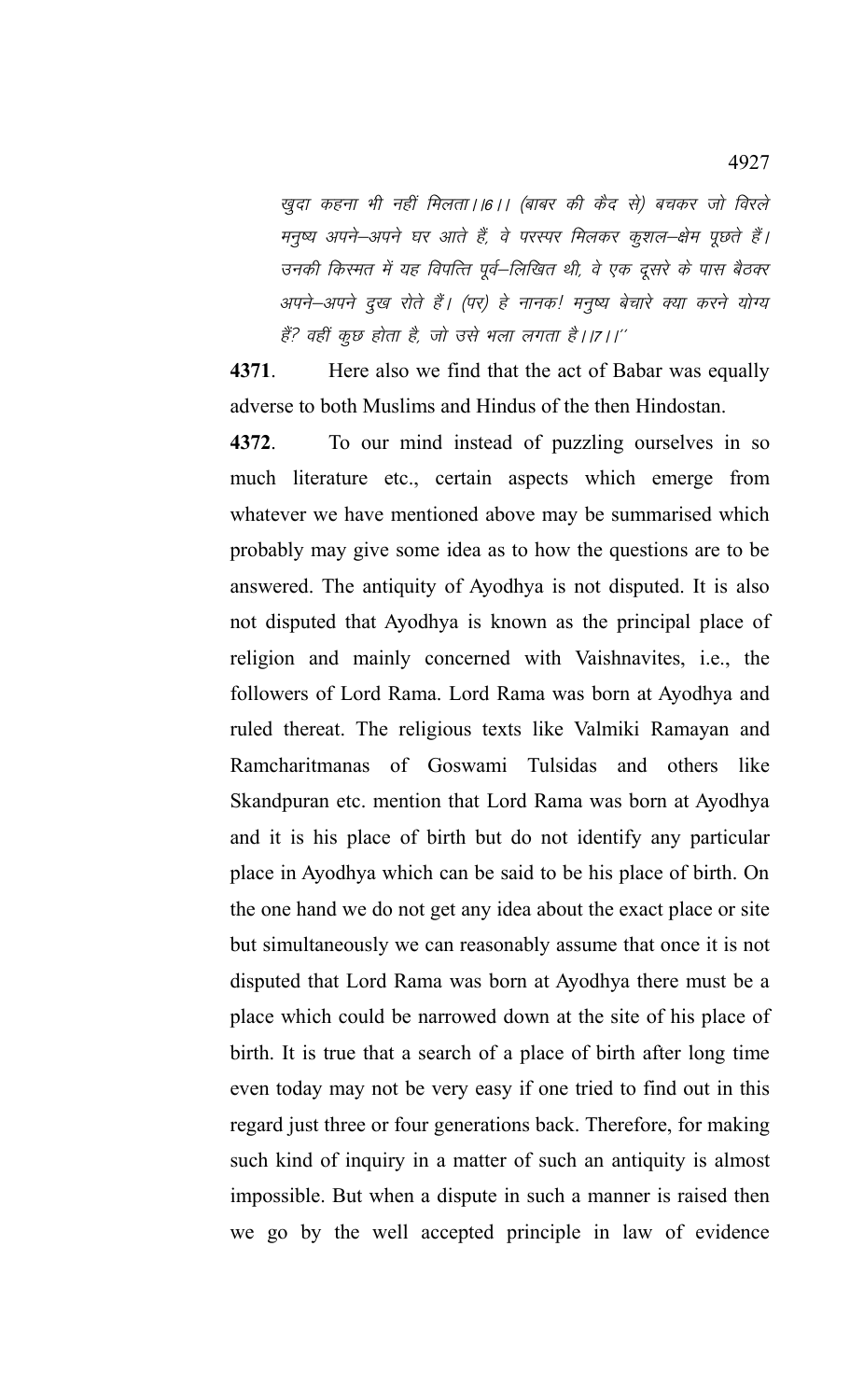particularly as applicable in civil cases, i.e., preponderance of probability.

**4373**. The Evidence Act defined (proved) vide Section 3 as under:

*"A fact is said to be proved when, after considering the matters before it the Court either believes to exist or considers its existence so probable that a prudent man ought, under the circumstances of the particular case, to act upon the supposition with it existence."*

**4374**. The only thing the Court should not do is to base its conclusion on mere conjectures and surmises. Here we have not to consider the historicity of Ayodhya or Lord Rama but only to find out whether the place in dispute according to the belief, faith and traditions of Hindus is the site where Lord Rama was born. Even if we have to draw an inference whether this is a place where Lord Rama is born we need not record a finding like mathematical calculation but it has to be decided on the preponderance of probability. As we have already said that if Lord Rama was born at Ayodhya then there must be a place which can be identified for such purpose. It is no where suggested by plaintiffs (Suit-4) for the muslim parties that except the property in dispute there was any other place in Ayodhya which is believed by the Hindu people as place of birth of Lord Rama. What they submit is that there was another temple on the north side of the property in dispute which is called Janamsthan temple and, therefore, that can be the place of birth. But the antiquity of that temple goes back to only about 200-300 years, i.e., not beyond  $18<sup>th</sup>$  or  $19<sup>th</sup>$  century. The possibility of that area gets ruled out for more than several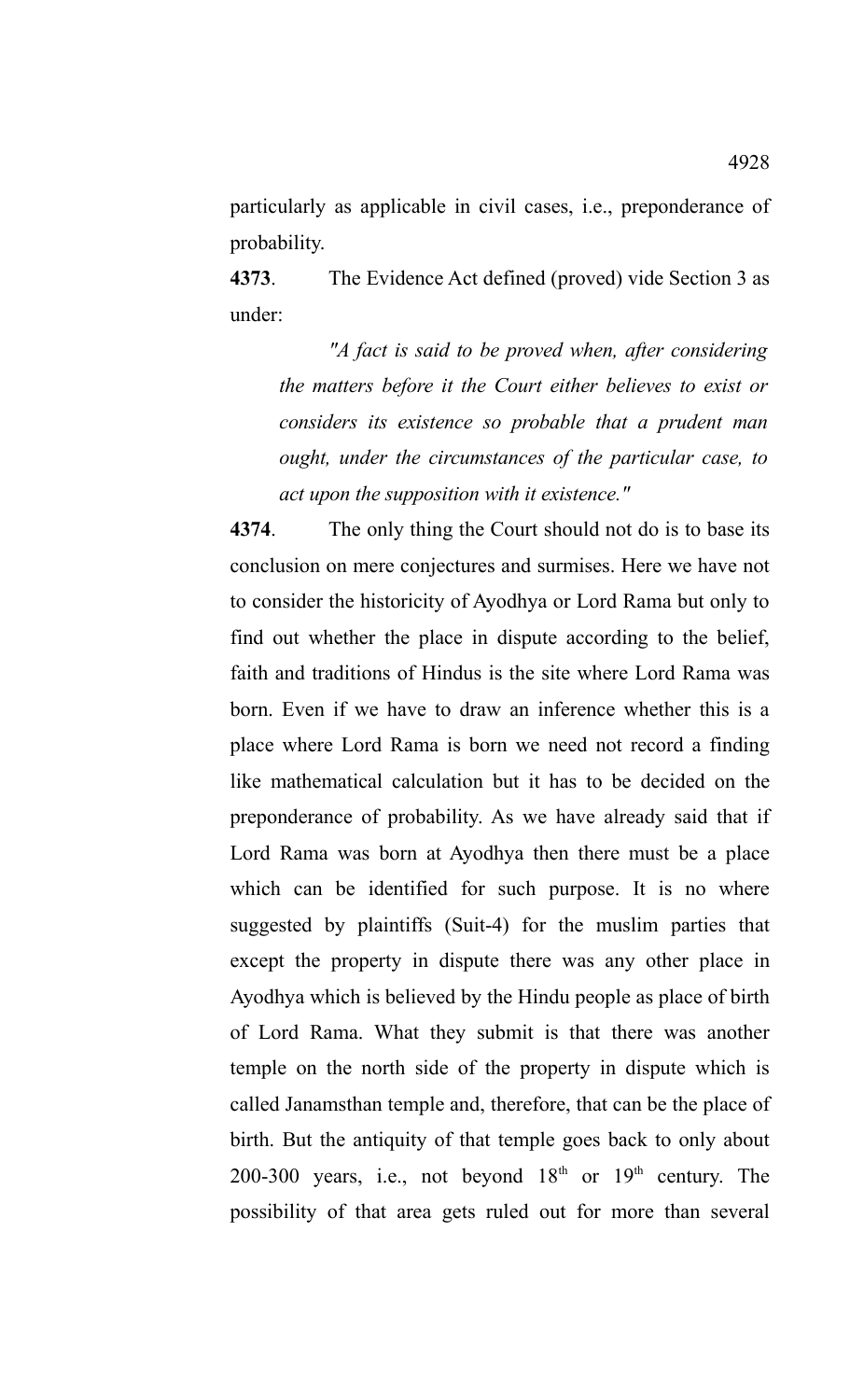reasons.

**4375**. The first document which is available to us is that of William Finch Travellers Account who visited Ayodhya sometimes between 1608-1611 and there he has referred to a place known as fort of Ramchandra where he is born. It does not talk of any Janamsthan temple at this stage but talk of a fort in a ruined condition. He also mentioned that the people use to visit it for worship. Therefore, at that time also there was only one place which the Hindus people know to be a place of birth of Lord Rama or in any case a place which is related to Lord Rama. It has referred as Fort which obviously must have been quite bigger when it is said that it was on a mount and was the highest area in Ayodhya.

**4376**. The next document available to us was published in 1786, i.e., of Joseph Tieffenthaler who was an Australian Christian Priest and came to India sometime in 1740. He visited Awadh area between the 1766-1771. He was a highly educated Orientalist knowing several languages including Sanskrit and Persian. It is he who has given some detail about the place in dispute as also mentioned in detail the place in dispute including the disputed building and also says very clearly that the people believe that Lord Rama was born here where exist its house which was demolished and thereafter the building was constructed. The size of the house whether he called Hindu temple as a house is not known but for our purposes it is sufficient that in the bigger area of the fort of Lord Rama there was a part on which the disputed building was constructed and in this disputed building the people at that time also believed that it included the place of birth of Lord Rama and used to visit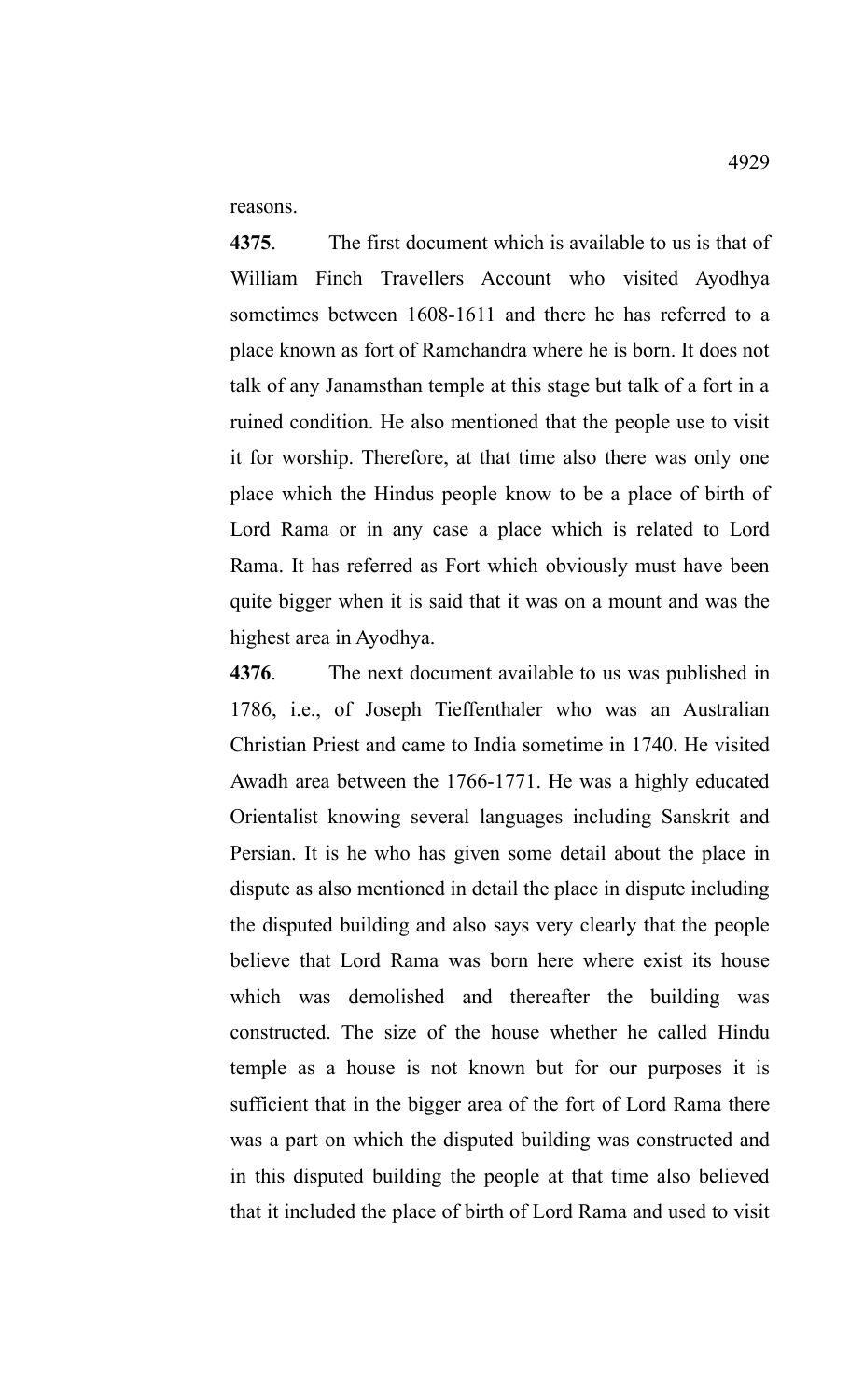and worship despite knowing that a new building has been raised which is a mosque. The territory was reigned by muslim rulers and despite taking risk the Hindu people if were entering a mosque for worship believing it to be the place of birth of Lord Rama, this faith, their determination and their attitude must have some basis and cannot be taken lightly.

**4377**. Plaintiffs (Suit-4)'s one of the witnesses Suvira Jaiswal, an expert, (Historian) claims to have made special study on Lord Rama and has represented to have special knowledge in this regard. With respect to her religious followings, she said:

´´मैं आस्तिक सिर्फ इस रूप में हूँ कि विश्वास मानवता में है। मैं किसी बाहरी शक्ति या चमत्कार में विश्वास या आस्था नहीं रखती हूँ।'' (पेज–3) *"I am theist only in a sense that I believe in humanity. I have no belief or faith in any external power or miracle."*

*(E.T.C.)*

´´मैं शुरू से अर्थात पैदाइश से ही आर्य समाजी अपने को मानती रही थी। यह सही है कि आर्य समाजी लोग ईश्वर को कोई मूर्ति पूजा नहीं मानते, पर ईश्वर का अस्तित्व मानते हैं।'' (पेज-3)

*" I have been considering myself to be an Arya Samaji right since the beginning, that is, my birth. It is true that Arya Samajists do no t have any faith in idolatry but believe in the existence of God." (E.T.C.)* 

 $^{\prime\prime}$ सैं, पूजा $-$ पाठ, भजन आदि नहीं करती हूँ।'' (पेज $-4$ )

*" I do not perform worship, incantation etc." (E.T.C.)* 

''मैं मार्क्सवादी विचारधारा से प्रभावित रही हूँ .... मार्क्सवादी विचारधारा की हूँ इसलिए मैं धर्म में विश्वास नहीं करती।'' (पेज 161)

 *"I have been influenced by Marxism ... Since I am follower of Marxist theory, I have no faith in religion."*

*(E.T.C.)*

**4378**. She did her Ph.D. under the guidance of Dr. Ram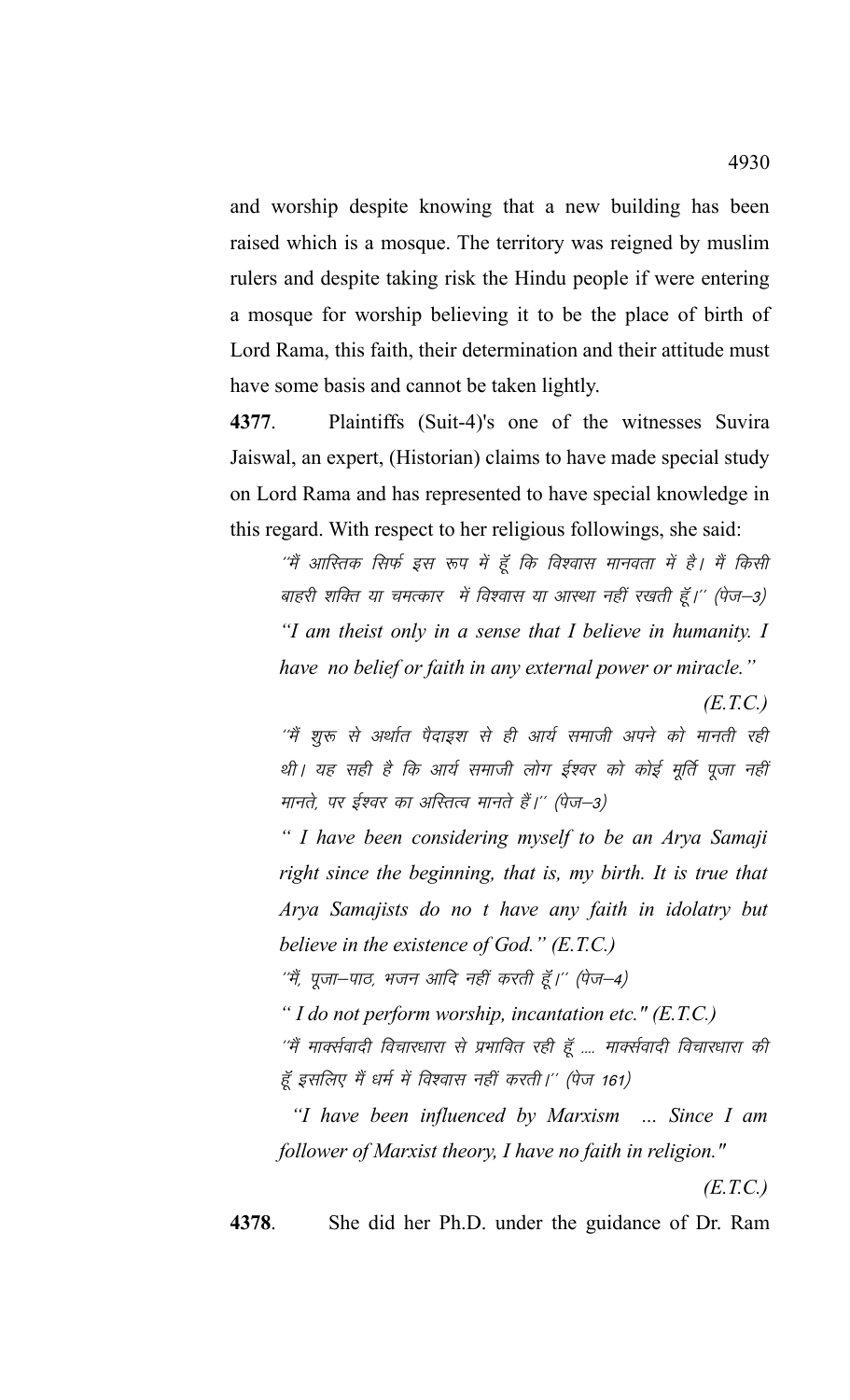Sharan Sharma from Patna University. In respect to Lord Rama, his historicity, period when his worship started according to her research and information, she has said as under:

''राम का अवतार त्रेता युग में माना जाता है। अर्थात विष्णु का राम अवतार त्रेता युग में माना जाता है। विष्णु का राम अवतार, उनके दस अवतारो का सातवॉ नम्बर का है। राम को पूजा करने वालों को मध्यकाल में रामायत के नाम से जाना गया है। और उसकी रामानन्दीय भी कहते हैं। स्वामी रामानन्द, रामायत या रामानन्दी सम्प्रदाय के प्रवर्तक माने जाते हैं।''(पेज 9) *" Rama is taken to have incarnated in Treta Yuga, that is to say, Vishnu is taken to have incarnated as Rama in Treta Yuga. Incarnation of Vishnu as Rama is the seventh incarnation out of the ten ones. Worshippers of Rama are known as Ramayat in the Medieval Period and they are also called Ramanandiya. Swami Ramanand is considered to be the progenitor of Ramayat or Ramanandiya school." (E.T.C.)*

''दशरथ जातक में मूल कथा काफी प्राचीन है। यह सही है कि बाल्मीकी रामायण में रामकथा का जिक दशरथ जातक में मिलता है मैंने इसे पढ़ा है। दशरथ के पुत्र राम वही है राम है जो बाल्मीकी रामायण में मिलते मिलते हैं और दशरथ जातक कथाओं में।'' (पेज 11)

*"The basic story in Dashratha Jataka is fairly old. It is true that the story of Rama of Valmiki Ramayana finds mention in Dashratha Jataka which I have read. Rama, son of Dashratha, is the same Rama that finds mention in Valmiki Ramayana and in the fables of Dashratha Jataka." (E.T.C.)* ''यह सही नही है कि बाल्मीकी रामायण बुद्धकाल से पहले की थी। दशरथ जातक भी बुद्धकाल से पहले का नहीं है परन्तू रामकथा मौखिक रूप से पहले से प्रचलित थी ऐसा अनुमान है।'' (पेज 11)

*"It is not true that the Valmiki Ramayana preceded the Buddha Period. Dashratha Jataka, too, does not precede*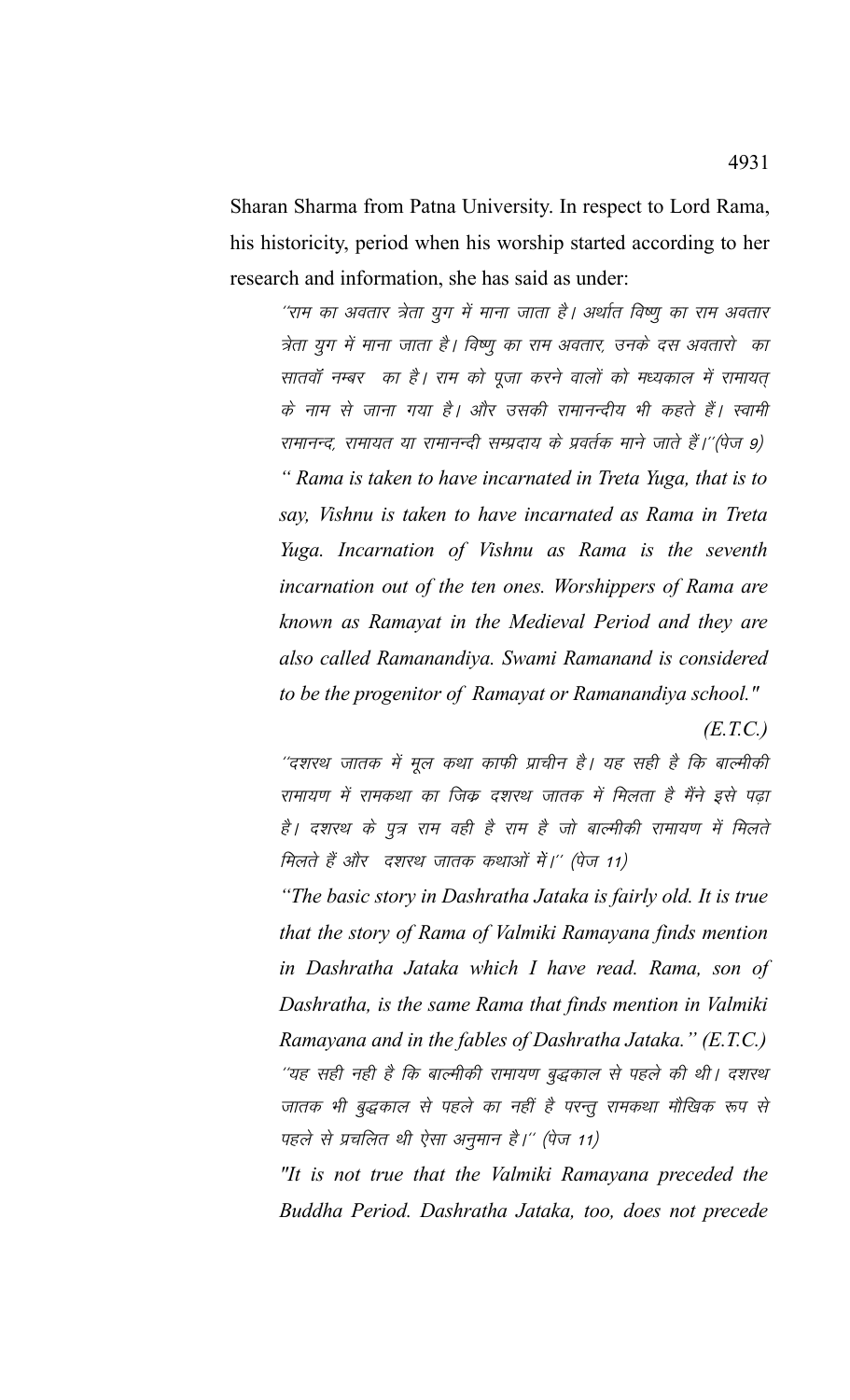*the Buddha Period but the story of Rama, as I guess, was verbally in vogue." (E.T.C.)* 

''अयोध्या का वर्णन प्राचीन ग्रन्थों में आया है। अयोध्या का उल्लेख बाल्मीकि की रामायण एवं पुराण और महाभारत के रामोपाख्यान इत्यादि में आता है। साहित्यक पुस्तकों में रघुवंश और उत्तर रामचरित में अयोध्या का उल्लेख है। ये पुस्तकें गुप्त काल या उसके बाद की हैं। यह ठीक है कि वायू पुराण एवं विष्णू पुराण गुप्तकाल के इतिहास को जानने के लिए कुछ सामग्री उपलब्ध कराते हैं। कालीदास जी को गुप्तकाल का माना जाता है और मैं भी इस विचार से सहमत हूँ कि वह गुप्तकाल में थे।''

 $(\vec{q}_{\vec{v}}$  17—18)

*"The description of Ayodhya is found in ancient books. Ayodhya also finds mention in Valmiki Ramayana, Purana and in Ramopakhyan etc of Mahabharata. In literary books like Raghuvansh and Uttar Ram Charit, there is mention of Ayodhya. These books are either of Gupta period or subsequent thereto. It is correct that Vayu Purana and Vishnu Purana procure some material to know the history of Gupta Period. Kalidas is considered to be in Gupta Period and I agree with this view that he was in Gupta Period." (E.T.C.)*

''यह सही है कि मृच्छकटिक में उस जमाने की वेशभूषा का वर्णन मिलता है। यह ठीक है कि उसमें वर्णित वेशभूषा बाल्मीकि रामायण में बताए गए वेशभूषा से मेल खाते हैं। शूद्रक के मृच्छकटिक से कई शताब्दी पूर्व वात्स्यायन का कामसूत्र लिखा गया है। इसमें भारतवर्ष की भौगोलिक रिथति एवं वेशभूषा का वर्णन है।'' (पेज 18)

*"It is true that in Mrichhakatik description of dress and attire of that age is found. It is correct that the dress and attire mentioned therein match with that mentioned in Valmiki Ramayan. Kamsutra by Vatsyayan had been written centuries ago Mrichhakatik was written by Shudrak. In it*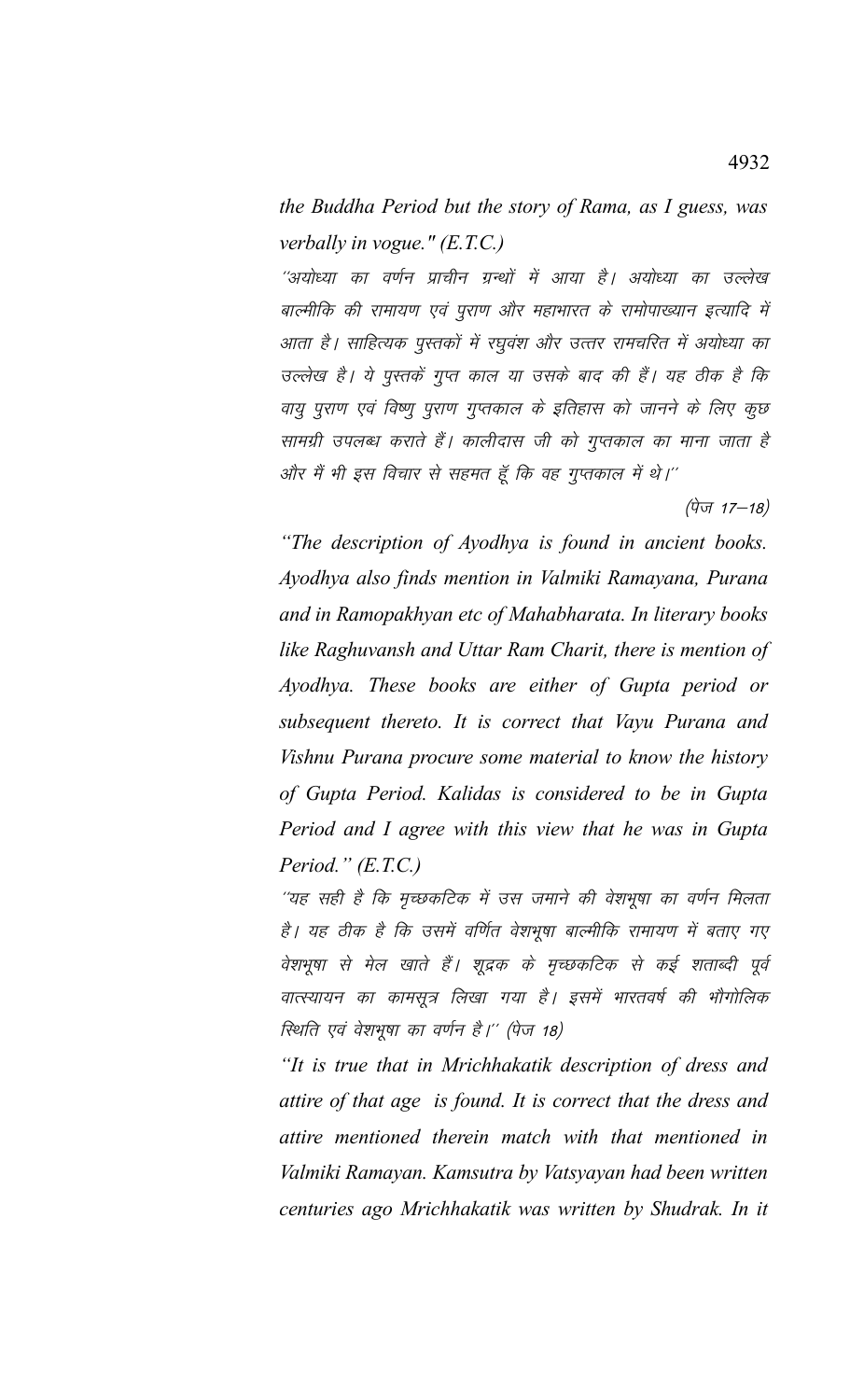*there is mention of topography as well as dress and attire of India." (E.T.C.)*

^'यह सत्य है कि मैंने अपनी पुस्तक में यह लिखा है कि ईसवी सन की प्रारम्भिक शताब्दियों में राम को विष्णू के अवतार के रूप में मान्यता मिली । प्रारम्भिक शताब्दी से मेरा मतलब पहली व दूसरी शताब्दी ए0डी0से है।'' (पेज 59)

*"It is correct that in my book I have written that in early centuries of A.D., Rama was recognized as incarnation of Vishnu. By early century I mean first and second century A.D." (E.T.C.)*

''यह कहना ठीक है कि राम को पहली दुसरी शताब्दी ए0डी0 में विष्णू के अवतार की मान्यता मिली पर इसके पहले राम कथा के नायक के रूप में राम मौजूद थे।'' (पेज 59)

*"It is correct to say that in I and II A.D. Rama was recognized as incarnation of Vishnu but prior to that existence of Rama was there as a hero of Rama's Story." (E.T.C.)* 

''बौद्ध धर्म के पहले राम, कथा के रूप में मौजूद थे।'' (पेज 60)

*"Prior to Budha religion, Rama was existent in the form of a story" (E.T.C.)*

''यह ठीक है कि इस कथा के अनुसार महात्मा बुद्ध ने अपने को राम का अवतार माना था।

दशरथ जातक को मैंने इतिहास के श्रोत के रूप में प्रमाणिक माना है। राम की कथाओं को भी मैंने इतिहासिक श्रोत के रूप में प्रमाणिक माना है। दशरथ जातक एवं राम कथायें मेरी प्राइमरी सोर्स हैं।'' (पेज 60–61)

*"It is correct that as per this story, Lord Buddha declared himself incarnation of Rama.*

*I considered Dasrath Jatak authentic as a source of history. I recognized the Rama's stories also to be authentic as a source of history. Dasrath Jatak and Rama's*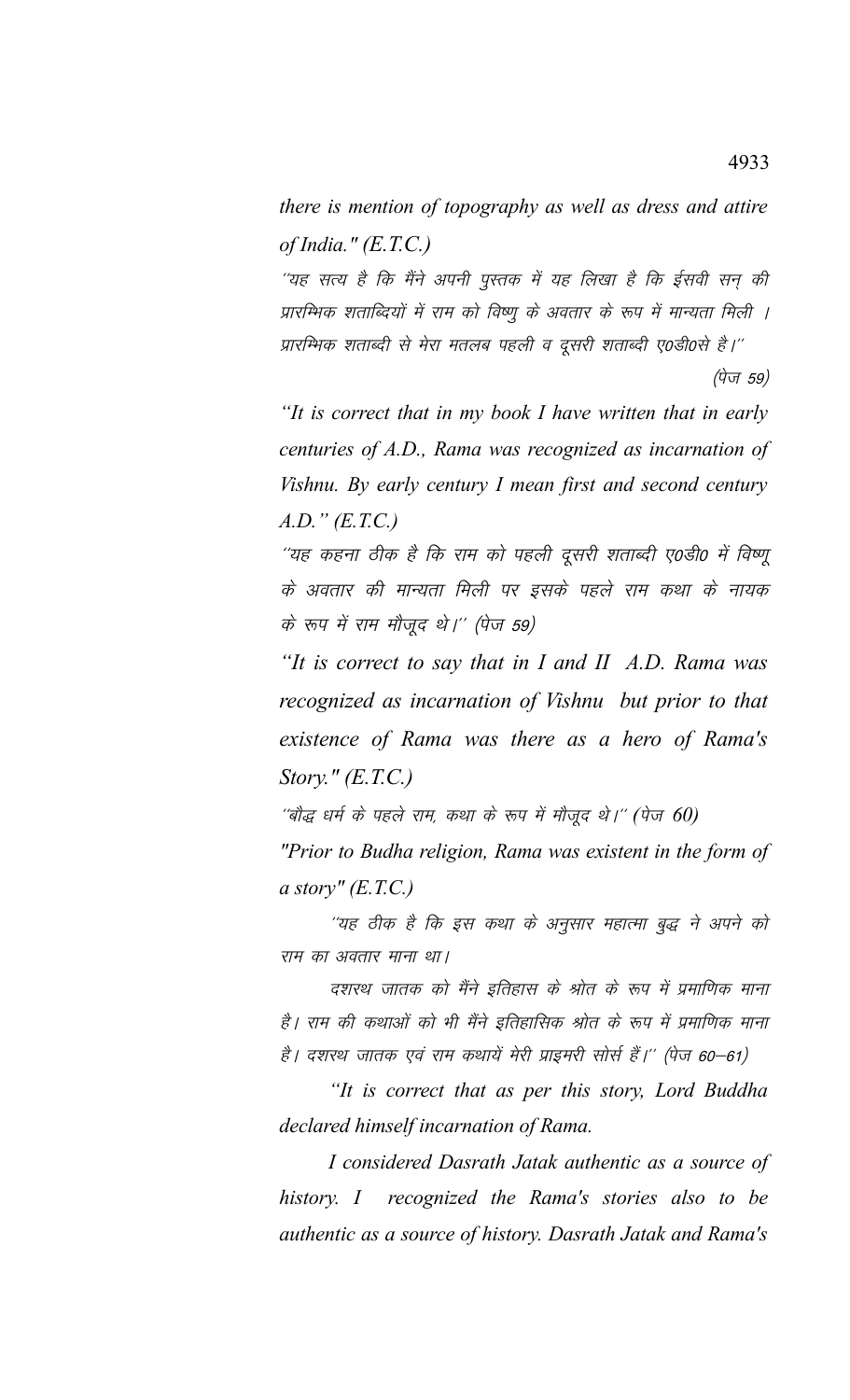*stories are my primary sources." (E.T.C.)* 

''होली काईस्ट को ईश्वर का पुत्र कहा गया है। प्राफेट मोहम्मद को ईश्वर का पैगम्बर कहा गया है। राम को ईश्वर का अवतार कहा गया है। मैं इन तीनों को सही नहीं मानती हूं।" (पेज 63)

*"Holy Christ has been regarded as the Son of GOD. Prophet has been regarded as prophet of GOD. Ram has been said to be incarnation of GOD. I do not believe all the three to be true" (E.T.C.)* 

''मैं यह मानती हूं कि श्री राम को दूसरी शताब्दी में नारायण का अवतार माना जाता था।'' (पेज 77)

*"I accept that in second century, Sri Ram was regarded as incarnation of Narayan." (E.T.C.)* 

'''मेरे अनुसार राम कथा का आरम्भ चौथी शताब्दी ईसा पूर्व से हुआ था*।''* (पेज 77)

*"In my view, initiation of Rama's story was from 4th century B.C." (E.T.C.)* 

''आज तक पुरातात्विक खोज के द्वारा किसी विष्णु हरी का मंदिर नहीं मिला। पर अयोध्या महात्म्य में विष्णू हरि के मंदिर का वर्णन है। अयोध्या महात्म स्कन्द पुराण का एक अंश है।'' (पेज 78–79)

*"Till date, by any archaeological survey, no any temple of Hari Vishnu could be discovered but in Ayodhya Mahatmya, there is description of the temple of Vishnu Hari. Ayodhya Mahatmya is a part of Skand Puran."* 

*(E.T.C.)* 

''तथाकथित से मेरा अभिप्राय यह है कि शिलालेख तो है पर वह वहां विष्णू हरि मंदिर से पाया गया या नहीं यह संदेहास्पद है। मेरे अनुसार शिलालेख अयोध्या में पाया गया है पर विष्णू हरि मंदिर में पाया गया या नहीं यह संदेहास्पद है।" (पेज 79)

*"By 'alleged', I mean that inscription does exist there but that was discovered from Vishnu Hari Mandir or not, it is*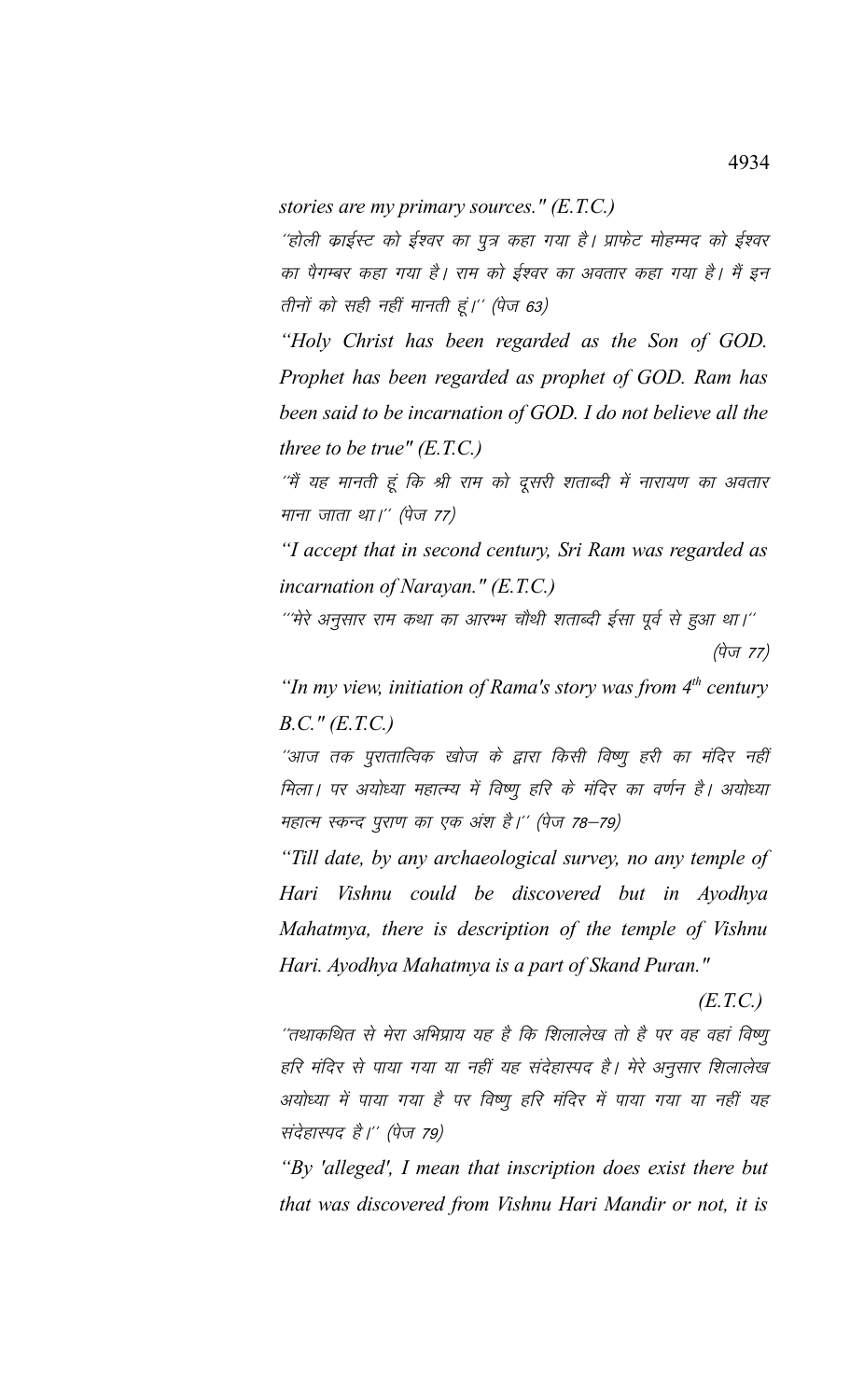*doubtful. According to me, the inscription stone has been found in Ayodhya, but whether it was found in Vishnu Hari Mandir or not, it is doubtful." (E.T.C.)* 

''मैं राम को एक व्यक्ति मानती हूँ।'' (पेज 84)

*"I consider Rama to be simply a person." (E.T.C.)* 

''दशरथ जातक का अध्ययन करते समय मैंने यह पाया कि राम दशरथ के पुत्र थे।'' (पेज 85)

*"While studying Dashrath Jatak, I found that Ram was the son of Dashrath." (E.T.C.)* 

''यह भी सही है कि वर्तमान अयोध्या वही पुरानी अयोध्या है। यह मुझे मालूम है कि अयोध्या में राम की पूजा परम्परागत रूप से होती चली आ रही है।'' (पेज 86)

*"It is also true that the present Ayodhya is the same old Ayodhya. I know that worship of Rama in Ayodhya has been continuing traditionally." (E.T.C.)*

<sup>-</sup>'मेरी खोज के अनुसार अयोध्या में कई स्थान ऐसे हैं जो श्री राम के जन्म स्थान होने का दावा करते हैं। मैं यह नहीं बता सकती कि उन स्थानों का जहां राम जन्म स्थान का दावा किया जाता है. कौन–कोन से हैं. या कहां–कहां हैं।'' (पेज 86)

*"As per my research, there are such several places in Ayodhya, which claim to be the birthplace of Sri Rama. I cannot point out specifically as to the places which are claimed to be the birthplace of Rama." (E.T.C.)* 

''मै राम को एक कथा का पात्र मानती हूं इसलिए मै उनको इतिहास की केंटीगरी में नहीं रख सकती हूं। मैं उनको एक इतिहासिक व्यक्ति मानती हूं।" (पेज 96)

*"I regard Rama as a character of a story, therefore, I cannot put him in the category of history. I reckon him as a historical person." (E.T.C.)*

´´यह कहना भी ठीक है कि जैन धर्म के स्रोतों से यह पता लगता है कि साकेत व अयोध्या एक ही हैं। यह मुझे मालूम है कि 24 वें तीर्थांकर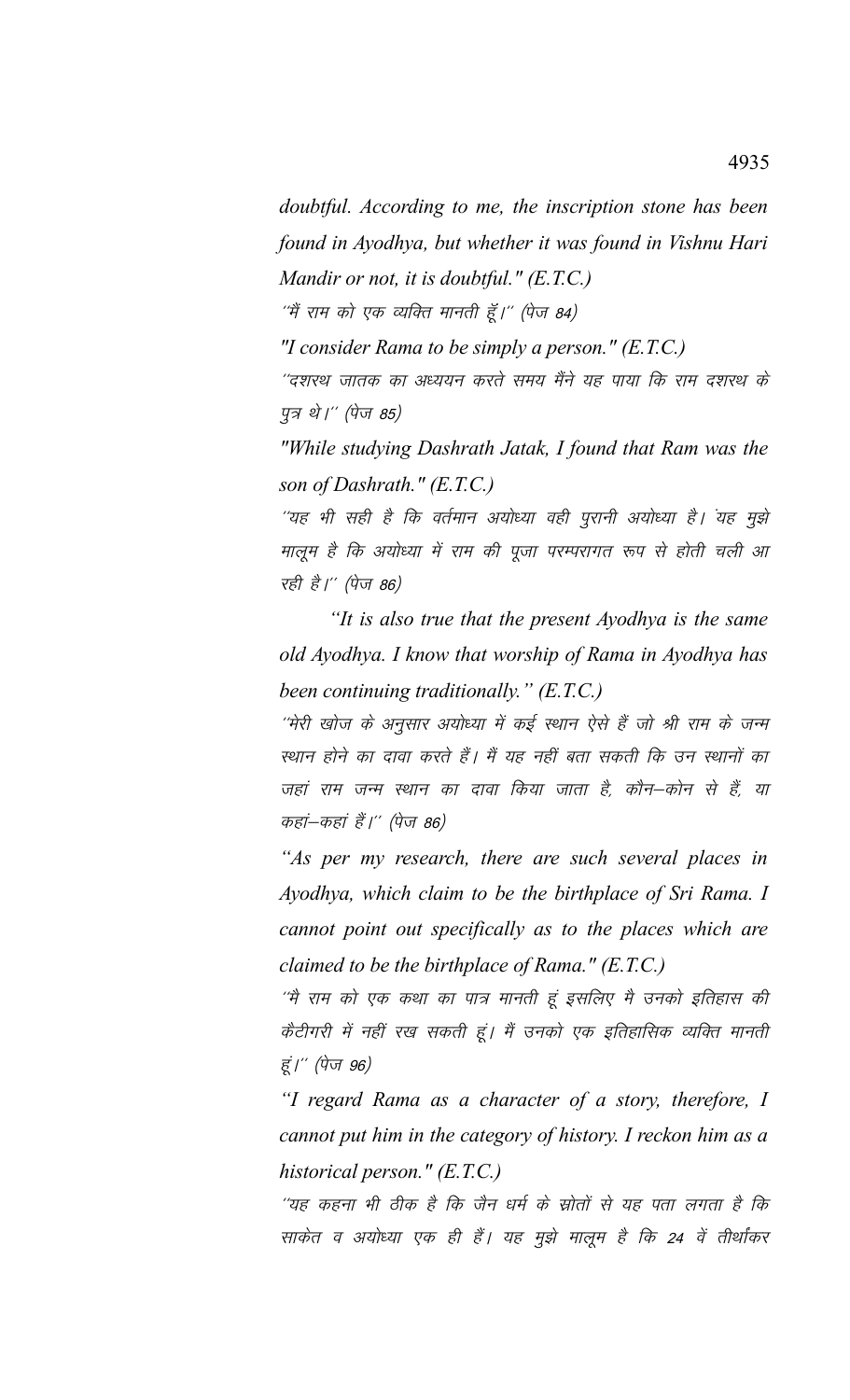महावीर अयोध्या गये थे।'' (पेज 96)

*"It is also true that it is found from the sources of Jain religion that Saket and Ayodhya are the same. I know that 24th Tirthankar Mahavir went to Ayodhya." (E.T.C.)* 

"यह कहना भी सही है कि भगवान राम को कई स्थानों पर कोशल नरेश के नाम से उद्धत किया गया है। यह कहना सही है कि अयोध्या में राम के जन्म से संबंधित स्थलों को कुण्डो के नाम संदर्भित किया जाता है।''

(पेज  $97)$ 

*"It is also true to say that at many places, Lord Rama has been referred as Koshal Naresh (King of Koshal). It is true to say that the places related to birth of Rama in Ayodhya are referred with the name of Kunds." (E.T.C.)* 

''मैं उपरोक्त शताब्दियों से चली आ रही परम्परा को इतिहास के विश्लेषण का विषय मानती हूँ और उसे इतिहास की श्रेणी में रखती हूँ।

मेरे विचार से राम कथा का प्राचीनतम उल्लेख दशरथ जातक में हुआ है।'' (पेज 98-99)

*"I consider the traditions continuing from centuries as the subject of analysis of history and place the same in the category of history.*

*In my view, the ancient mention of Rama's story has been made in Dashrath Jatak." (E.T.C.)* 

''यह हो सकता है कि गौडबहो नामक ग्रन्थ में विष्णू हरि मंदिर का अयोध्या में होना वर्णित किया गया है।'' (पेज 102)

 *"It may be that in the book Gaurbaho, there is mention of temple of Vishnu Hari Mandir being situated in Ayodhya."*

*(E.T.C.)*

''स्कन्ध पुराण के वैष्णव खण्ड के आखिर में अयोध्या महात्म में रामजन्म स्थान का वर्णन आया है इसलिए ऐसा लगता है कि यह पृच्छिप्त अंश है। यह सही है कि वैष्णव खण्ड स्कन्ध पुराण के मध्य में है।'' (पेज 106) *"At the end of Vaishnav Part of Skand Puran, description*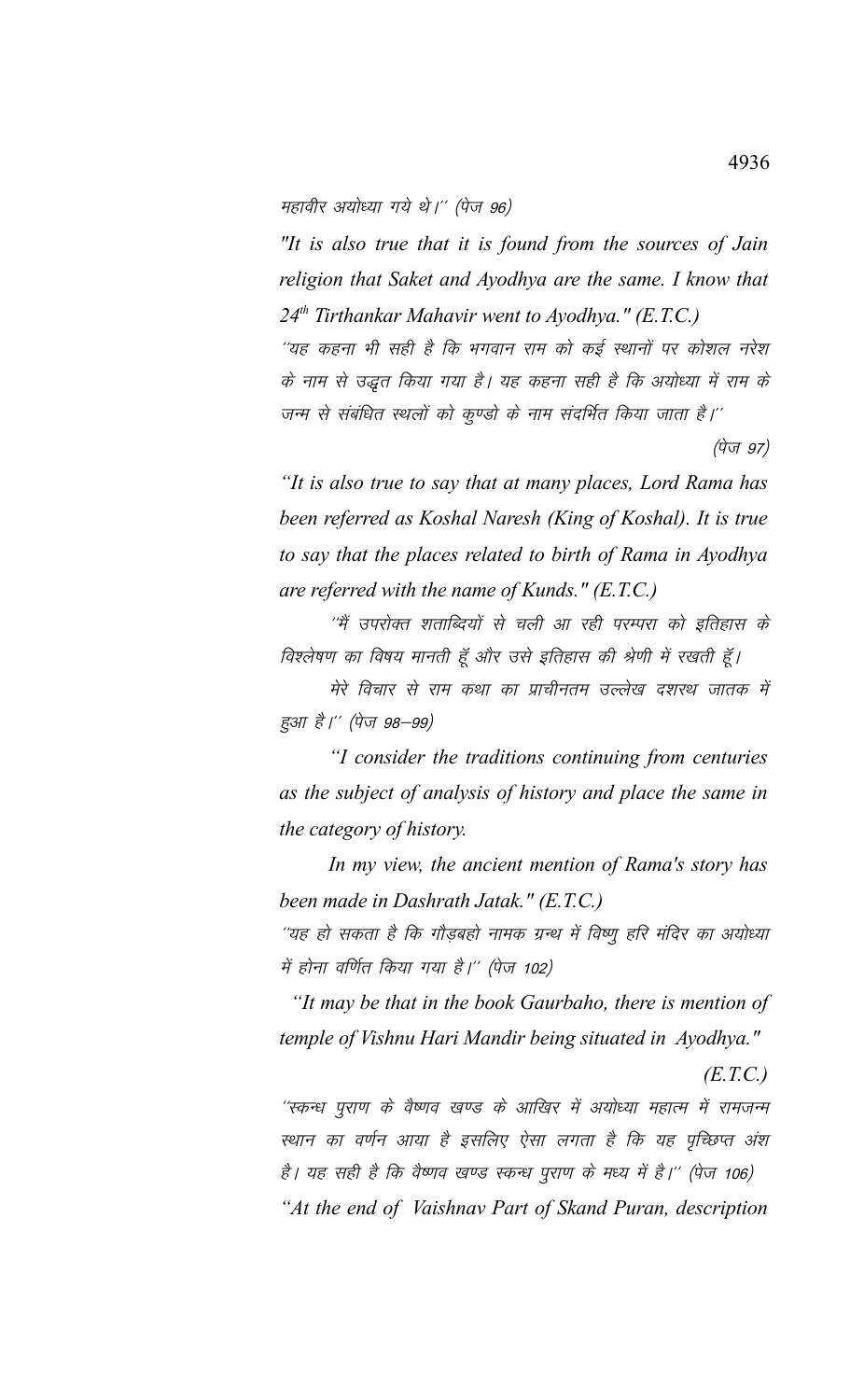*of birthplace of Rama in Ayodhya has come in Ayodhya Mahatmya at the end, it so appears because it is maimed portion. It is true that Vaishnav Part is in the middle of Skand Puran." (E.T.C.)* 

''बाल्मीकि रामायण में श्रीराम की जन्म तिथि उनकी जन्म भूमि का उल्लेख आया है। इस बाल्मीकि रामायण में इस बात का जिक है कि इच्छवाकु वंश में राजा के घर में श्रीराम का जनम हुआ और उनका बाल्यकाल अयोध्या में बीता। बामिज बाल्मीकि रामायण का काल ईसा पूर्व तीसरी शताब्दी से दूसरी शताब्दी माना जाता है बाल्मीकि रामायण में एक अयोध्या काण्ड भी हैं इसमें उल्लिखित अयोध्या काण्ड दूसरी शताब्दी ईसा पूर्व माना जाता है। ...पर इसमें राम के जन्म व जन्मभूमि का उल्लेख अवश्य है।'' (पेज 106–107)

*"It is correct that in Valimiki Ramayan there is reference of date and place of birth of Rama. In this Valmiki Ramayan, there is reference of the fact that in Ikshwaku Dynasty Rama was born in the royal family and his childhood passed in Ayodhya. Period of Balimiki Ramayan is regarded as 300 BC-200 BC. There is a Ayodhya Kand too in Valimiki Ramayan. The Ayodhya Kand in it, is regarded pertaining to second century B.C. ... But in it, the reference about Rama's birth and birthplace does find place." (E.T.C.)* 

''नरसिंह पुराण में अयोध्या एवं विष्णु मंदिर का वर्णन है।'' (पेज 109)

*"In Narsingh Puran, there is description of Ayodhya and Vishnu Mandir." (E.T.C.)* 

^'विष्णु पुराण, विष्णु धर्मोत्तर पुराण का मुझे ज्ञान है। यह ठीक है कि इसमें भी अयोध्या में विष्णू के मदिर का वर्णन दिया है।'' (पेज 109)

*"I have knowledge of Vishnu Puran, Vishnu Dharmmotar Puran. It is true that in this also, description is given about*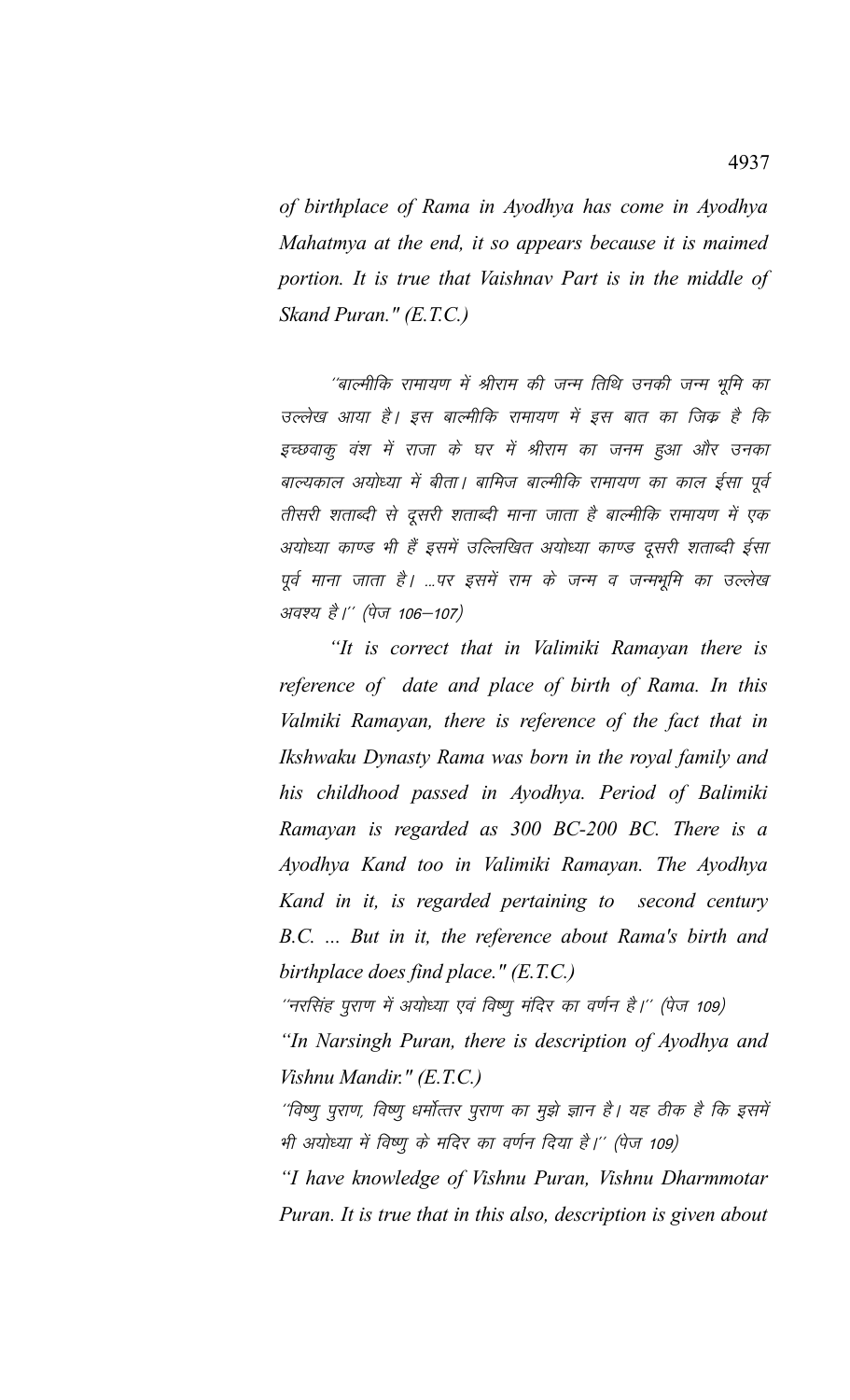*temple of Vishnu in Ayodhya." (E.T.C.)* 

''मैं मनुस्मृति को पहली या दूसरी शताब्दी की रचना मानती हूँ। मैं इसको इतिहास का एक प्रमाणिक स्रोत मानती हूँ। यह सही है कि पुराण महाभारत, रामायण इतिहास के प्रामाणित स्रोत हैं। रामायण से मेरा तात्पर्य बाल्मीकि रामायण से है।

वेदों को मैं इतिहास के लिए प्रमाणिक मानती हूँ। यह भी इतिहास के एक स्रोत हैं। वेदों की रचना काल 1500 ई0पूर्व से लेकर 800 ई0पू0 माना जाता है।'' (पेज 114–115)

*"I consider the Manusmriti as the creation of first or second century. I reckon it as an authentic source of history. It is correct that Puran, Mahabharat and Ramayan are the authentic sources of history. By Ramayan, I mean the Balimiki Ramayan.*

*I regard Vedas authentic for history. These are also a source of history. Period of creation of Vedas are deemed from 1500 BC-800 BC." (E.T.C.)*

''किसी विशेष स्थान को निर्मित करके पूजा करने की प्रथा पॉचवी छठी शताब्दी ई.पू. में रही होगी परन्तु ऐसा निश्चित प्रमाण नहीं मिलता है परन्तु यह भी संभव हो कि हड़प्पा सभ्यता में रही हो।" (पेज 132)

*"Custom of worshipping a particular place after creation thereof, might have been in 5th-6th century B.C. but no specific evidence thereof is found, but it might be possible that it would have been prevailing in Hadappan Civilisation." (E.T.C.)* 

''यह ठीक है कि श्रीराम को भगवान के अवतार के रूप में पूजने का प्रमाण मिलता है। श्रीराम को श्री विष्णू का अवतार 200 ए0डी0 से माना जाने लगा था। श्री राम को अवतार रूप में पूजा करने का प्रथम प्रमाण गुप्त युग में मिलता है।'' (पेज 143)

*"This is correct that evidence pertaining to worship of Rama as incarnation of Vishnu is found. Sri Rama was*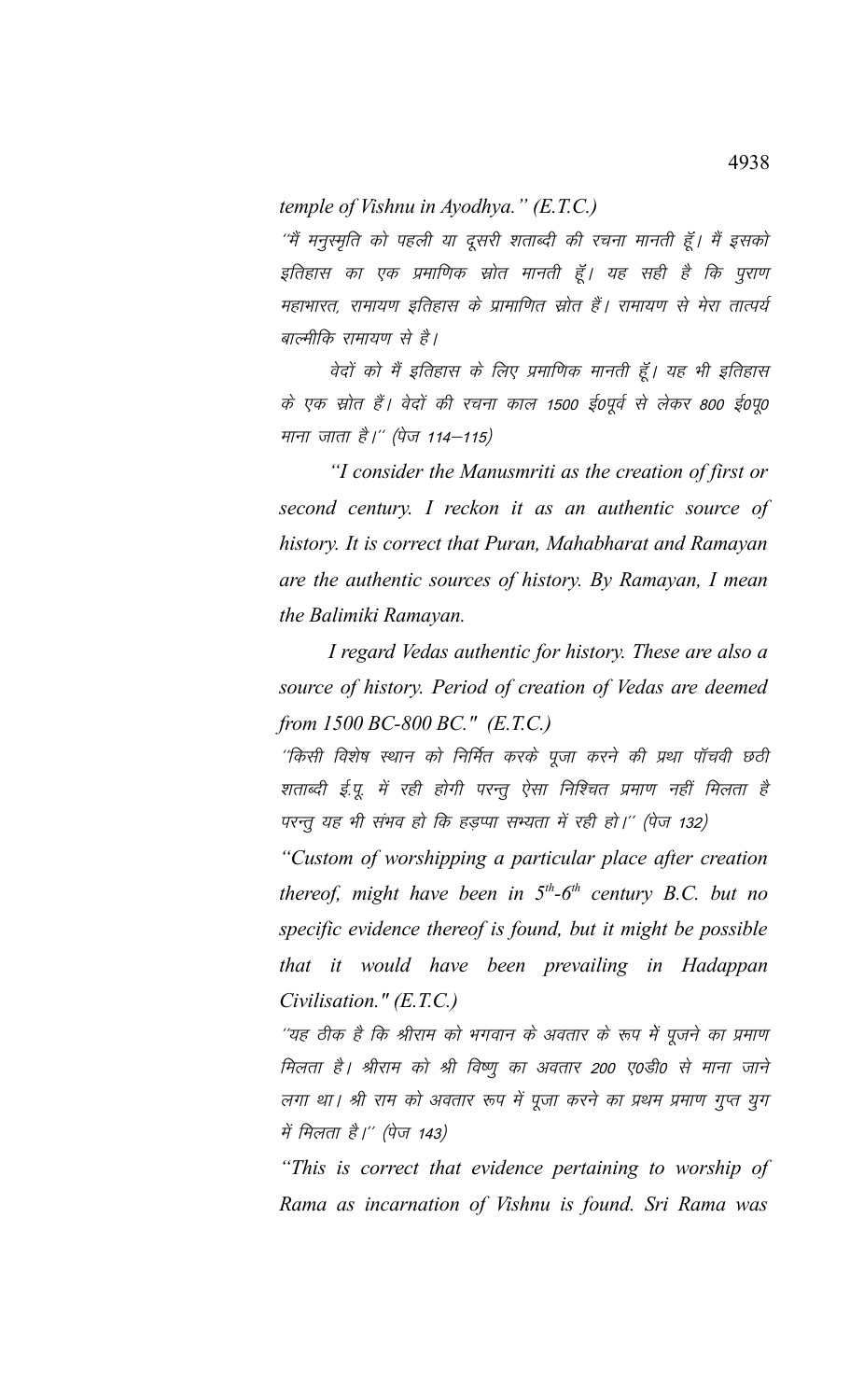*used to be regarded as incarnation of Vishnu since 200 AD. The first evidence in respect of Sri Rama being worshipped as incarnation, is found in Gupta Period." (E.T.C.)*

^'यह ठीक है गुप्त काल में आने तक भगवान् राम विष्णु के अवतार के रूप में पूजे जाने लगे थे।" (पेज 144)

*"It is true that by the commencement of Gupta Period, Bhagwan Ram was being worshipped as incarnation of Vishnu." (E.T.C.)* 

''यह बात सही है कि अरली सेन्चुरी आफ किश्चन ऐरा में श्री राम विष्णू के अवतार के रूप में प्रतिष्ठित हो चुके थे।'' (पेज 144)

*"This fact is correct that in early century of Christian Era, Sri Rama was established as incarnation of Vishnu."*

*(E.T.C.)*

''यह बात अंशत: सही है कि हिन्दू धर्म में ज्ञान अर्थात् विवेक को महत्व *दिया गया है।'' (पेज 159)* 

*"It is partly true that in Hindu religion, knowledge or discretion has been given importance." (E.T.C.)* 

''यह बात सही है कि हिन्दू धर्म ही एक ऐसा धर्म है जो धर्माचरण में विवेक का प्रयोग करने की छूट देता है।' (पेज 159)

*"It is true that Hindu religion is such a religion which provides for liberty to exercise discretion in its execution."*

*(E.T.C.)*

''आर्यो के देव विभिन्न थे। यह ठीक है कि उन विभिन्न आर्यो के देवताओं में संकर्षण राम परशू राम, कृष्ण एवं श्री राम– सम्मिलित हैं। यह सही है कि इनको पूजा परम्परागत रूप से बहुत दिनों से चली आ रही है। और आज तक इनकी पूजा अबाध रूप से होती चली आ रही है।'' (पेज 163) *"Aryans' Gods were different. It is correct that amongst those Gods of Aryans, Samkarshan Ram, Parashu Ram, Krishna and Sri Ram are included. It is correct that their worship has been continuing traditionally since long. Till*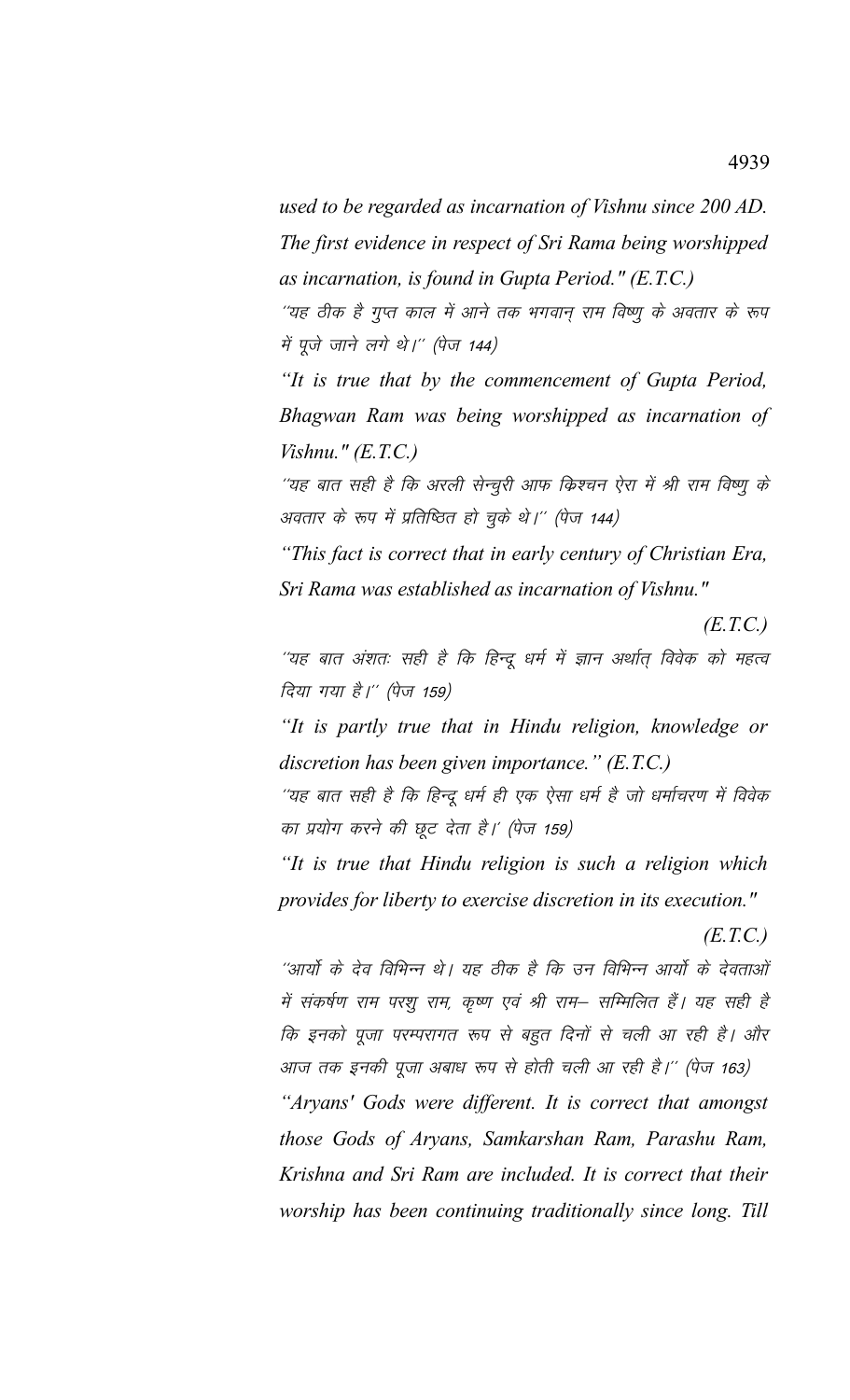## *today their worship has unceasingly been continuing."*

*(E.T.C.)*

**4379**. Apparently, there are some contradictions, but broadly she has not been confident in denying the historicity of Lord Rama and also admits that his worship started much before the Christian era. It is not said that the worship of Lord Rama at Ayodhya or the custom of Darshan of birthplace of Lord Rama started after the construction of the disputed structure or after 1528 as suggested and argued by learned counsels for Muslim parties. In the excavation by ASI, artefacts of religious nature of Gupta period and even earlier thereto have been found.

**4380.** Having considered the entire evidence as also the recorded material including Hindu religious texts, historical books, gazetteers etc. one thing is clear that Ayodhya though is held to be a place of much antiquity but its real fame, piety and sacredness relate to the name of Lord Rama and none else. He is considered to be a manifestation (Avtar) of Lord of Lords Vishnu according to the Hindu faith, customs and belief. Is the concept of Avtar is something a fairy tale or is a kind of deep spiritual theory and practice, needs to be pondered over.

**4381.** It is no doubt true that the sentiments, emotions, faith, belief, confidence etc., whatever term we use, but millions of people of this country believe that Lords of Lord manifested in living form in the materialistic world i.e. earth, time and again. In this vast country, those different forms in different ways and means, but substantially with the tradition, common factor of belief, are worshipped. Commonly they are known as 'Avtaar', which means a form of God when He descended into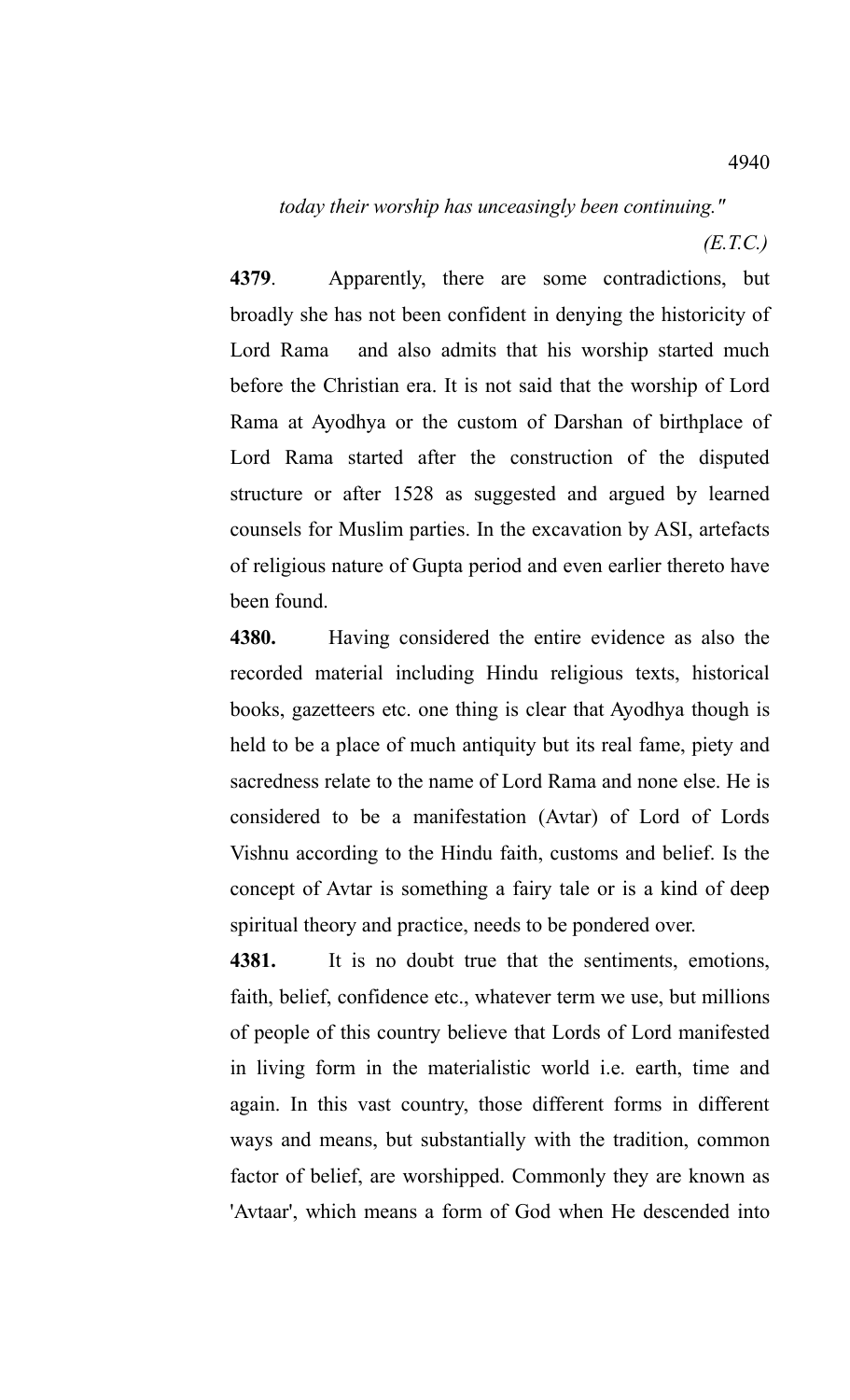this materialistic world. Many a places, they are referred to as incarnations of God. There is some dispute even about the fine distinction between 'Avtaar' and 'incarnation'. One said that incarnation is not correct, for it means when someone or something reincarnates or takes another materialistic body of flesh and blood. Quite often it is in this context and with this understanding that people at large use the word incarnation. It is said by the learned Dharmacharyas that God does not take a material form. His form is always spiritual, transcendental to the norms and laws of material nature. He descend from the spiritual data as He is or in a form to do a specific activity/mission or carry out a particular purpose. The Supreme Being has many names considering his form and activities that he displays in his cosmic creation. In this country we have different religions and among them also a multi-fold system of faith, sects etc., but all have a common object of attaining salvation with the Almighty i.e. Lord of Lords or whatever name one may call it. All the major religions are having some sects which are the result of some differences in the system of worship but the common objective of all is indisputably same. The major religions in this country are Hindu, Muslims and Christians. Some say that Hindu by itself is not a form of religion but a way of life, living etc. On this aspect we have also said something above but at this stage we may clarify that the term Hindu may intend to use as it is known in common parlance in contra distinction to the terms used for other religions i.e. Muslims and Christians. Hindu religion is the oldest one. Whether it is 3000 year old or 5000 year old or more than a few lacs year old may not be of much consequence for us.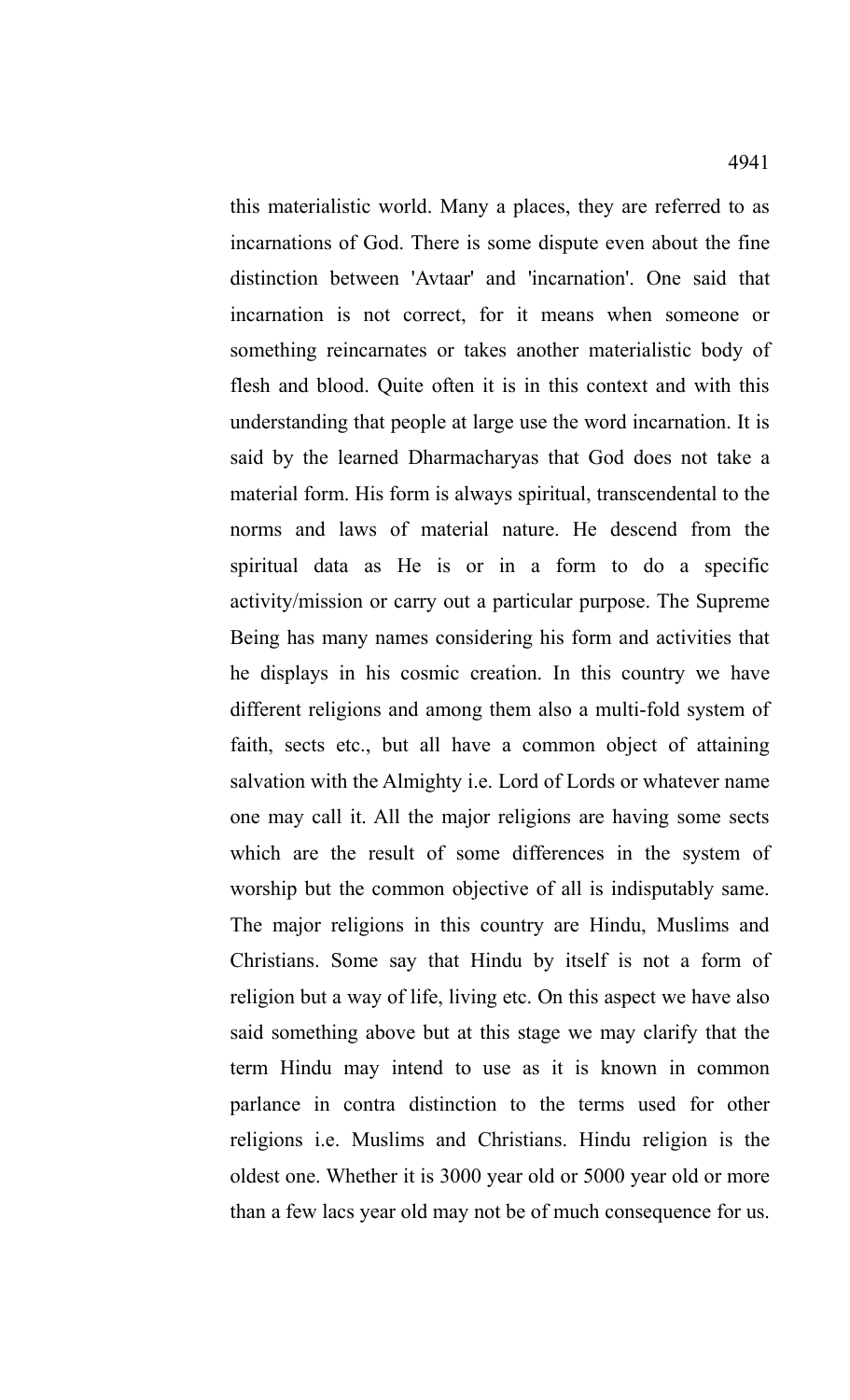Today, Christianity is more than 2000 and Islam 1430 years old. We should not be understood saying that before Islam as propounded by Prophet Muhammad or Christianity as per the teaching of the Jesus Christ, there was no religion whatsoever, but this is what normally or commonly understood. The religious scriptures and literatures of the religions therefore, though in abundance conform to the point of view, requirement and necessities of the corresponding period. Because of its own certain antiquity amongst Hindu scriptures, we find sometimes, mention of such things which become difficult to digest on our conceivable notion and logic and the limitation of our understanding which we have in the light of the information available to us currently.

**4382.** May be on account of non availability of the reliable feed back some of the aspects of Hindu scriptures are termed by others as Myth, legend, epic etc., doubting its historicity, ignoring the fact that the common people are so deep embedded in blood that it is beyond imagination for them to even think of a situation where those faith and belief can be termed as a mere fiction and not a matter of historicity. For example, the two of the world's biggest works known as 'Ramayana' and 'Mahabharatha' of Hindu scriptures, other people started to call it 'Epic' and that we have followed since the days of British India and now also. Initially the European writers in their own understanding find it unthinkable even the existence of such an antique society and culture and that too so perfect and so well defined, sophisticated, but complicated in different facets. With the passage of time the thoughts and approach have undergone a sea of change and now we find quite a sectionable intelligentsia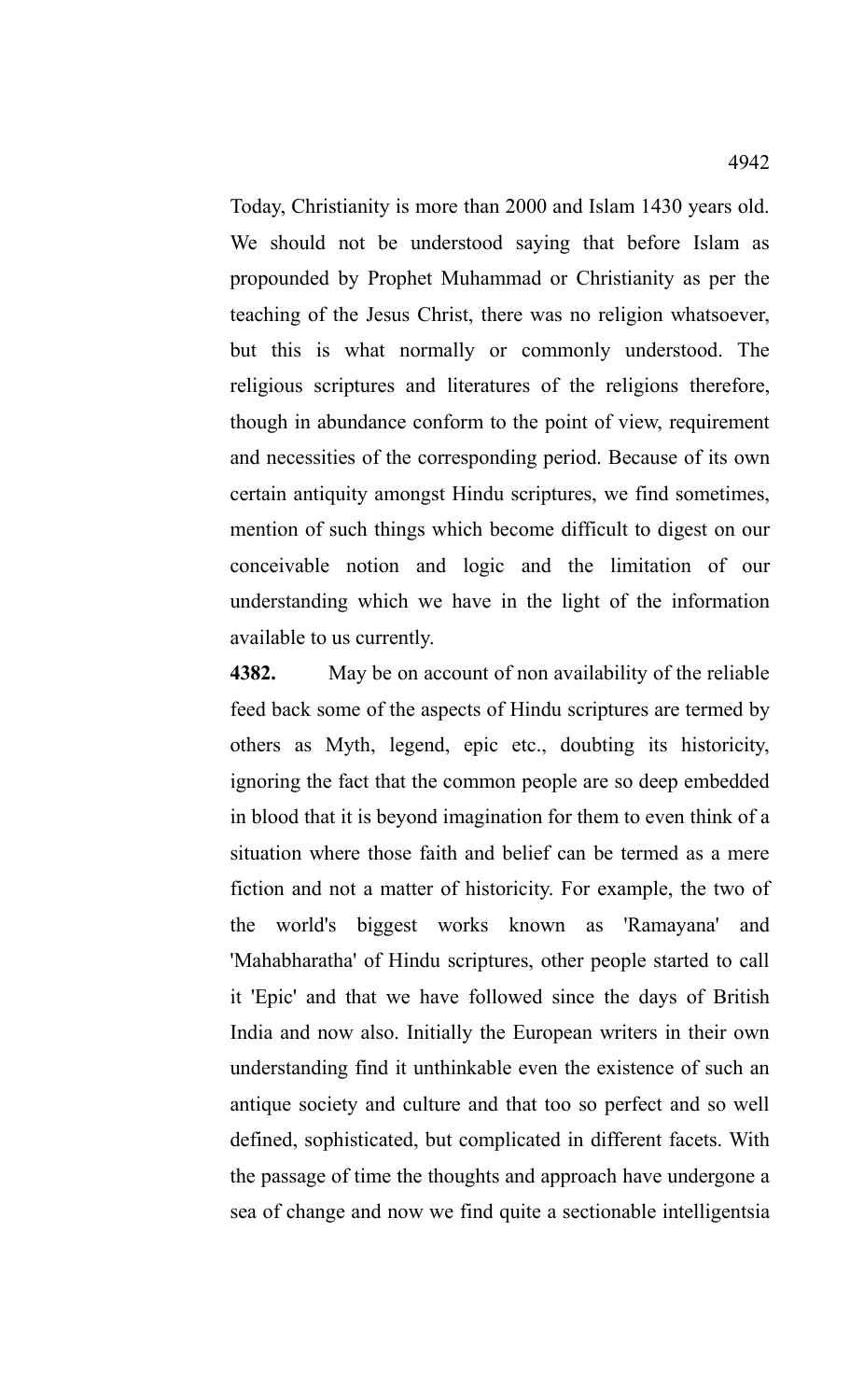who is changing its views and that is not merely on some kind of altered hypothesis etc., but due to the cemented, reliable information, they have collected in the mean time. In brief, it can be said that merely because one is not able to trace his history of succession it will not mean that he would not have a chain of succession. One's inability in finding something cannot result in a conclusion that actually nothing existed. There has to be much more. The mathematical, astronomical calculation of the learned people in ancient India have been found to be reasonably correct though they are presumed to lack so called advanced technology for arriving at such conclusions. It is easy to discard something at the threshold but difficult to find reason and logic behind its existence. Difficulty cannot be a reason to opt for an easier method instead of the cumbersome one. If Indian culture and society could have survived for such a long time even though other ancient cultures, whether Egyptian, Greek or Roman have lost behind the time, then one has to find out the reason for its sustenance. It cannot be brushed aside loosely. This is a kind of approach, thoughts, faith and belief of one part of the litigants before us and their contemporary opponent wants existence of positive material irrespective of the time and antiquity the matter relates to. The reason being that the issue has been brought in a Court of law which is presently governed by the system we have inherited from a totally different culture i.e. British legacy where they have told us to decide the dispute only on getting evidence and not otherwise. The issues relating to faith and belief and that too, which had continued from generations to generations, from hundreds and thousands years neither depend on the so called existence of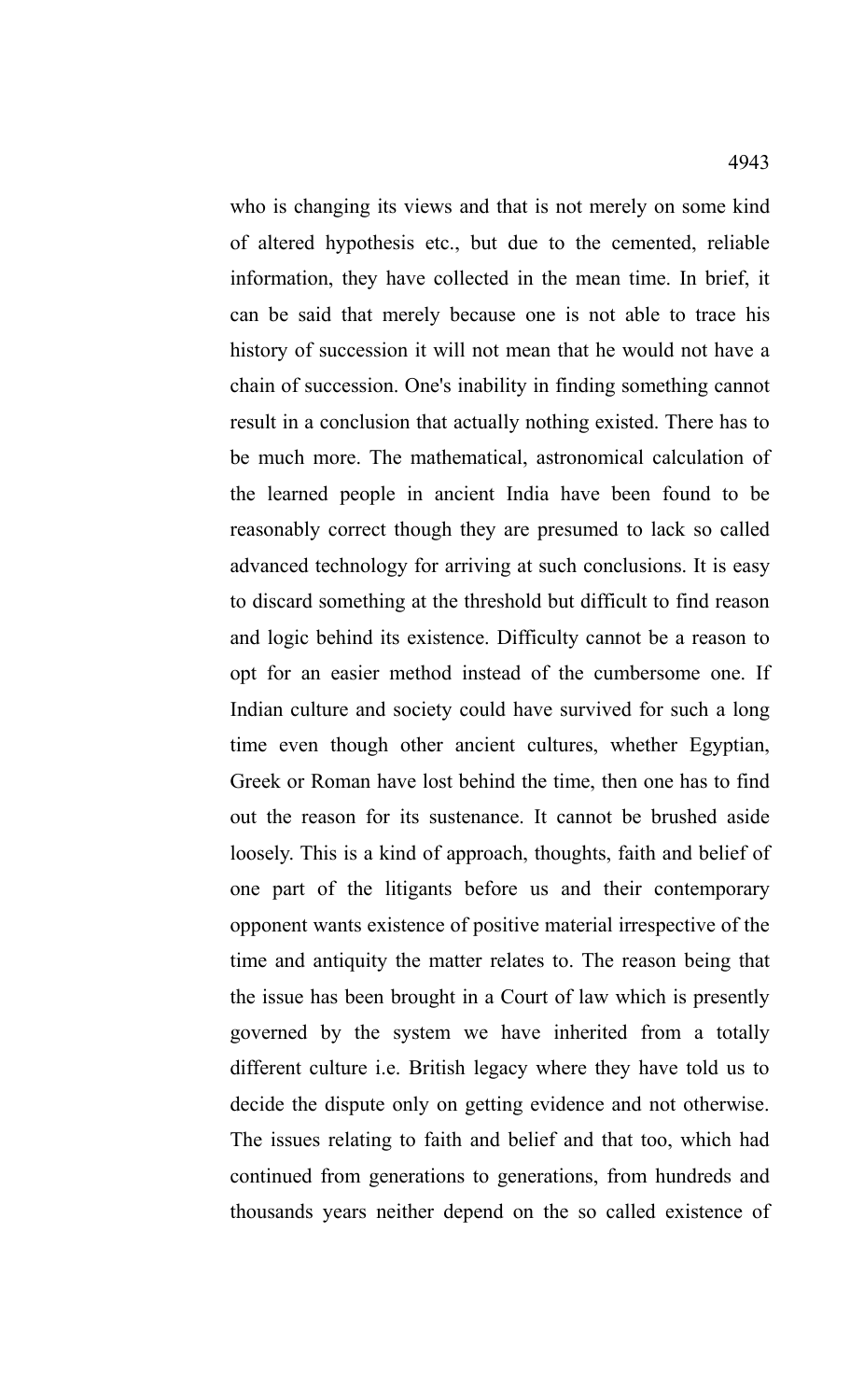evidence nor one can shake such custom which they have received by tradition for want of evidence. It is not totally a different concept and notion, independent in its own ways. In the erstwhile territory of India, before entry of the far east people or from other parts of world it appears that natives had their own traditions, system, faith and belief, and the society had different kinds of religious concept. The subsequent scholars tried to bifurcate this religious system of ancient India into that of Aryan and Dravidian but what we find is that barring a few differences in the matter of system of worship etc., the core belief and faith remained same. The entire society remained connected with a common thread of religious faith. This difference, more or less, was political. It is in this system, where we find the people in ancient India believed in the Avtaars of God which found mention in Vedic texts. All these Avtaars in one or the other way, we find, had a specific objective and ultimately helped to save the world, human being and other creatures and also to guide the living being in lives, and some are to attract the people back to the spiritual domain.

**4383**. On the one hand when modern day's science believe in the system of universe controlled by various principle of energy, then Indian Society was glued with a common platform by the learned sages and others telling that the Supreme Lord maintains all the planets and universe. It is He who assume roles and incarnation to perform pastimes to reclaim those in the mode of goodness. They were led to believe that throughout the many millions of Universe in which the Supreme Being appears, the objective is to apprise Society and bring it to senses, in particular, one who are in the higher grades of consciousness,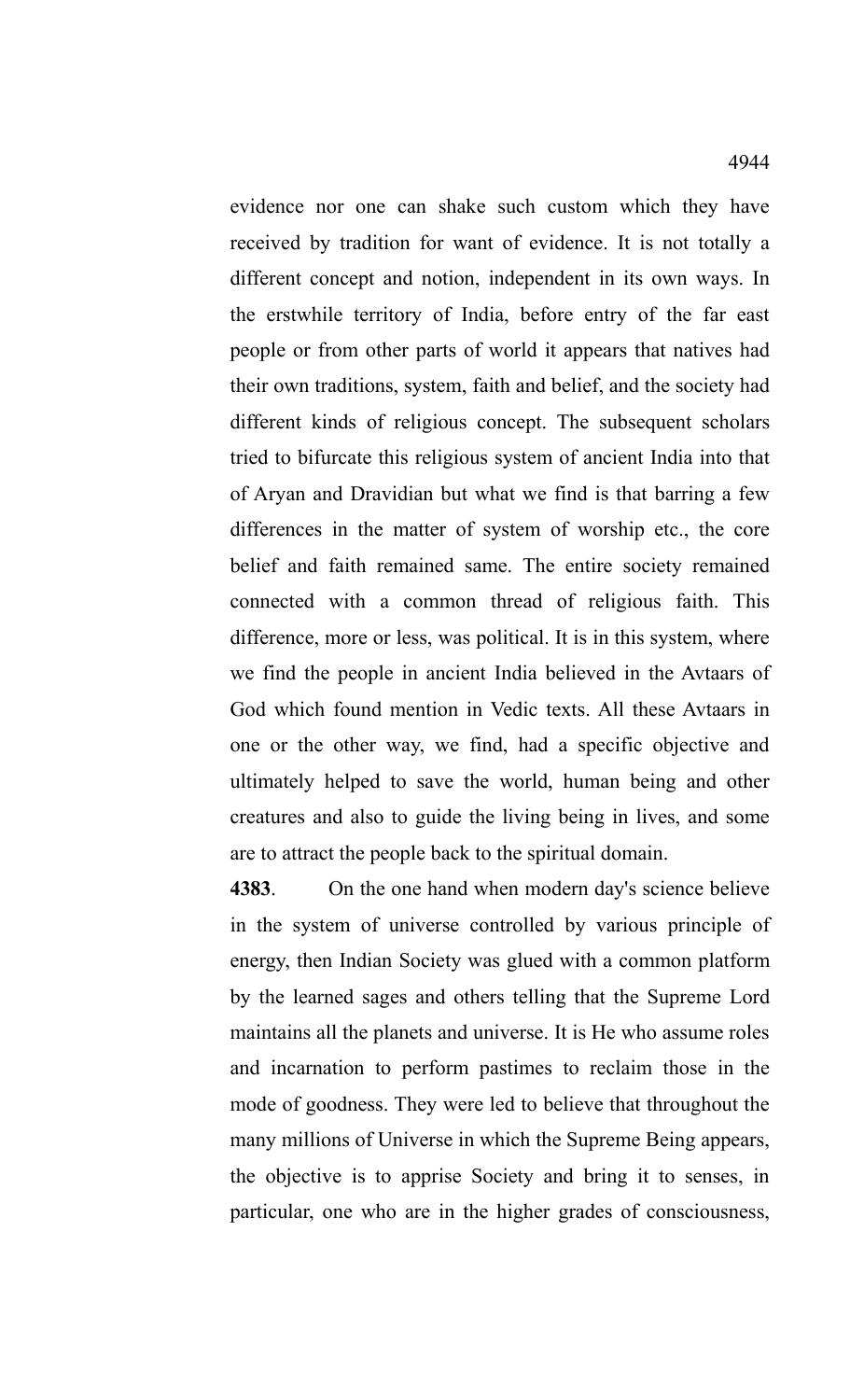receptive to understand their spiritual relation with him. He also sends his pure representatives and instruction to guide people. The object is common i.e. to bind the living beings back towards the spiritual world. It is also said that source of various Avtaars within this cosmic creation is the Lord of the Universe i.e. Garbhodakashayi Vishnu (see Srimad Bhagwatam 1.3.5). The form of the Lord, that descends to the material world to create,

is called Avtaar.

**4384**. We are not going into that various Avtars of Lord Vishnu according to the Hindu tradition and in details thereof. Since Ayodhya is known by the name of Lord Rama and, therefore, one can presume that the religious structures must have connection with Lord Rama in one or the other way. The stone inscription found in 1992, as we have already discussed, at least show this much that a temple of Vishnu Hari was constructed by the erstwhile Gahadwal King in 11<sup>th</sup> or 12<sup>th</sup> century, i.e., much before the visit of Babar near Ayodhya. In no other record, reference of Vishnu Hari Mandir at Ayodhya has been pointed out, meaning thereby, before the history of Hinduism started in writing in a proper way, that temple must have disappeared for one or the other reason. At Ayodhya, the people used to visit for Darshan of Lord Rama's places is also evident from the record of Sikh religion showing that Guru Nanak Dev Ji came to Ayodhya in 1510 or 1511, told his companion that it is the birthplace of Lord Rama and then went for Darshan. Even for a moment we are not drawing any inference that the Sikhs religious texts anywhere identify the place of birth of Lord Rama but this is sufficient to point out that even before the entry of Babar in the then Hindustan,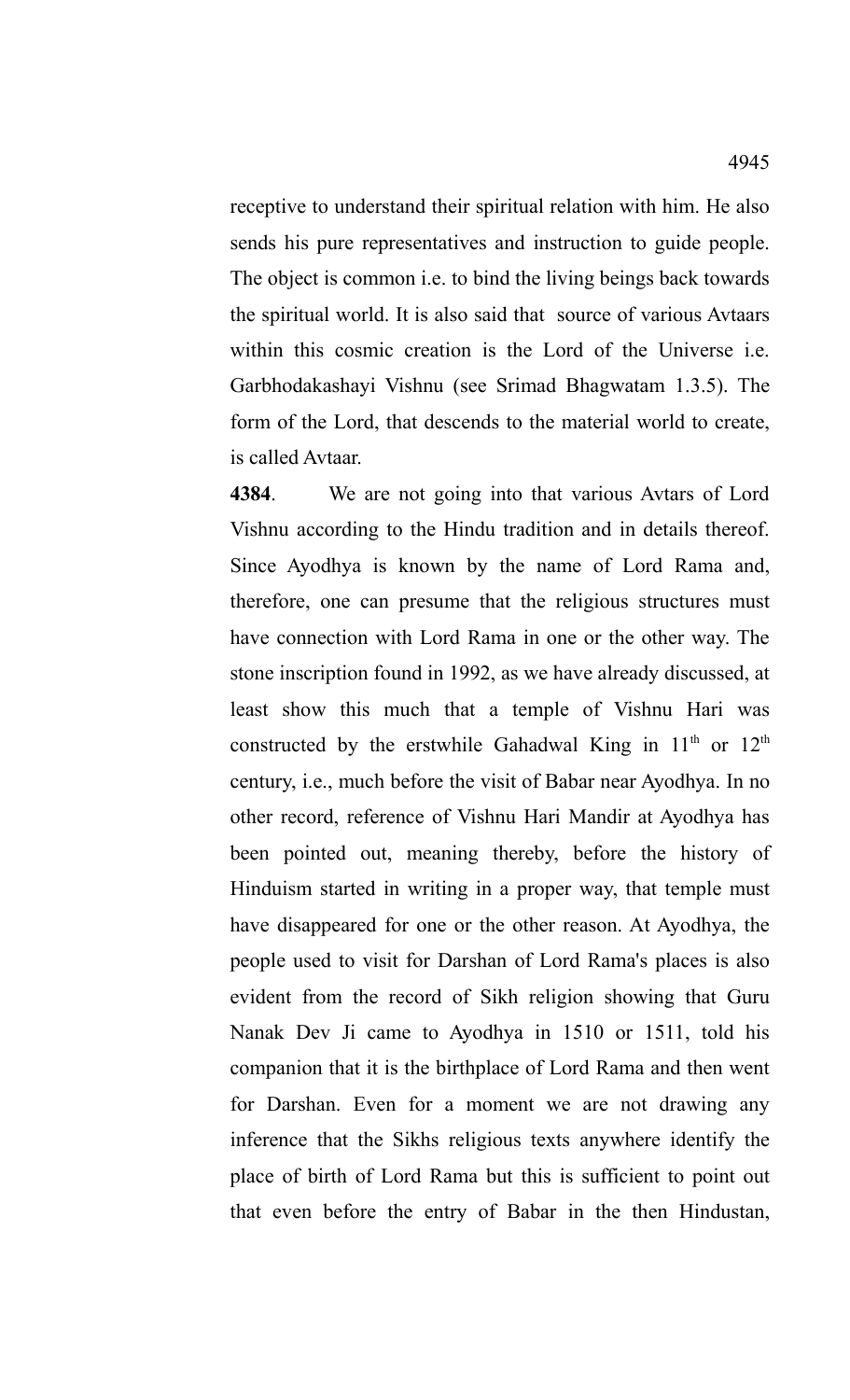Ayodhya was already a well established Hindu Tirtha for the followers and believers of Lord Rama. The custom of worship of Lord Rama has already begun long back.

**4385.** Then we find the record of William Finch, who mentioned about a fort, which is said to be Rama's fort in ruined condition, but the people were visiting at a particular place and worshipping thereat. The nature of worship and that specific place Finch could not point out, may be he might not have been allowed to go there being a non Hindu person or whatever other reason, at least this much is evident that in an area which was covered and known as fort of Lord Rama, there was a place which was used to be visited by the people for worship believing it the place of birth of Lord Rama.

**4386**. Then comes, the next record of Joseph Tieffenthaler. By the time he visited Ayodhya, the building in dispute had come into existence. Tieffenthaler very categorically said that locally he was told that the building in dispute was constructed by demolishing a Temple, which existed at a place believed to be the birthplace of Lord Rama. Here by custom, tradition and practice, we narrowed down to the area whereat the place of birth of Lord Rama was believed to be or existed to be discovered by the people several hundred years ago and they used to visit and worship it. It may be a discovery by faith and belief or discovery by chance or a kind of discovery which we may term as symbolic discovery, but this faith and custom we trace back to almost five hundred years from today, which had continued as such atleast since then.

**4387**. No one is supposed to point out place of birth of Lord Rama like finding out a correct residential address in the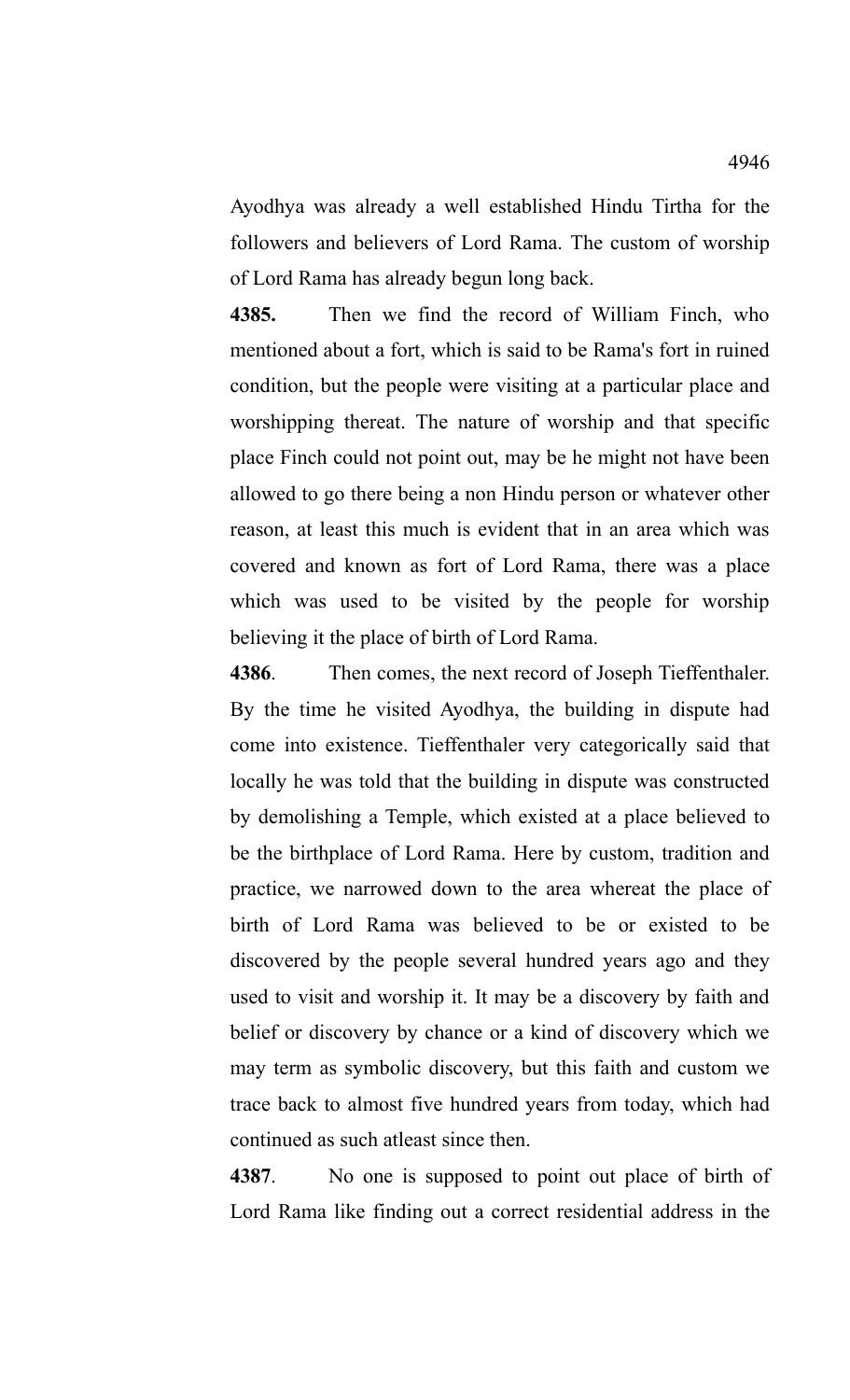present time but one has to adjudge the matter in the given set of facts and circumstances in a reasonable and plausible manner, which is not almost impossible.

**4388**. If history as written about construction of the disputed structure by Mir Baki in 1528 AD can depend solely on two inscriptions, which nobody knew whether installed by Mir Baki himself or came into being as a result of any subsequent manipulation, we fail to understand why something written almost two and half century ago by a person who was well conversant in the local languages at that time, whose motive in writing those facts is not doubted, ought not be believed. Further it may be considered in the light that some facts were written by different people after about 40 or 50 years from the visit of Tieffenthaler having no knowledge of his work. They also repeated except the distinction that this time they refer to an inscription also relying whereon the local belief was discarded by them, i.e., **Martin's Eastern India (supra)**.

**4389**. Had there been no reason, we fail to understand why Hindus would have continued to persuade their faith at the site in dispute particularly when there was muslim rule and they could have least expected any support therefrom.

**4390**. In the middle of 19<sup>th</sup> century, i.e., as we have already observed, between the 1853 to 1855 there appears to be a major confrontation between Hindu and Muslims at Ayodhya resulting in hundreds of deaths. Some says that 75 muslims were slained while others say that the actual figure was about 200 Hindus and 75 Muslims. Be that as it may, that is not very relevant for the point in issue. We are concerned as to what impelled the two communities to fight so frightfully that resulted in such a large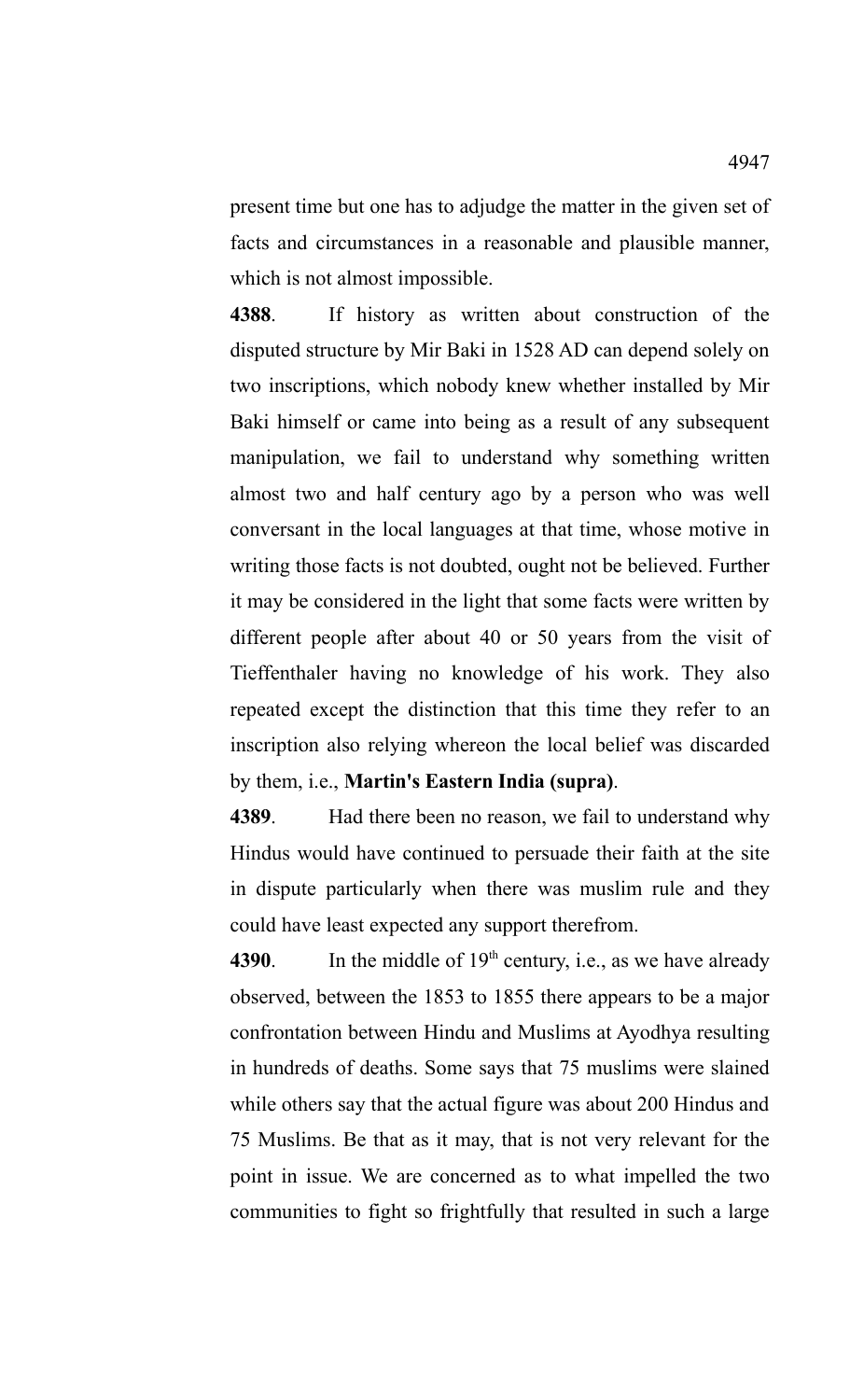number of casualties, if the disputed place was an ordinary place of worship of muslims having no other history or antiquity attached with it. The conduct, the attitude, the insistence on the part of Hindus, continuously, atleast as is evident from the record, i.e., from the time of Tieffenthaler and onwards, show that it was for something really serious on account whereof Hindus were not able to give up their claim. Probably for this reason, despite all odds, they continued to pursue their claim at the place in dispute.

**4391**. Sri Zilani sought to argue that had there been such a mass casualty, at Ayodhya it would have been noticed by R.C. Majumdar, a well known, historian in his work. **Exhibit D3, Register 38, Suit-5, page 295** is a photocopy of the extract of the book "**The History and Culture of the Indian People-British Paramountcy and Indian Revaissance"** Part II (Vol. 10) edited by R.C. Majumdar, published by Bhartiya Vidya Bhawan, Bombay. It contains its frontispiece, pages VII, 325, 326, 327, 328, 329, 330, 331, 332, 333, 334. The above document has been filed on behalf of the plaintiffs (Suit-4) to show what has been written by the learned historians on Hindu Muslim relations during British Rule and that they have referred to certain communal riots but it did not include alleged riot of Ayodhya in 1855. Hence it is contended that no such riot actually took place.

**4392**. It is no doubt true that in the said chapter there is no reference of the riots of Ayodhya in 1853 or 1855 but having gone through it carefully, we do not find any claim of the author that the details contained therein are exhaustive. The chapter mainly deals with the British policy of divide and rule and how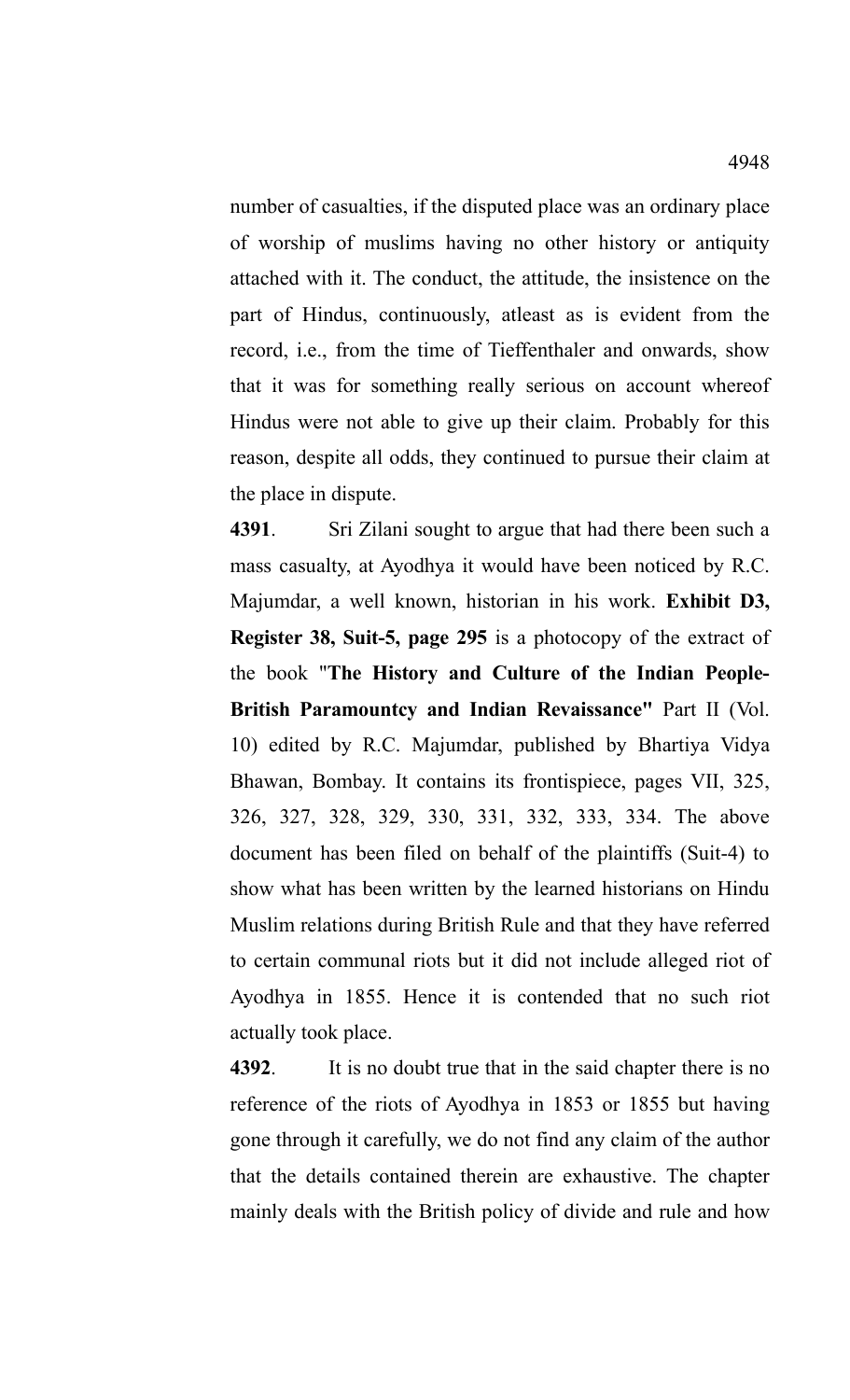the members of two communities behaved at that time but nothing more than that. Some part thereof may be reproduced herein:

*"The contribution of the British rule to the cleavage between the Hindus and Muslims should be considered in its proper perspective. It must be frankly admitted that the roots of the cleavage lay deep in the soil, and it was already manifest even early in the nineteenth century. The British did not create it, but merely exploited the patent fact to serve their own interests. Reference has been made above to the growing difference between the elites of the two communities, even before a fillip was given to it either by the Aligarh Movement or the definite policy of Divide and Rule adopted by the British Government. The relations among the masses, though normally cordial, occasionally took a very ugly turn in the shape of communal riots, showing that the volcanic mountains, calm on the surface, had not altogether lost their eruptive tendency and power. Early in the nineteenth century there was such a violent outbreak in Varanasi (Banaras). In October, 1809, the Hindu mob of the city stormed the great mosque of Aurangzeb. Though well-authenticated details are lacking, it is reported that about fifty mosques were destroyed, the city was given up to pillage and slaughter, and a large number of Muslims were put to death. In 1820 the Muslims assaulted a Durga Puja procession in Calcutta.* 

*Communal riots and tensions during the great outbreak of 1857 have been noted above. Hindu-Muslim riots with heavy casualties occurred at Bareilly and other*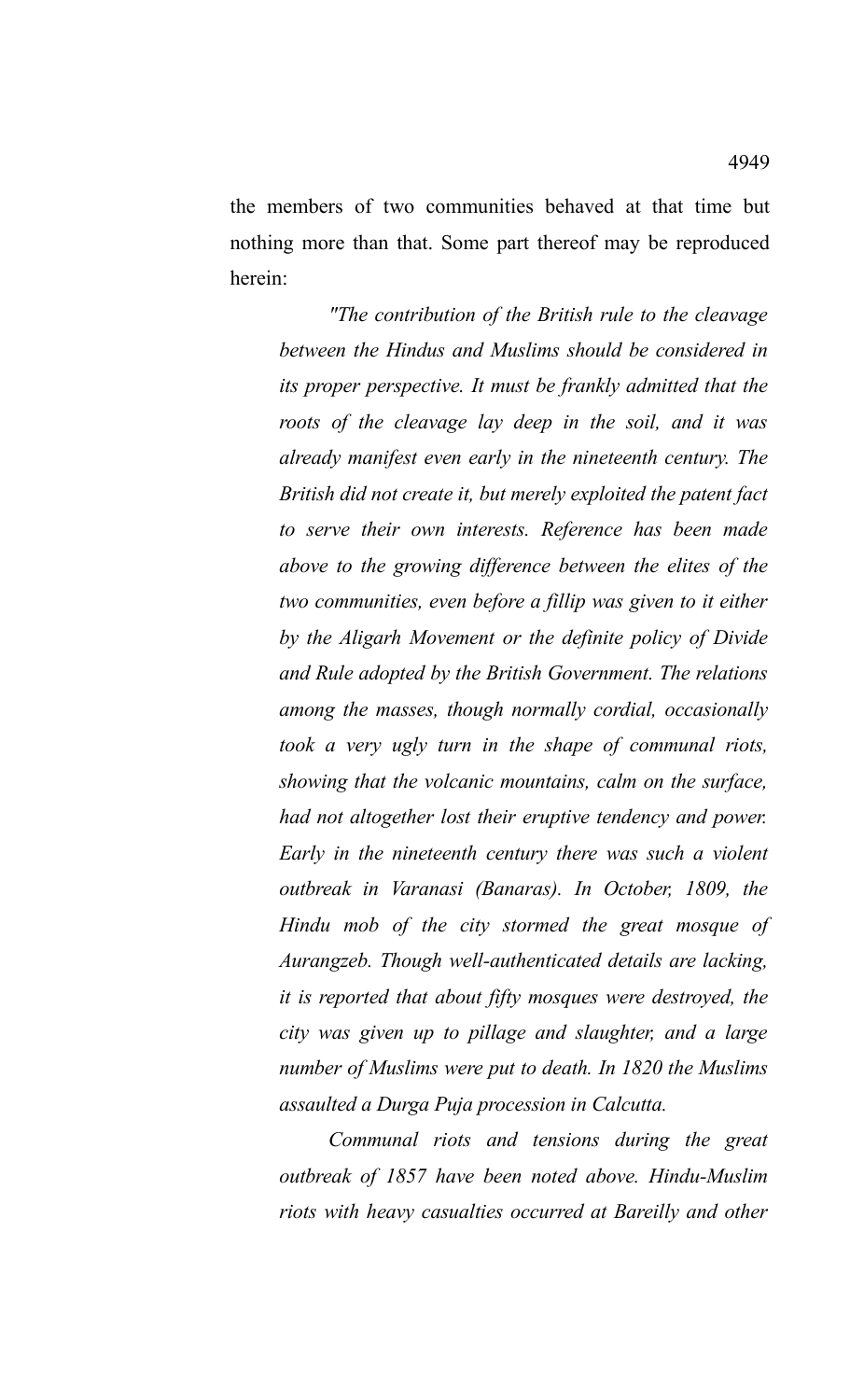*localities in U.P. During 1871-2. Two such riots took place in Bombay.*

*An article in a magazine, edited by a Parsi youth, gave an account of the Prophet of Arabia which lacked "that sentiment of respect and tolerance which is due to a sister community." The lithographed portrait of the Prophet, which was given with the article, also gave umbrage, and "an undiscovered villain added fuel to the fire by posting a copy of the picture, with ribald and obscene remarks underneath, on the main entrance of the principal mosque." Large crowds of Muhammandans assembled in the mosques of the town with the Qur'an in one hand and a knife in the other. At a meeting held on October 7, 1851, they proclaimed a Jihad (holy war) against the Parsis. They overwhelmed the small police force on duty and marched triumphantly to the Parsi quarters of the Bombay town. The Parsis were "belaboured mercilessly by the rioters". "For weeks together, that part of Bombay was a scene of pillage and destruction, and the Parsis had to put up with shocking atrocities such as defilement of corpses". "Only after the editor had been compelled to tender a written apology a truce was declared". "In connection with this disturbance the Parsi community looked in vain to the police for protection. If not altogether hostile, they were indifferent. Dadabhai Naoroji, who witnessed the tragedy, hastened the publication of the 'Rast Goftar' and wrote strong articles against the Government for indifference and failure of duty. He also rebuked the cowardly Parsi leaders for having tamely*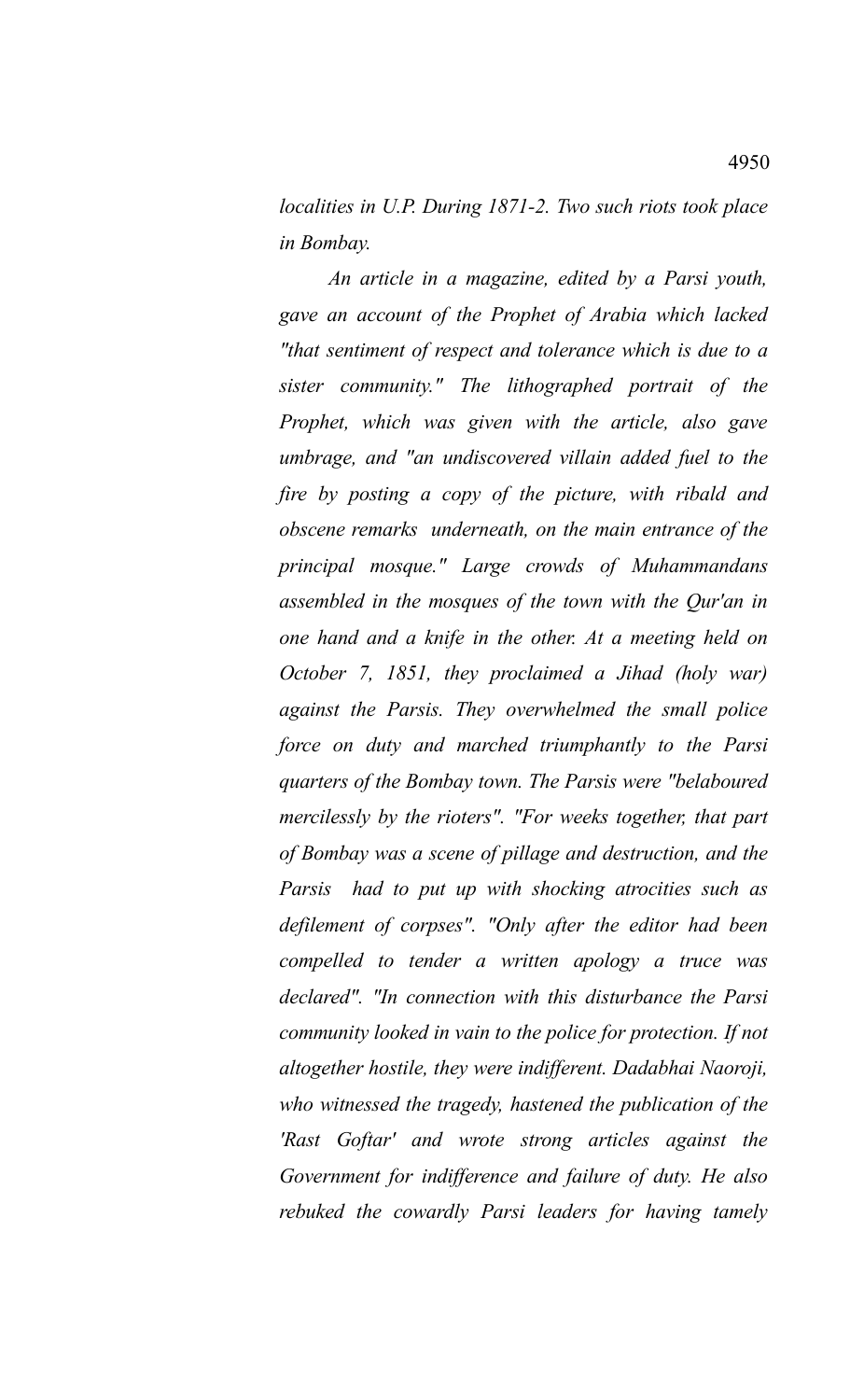*submitted to such outrages."*

*Another riot took place in 1874 of which there is an eye-witness' account by the great Indian leader Pherozeshah Mehta. In a book written by a Parsi vaccinator there was a reference to the Prophet which was regarded as objectionable by the Muslims. The publication was accordingly suppressed by the Government and the author was made to apologize for any affront he might have inadvertently offered. Nevertheless, there was "a brutal and unwarranted attack on Parsis by a mob of Mohamedans", on 13 February, 1874. They "invaded Parsi places of worship, tore up the prayer-books, extinguished the sacred fires and subjected the fire-temples to various indignities. Parsis were attacked in the streets and in their houses and free fights took place all over the city. Thanks to the weakness and supineness of the police and the Government, hooliganism had full play and considerable loss of life and damage to property were caused". The riot continued for several days till the military was called out.*

*Pherozeshah Mehta, like Dadabhai Naoroji, none of whom one would accuse of having any special animosity against the Muslims or the British Government, has laid emphasis on the callousness of the police and the indifference of the Government. "The attitude of the Commissioner of Police was particularly hostile and objectionable. The Governor told a Parsi deputation that waited on him that the conduct of the community had been injudicious and unconciliatory and advised it to make its peace with the Muhammadans and to learn the lesson of*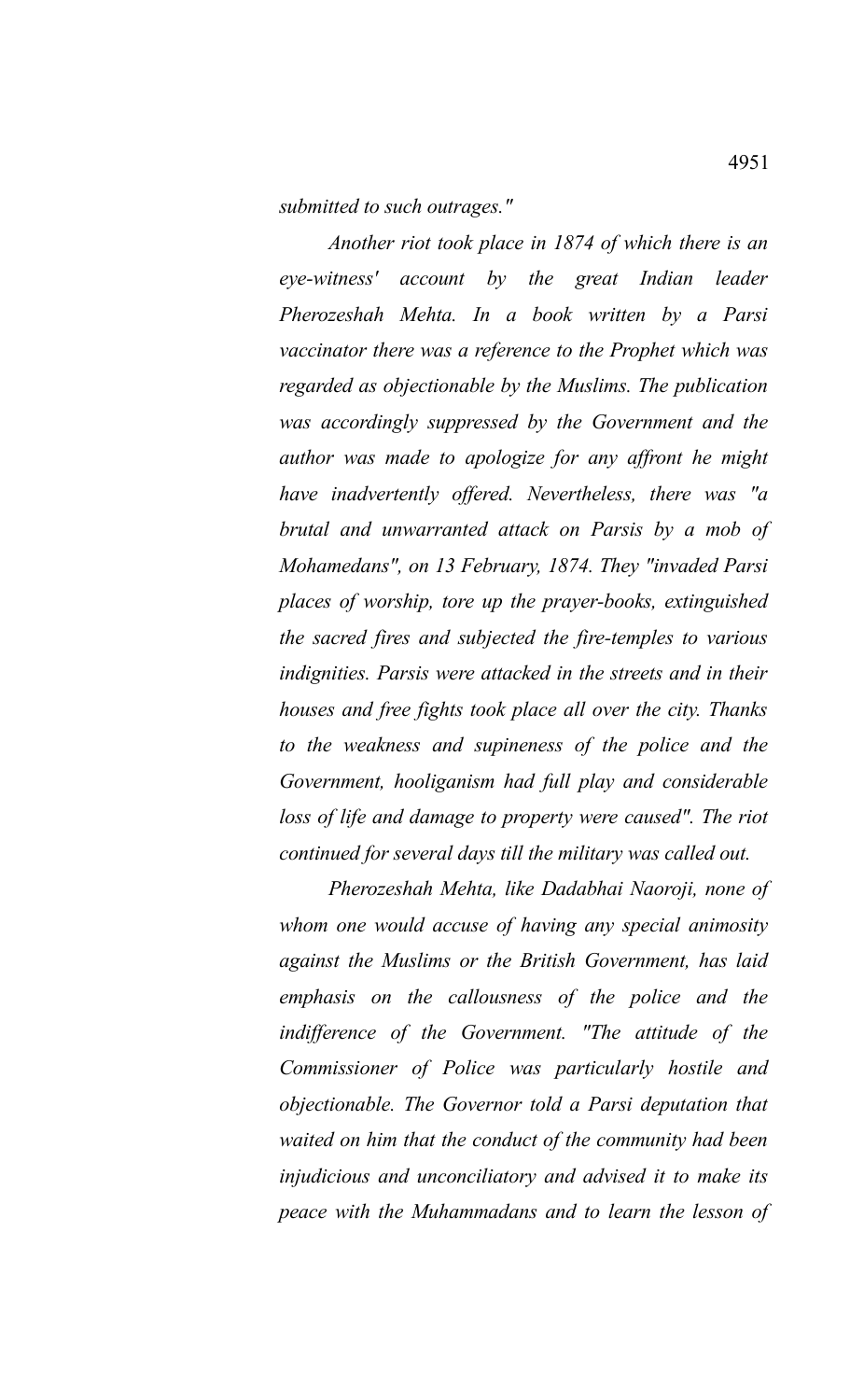*defending itself without dependence on the authorities."*

*Communal disturbances grew in volume and frequency, particularly between the years 1835 and 1893. Serious communal riots broke out at Lahore and Karnal (1885), Delhi (1886) where military had to be requisitioned, Hoshiarpur, Ludhiana, Ambala, Dera Ghazi Khan (1889), and Palakod in the Salem District of Madras (1891). The year 1893 was one of the worst and there were grave outbreaks over a large area in Azamgarh District (U.P.), Bombay town (lasted for 6 days) and interior, and Isa Khel (Mianwalli District, Punjab). Muharram and Dusserah processions, and cow-killing at Baqr'id were the causes, and murders, demolition of mosques and temples, and looting of shops, the chief characteristics of these riots. Detailed accounts of a few riots are given in the Appendix. It is not perhaps unreasonable to assume that this increased tension between the masses of the two communities was the direct consequence of the growing cleavage between their leaders.*

*Thus towards the end of the period under review the Hindus and Muslims represented almost two opposite camps in politics, and the ground was prepared for this, throughout the nineteenth century, by the frankly communal outlook of the Muslims, both in their general political evolution as well as in the Wahabi and Aligarh movements. The Muslim political ideas were generally inspired by the consideration of purely Muslim interests. But in forming a proper estimate of the Muslim politics in the nineteenth century it would be unfair to look at it only from the*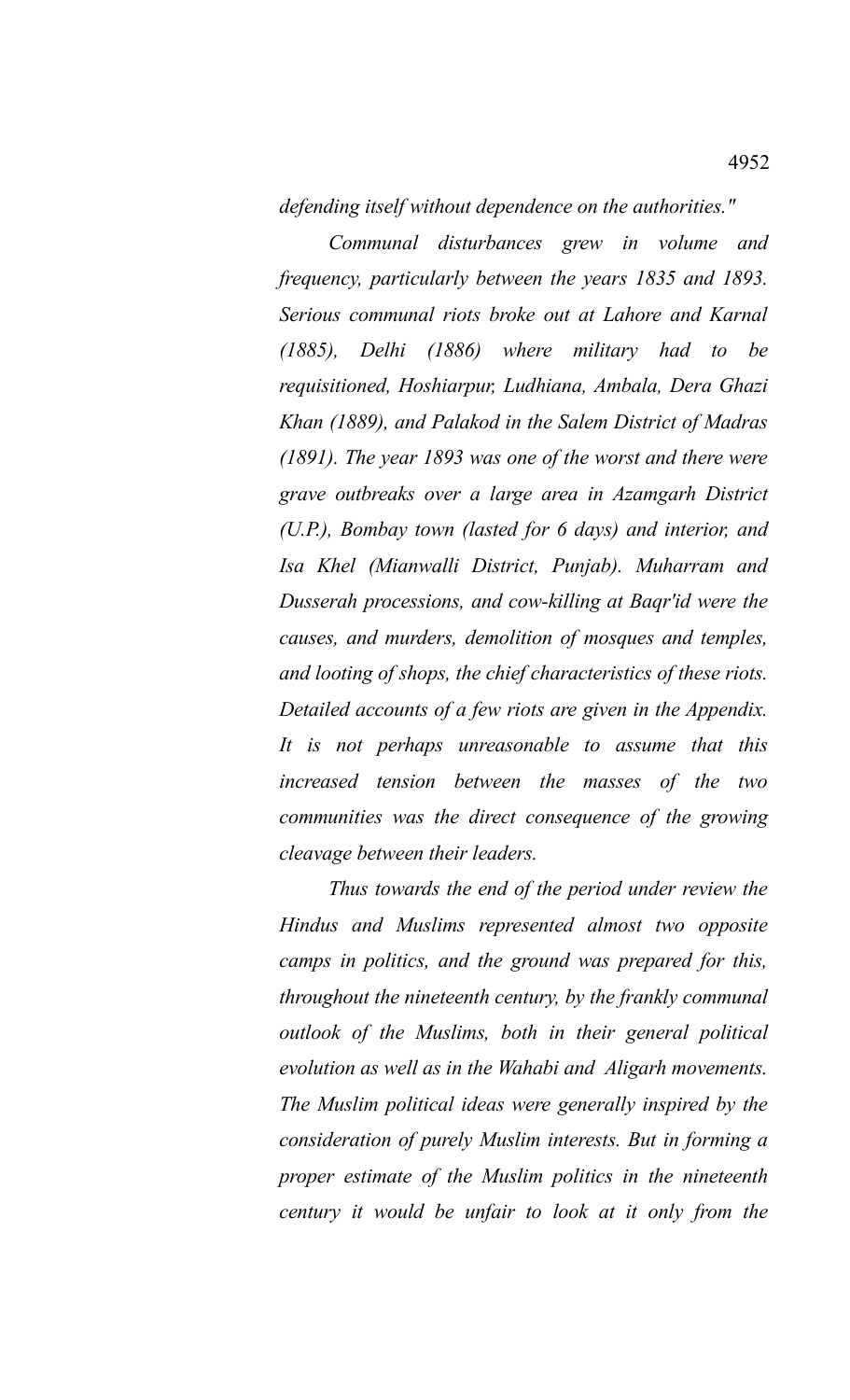*standpoint of modern nationalist outlook, and several important factors, which are generally overlooked, should be taken into consideration.*

*In the first place, it should be remembered that neither the Wahabi nor the Aligarh Movement represented the Muslim community as a whole. Large elements stood outside both, and even in the heyday of Aligrah Movement, the masses were mostly indifferent, and a number of distinguished Muslims co-operated in political matters with the Hindus.*

*Secondly, if the Muslims were communal and lacking in an all-India outlook, the Hindus were partly responsible for this. The Hindu intelligentsia cherished a definitely anti-Muslim bias from the very beginning of the nineteenth century, as has been noted above, though some of them, like Peary-chand Mitra, realized the need of a united front and publicly expressed this view. It is not without significance that the formation of a Muhammadan Association in 1856 (or 1855) was welcomed by the British Indian Association. The Hindus regarded it as quite natural, and evidently looked upon the Muslims as a separate political unit. Far more significant is the justification offered by the authorities of the Hindu Mela for forming a National Society. To the objection that a Society with membership confined to Hindus could hardly be called national, the National paper answered as follows on December 4, 1872: "We don not understand why our correspondent takes exception to the Hindus who certainly form a nation by themselves, and as such a society*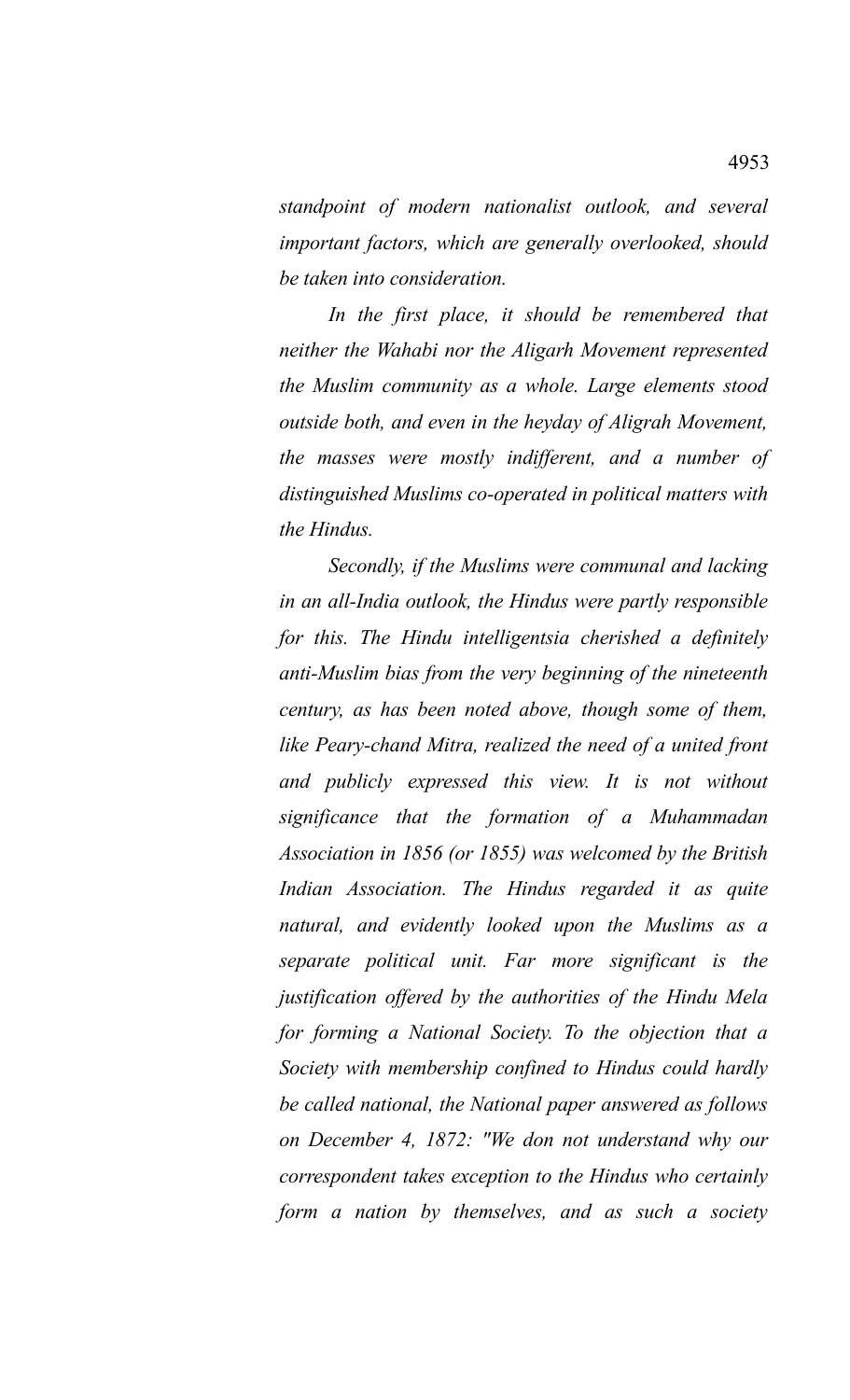*established by them can very properly be called a National Society."*

*No wonder that soon after the foundation of the Hindu Mela and National Society, the National Muhammadan Association was founded in Calcutta. It would be obvious from the above that while genuinely all-India national outlook was not altogether absent, there was a general feeling among large sections of both Hindus and Muhammandans that they formed two separate political units or nations.*

*Thirdly, it is to be considered very carefully why the Hindus gradually outgrew this narrow separatist tendency and imbibed a truly national spirit, while the Muslims failed to do so during the period under review. The Hindus had a start of at least half a century over the Muslims in their political evolution, and this margin of time should be normally allowed for similar development. But there were special difficulties in the adoption of a national outlook by the Muslims. They were in a hopeless minority as compared with the Hindus, and in any democratic form of government, they were sure to occupy only a position of secondary importance. As noted above, this view was publicly expressed at the time of the legislation for local self-government. This apprehension of the Hindus obtaining superior authority would naturally increase with every advance of self-government on democratic lines. The same fear worked upon the minds of the Muslims even in comparatively minor matters like recruitment to higher posts by open competitive examination, which was strongly*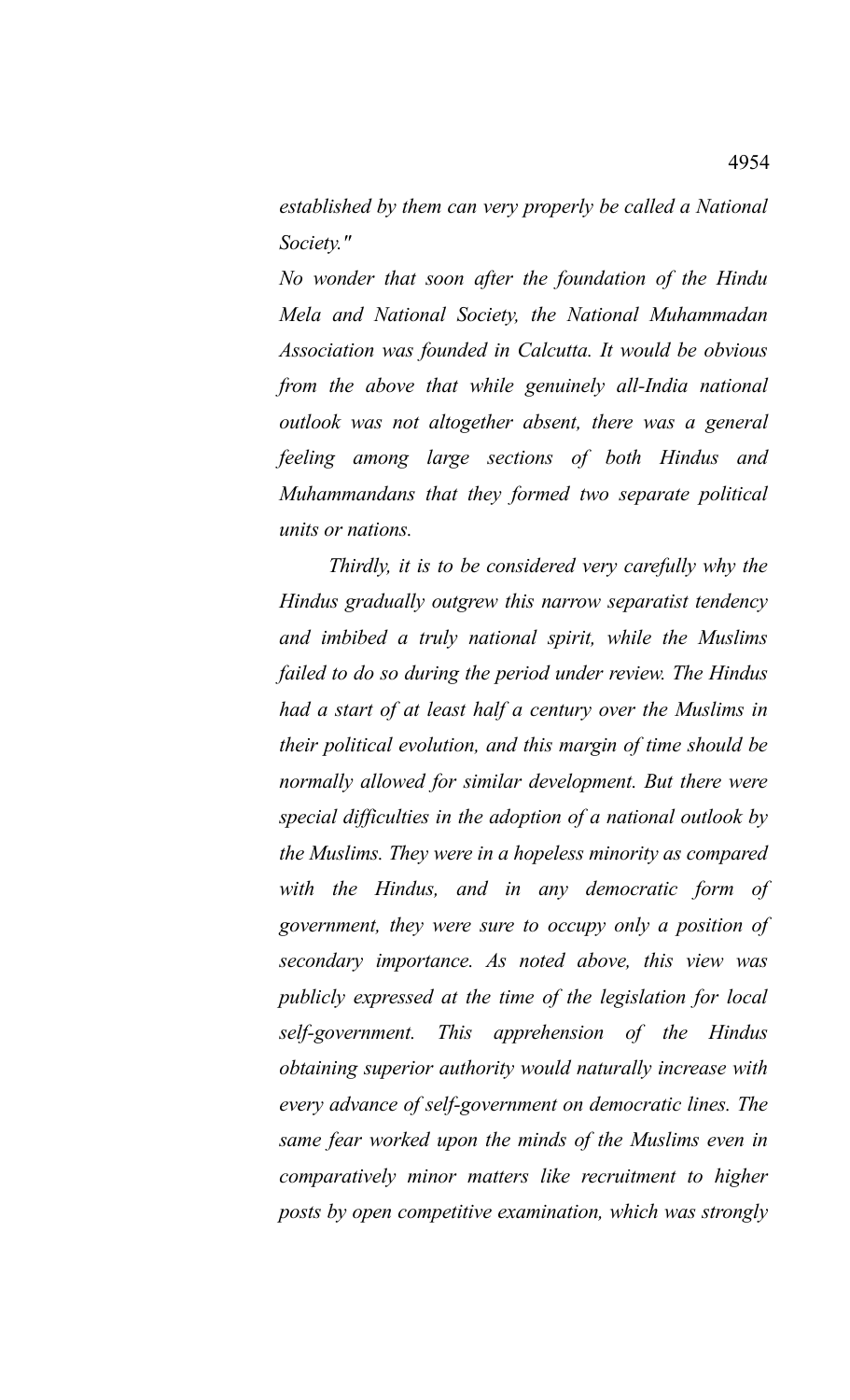*advocated by the Hindus. Nobody could deny that it was the best mode of recruitment that could be conceive, but the Muslims opposed it on the ground that these were sure to be filled up mostly by the Hindus, not only because they were more numerous, but also because they were more advanced in education.*

*This feeling was brought to a head at the evidence given before the Public Service Commission in 1886. In his evidence Dadabhai Naoroji urged the necessity of holding simultaneous examinations in England and India. This was, however, strongly opposed by the Muslims "who feared that an examination held in India would lead to a preponderance of Hindus in the Civil Service to the detriment of the interests of their own community."*

*With the greatest chagrin Dadabhai learnt, after he returned to London, that his friend Dazi Shahabuddin had also joined in the opposition. On July 15, 1887, he wrote to Dazi in anguish:*

*"How your action has paralysed not only our own efforts, but the hands of our English friends and how keenly I feel this, more so because you have based your action on selfish interests, that because the Muhammadans are backward, therefore, you would not allow the Hindus and all India to go forward......In the House of Commons I think Mr. Bright has stoutly urged the necessity of an examination in India to put us on an equality with English candidates. To-day when he would and could have urged the same thing with ten times the force, he feels himself staggered, and owing to your opposition he feels puzzled*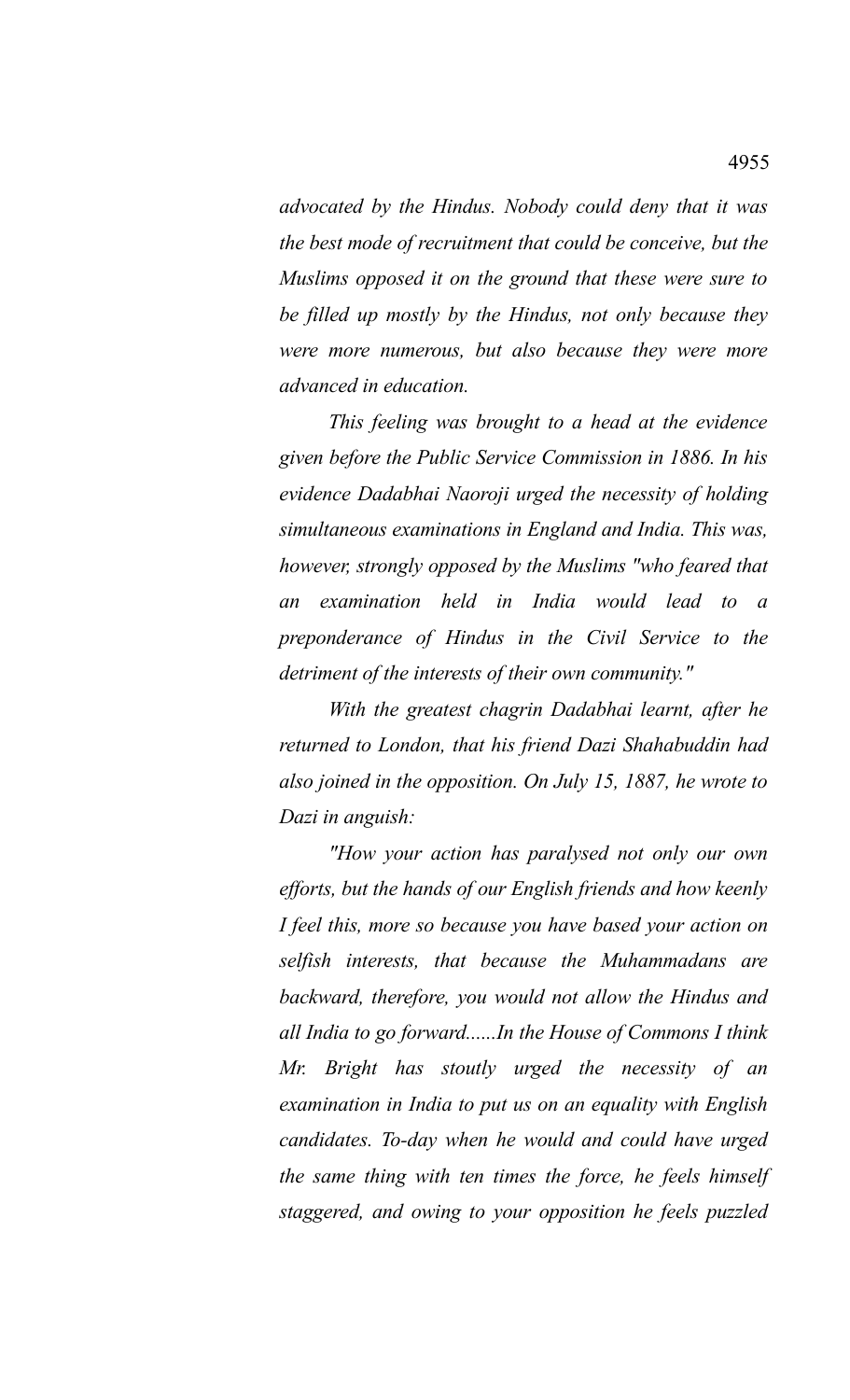*and cannot help us. What a blight you have thrown upon our future and how you have retarded our progress for a long time to come. This discussion will hurt us in a variety of ways. I do not know whether I can hope that before the Commission's work has ended, you will still undo the mischief in some way."*

*But the sentiment against which Dadabhai thundered was not confined to a few individuals; it was shared by the Muslims in general all over India. The Central Muhammadan Association, Madras, sent a memorial requesting the Government that the recommendations of the Public Service Commission for the abolition of the Statutory Civil Service and for the introduction of a system of competitive examination should not be accepted, for in that case the Hindus would get the full advantage and the "result would be disastrous to the Muslim Community."*

*There can be no gainsaying the fact that the Muslim apprehensions were well-founded, that in all human probability every advance in democracy in India would increase the dominance of the Hindus, and an open competitive examination would give preponderance to the Hindus over Muslims in all higher posts under the Government. There is, however, nothing to show that this patent fact was recognized by the Hindus who were too much imbued with nationalistic ideas to take a realistic view of things.*

*Dadabhai, however, touched the crux of the whole problem when he observed that the attitude of the Muslims was "based on selfish interests, that because the*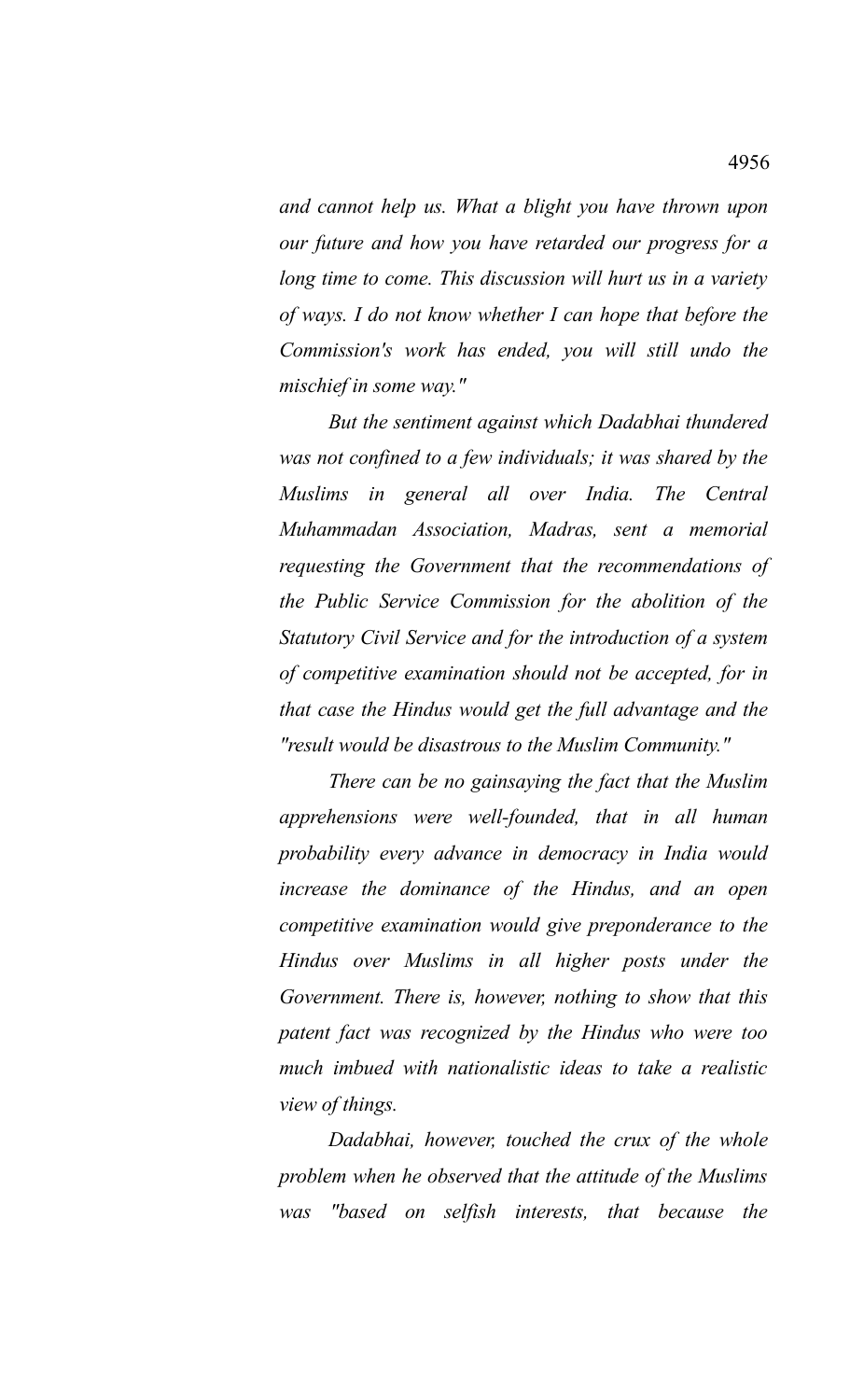*Muhammadans are backward, therefore, they would not allow the Hindus and all India to go forward". In all human probability there would never be a time, at least within measurable distance, when the Muslims would be equally advanced with the Hindus in point of education. If, therefore, the Muslims persisted in their present attitude, nobody could foresee a period, even in distant future, when they would readily join the Hindus in political fight for democracy or nationalism. The Hindu political leaders hoped that a consideration of this dismal prospect would induce the Muslims to give up communal for national interest in the hope that ultimately even the communal interest would be better served by following this course. But it is easy to explain why the Muslims as a body could not or would not follow this advice.*

*As always happens, a community, as a whole, is guided by the considerations of immediate interest involved rather than those of a remote ideal of which very few have any clear conception. Particularly, as in this case, the idea of an Indian nationality was generally lacking both among Hindus and Muslims. The Muslims could not forget that they were masters of the Hindus not long ago. To be subject to the British was bad enough, but subjection to Hindu domination would be far worse. This mentality may be regarded as ignoble from the higher standpoint of Indian nationality, but it is difficult to say that it is unnatural.* 

*It would have been an act of great sacrifice on the part of the Muslims to join the Hindus in their political demands. But what were the inducements to such a*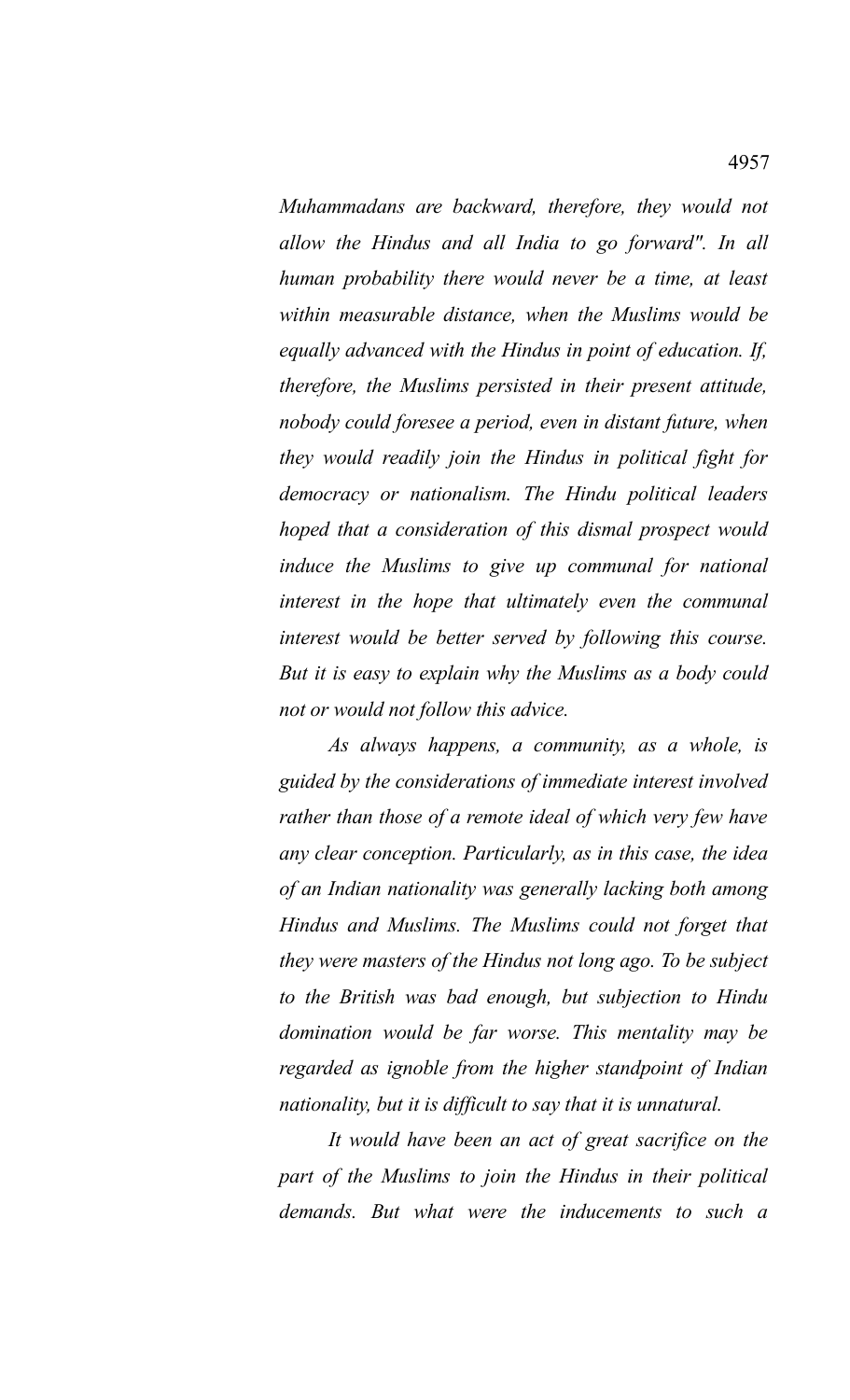*sacrifice? In social and religious matters a deep gulf separated the two. Historical traditions and memories created a wide barrier between them. The name of Shivaji was an inspiration to the Hindus who held Aurangzeb in open contempt. The reverse was the case with the Muslims. The Rajput heroes like Rana Pratap were the idols of the Hindus and enemies of the Muslims. The Third Battle of Panipat was the occasion of national mourning for the Hindus but of a great deliverance for the Muslims. Such instances can be easily multiplied.*

*It may be argued with a great deal of plausibility, that in spite of all this a fusion of Hindus and Muslims into one nation was not an impossible ideal. Even if this be admitted, it must not be forgotten that what was at best merely a possible ideal should not have been mistaken for an actual fact, either already accomplished, or nearing completion. But the most eminent Hindu political leaders committed this fatal mistake. They took for granted what was at best a remote contingency, not to be achieved without great difficulty. They never understood, nor even cared to understand, the real feelings and impulses of the Muslim community. They never appreciated the motives which guided their policy and actions. The result was that they could not realize the patent fact that the Hindus and Muslims were, as yet, two different political units. In their new-born zeal for democracy and nationalism the Hindus forgot that large section of the people, for very good reasons, refused to accept these ideals. They, therefore, could not conceive any possible opposition to them from*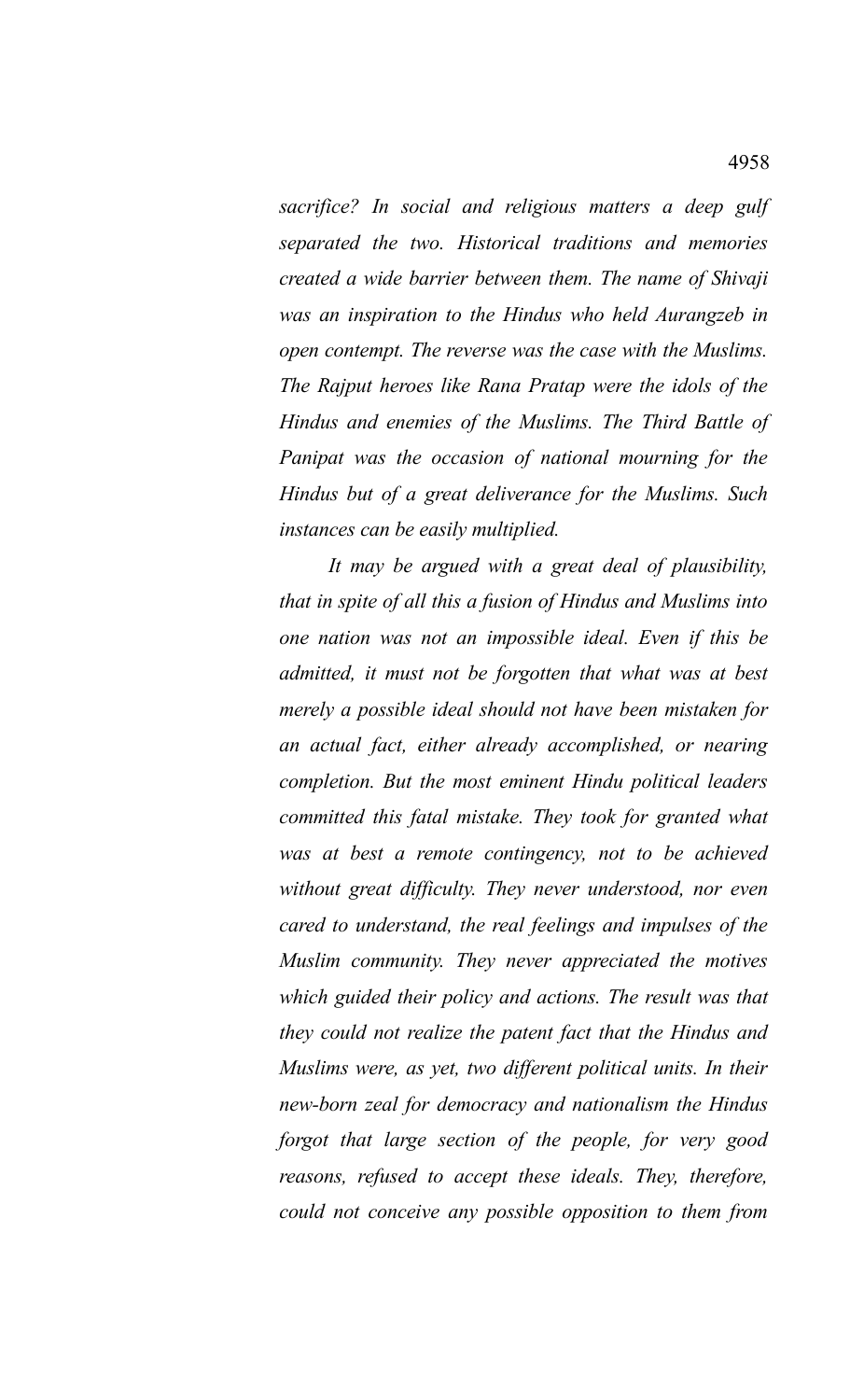*any quarter, far less brook it when it occurred. In the voluminous political literature of the period one looks in vain for a just assessment of the Muslim point of view on the part of the Hindus. The Hindu leaders made the great mistake of taking Badrudding Tyabji and a few men of his views as the only real representatives of the Muslims. They failed to read the sign of the times and had no patience to listen sympathetically to the grievances of the Muslims, which might not excuse, but could at least satisfactorily explain, their attitude towards the Hindus.*

*The indifference or apathy of the Muslim masses to all political questions probably contributed largely to the mistaken notion of the Hindus about the Muslim attitude. Confronted by the opposition of educated Muslims, they consoled themselves with the idea that the Muslim masses were not with the latter, and the opposition was after all confined to the educated few. In arguing thus they committed the same mistake as the British rulers did when they ignored the demands of Indian politicians because they represented, in their eyes, a "microscopic minority". But as a prominent Hindu pointed out in reply, "the educated community represented the brain and conscience of the country, and were the legitimate spokesmen of the illiterate masses, the natural custodians of their interests'.*

*The Hindus, however, forgot that what they urged on behalf of the country at large applied equally well to a distinct and strong minority community. They should have foreseen that ultimately the Muslim masses were bound to fall in line with the views of their leaders."*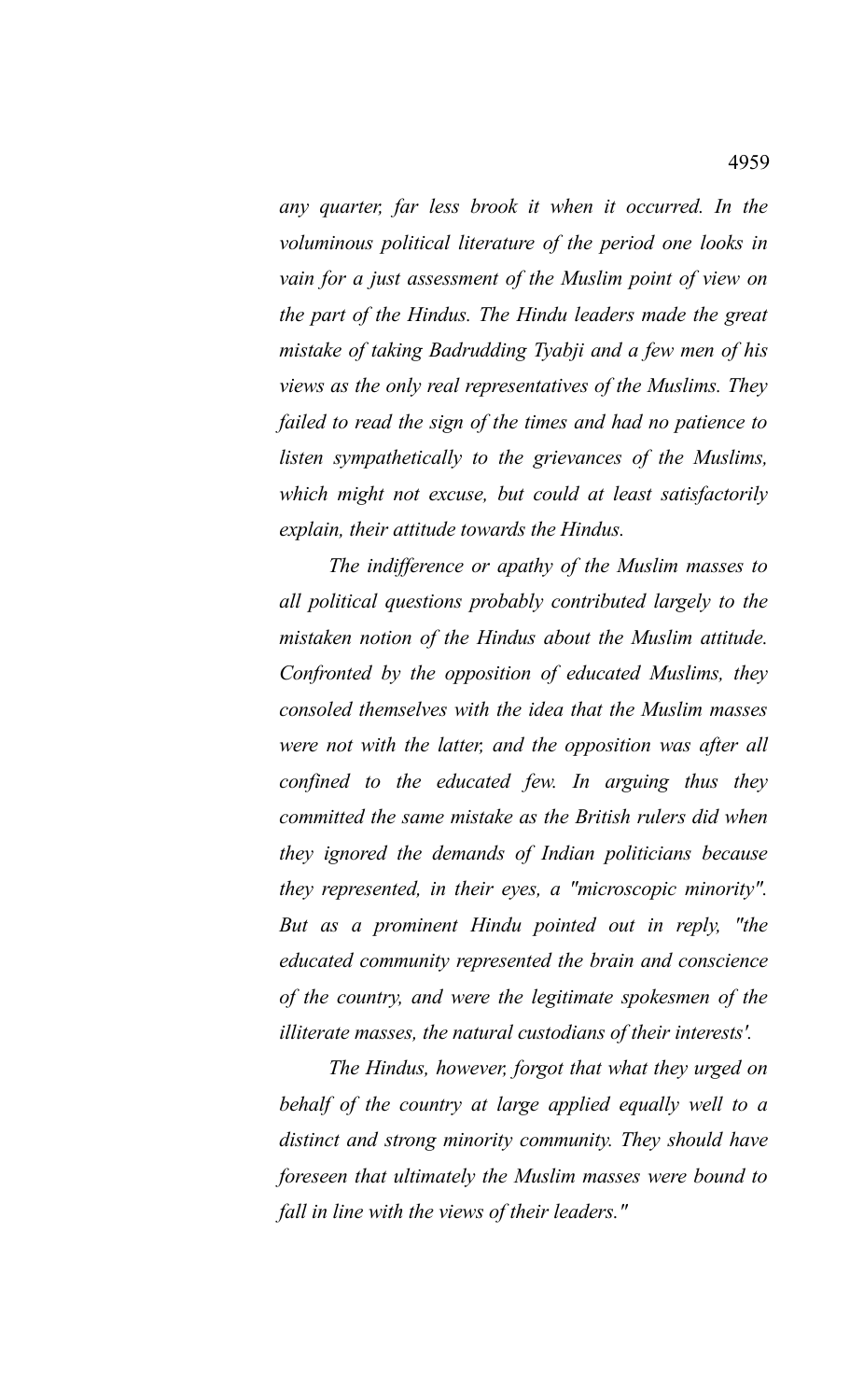**4393**. He also referred to the work of Rahul Sankritayan. **Exhibit D22, Register 38, Suit-5, pages 325-349,** a photocopy of the extract from the book "Meri Jiwan Yatra-1" by Rahul Sankrityayan (First Paperback Edition:1996) published by Radhakrishna Prakashan Pvt. Ltd., New Delhi containing preface as also pages no. 163-170. It shows that in the earlier  $20<sup>th</sup>$  century Rahul Sankrityayan had visited Ayodhya. It is contended that the learned author has not said anything about the disputed site which shows that it was not treated to be a place of importance by Hindu people at that time also. Having carefully gone through the above document, we do not find that it intended to give details of various places at Ayodhya. The purpose and objective was totally different, hence reliance is totally misconceived.

**4394**. One of the most crucial document which corroborates records is the letter dated  $30<sup>th</sup>$  November, 1858 [**Exhibit 20 (Suit-1) (Register 5 Page 65)]** of Mohd. Asgar, who said that in the inner courtyard, Hindus had been worshipping for several hundred years. We find no reason even to ignore this document. The statements of several witnesses, we have already referred above, also fortify this fact.

**4395**. The place of birth of Lord Rama is not to be searched elsewhere in Ayodhya but it has to be in the disputed site or near about as is evident from pleadings of the Muslim parties, which show that they also do not dispute the existence of place of birth of Lord Rama along with the temple, though an attempt is made that such temple is not the disputed one but one existing on the north side at about 200 meters. In para 27 (Suit-1), the defendants 1 to 5 have said: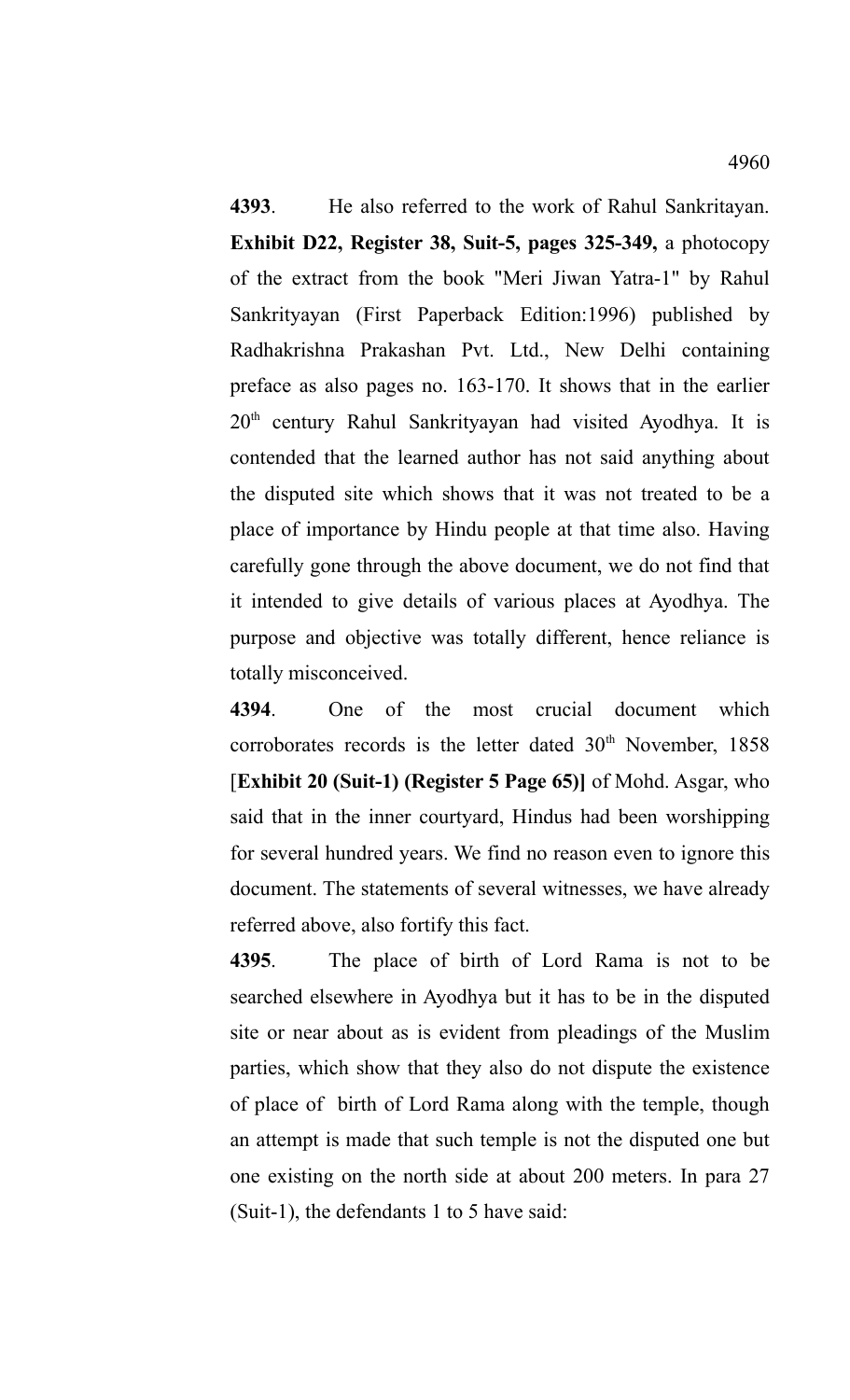$^{\prime\prime}$ अयोध्या में एक मन्दिर मौसुमा बमन्दिर जन्मस्थान **श्री रामचन्द्र की** जनम भूमि पर मुद्दत मदीद से कायम व मौजूद है।"

*"A temple at the birthplace of Lord Rama (known as 'Mandir Janamsthan) has had been in existence from ancient times " (E.T.C.)*

The defendants no. 1 and 2 are co-plaintiffs in Suit-4 also.

**4396**. In Suit-3 also, the defendants no. 6, 7 and 8 have made several pleadings in Para 28 of their written statement:

''अयोध्या में एक मन्दिर मौसुमा बमन्दिर जन्मस्थान **श्री रामचन्द्र की** जनम भूमि पर मुद्दत मदीद से कायम व मौजूद है।"

*"A temple at the birthplace of Lord Rama (known as 'Mandir Janamsthan) has had been in existence from ancient times " (E.T.C.)*

Here also the defendant no. 7, Mohd. Faiq is a co-plaintiff in Suit-4.

**4397**. The existence of birthplace as well as the temple thereon, therefore, was pleaded as long back as in 1950, i.e., at the first opportune. Thereafter, in the subsequent pleadings etc. this has been tried to explain. What is suggested is the temple which is referred to is the one on the northern side of the disputed structure across the road. We are not concerned with the existence of that temple but what we intend to point out is that the existence of birthplace in this very area is an admission by the plaintiffs. The persons, jointly interested in a suit, are bound by the admission made by any one of them. The Janamstham temple along with the place in dispute has also been noticed by Tieffenthaler and he has called it as "Sita Rasoi', but the fact is where he has referred to an earlier temple, which was demolished so as to construct disputed building, he has not referred to that temple (Sita Rasoi), but the present site which is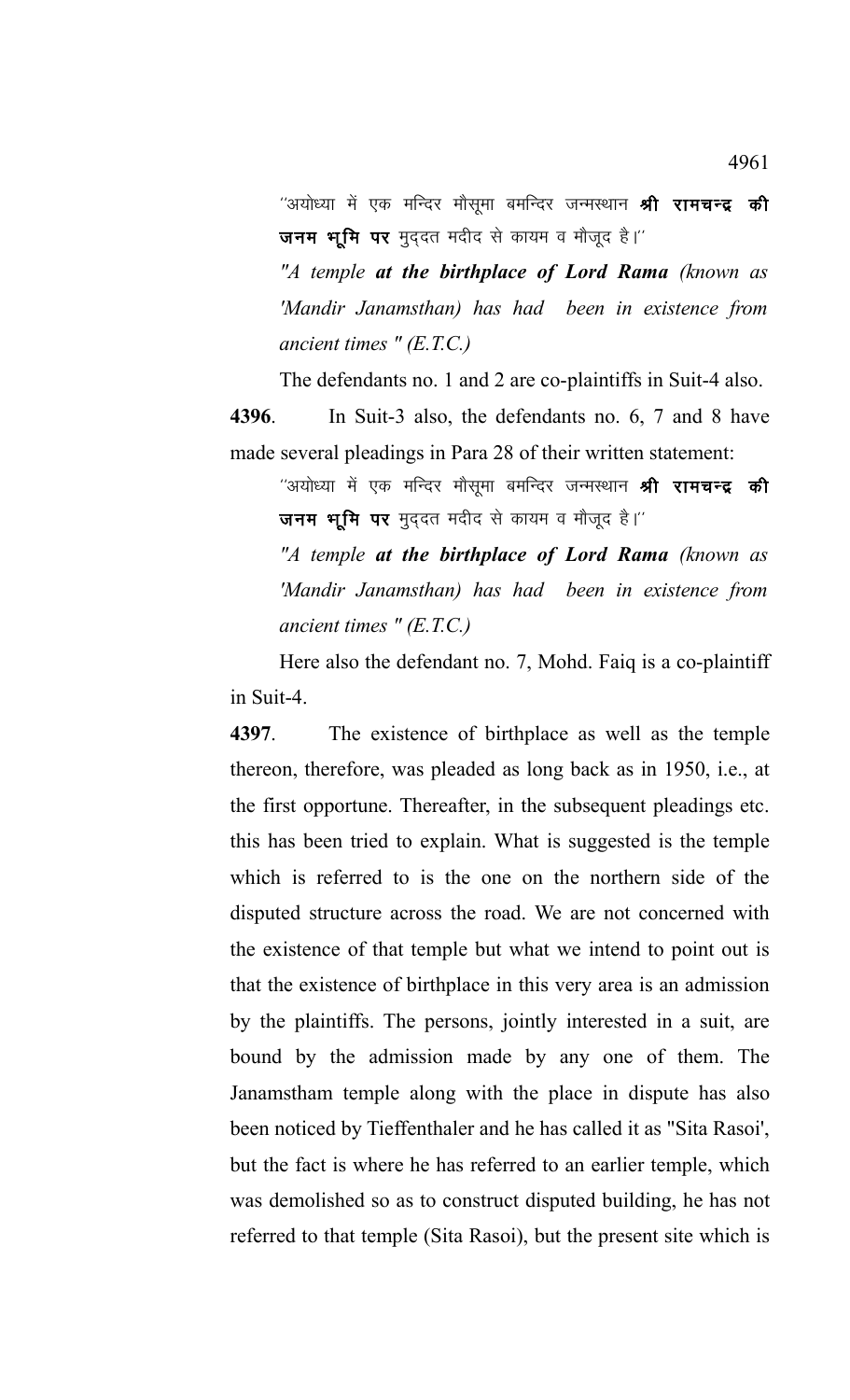in dispute. It could not be explained by the learned counsels for the plaintiffs (Suit-4) as to how there exists a 'Vedi' in the premises of the disputed structure known as a mosque and that 'Vedi' in the place in dispute continued to be worshipped by Hindus by lying prostrate on the ground and going for three Parikramas.

**4398**. It is not improbable that the people at that time took all possible efforts to continue with the worship of the place which they believed to be the birthplace of Lord Rama and for that purpose, whatever attempt they could make, the same were taken. We can easily understand the difficulty since they were under Muslim rule and the system, culture, traditions during such time were totally different.

**4399**. When the things became a bit easier, the Hindus succeeded in staking their claim partially inasmuch the British Government allowed the partition of the building in dispute with the instructions that the Hindus shall worship in the outer courtyard. Whether this was a resolution of a dispute between the two communities or not is a different aspect, but at least it had recognized the right and belief of Hindus about the place of birth of Lord Rama at the site in dispute.

**4400**. As we have further discussed, the Hindus did not desist from entering inner courtyard and continued not only to enter therein but to worship the place as well as the images on the black *kasauti* pillars. What was the structure of the erstwhile temple before the construction of the disputed structure is not known but it appears that due to affixation of black *kasauti* pillars mainly at the entry point of central dome after the construction of the new structure, the Hindu people continued to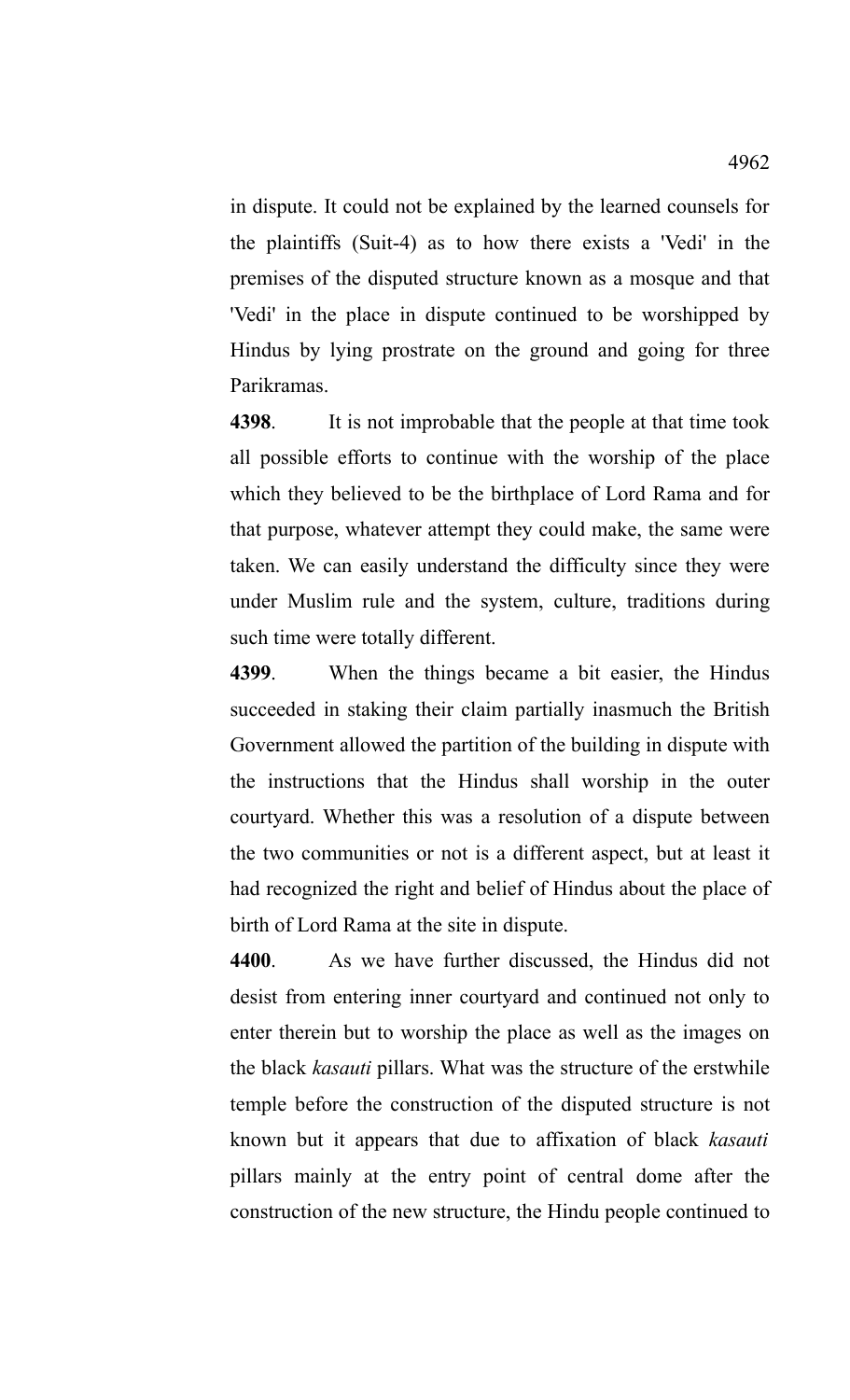worship thereat believing the same as the central point of the birthplace of Lord Rama. Since, we do not find any detail as to how it was being worshipped earlier, but from the subsequent conduct, practice and traditions, in the absence of anything contrary, one can reasonably believe that the in the past also it must be the same.

**4401**. From the subsequent Gazetteers and other records, we find that while referring to Rama's fort at the mount, the disputed structure was mentioned as a part of such land. The entire fort if as per the belief of people was that of Lord Rama, obviously it was the most sacred and pious place and therein also by traditions and practice, if the Hindu people worshipped a particular place believing it to be the place of birth of Lord Rama, in the absence of any location elsewhere, or existence of another place of birth at Ayodhya, we find no reason not to accept and uphold the said belief.

**4402**. Suvira Jaiswal (PW 18), during cross examination, though tried to mislead by observing that according to her research, she found several places claiming birth place of Lord Rama at Ayodhya, but when asked as to which are those places, she could not reply and said that she don't know.

**4403**. Sri Jilani contended that the Gazetteers and other record of Europeans, wherever they have said that an existing temple was demolished to construct the mosque in question, did not refer any basis for such observation and, therefore, he submits that the same is unreliable. In normal course, his submission may not have been brushed aside easily, but in a case like this, where we are concerned with respect to a dispute going deep in history, the situation is slightly different. We can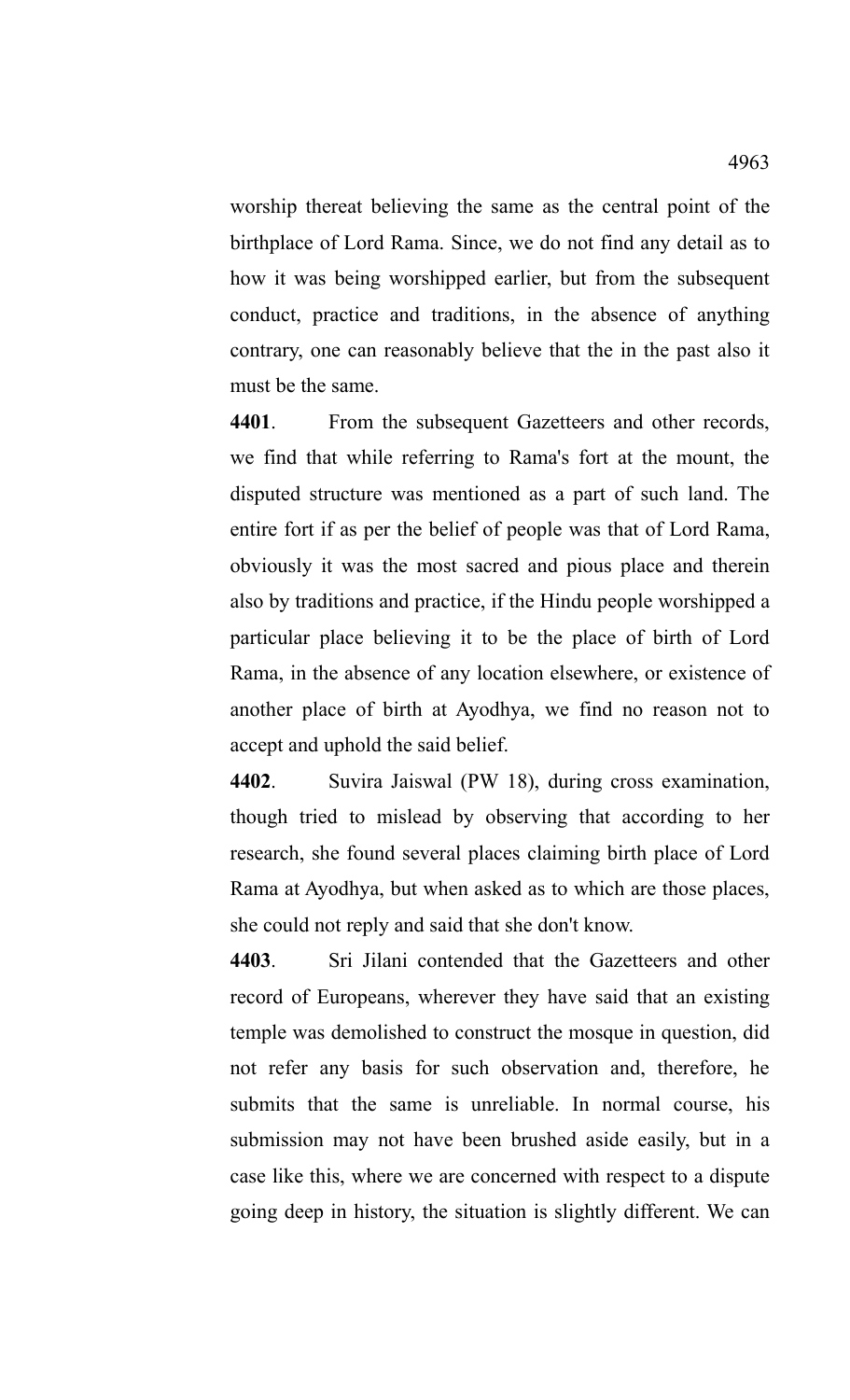look into the matter from this another angle also as to why all of them have mentioned only this fact if it had no basis at all. Had the facts been otherwise, when they discard the local belief of the people that demolition was made by Aurangzeb and sought to support the stand that the demolition was by Babar, based on an inscription fixed thereat, if there would have been anything otherwise, in the same manner, they could have disbelieved Hindus' version about demolition of a temple.

**4404**. It is true that several confrontations amongst Hindus and Muslims in respect to the property in dispute are not on record of the history books, but there are some indications.

**4405**. In H.R. Nevill's **Barabanki Gazetteer** at pages 168- 169 **(Exhibit 52, Suit 5)**, it says, *"The cause of the occurrence was one of the numerous disputes that have sprung up from time to time between the Hindu priests and the Musalmans of Ajodhya with regard to the ground on which formerly stood the Janamasthan temple, …".* 

**4406**. The words "disputes that have sprung up from time to time" clearly refer to some other and earlier disputes also though the details thereof are not on record.

**4407**. Once we find that by way of faith and traditions, Hindus have been worshipping the place of birth of Lord Rama at the site in dispute, we have no reason but to hold in a matter relating to such a kind of historical event that for all practical purposes, this is the place of birth of Lord Rama.

**4408.** The matter does not end here. Can it be said that it is the entire premises at the site in dispute which can be said to be the place of birth of Lord Rama or within this premises there is a smaller area which is actually believed by Hindus to be the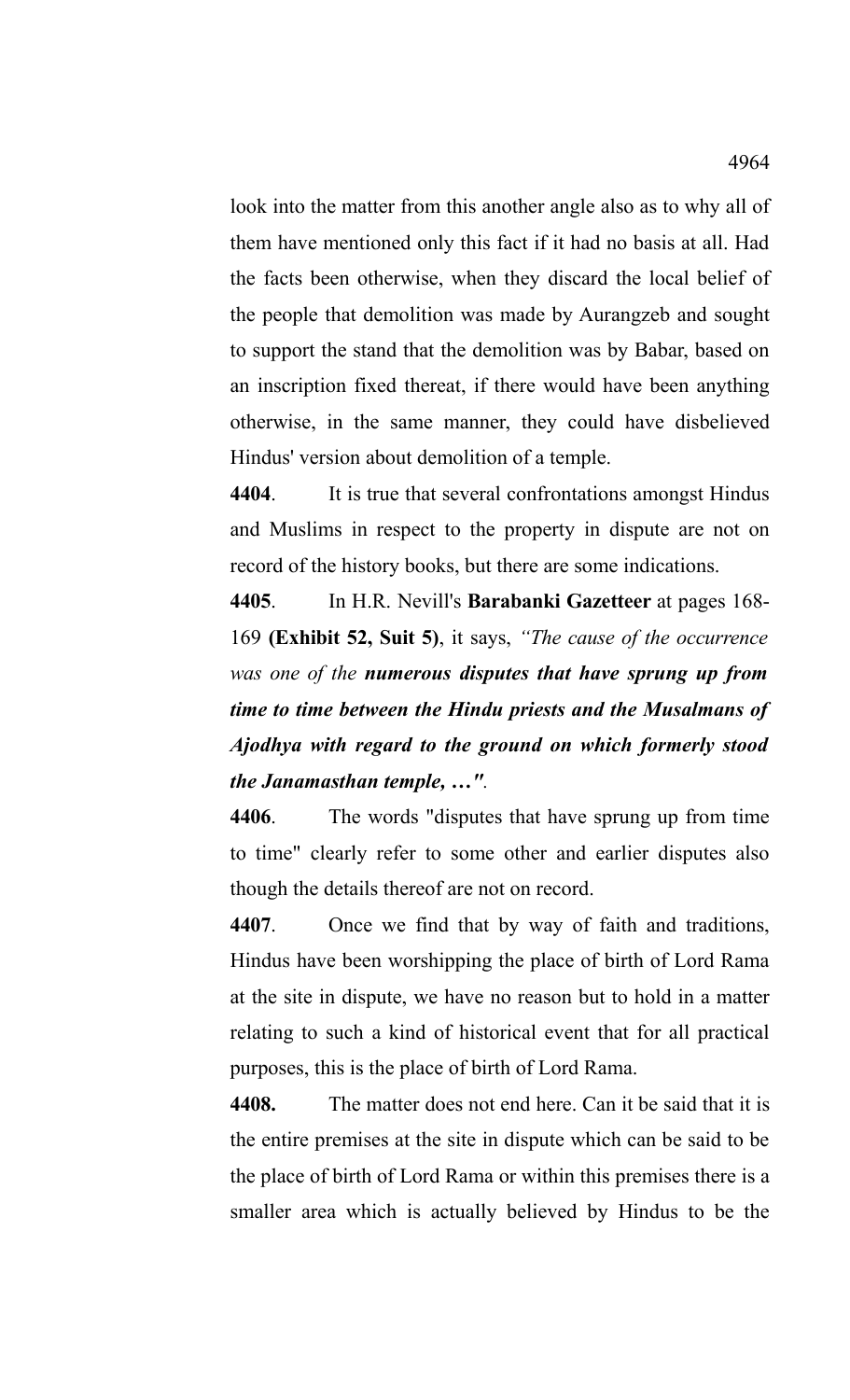place of birth. There could have been two fold inquiry into this matter. Whether Hindus by custom, tradition, faith and belief, handed down from generations to generation, treat the entire area covered by the disputed structure as well as its outer boundary wall constituting the place of birth of Lord Rama or Hindus actually believed a smaller space within this very premises to be, precisely, the place of birth of Lord Rama. Area of the premises in dispute is near about 130 feet in length and 80 feet in width, i.e., roughly about 10400 sq. feet (.2387 acre). This measurement is not exactly but near about. Suppose within this area there is another place of 10x10 or 20x20 or as the case may be, which had been identified by Hindus, believing to be the place of birth of Lord Rama, then the entire disputed area cannot be said to constitute the place of birth of Lord Rama for the purpose of the issues in question.

**4409**. The reason being that the Hindu parties have virtually interchangeably used two terms which have different meaning, i.e., Birthplace temple and the birthplace. On the one hand they contend that the disputed area is such where existed temple of Lord Rama, constructed since it was the birthplace and, therefore, it is of special significance for Hindus, inalienable and cannot be departed. On the other hand, they plead that within the area in dispute, there is a small area, which had been identified by Hindus as the birthplace of Lord Rama since time immemorial and, therefore, the peculiarity and speciality vis a vis place is attached with that area only and rest of the part is of an erstwhile temple whereon a mosque was constructed but then the label of special significance for the entire area shall extinguish.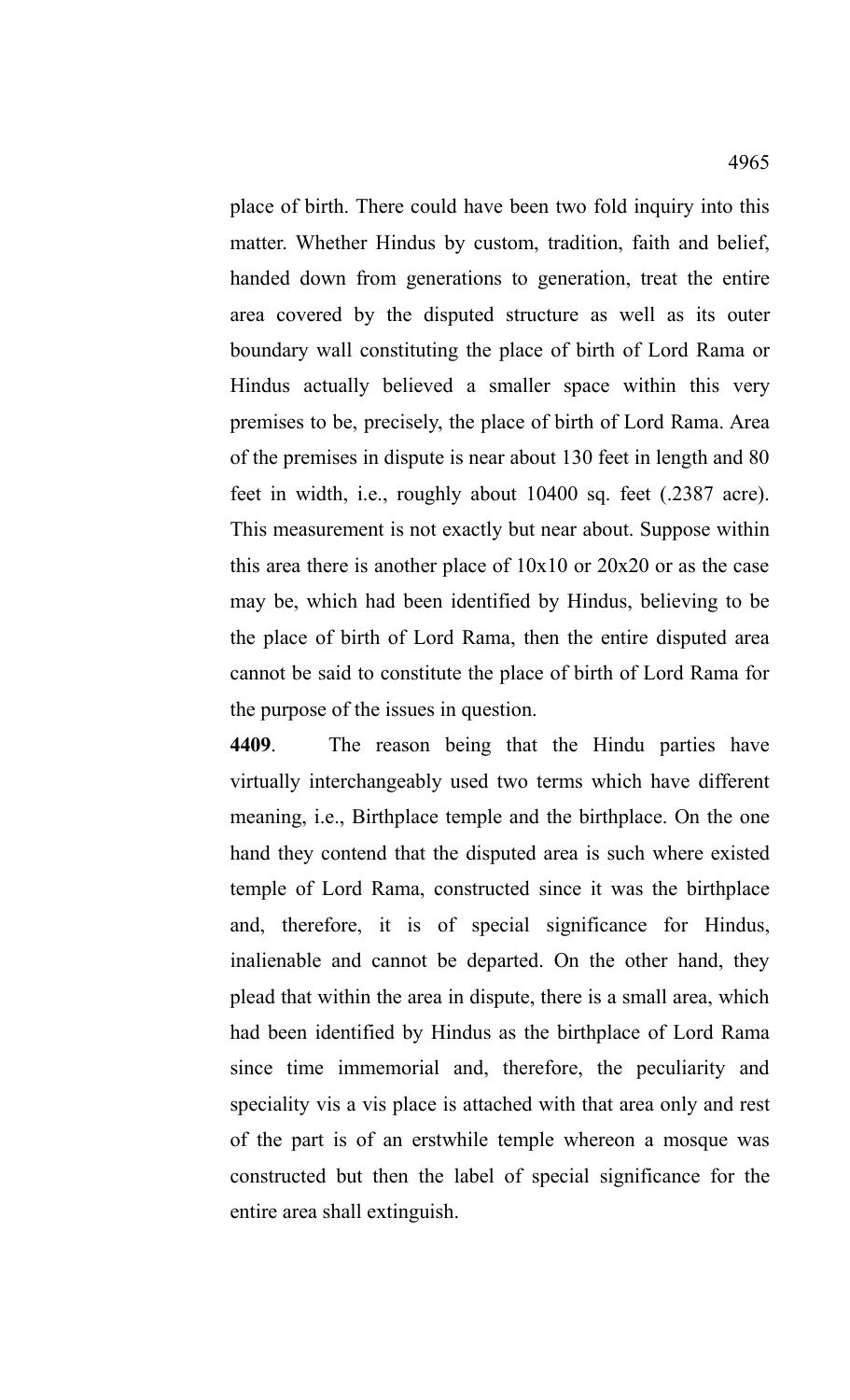**4410.** In other words, the precise issue, in terms of the "birthplace", as we could understand, is in the following terms:

- I. According to faith and belief of Hindus, a particular smallest area in Ayodhya which they treat as the sanctum sanctorum i.e 'Garbh Grah' that is where Lord Rama was born.
- II. A temple constructed in the area which included sanctum sanctorum and the place covered by that temple which is termed as 'Janam Bhumi temple' or 'Ram Janam Bhumi temple.
- III. There is a complete unanimity amongst all Hindu parties as also deposed by their witnesses that under the central dome lie the sanctum sanctorum, i.e. 'Garbh-Grah' since lord Rama was born thereat and it was part of a bigger holy structure, i.e., a temple, which was constructed and known as "Janam Bhumi temple" or "Ram Janam Bhumi temple" which included the rest of the area occupied by the disputed structure.

**4411.** The witnesses, produced by Hindu parties to depose about the custom, tradition, faith and belief in respect to the place of birth i.e. sanctum sanctorum i.e. Garbh-Grih, where Lord Rama was born, making a distinction between the said place as well as the place occupied by the temple which obviously must have been constructed later on, are as under:

## *(i) DW 1/1 Rajendra Singh*

"विवादित स्थल ही श्रीरामजन्म भूमि व जन्म स्थान है . . .उसमें से जन्मभूमि से मेरा तात्पर्य उस जगह से है जहाँ जन्म होता है और जो गर्भगृह है और जन्म स्थान से तात्पर्य पूरे भवन से है जिसमें जन्म होता है।'' (पेज 44)

*"It is the disputed place which is the Shri Ram Janam*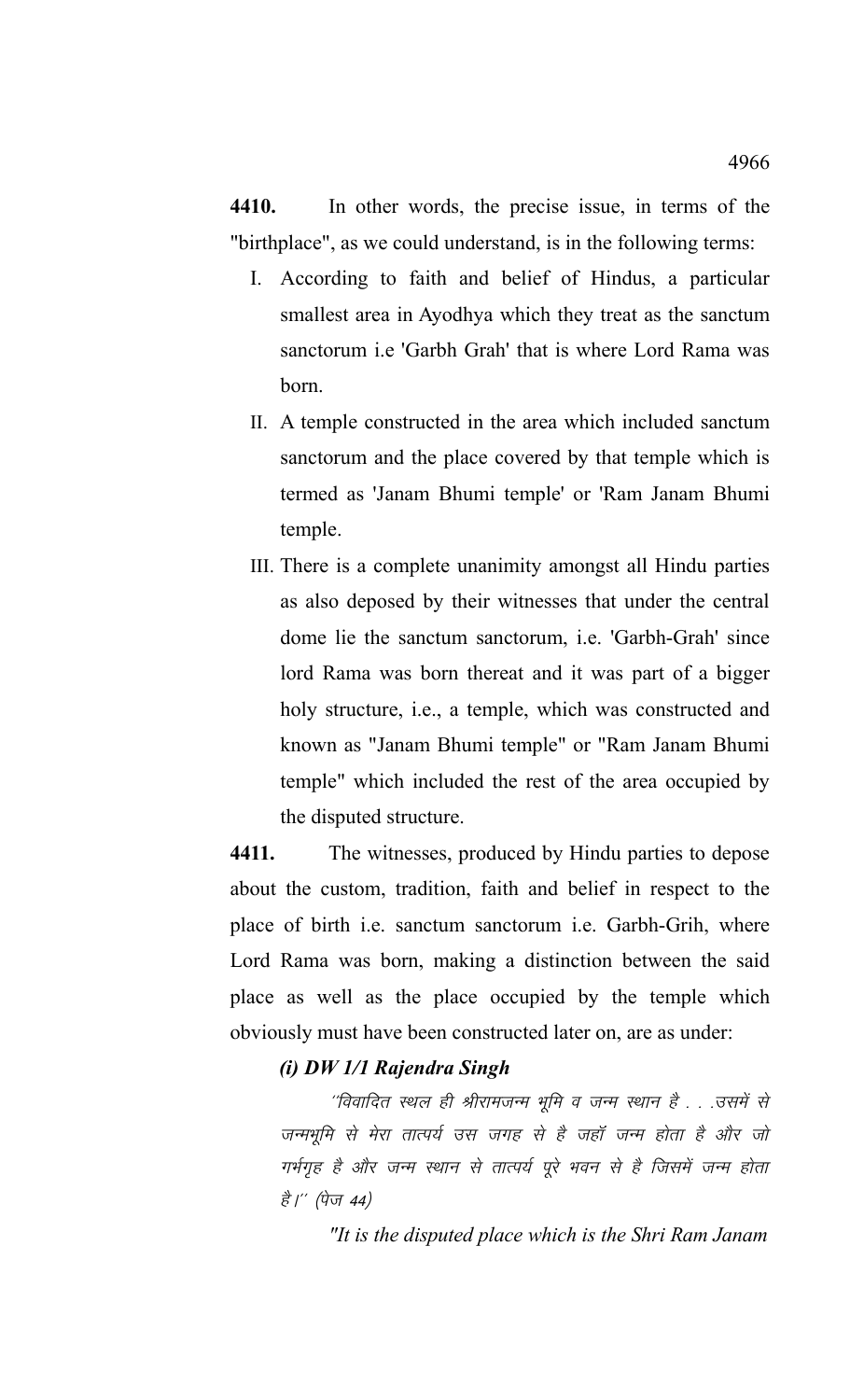Bhumi and Janam Sthan. . . . By Janam Bhumi I mean that place where a birth takes place and which is the sanctum sanctorum (center place) and by "Janamsthan" I mean the entire building wherein the birth takes place."  $(E.T.C.)$ 

''यह सैकडो वर्ष मैंने गर्भगृह के दर्शन के संबंध में लिखा है मुर्तियों की पूजा के लिए नहीं। मूर्तियों की पूजा सन् 1950 से वहाँ पर शुरू हुई और सन् 1524 से पहले भी वहाँ पर मूर्तियों की पूजा होती रही।''

(पेज 47)

"This hundreds of years, I have written with respect to Darshan of Garbh Grih (Sanctum Sanctorum) and not in relation to worship of deities. Worship of deities started there since 1950 A.D. and prior to 1524 A.D. also worship of the deities continued there."  $(E.T.C.)$ 

#### (ii) DW 1/2 Krishna Chandra Singh

''जिसके मध्य वाले शिखर के नीचे की भूमि ही वह भूमि है जो परम्परागत आस्था एवं विश्वास के अनुसार भगवान श्रीरामचन्द्र जी की जनमभूमि मानी जाती है (पेज–4)

"Only the place below the middle dome, is the place" which is, as per traditional faith and belief, considered to be the birthplace of Sri Ram Chandra Ji."(E.T.C.)

''भगवान रामलला वहाँ पर सन् 1949 में विराजमान हुए। जब मैं वहाँ पहले गया था तो गुम्बद के नीचे वाले स्थान पर रामलला नहीं थे। परन्तू मेरे पहली बार वहाँ जाने और सन् 1949 के दरम्यान मैं 6–7 बार वहॉ गया था। . . .मैं पहली बार विवादित स्थल पर गया था तो **गुम्बाद** के नीचे वाले स्थल को जन्मभूमि मानकर श्रद्धालु प्रणाम कर लेते थे।"

 $(\vec{q} \vec{v} 12 - 13)$ 

"Lord Rama was throned there in 1949 AD. For the first time when I visited there, Ramlala (Lord Rama) was not there at the place below the dome. But between my first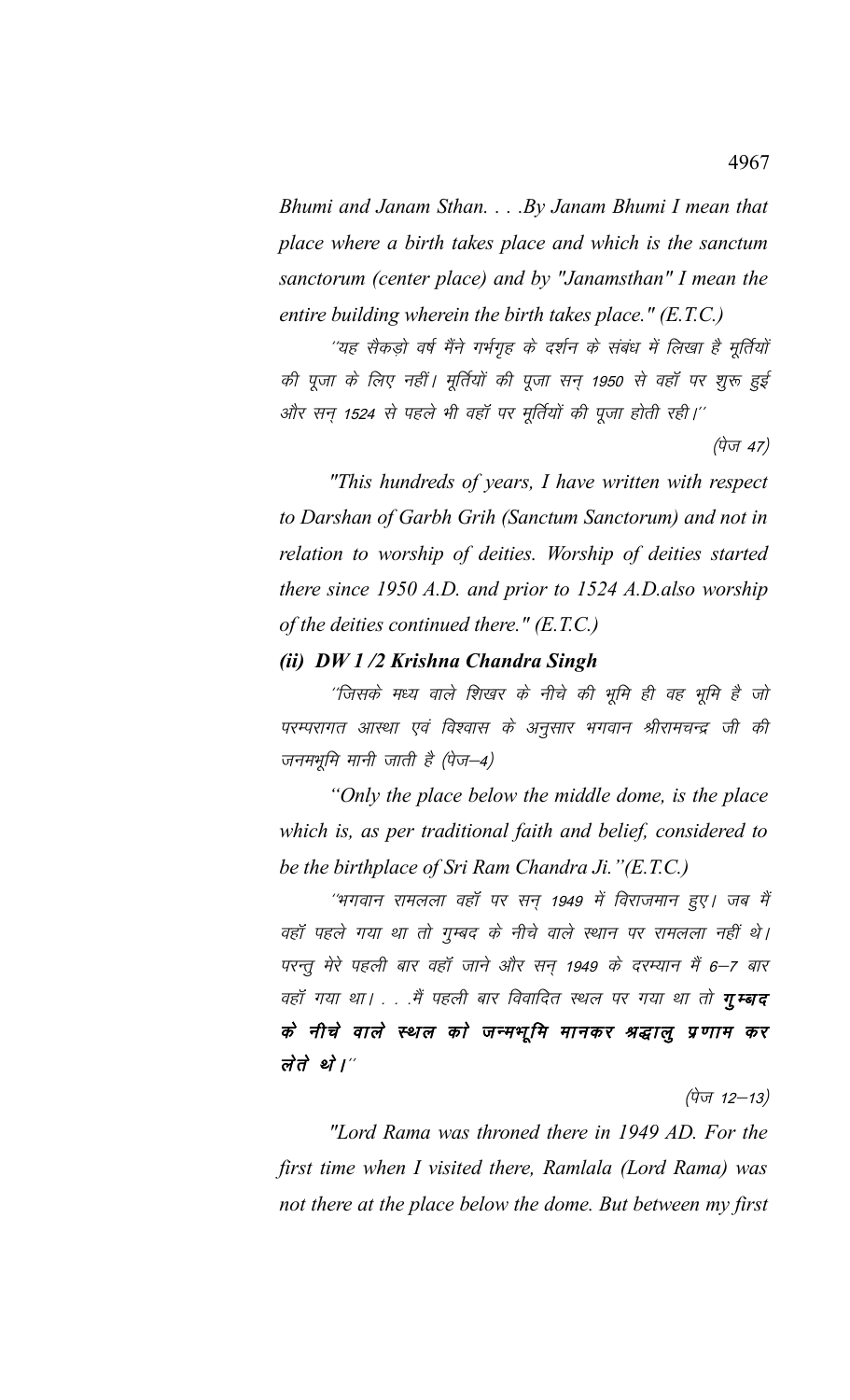*visit and till 1949 AD, I went there six-seven times. . . When I visited the disputed site for the first time, the devotees used to salute the place under the dome regarding it as Janambhumi (birthplace)." (E.T.C.)*

''सन् 1949 की घटना के बाद भी रामचबूतरे पर मैंने पूजा आदि होते हुए देखी है, परन्तु रामलला की मूर्ति वहां नहीं देखी और पता चला था कि वह मूर्ति अन्दर थी। और रामचबूतरे पर सीता राम आदि की मूर्तियां थी।'' (पेज 20)

*"I had seen performance of worship on Ram Chabutara even after the incident of 1949 but never saw any idol of Ramlala and I came to know that the idol was inside. And there was idols of Sita, Ram etc. over Ram Chabutara." (E.T.C.)*

''हिन्दू उसे मस्जिद नहीं मानते थे और हिन्दू लोग उसे जन्म स्थान मानकर परिकमा और प्रणाम करते थे।'' (पेज 25)

*"Hindus did not recognize it as a mosque and treating the same as Janam Sthan, Hindus used to take round (circumambulation/Parikrama) and salute the same." (E.T.C.)* 

''मैंने अपने मुख्य परीक्षा के शपथ–पत्र की धारा 14 में जो यह लिखा है कि ''जिसकी मध्य वाले शिखर के नीचे .....जन्मभूमि मानी जाती है'', वह सही लिखा है।'' (पेज 68)

*"The words "below the central dome ….is regarded as birthplace" which I have written in para 14 of the affidavit of my examination in chief, is written correctly."(E.T.C.)*

#### *(iii) DW 2/1-1 Rajendra Singh*

''इन ग्रन्थों से प्राप्त जानकारी से यह पूर्णतः प्रमाणित होता है कि विवादित भूमि भगवान श्री रामचन्द्र जी की जन्मस्थली है – (पेज–3)

*"From the knowledge obtained from these treatises,*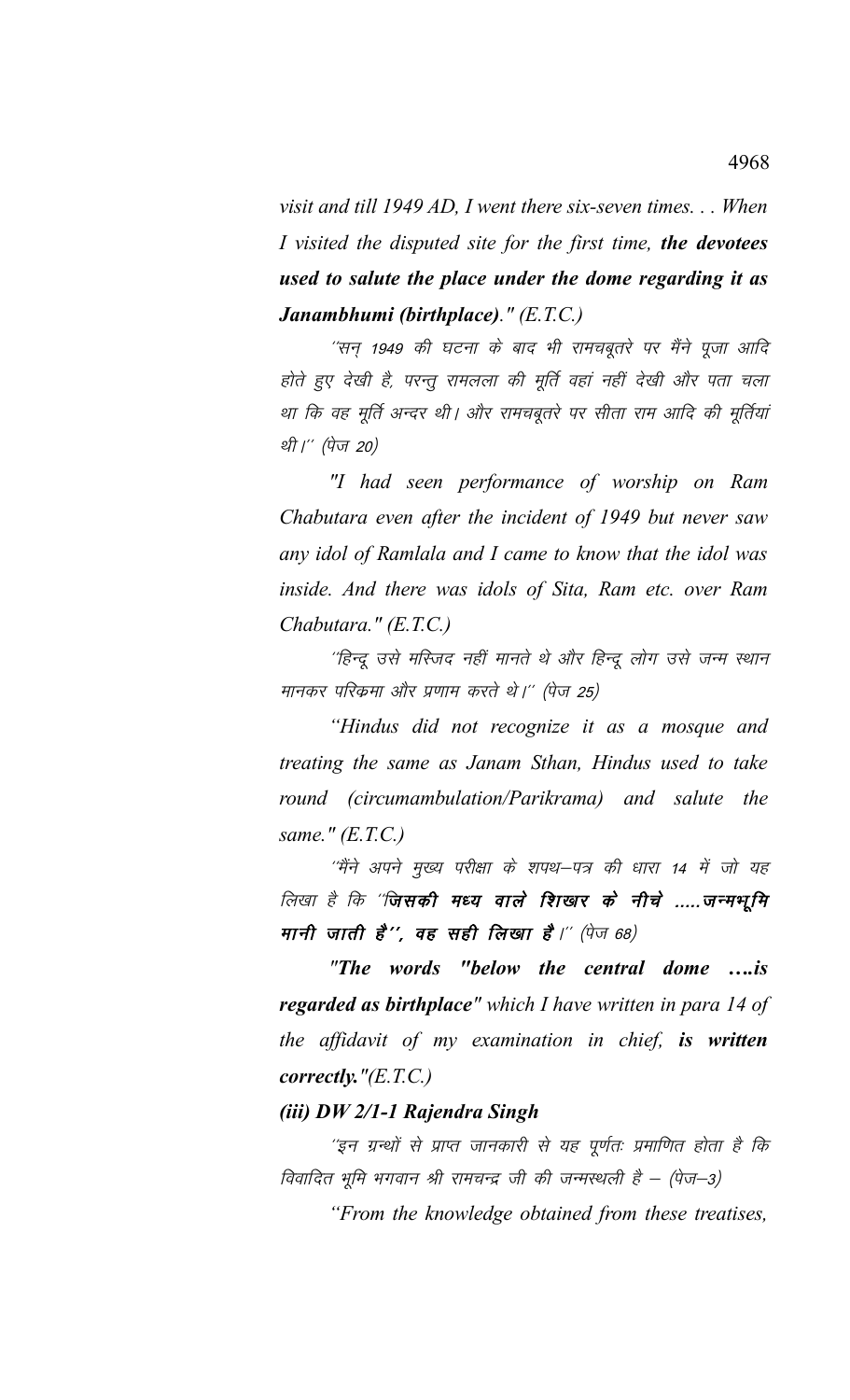it is absolutely proved that the disputed building is the birthplace of Sri Ram Chandra Ji."(E.T.C.)

## (iv) DW 2/1-3 Mahant Ram Vilas Das Vedanti

''यह कि विवादित स्थल देश विदेश के असंख्य हिन्दुओं द्वारा भगवान श्रीरामचन्द्र जी की जन्म भूमि के रूप में प्रथागत, परम्परागत आस्था एवं विश्वास से अनादि काल से पूजित होता चला आ रहा है। हिन्दू सनातनधर्मी विवादित स्थल को अपने आराध्य भगवान श्रीरामचन्द्र जी की जन्मस्थली व जन्मभूमि मन्दिर के रूप में पूजते हैं।" (पेज 3)

"That the disputed site has continuously been worshipped as the birthplace of Lord Sri Ram Chandra by innumerable Hindus of country-abroad with customary faith and belief from time immemorial. Orthodox Hindus worship the disputed site as the birthplace of their revered Lord Sri Ram Chandra and as Janam Bhumi temple." $(E.T.C.)$ 

"मुख्य परिसर में स्थित ढांचा तीन गुम्बद वाला था जिसमें मध्य वाले गुम्बद के नीचे की भूमि पर भगवान श्रीराम का जन्म हुआ था, ऐसा परम्परा आस्था एवं विश्वास हिन्दू जनमानस का है तथा वेदों धर्मशास्त्रों पुराणों आदि के अनुसार भी यह सिद्ध है। इसी आस्था एवं विश्वास के आधार पर परम्परागत ढंग से देश विदेश के असंख्य हिन्दू रामभक्त व जनसामान्य द्वारा विवादित स्थल को भगवान श्रीराम की जन्मस्थली व जन्मभूमि मन्दिर मानते हुए पूजन दर्शन करता चला आ रहा है तथा शपथकर्ता भी उसे उसी रूप में अतिपवित्र एवं भगवान राम की पुज्य जन्मस्थली मानता है।" (पेज 4)

"The structure situated within the main premises, was of three domes, beneath the mid dome of which was **Lord Rama born.** Such is the customary faith and belief of the Hindu public and the same is supported by Vedas, treatises, Puranas, etc. as well. It is on basis of this faith and belief that innumerable Hindu devotees of Lord Rama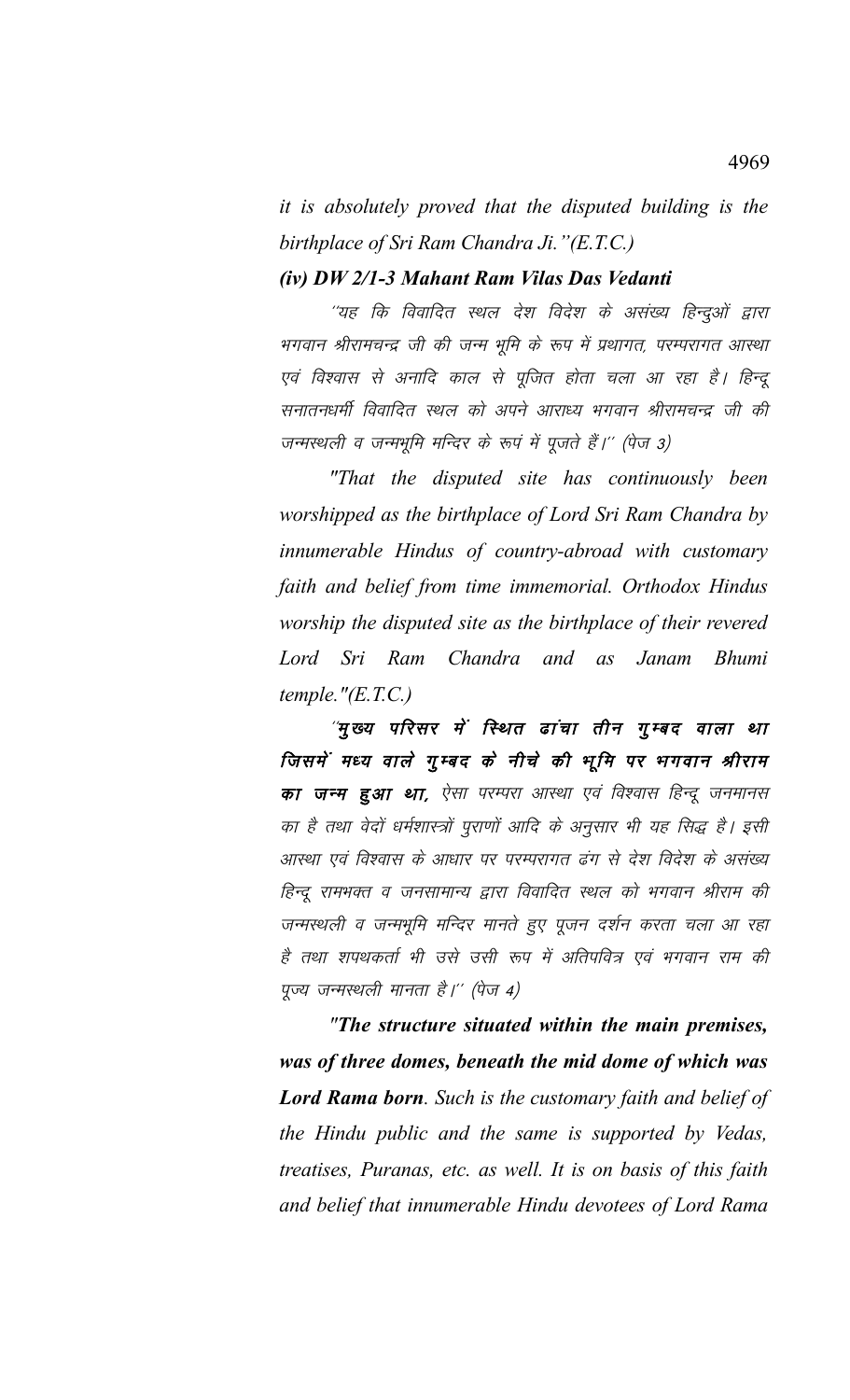*and the general public of country – abroad have been offering prayers and having Darshan of the disputed site as the birthplace of Lord Sri Rama and as Janam Bhumi temple, and the deponent also considers it to be the same very sacred, reverable birthplace of Lord Rama." (E.T.C.)*

''यह कि **मध्य वाले गुम्बद के नीचे** स्थित स्थल पर ही सनातनधर्मी हिन्दू मतावलम्बियों की प्राचीन परम्परा एवं प्रथा तथा उनकी आस्था एवं विश्वास के अनुसार महाराज दशरथ के पुत्र भगवान **श्रीराम** का जन्म हुआ था, इसीलिए यह स्थल अतिपवित्र एवं पूज्य **है** एवं इसी आस्था एवं विश्वास के आधार पर अनादिकाल से करोड़ो सनातनधर्मी हिन्दू अयोध्या आकर श्रीराम जन्मभूमि स्थल का दर्शन पूजन एवं परिकमा करते चले आ रहे हैं।''(पेज 4–5)

*"That as per the ancient custom and practice and the faith and belief of orthodox followers of Hinduism, the birth of King Dashrath's son Lord Sri Rama took place at the place beneath the mid dome. Due to this it is very sacred and reverable and it is out of this faith and belief that from time immemorial crores of orthodox Hindus have been coming over to Ayodhya to have darshan and perform circumambulation of the Sri Ram Janam Bhumi site."(E.T.C.)*

#### *(v) DW 3/1 Mahant Bhaskar Das*

''भगवान राम लला के **जन्मभूमि होने के कारण भीतरी** भाग पूज्य है।"  $(\vec{q} \vec{v} \approx 27)$ 

*"On account of being the Janmbhumi of Lord Ram Lala, the inner part is reverable."(E.T.C.) (vi) DW 3/2 Shri Raja Ram Pandey*

''यह सही है कि हिन्दू समाज के सभी लोग अधिकार–स्वरूप राम जन्मभूमि मन्दिर दर्शन व पूजा आदि के लिए जाते थे। दर्शन के लिए किसी की अनुमति की आवश्यकता नहीं थी।'' (पेज 21)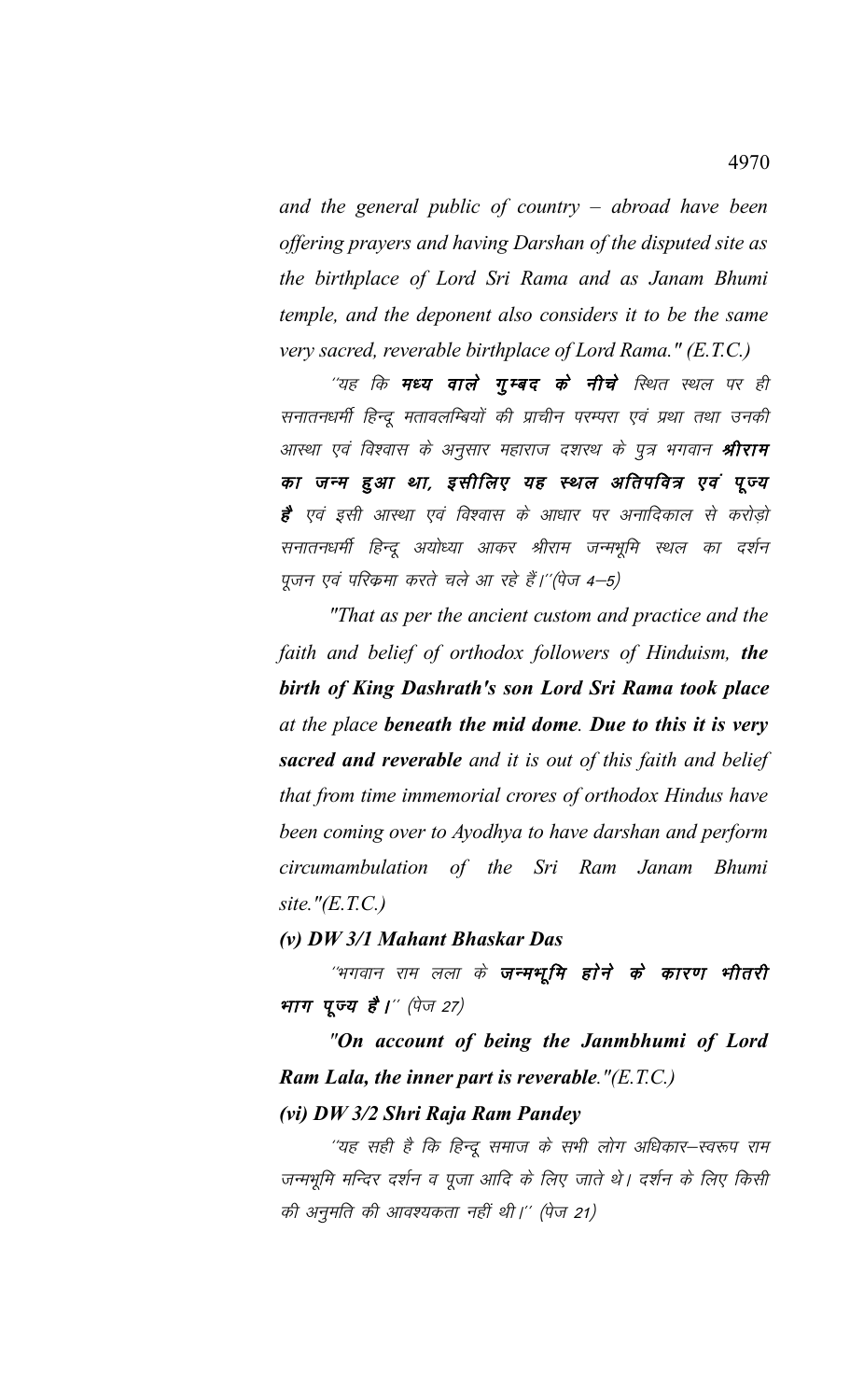*"It is correct that all people of the Hindu community used to come over as a matter of right to have darshan and offer prayers etc. at the Ram Janam Bhumi temple. No permission was required to have darshan."(E.T.C.)*

*'तीन शिखार वाला जो भवन था, उसके बीच वाले* शिखार में भगवान विराजमान थे और वही गर्भगृह कहलाता था और हिन्दू लोग गर्भगृह को रामजन्मभूमि मानते हैं।" (पेज 22)

*"Lord (Rama) was present beneath the mid dome of the three domed structure, and the same was called the sanctum sanctorum and the Hindus consider the sanctum sanctorum to be the Ram Janam Bhumi."(E.T.C.)*

''अयोध्या में विवादित भवन वाली सीता रसोई एवं जन्मस्थान मन्दिर वाली सीता रसोई के अतिरिक्त अन्य किसी स्थान को सीता रसोई नाम से नहीं जाना जाता है।'' (पेज 113)

*"Apart from the Sita Rasoi of the disputed structure and the Sita Rasoi of the Janam Sthan temple, there is no other place in Ayodhya known as Sita Rasoi."(E.T.C.)*

''मेरी आस्था के अनुसार विवादित भवन के बीच वाले गुम्बद का स्थान कौशल्या महल में गर्भगृह था, **गर्भगृह को ही प्रसूति गृह** कहते हैं।'' (पेज 113)

*"According to my faith, the place beneath the mid dome of disputed structure was the sanctum sanctorum of the Kaushalya palace, the sanctum sanctorum is also called the labour room."(E.T.C.)*

*(vii) DW 3/3 Satya Narayan Tripathi*

''यह सही है कि हिन्दुओं की आस्था श्रद्धा विश्वास हमेशा से सदा यही रही है कि **जिस स्थान पर वर्तमान में रामलला जी** विराजमान हैं उसी स्थान पर दशरथ जी के पुत्र के रूप में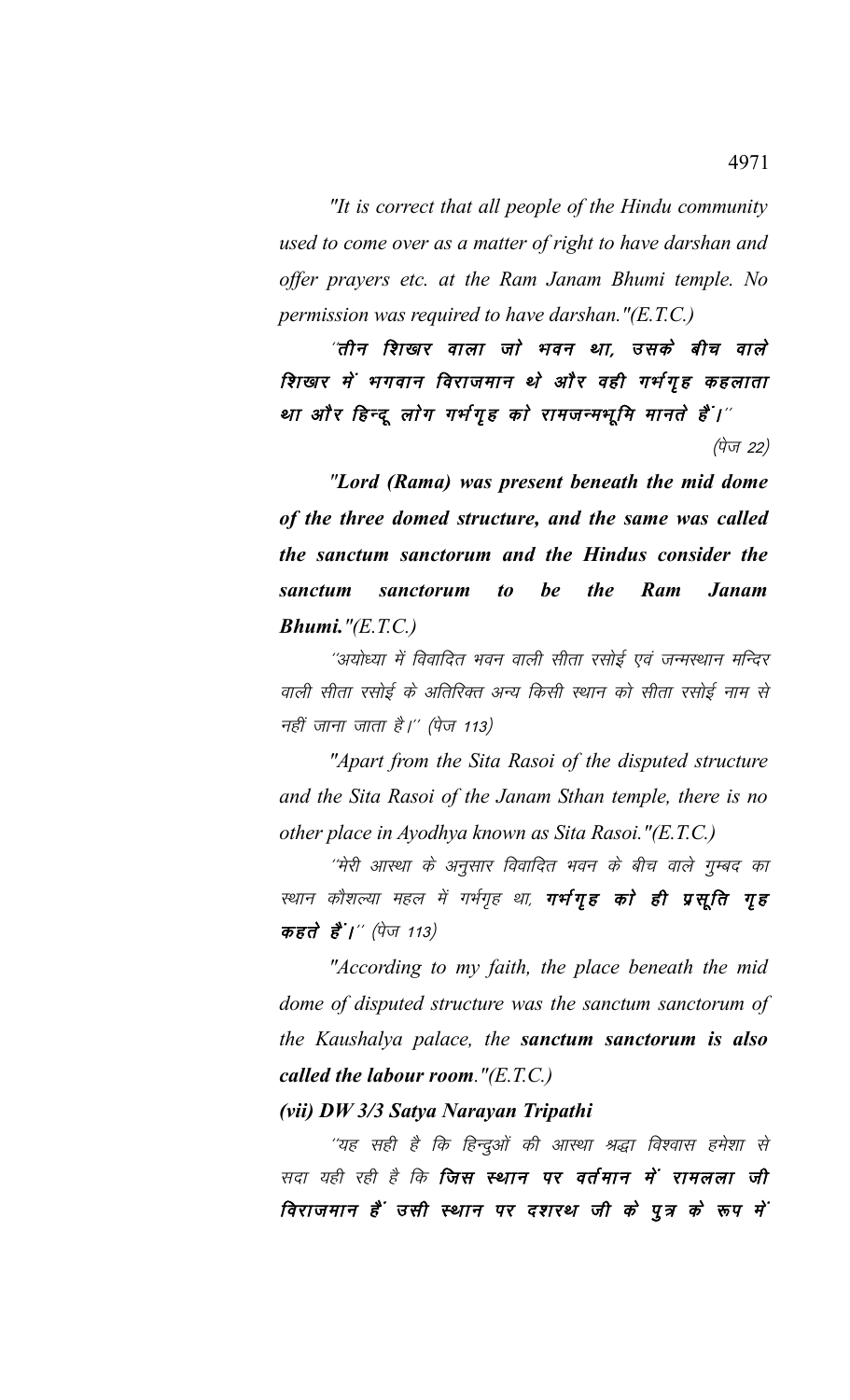उनका जन्म हुआ था। हिन्दू लोग उन्हें भगवान विष्णू का अवतार मानते थे और आज भी मानते हैं।''(पेज 14)

*"It is correct that it has always been the faith, belief and devotion of Hindus that the place where Ram Lala is present today, He was born as son of King Dashrath at the same place. Hindus considered and even today consider, Him to be an incarnation of Lord Vishnu."(E.T.C.)*

*"तीन गुम्बद वाले विवादित भवन के बीच के गुम्बद के* नीचे भगवान राम का जन्म हुआ था, ऐसा हिन्दू लोग मानते हैं। हिन्दुओं की यह मान्यता है कि राम जन्मभूमि का दर्शन करने से मोक्ष मिलता है।'' (पेज 13)

*"Lord Rama was born at the place below the central dome of the three domed disputed building; such is the belief of Hindus. Hindus believe that by having a glimpse of birthplace of lord Rama, salvation is attained." (E.T.C.)*

*(viii) DW 3/4 Mahant Shiv Saran Das*

 $^{\prime\prime}$ सैं भीतर वाले गर्भगृह में भगवान रामलला के दर्शन **करता रहा हूँ।**" (पेज 2)

*"I have been taking glimpse (Darshan) of Lord Ramlala inside the sanctum sanctorum." (E.T.C.)*

*(ix) DW 3/5 Raghunath Prasad Pandey*

''मेरी आस्था के अनुसार जो विवादित भवन है, उसी को हम कौशिल्या भवन मानते हैं। (पेज—93)

*"As per my faith we consider the disputed building itself to be Kaushalya Bhawan."(E.T.C.)*

*(x) DW 3/6 Sitaram Yadav*

''विवादित भवन सौरी गृह (प्रसूतिगृह) रहा होगा। स्वयं कहा कि विवादित भवन के बीच वाले भाग को अब भी हम सौरीगृह (प्रसूतिगृह) मानते हैं। बीच वाले गुम्बद के भाग को हम विशेष तौर पर प्रसूतिगृह मानते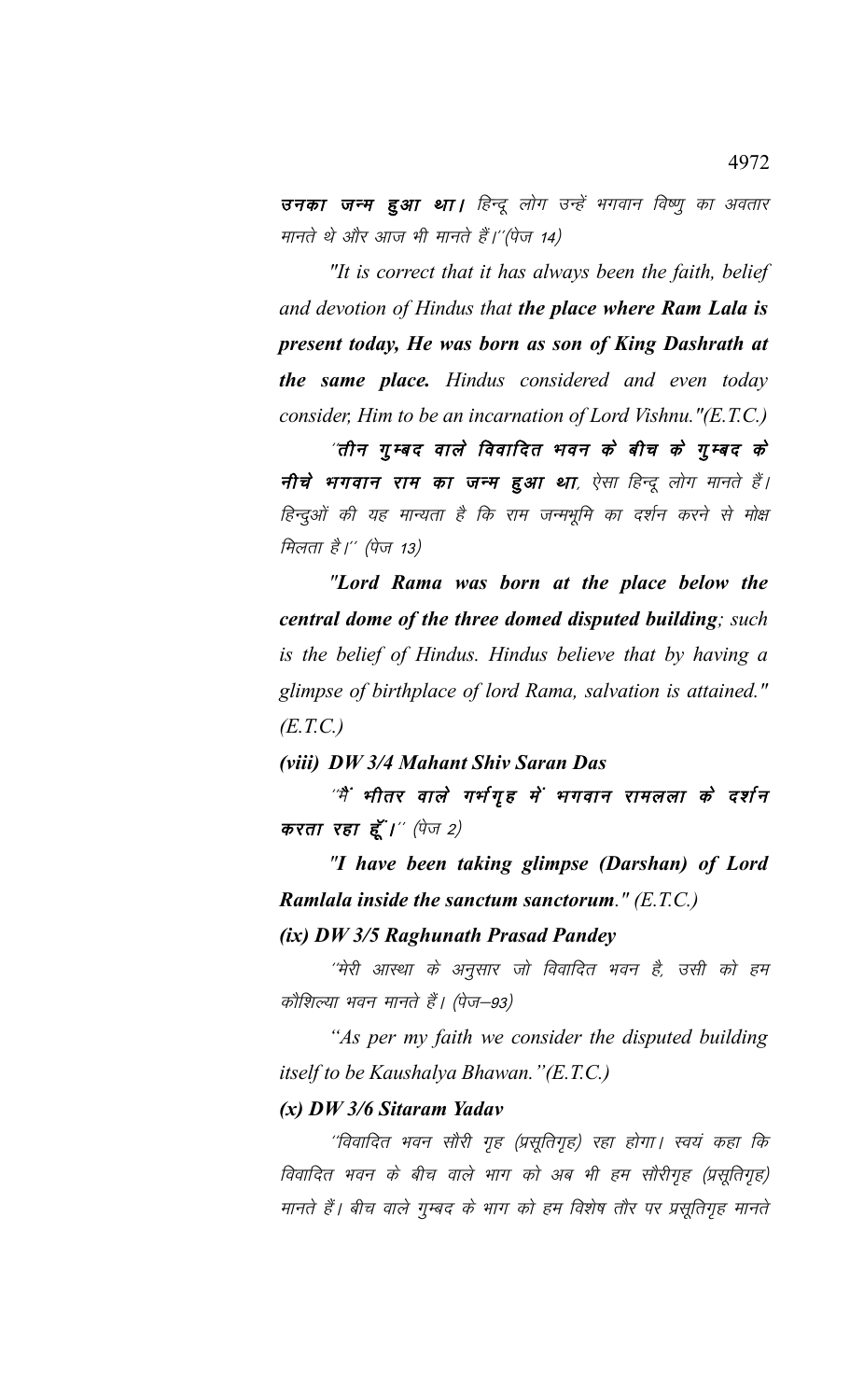हैं अगल—बगल वाला भाग भी उस कमरे का हिस्सा रहा होगा''। (पेज—57)

"The disputed building must have been 'Sauri Grih" (maternity home). (Stated on his own) we still consider the middle part of the disputed building to be 'Sauri Grih'. We consider particularly the middle dome part to be maternity home. The adjoining part must also have been part of that room." $(E.T.C.)$ 

## (xi) DW 3/7 Mahant Ramji Das

''यह कि भगवान राम महाविष्णू के अवतार हैं और भगवान राम इसी विवादित परिसर में गर्भ गृह में प्रकट हुए हैं इसीलिए यह रामजन्मभूमि कहलाता है।'' (पेज 8)

"That Lord Rama is an incarnation of Maha Vishnu and Lord Rama had descended in the sanctum sanctorum of this very disputed premises, as such it is called Ram Janam Bhumi."(E.T.C.)

''हिन्दुओं की परम्परा आस्था एवं विश्वास चला आ रहा है कि तीन गुम्बद वाले विवादित भवन के **बीच वाले गूम्बद के नीचे वाले भाग** में रामचन्द्र जी का जन्म हुआ था और यही आस्था व विश्वास मेरा भी है। श्रीराम जन्मभूमि स्थल रामचन्द्र जी के जन्म के समय से पूज्य है और बराबर पूजित होती चली आ रही है। मैं विवादित परिसर के पूर्वी मुख्य द्वार से होकर अंदर दर्शन करने जाता था। जन्मभूमि का दर्शन करने के उपरान्त जब बाहर निकलते थे तो दक्षिण की ओर से घूम कर परिक्रमा करते थे।'' (पेज 23)

"The custom, faith and belief of Hindus has been continuing that the birth of Ram Chandra Ji took place **beneath the mid dome** of the three domed disputed structure and I also share the same faith and belief. The Sri Ram Janam Bhumi site is reverable from the time of birth of Ram Chandra Ji and has been continuously worshipped. I used to go inside through the eastern main gate of the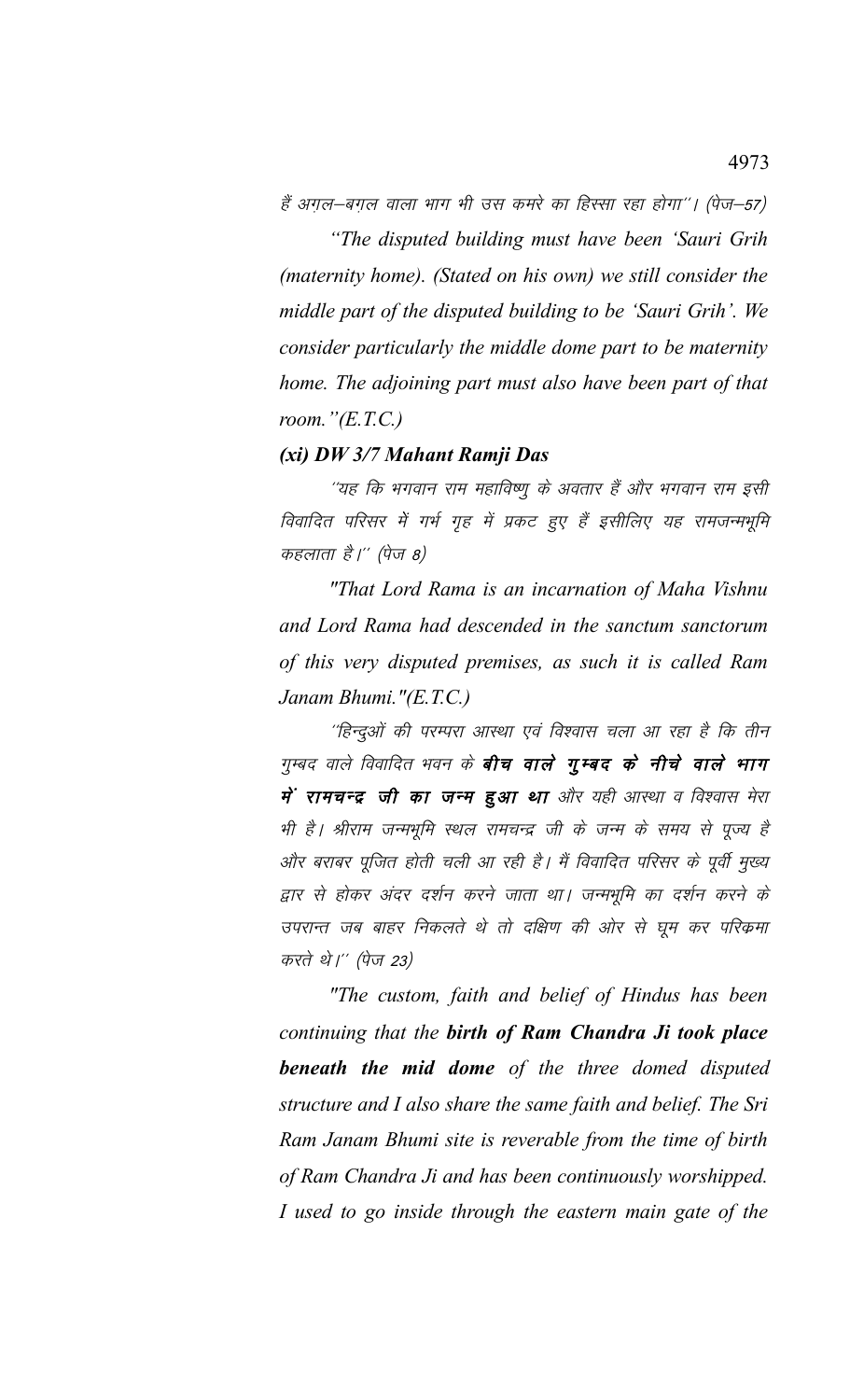*disputed premises to have darshan. On coming out after having darshan of the Janam Bhumi, used to perform circumambulation by going southwards."(E.T.C.)*

''भगवान राम का जन्म स्थान, यदि वहाँ मूर्तिया न भी हों, तो भी पूज्य हैं। जन्मस्थान के दर्शन मात्र से ही माक्ष की प्राप्ति हो जाती है।'' (पेज 26)

*"The birthplace of Lord Rama is reverable, even if there are no idols over there. Salvation is achieved by mere darshan of the birthplace."(E.T.C.)*

''इस सूची संख्या–3 के कागज संख्या–9/20 के पेज–18 पर जन्म स्थान का विवरण है और रामजन्मभूमि भी उसी में वर्णित है। इस पृष्ठ पर जन्मस्थान का निश्चित स्थान एवं सीमायें नहीं लिखी हैं। (पेज–50)

*"Details of Janamsthan find mention on page 18 of paper no. 9/20 of this list no. 3, and Ramjanambhumi is also mentioned therein. Definite location and boundaries of Janamsthan are not mentioned on this page."(E.T.C.)*

जन्मस्थान, जिसे गुदड़तड़ बाबा ने बनवाया था, रामचन्द्र जी का ही जन्मस्थान माना जाता है। (पेज-72)

*"Janamsthan, which Gudadtad Baba had raised, is considered to be the birthplace of Ram Chandra Ji Himself."(E.T.C.)*

"विवादित भवन में भगवान श्री राम करोडों वर्ष पहले प्रगट हुए थो।'' (पेज-77)

*"Lord Sri Rama had appeared in the disputed building crores of years back."(E.T.C.)*

*(xii) DW 3/8 Pt. Shyam Sunder Mishra*

''मैं शुरू से विवादित भवन को राम जन्म भूमि मंन्दिर के रूप में मानता रहा हूँ। और उसी रूप में मैं वहाँ पूजा दर्शन करता रहा हूँ। **बीच** वाले गुम्बद के नीचे की भूमि राम जन्म भूमि मानी जाती **है /'**' (पेज 10)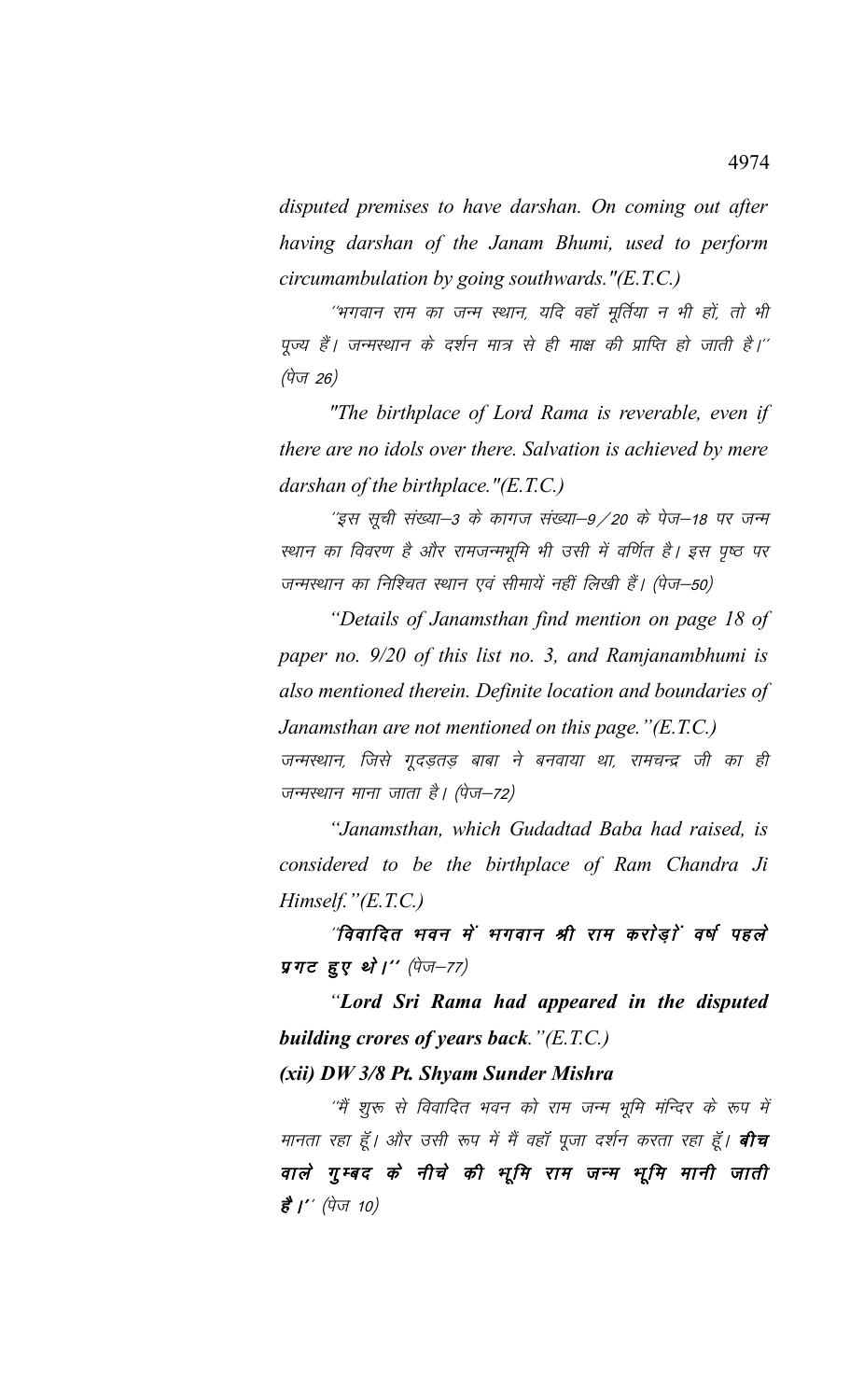*"From beginning I have been treating the disputed structure to be the Ram Janam Bhumi temple and have been offering prayer-worship over there in the same form. The land beneath the mid dome, is considered to be Ram Janam Bhumi." (E.T.C.)*

''जब से भगवान राम राजा दशरथ के पुत्र के रूप में कौशल्या माता के गर्भ से पैदा हुए तब से उस स्थल को राम जन्म भूमि कहा जाता है ओर तभी से वह स्थल पूज्य है। हिन्दुओं की आस्था विश्वास एवं परम्परा के अनुसार तीन गुम्बद वाले विवादित भवन के बीच के स्थान पर भगवान राम पैदा हुए। इसलिए वह स्थल स्वयं में पूज्य है और अयोध्या स्वयंभू क्षेत्र है। राम लला जी का वहाँ प्रादुर्भाव हुआ है, उस पृथ्वी को स्वयंभू क्षेत्र माना जाता है।'' (पेज 22)

*"Since Lord Rama was born from the room of Kaushalya Mata as the son of King Dashrath, the said place is called 'Ram Janam Bhumi', and since then it is a sacred place. As per the faith, belief and tradition of Hindus, Lord Rama was born at the central part of the three domed disputed structure. As such this place is reverable on its own and Ayodhya is a self originating place. Ram Lala had descended over there, that portion of the land is considered to be self originating." (E.T.C.)*

#### *(xiii) DW 3/9 Ram Asray Yadav*

''हिन्दू धर्म के मानने वाले यह विश्वास करते हैं कि विवादित स्थल पर रामचन्द्र जी का जन्म हुआ था।'' (पेज 11)

*"The believers of Hindu religion are sure that the birth of Ram Chandra Ji took place at the disputed site."(E.T.C.)*

#### *(xiv) DW 3/11 Bhanu Pratap Singh*

 $\sqrt[r]{7}$ रामचन्द्र जी का जन्म कौशिल्या जी के महल में नहीं हुआ था। यह जन्म जन्मस्थान पर हुआ था। (पेज–68)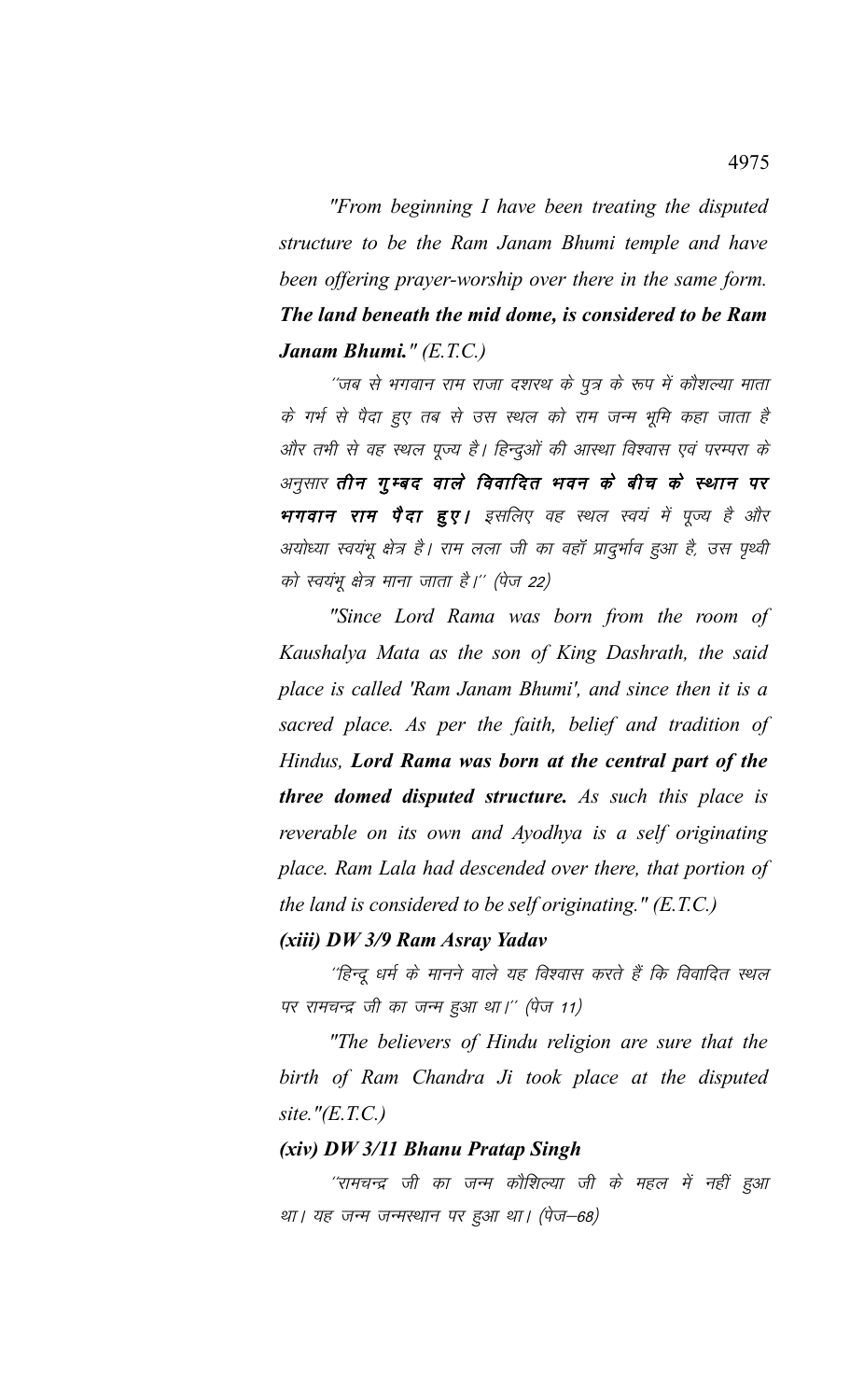*"Ramchandra Ji was not born in the palace of Kaushlya Ji. This birth took place at the Janmsthan."(E.T.C.)*

*(xv) DW 3/12 Ram Akshaywar Pandey*

''रामजन्मभूमि स्थान के संबंध में लोगों का श्रद्धा–विश्वास तथा आस्था है कि भगवान राम उसी स्थान पर प्रकट हुए थे।'' (पेज 13)

*"As regards the site of Ram Janam Bhumi, it is the faith, belief and devotion of people that Lord Ram had appeared at that very place." (E.T.C.)*

 $^{\prime\prime}$ मैंने अपने बाबा से यह सुना था कि जन्मस्थान जन्मभूमि पर भगवान राम का जन्म हुआ था। इसके पहले भी लोग कहते थे कि भगवान राम का जन्म वहाँ हुआ था।" (पेज 16)

*"I had heard it from my grandfather that lord Rama was born at the Janam Sthan Janam Bhumi. Earlier also, people used to say that lord Rama was born over there."(E.T.C.)*

''भगवान राम का जन्म तीन गुम्बद वाले भवन के बीच वाले गुम्बद के नीचे वाले स्थान पर हुआ था।'' (पेज 44)

*"The birth of Lord Rama took place beneath the mid dome of the three domed structure." (E.T.C.)*

*(xvi) DW 3/13 Mahant Ram Subhag Das Shastri*

''जब से मैं अयोध्या आया तब से मैं नियमित राम जन्म भूमि दर्शन करने जाता था और **गर्भ गृह में विराजमान राम लला का बराबर** दर्शन करता रहा।"  $(\vec{q} \vec{q} \vec{b})$ 

*"Since I came to Ayodhya, I have been regularly going to Ram Janam Bhumi to have Darshan and all along had Darshan of Ram Lala present in the sanctum sanctorum." (E.T.C.)*

''विवादित गर्भ–गृह या पूरे परिसर में कभी <u>मु</u>सलमानों द्वारा नमाज नहीं पढा गया।'' (पेज 9)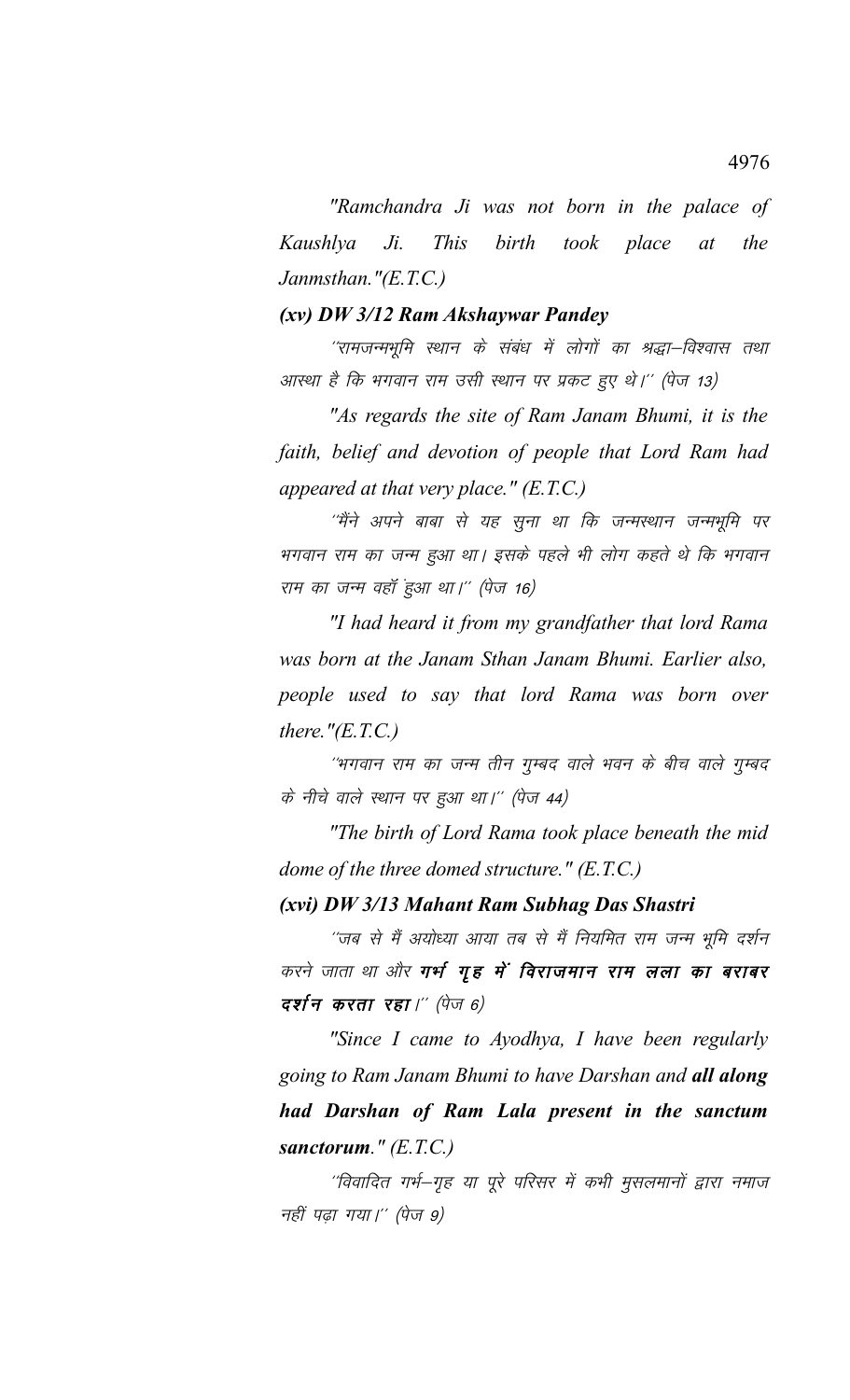*"Namaz was never offered by Muslims in the disputed sanctum sactorum or the entire premises." (E.T.C.)*

''वाल्मीकी रामायण में रामजन्मभूमि मन्दिर का उल्लेख नहीं मिलता। वाल्मीकी रामयण में उस विशेष स्थान का नाम नहीं लिखा है. जहाँ रामचन्द्र जी का जन्म हुआ था। रामचरित मानस में भी इस स्थान को विशिष्ट रूप से नहीं बताया गया है, जहाँ पर रामचन्द्र जी का जन्म हुआ था, परन्तू उसमें रामकोट का उल्लेख आया है। उस निश्चित स्थान, जहाँ पर रामचन्द्र जी का जन्म हुआ हो, इसका उल्लेख नहीं है। रामकोट कितनी लम्बाई तथा चौड़ाई में स्थित है, इसका कोई उल्लेख नहीं हैं।'' (पेज 105)

*"Reference of Ramjanmbhumi temple is not found in Valmiki Ramayana. The particular place where Ramchandra Ji was born, is not name in the Valmiki Ramayana. In the Ramcharit Manas as well, this place has not been particularly defined where Ramchandra Ji was born, but it does refer about Ramkot. There is no reference of the particular place, where Ramchandra Ji was born. There is no mention of the length and breadth in which Ramkot is situated." (E.T.C.)* 

*(xvii) DW 3/14 Jagadguru Ramanandachrya Swami Haryacharya*

''मेरी मान्यता के अनुसार 1 करोड़ 81 लाख 60 हजार 103 वर्ष पूर्व रामावतार हुआ था।'' (पेज 79)

*"As per my belief, the incarnation of Lord Rama had taken place 1 crore 81 lakhs 60 thousand 103 years ago."(E.T.C.)*

''मैंने यह बताया है कि पहले मानव, मन् थे। पहले मानव का समय मैंने आज से 6 हजार कल्प पूर्व का बताया है। एक हजार चतुर्युग के पूरे होने पर एक कल्प होता है। एक कल्प चार अरब 32 करोड़ वर्षों का होता है। मेरे अनुसार छः कल्प व्यतीत हो चुके हैं तथा सातवां कल्प चल रहा है। इस प्रकार लगभग 25 अरब 92 करोड वर्ष व्यतीत हो चुके हैं।'' (पेज 79)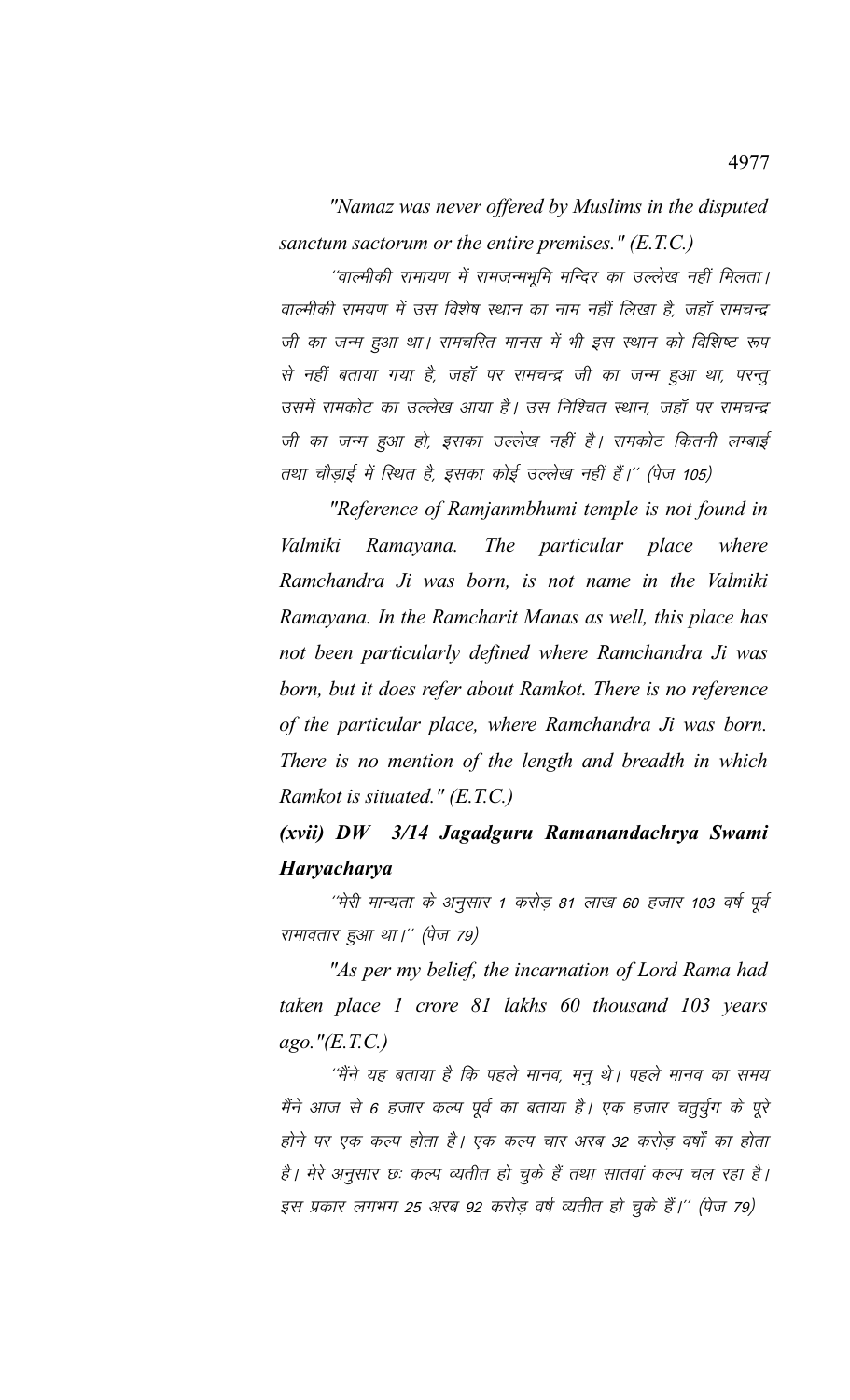*"I have told that Manu was the first human. I have given the period of first human to be 6 thousand 'Kalpa' ago from today. One 'Kalpa' is completed after one thousand 'Chaturyuga'. One 'Kalpa' is of four arab 32 crore years. According to me, 6 'Kalpas' have lapsed and the 7th 'Kalpa' is going on. As such around 25 arab 92 crore years have lapsed." (E.T.C.)*

''विवादित स्थल के उत्तर–सडक तथा उसके बाद जन्मस्थान मन्दिर है। वह जन्मस्थान मन्दिर 300–400 वर्ष पुराना हो सकता है। जन्मस्थान मंदिर के अंदर मैं गया हूँ।'' (पेज 105)

*"To the north of the disputed site is a road and after it is the Janam Sthan temple. This Janam Sthan temple can be 300-400 years old. I have been inside the Janam Sthan temple." (E.T.C.)*

"अयोध्या में केवल जन्मभूमि पर गर्भगृह है। . . . अयोध्या में जिस गर्भगृह का मैंने उल्लेख किया है, उसे मैं रामचन्द्र की जन्मभूमि मानता हूँ।"(पेज 107)

*"In Ayodhya, the sanctum sanctorum exists only at the Janam Bhumi. . . . The sanctum sanctorum in Ayodhya, mentioned by me, is considered by me to be the birthplace of Ram Chandra Ji." (E.T.C.)* 

´´वाल्मीकी रामायण में अयोध्या को भगवान राम द्वारा अपनी जन्मभूमि कहा जाना उल्लिखित है। भगवान राम ने पूरी अयोध्या को अपनी जन्मभूमि बताया है, इसमें किसी स्थान विशेष को इंगित नहीं किया गया है*।'' (पेज 144)* 

*"In Valmiki Ramayana, reference is contained about Lord Rama calling Ayodhya, His Janam Bhumi. Lord Rama has termed the entire Ayodhya to be His birthplace, no particular place has been pin pointed in it." (E.T.C.)*

*(xviii) DW 3/15 Narendra Bahadur Singh*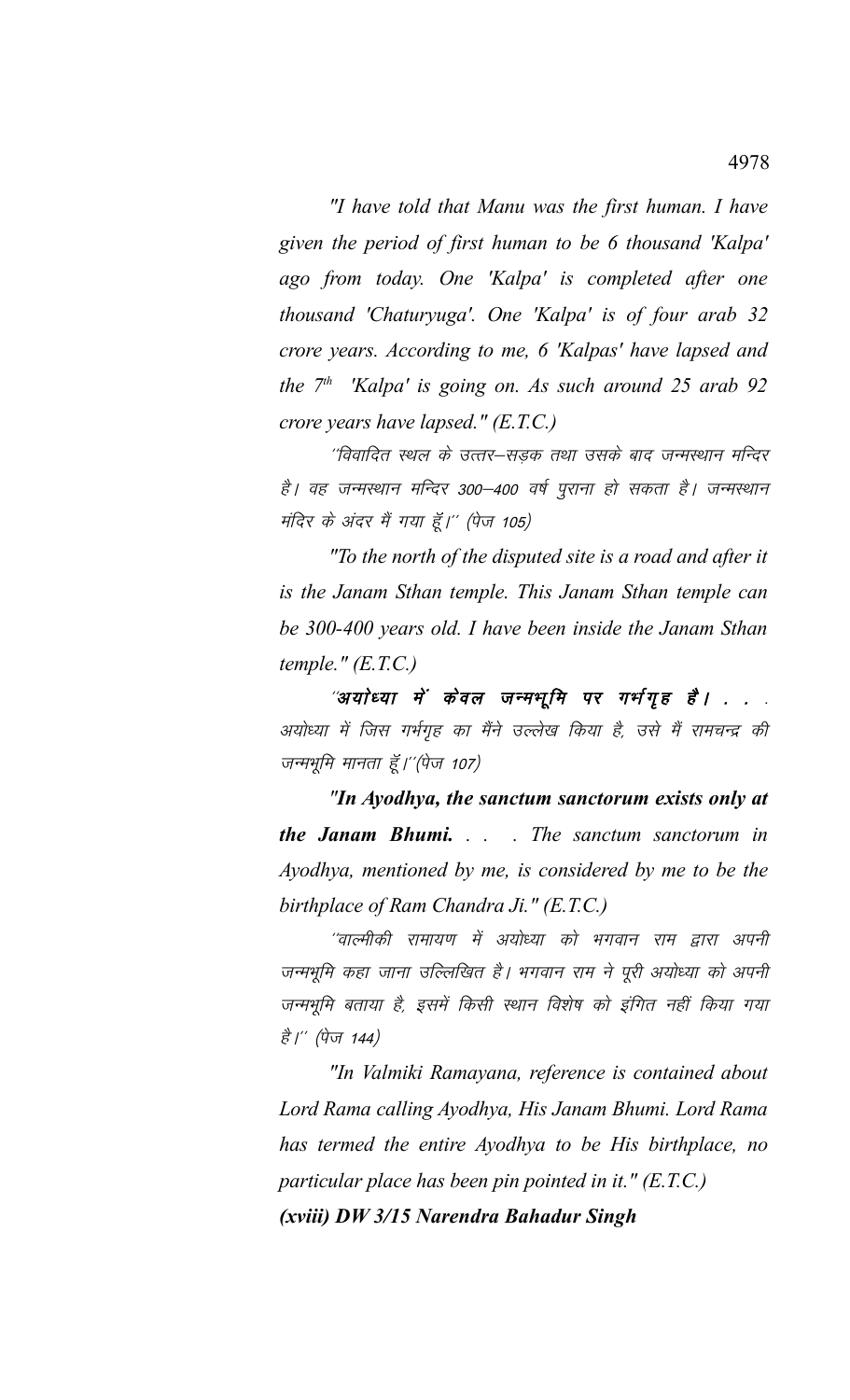"वह गर्भगृह बीच वाले गुम्बद के नीचे था।'' (पेज 35) "That sanctum sanctorum was beneath the mid dome." $(E.T.C.)$ 

''अयोध्या में विवादित भवन के अलावा किसी और मन्दिर का नाम जन्मस्थान मन्दिर नहीं था।" (पेज 93)

"Besides the disputed structure, there was no other temple in Ayodhya known as Janam Sthan temple."  $(E.T.C.)$  $(xix)DW$  3/16 Shiv Bhikh Singh

''बीच वाले शिखार के नीचे गर्भगृह था।'' (पेज 2) "Garbh Grih (sanctum sanctorum=place of birth) existed below the central dome."  $(E.T.C.)$ 

''विवादित स्थल जहाँ पर रामलला विराजमान हैं, उसको जनमभूमि इसलिए कहा जाता है, क्योंकि वहीं पर रामचन्द्रजी का जन्म हुआ था। इसलिए यह स्थान बहुत पवित्र माना जाता है। हिन्दुओं का ऐसा विश्वास है कि इस स्थान के दर्शन मात्र से ही मोक्ष की प्राप्ति होती है।'' (पेज 10)

"The disputed site where Ramlala is installed, is called Janam Bhumi because it is this place where Ram Chandra Ji was born. Therefore this place is considered very pious."

''इसके अलावा गर्भगृह होने से भी मैं यह मानता हूँ कि यहाँ पर रामचन्द्रजी का जन्म हुआ था।'' (पेज 24)

"Except this, on account of it being the Garbhgrih, I believe that Ram Chandra Ji was born here."  $(E.T.C.)$ 

 $(xx)$  DW  $3/17$  Mata Badal Tiwari

''पिता जी ने मुझे यह बताया था कि यह रामजन्मभूमि का मन्दिर है। हिन्दुओं की यह आस्था है तथा यह विश्वास है कि **रामचन्द्र जी का** जन्म तीन गुम्बद वाले भवन के बीच वाले गुम्बद के नीचे हुआ था। इसीलिए इसको श्रीरामजन्मभूमि कहा जाता है।'' (पेज 10)

"My father told me that this was the temple of Ram Janam Bhumi. This is the faith and belief of Hindus that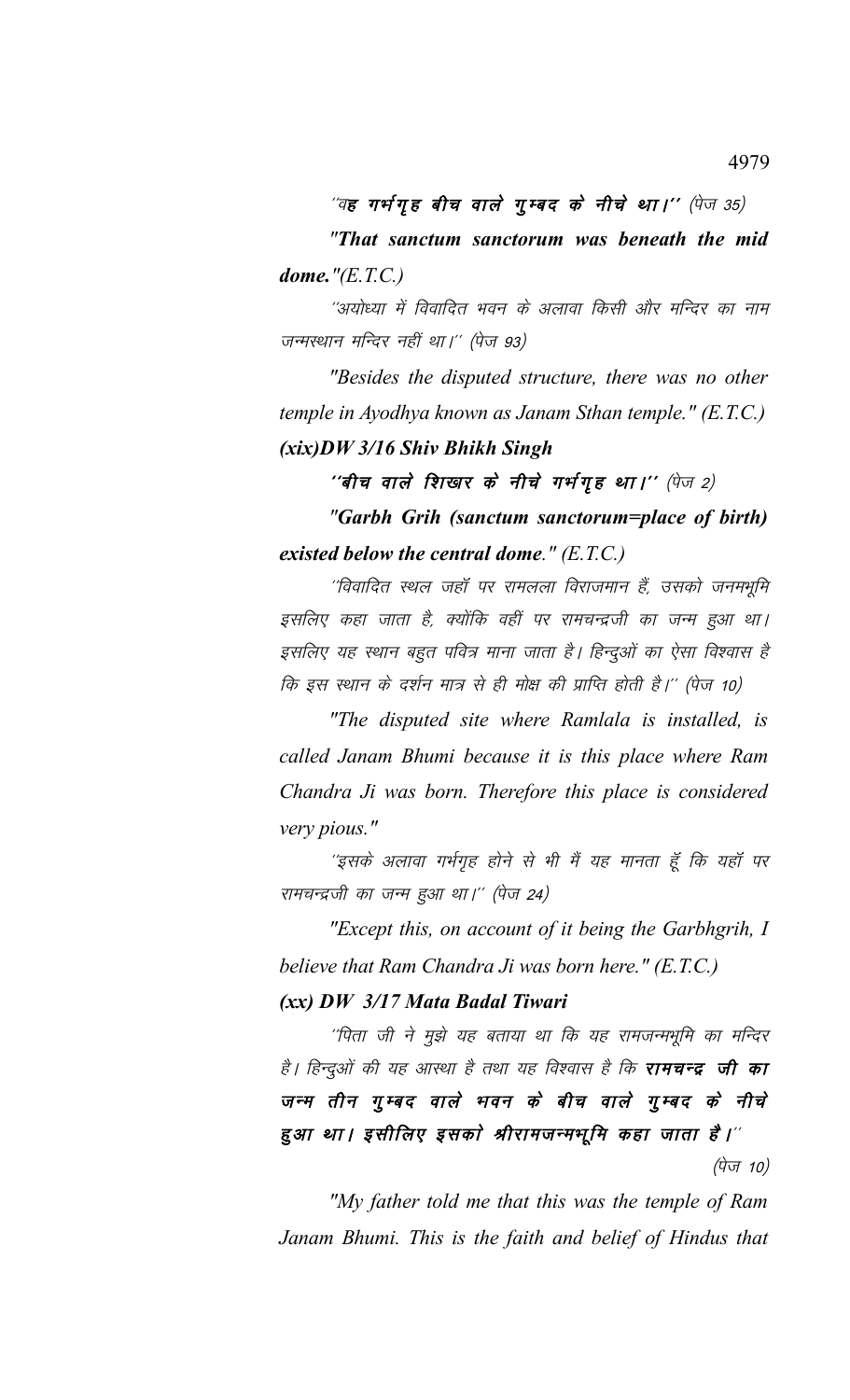*the birth of Ram Chandra Ji took place beneath the mid dome of the three domed structure. Due to this, it is called 'Sri Ram Janam Bhumi'. (E.T.C.)*

<sup>''</sup>रामजन्मभूमि कहने का तात्पर्य मेरा यह है कि उस स्थान पर रामचन्द्रजी का जन्म हुआ था। रामचन्द्र जी का जन्म सौ–दो सौ साल पूर्व, हजार–दो हजार वर्ष पूर्व अथवा लाख–दो लाख वर्ष पूर्व हुआ था, इसके बारे में मैं नहीं बता सकता हूँ। रामजन्मभूमि पर रामचन्द्र जी का जन्म होते मैंने स्वयं नहीं देखा, मैंने सुना है। यह कहना गलत है कि विवादित स्थल भगवान राम की जन्मभूमि नहीं है।'' (पेज 53)

*"By 'Ram Janam Bhumi', I mean the place where Ram Chandra Ji was born. I cannot tell whether Ram Chandra Ji was born hundred-two hundred years ago, or thousand-two thousand or lakh-two lakh years ago. I did not myself see the birth of Ram Chandra Ji at Ram Janam Bhumi, I have heard so. It is wrong to say that the disputed site is not the birthplace of Lord Rama." (E.T.C.)*

*(xxi) DW 3/18 Acharya Mahant Banshidhar Das*

<sup>''विवादित स्थल श्री राम जन्म भूमि मन्दिर है'' (पेज 2)</sup>

*"The disputed site is Sri Ram Janam Bhumi temple."(E.T.C.)*

''हिन्दुओं की यह आस्था तथा विश्वास है कि **तीन गुम्बद वाले** विवादित भवन के बीच वाले गुम्बद के नीचे भगवान राम का जन्म हुआ था। यह आस्था तथा विश्वास पीढ़ी दर पीढ़ी चला आ रहा है। लोगों की यह भी आस्था व विश्वास है कि इस रामजन्मभूमि का दर्शन करने से मोक्ष की प्राप्ति होती है।'' (पेज 14)

*"It is the faith and belief of Hindus that Lord Rama was born beneath the mid dome of the three domed disputed structure. This faith and belief has been continuing generation after generation. It is also the faith and belief of people that by having Darshan of this Ram*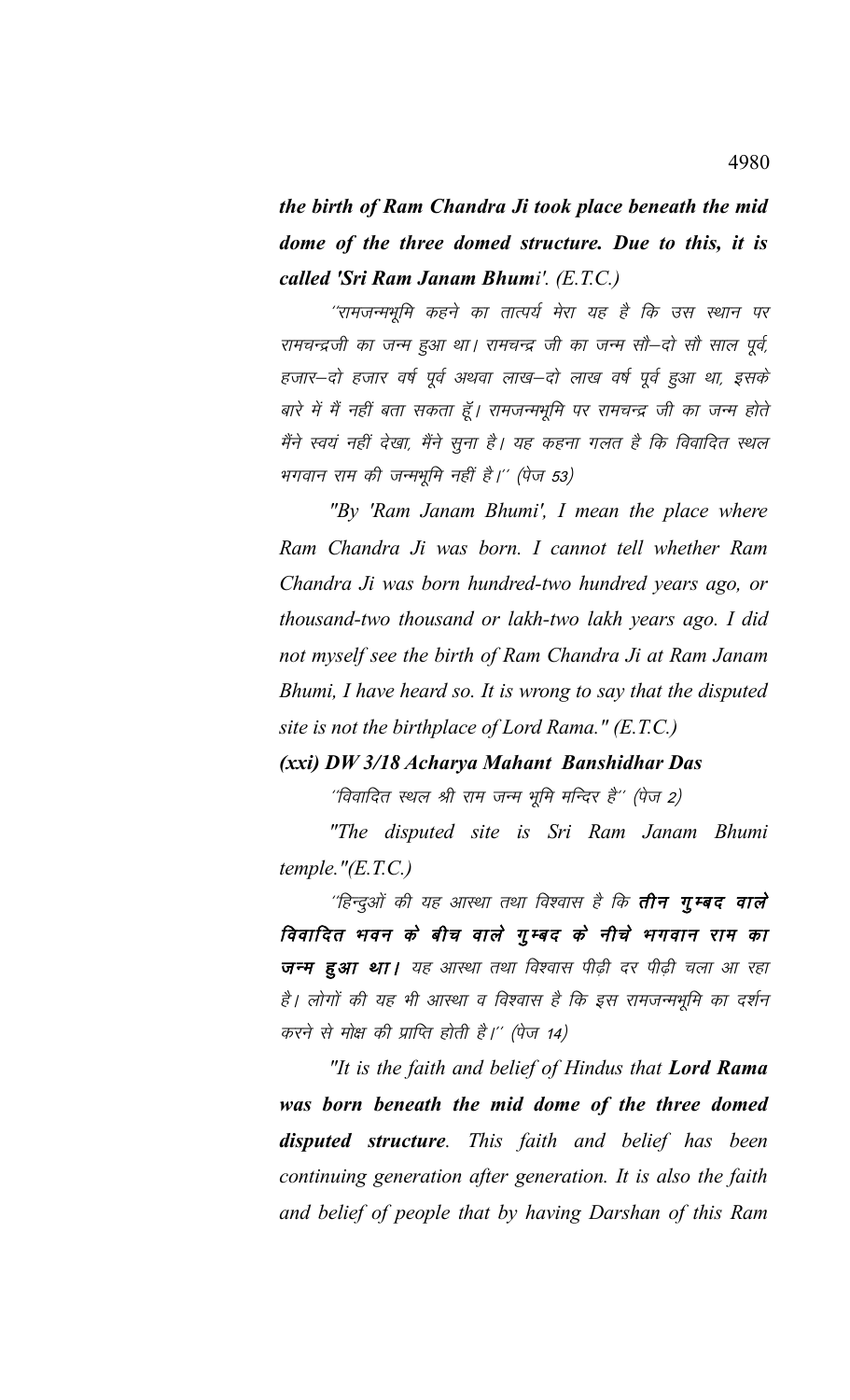''विवादित भवन के **तीनों गुम्बद के नीचे का भाग गर्भगृह** था। $^{\prime\prime}$ 

(पेज—72)

*"The portion beneath all the three domes of the disputed structure, was the sanctum sanctorum." (E.T.C.)*

''किसी भी वेद में रामचन्द्र जी के अयोध्या में जन्मस्थान के स्थान का उल्लेख मेरे ख्याल से नहीं है।'' (पेज-73)

*"In my opinion, the site of birth place of Ramchandra Ji in Ayodhya is not mentioned in any Veda." (E.T.C.)*

#### *(xxiii) DW 13/1-1 Mahant Dharmdas*

''विवादित भवन के **बीच वाले गुम्बद के नीचे के स्थान पर** प्रसूतिगृह था जो कौशिल्या जी के भवन का भाग था तीन गुम्बद वाले भवन के उत्तर तथा दक्षिणी गुम्बद के नीचे राजा दशरथ के किसी और रानी का प्रसूतिगृह नहीं था। तीनों गुम्बद वाला भवन कौशलया भवन का ही भाग था।'' (पेज-199)

*"Beneath the middle dome of the disputed building lay 'Prasuti Grih' (maternity home), which was a part of Kaushalya Ji's mansion. There was no 'Prasuti Grih' of any other queen of King Dashrath in the north of the three domed building and below the southern dome. The three domed building was part of Kaushalya Bhawan itself."(E.T.C.)*

### *(xxiv) DW 13/1-3 Dr. Bishan Bahadur*

''यह कि मेरे अध्ययन एवम् जानकारी के अनुसार अयोध्या में स्थित विवादित भूमि को हिन्दुओं द्वारा अनादि काल से अपने अराध्य भगवान श्रीराम की जन्मभूमि के रूप में प्रथागत एवं परम्परागत रूप से पूर्ण आस्था एवं विश्वास के साथ दर्शन–पूजा किया जाता रहा है।'' (पेज 5)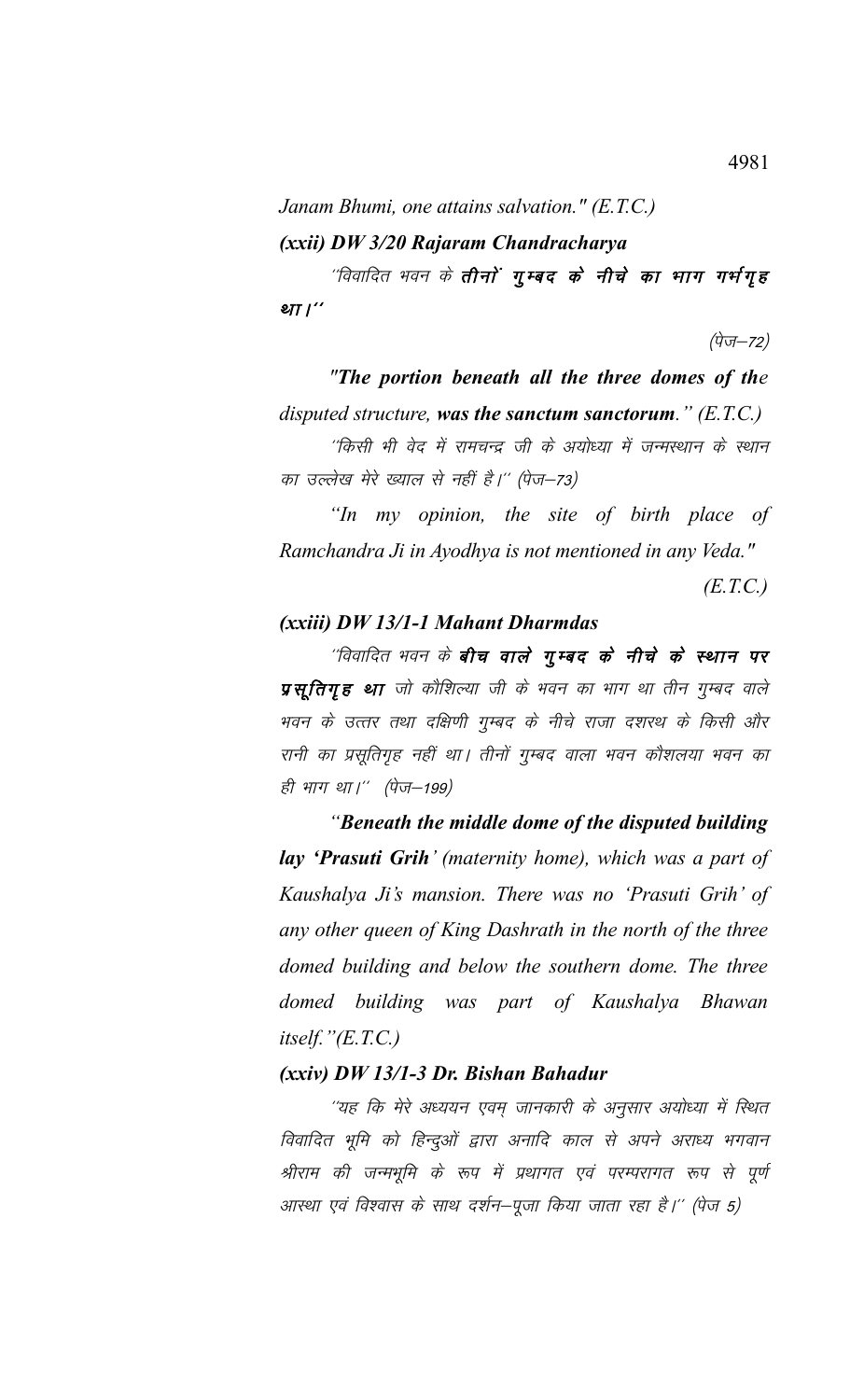"That as per my studies and knowledge, the Hindus have been worshipping the Ayodhya situated disputed site from time immemorial as the birthplace of their revered Lord Sri Rama with full faith and devotion."(E.T.C.)

''मेरी आस्था अयोध्या के प्रति है। स्वयं कहा कि भगवान राम का जन्म स्थान होने तथा हिन्दू होने के कारण मेरी आस्था अयोध्या में है।''  $(\vec{q} \vec{v} \vec{g})$ 

"I have faith in Ayodhya. Stated on his own that I have faith in Ayodhya on account of (it) being the birthplace of Lord Rama and being a Hindu."(E.T.C.)

''यह सही है कि इस पूरे विवरण में विलियम फिच ने किसी स्थान विशेष को इंगित नहीं किया है, जहाँ पर रामचन्द्र जी का जन्म हुआ होना बताया गया हो तथा जिसके सम्बन्ध में लोगों की यह आस्था हो कि वह रामचन्द्र जी का जन्म स्थान हो, लेकिन उसने अयोध्या को बहुत लम्बी परम्परा से सम्बद्ध होना बताया है।'' (पेज 72)

"It is true that in this entire description, William Finch has not pointed towards any particular place where Ram Chandra Ji has been given to have taken birth and about which people had the faith that it was the birthplace of Ram Chandra Ji, but he has mentioned about association of a very old custom with Ayodhya." $(E.T.C.)$ 

''अयोध्या एक तीर्थ स्थान है, राम जन्म स्थली है और विवादित स्थल जन्म स्थान है और इसको मैं परम्परा के आधार पर मानता हूँ।'' (पेज 145)

"Ayodhya is a pilgrimage, is Ram Janam Sthali and the disputed site is the Janam Sthan and I believe this on basis of custom."  $(E.T.C.)$ 

''रामचन्द्र के निश्चित जन्म स्थान को मेरे द्वारा चिन्हित किया जाना इस समय स्मृति द्वारा संभव नहीं है।'' (पेज 145)

"At present, it is not possible for me to point out the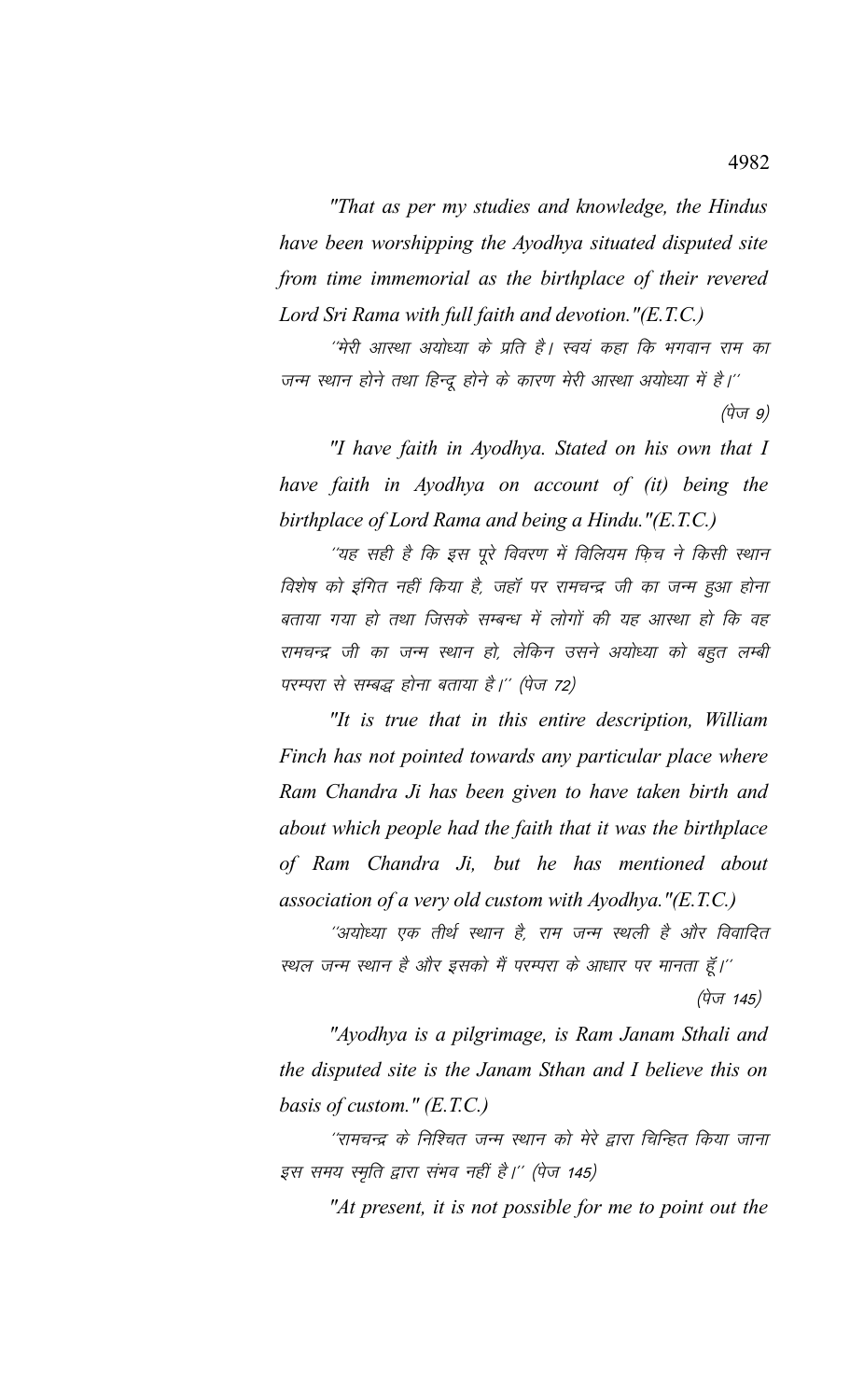*exact birthplace of Ram Chandra Ji, on basis of memory."(E.T.C.)*

''अयोध्या एक तीर्थ स्थान है, राम की जन्मस्थली है और विवादित स्थल जन्मस्थान है और इसको मैं परम्परा के आधार पर मानता हूँ।'' (पेज 145)

*"Ayodhya is a site of pilgrimage; it is birthplace of Rama and the disputed site is Janamsthan and I take it to be so on the basis of tradition."(E.T.C.)*

 $^{\prime\prime}$ मैंने अपने शपथ पत्र के प्रस्तर 14 में अपने अध्ययन के आधार पर यह उल्लेख किया है कि अयोध्या में स्थित विवादित भूमि को हिन्दुओं द्वारा अनादिकाल से अपने आराध्य भगवान श्रीराम की जन्मभूमि के रूप में प्रथागत तथा परम्परागत रूप से विश्वास के साथ दर्शन किया जाता है और अपने अध्ययन के आधार पर ही मैंने ''अपनी जानकारी'' शब्द का प्रयोग इस प्रस्तर में किया है। . . मेरे अध्ययन के अनुसार अयोध्या में जन्मभूमि को तीर्थ के रूप में माना जाता है। इस प्रथा में कभी बदलाव नहीं आया।''(पेज 189)

*"On basis of my studies, I have mentioned in para 14 of my affidavit that from time immemorial the Hindus have been having Darshan of the Ayodhya situated disputed site as Janmbhumi of their revered Lord Sri Rama with full customary faith and belief, and it is on the basis of my studies that I have used the words 'apni jaankari' in this paragraph........According to my studies, the Janmbhumi in Ayodhya is treated as pilgrimage. This practice never underwent any change." (E.T.C.)*

''अपने शपथ पत्र के प्रस्तर 14 में मैंने जिस स्थल से श्रीराम की जन्मभमि का संदर्भ दिया है, वह विवादित स्थान ही है, जो आज भी पवित्र और पुनीत माना जाता है। जन्मभूमि से मेरा आशय उसी स्थल से है जो विवादित भूमि है, न कि सडक के पार उत्तर में स्थित रामजन्मस्थान मंदिर सीता रसाई से है। . . .मेरी जानकारी के अनुसार विवादित ढांचें में बने तीन डोम के नीचे ही श्रीराम का जन्म हुआ था, उसी को राम जन्म भूमि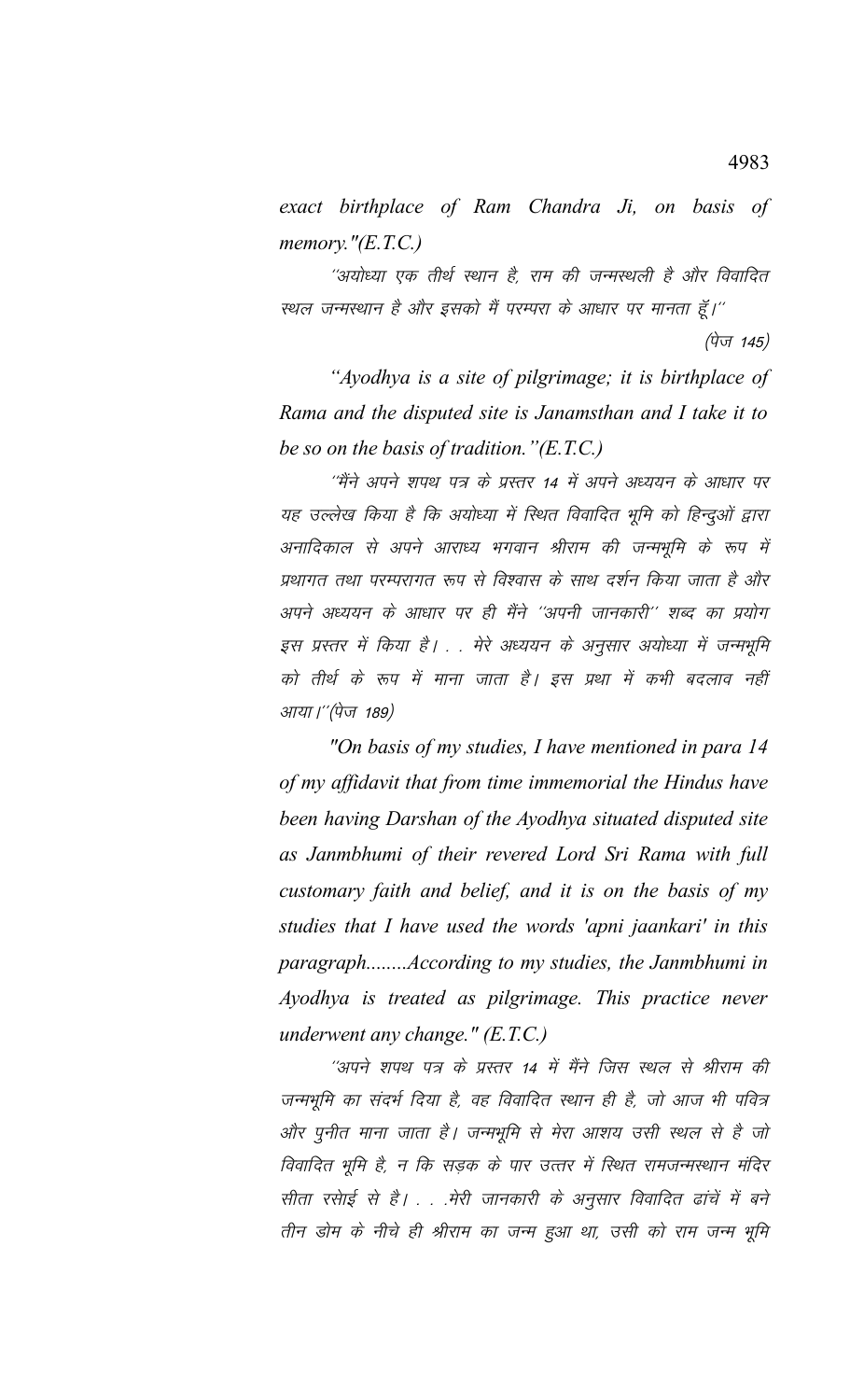मानते हैं। . . . मैं तीन डोम वाले भवन के नीचे की भूमि को रामजन्मभूमि, मान्यता, आस्था और परम्परा के आधार पर मानता हूँ।

मेरे अनुसार रामजन्मभूमि और सोमनाथ मन्दिर में रामजन्मभूमि का महत्व ज्यादा है क्योंकि राम को विष्णू का अवतार माना गया है और यह महत्व अनादिकाल से चला आ रहा है।'' (पेज 189–190)

*"The site referred as the Janmbhumi of Lord Sri Rama in para 14 of my affidavit, is the disputed site which is even today considered pious and scared. By Janmbhumi, I imply the place which is the disputed site and not the Ramjanmsthan temple, Sita Rasoi situated in north across the road...... As per my knowledge, the birth of Lord Sri Rama had occurred beneath the three domes of the disputed structure, the same is considered to be Ramjanmbhumi.......It is on the basis of faith, belief and custom that I consider the land beneath the three domed structure, to be Ramjanmbhumi.*

*According to me, out of Ramjanmbhumi and Somnath temple, the importance of Ramjanmbhumi is more because Lord Rama is considered to be an incarnation of Lord Vishnu and this importance has continued from time immemorial." (E.T.C.)*

''मैं तीन डोम वाले भवन के नीचे की भूमि को रामजन्मभूमि, मान्यता, आस्था और परम्परा के आधार पर मानता हूँ।'' (पेज–190)

*"I consider the underlying part of the three domed building to be Ramjanambhumi, on the basis of belief, faith and tradition."(E.T.C.)*

## *(xxv) DW 17/1 Ramesh Chandra Tripathi*

''जिस स्थल पर आस्था, मान्यताओं एवं परम्पराओं के अनुसार भगवान श्रीराम ने जन्म लिया वह हिन्दू धर्मावलम्बियों द्वारा भगवान राम की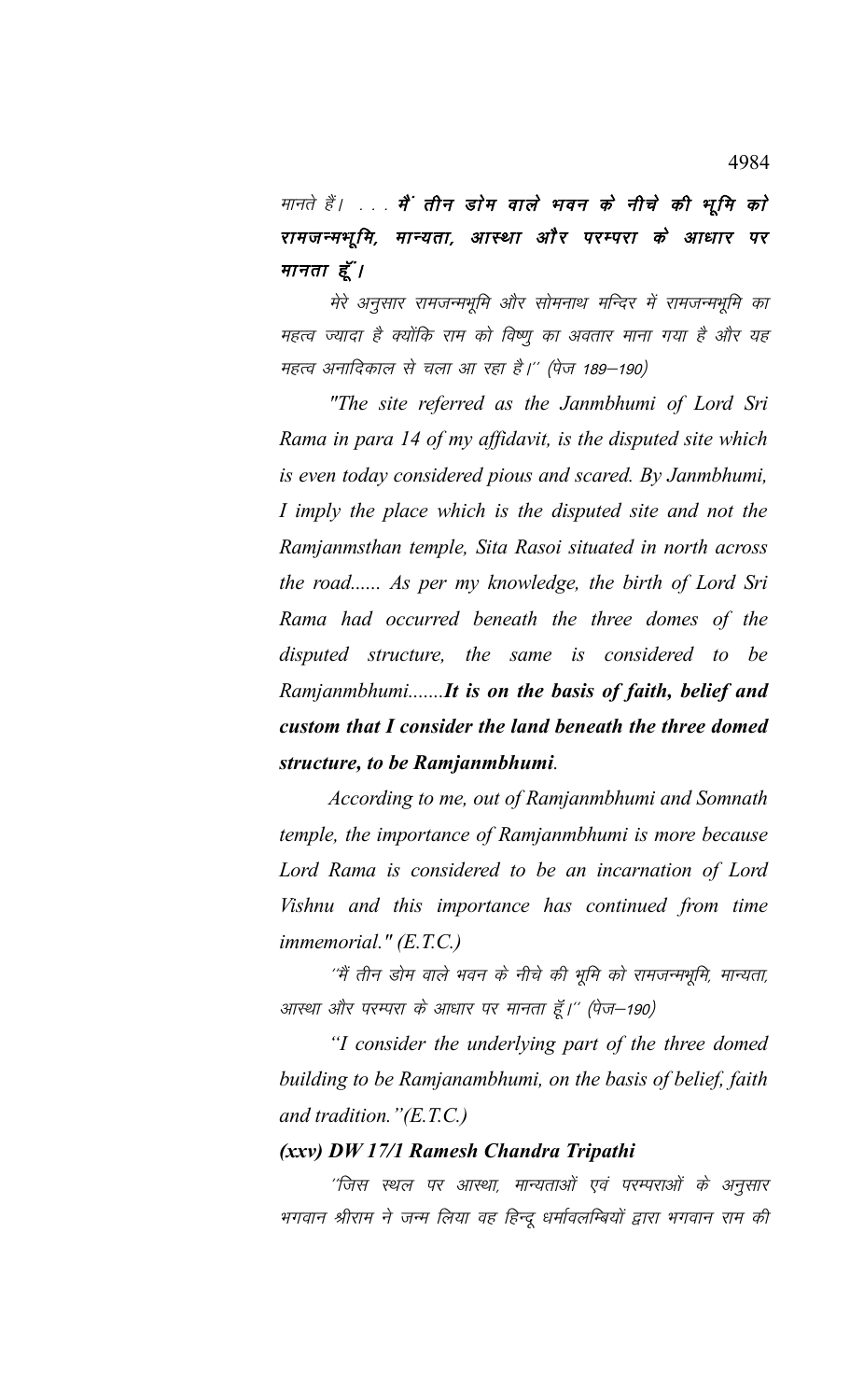जन्म भूमि के रूप में पुजित चली आ रही है। वह क्षेत्र जहाँ भगवान श्रीराम ने जन्म लिया वह आज भी नगरपालिका में मोहल्ला रामकोट के नाम से तथा राजस्व अभिलेखों में ग्राम–कोटरामचन्द्र के नाम से चला आ रहा है।''(पेज 3)

"The place where Lord Sri Rama was born as per faith, belief and customs, has continued to be worshipped by followers of Hinduism as the birthplace of Lord Rama. The region where Lord Sri Rama was born, is still entered in Municipality in the name of Ramkot locality and in the revenue records as Village-Kot Ramchandra." (E.T.C.)

''राम चन्द्र जी का जन्म मेरे अनुसार आज से लगभग नौ लाख वर्ष पूर्व हुआ था। नौ लाख वर्ष पूर्व के कोई चिन्ह आज विद्यमान नहीं हैं। आज से नौ लाख वर्ष पूर्व राजा दशरथ तथा उनकी रानियों के महल कहां पर स्थित थे यह नहीं बताया जा सकता है। परन्तू जैसा विश्वास चला आ रहा है यह महल वहीं पर स्थित थे जहां पर आज बने हैं।" (पेज 74)

"According to me, the birth of Ramchandra Ji took place about nine lakhs years ago. No symbol dating back to nine lakh years exists today. It cannot be stated where the palaces of King Dashrath and his queens were located nine lakh years back. However, as per the continuing belief, these temples existed at the same place where they exist today." $(E.T.C.)$ 

''विवादित भूमि के रामजन्मभूमि मन्दिर होने के बारे में, जो मैंने अपने शपथ–पत्र तथा इसके बारे में अपने बयान में बताया है, उसको मैंने अपने पिता जी से सृनने व परम्परा से प्राप्त ज्ञान व अपने द्वारा प्राप्त जानकारी के आधार पर कहा है। परम्परा के बारे में मैंने सुनकर ही जाना है।'' (पेज 90)

"The averments made by me in my affidavit about the disputed land being Ram Janam Bhumi temple and the statement given by me in this regard, are on basis of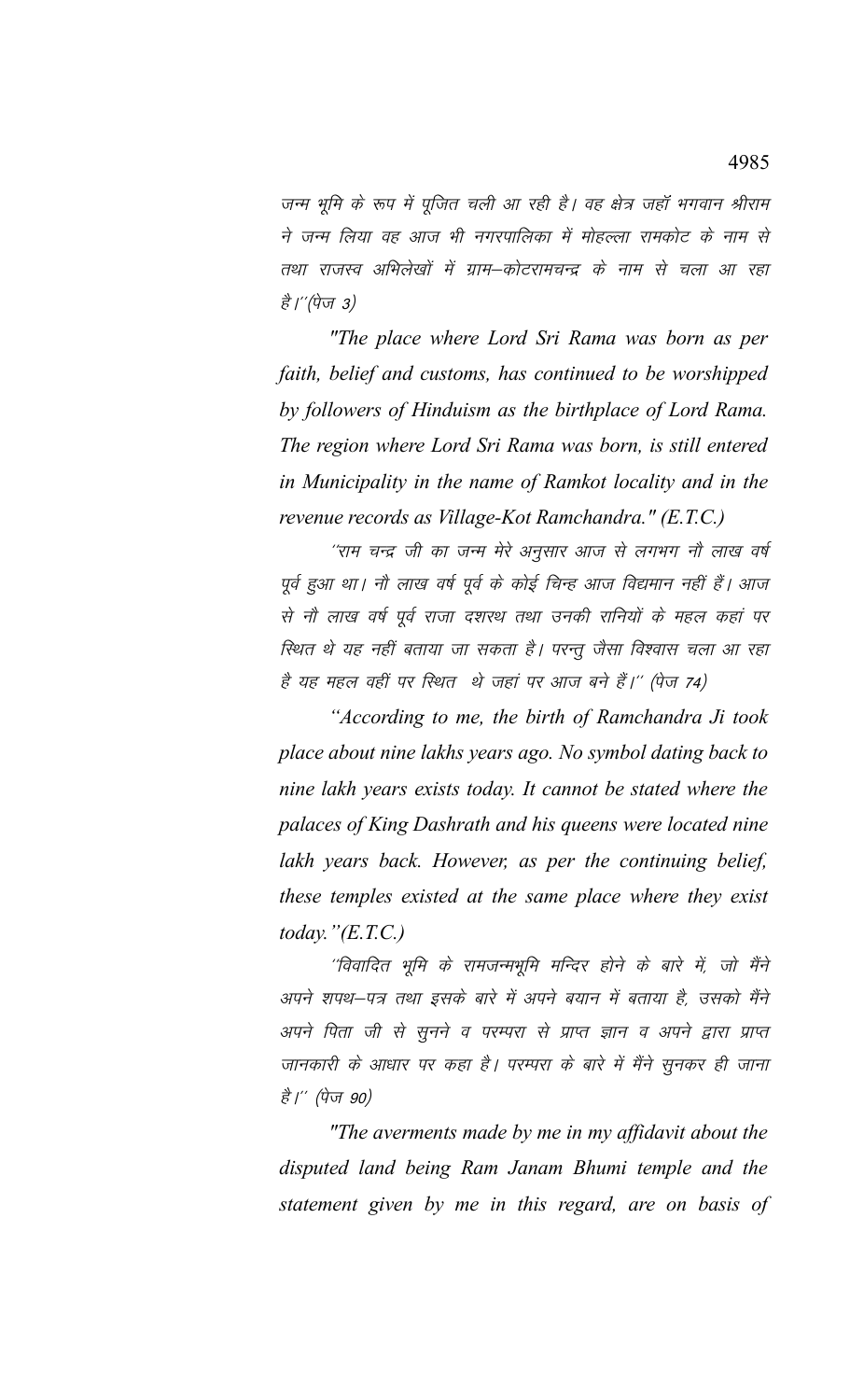*learning from my father, gaining knowledge from customs and knowledge acquired by me. I have come to know about customs only by hearing." (E.T.C.)*

''वाल्मीकि रामायण तथा रामचरित मानस में रामजन्मभूमि मंदिर का उल्लेख, जितना मैंने पढ़ा है, उसमें मुझे प्राप्त नहीं है।'' (पेज–91)

*"I have not come across the mention of Ramjanambhumi temple in the Valmiki Ramayan and the Ram Charit Manas as much I have gone through them."(E.T.C.)*

''परम्परा से विवादित स्थल पर ही भगवान का जन्म स्थान माना जा रहा है।

परम्परा से जो चला आ रहा है उसी स्थल को जन्म स्थान मानते हैं।'' (पेज 92)

*"By custom, the disputed site has been considered as the birthplace of Lord (Rama).*

*Whatever has been continuing by custom, the same site has been considered as the Janam Sthan."(E.T.C.)*

''वह भगवान का जन्म स्थल है तथा स्थल ही पूज्य है, यदि वहाँ पर मूर्ति नहीं रहती, तब भी वह पूज्य है।'' (पेज 96)

*"It is the birthplace of Lord(Rama) and this place itself is reverable. Even if there were no idols over there, then also it is reverable." (E.T.C.)*

## *(xxvi) DW 20/1 Shashi Kant Rungta*

''परम्पराओं के अनुसार विवादित भवन को रामजन्म स्थान के रूप में पूजा जाता रहा है।'' (पेज 17)

*"As per custom, the disputed structure has been worshipped as Ram Janam Sthan (birthplace of Lord Rama)." (E.T.C.)*

''मेरी आस्था के अनुसार विवादित भवन के **बीच वाले गुम्बद के** नीचे का स्थान ''जन्म स्थान'' है। मेरे अनुसार यह आस्था करोड़ों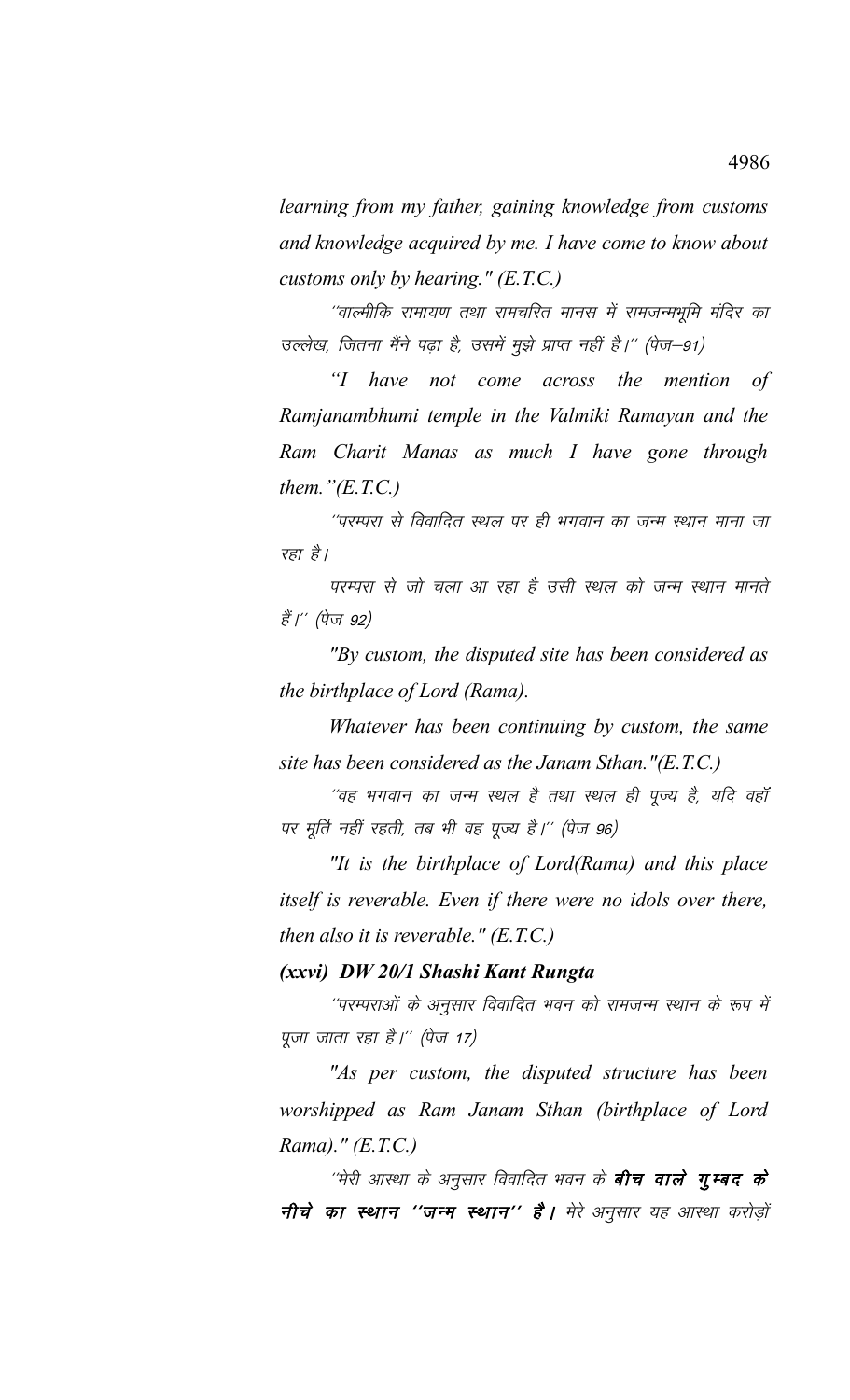वर्षों से चली आ रही है। मेरे अनुसार बीच वाले गुम्बद के नीचे का स्थान ''रामजन्म स्थान'' है यह आस्था है कि करोड़ों वर्षों से यह स्थान रामजन्मस्थान के रूप में चला आ रहा है। इसका मतलब यही हुआ कि करोड़ों वर्ष पूर्व रामचन्द्र जी का जन्म इस स्थान पर हुआ था।'' (पेज 19)

"As per my faith, the place **beneath the mid dome of** the disputed structure is the "Janam Sthan". According to me, this faith has been continuing for crores of years. According to me, the place beneath the mid dome, is the Ram Janam Sthan. It is the faith that this place has continued as Ram Janam Sthan for crores of years. It means that Ram Chandra Ji was born at this place crores of years ago."  $(E.T.C.)$ 

''कौशल्या जी ने रामचन्द्र जी को जन्म दिया था। इस प्रस्तर की तीसरी पंक्ति में ''उसी स्थान'' नामक शब्दों का प्रयोग किया गया है, इससे मेरा तात्पर्य तीन गुम्बद वाले विवादित भवन के बीच वाले गूम्बद के नीचे वाले स्थान से है। यह स्थान राजा दशरथ के समय में कौशल्या जी के महल का भाग था।'' (पेज 35)

"Kaushalya Ji had given birth to Ram Chandra Ji. The words 'Usi Sthan' have been used in third line of this paragraph, by it I mean the place beneath the mid dome of the three domed disputed structure. In the period of King Dashrath, this place was part of the palace of Kaushalya Ji." (E.T.C.)

''रामजन्म भूमि पूजनीय है, जिस प्रकार मुसलमान भाईयों के लिए मक्का-मदीना और ईसाई भाइयों के लिए यूरोशलम, इसी प्रकार हिन्दुओं के लिए रामजन्मभूमि है। ईसाईयों के लिए यूरोशलम का महत्व इसलिए है क्योंकि वहाँ पर जीसेस का जन्म हुआ था। मक्का तथा मदीना मेरी जानकारी के अनुसार एक ही स्थान है।'' (पेज 52)

"Ram Janam Bhumi is reverable, just as 'Mecca-Medina' is for Muslims and 'Jerusalem' is for Christians,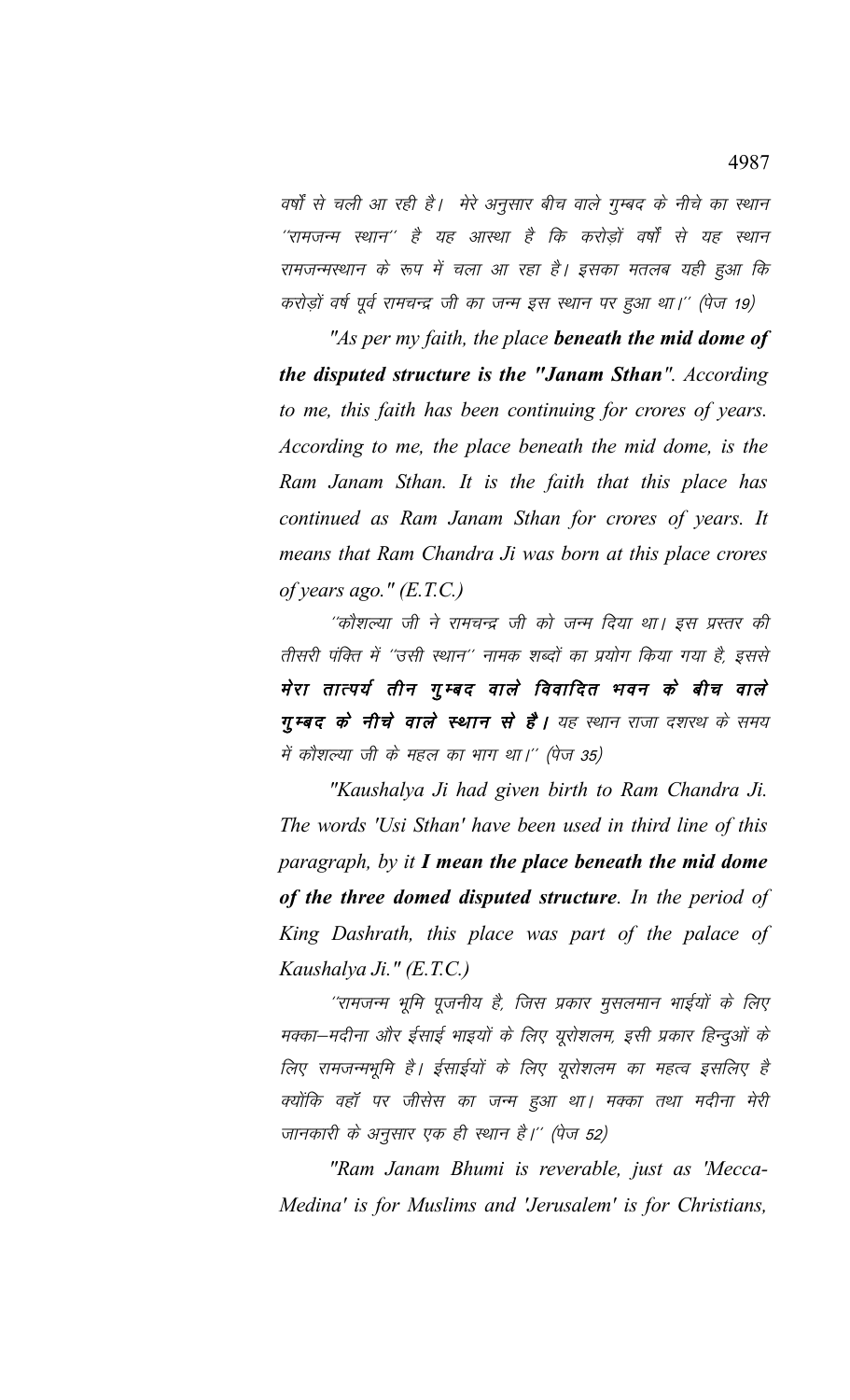*'Ram Janam Bhumi' is for Hindus. Jerusalem has importance for Christians because Jesus was born there. As per my knowledge, Mecca and Medina are the same place." (E.T.C.)*

#### *(xxvii) DW 20/2 Swami Avimukteshwaranand Saraswati*

''राजा दशरथ के जमाने में जो कौशिल्या भवन या कौशिल्या महल था वह अयोध्या में किस स्थान पर था, इसकी जानकारी मुझे नहीं है क्योंकि इस सम्बन्ध में मेरा कोई अध्ययन नहीं है। परन्तू रामचन्द्र जी का जन्म कौशिल्या भवन में ही हुआ था।'' (पेज–96)

''मेरी आस्था व विश्वास के अनुसार **रामचन्द्रजी का जन्म तीन** गुंबदों (शिखार) वाले भवन के बीच वाले गुंबद के नीचे हुआ था ।'' (पेज $-97$ )

वाल्मीकि रामायण तथा श्रीरामचरित मानस एवं श्रीमद भागवत का उल्लेख अपने शपथ-पत्र के धारा 11 में किया है श्रीमद भागवत में रामचन्द्र जी की वंशावली और चरित्र तथा अयोध्या में जन्म लेने का उल्लेख है, परन्तु स्थान विशेष का उल्लेख नहीं है, जहाँ पर रामचन्द्र जी का जन्म हुआ हो।'' (पेज 132)

*"I have no knowledge as to where was the Kaushalya Bhawan or Kaushalya Palace situated in Ayodhaya during the times of King Dasrath, because I have not undertaken any studies in this behalf. However, Ramchandra Ji was born in Kaushalya Bhawan.*

*As per my faith and belief, the birth of Ramchandra Ji took place beneath the mid dome of the three domed structure.*

*(I) have mentioned about Valmiki Ramayan, Sri Ramcharit Manas and Srimad Bhagwat in para 11 of my affidavit. Srimad Bhagwat contains the reference of Ramchandra Ji's family tree, character and birth in Ayodhaya but no particular place has been mentioned*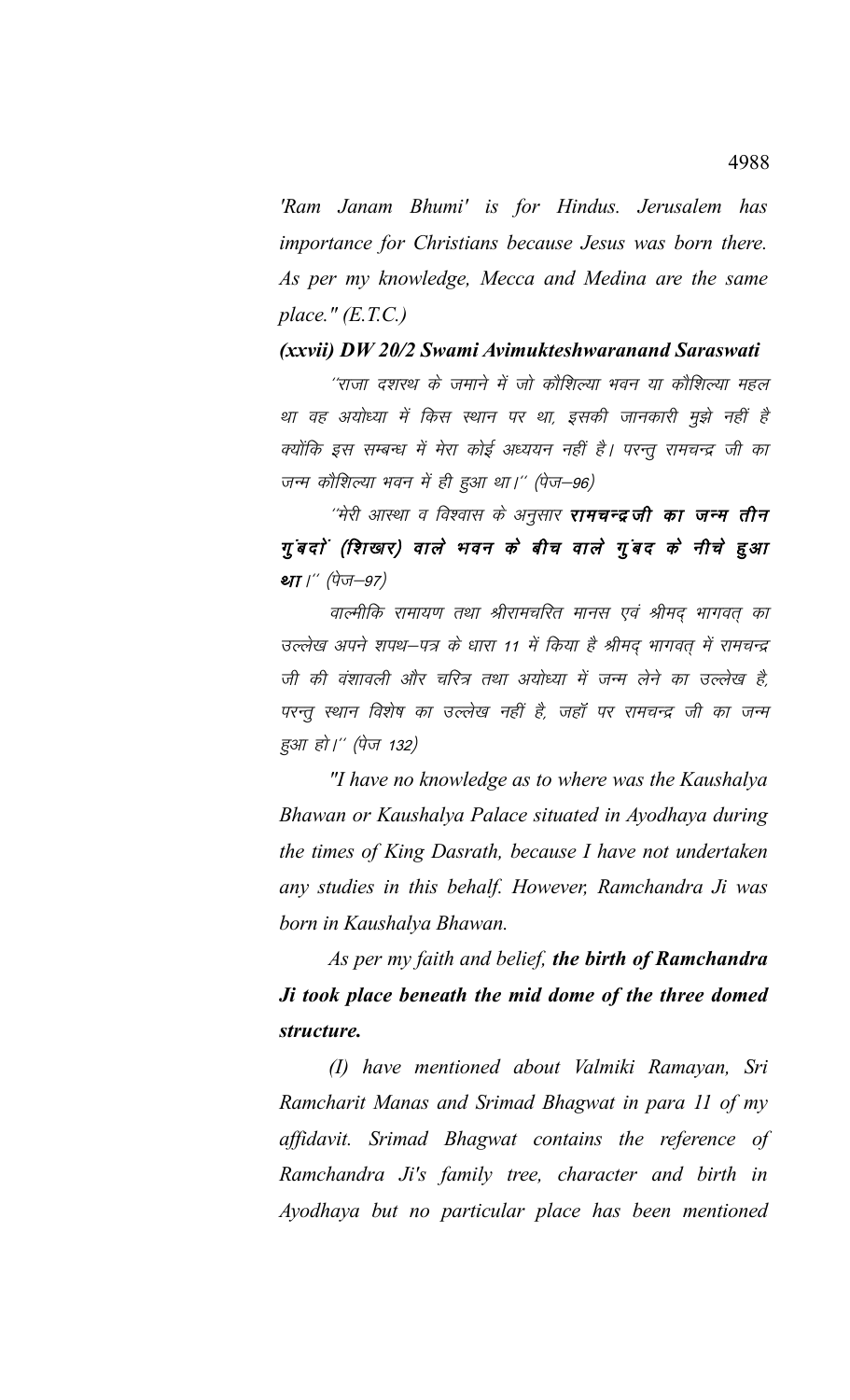*where Ramchandra Ji had taken birth." (E.T.C.)*

*(xxviii) DW 20/3 Brahmchari Ramraksha Nand*

''यह कि **तीन शिखार वाले भवन के मध्य वाले शिखार के** नीचे वाले भाग में गर्भगृह है जहाँ भगवान राम का अवतार हुआ था जिसमें भगवान श्रीराम लला का विग्रह सदैव से विराजमान रहा है।'' (पेज 4)

*"That there is sanctum sanctorum in the part beneath the mid dome of three domed structure, where Lord Rama had incarnated and the Vigrah of Lord Sri Ram Lala had always remained present." (E.T.C.)*

### *(xxix) OPW1 Mahant Paramhans Ram Chandra Das*

''विवादित भवन के नीचे का सम्पूर्ण स्थान मध्य शिखर के नीचे तथा उसके अगल बगल के क्षेत्र को जन्मभूमि के रूप में समझता हूँ।'' (पेज 99)

*"I consider the entire place below the disputed building as also the area below and adjacent to the middle dome, to be Janmbhumi."(E.T.C.)*

''मैं यह निश्चित नहीं कर सकता कि उस स्थान की लम्बाई चौड़ाई क्या थी परन्तु परिकमा मार्ग को लेकर सम्पूर्ण भूमि को मैं जन्मभूमि का हिस्सा मानकर उसकी परिकमा करता था।'' (पेज–99)

*"I cannot definitely say what was the length and width of that place, but I used to perform circumambulation, taking the entire place, including the path of circumambulation, to be part of Janmbhumi."(E.T.C.)*

''चबूतरा जहाँ पर मूर्ति पहले स्थापित थी उसके जनमभूमि का अंग मानता था।'' (पेज–100)

*"I considered the Chabutra, where an idol was installed earlier, to be a part of Janmbhumi. "(E.T.C.)*

''विवादित भवन को मैं गर्भगृह मानता हूँ।'' (पेज 102)

*"I consider the disputed building to be 'Garbhgrih'*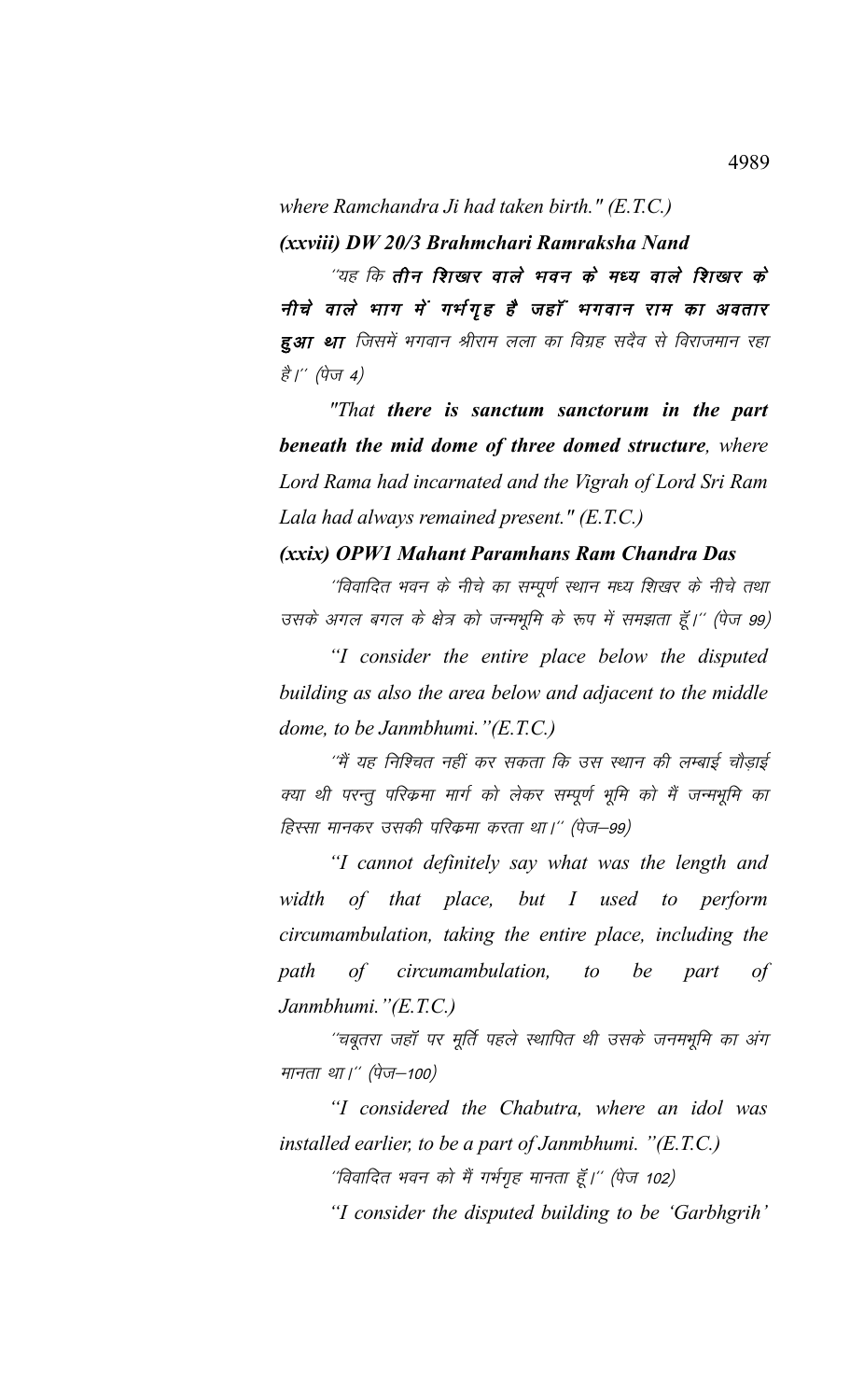*(sanctum sanctorum)."(E.T.C.)*

#### *(xxx) OPW 9 Dr. T.P. Verma*

"अयोध्या महात्म्य संभवतः 400 वर्ष पुराना लिखा हुआ होगा। अयोध्या महात्म्य में स्कंद पुराण की लिखी हुई हस्तलिपियॉ जो प्राप्त हुई हैं वह 400 वर्ष से ज्यादा पुरानी नहीं लगती है।" (पेज 112)

*"Ayodhya Mahatmya would perhaps have been written 400 years back. The Skanda Purana manuscripts on Ayodhya Mahatmya – as has been discovered – do not appear to be more than 400 years old."(E.T.C.)*

''परम्परायें एक पीढ़ी से दूसरी पीढ़ी तक मौखिक रूप से ही संककित (कन्वे) होती है और यह परम्परा सैकडों पीढियों से मौखिक रूप से चली आ रही हैं और ईस्ट इंडिया कम्पनी के समय में गजेटियर लेखकों तथा अन्य यूरोपीय विद्वानों से मौखिक रूप से ही सूनकर आधुनिक पुस्तकों में इसका विवरण दिया है।'' (पेज–150)

*"Traditions orally pass on from one generation to another, and they have been continuing orally for hundreds of generations, and their details have been given in modern books only on the basis of what was heard from the gazetteer writers and other European scholars during the time of East India Company."(E.T.C.)*

''मैं इस परम्परा वाली बात से सहमत नहीं हूँ कि राम चबूतरे पर ही रामचन्द्र जी का जन्म स्थान था, वास्तव में **भगवान राम का जन्म** पहले बताये गये गर्भगृह स्थल पर ही हुआ था और राम चबूतरे को एक समझौते के रूप में राम जन्म स्थल के रूप में स्वीकार किया गया होगा। . . . मुझे यह नहीं मालूम है कि कभी ऐसी कोई परम्परा रही है कि राम चबूतरे पर ही रामचन्द्र जी का जन्म हुआ था।" (पेज $-151$ )

*"I do not agree that there was a tradition that the birthplace of Ram Chandra Ji's was on Ram Chabutra itself. Actually, the birth of Lord Rama had taken place at the aforesaid Garbh Grih itself and Ram Chabutra must*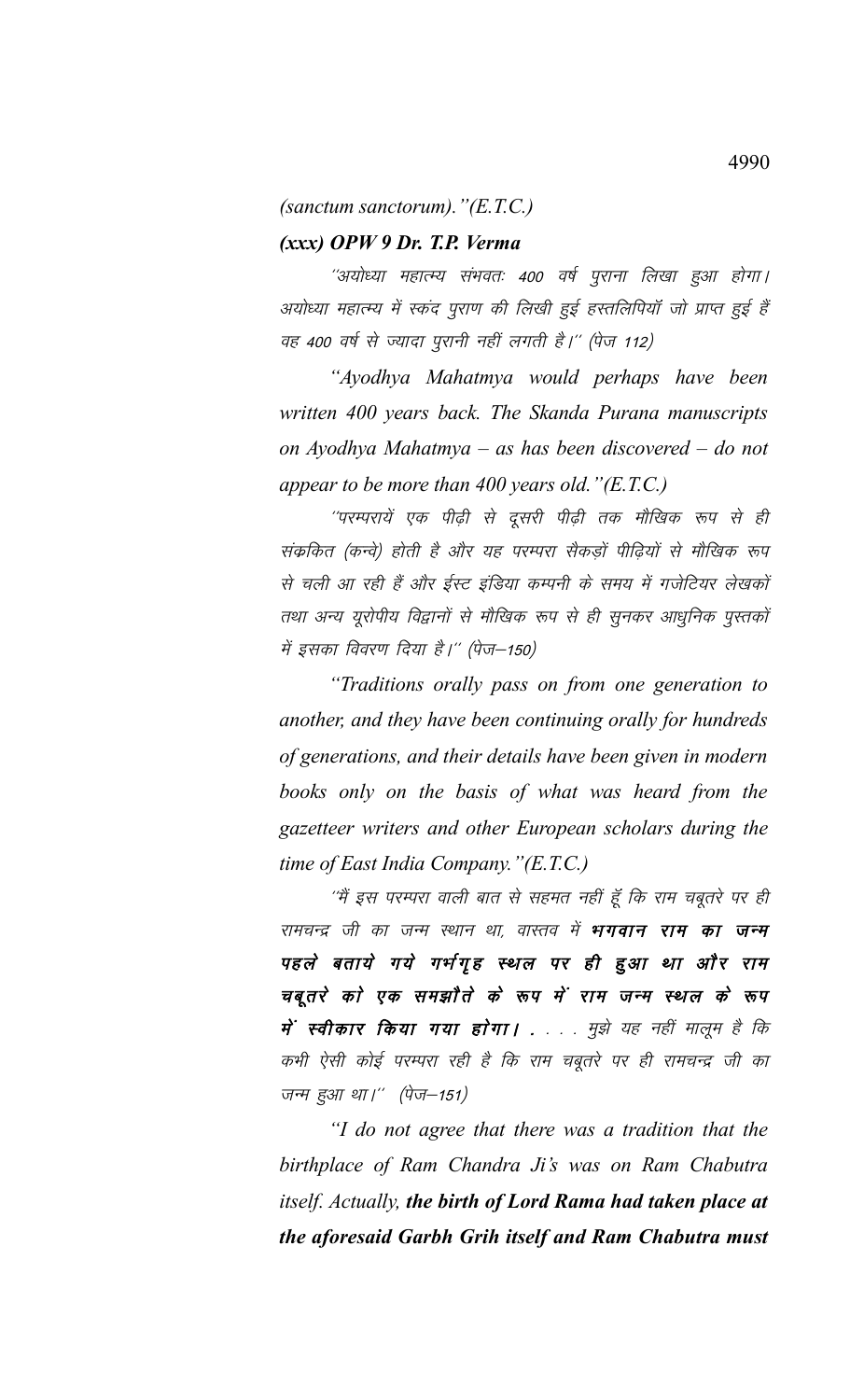*have been accepted as Rama's birthplace by way of an agreement. I do not know whether there had ever been a tradition that the birth of Ram Chandra Ji had taken place on Ram Chabutra itself."(E.T.C.)*

''मैं यह पहले भी स्पष्ट कर चुका हूँ कि राम चबूतरा एक समझौते के रूप में स्थापित और उसमें पूजा कराने वाले पुजारियों आदि का स्वार्थ इसमें निहित था और इसी कारण उन्होंने सम्भवतः यह आस्था उत्पन्न करने की कोशिश की होगी कि यह राम चबूतरा ही भगवान राम का जन्म स्थल है और यह आस्था व परम्परा राम चबूतरा बनने के बाद में पैदा की गयी होगी, जो सन 1885 में भी प्रचलित थी।'' (पेज-153)

*"Priests, etc. performing pooja had vested interest in it, and due to this very reason they may have tried to arouse a faith that this Ram Chabutra itself is the birthplace of Lord Rama, and this faith and tradition must have been generated after the construction of Ram Chabutra and it was prevalent in 1885 as well."(E.T.C.)*

''परन्तु मुग़लिया शासन काल से सम्बन्धित किसी भी इतिहास की पुस्तक में इस राम चबूतरे अथवा उसके अकबर के ज़माने में बनने का उल्लेख हमें नहीं मिलता है।" (पेज– 154)

*"We do not come across the mention of this Ram Chabutra and that of it being built in the times of Akbar, in any history book regarding the Mughal rule."(E.T.C.)*

"विवादित भवन के बीच वाले गुम्बद के नीचे के स्थान को परम्परागत राम जन्म स्थली माना जाता था और यह परम्परा कभी बदली नहीं थी बल्कि एक समझौते के तहत राम चबूतरे को राम जन्म स्थली मानकर लोग पूजा–अर्चना करने लगे थे और इस तरह मेरे अनुसार बीच वाले गुम्बद के नीचे राम जन्म स्थली होने की परम्परा बरकरार रही।''

(पेज 211–212)

*"The underlying place of the middle dome of the disputed building was believed to be Ram Janamsthali*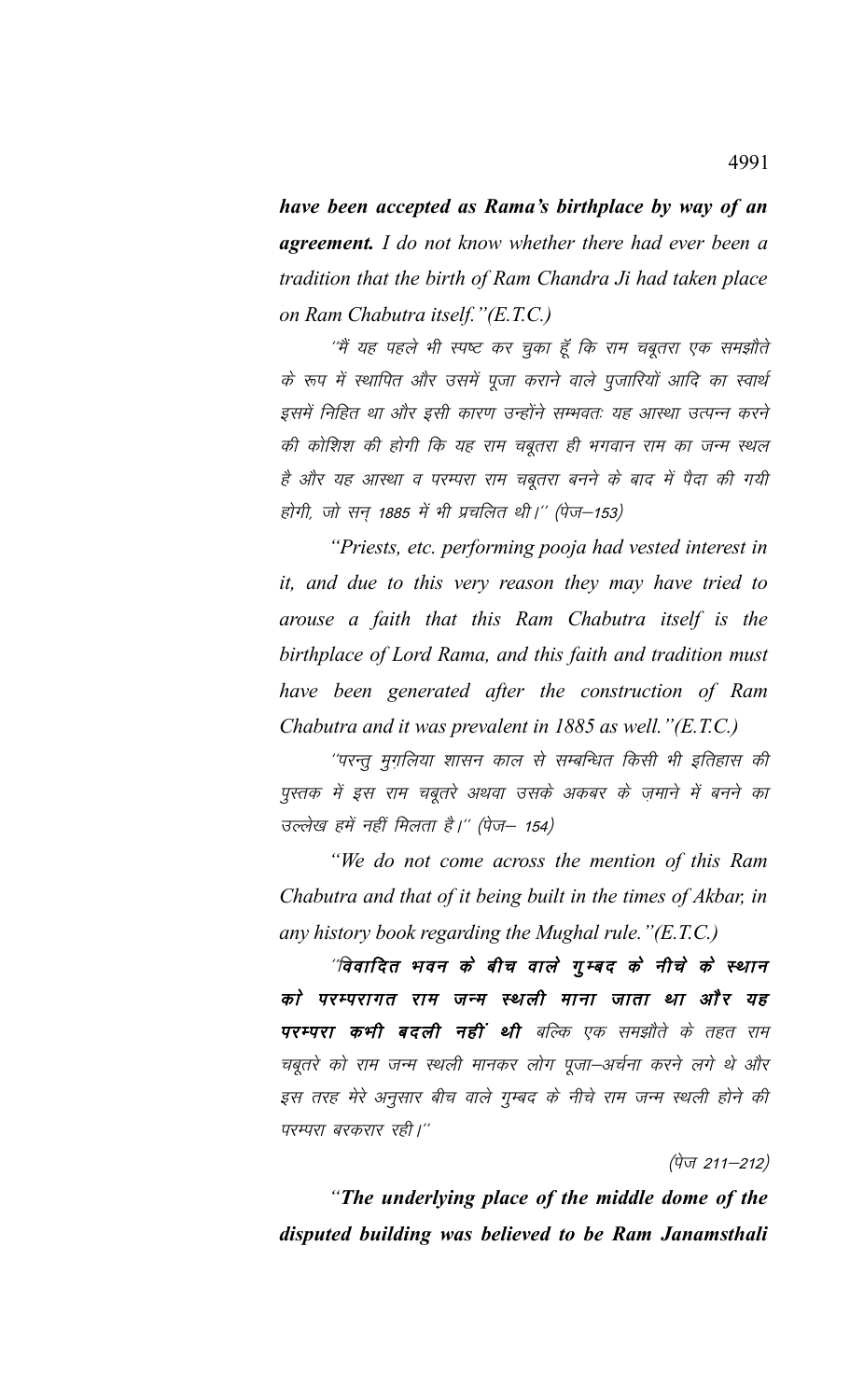*(Rama's birthplace) by way of tradition, and this tradition never underwent any change. Rather, under an agreement people began to perform prayer and worship, taking Ram Chabutra to be Rama's birthplace, and in this way, the tradition of Rama's birthplace beneath the middle dome continued to be in vogue."(E.T.C.)*

''राम चबूतरे के अलावा और कोई जगह विवादित परिसर में ऐसी नहीं थी जिसको इस गजेटियर में कही गयी बात से संदर्भित किया जा सकें। उस समय अर्थात गजेटियर लिखते समय इस चबुतरे के ऊपर रखा कोई पालना रहा होगा और चबूतरा न रहा हो। इस गजेटियर में चबूतरे का उल्लेख नहीं है बल्कि पालने का उल्लेख है इसलिए हो सकता है कि उस चबुतरे के स्थान पर पालना रखा रहा हो। . . . . . इस गजेटियर को लिखते समय उस चबूतरे को देखा था, तो उसकी ऊँचाई 5 से 6 इंच बताई गयी थी, पर जब मैंने सन 1992 में उस चबूतरे को देखा था, तो उसकी ऊँचाई जमीन से 4–5 फिट थी। " (पेज–277)

*"Except for Ram Chabutra there was no other place in the disputed premises which may be associated with the things stated in this gazetteer. At that time, that is, while writing the Gazetteer, any cradle must have been kept above this chabutra and there may not have been chabutra. There is no mention of chabutra in this gazetteer; rather there is mention of cradle therein. So, cradle may have been kept in place of that chabutra.. . . . . At the time of writing this gazetteer, when I had seen this chabutra, its height was stated to be 5-6 inches; but when I saw that chabutra in 1992, its height was 4-5 feet from the surface."(E.T.C.)*

''ऐसा लिखा है कि उस समय के लोगों का ऐसा विश्वास था कि उसी पालने में श्री राम चन्द्र जी का जन्म हुआ था। यह लोक धारणा सन् 1850 के समय में लोगों में प्रचलित थी। यह पालना सम्भवतः वहीं रखा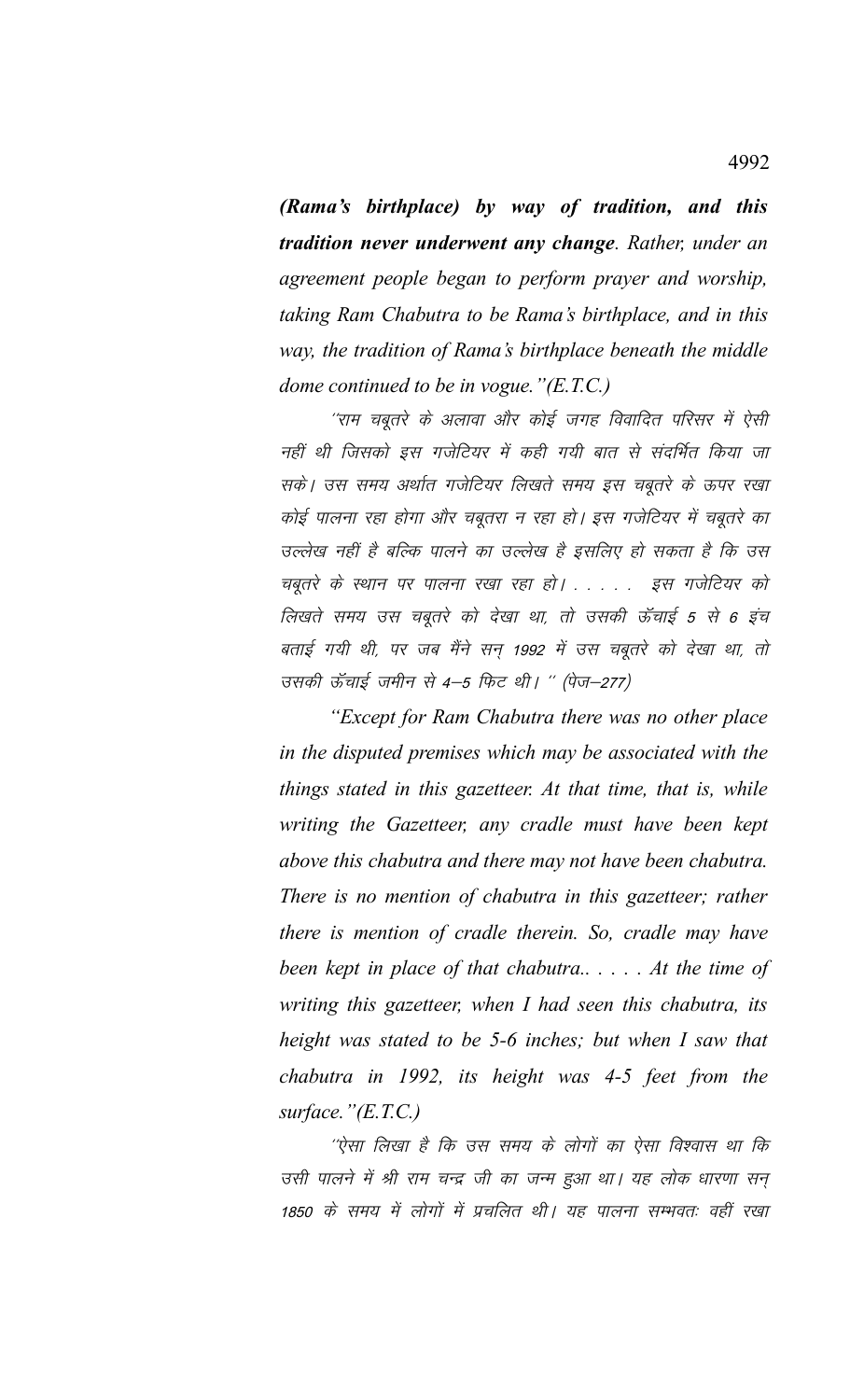हुआ हो, जहाँ सन 1992 तक राम चबूतरा था। . . . . . मैं इस विषय पर कुछ नहीं कह सकता कि यह लोक श्रुति अर्थात पालने में श्री राम चन्द्र जी के जन्म की कब समाप्त हुई मेरा ऐसा विश्वास है कि अब यह लोक धारणा अर्थात पालने वाली बात अब प्रचलित नहीं है। फिर कहा कि मुझे इस विषय पर संदेह है कि यह आज भी धारणा प्रचलित है या नहीं।''

#### (पेज 278)

*"It was belief of people of that time that Sri Ramchandra Ji was born in that very cradle. This public perception was prevalent among people in 1850. This cradle may have been put at the place where there was Ramchabutra upto 1992. . . . . . I cannot say anything about when this public hearsay, that is, the one about the birth of Sri Ram Chandra Ji in cradle ceased to be prevalent. It is my belief that this public perception, that is, the one about the cradle is now not in prevalence. (Further stated) I have doubt as to whether this perception is still prevalent or not."(E.T.C.)*

## *(xxxi) OPW 11 – Dr. S.C. Mittal*

''इस संदर्भ में मेरा कथन है कि, जिस स्थान पर राम का जन्म हुआ था, उस स्थान पर एक मंदिर था, जिसे तोडकर बाबर द्वारा एक मस्जिद का निर्माण हुआ।'' (पेज—138)

*"In this behalf, it is my statement that at the place where Rama was born, there lay a temple by demolishing which a mosque was constructed by Babur."(E.T.C.)*

''रामचन्द्र जी के जन्म की बात, प्राचीन इतिहास के पहले की बात है। मैंने इस संबंध में कहीं खुद नहीं पढ़ा कि रामचन्द्र जी का जन्म कब हुआ और कहाँ हुआ।'' (पेज 138)

*"The factum of Ram Chandra Ji's birth precedes the times of ancient history. I have not myself read about when and where Ram Chandra Ji was born."(E.T.C.)*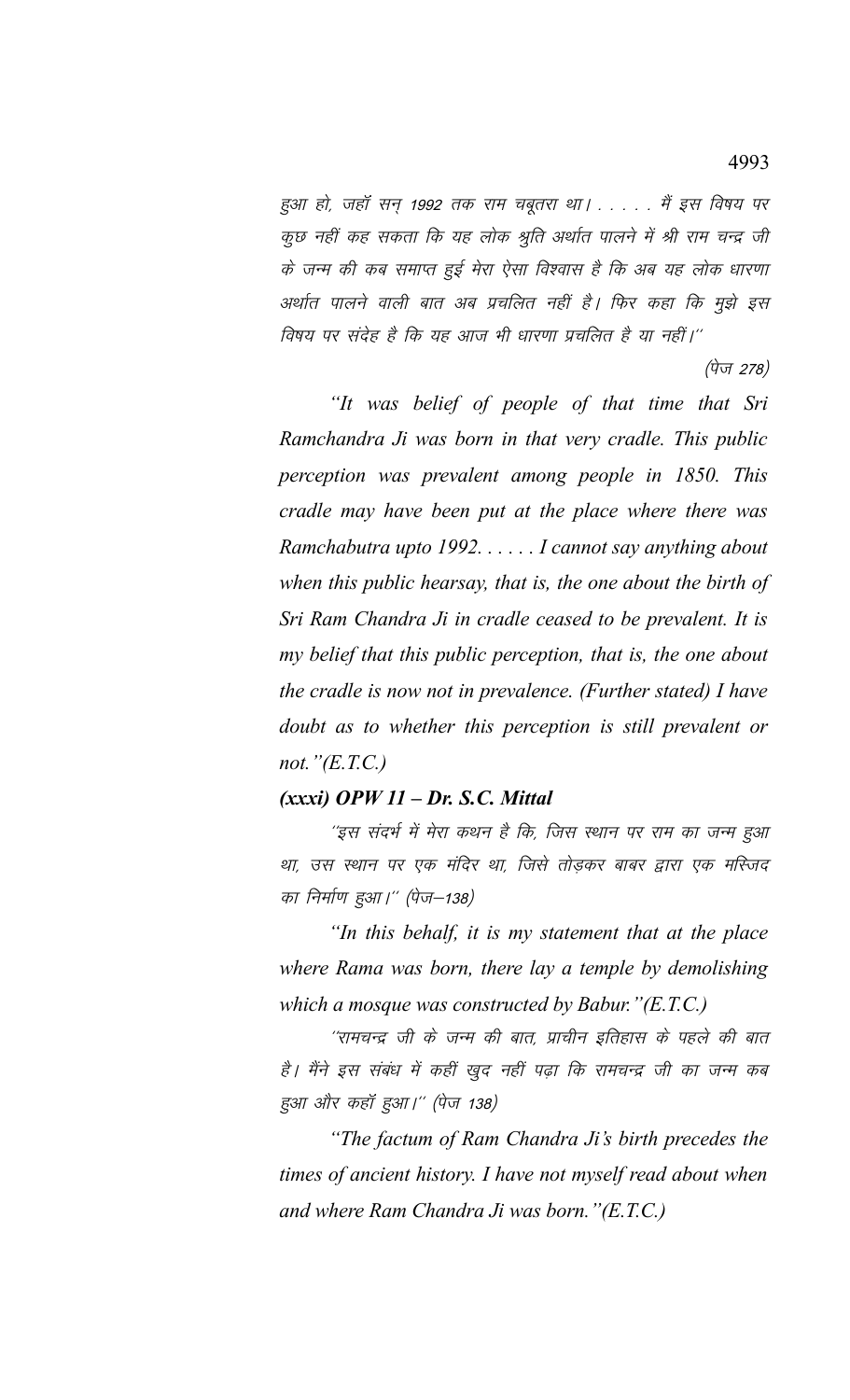''मेरे शपथ–पत्र की धारा 8 में वर्णित पुस्तकों में और विशेषकर हेंस बेकर की पुस्तक में, तथ्यों के आधार पर मैंने यह पढ़ा, कि राम जनम अयोध्या में हुआ और उक्त पुस्तक में उस स्थान को भी दिया गया है, जहाँ राम का जन्म माना जाता है। वह स्थल वह स्थान माना जाता है, जहाँ बाबर द्वारा मस्जिद का निर्माण हुआ था।'' (पेज 138)

"I have, in the books as mentioned in para  $\delta$  of my affidavit and particularly in Hans Bakker's book, read that Rama's birth had taken place in Ayodhya and the said book also specifies the place where is Rama is considered to have taken birth. This place is considered to be the place where mosque was erected by Babur." $(E.T.C.)$ 

''रामचन्द्र जी का जन्म स्थान जानने के लिए मैंने अयोध्या का प्राचीन इतिहास पढ़ना आवश्यक नहीं समझा।'' (पेज 138)

"I did not consider it to be necessary to read ancient history of Ayodhya, with a view to know about the birthplace of Ram Chandra Ji."(E.T.C.)

''विवादित भवन में किसी स्थान पर रामचन्द्र जी का जन्मस्थान रहा होगा, यह बात मैं इस आधार कह रहा हूँ क्योंकि पुस्तकों में विवादित स्थान पर एक मंदिर होने का वर्णन है जिसे परम्परा से अनेक लोग यह मानते रहे हैं कि यहाँ पर राम का जन्म हुआ था।'' (पेज 149)

"I am stating about where the birthplace of Ram Chandra would have been in the disputed building, on this basis; because books speak of there being a temple, about which people by way of tradition have been holding that Rama was born here. " $(E.T.C.)$ 

''अयोध्या महात्म्य ऐतिहासिक दृष्टि से महत्वपूर्ण पुस्तक नहीं मानी जाती है इसका वर्णन रीति–रिवाजों, अयोध्या के प्रमुख धार्मिक स्थलों, त्योहारों आदि से संबंधित लगता है, क्योंकि इस पुस्तक के पूरे एक भाग में धार्मिक बातों का ही उल्लेख है।'' (पेज 164)

"Ayodhya Mahatmya is not taken to be an important book from historical point of view. Its description appears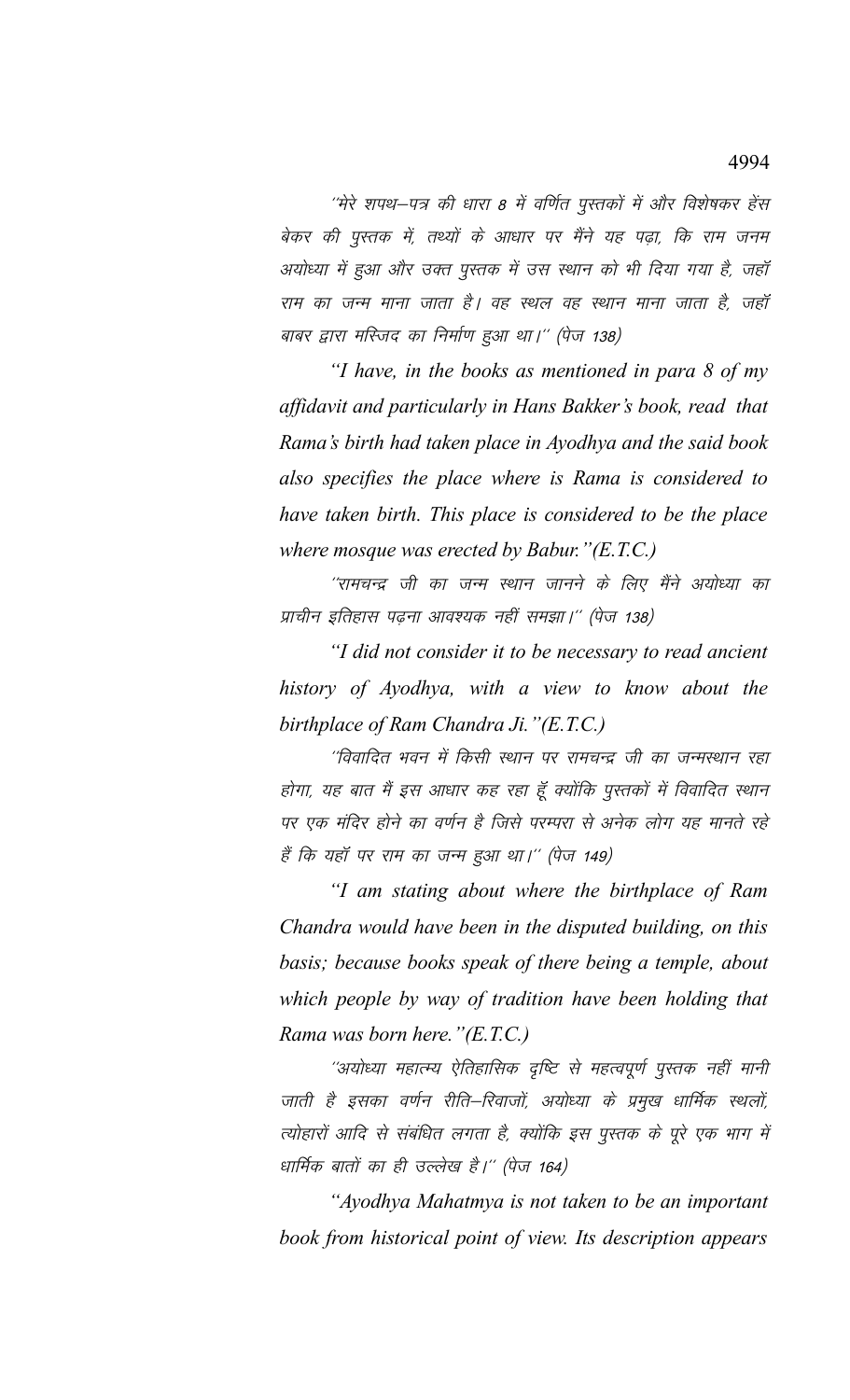*to be about customs and traditions and about important religious sites, festivals, etc. of Ayodhya, because full one part of this book mentions only of religious things."(E.T.C.)*

''हैंस बेकर साहब ने 'अयोध्या महात्म्य' का प्रयोग अपनी इस पुस्तक में धार्मिक दृष्टि से किया है और ऐतिहासिक दृष्टि से उसका प्रयोग करना मेरे विचार से सही नहीं है।'' (पेज 164)

*"Hans Bakker has in his book used 'Ayodhya Mahatmya' from religious point of view, and it is, in my opinion, not correct to use it from historical viewpoint."(E.T.C.)*

*(xxxii) OPW 12 - Sri Kaushal Kishore Mishra*

''श्रीरामजन्मभूमि परिसर अयोध्या स्थित **तीन शिखार वाले भवन** के मध्य वाले शिखार के नीचे महराज दशरथ के पुत्र के रूप में श्रीरामलला जी ने त्रेता युग में जन्म लिया था।" (पेज 41)

*"Sri Ramlala Ji had taken birth in Treta Era as son of King Dashrath, below the middle dome of the three domed building situated in Sri Ram Janambhumi premises at Ayodhya."(E.T.C.)*

''विवादित परिसर के अन्दर राम चबूतरा कब से बना चला आ रहा है, इस विषय में मुझे कोई जानकारी नहीं है पर विवादित भवन के बनने से पहले यह राम चबूतरा वहाँ था।'' (पेज 116)

*"I do not know since when Ram Chabutra has been in existence inside the disputed premises, but this Ram Chabutra was there prior to the construction of the disputed building."(E.T.C.)*

''हमारा और हमारे साथ रहने वाले साधू–संतों का यह पूर्ण विश्वास है कि भगवान राम का जन्म तथा अवतरण विवादित परिसर के भीतर चबूतरे पर ही हुआ था।" (पेज 117)

*"It is full belief of ours as well as of saints and sages residing with us that Lord Rama had taken birth and*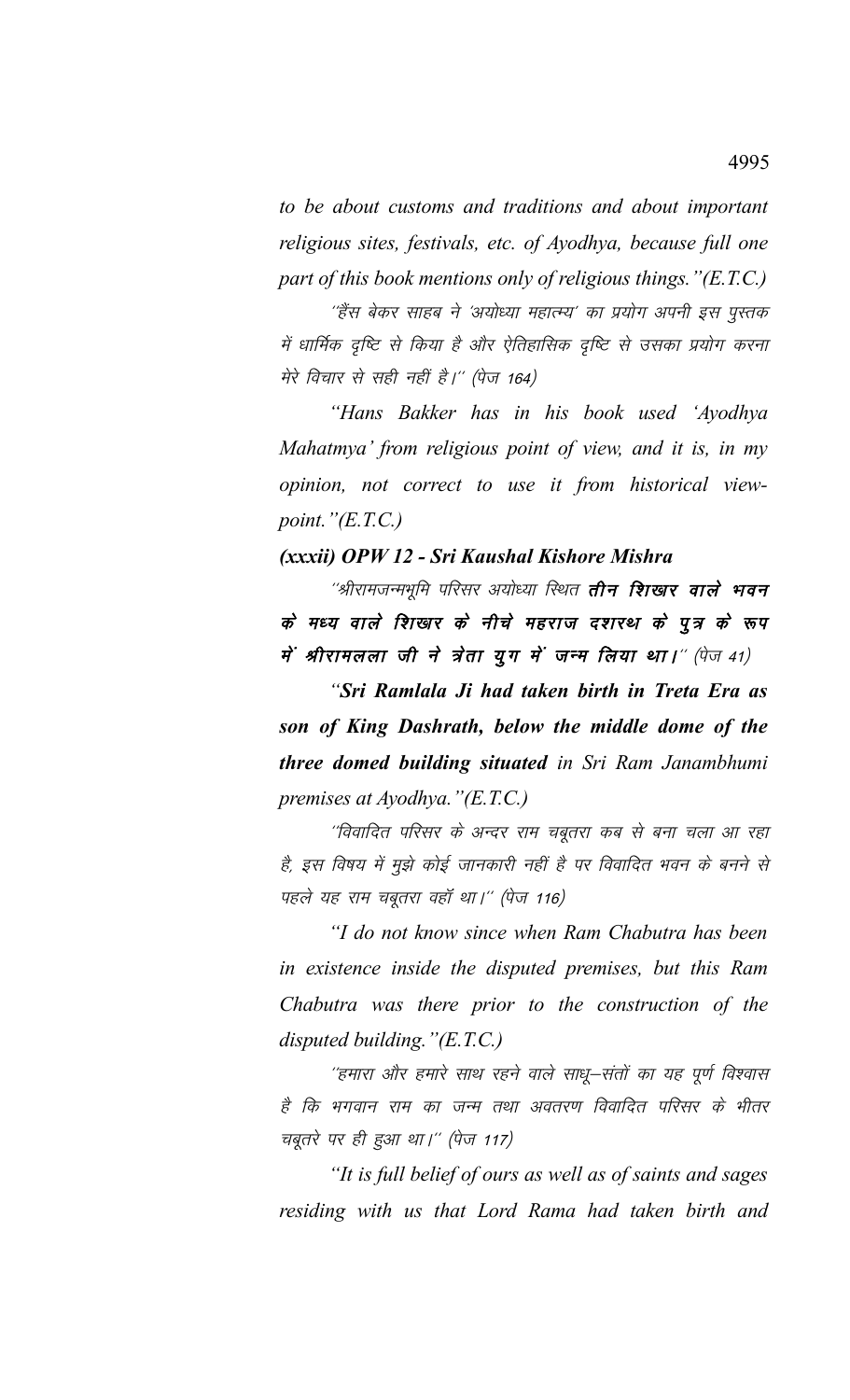*descended on chabutra itself inside the disputed premises."(E.T.C.)*

## *(xxxiii) OPW 13 - Narad Sharan*

''अयोध्या भगवान राम की जन्म भूमि है, और विवादित ढॉचा के बीच वाले स्थान को हम उनका जन्म स्थान मानते हैं।'' (पेज 33)

*"Ayodhya is Lord Rama's birthplace, and we consider the middle place of the disputed structure to be His birthsite." (E.T.C.)*

''भगवान राम का जन्म विवादित भवन में हुआ था, यह बात मैं परम्परागत रीति रिवाज पर सुनी हुई बात के आधार पर कर रहा हूँ।''

(पेज  $34)$ 

*"On the basis of hearsay based on conventions and traditions, I am saying that Lord Rama was born in the disputed building."(E.T.C.)*

*(xxxiv) OPW 16 Sri Jagadguru Ramnandacharya Swami Rambhadracharya*

^'यजुर्वेद में जैसा कि मैंने अपने शपथ–पत्र पैरा–27 में लिखा है, भगवान राम का जन्म अयोध्या में होने की बात लिखी है, किसी स्थान विशेष का ज़िक नहीं है।'' (पेज 39)

*"As I have written in para 27 of my affidavit, the factum of Lord Rama's birth in Ayodhya finds mention in Yajurveda; there is no mention of any particular place therein."(E.T.C.)*

''उस अयोध्या में एक हिरण्मयः अर्थात स्वर्ण का मण्डपाकार भवन है, जहां प्रकाश से सम्पन्न साकेत लोक से आकर परमब्रहम श्री राम जन्म लिए थे। उपरोक्त शब्दों के आधार पर ही मैंने व्याकरण शास्त्र के अनुसार यह निष्कर्ष निकाला है कि विवादित स्थल पर ही भगवान राम का जन्म स्थान है।'' (पेज 40)

*"There is a canopy-shaped building of gold in that Ayodhya where the Supreme Being Sri Ram Chandra,*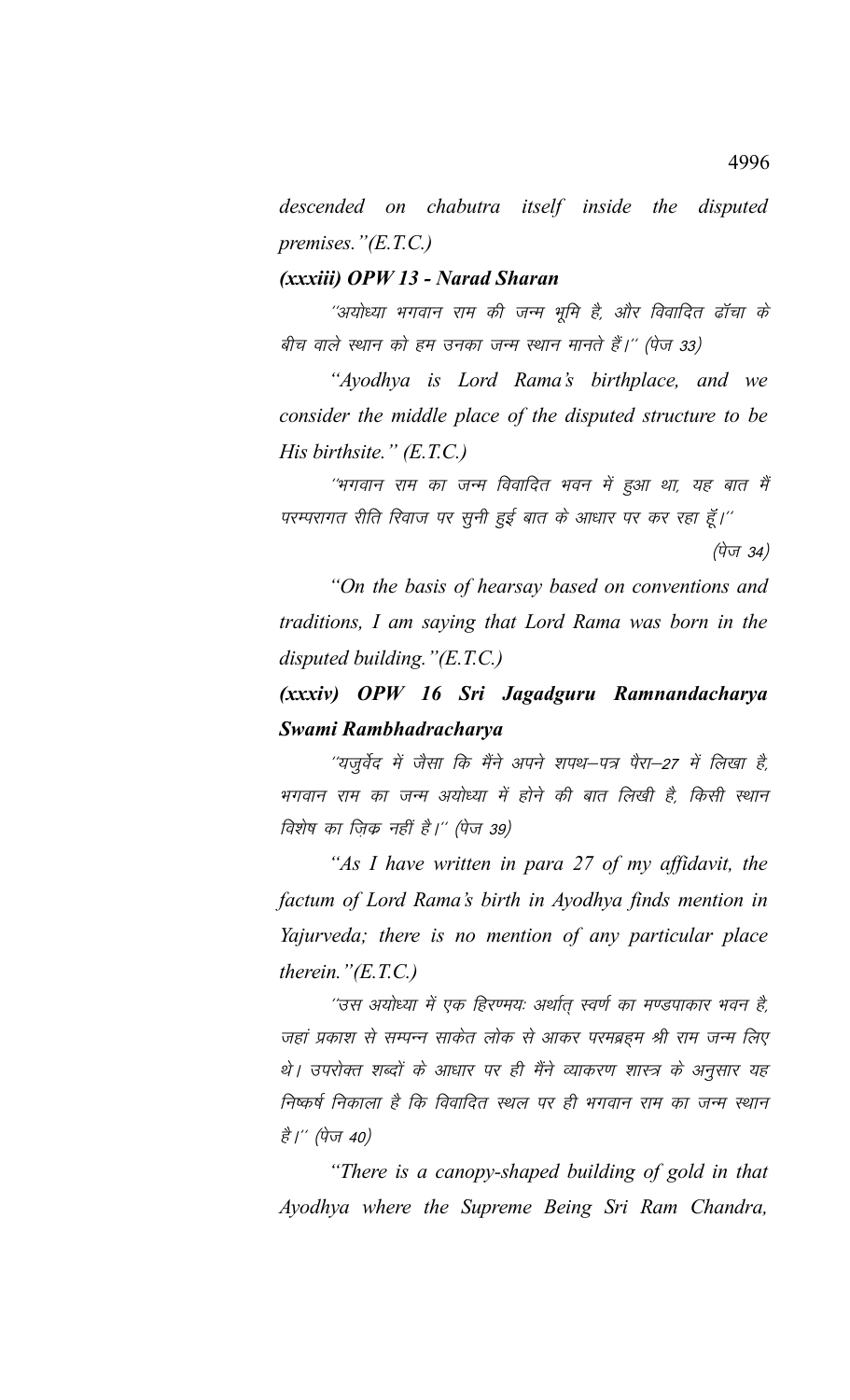*illumined with light, had come from Saket Lok and had taken birth. Only on the basis of the aforesaid words, I have as per grammar inferred that the disputed place itself is the birthplace of Lord Rama."(E.T.C.)*

**4412.** A bare reading of all the above statements makes it very clear and categorical that the belief of Hindus by tradition was that birthplace of Lord Rama lie within the premises in dispute and was confined to the area under the central dome of three domed structure, i.e., the disputed structure in the inner courtyard.

**4413.** In arriving to this conclusion we do not find any difficulty since the pleadings in general and particular also do not detract us. When the Hindu parties have referred to the entire disputed site as a place of birth, this Court can always find out and record a finding for, instead of the entire area, a smaller area within the same premises. The pleadings are not to be read in a pedantic manner but the Court has to find out substance therein as to whether the parties knew their case or not. The evidence adduced by the parties and what the witnesses have said on behalf of Hindu parties fortify the case set up by the defendants.

**4414.** In **Jamshedji Cursetjee Tarachand Vs. Soonabai, ILR (1909) 33 Bom. 122** the Bombay High Court said:

*"if this is the belief of the community......a secular judge is bound to accept that belief - it is not for him to sit in judgment on that belief."*

**4415.** We are also of the view that once such belief gets concentrated to a particular point, and in totality of the facts, we also find no reason otherwise, it partakes the nature of an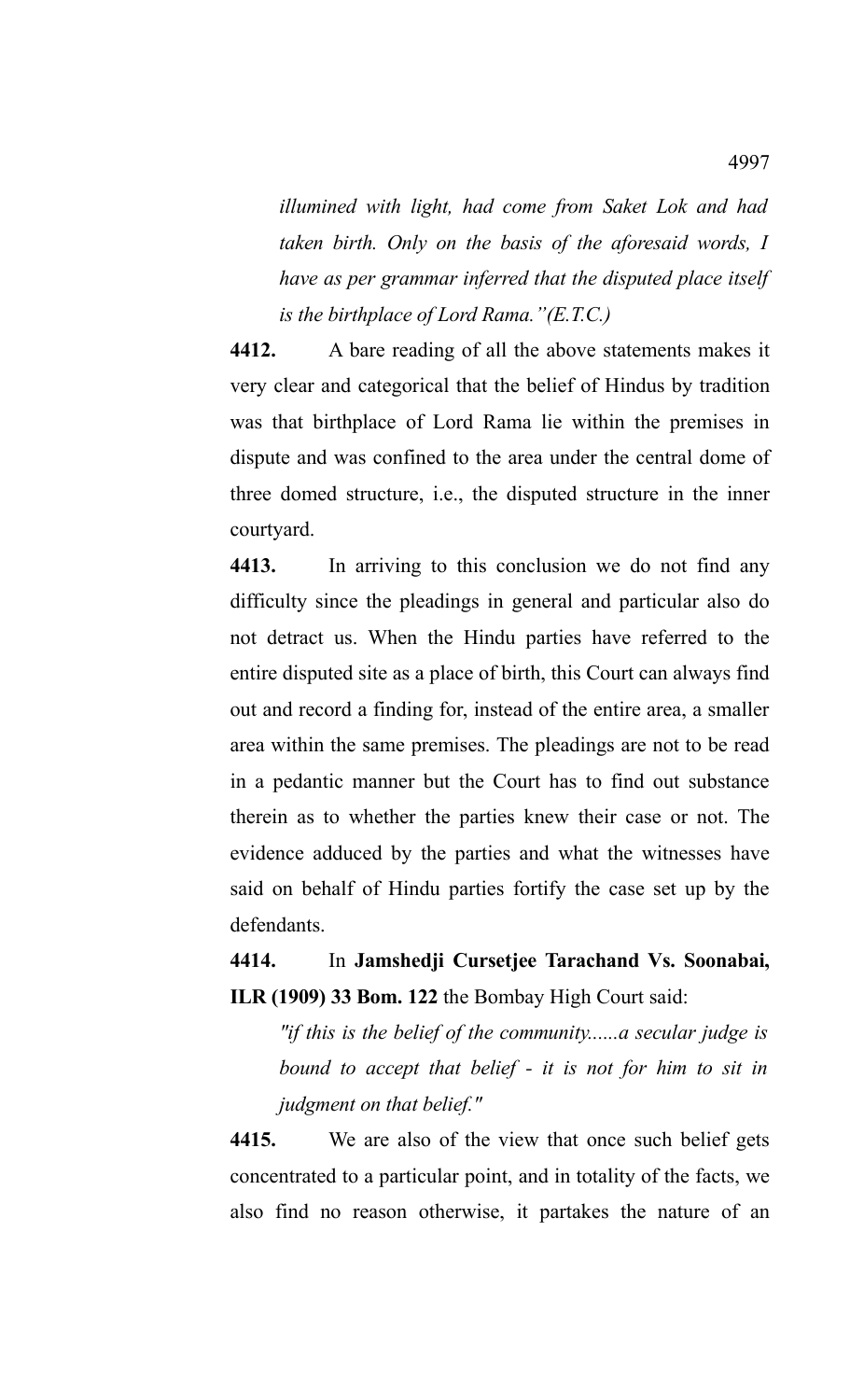essential part of religion particularly when it relates to a matter which is of peculiar significance to a religion. It, therefore, stands on a different footing. Such an essential part of religion is constitutionally protected under Article 25.

**4416.** In **N. Adithayan Vs. Travancore Devaswom Board, 2002 (8) SCC 106** on page 123 the Court observed:

*"as to what really constitutes an essential part of religion or religious practice has to be decided by the Courts with reference to the doctrine of a particular religion or practices regarded as parts of religion."*

**4417.** In **Commissioner of Police and others Vs. Acharya Jagadishwarananda Avadhuta and another, 2004 (12) SCC 770** the Court said:

*"9. The protection guaranteed under Articles 25 and 26 of the Constitution is not confined to matters of doctrine or belief but extends to acts done in pursuance of religion and, therefore, contains a guarantee for rituals, observances, ceremonies and modes of worship which are essential or integral part of religion. What constitutes an integral or essential part of religion has to be determined with reference to its doctrines, practices, tenets, historical background etc. of the given religion. (See generally the Constitution bench decisions in Commr., H.R.E. Vs. Sri Lakshmindra Swamiar of Sri Srirur Mutt, AIR 1954 SC 282, Sardar Syedna Taher Saifuddin Saheb V. State of Bombay, AIR 1962 SC 853, and Seshammal Vs. State of Tamilnadu (1972) 2 SCC 11, regarding those aspects that are to be looked into so as to determine whether a part or practice is essential or not). What is meant by "an*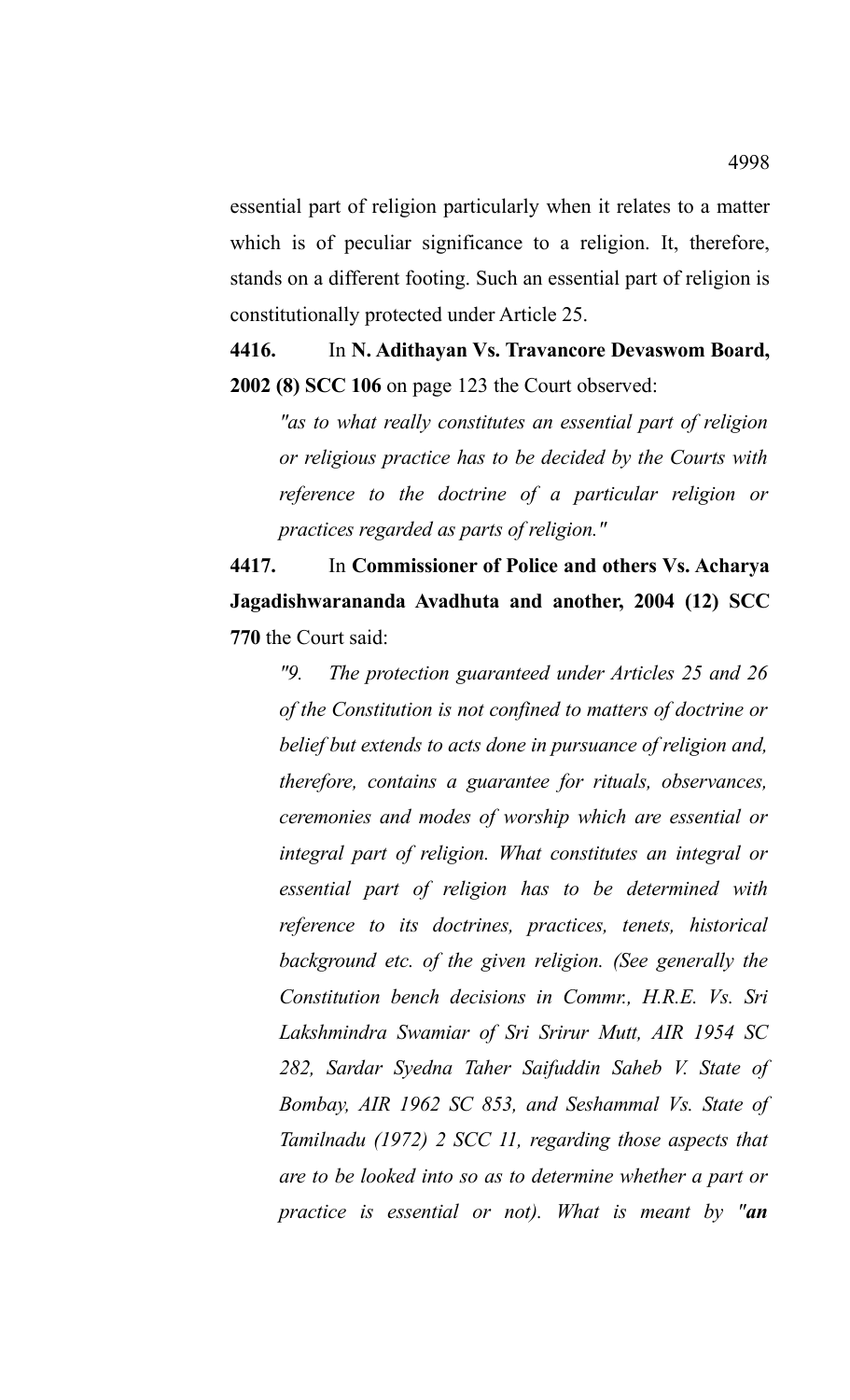*essential part or practices of a religion" is now the matter for elucidation. Essential part of a religion means the core beliefs upon which a religion is founded. Essential practice means those practices that are fundamental to follow a religious belief. It is upon the cornerstone of essential parts or practices the superstructure of religion is built. Without which, a religion will be no religion. Test to determine whether a part or practice is essential to the religion is - to find out whether the nature of religion will be changed without that part or practice. If the taking away of that part or practice could result in a fundamental change in the character of that religion or in its belief, then such part could be treated as an essential or integral part. There cannot be additions or subtractions to such part. Because it is the very essence of that religion and alterations will change its fundamental character. It is such permanent essential parts is what is protected by the Constitution. No body can say that essential part or practice of one's religion has changed from a particular date or by an event. Such alterable parts or practices are definitely not the 'core' of religion where the belief is based and religion is founded upon. It could only be treated as mere embellishments to the non-essential (sic essential) part or practices."*

**4418.** In view of the above discussion of the matter, we are satisfied and hold that the place of birth as believed and worshipped by Hindus is the area covered under the central dome of three domed structure, i.e., the disputed structure, in the inner courtyard of the premises in dispute. W**e answer all the**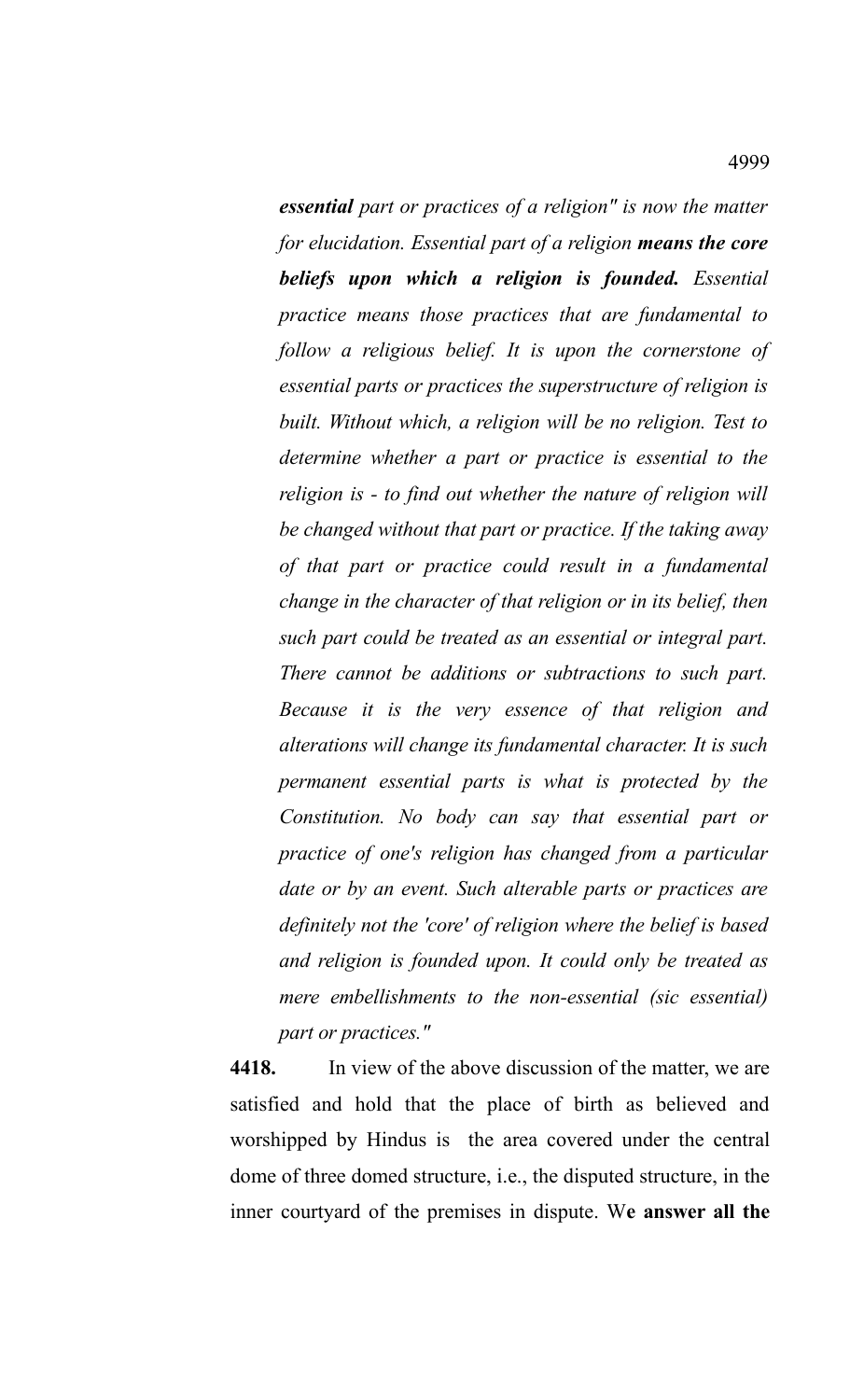**three issues , i.e., issues no. 11(Suit-4), 1 (Suit-1) and 22 (Suit-5) accordingly**.

**(F) Others:**

**4419.** In this category fall issues no. 27 (Suit-4) and 1 (Suit-3).

# **4420. Issue No.27 (Suit-4)** reads as under:

*"Whether the courtyard contained Ram Chabutara, Bhandar and Sita Rasoi? If so, whether they were also demolished on 06.12.1992 along with the main temple?"*

**4421.** While discussing the issues relating to limitation and possession, as also issue no.24 (Suit-5), it is already held that at the premises in the outer courtyard, there existed *Ram Chabutara*, *Bhandar* and *Sita Raoi*, which stand confirmed from the two maps also i.e. of 1885 and 1950 (Appendix Nos. 3 and 2). The parties also admit during the course of argument that all these three structures were demolished on 06.12.1992 when the disputed structure was demolished. **Issue 27 (Suit-4) is accordingly answered in affirmative.**

**4422. Issue No.1 (Suit-3)** read as under:

*"Is there a temple of Janam Bhumi with idols installed therein as alleged in para 3 of the plaint?"*

**4423.** Before answering it, once again we reiterate that this suit pertains only to the premises within inner courtyard including the disputed structure. We have already held that the disputed structure was constructed as a 'mosque' and always treated and called 'mosque' by Hindus and Muslims both, alike, for the last almost one and half century before the date of attachment. DW 20/5 Jayanti Prasad Srivastava on page 31 of his statement, has clearly said: